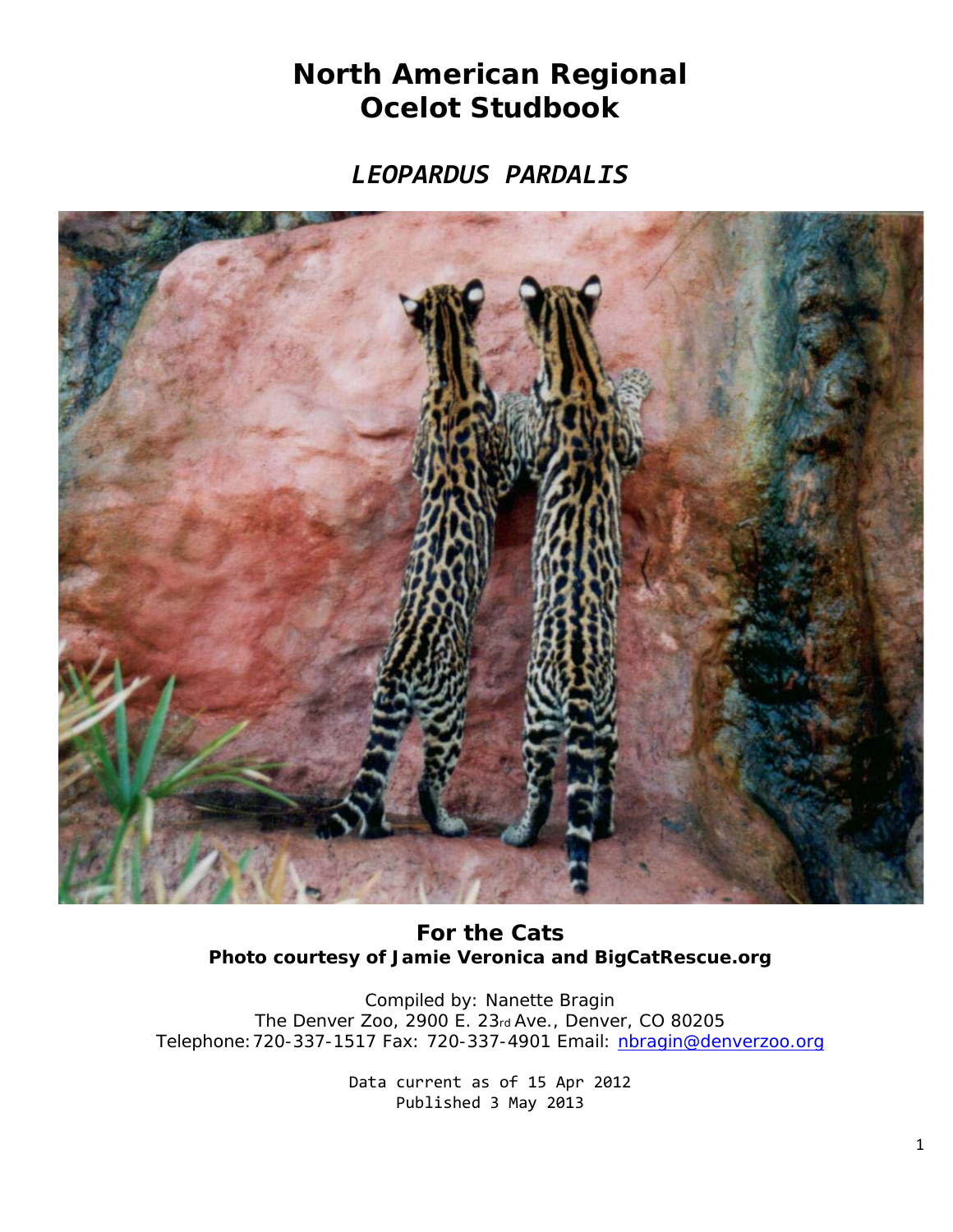## **Table of Contents Page**

| Studbook Legend                           | 3          |
|-------------------------------------------|------------|
| Historic Population, by Studbook Number   | $4 - 83$   |
| Living Population, by Studbook Number     | $84 - 94$  |
| Living Population, by Current Institution | $95 - 112$ |
| Location Glossary                         | 113-120    |
| Births from 1 Jan $10 - 15$ Apr 12        | 121        |
| Deaths from 1 Jan 10 - 15 Apr 12          | 122        |
| Transfers from 1 Jan 10 - 15 Apr 12       | 123-124    |
| Disclaimer                                | 125        |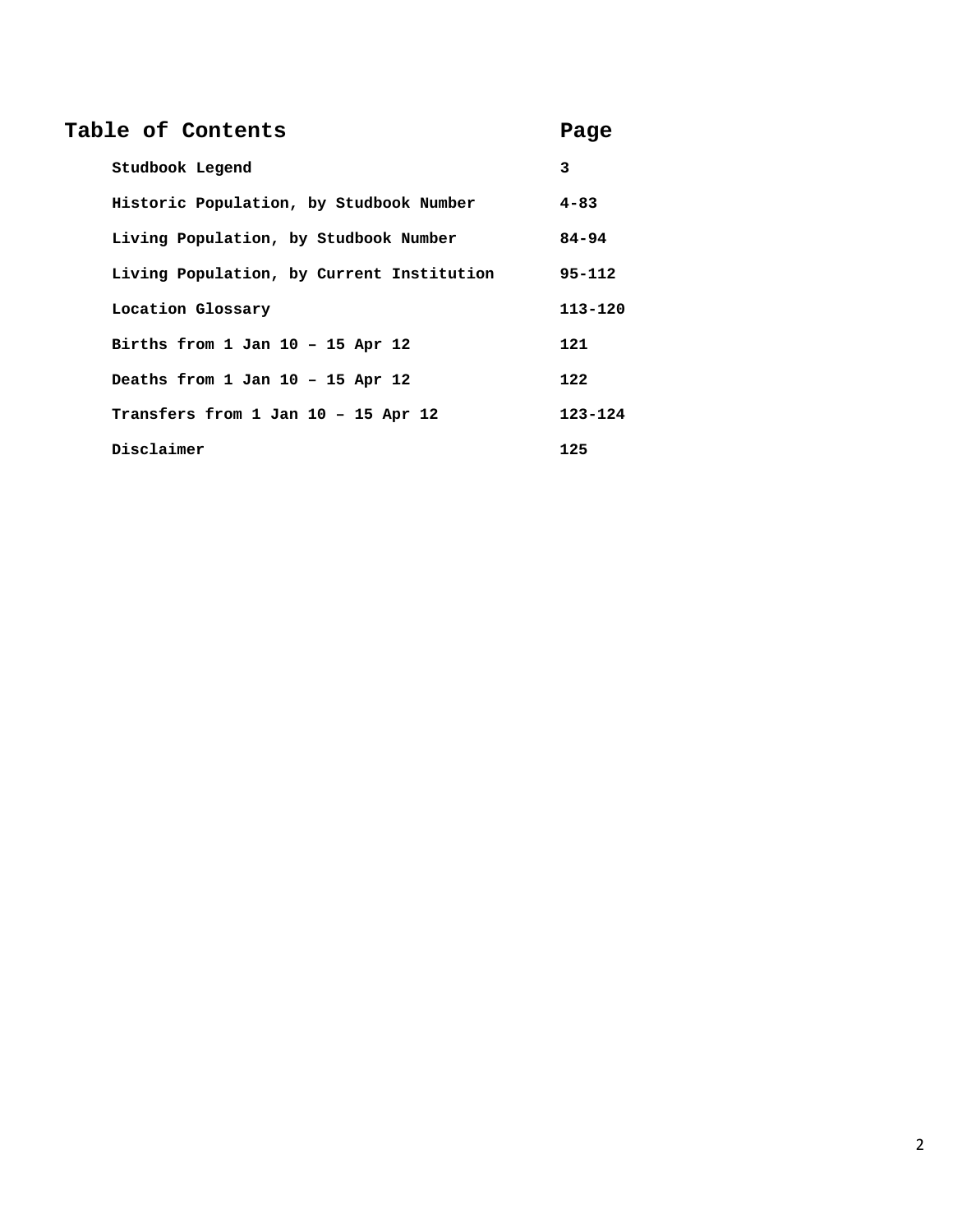## **Studbook Legend**

**Stud#**: Animal's permanent studbook number. Studbook numbers may not always be assigned chronologically, due to animals being recorded as they become known to the Studbook Keeper.

**Sex:** M for male, m for castrated male, F for female, cont if contracepted, neut if neutered, U for unknown sex

**Birth Date**: Animal's birth date. A tilde mark, '~', before a date indicates that it is approximate. '??' indicates that the date is unknown.

**Sire and Dam**: Studbook numbers for the animal's sire and dam. 'UNK' if unknown. 'MULT' if several candidates have been identified. 'WILD' if the sire or dam was considered to be wildcaught - this animal is a founder.

**Location:** The institution holding the animal at the time. If the animal is no longer traceable by the Studbook Keeper, 'ltf' (lost-to-followup) will appear to the right of the last known location.

**Date:** The date on which the event occurred. A tilde mark, '~', before a date indicates that it is approximate. '??' indicates that the date is unknown.

Local ID: The identification assigned by the specimen's location, often its ISIS number, house number, or occasionally house name.

**Event:** Capture, Birth, Transfer, Loan, Ownership change, Death or Release

**Identifiers**: House Name, Transponder, Tag/Band, Tattoo, Notch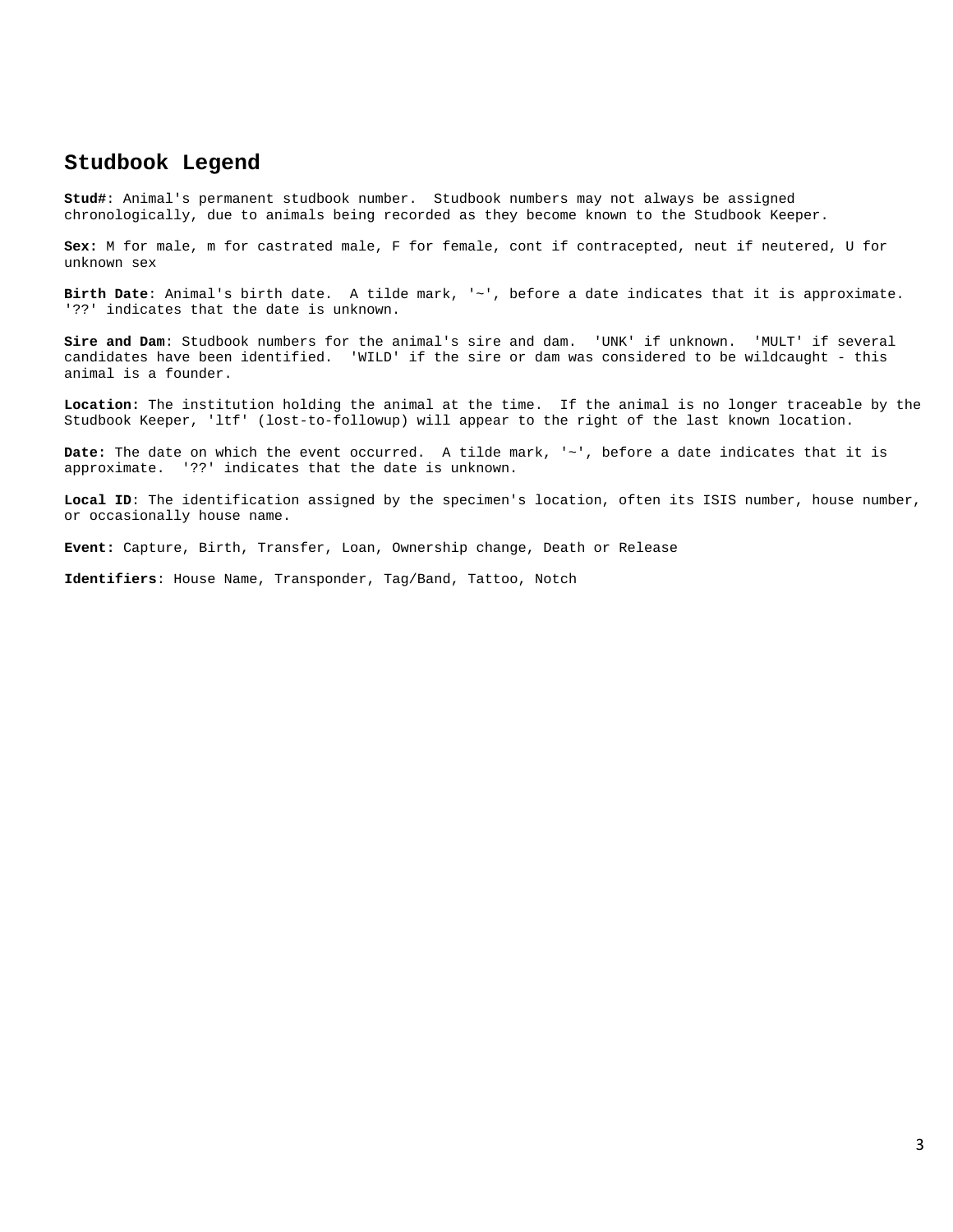## **Historical Population**

| Restricted to:            |   | Locations: N.AMERICA/ |                           | OCELOT Studbook<br>(Leopardus pardalis) |                                      |                                            |                    |                                          |      |         |
|---------------------------|---|-----------------------|---------------------------|-----------------------------------------|--------------------------------------|--------------------------------------------|--------------------|------------------------------------------|------|---------|
| ==========<br>Stud#   Sex |   | Birth Date   Sire     |                           | Dam                                     | Location   Date                      |                                            | LocalID Event      |                                          | Name | Taxon   |
| ==========                |   |                       |                           |                                         |                                      |                                            |                    |                                          |      |         |
| 1                         | F | ????                  | UNK                       | UNK                                     | UNKNOWN<br>PUBLIC<br>NZP-WASH        | ????<br>????<br>23 Apr 1891<br>19 Jun 1894 | 721                | Birth<br>Transfer<br>Transfer<br>Death   |      | generic |
| 2                         | F | ????                  | UNK                       | UNK                                     | UNKNOWN<br>PUBLIC<br>NZP-WASH        | ????<br>????<br>7 Mar 1892<br>7 Feb 1897   | 1134               | Birth<br>Transfer<br>Transfer<br>Death   |      | generic |
| 3                         | М | ????                  | <b>UNK</b>                | UNK                                     | UNKNOWN<br>PUBLIC<br>NZP-WASH        | ????<br>????<br>25 Jul 1893<br>10 Aug 1893 | 1450               | Birth<br>Transfer<br>Transfer<br>Death   |      | generic |
| 4                         | F | ????                  | UNK                       | UNK                                     | UNKNOWN<br>PUBLIC<br>NZP-WASH        | ????<br>????<br>25 Jul 1893<br>3 Aug 1893  | 1451               | Birth<br>Transfer<br>Transfer<br>Death   |      | generic |
| 5                         | M | ????                  | UNK                       | UNK                                     | UNKNOWN<br>PUBLIC<br>NZP-WASH        | ????<br>????<br>19 May 1899<br>15 Sep 1902 | 3393               | Birth<br>Transfer<br>Transfer<br>Death   |      | generic |
| 6                         | М | ????                  | UNK                       | UNK                                     | UNKNOWN<br>PUBLIC<br>NZP-WASH        | ????<br>????<br>17 Aug 1899<br>8 Jan 1905  | 3566               | Birth<br>Transfer<br>Transfer<br>Death   |      | generic |
| 7                         | ? | ????                  | <b>UNK</b>                | UNK                                     | UNKNOWN<br>PUBLIC<br>NY BRONX        | ????<br>????<br>27 Feb 1903                | 16 Jan 1900 001048 | Birth<br>Transfer<br>Transfer<br>Death   |      | generic |
| 8                         | F | $~\sim$ Aug 1900      | WILD                      | WILD                                    | UNKNOWN<br><b>PUBLIC</b><br>NZP-WASH | ????<br>????<br>18 Feb 1901<br>28 Feb 1901 | NONE<br>4121       | Capture<br>Transfer<br>Transfer<br>Death |      | generic |
| 9                         | ? | ????                  | $\ensuremath{\text{UNK}}$ | UNK                                     | <b>UNKNOWN</b><br>PUBLIC<br>NY BRONX | ????<br>? ? ? ?<br>22 Nov 1900             | 30 Oct 1900 001053 | Birth<br>Transfer<br>Transfer<br>Death   |      | generic |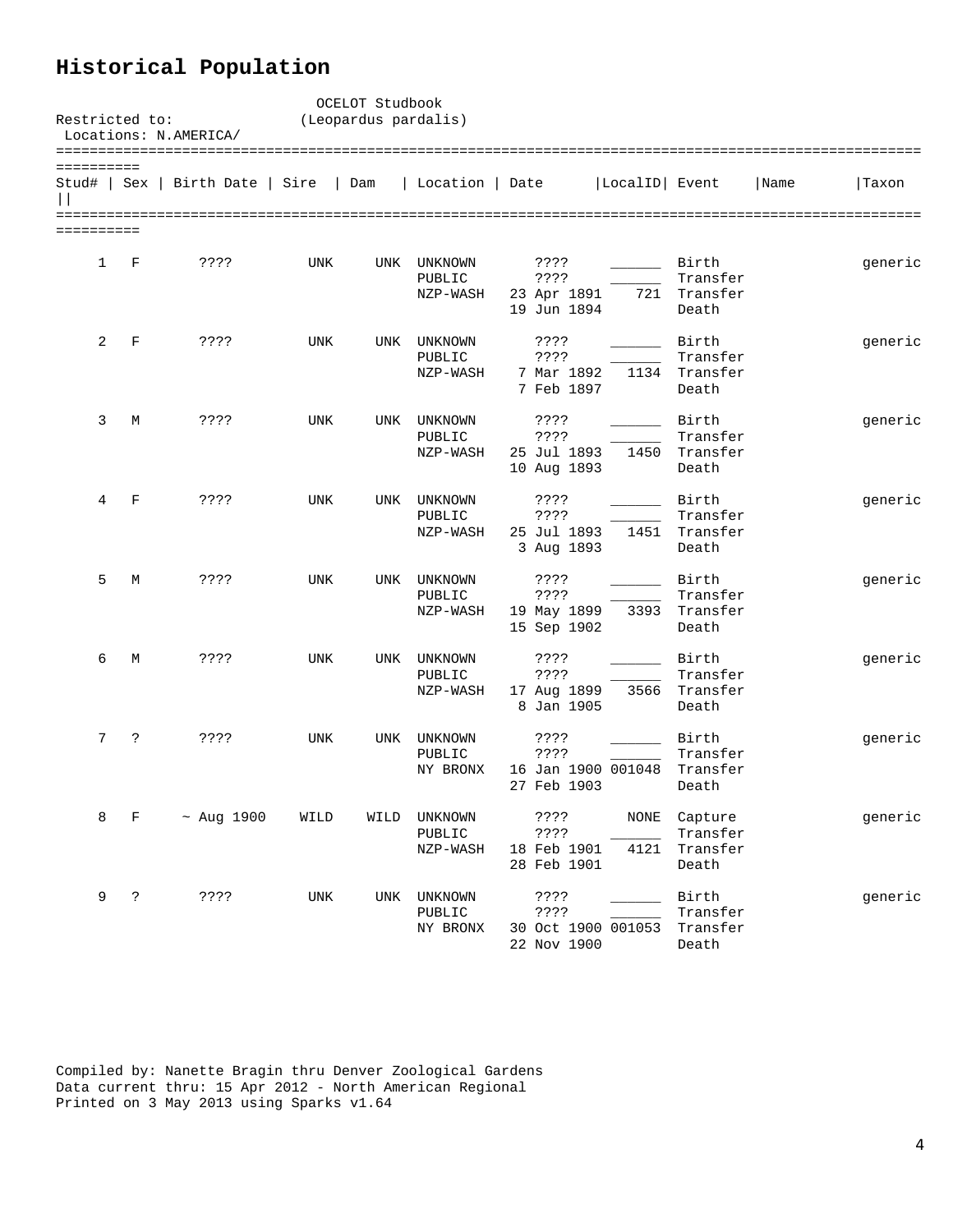|            | OCELOT Studbook<br>Restricted to:<br>(Leopardus pardalis)<br>Locations: N.AMERICA/ |                                                         |            |     |                                             |                               |                                                                                                |                                        |      |         |  |  |
|------------|------------------------------------------------------------------------------------|---------------------------------------------------------|------------|-----|---------------------------------------------|-------------------------------|------------------------------------------------------------------------------------------------|----------------------------------------|------|---------|--|--|
| ========== |                                                                                    | Stud#   Sex   Birth Date   Sire   Dam   Location   Date |            |     |                                             |                               | LocalID Event                                                                                  |                                        | Name | Taxon   |  |  |
| ========== |                                                                                    |                                                         |            |     |                                             |                               |                                                                                                |                                        |      |         |  |  |
| 10         | $\cdot$ ?                                                                          | ????                                                    | UNK        |     | UNK UNKNOWN<br>PUBLIC<br>NY BRONX           | ????<br>????<br>12 Nov 1900   | Birth Birth<br>12 Nov 1900 001052 Transfer                                                     | Transfer<br>Death                      |      | generic |  |  |
| 11         | $\ddot{ }$                                                                         | ????                                                    | UNK        |     | UNK UNKNOWN<br>PUBLIC<br>NY BRONX           | ????<br>7.3.5.5<br>1 Dec 1900 | $\frac{1}{2}$<br>12 Nov 1900 001055 Transfer                                                   | Birth<br>Transfer<br>Death             |      | generic |  |  |
| 12         | $\ddot{ }$                                                                         | ????                                                    | UNK        |     | UNK UNKNOWN<br>PUBLIC<br>NY BRONX           | ????<br>????<br>8 Dec 1900    | 12 Nov 1900 001057 Transfer                                                                    | Birth<br>Transfer<br>Death             |      | generic |  |  |
| 13         | М                                                                                  | ????                                                    | UNK        |     | UNK UNKNOWN<br>PUBLIC<br>NY BRONX           | ????<br>????                  | $\overline{\phantom{a}}$<br>24 Nov 1900 001049 Transfer<br>2 Aug 1906                          | Birth<br>Transfer<br>Death             |      | generic |  |  |
| 14         | $\ddot{ }$                                                                         | ????                                                    | UNK        |     | UNK UNKNOWN<br>PUBLIC<br>NY BRONX           | ????<br>? ? ? ?<br>2 Dec 1900 | Birth Birth<br>24 Nov 1900 001056 Transfer                                                     | Transfer<br>Death                      |      | generic |  |  |
| 15         | $\ddot{ }$                                                                         | ????                                                    | <b>UNK</b> |     | UNK UNKNOWN<br>PUBLIC<br>NY BRONX           | ????<br>????<br>21 Dec 1900   | $\overline{\phantom{a}}$<br>30 Nov 1900 001058 Transfer                                        | Birth<br>Transfer<br>Death             |      | generic |  |  |
| 16         | F                                                                                  | ????                                                    | UNK        |     | UNK UNKNOWN<br>PUBLIC<br>NY BRONX<br>PUBLIC | ????<br>????                  | Birth Birth<br>30 Nov 1900 001059 Transfer<br>28 Jun 1901 _____                                | Transfer<br>ltf                        |      | generic |  |  |
| 17         | М                                                                                  | ????                                                    | UNK        |     | UNK UNKNOWN<br>PUBLIC<br>NY BRONX<br>PUBLIC | ? ? ? ?<br>????               | $\mathcal{L}^{\text{max}}$ and $\mathcal{L}^{\text{max}}$<br>30 Nov 1900 001060<br>28 Jun 1901 | Birth<br>Transfer<br>Transfer<br>ltf   |      | generic |  |  |
| 18         | $\ddot{\cdot}$                                                                     | ????                                                    | <b>UNK</b> | UNK | UNKNOWN<br>PUBLIC<br>NY BRONX               | ????<br>????<br>4 Jun 1906    | 30 Nov 1900 001062                                                                             | Birth<br>Transfer<br>Transfer<br>Death |      | generic |  |  |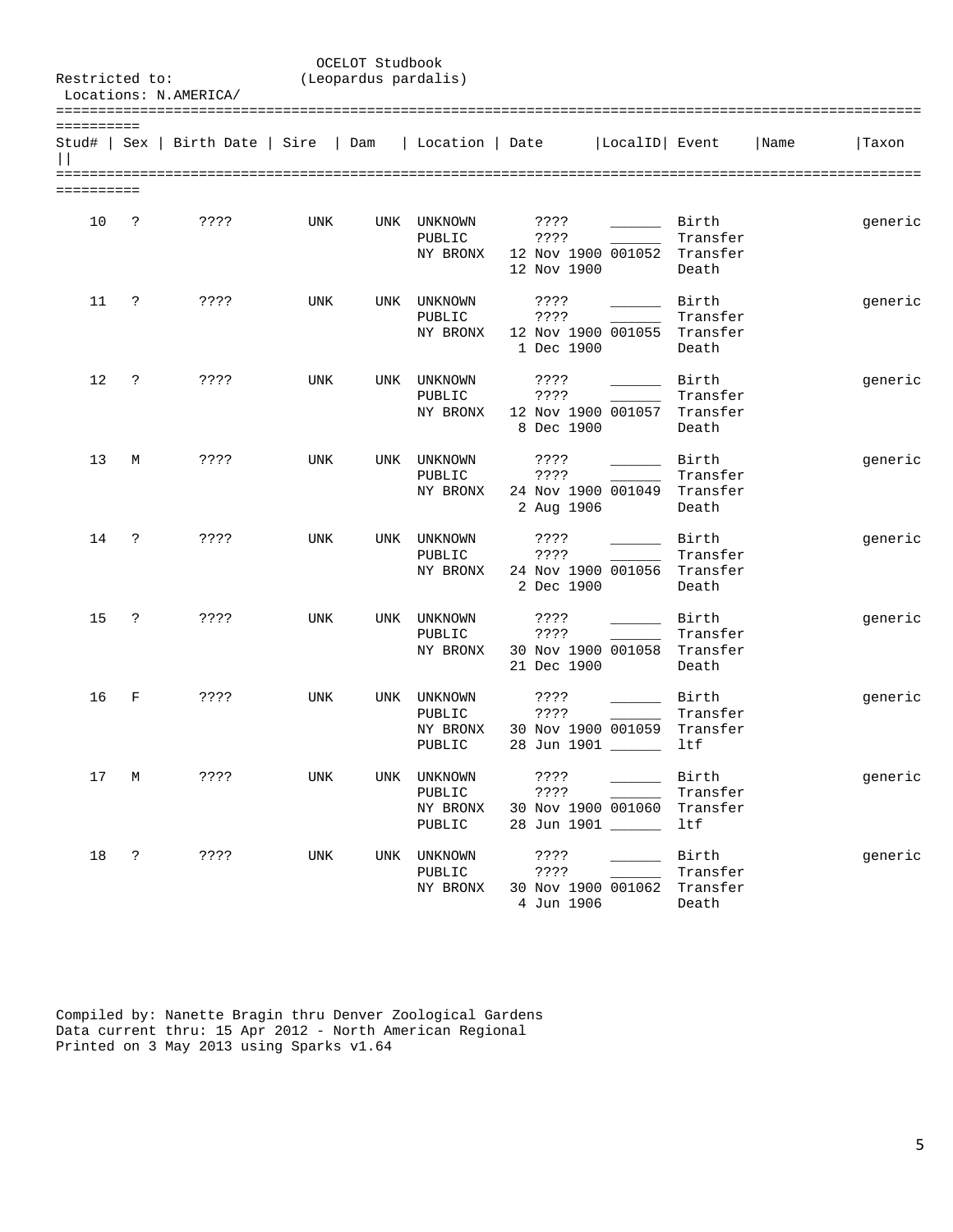| Restricted to:          |              | Locations: N.AMERICA/                 |            | OCELOT Studbook<br>(Leopardus pardalis) |                                              |                                            |                                                                                                                                                 |                                                  |      |         |  |  |  |
|-------------------------|--------------|---------------------------------------|------------|-----------------------------------------|----------------------------------------------|--------------------------------------------|-------------------------------------------------------------------------------------------------------------------------------------------------|--------------------------------------------------|------|---------|--|--|--|
| ==========              |              | Stud#   Sex   Birth Date   Sire   Dam |            |                                         | Location   Date                              |                                            | LocalID  Event                                                                                                                                  |                                                  | Name | Taxon   |  |  |  |
| =========<br>========== |              |                                       |            |                                         |                                              |                                            |                                                                                                                                                 |                                                  |      |         |  |  |  |
| 19                      | F            | ????                                  | WILD       |                                         | WILD UNKNOWN<br>PUBLIC<br>NZP-WASH<br>PUBLIC | ????<br>????<br>9 Mar 1901                 | $\frac{1}{2}$<br>22 May 1905 _____                                                                                                              | NONE Capture<br>Transfer<br>4134 Transfer<br>ltf |      | generic |  |  |  |
| 20                      | F            | ????                                  | WILD       |                                         | WILD UNKNOWN<br>PUBLIC<br>NZP-WASH           | ????<br>????<br>9 Mar 1901<br>29 Dec 1903  | NONE<br>4135                                                                                                                                    | Capture<br>Transfer<br>Transfer<br>Death         |      | generic |  |  |  |
| 21                      | M            | ????                                  | UNK        |                                         | UNK UNKNOWN<br>PUBLIC<br>NZP-WASH            | ????<br>????<br>25 May 1901<br>24 Dec 1903 | <u> 1999 - Jan Jan Jawa</u>                                                                                                                     | Birth<br>Transfer<br>4179 Transfer<br>Death      |      | generic |  |  |  |
| 22                      | $\cdot$ ?    | 8 Jul 1901                            | UNK        |                                         | UNK NY BRONX                                 | 26 Aug 1902                                | 8 Jul 1901 011047 Birth                                                                                                                         | Death                                            |      | generic |  |  |  |
| 23                      | $\cdot$      | ????                                  | UNK        |                                         | UNK UNKNOWN<br>CHICAGOLP                     | ????                                       | $\mathcal{L}^{\mathcal{L}}(\mathcal{L}^{\mathcal{L}})$ . The set of $\mathcal{L}^{\mathcal{L}}(\mathcal{L}^{\mathcal{L}})$<br>10 Sep 1901 _____ | Birth<br>ltf                                     |      | generic |  |  |  |
| 24                      | $\mathbf{P}$ | ????                                  | <b>UNK</b> |                                         | UNK UNKNOWN<br>PUBLIC<br>NY BRONX            | ????<br>????<br>31 Oct 1906                | 1 Nov 1901 011063 Transfer                                                                                                                      | Birth<br>Transfer<br>Death                       |      | generic |  |  |  |
| 25                      | $\ddot{ }$   | ????                                  | UNK        |                                         | UNK UNKNOWN<br>PUBLIC<br>NY BRONX            | ????<br>????<br>16 May 1907                | 10 Apr 1902 021064                                                                                                                              | Birth<br>Transfer<br>Transfer<br>Death           |      | generic |  |  |  |
| 26                      | ?            | 1 Aug 1902                            | UNK        |                                         | UNK NY BRONX                                 | 4 Feb 1903                                 | 1 Aug 1902 021046 Birth                                                                                                                         | Death                                            |      | generic |  |  |  |
| 27                      | М            | ????                                  | WILD       | WILD                                    | UNKNOWN<br>PUBLIC<br>NZP-WASH                | ????<br>????<br>17 Feb 1903<br>16 Nov 1909 | $\rm{NONE}$<br>4873                                                                                                                             | Capture<br>Transfer<br>Transfer<br>Death         |      | MEARNSI |  |  |  |
| 28                      | М            | ????                                  | WILD       | WILD                                    | UNKNOWN<br>PUBLIC<br>NZP-WASH                | ????<br>????<br>17 Feb 1903<br>21 Feb 1904 | NONE<br>4874                                                                                                                                    | Capture<br>Transfer<br>Transfer<br>Death         |      | generic |  |  |  |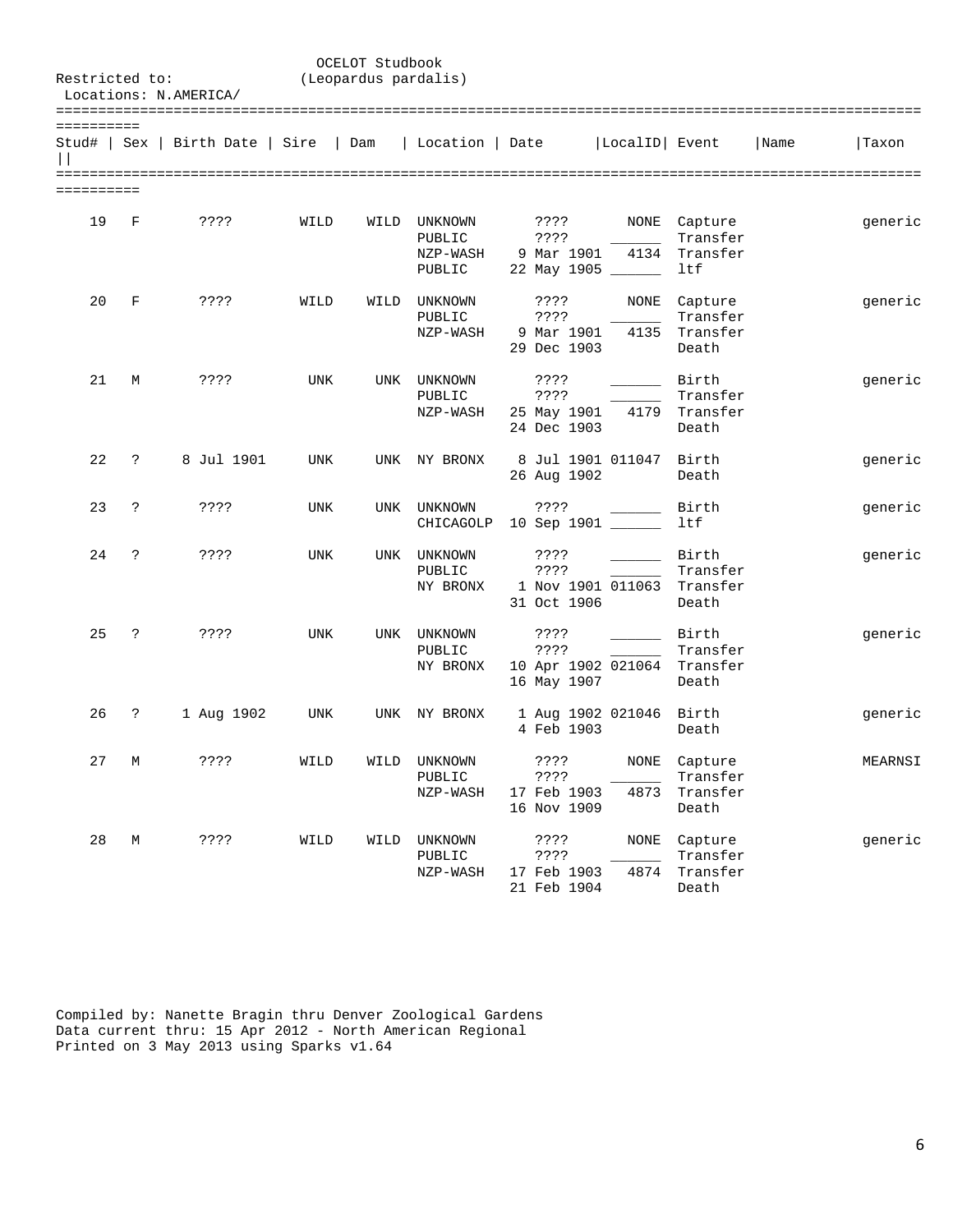| OCELOT Studbook<br>Restricted to:<br>(Leopardus pardalis)<br>Locations: N.AMERICA/ |                |                                 |            |      |                                                   |                                                      |                             |                                          |      |         |
|------------------------------------------------------------------------------------|----------------|---------------------------------|------------|------|---------------------------------------------------|------------------------------------------------------|-----------------------------|------------------------------------------|------|---------|
| ==========                                                                         |                | Stud#   Sex   Birth Date   Sire |            | Dam  | Location   Date                                   |                                                      | LocalID Event               |                                          | Name | Taxon   |
| =========<br>==========                                                            |                |                                 |            |      |                                                   |                                                      |                             |                                          |      |         |
| 29                                                                                 | F              | ????                            | UNK        | UNK  | UNKNOWN<br>PUBLIC<br>NZP-WASH<br>PUBLIC           | ????<br>????<br>5 May 1903                           | 4956<br>12 May 1904         | Birth<br>Transfer<br>Transfer<br>ltf     |      | generic |
| 30                                                                                 | M              | ????                            | WILD       | 31   | UNKNOWN<br>PUBLIC<br>NZP-WASH                     | ????<br>????<br>9 May 1903<br>~1909                  | NONE<br>4960                | Capture<br>Transfer<br>Transfer<br>Death |      | MEARNSI |
| 31                                                                                 | F              | ????                            | WILD       | WILD | UNKNOWN<br>PUBLIC<br>NZP-WASH                     | ????<br>????<br>9 May 1903<br>3 Jun 1908             | NONE<br>4959                | Capture<br>Transfer<br>Transfer<br>Death |      | MEARNSI |
| 32                                                                                 | M              | ????                            | WILD       | WILD | UNKNOWN<br>PUBLIC<br>NZP-WASH                     | ????<br>????<br>1 Jul 1903<br>27 Jul 1903            | NONE<br>5085                | Capture<br>Transfer<br>Transfer<br>Death |      | generic |
| 33                                                                                 | ?              | ????                            | WILD       | WILD | VENEZUELA<br>PUBLIC<br>NZP-WASH<br>PUBLIC         | ????<br>????<br>24 Aug 1904                          | NONE<br>5661<br>14 Dec 1904 | Capture<br>Transfer<br>Transfer<br>ltf   |      | generic |
| 34                                                                                 | M              | $\sim$ Nov 1904                 | UNK        | UNK  | UNKNOWN<br>PUBLIC<br>NZP-WASH                     | $\sim$ Nov 1904<br>????<br>17 May 1905<br>8 Jul 1905 | 5962                        | Birth<br>Transfer<br>Transfer<br>Death   |      | generic |
| 35                                                                                 | М              | ????                            | <b>UNK</b> | UNK  | UNKNOWN<br>PUBLIC<br>NZP-WASH<br><b>BUENOSAIR</b> | ????<br>????<br>28 Mar 1905<br>7 Dec 1905            | 5907<br>5907                | Birth<br>Transfer<br>Transfer<br>ltf     |      | generic |
| 36                                                                                 | $\mathbb{F}$   | ????                            | UNK        |      | UNK UNKNOWN<br>PUBLIC<br>NZP-WASH<br>PUBLIC       | ? ? ? ?<br>????<br>28 Mar 1905                       | 5908<br>7 Dec 1905          | Birth<br>Transfer<br>Transfer<br>ltf     |      | generic |
| 37                                                                                 | $\ddot{\cdot}$ | ? ? ? ?                         | WILD       | WILD | TAMPICO<br>CHICAGOLP                              | ????<br>27 Dec 1905                                  | NONE<br>7 Nov 1905          | Capture<br>Transfer<br>Death             |      | generic |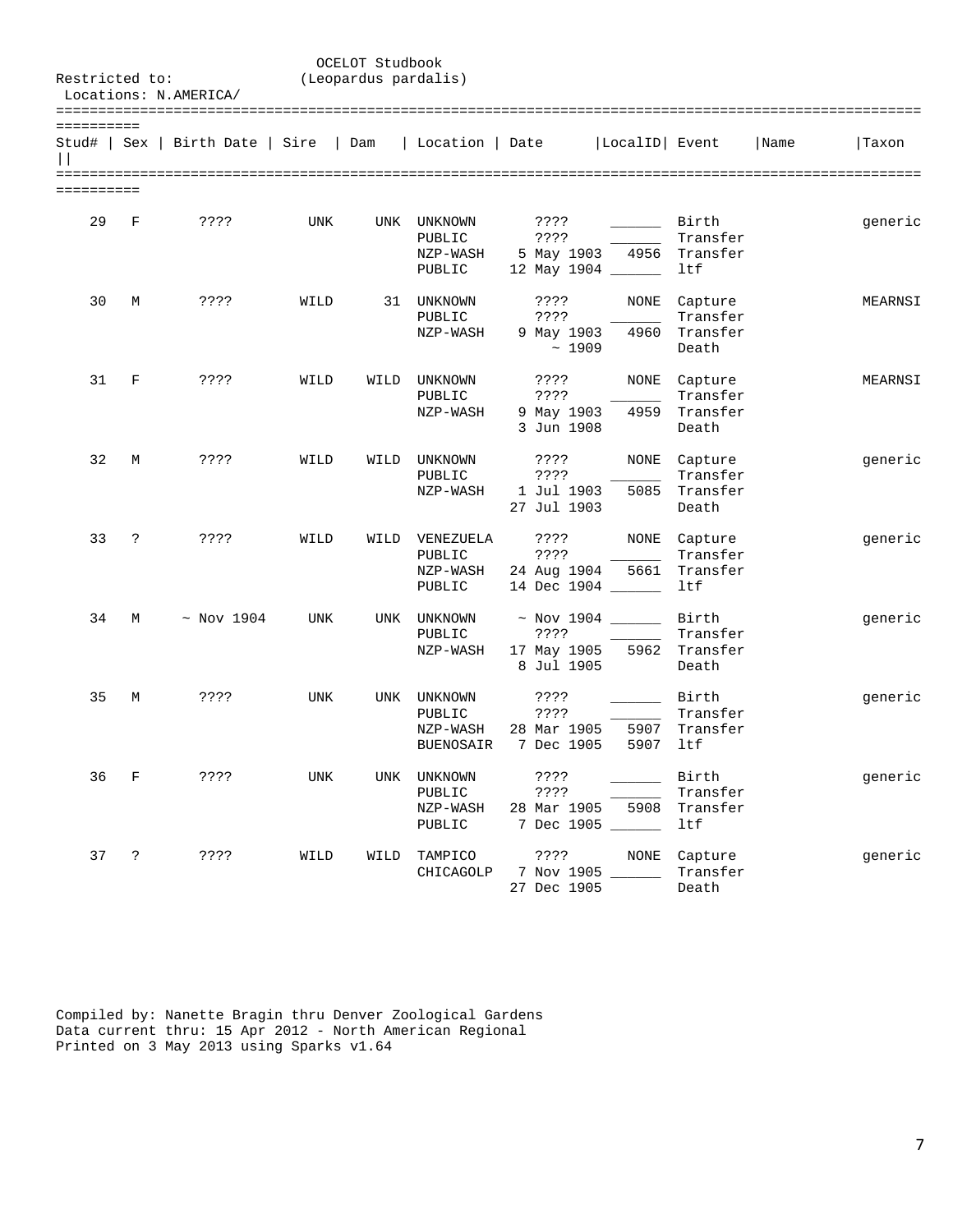|                | OCELOT Studbook<br>Restricted to:<br>(Leopardus pardalis)<br>Locations: N.AMERICA/ |                                       |            |      |                                   |                                            |                                                                                                             |                                        |      |         |  |  |
|----------------|------------------------------------------------------------------------------------|---------------------------------------|------------|------|-----------------------------------|--------------------------------------------|-------------------------------------------------------------------------------------------------------------|----------------------------------------|------|---------|--|--|
| ==========     |                                                                                    | Stud#   Sex   Birth Date   Sire   Dam |            |      | Location   Date                   |                                            | LocalID  Event                                                                                              |                                        | Name | Taxon   |  |  |
| ==========     |                                                                                    |                                       |            |      |                                   |                                            |                                                                                                             |                                        |      |         |  |  |
| 38             | ?                                                                                  | ????                                  | WILD       | WILD | TAMPICO<br>CHICAGOLP              | ????<br>7 Dec 1905                         | 7 Nov 1905 _____                                                                                            | NONE Capture<br>Transfer<br>Death      |      | generic |  |  |
| 39<br>PARDALIS | S.                                                                                 | ????                                  | WILD       | WILD | YUCATAN                           | ????                                       | NONE                                                                                                        | Capture                                |      |         |  |  |
|                |                                                                                    |                                       |            |      | PUBLIC<br>NZP-WASH                | ????<br>23 Apr 1907<br>9 May 1907          | 6762                                                                                                        | Transfer<br>Transfer<br>Death          |      |         |  |  |
| 40             | F                                                                                  | ????                                  | WILD       | WILD | YUCATAN                           | ????                                       | NONE                                                                                                        | Capture                                |      |         |  |  |
| PARDALIS       |                                                                                    |                                       |            |      | PUBLIC<br>NZP-WASH                | ????<br>23 Apr 1907<br>30 Dec 1913         | 6763                                                                                                        | Transfer<br>Transfer<br>Death          |      |         |  |  |
| 41             | F                                                                                  | ????                                  | UNK        |      | UNK UNKNOWN<br>PUBLIC<br>NZP-WASH | ????<br>????<br>14 Aug 1907<br>29 Apr 1908 | 6959                                                                                                        | Birth<br>Transfer<br>Transfer<br>Death |      | generic |  |  |
| 42             | M                                                                                  | ????                                  | <b>UNK</b> | UNK  | UNKNOWN<br>NISS<br>MILWAUKEE      | ????<br>????<br>10 Aug 1910                | $\mathcal{L}^{\text{max}}_{\text{max}}$ , and $\mathcal{L}^{\text{max}}_{\text{max}}$<br>21 Apr 1909 X00058 | Birth<br>Transfer<br>Transfer<br>Death |      | generic |  |  |
| 43             | ?                                                                                  | ????                                  | UNK        |      | UNK UNKNOWN<br>PUBLIC<br>NY BRONX | ????<br>????<br>1 Sep 1911                 | 24 May 1911 111071 Transfer                                                                                 | Birth<br>Transfer<br>Death             |      | generic |  |  |
| 44             | ?                                                                                  | ????                                  | <b>UNK</b> | UNK  | UNKNOWN<br>PUBLIC<br>NY BRONX     | ????<br>????<br>13 Sep 1911                | 13 Jun 1911 111072                                                                                          | Birth<br>Transfer<br>Transfer<br>Death |      | generic |  |  |
| 45             | ?                                                                                  | ????                                  | UNK        |      | UNK UNKNOWN<br>PUBLIC<br>NY BRONX | ????<br>????<br>21 Jan 1912                | 6 Oct 1911 111073                                                                                           | Birth<br>Transfer<br>Transfer<br>Death |      | generic |  |  |
| 46             | М                                                                                  | ????                                  | UNK        | UNK  | UNKNOWN<br>PUBLIC<br>NY BRONX     | ????<br>????<br>24 May 1913                | 16 Apr 1913 131075                                                                                          | Birth<br>Transfer<br>Transfer<br>Death |      | generic |  |  |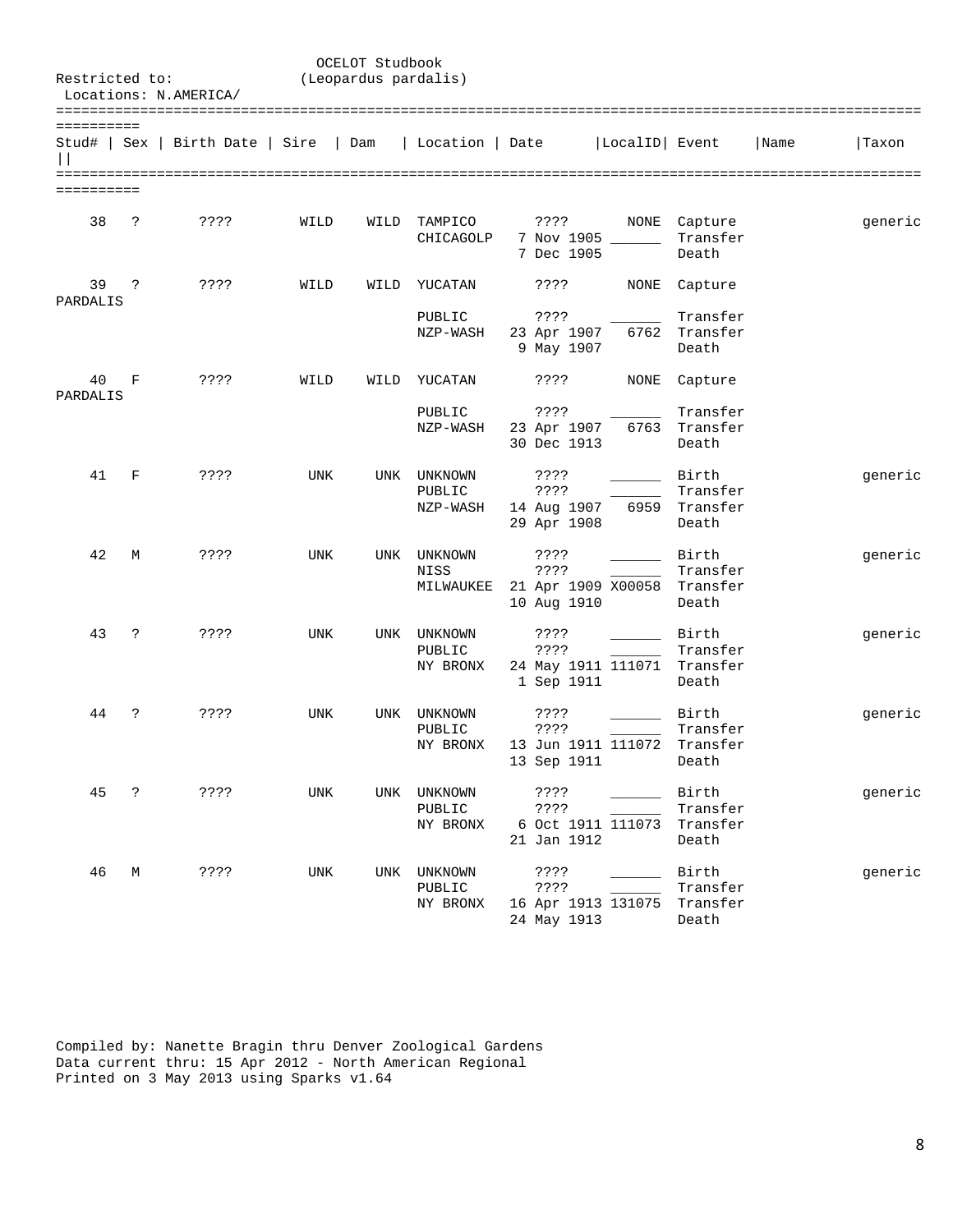|                            | OCELOT Studbook<br>Restricted to:<br>(Leopardus pardalis)<br>Locations: N.AMERICA/ |                                       |            |      |                                   |                                                            |               |                                          |      |         |  |  |  |
|----------------------------|------------------------------------------------------------------------------------|---------------------------------------|------------|------|-----------------------------------|------------------------------------------------------------|---------------|------------------------------------------|------|---------|--|--|--|
| ==========<br>$\mathbf{L}$ |                                                                                    | Stud#   Sex   Birth Date   Sire   Dam |            |      | Location   Date                   |                                                            | LocalID Event |                                          | Name | Taxon   |  |  |  |
| ==========                 |                                                                                    |                                       |            |      |                                   |                                                            |               |                                          |      |         |  |  |  |
| 47                         | М                                                                                  | ????                                  | UNK        | UNK  | UNKNOWN<br>PUBLIC<br>NY BRONX     | ????<br>????<br>28 Jul 1913 131082 Transfer<br>15 Jul 1915 |               | Birth<br>Transfer<br>Death               |      | generic |  |  |  |
| 48                         | F                                                                                  | ????                                  | UNK        | UNK  | UNKNOWN<br>PUBLIC<br>NY BRONX     | ????<br>????<br>30 Aug 1913 131076<br>5 Sep 1913           |               | Birth<br>Transfer<br>Transfer<br>Death   |      | generic |  |  |  |
| 49                         | F                                                                                  | ????                                  | <b>UNK</b> | UNK  | UNKNOWN<br>PUBLIC<br>NY BRONX     | ????<br>????<br>31 Aug 1913 131177<br>16 Sep 1913          |               | Birth<br>Transfer<br>Transfer<br>Death   |      | generic |  |  |  |
| 50                         | M                                                                                  | ????                                  | UNK        | UNK  | UNKNOWN<br>PUBLIC<br>NY BRONX     | ? ? ? ?<br>????<br>18 Mar 1914 141083<br>28 Aug 1915       |               | Birth<br>Transfer<br>Transfer<br>Death   |      | generic |  |  |  |
| 51                         | F                                                                                  | ????                                  | <b>UNK</b> | UNK  | UNKNOWN<br>PUBLIC<br>NY BRONX     | ????<br>????<br>15 Sep 1914 141079<br>23 Sep 1914          |               | Birth<br>Transfer<br>Transfer<br>Death   |      | generic |  |  |  |
| 52                         | F                                                                                  | $~\sim$ May 1915                      | WILD       | WILD | UNKNOWN<br>PUBLIC<br>NZP-WASH     | ????<br>????<br>23 Nov 1915<br>5 Jun 1917                  | NONE<br>9192  | Capture<br>Transfer<br>Transfer<br>Death |      | generic |  |  |  |
| 53                         | ?                                                                                  | ????                                  | <b>UNK</b> | UNK  | UNKNOWN<br>MILWAUKEE              | ????<br>????<br>20 Aug 1915 X00387<br>29 Aug 1915          |               | Birth<br>Transfer<br>Transfer<br>Death   |      | generic |  |  |  |
| 54                         | $\cdot$                                                                            | ????                                  | UNK        |      | UNK UNKNOWN<br>PUBLIC<br>NY BRONX | ????<br>????<br>14 Sep 1915 151087<br>23 Apr 1918          |               | Birth<br>Transfer<br>Transfer<br>Death   |      | generic |  |  |  |
| 55                         | $\ddot{\cdot}$                                                                     | ????                                  | UNK        | UNK  | UNKNOWN<br>PUBLIC<br>NY BRONX     | ????<br>????<br>9 Mar 1916 161085<br>27 Jun 1916           |               | Birth<br>Transfer<br>Transfer<br>Death   |      | generic |  |  |  |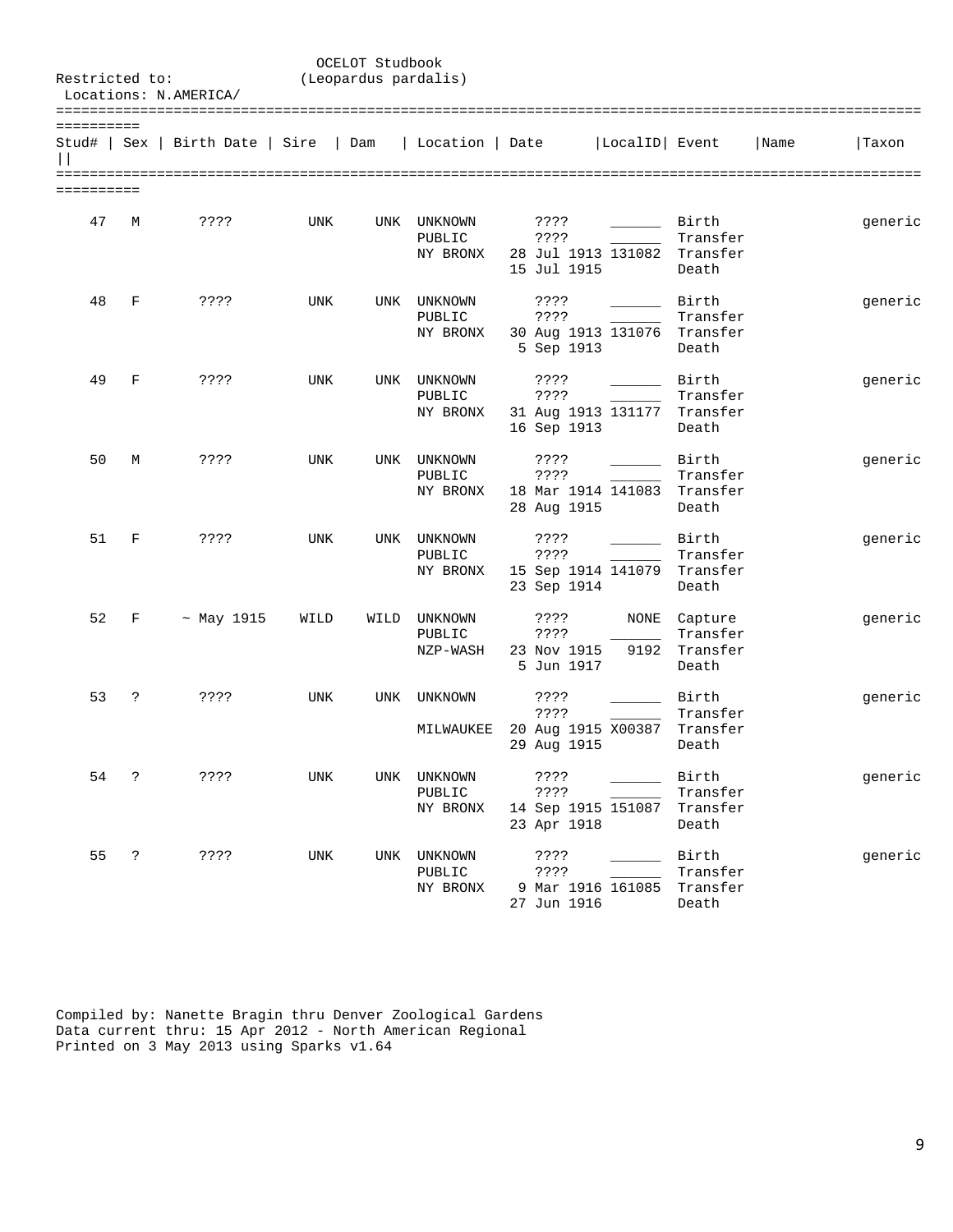| Restricted to:             |                    | Locations: N.AMERICA/                 |            | OCELOT Studbook<br>(Leopardus pardalis) |                                                 |                                                                               |                            |                                        |      |         |
|----------------------------|--------------------|---------------------------------------|------------|-----------------------------------------|-------------------------------------------------|-------------------------------------------------------------------------------|----------------------------|----------------------------------------|------|---------|
|                            |                    |                                       |            |                                         |                                                 |                                                                               |                            |                                        |      |         |
| ==========<br>$\mathbf{L}$ |                    | Stud#   Sex   Birth Date   Sire   Dam |            |                                         | Location   Date                                 |                                                                               | LocalID Event              |                                        | Name | Taxon   |
| ==========                 |                    |                                       |            |                                         |                                                 |                                                                               |                            |                                        |      |         |
| 56                         | $\mathbf F$        | ? ? ? ?                               | <b>UNK</b> |                                         | UNK UNKNOWN<br>PUBLIC<br>NY BRONX               | ????<br>????<br>18 May 1916                                                   | 9 May 1916 161084 Transfer | Birth<br>Transfer<br>Death             |      | generic |
| 57                         | $\cdot$            | ? ? ? ?                               | <b>UNK</b> |                                         | UNK UNKNOWN<br>PUBLIC<br>NY BRONX               | ????<br>????<br>29 Mar 1917 171086 Transfer<br>15 Apr 1917                    |                            | Birth<br>Transfer<br>Death             |      | generic |
| 58                         | ?                  | ????                                  | UNK        |                                         | UNK UNKNOWN<br>PUBLIC<br>NY BRONX               | ????<br>7.3.5.5<br>8 Feb 1921                                                 | 5 Sep 1917 171089          | Birth<br>Transfer<br>Transfer<br>Death |      | generic |
| 59                         | ?                  | ????                                  | UNK        |                                         | UNK UNKNOWN<br>CHICAGOLP                        | ????<br>28 Nov 1918                                                           |                            | Birth<br>ltf                           |      | generic |
| 60                         | $\overline{?}$     | ????                                  | <b>UNK</b> |                                         | UNK UNKNOWN<br>CHICAGOLP                        | ? ? ? ?<br>28 Nov 1918<br>19 Jun 1919                                         |                            | Birth<br>Transfer<br>Death             |      | generic |
| 61                         | $\overline{?}$     | ????                                  | <b>UNK</b> | UNK                                     | UNKNOWN<br>CHICAGOLP                            | ????<br>28 Nov 1918<br>6 Nov 1924                                             |                            | Birth<br>Transfer<br>Death             |      | generic |
| 62                         | $\mathbf{F}% _{0}$ | $~\sim$ Mar 1919                      | <b>UNK</b> |                                         | UNK UNKNOWN<br>BARTOLOME<br>NZP-WASH<br>BUFFALO | $~\sim$ Mar 1919 ______<br>? ? ? ?<br>29 Nov 1919 10130<br>29 May 1924 ______ |                            | Birth<br>Transfer<br>Transfer<br>ltf   |      | MITIS   |
| 63                         | M                  | ????                                  | <b>UNK</b> |                                         | UNK UNKNOWN<br>PUBLIC<br>NY BRONX               | ????<br>????<br>14 May 1919 191088 Transfer<br>14 Mar 1920                    | $\sim$ 100 $\mu$           | Birth<br>Transfer<br>Death             |      | generic |
| 64                         | $\overline{?}$     | ????                                  | UNK        |                                         | UNK UNKNOWN<br>PUBLIC<br>MILWAUKEE              | ????<br>? ? ? ?<br>24 May 1919 X00446 Transfer<br>5 Jun 1919                  | <b>Contract Contract</b>   | Birth<br>Transfer<br>Death             |      | generic |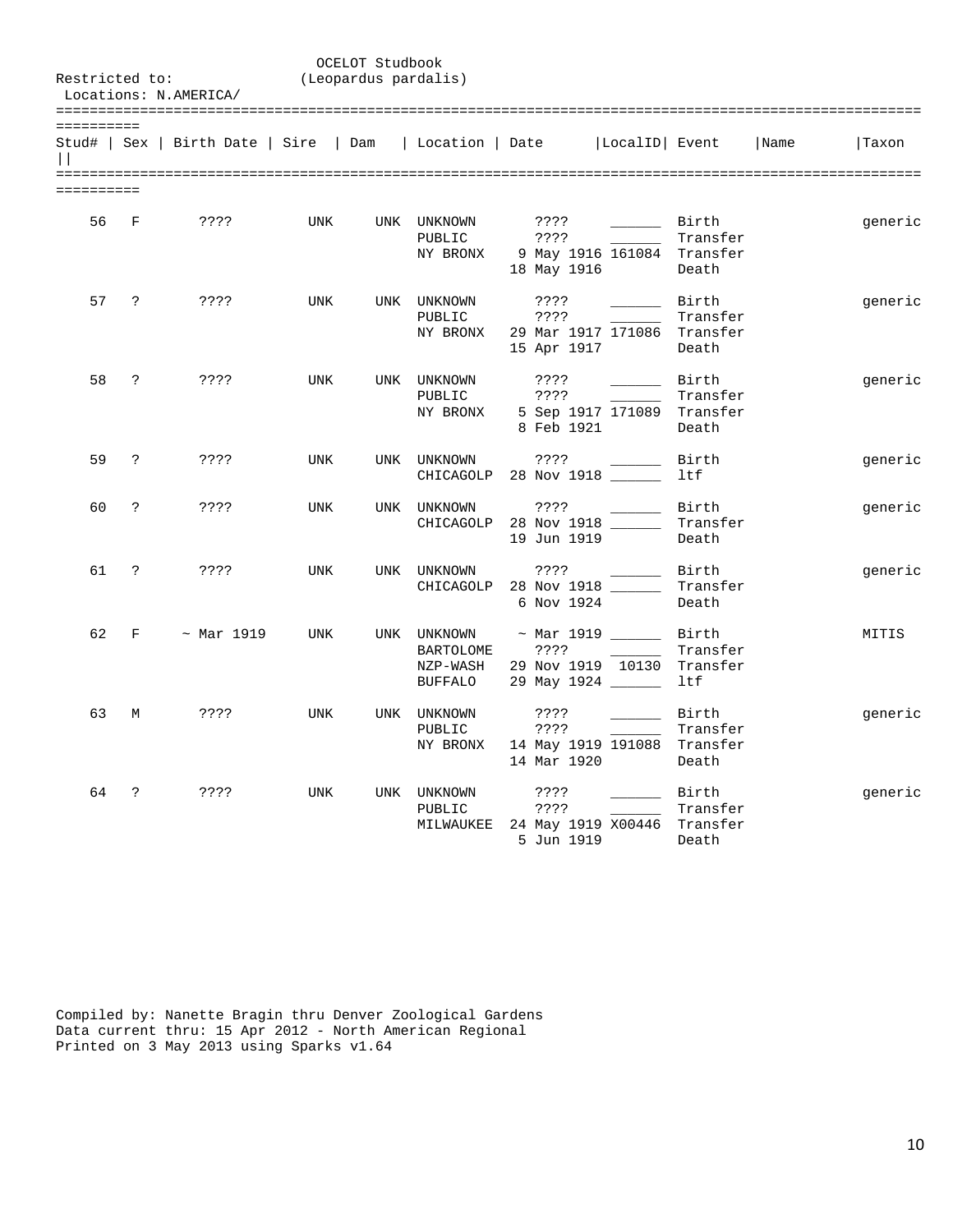|                 |             |                                       |      | OCELOT Studbook      |                        |                           |                             |                          |       |         |
|-----------------|-------------|---------------------------------------|------|----------------------|------------------------|---------------------------|-----------------------------|--------------------------|-------|---------|
| Restricted to:  |             | Locations: N.AMERICA/                 |      | (Leopardus pardalis) |                        |                           |                             |                          |       |         |
|                 |             |                                       |      |                      |                        |                           |                             |                          |       |         |
| ==========      |             | Stud#   Sex   Birth Date   Sire   Dam |      |                      | Location   Date        |                           | LocalID  Event              |                          | Name  | Taxon   |
| ==========      |             |                                       |      |                      |                        |                           |                             |                          |       |         |
|                 |             |                                       |      |                      |                        |                           |                             |                          |       |         |
| 65              | М           | $\sim$ Sep 1919                       | WILD |                      | WILD UNKNOWN<br>PUBLIC | ????<br>????              |                             | NONE Capture<br>Transfer |       | MITIS   |
|                 |             |                                       |      |                      | NZP-WASH               | 9 Apr 1920                | 30 Mar 1920 10191 Transfer  | Death                    |       |         |
| 66              | М           | $~\sim$ Dec 1921                      | WILD |                      | WILD BRAZIL<br>PUBLIC  | 17 Mar 1922               | NONE<br>17 Mar 1922         | Capture<br>Transfer      | PATSY | MITIS   |
|                 |             |                                       |      |                      | NZP-WASH               | 14 Oct 1932               | 13 Dec 1922 11046           | Transfer<br>Death        |       |         |
| 67              | ?           | ????                                  | UNK  | UNK                  | UNKNOWN                | ????                      |                             | Birth                    |       | generic |
|                 |             |                                       |      |                      | <b>HILL</b>            | ????                      |                             | Transfer                 |       |         |
|                 |             |                                       |      |                      | NY BRONX               |                           | 16 Dec 1921 211090 Transfer |                          |       |         |
|                 |             |                                       |      |                      |                        | 22 Feb 1922               |                             | Death                    |       |         |
| 68              | ?           | ????                                  | UNK  |                      | UNK UNKNOWN            | ????                      | <u>and the community</u>    | Birth                    |       | generic |
|                 |             |                                       |      |                      | L RUHE                 | ? ? ? ?                   |                             | Transfer                 |       |         |
|                 |             |                                       |      |                      | NY BRONX               | 26 May 1928               | 16 Mar 1922 221050          | Transfer<br>Death        |       |         |
|                 |             |                                       |      |                      |                        |                           |                             |                          |       |         |
| 69              | М           | $~\sim$ Mar 1923                      | UNK  |                      | UNK UNKNOWN            |                           | $\sim$ Mar 1923 $\sim$      | Birth                    |       | generic |
|                 |             |                                       |      |                      | PUBLIC                 | ????                      |                             | Transfer                 |       |         |
|                 |             |                                       |      |                      | NZP-WASH               | 19 May 1924               | 9 Dec 1923 11328            | Transfer                 |       |         |
|                 |             |                                       |      |                      |                        |                           |                             | Death                    |       |         |
| 70              | ?           | ????                                  | UNK  |                      | UNK UNKNOWN            | ????                      |                             | Birth                    |       | generic |
|                 |             |                                       |      |                      | PUBLIC                 | ? ? ? ?                   |                             | Transfer                 |       |         |
|                 |             |                                       |      |                      | NY BRONX               | 14 Mar 1924               | 20 Sep 1923 231096          | Transfer<br>Death        |       |         |
|                 |             |                                       |      |                      |                        |                           |                             |                          |       |         |
| 71<br>ALBESCENS | F           | ~1924                                 | WILD | WILD                 | TEXAS                  | ????                      |                             | NONE Capture             |       |         |
|                 |             |                                       |      |                      | PUBLIC                 | ????                      | <b>Contract Contract</b>    | Transfer                 |       |         |
|                 |             |                                       |      |                      | DALLAS                 |                           | 20 May 1925 000481          | Transfer                 |       |         |
|                 |             |                                       |      |                      |                        | 1 Jan 1940                |                             | Death                    |       |         |
| 72              | М           | $~\sim$ Mar 1924                      | WILD | WILD                 | UNKNOWN                | ????                      | NONE                        | Capture                  |       | MITIS   |
|                 |             |                                       |      |                      | PUBLIC                 | ????                      |                             | Transfer                 |       |         |
|                 |             |                                       |      |                      | NZP-WASH               | 25 Jun 1924<br>4 Jul 1924 | 11467                       | Transfer<br>Death        |       |         |
|                 |             |                                       |      |                      |                        |                           |                             |                          |       |         |
| 73              | $\mathbf F$ | ????                                  | WILD | WILD                 | UNKNOWN                | ????                      | NONE                        | Capture                  |       | generic |
|                 |             |                                       |      |                      | PUBLIC<br>NZP-WASH     | ????<br>25 Apr 1924       | 11402                       | Transfer<br>Transfer     |       |         |
|                 |             |                                       |      |                      |                        | 12 May 1924               |                             | Death                    |       |         |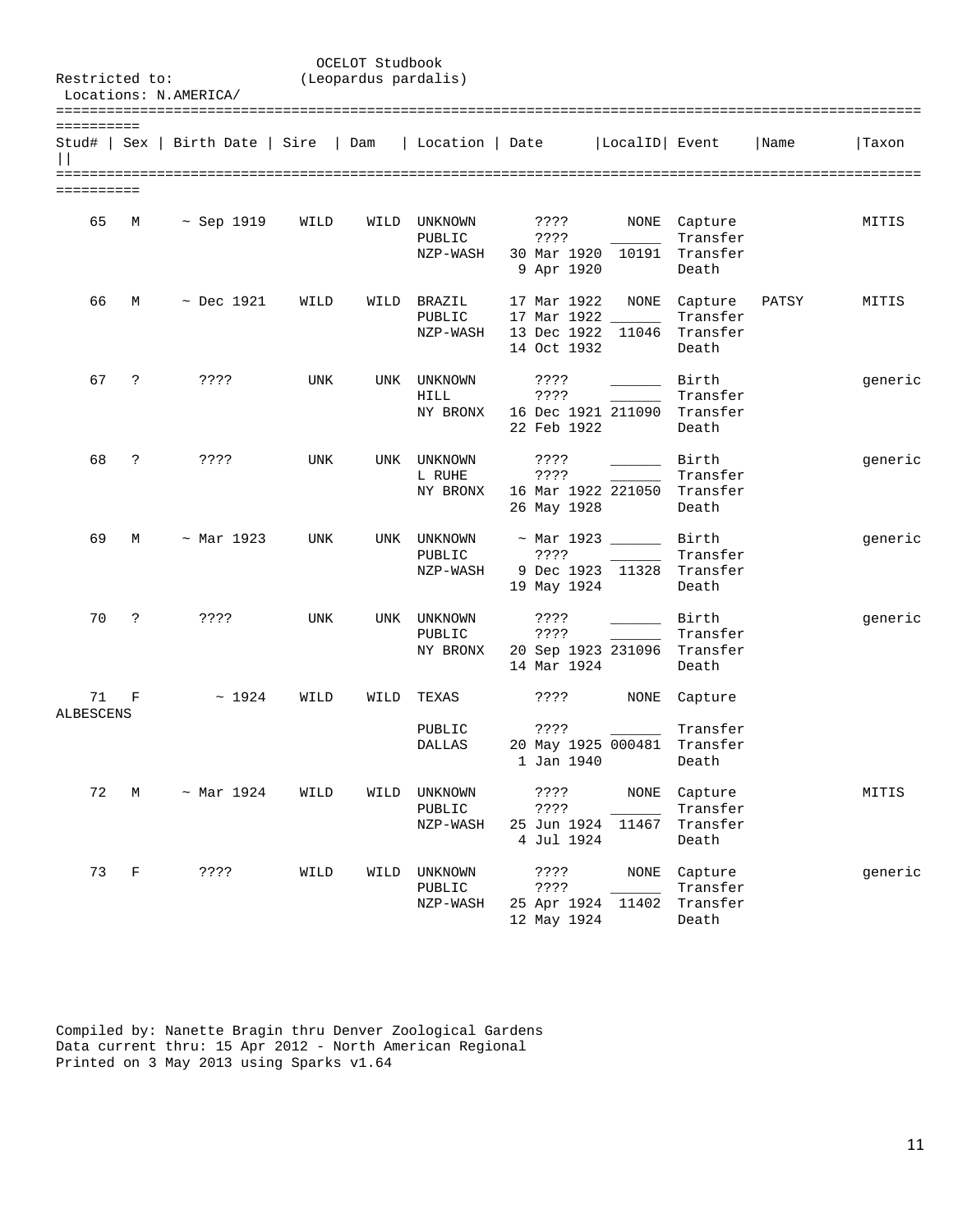| Restricted to:          |            | Locations: N.AMERICA/                 |            | OCELOT Studbook<br>(Leopardus pardalis) |                                                 |                                              |                             |                                               |      |         |
|-------------------------|------------|---------------------------------------|------------|-----------------------------------------|-------------------------------------------------|----------------------------------------------|-----------------------------|-----------------------------------------------|------|---------|
| ==========              |            | Stud#   Sex   Birth Date   Sire   Dam |            |                                         | Location   Date                                 |                                              | LocalID  Event              |                                               | Name | Taxon   |
| =========<br>========== |            |                                       |            |                                         |                                                 |                                              |                             |                                               |      |         |
| 74                      | $_{\rm F}$ | ????                                  | WILD       |                                         | WILD PANAMA<br>PUBLIC<br>NZP-WASH               | ????<br>????<br>11 Jun 1933                  | 21 Jul 1925 11729           | NONE Capture<br>Transfer<br>Transfer<br>Death |      | MEARNSI |
| 75                      | ?          | ????                                  | WILD       | WILD                                    | UNKNOWN<br>PUBLIC<br>DALLAS                     | ????<br>????<br>$~\sim$ Dec 1925             | NONE<br>27 Nov 1925 000510  | Capture<br>Transfer<br>Transfer<br>Death      |      | generic |
| 76                      | ?          | ????                                  | UNK        |                                         | UNK UNKNOWN<br>PUBLIC<br>NY BRONX               | ????<br>????<br>15 Sep 1926                  | 14 Jan 1926 261099          | Birth<br>Transfer<br>Transfer<br>Death        |      | generic |
| 77                      | ?          | ????                                  | UNK        | UNK                                     | UNKNOWN<br>PUBLIC<br>NY BRONX                   | ????<br>????<br>12 Sep 1926                  | 9 Mar 1926 261098           | Birth<br>Transfer<br>Transfer<br>Death        |      | generic |
| 78                      | М          | ????                                  | UNK        |                                         | UNK UNKNOWN<br>BARTOLOME<br>ST LOUIS            | ????<br>????<br>20 Nov 1936                  | 12 Mar 1926 260300          | Birth<br>Transfer<br>Transfer<br>Death        |      | generic |
| 79                      | ?          | ????                                  | <b>UNK</b> | UNK                                     | UNKNOWN<br>PUBLIC<br>NY BRONX                   | ????<br>????<br>26 Aug 1926                  | 1 Jun 1926 261100           | Birth<br>Transfer<br>Transfer<br>Death        |      | generic |
| 80                      | ?          | ????                                  | UNK        |                                         | UNK UNKNOWN<br>PUBLIC<br>NZP-WASH               | ????<br>7.3.5.5<br>4 Dec 1926<br>28 Jun 1932 | 12148                       | Birth<br>Transfer<br>Transfer<br>Death        |      | generic |
|                         |            | 81 F ~23 Oct 1927                     | UNK        |                                         | UNK PANAMA P ~23 Oct 1927<br>PUBLIC<br>NY BRONX | ????<br>12 Jun 1928                          | 24 Mar 1928 281104 Transfer | Birth<br>Transfer<br>Death                    |      | generic |
| 82                      | $\ddot{ }$ | ????                                  | UNK        |                                         | UNK UNKNOWN<br>PUBLIC<br>NY BRONX               | ????<br>? ? ? ?<br>5 Jan 1928                | 14 Dec 1927 271101 Transfer | Birth<br>Transfer<br>Death                    |      | generic |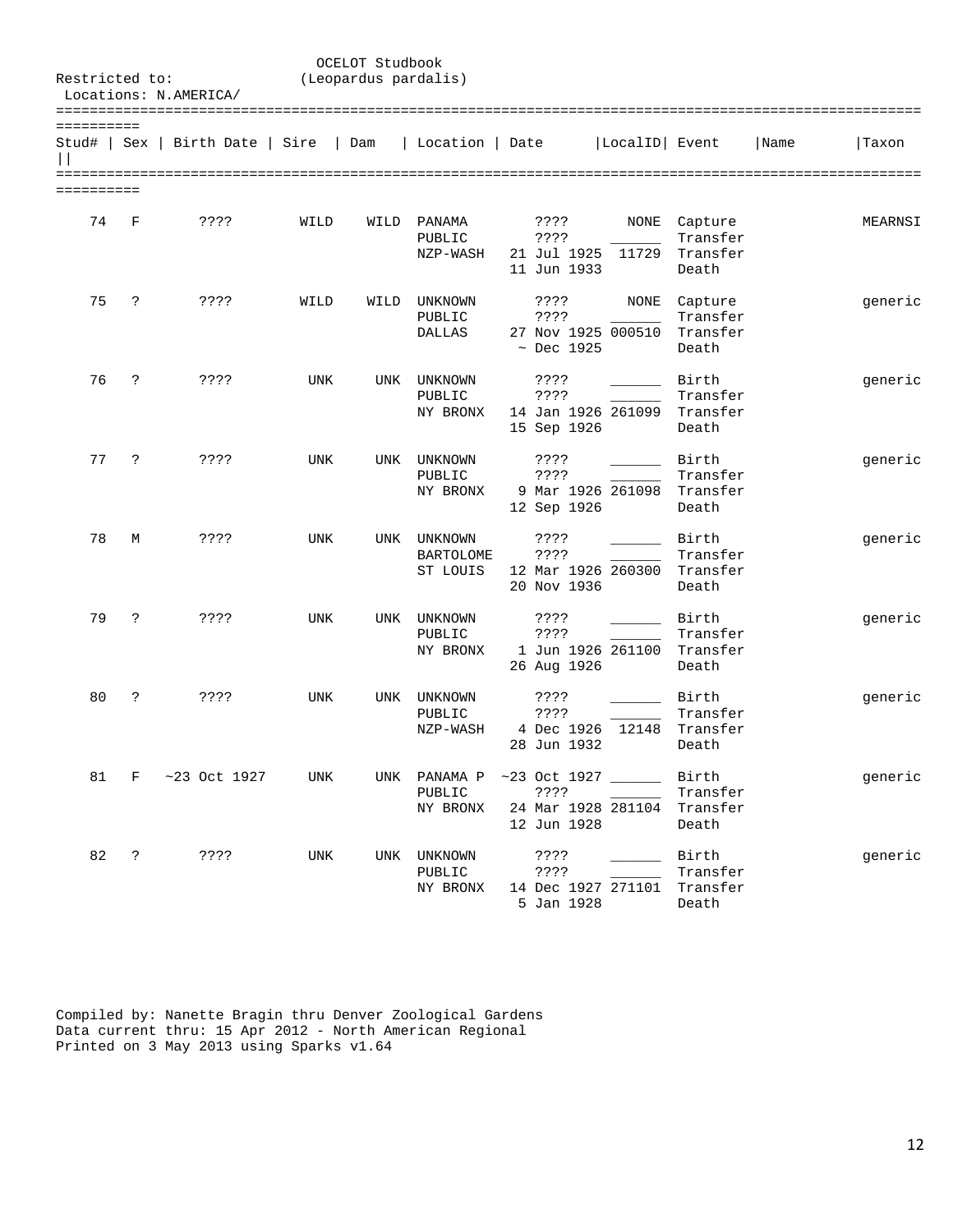| Restricted to:        |                | Locations: N.AMERICA/                 |            | OCELOT Studbook<br>(Leopardus pardalis) |                                          |                                               |                              |                                               |      |         |
|-----------------------|----------------|---------------------------------------|------------|-----------------------------------------|------------------------------------------|-----------------------------------------------|------------------------------|-----------------------------------------------|------|---------|
| ==========            |                | Stud#   Sex   Birth Date   Sire   Dam |            |                                         | Location   Date                          |                                               | LocalID Event                |                                               | Name | Taxon   |
| =======<br>========== |                |                                       |            |                                         |                                          |                                               |                              |                                               |      |         |
| 83                    | $\mathbf{P}$   | ????                                  | UNK        |                                         | UNK UNKNOWN<br>PUBLIC<br>NY BRONX        | ????<br>????<br>24 Feb 1928                   | 14 Dec 1927 271102 Transfer  | Birth<br>Transfer<br>Death                    |      | generic |
| 84                    | F              | $\sim$ 1 Jan 1928                     | UNK        |                                         | UNK UNKNOWN<br>PUBLIC<br>SANDIEGOZ       | $\sim$ 1 Jan 1928 _____<br>????<br>1 Dec 1933 | 2 Jan 1929 024258            | Birth<br>Transfer<br>Transfer<br>Death        |      | generic |
| 85                    | ?              | ????                                  | <b>UNK</b> |                                         | UNK UNKNOWN<br>PUBLIC<br>NY BRONX        | ????<br>? ? ? ?<br>30 Jun 1928                | 3 Feb 1928 281105 Transfer   | Birth<br>Transfer<br>Death                    |      | generic |
| 86                    | $\ddot{ }$     | ????                                  | UNK        |                                         | UNK UNKNOWN<br>PUBLIC<br>NY BRONX        | ????<br>????<br>18 Jun 1928                   | $\sim$<br>24 Apr 1928 281103 | Birth<br>Transfer<br>Transfer<br>Death        |      | generic |
| 87                    | $\ddot{ }$     | ????                                  | WILD       | WILD                                    | TAMAULIPA<br>SNAKEKING<br>MILWAUKEE      | ????<br>????<br>4 Sep 1928                    | 2 Jun 1928 X00679            | NONE Capture<br>Transfer<br>Transfer<br>Death |      | generic |
| 88                    | ?              | ????                                  | WILD       |                                         | WILD TAMAULIPA<br>SNAKEKING<br>MILWAUKEE | ????<br>????<br>1 Feb 1931                    | NONE<br>2 Jun 1928 X00817    | Capture<br>Transfer<br>Transfer<br>Death      |      | generic |
| 89                    | S.             | ????                                  | <b>UNK</b> | UNK                                     | UNKNOWN<br>TOLEDO                        | ????<br>????<br>14 Oct 1928                   |                              | Birth<br>Transfer<br>ltf                      |      | generic |
| 90 ?                  |                | ~1928                                 | WILD       | WILD                                    | UNKNOWN<br>PUBLIC<br><b>DALLAS</b>       | ????<br>????<br>$~\sim$ Oct 1930              | NONE<br>1 Dec 1929 000628    | Capture<br>Transfer<br>Transfer<br>Death      |      | generic |
| 91                    | $\ddot{\cdot}$ | ????                                  | <b>UNK</b> |                                         | UNK UNKNOWN<br>PUBLIC<br>NY BRONX        | ????<br>????<br>14 Jun 1934                   | 8 Dec 1928 281116            | Birth<br>Transfer<br>Transfer<br>Death        |      | generic |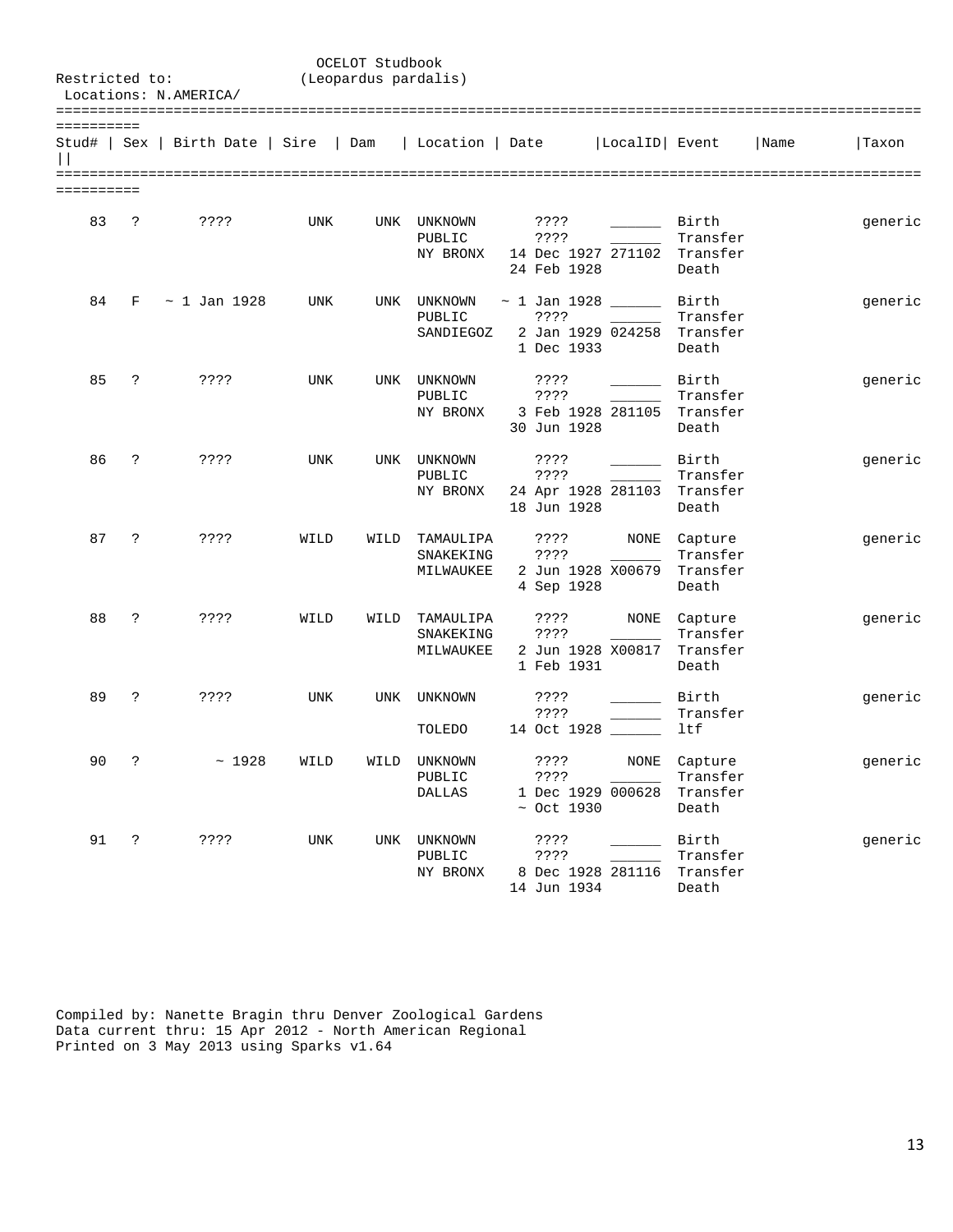| Restricted to: |                      | Locations: N.AMERICA/                                   | OCELOT Studbook<br>(Leopardus pardalis) |     |                                   |                                                                          |                         |                                        |      |         |  |
|----------------|----------------------|---------------------------------------------------------|-----------------------------------------|-----|-----------------------------------|--------------------------------------------------------------------------|-------------------------|----------------------------------------|------|---------|--|
| ==========     |                      |                                                         |                                         |     |                                   |                                                                          |                         |                                        |      |         |  |
|                |                      | Stud#   Sex   Birth Date   Sire   Dam   Location   Date |                                         |     |                                   |                                                                          | LocalID Event           |                                        | Name | Taxon   |  |
| ==========     |                      |                                                         |                                         |     |                                   |                                                                          |                         |                                        |      |         |  |
| 92             | $\ddot{ }$           | 8 Dec 1928                                              | <b>UNK</b>                              |     | UNK NY BRONX                      | 27 Dec 1933                                                              | 8 Dec 1928 281115 Birth | Death                                  |      | generic |  |
| 93             | $\ddot{ }$           | ????                                                    | UNK                                     |     | UNK UNKNOWN<br>PUBLIC<br>NY BRONX | ????<br>????<br>14 Jun 1929                                              | 5 Jan 1929 291106       | Birth<br>Transfer<br>Transfer<br>Death |      | generic |  |
| 94             | ?                    | ????                                                    | UNK                                     |     | UNK UNKNOWN<br>PUBLIC<br>NY BRONX | ????<br>????<br>2 Jan 1930                                               | 12 Jul 1929 291107      | Birth<br>Transfer<br>Transfer<br>Death |      | generic |  |
| 95             | $\ddot{\phantom{0}}$ | ????                                                    | <b>UNK</b>                              |     | UNK UNKNOWN<br>PUBLIC<br>NY BRONX | ????<br>????<br>10 Jan 1930                                              | 24 Dec 1929 291108      | Birth<br>Transfer<br>Transfer<br>Death |      | generic |  |
| 96             |                      | $F \sim 1$ Jan 1930                                     | <b>UNK</b>                              |     | UNK UNKNOWN<br>PUBLIC             | $\sim$ 1 Jan 1930<br>????<br>SANDIEGOZ 18 Jun 1931 024259<br>16 Dec 1946 |                         | Birth<br>Transfer<br>Transfer<br>Death |      | generic |  |
| 97             | М                    | ????                                                    | <b>UNK</b>                              |     | UNK UNKNOWN<br>PUBLIC<br>NY BRONX | ????<br>????<br>19 Oct 1936                                              | 7 Apr 1930 301051       | Birth<br>Transfer<br>Transfer<br>Death |      | generic |  |
| 98             | $\ddot{\phantom{0}}$ | ? ? ? ?                                                 | <b>UNK</b>                              |     | UNK UNKNOWN<br>PUBLIC<br>NY BRONX | ????<br>????<br>30 Dec 1930                                              | 8 Dec 1930 301109       | Birth<br>Transfer<br>Transfer<br>Death |      | generic |  |
| 99             | $\ddot{ }$           | ? ? ? ?                                                 | <b>UNK</b>                              |     | UNK UNKNOWN<br>PUBLIC<br>NY BRONX | ????<br>????<br>17 Jan 1931                                              | 22 Dec 1930 301110      | Birth<br>Transfer<br>Transfer<br>Death |      | generic |  |
| 100            | ?                    | ????                                                    | <b>UNK</b>                              | UNK | UNKNOWN<br>SAN FRAN               | ????<br>????<br>17 Jan 1931                                              |                         | Birth<br>Transfer<br>Death             |      | generic |  |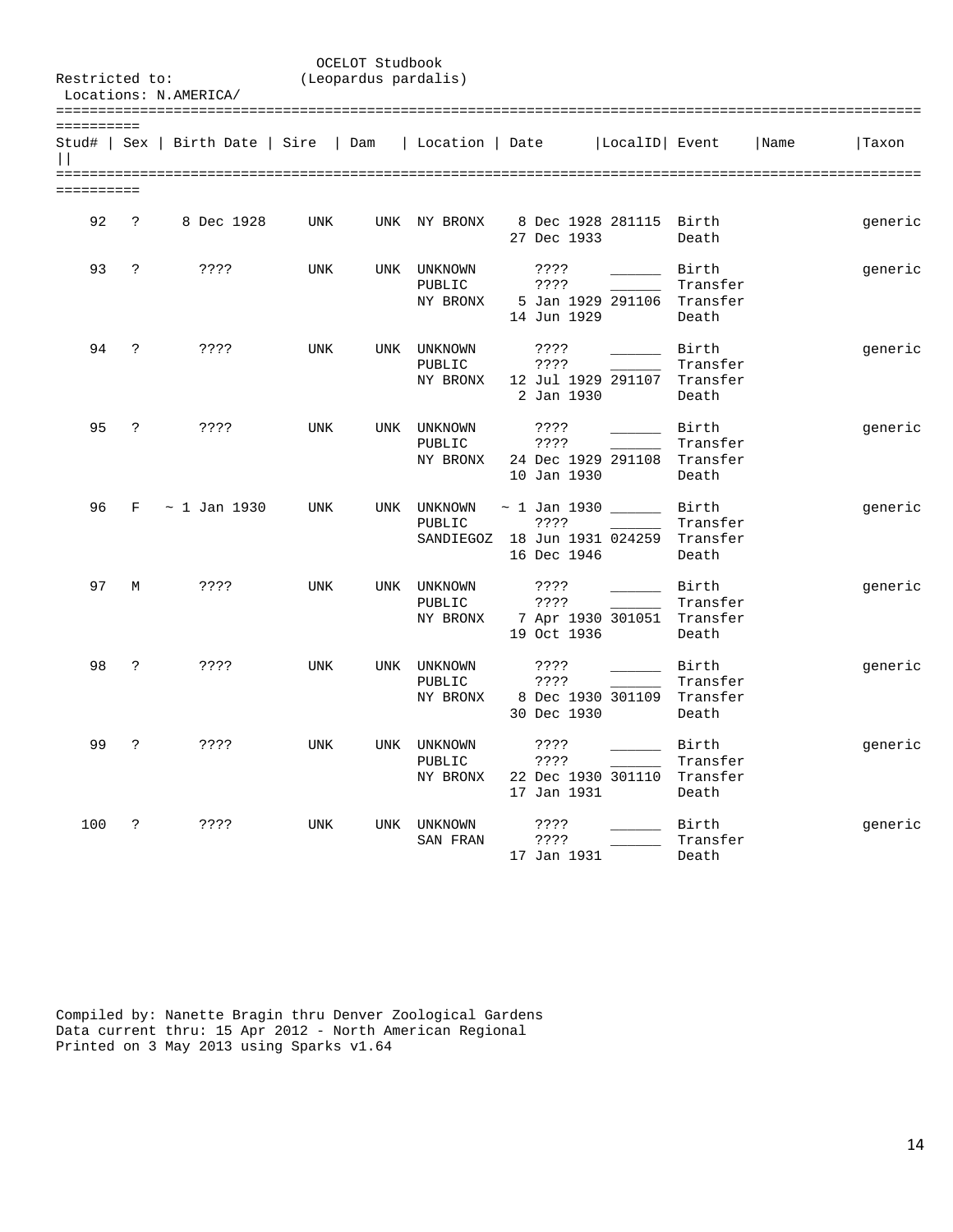| Restricted to: |            | Locations: N.AMERICA/                 |            | OCELOT Studbook<br>(Leopardus pardalis) |                                        |                                                           |                            |                                        |      |         |
|----------------|------------|---------------------------------------|------------|-----------------------------------------|----------------------------------------|-----------------------------------------------------------|----------------------------|----------------------------------------|------|---------|
| ==========     |            | Stud#   Sex   Birth Date   Sire   Dam |            |                                         | Location   Date                        |                                                           | LocalID  Event             |                                        | Name | Taxon   |
| ==========     |            |                                       |            |                                         |                                        |                                                           |                            |                                        |      |         |
| 101            | M          | 3333                                  | UNK        |                                         | UNK UNKNOWN<br>PUBLIC<br>NY BRONX      | ????<br>7.3.5.5<br>6 Jul 1935                             | 6 Mar 1931 311118          | Birth<br>Transfer<br>Transfer<br>Death |      | generic |
| 102            | $\ddot{ }$ | ????                                  | <b>UNK</b> |                                         | UNK UNKNOWN<br>PUBLIC<br>NY BRONX      | ????<br>????<br>27 Mar 1931 311111 Transfer<br>3 May 1931 |                            | Birth<br>Transfer<br>Death             |      | generic |
| 103            | ?          | ????                                  | UNK        |                                         | UNK UNKNOWN<br>PUBLIC<br>NY BRONX      | ????<br>????<br>27 Mar 1931 311112<br>7 May 1931          |                            | Birth<br>Transfer<br>Transfer<br>Death |      | generic |
| 104            | $\ddot{ }$ | ????                                  | <b>UNK</b> | UNK                                     | UNKNOWN<br>SAN FRAN                    | ????<br>23 May 1931 ______                                |                            | Birth<br>ltf                           |      | generic |
| 105            | $\ddot{ }$ | ????                                  | <b>UNK</b> | <b>UNK</b>                              | UNKNOWN<br>PUBLIC<br>NZP-WASH          | 7.3.5.5<br>????<br>27 Jul 1931 13645<br>25 Jul 1934       |                            | Birth<br>Transfer<br>Transfer<br>Death |      | generic |
| 106            | ?          | ????                                  | <b>UNK</b> |                                         | UNK UNKNOWN<br>PUBLIC<br>DALLAS        | ????<br>????<br>31 Jan 1936                               | 1 Oct 1931 000681 Transfer | Birth<br>Transfer<br>Death             |      | generic |
| 107            | $\ddot{ }$ | 3333                                  | <b>UNK</b> |                                         | UNK UNKNOWN<br>PUBLIC<br><b>DALLAS</b> | ????<br>7.3.5.5<br>1 Jan 1950                             | 1 Oct 1931 000682          | Birth<br>Transfer<br>Transfer<br>Death |      | generic |
| 108            | $\ddot{ }$ | ????                                  | WILD       | WILD                                    | UNKNOWN<br>NZP-WASH                    | ????<br>11 Oct 1931 13743<br>29 Feb 1932                  | NONE                       | Capture<br>Transfer<br>Death           |      | generic |
| 109            | F          | ????                                  | UNK        |                                         | UNK UNKNOWN<br>PUBLIC<br>NZP-WASH      | ????<br>????<br>20 Oct 1931<br>21 Feb 1932                | 13813                      | Birth<br>Transfer<br>Transfer<br>Death |      | generic |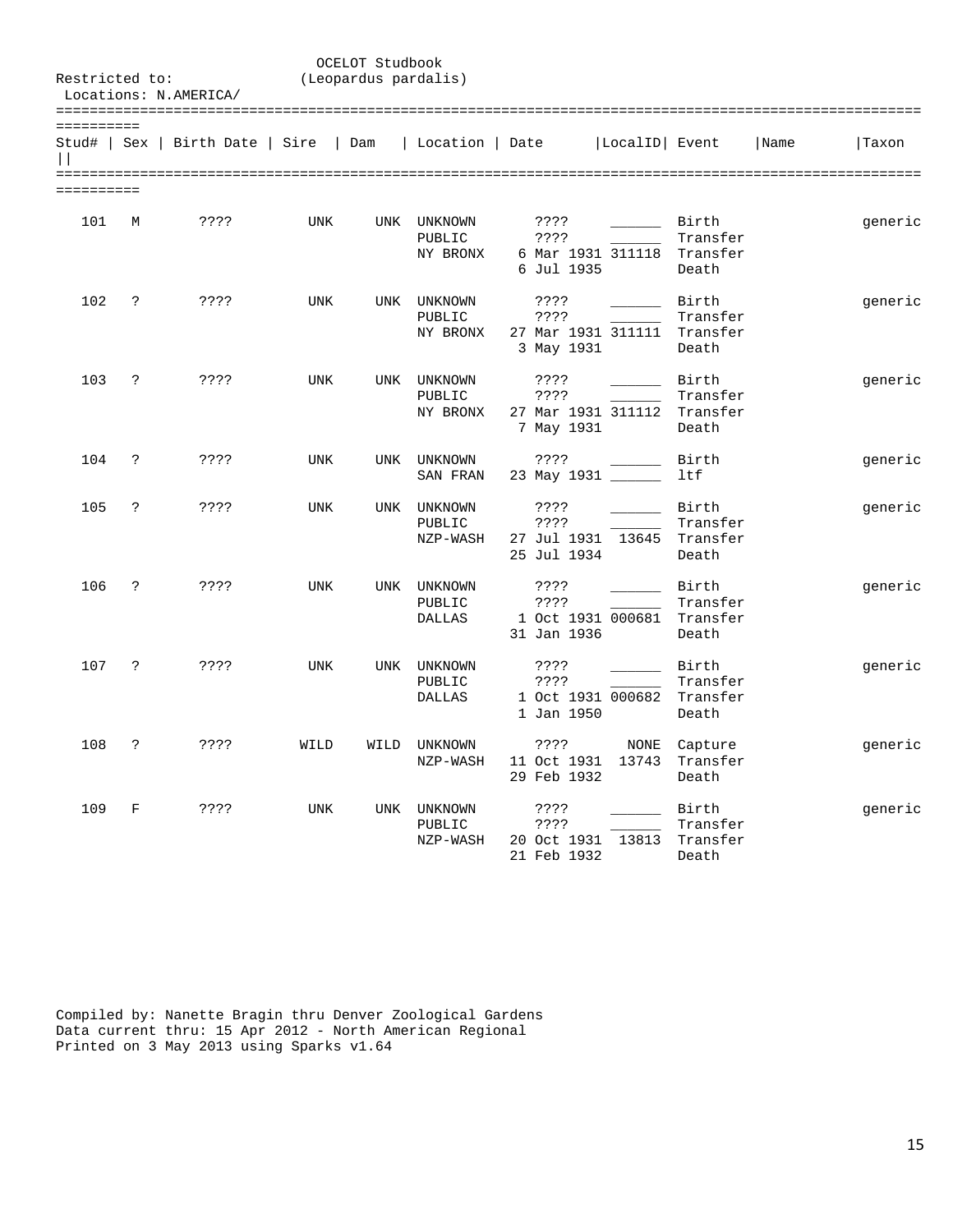|                      |           | Restricted to:<br>Locations: N.AMERICA/                                          | (Leopardus pardalis) | OCELOT Studbook |                                   |                                                                            |                                                                                                                            |                                        |         |
|----------------------|-----------|----------------------------------------------------------------------------------|----------------------|-----------------|-----------------------------------|----------------------------------------------------------------------------|----------------------------------------------------------------------------------------------------------------------------|----------------------------------------|---------|
| ==========           |           |                                                                                  |                      |                 |                                   |                                                                            |                                                                                                                            |                                        |         |
|                      |           | Stud#   Sex   Birth Date   Sire   Dam   Location   Date   LocalID   Event   Name |                      |                 |                                   |                                                                            |                                                                                                                            |                                        | Taxon   |
| ==========           |           |                                                                                  |                      |                 |                                   |                                                                            |                                                                                                                            |                                        |         |
| <b>AEQUATORIALIS</b> |           | 110 ? $\sim$ 1 Jan 1932 UNK UNK UNKNOWN $\sim$ 1 Jan 1932 Birth                  |                      |                 |                                   |                                                                            |                                                                                                                            |                                        |         |
|                      |           |                                                                                  |                      |                 | PUBLIC                            | ????<br>SANDIEGOZ 23 Apr 1933 017675 Transfer                              | 3 Jun 1933                                                                                                                 | Transfer<br>Death                      |         |
|                      |           | 111 ? ????                                                                       | UNK                  |                 | UNK UNKNOWN                       | ? ? ? ?<br>NY BRONX 11 Jan 1932 321113 Transfer<br>8 Feb 1932              | Birth Birth                                                                                                                | Transfer<br>Death                      | generic |
| 112                  | F         | ????                                                                             | UNK                  |                 |                                   | UNK UNKNOWN ????<br>SAN FRAN 16 Feb 1932                                   | Birth                                                                                                                      | ltf                                    | generic |
| 113                  | M         | ????                                                                             | UNK                  |                 | UNK UNKNOWN<br>PUBLIC<br>NY BRONX | ????<br>????                                                               | Birth<br>22 Apr 1932 321044 Transfer<br>22 Dec 1938                                                                        | Transfer<br>Death                      | generic |
|                      | 114 ?     | ????                                                                             | UNK                  |                 | UNK UNKNOWN                       | ????<br>PUBLIC ????<br>MILWAUKEE 1 Jul 1932 X00933 Transfer<br>28 Sep 1932 | Birth Birth                                                                                                                | Transfer<br>Death                      | generic |
| 115                  | $\cdot$ ? | ????                                                                             | UNK                  |                 | UNK NY BRONX                      | 8 Sep 1932                                                                 | ???? 321114 Birth                                                                                                          | Death                                  | generic |
| 116                  | F         | ????                                                                             | UNK                  |                 | UNK UNKNOWN<br>PUBLIC<br>ST LOUIS | ????<br>????<br>18 Dec 1933                                                | Birth<br>10 Apr 1933 330410 Transfer                                                                                       | Transfer<br>Death                      | generic |
| 117                  | F         | ????                                                                             | UNK                  |                 | UNK UNKNOWN<br>PUBLIC<br>NY BRONX | ????<br>????<br>1 Aug 1935                                                 | Birth<br>25 Apr 1933 331119 Transfer                                                                                       | Transfer<br>Death                      | generic |
|                      |           | 118 F ????                                                                       | UNK                  |                 | UNK UNKNOWN<br>PUBLIC<br>NZP-WASH | ????<br>????<br>11 Jun 1933                                                | 8 Jun 1933 14464                                                                                                           | Birth<br>Transfer<br>Transfer<br>Death | generic |
|                      | 119 F     | ????                                                                             | UNK                  |                 | UNK UNKNOWN<br>SAN FRAN           | ? ? ? ?<br>17 Aug 1933 _____                                               | $\mathcal{L}^{\mathcal{L}}(\mathcal{L}^{\mathcal{L}})$ . The set of $\mathcal{L}^{\mathcal{L}}(\mathcal{L}^{\mathcal{L}})$ | Birth<br>ltf                           | generic |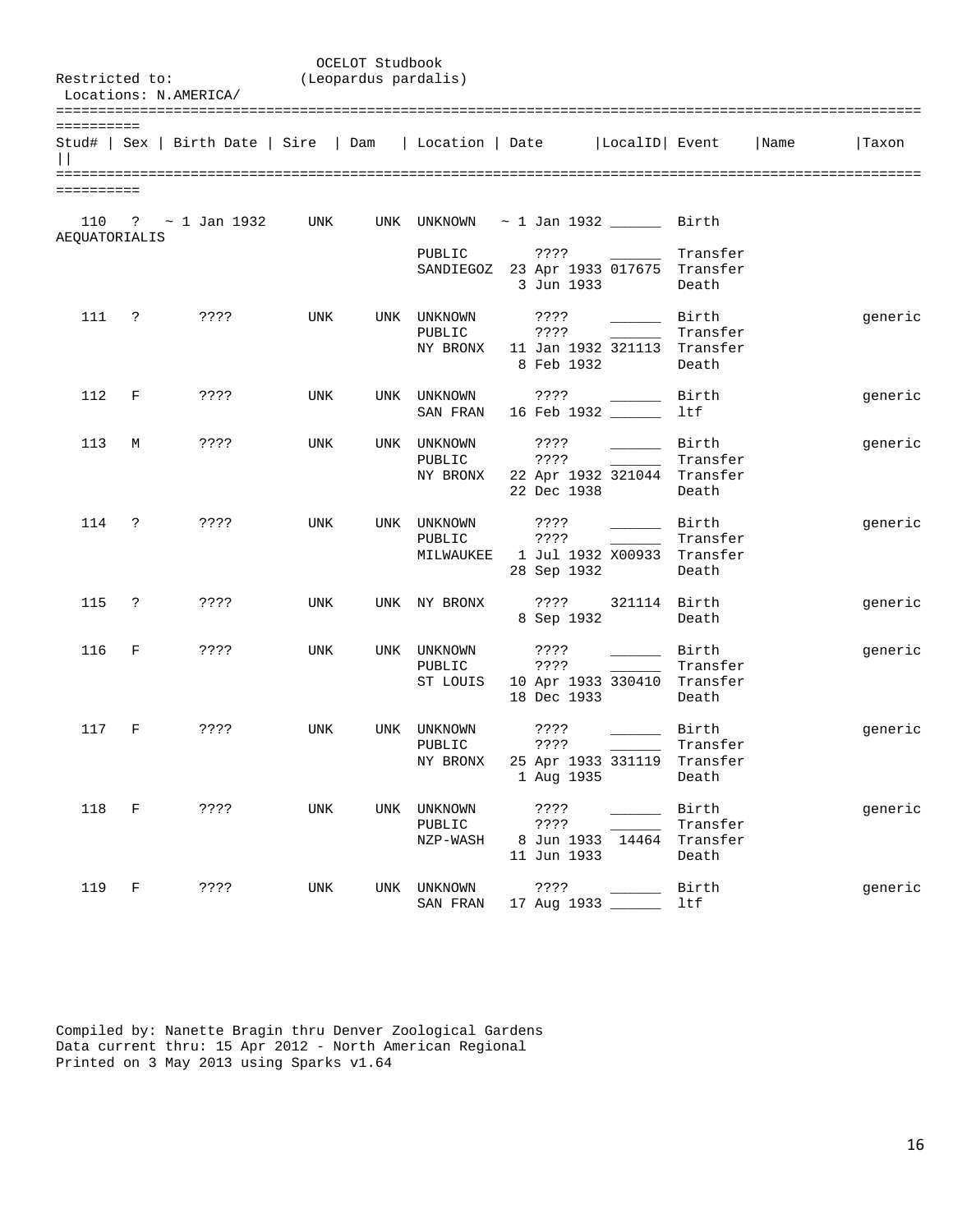| Restricted to:            |            | Locations: N.AMERICA/ |            | OCELOT Studbook<br>(Leopardus pardalis) |                                            |                                            |                        |                                        |      |         |
|---------------------------|------------|-----------------------|------------|-----------------------------------------|--------------------------------------------|--------------------------------------------|------------------------|----------------------------------------|------|---------|
| ==========<br>Stud#   Sex |            | Birth Date   Sire     |            | Dam                                     | Location   Date                            |                                            | LocalID Event          |                                        | Name | Taxon   |
| ==========                |            |                       |            |                                         |                                            |                                            |                        |                                        |      |         |
| 120                       | М          | ????                  | UNK        | UNK                                     | UNKNOWN<br>GETZ G<br>CHICAGOBR 26 Oct 1933 | ????<br>????<br>26 Oct 1945                | 20261                  | Birth<br>Transfer<br>Transfer<br>Death |      | generic |
| 121                       | F          | ????                  | UNK        |                                         | UNK UNKNOWN<br>GETZ G<br>CHICAGOBR         | ????<br>????<br>26 Oct 1933<br>26 Oct 1945 | 20262                  | Birth<br>Transfer<br>Transfer<br>Death |      | generic |
| 122                       | $_{\rm F}$ | ????                  | <b>UNK</b> | UNK                                     | UNKNOWN<br>PUBLIC<br>NY BRONX              | ????<br>????<br>29 May 1935                | 15 Mar 1934 341117     | Birth<br>Transfer<br>Transfer<br>Death |      | generic |
| 123                       | $\ddot{ }$ | 21 Oct 1935           | 120        | 121                                     | CHICAGOBR                                  | 21 Oct 1935<br>13 Apr 1937                 | 20263                  | Birth<br>Death                         |      | generic |
| 124                       | ?          | ????                  | UNK        |                                         | UNK UNKNOWN<br>PUBLIC<br>NY BRONX          | ????<br>????<br>3 Jul 1936                 | 25 May 1936 361120     | Birth<br>Transfer<br>Transfer<br>Death |      | generic |
| 125                       | ?          | ????                  | <b>UNK</b> | UNK                                     | UNKNOWN<br>PUBLIC<br>NY BRONX              | ????<br>????<br>10 Oct 1939                | 27 Jul 1936 361123     | Birth<br>Transfer<br>Transfer<br>Death |      | generic |
| 126                       | ?          | 5 Apr 1937            | 120        |                                         | 121 CHICAGOBR                              | 18 Apr 1937                                | 5 Apr 1937 20264 Birth | Death                                  |      | generic |
| 127                       | F          | ????                  | <b>UNK</b> |                                         | UNK UNKNOWN<br>L RUHE<br>ST LOUIS          | ????<br>????<br>~ Mar 1944                 | 21 Jun 1937 370600     | Birth<br>Transfer<br>Transfer<br>Death |      | generic |
| 128                       | $\ddot{?}$ | 29 Jul 1937           | 120        |                                         | 121 CHICAGOBR 29 Jul 1937 20265 Birth      | 1 Nov 1937                                 |                        | Death                                  |      | generic |
| 129                       | М          | ????                  | UNK        |                                         | UNK UNKNOWN<br>PUBLIC<br>NZP-WASH          | ????<br>? ? ? ?                            | 6 Nov 1937 16302 ltf   | Birth<br>Transfer                      |      | generic |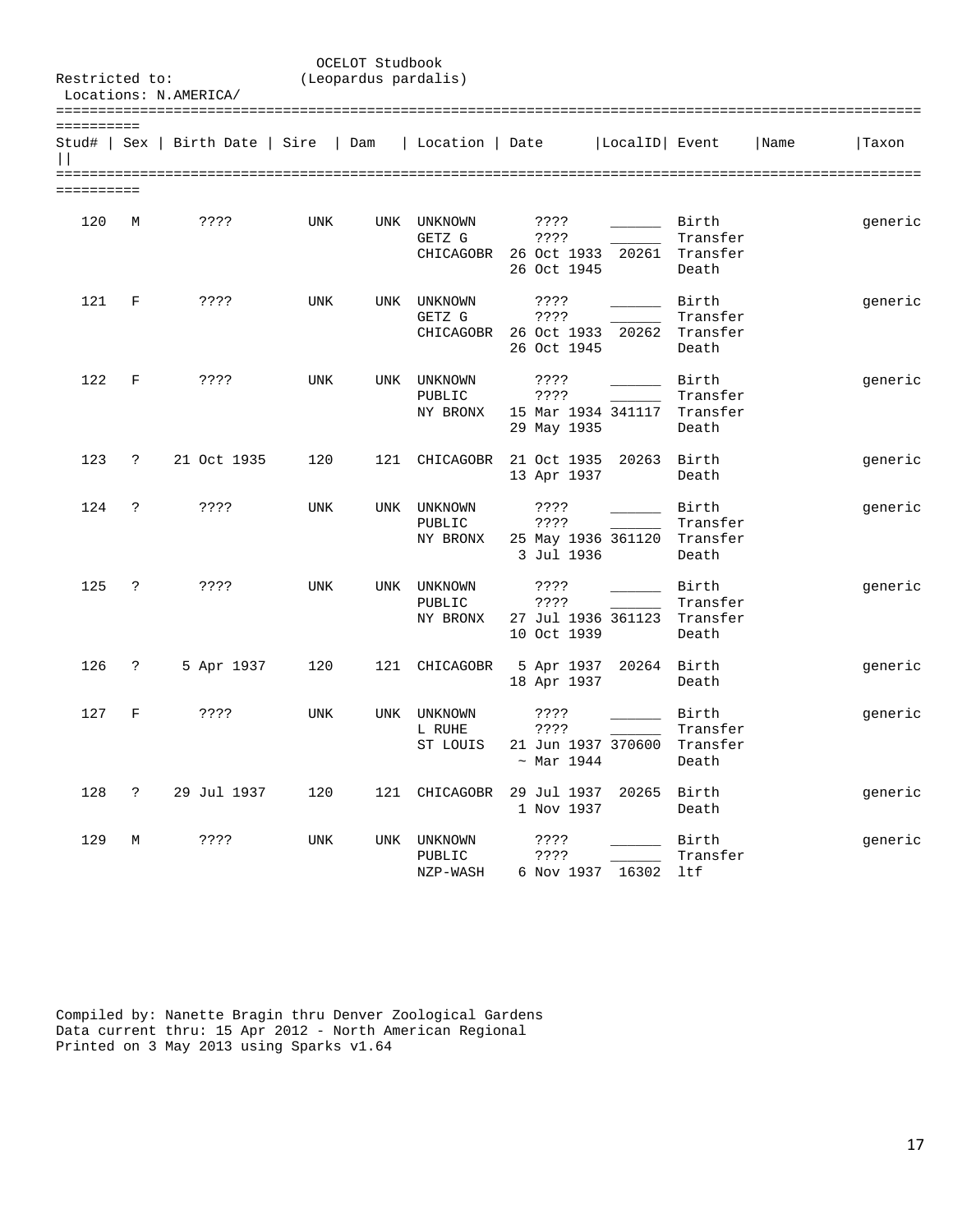|            |                      | Restricted to:<br>Locations: N.AMERICA/                                   | (Leopardus pardalis) | OCELOT Studbook |                                                     |                                                    |                                                                                                                                                                                    |                                        |      |         |
|------------|----------------------|---------------------------------------------------------------------------|----------------------|-----------------|-----------------------------------------------------|----------------------------------------------------|------------------------------------------------------------------------------------------------------------------------------------------------------------------------------------|----------------------------------------|------|---------|
| ========== |                      | Stud#   Sex   Birth Date   Sire   Dam   Location   Date   LocalID   Event |                      |                 |                                                     |                                                    |                                                                                                                                                                                    |                                        | Name | Taxon   |
| ========== |                      |                                                                           |                      |                 |                                                     |                                                    |                                                                                                                                                                                    |                                        |      |         |
|            |                      | 130 ? ????                                                                | UNK                  |                 | UNK UNKNOWN<br>NY BRONX 19 Jan 1938 381121 Transfer | $??\ ??$<br>28 Jul 1938                            | Birth Birth                                                                                                                                                                        | Transfer<br>Death                      |      | generic |
| 131        | M                    | ????                                                                      | UNK                  |                 | UNK UNKNOWN<br>PUBLIC<br>NY BRONX                   | 777?<br>????<br>23 Aug 1941                        | $\rule{1em}{0.15mm}$ Birth<br>$\mathcal{L}^{\mathcal{L}}(\mathcal{L}^{\mathcal{L}})$ , where $\mathcal{L}^{\mathcal{L}}(\mathcal{L}^{\mathcal{L}})$<br>27 May 1938 381127 Transfer | Transfer<br>Death                      |      | generic |
| 132 ?      |                      | ? ? ? ?                                                                   | UNK                  |                 | UNK UNKNOWN<br>PUBLIC<br>NY BRONX                   | ????<br>17 Aug 1938 381122 Transfer<br>27 Aug 1938 | Birth                                                                                                                                                                              | Transfer<br>Death                      |      | generic |
|            |                      | 133 ? 23 Sep 1938                                                         | 120                  |                 | 121 CHICAGOBR<br>PUBLIC                             |                                                    | 23 Sep 1938 20266 Birth<br>14 Mar 1939 ______                                                                                                                                      | ltf                                    |      | generic |
|            | 134 ?                | 23 Sep 1938                                                               | 120                  |                 | 121 CHICAGOBR 23 Sep 1938 20267 Birth<br>PUBLIC     | 14 Mar 1939 ______                                 |                                                                                                                                                                                    | ltf                                    |      | generic |
|            | 135 M                | ????                                                                      | <b>UNK</b>           | UNK             | UNKNOWN<br>SAN FRAN                                 | ? ? ? ?<br>14 Jan 1939 ______<br>15 Jan 1943       |                                                                                                                                                                                    | Birth<br>Transfer<br>Death             |      | generic |
| 136        | M                    | ????                                                                      | <b>UNK</b>           |                 | UNK UNKNOWN<br>SAN FRAN                             | ????<br>28 May 1939 ______                         | $\mathcal{L}(\mathcal{L})$                                                                                                                                                         | Birth<br>ltf                           |      | generic |
|            | 137 ?                | 15 Sep 1939                                                               | 120                  |                 | 121 CHICAGOBR 15 Sep 1939 20268 Birth               | 23 Sep 1939                                        |                                                                                                                                                                                    | Death                                  |      | generic |
| 138        | F                    | ????                                                                      | <b>UNK</b>           |                 | UNK UNKNOWN<br>PUBLIC<br>NY BRONX                   | ????<br>????<br>5 Aug 1941                         | Birth<br>9 Aug 1940 401126 Transfer                                                                                                                                                | Transfer<br>Death                      |      | generic |
| 139        | $\ddot{\phantom{0}}$ | ????                                                                      | UNK                  |                 | UNK UNKNOWN<br>PUBLIC<br>NZP-WASH                   | ????<br>????<br>23 Apr 1946                        | 6 Nov 1940 17494                                                                                                                                                                   | Birth<br>Transfer<br>Transfer<br>Death |      | generic |
| 140        | $\mathbf{P}$         | ????                                                                      | UNK                  | UNK             | UNKNOWN<br>PUBLIC<br>NZP-WASH                       | ????<br>????<br>30 Nov 1940 17512                  |                                                                                                                                                                                    | Birth<br>Transfer<br>ltf               |      | generic |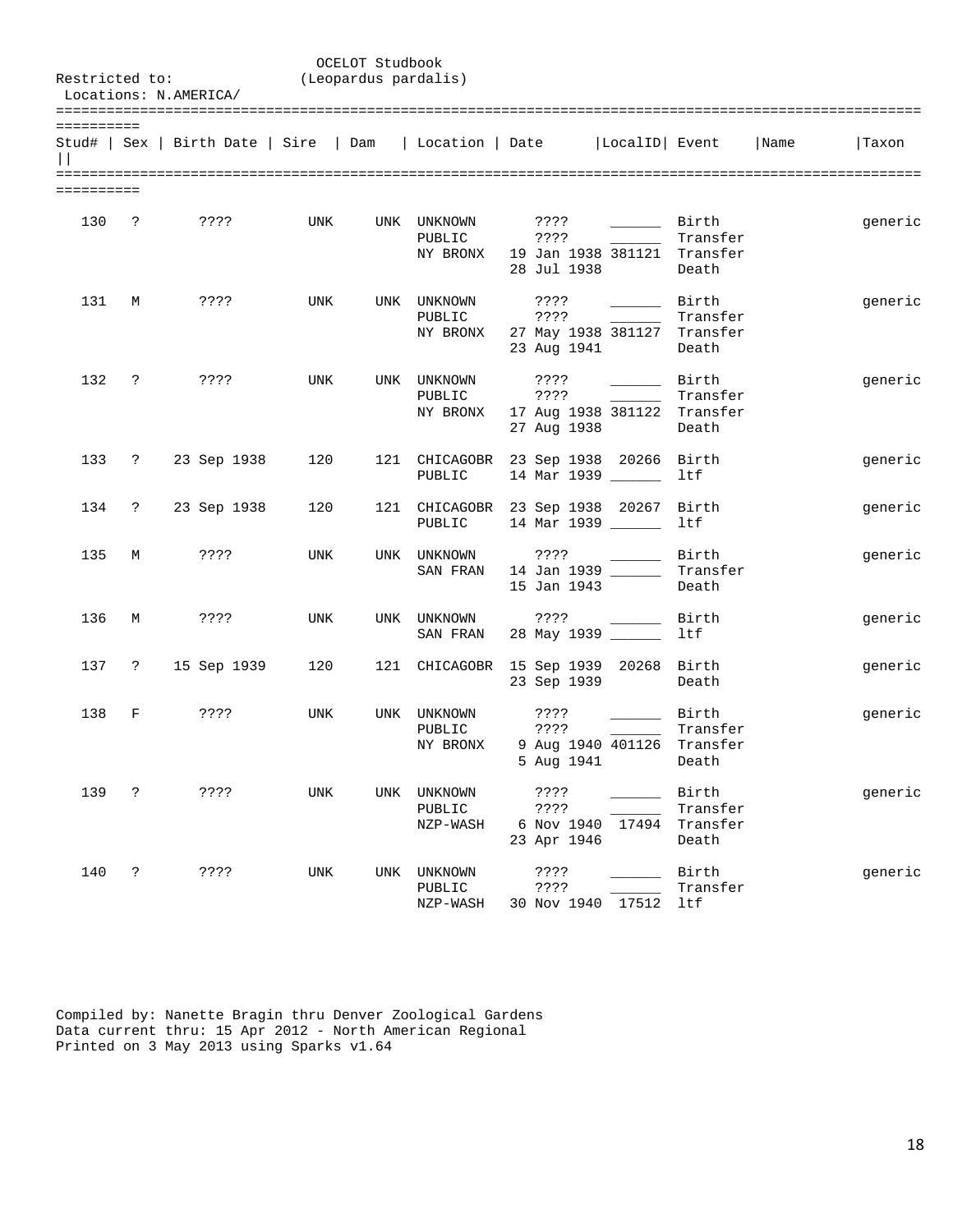|            |              | Restricted to:<br>Locations: N.AMERICA/ | (Leopardus pardalis) | OCELOT Studbook |                                             |                                                                                                                                                                                                                                                                                           |                                             |                                                                                          |
|------------|--------------|-----------------------------------------|----------------------|-----------------|---------------------------------------------|-------------------------------------------------------------------------------------------------------------------------------------------------------------------------------------------------------------------------------------------------------------------------------------------|---------------------------------------------|------------------------------------------------------------------------------------------|
| ========== |              |                                         |                      |                 |                                             |                                                                                                                                                                                                                                                                                           |                                             |                                                                                          |
|            |              |                                         |                      |                 |                                             |                                                                                                                                                                                                                                                                                           |                                             | Stud#   Sex   Birth Date   Sire   Dam   Location   Date   LocalID   Event   Name   Taxon |
| ========== |              |                                         |                      |                 |                                             |                                                                                                                                                                                                                                                                                           |                                             |                                                                                          |
|            |              | 141 M 6 Mar 1941                        | <b>UNK</b>           |                 | UNK NY BRONX                                | 6 Mar 1941 411125 Birth<br>6 Aug 1941                                                                                                                                                                                                                                                     | Death                                       | generic                                                                                  |
|            |              | 142 F ????                              | UNK                  |                 | UNK UNKNOWN                                 | ? ? ? ?<br>PUBLIC ????<br>NY BRONX 3 Jun 1941 411124 Transfer<br>31 Jul 1941                                                                                                                                                                                                              | <b>Example 1</b> Birth<br>Transfer<br>Death | generic                                                                                  |
|            |              | 143 M ????                              | UNK                  |                 |                                             | TREFFLICH ???? 2000<br>NY BRONX 27 Oct 1941 411128 Transfer<br>PUBLIC 16 Oct 1947 _______ ltf                                                                                                                                                                                             | Transfer                                    | generic                                                                                  |
|            | 144 ?        | $\sim 1942$                             |                      |                 |                                             | $120$ 121 CHICAGOBR $\sim$ 1942 Birth ltf                                                                                                                                                                                                                                                 |                                             | generic                                                                                  |
| 145        |              | M ????                                  | UNK                  |                 | UNK UNKNOWN<br>PUBLIC                       | ? ? ? ?<br>????<br>NY BRONX 19 Feb 1942 421131 Transfer<br>11 Jun 1942                                                                                                                                                                                                                    | Birth<br>Transfer<br>Death                  | generic                                                                                  |
|            |              | 146 M ????                              | UNK                  |                 | MILWAUKEE                                   | UNK UNKNOWN ????<br>9 Jun 1942 1tf                                                                                                                                                                                                                                                        | Birth Birth                                 | generic                                                                                  |
|            | 147 F        | 1 Jan 1943                              | UNK                  |                 |                                             | UNK SANDIEGOZ 1 Jan 1943 024260 Birth<br>31 Dec 1951                                                                                                                                                                                                                                      | Death                                       | generic                                                                                  |
|            | 148 ?        | $\sim 1943$                             | 120                  |                 |                                             | 121 CHICAGOBR ~ 1943 ______ Birth ltf                                                                                                                                                                                                                                                     |                                             | generic                                                                                  |
| 149        |              | $? \t????$                              | UNK                  |                 | UNK UNKNOWN<br>PUBLIC                       | 7777<br>? ? ? ?<br><u>and the company of the company of the company of the company of the company of the company of the company of the company of the company of the company of the company of the company of the company of the company of the com</u><br>NZP-WASH 15 Aug 1943 18393 ltf | Birth<br>Transfer                           | generic                                                                                  |
| 150        | $\mathbb{R}$ | ? ? ? ?                                 | UNK                  |                 | UNK UNKNOWN ????<br>HERSHEY<br>PITTSBURG    | ????<br>9 Jun 1943 _____                                                                                                                                                                                                                                                                  | Birth<br>Transfer<br>ltf                    | generic                                                                                  |
|            | 151 ?        | ? ? ? ?                                 | UNK                  |                 | UNK UNKNOWN<br>PUBLIC<br>NZP-WASH<br>PUBLIC | ????<br>? ? ? ?<br>18 Oct 1943 18458<br>27 Apr 1944 _____                                                                                                                                                                                                                                 | Birth<br>Transfer<br>Transfer<br>ltf        | generic                                                                                  |
| 152        | $\ddot{?}$   | ~1944                                   | 120                  | 121             | CHICAGOBR                                   |                                                                                                                                                                                                                                                                                           | $\sim$ 1944 ________ Birth ltf              | generic                                                                                  |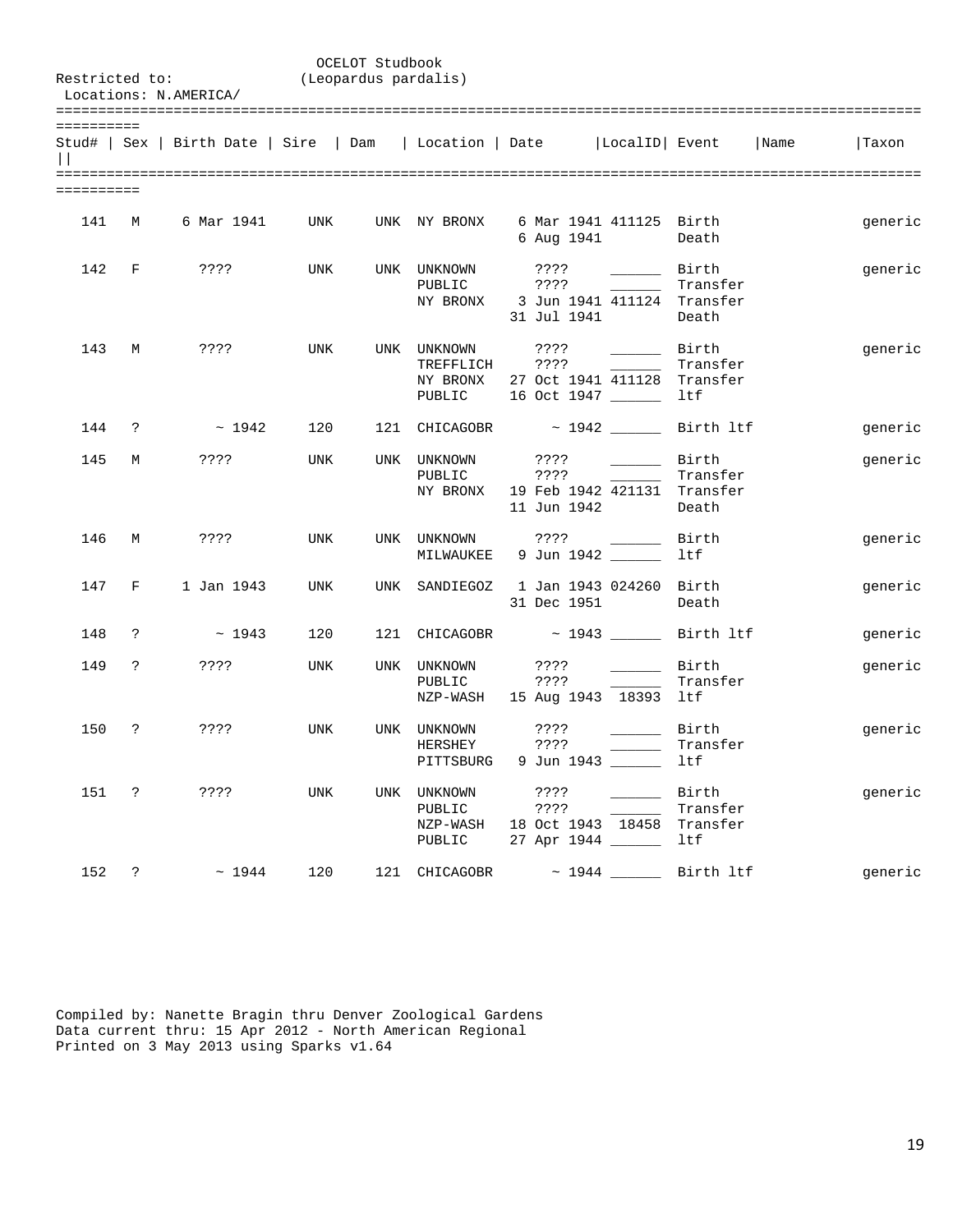| Restricted to:        |             | Locations: N.AMERICA/                                   |            | OCELOT Studbook<br>(Leopardus pardalis) |                                                                |                                                                           |                          |                                  |      |         |
|-----------------------|-------------|---------------------------------------------------------|------------|-----------------------------------------|----------------------------------------------------------------|---------------------------------------------------------------------------|--------------------------|----------------------------------|------|---------|
| ==========<br>$\perp$ |             | Stud#   Sex   Birth Date   Sire   Dam   Location   Date |            |                                         |                                                                |                                                                           | LocalID  Event           |                                  | Name | Taxon   |
| ==========            |             |                                                         |            |                                         |                                                                |                                                                           |                          |                                  |      |         |
|                       | 153 ?       | ????                                                    | UNK        |                                         | UNK UNKNOWN<br>PUBLIC<br>NZP-WASH<br>PUBLIC                    | ????<br>????<br>3 Oct 1944 18800 Transfer<br>20 Apr 1945                  | $\overline{\phantom{a}}$ | Birth<br>Transfer<br>ltf         |      | generic |
| 154                   | $\mathbf F$ | ? ? ? ?                                                 | <b>UNK</b> |                                         | UNK UNKNOWN<br>PUBLIC<br>ST LOUIS                              | ????<br>????<br>10 Apr 1945 450400 Transfer<br>22 Nov 1945                |                          | Birth Birth<br>Transfer<br>Death |      | generic |
| 155                   | М           | 3 Jul 1945                                              | UNK        |                                         | UNK SANDIEGOZ                                                  | 3 Jul 1945 024261 Birth<br>31 Dec 1951                                    |                          | Death                            |      | generic |
| 156                   | F           | 3 Jul 1945                                              | UNK        | UNK                                     | SANDIEGOZ 3 Jul 1945 024262 Birth                              | 31 Dec 1951                                                               |                          | Death                            |      | generic |
| 157                   |             | $F \sim 1$ Jan 1946                                     | UNK        |                                         | UNK UNKNOWN $\sim$ 1 Jan 1946 $\sim$ Birth<br>PUBLIC           | ????<br>SANDIEGOZ 17 Feb 1947 024263 Transfer<br>31 Dec 1957              |                          | Transfer<br>Death                |      | generic |
| 158                   |             | M ~ 1 Jan 1946                                          | UNK        |                                         | UNK UNKNOWN $\sim$ 1 Jan 1946 $\sim$ Birth<br>L RUHE<br>SYDNEY | ????<br>SANDIEGOZ 5 Jun 1947 024264 Transfer<br>26 Dec 1951 ______        |                          | Transfer<br>ltf                  |      | generic |
| 159                   |             | F ~ 1 Jan 1946                                          | UNK        |                                         | UNK UNKNOWN $\sim$ 1 Jan 1946 $\_\_\_\_\_\_\_$ Birth<br>L RUHE | ????<br>SANDIEGOZ 5 Jun 1947 024265 Transfer<br>10 Oct 1951               | <b>Contract Contract</b> | Transfer<br>Death                |      | generic |
| 160                   | F           | ? ? ? ?                                                 | <b>UNK</b> |                                         | UNK UNKNOWN<br>BARRANQUL<br>PUBLIC<br>NY BRONX<br>TOLEDO       | ????<br>????<br>????<br>28 Mar 1946 461130 Transfer<br>30 Oct 1947 ______ | Birth                    | Transfer<br>Transfer<br>ltf      |      | generic |
| 161                   | $\mathbf F$ | 7.3.5.5                                                 | <b>UNK</b> |                                         | UNK UNKNOWN<br>PUBLIC<br>NY BRONX<br>TOLEDO                    | ????<br>????<br>11 May 1946 461129 Transfer<br>30 Oct 1947 _______ ltf    |                          | Birth<br>Transfer                |      | generic |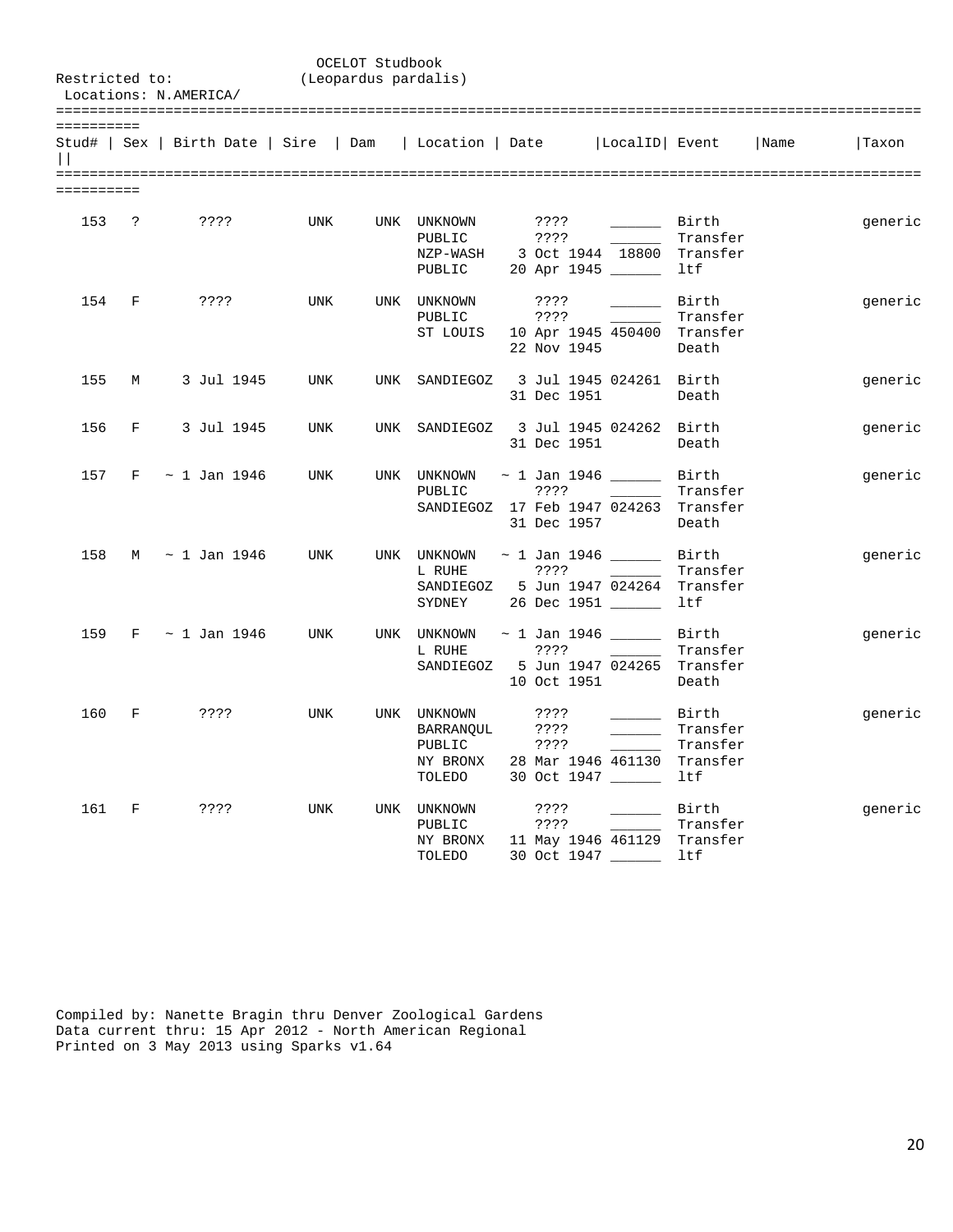| Restricted to:<br>Locations: N.AMERICA/ |            |                         |      | OCELOT Studbook<br>(Leopardus pardalis) |                                                                           |                                   |                                                                                                      |                                                               |      |         |
|-----------------------------------------|------------|-------------------------|------|-----------------------------------------|---------------------------------------------------------------------------|-----------------------------------|------------------------------------------------------------------------------------------------------|---------------------------------------------------------------|------|---------|
| ==========                              |            |                         |      |                                         | Stud#   Sex   Birth Date   Sire   Dam   Location   Date   LocalID   Event |                                   |                                                                                                      |                                                               | Name | Taxon   |
| ==========                              |            |                         |      |                                         |                                                                           |                                   |                                                                                                      |                                                               |      |         |
| 162                                     | М          | ????                    | WILD |                                         | WILD UNKNOWN<br>EGYPT MA<br>PITTSBURG 12 Jul 1946 ______                  | ? ? ? ?                           | $\frac{1}{2} \left( \frac{1}{2} \right)^2 \left( \frac{1}{2} \right)^2 \left( \frac{1}{2} \right)^2$ | ???? NONE Capture<br>Transfer<br>ltf                          |      | generic |
| 163                                     | F          | ????                    | WILD | WILD                                    | UNKNOWN<br>EGYPT MA<br>PITTSBURG 12 Jul 1946 ______                       | ? ? ? ?                           | ???? NONE                                                                                            | Capture<br>Transfer<br>ltf                                    |      | generic |
| 164                                     | $\cdot$    | ????                    | UNK  |                                         | UNK UNKNOWN<br>L RUHE<br>ST LOUIS                                         | ????<br>????<br>17 May 1948       | <u>and the state</u>                                                                                 | Birth<br>Transfer<br>~ Jun 1947 470600 Transfer<br>Death      |      | generic |
| 165                                     | $\cdot$    | ????                    | UNK  |                                         | UNK UNKNOWN<br>L RUHE<br>ST LOUIS                                         | ????<br>????<br>6 Jul 1950        | <b>Contract</b>                                                                                      | Birth<br>Transfer<br>$\sim$ Jun 1947 470601 Transfer<br>Death |      | generic |
| 166                                     | $\ddot{ }$ | ????                    | UNK  |                                         | UNK UNKNOWN<br>PUBLIC<br>NY BRONX<br>PUBLIC                               | ????<br>????<br>13 Jun 1949 _____ | <b>Contract Contract</b><br>13 Jun 1949 491132                                                       | Birth<br>Transfer<br>Transfer<br>ltf                          |      | generic |
| 167                                     | $\cdot$    | ????                    | UNK  |                                         | UNK UNKNOWN<br>PUBLIC<br>ST LOUIS                                         | ????<br>????<br>$\sim$ Jul 1950   | <b>Birth</b><br><b>Contract Contract</b>                                                             | Transfer<br>$~\sim$ Aug 1949 490800 Transfer<br>Death         |      | generic |
| 168                                     | $\ddot{ }$ | ????                    | UNK  |                                         | UNK UNKNOWN<br>PUBLIC<br>NZP-WASH                                         | ????<br>????<br>7 Jan 1950        | <u> 1999 - Jan Jan Jawa</u><br>22 Nov 1949 21165                                                     | Birth<br>Transfer<br>Transfer<br>Death                        |      | generic |
| 169<br>AEQUATORIALIS                    | M          | $\sim$ 1 Jan 1951       | UNK  |                                         | UNK UNKNOWN                                                               |                                   | $\sim$ 1 Jan 1951 ________ Birth<br>????                                                             | Transfer                                                      |      |         |
|                                         |            |                         |      |                                         | SANDIEGOZ 7 Nov 1952 017676 Transfer                                      | 24 Dec 1953                       |                                                                                                      | Death                                                         |      |         |
| AEQUATORIALIS                           |            | 170 $F \sim 1$ Jan 1951 | UNK  |                                         | UNK UNKNOWN                                                               |                                   |                                                                                                      | Birth                                                         |      |         |
|                                         |            |                         |      |                                         | SANDIEGOZ 7 Nov 1952 017677 Transfer                                      | 30 Jan 1953                       |                                                                                                      | Transfer<br>Death                                             |      |         |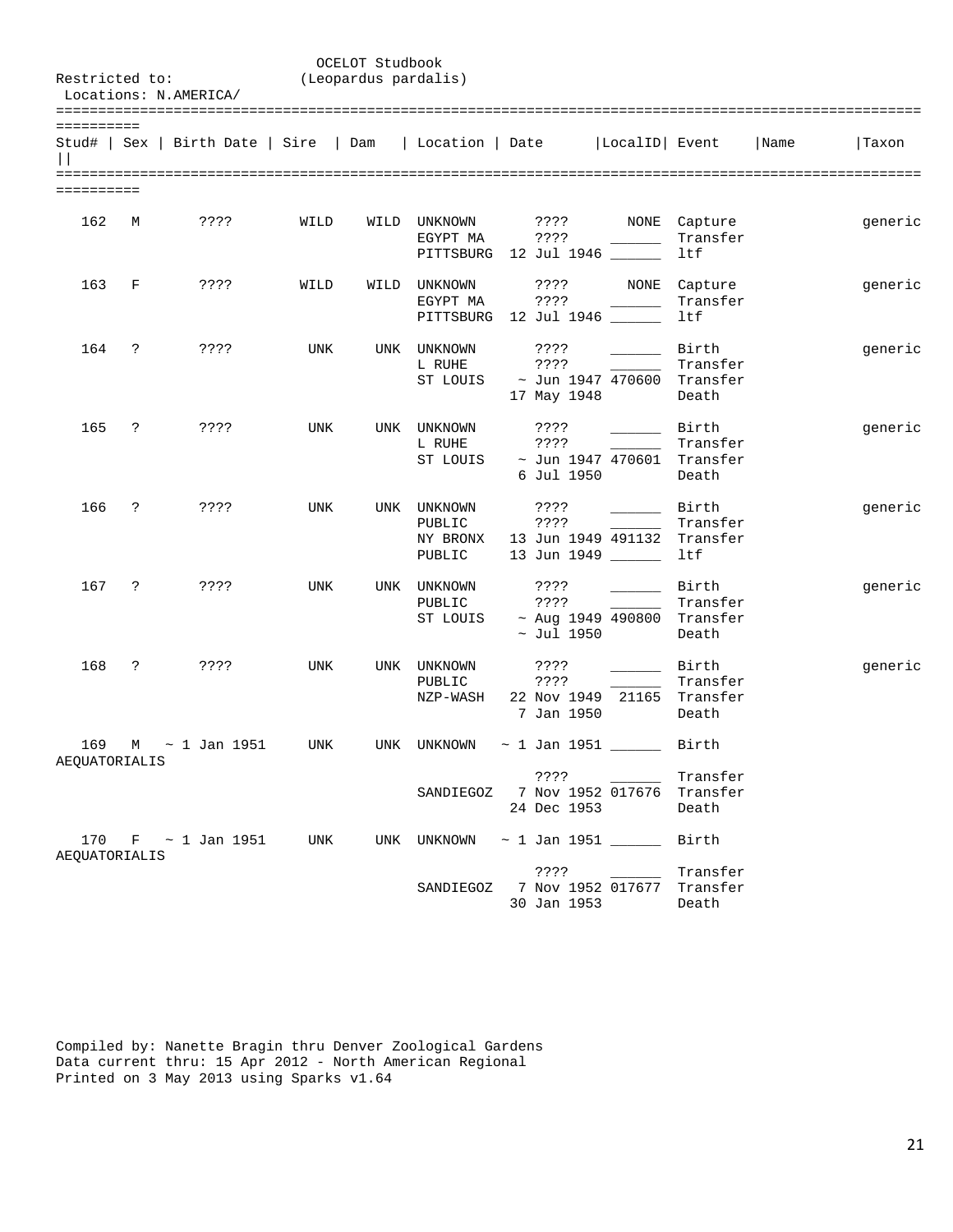| Restricted to: |              | Locations: N.AMERICA/                                                     |            | OCELOT Studbook<br>(Leopardus pardalis) |                                            |                                                           |                                                                                                                                                                                                                                                                                                                                                                                                                                                                            |                                               |        |         |
|----------------|--------------|---------------------------------------------------------------------------|------------|-----------------------------------------|--------------------------------------------|-----------------------------------------------------------|----------------------------------------------------------------------------------------------------------------------------------------------------------------------------------------------------------------------------------------------------------------------------------------------------------------------------------------------------------------------------------------------------------------------------------------------------------------------------|-----------------------------------------------|--------|---------|
| ==========     |              | Stud#   Sex   Birth Date   Sire   Dam   Location   Date   LocalID   Event |            |                                         |                                            |                                                           |                                                                                                                                                                                                                                                                                                                                                                                                                                                                            |                                               | Name   | Taxon   |
| ==========     |              |                                                                           |            |                                         |                                            |                                                           |                                                                                                                                                                                                                                                                                                                                                                                                                                                                            |                                               |        |         |
| 171            | М            | $~\sim~1951$                                                              | WILD       |                                         | WILD UNKNOWN<br>ANIMALLIM<br><b>DALLAS</b> | ????<br>????<br>24 Oct 1952 000K32 Transfer<br>1 Aug 1953 |                                                                                                                                                                                                                                                                                                                                                                                                                                                                            | NONE Capture<br>Transfer<br>Death             |        | generic |
| 172            | $\cdot$ ?    | ????                                                                      | <b>UNK</b> |                                         | UNK UNKNOWN<br>L RUHE<br>ST LOUIS          | ????<br>? ? ? ?<br>15 Jun 1951                            | $\sim$ 100 $\sim$ 100 $\sim$                                                                                                                                                                                                                                                                                                                                                                                                                                               | Birth<br>Transfer<br>ltf                      |        | generic |
| 173            | M            | ????                                                                      | <b>UNK</b> | <b>UNK</b>                              | UNKNOWN<br>TOLEDO                          | ????<br>? ? ? ?<br>$\sim$ Jul 1951 $\_\_$                 |                                                                                                                                                                                                                                                                                                                                                                                                                                                                            | Birth<br>Transfer<br>ltf                      | OCEY   | generic |
| 174            | $\mathbf{F}$ | ????                                                                      | <b>UNK</b> | UNK                                     | UNKNOWN<br>TOLEDO<br>UNKNOWN               | ????<br>1 Jul 1951 ______<br>????                         | $\frac{1}{1}$                                                                                                                                                                                                                                                                                                                                                                                                                                                              | Birth<br>Transfer<br>ltf                      | LOTTIE | generic |
| 175            | $\mathbf{F}$ | $~\sim~1951$                                                              | WILD       | WILD                                    | UNKNOWN<br>ANIMALLIM<br><b>DALLAS</b>      | ????<br>????<br>24 Oct 1952 000E57<br>31 Dec 1960         |                                                                                                                                                                                                                                                                                                                                                                                                                                                                            | NONE Capture<br>Transfer<br>Transfer<br>Death |        | generic |
| 176            | M            | ????                                                                      | <b>UNK</b> |                                         | UNK UNKNOWN<br>CHASE B<br>HONOLULU         | ????<br>????<br>30 Jul 1952 ______<br>14 Aug 1952         | $\frac{1}{1}$                                                                                                                                                                                                                                                                                                                                                                                                                                                              | Birth<br>Transfer<br>Transfer<br>Death        |        | generic |
| 177            | $\mathbf F$  | ? ? ? ?                                                                   | <b>UNK</b> |                                         | UNK UNKNOWN<br>CHASE B<br>HONOLULU         | ????<br>????<br>30 Jul 1952 _____<br>16 Apr 1953          | $\frac{1}{2} \left( \frac{1}{2} \right) \left( \frac{1}{2} \right) \left( \frac{1}{2} \right) \left( \frac{1}{2} \right) \left( \frac{1}{2} \right) \left( \frac{1}{2} \right) \left( \frac{1}{2} \right) \left( \frac{1}{2} \right) \left( \frac{1}{2} \right) \left( \frac{1}{2} \right) \left( \frac{1}{2} \right) \left( \frac{1}{2} \right) \left( \frac{1}{2} \right) \left( \frac{1}{2} \right) \left( \frac{1}{2} \right) \left( \frac{1}{2} \right) \left( \frac$ | Birth<br>Transfer<br>Transfer<br>Death        |        | generic |
| 178            | $\ddot{ }$   | ~1953                                                                     | <b>UNK</b> | UNK                                     | UNKNOWN<br>PUBLIC<br>MEMPHIS               | ? ? ? ?<br>26 Aug 1956                                    | 5 Jun 1955 H0350 Transfer                                                                                                                                                                                                                                                                                                                                                                                                                                                  | Birth<br>Transfer<br>Death                    |        | generic |
| 179            | F            | ????                                                                      | <b>UNK</b> |                                         | UNK UNKNOWN<br><b>DALLAS</b><br>SCOTTSBLU  | ????                                                      | Birth Birth<br>1 Jan 1953 000E58 Transfer<br>2 Oct 1956 _____                                                                                                                                                                                                                                                                                                                                                                                                              | ltf                                           |        | generic |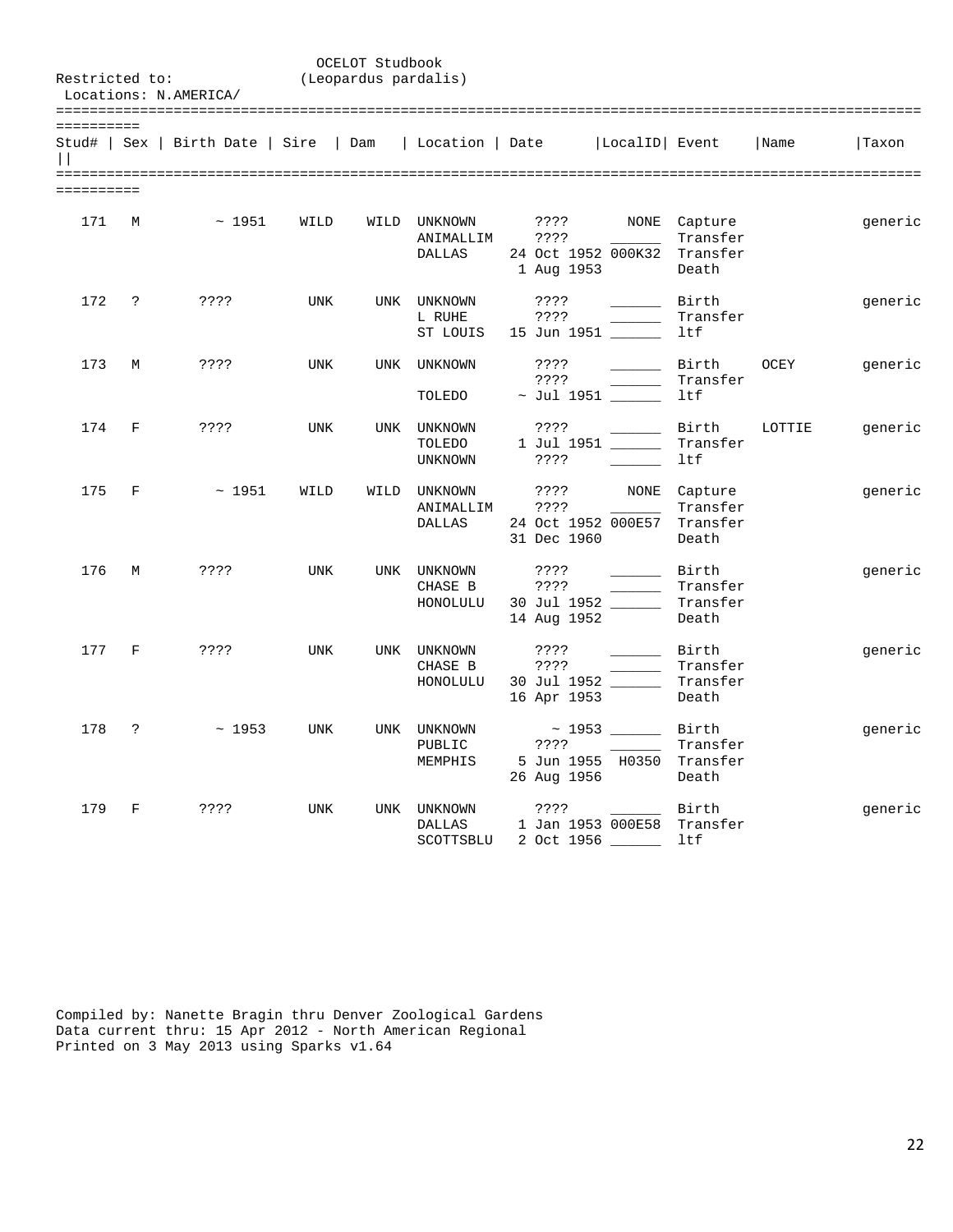|                         |              |                                                                           |            | OCELOT Studbook      |                                                     |                                  |                                                                                                         |                                          |        |         |
|-------------------------|--------------|---------------------------------------------------------------------------|------------|----------------------|-----------------------------------------------------|----------------------------------|---------------------------------------------------------------------------------------------------------|------------------------------------------|--------|---------|
|                         |              | Restricted to:<br>Locations: N.AMERICA/                                   |            | (Leopardus pardalis) |                                                     |                                  |                                                                                                         |                                          |        |         |
|                         |              |                                                                           |            |                      |                                                     |                                  |                                                                                                         |                                          |        |         |
| ==========              |              | Stud#   Sex   Birth Date   Sire   Dam   Location   Date   LocalID   Event |            |                      |                                                     |                                  |                                                                                                         |                                          | Name   | Taxon   |
| =========<br>========== |              |                                                                           |            |                      |                                                     |                                  |                                                                                                         |                                          |        |         |
| 180                     | М            | $\sim$ 1953                                                               | UNK        |                      | UNK UNKNOWN<br>MAMI RARE<br><b>DALLAS</b><br>LUFKIN | ????                             | ~ 1953 _______ Birth<br>the company of the company<br>18 Jan 1954 000E59 Transfer<br>12 Oct 1967 ______ | Transfer<br>ltf                          |        | generic |
| 181                     | ?            | $\sim$ Jul 1953                                                           | UNK        |                      | UNK UNKNOWN<br>PUBLIC<br>NZP-WASH                   | ????                             | $\sim$ Jul 1953 ______<br>17 Jan 1954 23983                                                             | Birth<br>Transfer<br>ltf                 |        | generic |
| 182                     | $\ddot{?}$   | ????                                                                      | UNK        |                      | UNK UNKNOWN<br>MEMPHIS                              | ????<br>????<br>$~\sim$ Nov 1953 | H0349                                                                                                   | Birth<br>Transfer<br>Death               |        | generic |
| 183                     | F            | ~ 1 Jan 1954                                                              | UNK        |                      | UNK UNKNOWN<br>PUBLIC<br>PUBLIC                     | ????                             | $\sim$ 1 Jan 1954 ________ Birth<br>SANDIEGOZ 29 Jun 1955 024266<br>10 Aug 1956                         | Transfer<br>Transfer<br>ltf              |        | generic |
| 184<br>PARDALIS         | F            | $\sim$ 1 Jan 1954                                                         | WILD       | WILD                 | GUATEMALA ????<br>PUBLIC                            | ????<br>31 Dec 1974              | NONE<br>SANDIEGOZ 11 Oct 1956 017674                                                                    | Capture<br>Transfer<br>Transfer<br>Death |        |         |
| 185                     | ?            | ~ Jul 1954                                                                | <b>UNK</b> |                      | UNK UNKNOWN<br>PUBLIC<br>NZP-WASH                   | ????                             | $\sim$ Jul 1954 ______<br>28 Jan 1955 24900                                                             | Birth<br>Transfer<br>ltf                 |        | generic |
| 186                     |              | $? \sim 1$ Aug 1955                                                       | 180        |                      | MULT DALLAS                                         | 2 Aug 1955                       | $\sim$ 1 Aug 1955 000E60 Birth                                                                          | Death                                    |        | generic |
| 187                     | $\mathbb{R}$ | ~ 1 Aug 1955                                                              | 180        | MULT                 | DALLAS                                              | 2 Aug 1955                       | $\sim$ 1 Aug 1955 000E61 Birth                                                                          | Death                                    |        | generic |
|                         | 188 F        | ????                                                                      | UNK        |                      | UNK UNKNOWN<br>METROZOO                             | ????<br>11 Jan 1970              | 10 Sep 1955 _____                                                                                       | Birth<br>Transfer<br>Death               |        | generic |
| 189                     | M            | $\sim 1956$                                                               | UNK        | UNK                  | UNKNOWN<br>SANDIEGOZ<br>PUBLIC                      |                                  | $\sim$ 1956 ______<br>????<br>5 May 1957 024267<br>6 Jul 1957 _____                                     | Birth<br>Transfer<br>Transfer<br>ltf     | FULLER | generic |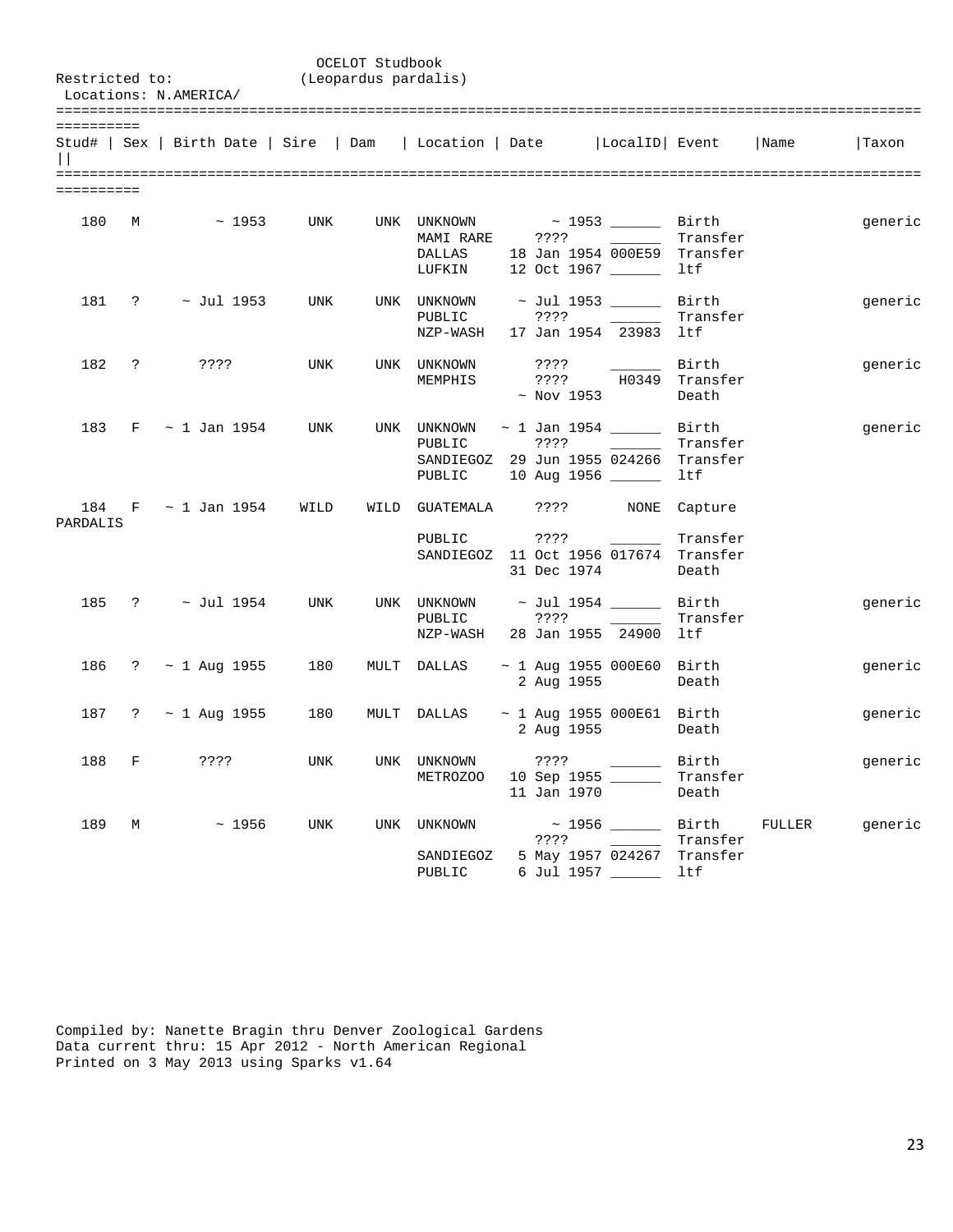|                      |            | Restricted to:<br>Locations: N.AMERICA/                                   |            | OCELOT Studbook<br>(Leopardus pardalis) |                                      |                            |                                                                                 |                                             |       |         |
|----------------------|------------|---------------------------------------------------------------------------|------------|-----------------------------------------|--------------------------------------|----------------------------|---------------------------------------------------------------------------------|---------------------------------------------|-------|---------|
| ==========           |            | Stud#   Sex   Birth Date   Sire   Dam   Location   Date   LocalID   Event |            |                                         |                                      |                            |                                                                                 |                                             | Name  | Taxon   |
| ==========           |            |                                                                           |            |                                         |                                      |                            |                                                                                 |                                             |       |         |
| 190 F                |            | $\sim$ 1956                                                               | UNK        |                                         | UNK UNKNOWN<br>PUBLIC                |                            | $\sim$ 1956 $\_\_$ Birth<br>SANDIEGOZ 8 Sep 1957 024268 Transfer<br>31 Dec 1967 | Transfer<br>Death                           | TAHJA | generic |
| 191 ?                |            | ????                                                                      | UNK        |                                         | UNK UNKNOWN<br>PUBLIC<br>NZP-WASH    | ????<br>????               | Birth Birth<br>26 Mar 1956 25786 ltf                                            | Transfer                                    |       | generic |
| 192                  | $\ddot{?}$ | ????                                                                      | UNK        |                                         | UNK UNKNOWN<br>TARPONSPR<br>ST LOUIS | ? ? ? ?<br>30 Mar 1956     | 28 Mar 1956 560300 Transfer                                                     | <b>Example 1</b> Birth<br>Transfer<br>Death |       | generic |
|                      | 193 F      | 3 Aug 1956                                                                | 180        |                                         | 175 DALLAS<br>UNKNOWN                |                            | 3 Aug 1956 000K33 Birth<br>$\sim$ 1959 ______                                   | ltf                                         |       | generic |
| 194<br>AEQUATORIALIS |            | M 7 Oct 1956                                                              | UNK        |                                         | UNK ECUADOR<br>PUBLIC                | 31 Dec 1974                | 7 Oct 1956 ________ Birth<br>????<br>SANDIEGOZ 11 Oct 1956 017673 Transfer      | Transfer<br>Death                           |       |         |
| 195                  | $\ddot{?}$ | ????                                                                      | UNK        |                                         | UNK UNKNOWN<br>PUBLIC                | ? ? ? ?                    | Birth<br>NZP-WASH 15 Nov 1956 26276                                             | Transfer<br>ltf                             |       | generic |
| 196                  | M          | $\sim 1957$                                                               | UNK        |                                         | UNK UNKNOWN<br>PUBLIC<br>TULSA       | ????<br>23 Dec 1959        | ~ 1957 ________ Birth<br>25 Jul 1975                                            | Transfer<br>339 Transfer<br>Death           | FELIX | generic |
| 197                  | $_{\rm F}$ | ????                                                                      | UNK        |                                         | UNK UNKNOWN                          | ? ? ? ?                    | Birth<br>SAN FRAN ~ Apr 1957 ________ 1tf                                       |                                             |       | generic |
| 198                  | ?          | ????                                                                      | UNK        | UNK                                     | UNKNOWN<br>CHASE B<br>ST LOUIS       | ????<br>????<br>5 Sep 1957 | 18 Jul 1957 570700                                                              | Birth<br>Transfer<br>Transfer<br>Death      |       | generic |
| 199                  | ?          | ????                                                                      | <b>UNK</b> | UNK                                     | UNKNOWN<br>SAN GABR<br>ST LOUIS      | ? ? ? ?<br>????            | 13 Nov 1957                                                                     | Birth<br>Transfer<br>ltf                    |       | generic |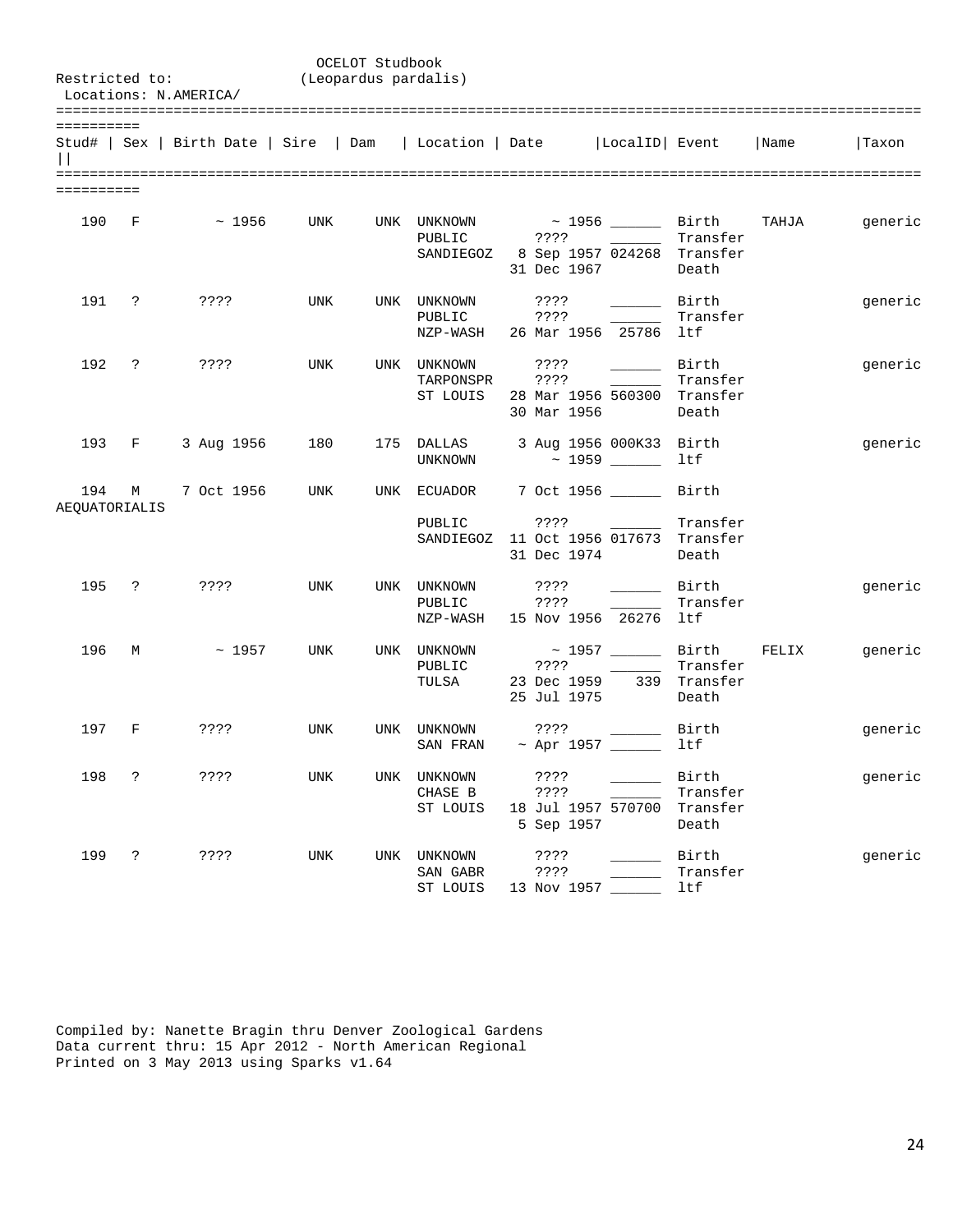| Restricted to:          |              | Locations: N.AMERICA/                                                            |            | OCELOT Studbook<br>(Leopardus pardalis) |                                              |                                                                                           |                                                                                                                                                                                                                                                                                                                                                                                                                                                             |                                      |              |         |
|-------------------------|--------------|----------------------------------------------------------------------------------|------------|-----------------------------------------|----------------------------------------------|-------------------------------------------------------------------------------------------|-------------------------------------------------------------------------------------------------------------------------------------------------------------------------------------------------------------------------------------------------------------------------------------------------------------------------------------------------------------------------------------------------------------------------------------------------------------|--------------------------------------|--------------|---------|
| ==========              |              | Stud#   Sex   Birth Date   Sire   Dam   Location   Date   LocalID   Event   Name |            |                                         |                                              |                                                                                           |                                                                                                                                                                                                                                                                                                                                                                                                                                                             |                                      |              | Taxon   |
| =========<br>========== |              |                                                                                  |            |                                         |                                              |                                                                                           |                                                                                                                                                                                                                                                                                                                                                                                                                                                             |                                      |              |         |
| 200 F                   |              | $\sim$ 1958                                                                      | UNK        |                                         | HOUSTON                                      | UNK UNKNOWN ~ 1958 ______ Birth<br>HOU AN IM ????<br>6 Feb 1961<br>15 Feb 1978            |                                                                                                                                                                                                                                                                                                                                                                                                                                                             | Transfer<br>358 Transfer<br>Death    |              | generic |
| 201                     | M            | $\sim$ 1959                                                                      | UNK        |                                         | UNK UNKNOWN<br>LUQUETTE<br>HOUSTON           | 1 May 1962 359 Transfer<br>18 Dec 1975                                                    | ~ 1959 ________ Birth                                                                                                                                                                                                                                                                                                                                                                                                                                       | Transfer<br>Death                    |              | generic |
| 202                     | $\mathbf{F}$ | ????                                                                             | <b>UNK</b> |                                         | UNK UNKNOWN<br>PUBLIC                        | ????<br>? ? ? ?<br>PITTSBURG 18 Jul 1959                                                  | $\overline{\phantom{a}}$                                                                                                                                                                                                                                                                                                                                                                                                                                    | Birth<br>Transfer<br>ltf             |              | generic |
| 203 F                   |              | ????                                                                             | UNK        |                                         | UNK UNKNOWN<br>MILLER                        | ????<br>????<br>MEMPHIS 4 Nov 1959 H0351<br>29 Mar 1961                                   | $\frac{1}{1-\frac{1}{1-\frac{1}{1-\frac{1}{1-\frac{1}{1-\frac{1}{1-\frac{1}{1-\frac{1}{1-\frac{1}{1-\frac{1}{1-\frac{1}{1-\frac{1}{1-\frac{1}{1-\frac{1}{1-\frac{1}{1-\frac{1}{1-\frac{1}{1-\frac{1}{1-\frac{1}{1-\frac{1}{1-\frac{1}{1-\frac{1}{1-\frac{1}{1-\frac{1}{1-\frac{1}{1-\frac{1}{1-\frac{1}{1-\frac{1}{1-\frac{1}{1-\frac{1}{1-\frac{1}{1-\frac{1}{1-\frac{1}{1-\frac{1}{1-\frac{1}{1-\frac{1}{1-\frac{1$                                       | Transfer<br>Transfer<br>ltf          | Birth LOPITA | generic |
| 204                     | M            | $~\sim~1960$                                                                     | UNK        |                                         | UNK UNKNOWN<br>PUBLIC<br>PORTLAND<br>ARIZONA | ????<br>29 May 1969 0Y0707 Transfer                                                       | $\sim$ 1960 $\qquad$ Birth<br>$\mathcal{L}^{\mathcal{L}}$ and $\mathcal{L}^{\mathcal{L}}$ and $\mathcal{L}^{\mathcal{L}}$<br>????                                                                                                                                                                                                                                                                                                                           | Transfer<br>ltf                      |              | generic |
| 205                     | $\mathbf{F}$ | ????                                                                             | UNK        |                                         | UNK UNKNOWN<br>PUBLIC<br>NZP-WASH            | $??\ ??$<br>????<br>28 Jan 1960 ______<br>PHILADELP 28 Mar 1960 ______                    | <u>and the company of the company of the company of the company of the company of the company of the company of the company of the company of the company of the company of the company of the company of the company of the com</u>                                                                                                                                                                                                                        | Birth<br>Transfer<br>Transfer<br>ltf |              | generic |
| 206                     | M            | ????                                                                             | UNK        |                                         | UNK UNKNOWN<br>SAN FRAN                      | ????<br>? ? ? ?<br>9 Aug 1969                                                             | Birth<br>$\begin{tabular}{ccccc} \multicolumn{2}{c }{\textbf{1} & \textbf{2} & \textbf{3} & \textbf{4} & \textbf{5} & \textbf{5} & \textbf{6} & \textbf{6} & \textbf{7} & \textbf{8} & \textbf{8} & \textbf{9} & \textbf{10} & \textbf{10} & \textbf{10} & \textbf{10} & \textbf{10} & \textbf{10} & \textbf{10} & \textbf{10} & \textbf{10} & \textbf{10} & \textbf{10} & \textbf{10} & \textbf{10} & \textbf{10} & \textbf{1$                             | Transfer<br>Death                    |              | generic |
| 207 M                   |              | ????                                                                             | UNK        |                                         | UNK UNKNOWN<br>SAN FRAN                      | ????                                                                                      | $????$ Birth                                                                                                                                                                                                                                                                                                                                                                                                                                                | ltf                                  |              | generic |
| 208                     | M            | ????                                                                             | UNK        |                                         | UNK UNKNOWN                                  | ????<br>SAN FRAN ????                                                                     | $\begin{tabular}{ccccc} \multicolumn{2}{c }{\textbf{1} & \textbf{2} & \textbf{3} & \textbf{4} & \textbf{5} & \textbf{5} & \textbf{6} & \textbf{6} & \textbf{7} & \textbf{8} & \textbf{8} & \textbf{9} & \textbf{10} & \textbf{10} & \textbf{10} & \textbf{10} & \textbf{10} & \textbf{10} & \textbf{10} & \textbf{10} & \textbf{10} & \textbf{10} & \textbf{10} & \textbf{10} & \textbf{10} & \textbf{10} & \textbf{1$<br>$\sim 10^{11}$ and $\sim 10^{11}$ | Birth<br>ltf                         |              | generic |
| 209                     | М            | ????                                                                             | UNK        |                                         | SPRUCE PI<br><b>BUFFALO</b><br>SOEST         | UNK UNKNOWN ????<br>15 Mar 1960 ______<br>16 Mar 1960 M90252 Transfer<br>3 Oct 1967 _____ |                                                                                                                                                                                                                                                                                                                                                                                                                                                             | Birth<br>Transfer<br>ltf             |              | generic |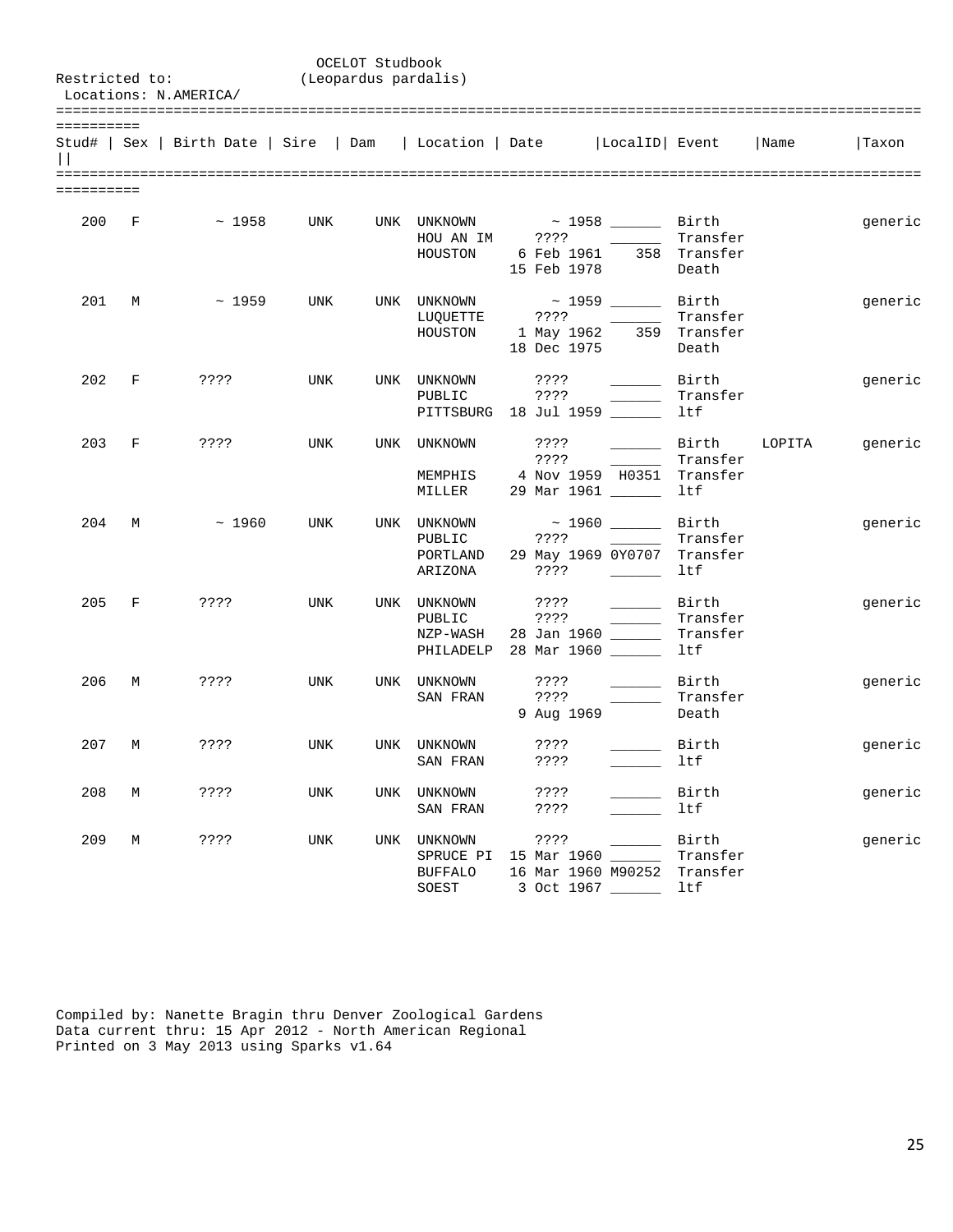|            |       | Restricted to:<br>Locations: N.AMERICA/                                          | (Leopardus pardalis) | OCELOT Studbook |                                         |             |                                                                                                                                                                                                                           |                                      |         |
|------------|-------|----------------------------------------------------------------------------------|----------------------|-----------------|-----------------------------------------|-------------|---------------------------------------------------------------------------------------------------------------------------------------------------------------------------------------------------------------------------|--------------------------------------|---------|
| ========== |       | Stud#   Sex   Birth Date   Sire   Dam   Location   Date   LocalID   Event   Name |                      |                 |                                         |             |                                                                                                                                                                                                                           |                                      | Taxon   |
| ========== |       |                                                                                  |                      |                 |                                         |             |                                                                                                                                                                                                                           |                                      |         |
|            |       | 210 F ????                                                                       | UNK                  |                 | <b>BUFFALO</b>                          |             | UNK UNKNOWN ???? 2000 Birth<br>SPRUCE PI 15 Mar 1960 ______<br>16 Mar 1960 M90253 Transfer<br>SOEST 3 Oct 1967 ________ ltf                                                                                               | Transfer                             | generic |
| 211        | M     | $\sim$ 1961                                                                      | UNK                  |                 |                                         | 5 Mar 1969  | UNK UNKNOWN $\sim$ 1961 _______ Birth<br>EVANSVLLE $\sim$ 1962 ______ Transfer<br>ASDM TUSC 22 Mar 1966 AF1391 Transfer                                                                                                   | Death                                | generic |
|            |       | 212 ? 21 Oct 1961 209                                                            |                      |                 |                                         |             | 210 BUFFALO 21 Oct 1961 M90254 Birth<br>21 Oct 1961                                                                                                                                                                       | Death                                | generic |
|            |       | 213 F $\sim$ 1962                                                                |                      |                 | UNK UNK UNKNOWN<br>CALGARY              |             | ~ 1962 ________ Birth<br>$????$ ______<br>1 Jan 1964 100450 Transfer<br>9 Feb 1982                                                                                                                                        | Transfer<br>Death                    | generic |
|            | 214 M | $\sim$ 1962                                                                      | UNK                  |                 | GREATBEND ????<br>GARDENCTY             |             | UNK UNKNOWN $\sim$ 1962 $\_\_\_\_\_\$ Birth CHICO<br>$\mathcal{L}^{\mathcal{L}}(\mathcal{L}^{\mathcal{L}})$ . The set of $\mathcal{L}^{\mathcal{L}}(\mathcal{L}^{\mathcal{L}})$<br>1 Jan 1970 4008 Transfer<br>~ Feb 1977 | Transfer<br>Death                    | generic |
| 215 F      |       | $\sim$ 1962                                                                      | UNK                  |                 | NCAL OCEL<br>FERNDALE<br>GREATBEND ???? |             | UNK UNKNOWN $\sim$ 1962 $\_\_\_\_\_\_$ Birth<br>COLO SPRG 11 Nov 1966 66M011 Transfer<br>23 May 1968 ______                                                                                                               | Transfer<br>Transfer<br>ltf          | generic |
| 216 F      |       | ????                                                                             | UNK                  |                 | UNK UNKNOWN ????<br>JACKSON             | 24 Feb 1973 | $\sim$ 1962 ________ Transfer<br>KNOXVILLE 8 Jun 1971 ______                                                                                                                                                              | Birth KITTY<br>Transfer<br>Death     | generic |
|            |       | 217 M ~25 Aug 1960                                                               | UNK                  |                 | UNK UNKNOWN                             | 10 Jul 1965 | $\sim$ 25 Aug 1960 ______<br>LOSANGELE 25 Aug 1962 00204 Transfer                                                                                                                                                         | Birth<br>Death                       | generic |
|            |       | $218$ M ~ 1963                                                                   | UNK                  |                 | UNK UNKNOWN<br>SANDIEGOZ<br>COLOMBO     |             | ????<br>12 Jun 1964 024269<br>14 Dec 1964 ______                                                                                                                                                                          | Birth<br>Transfer<br>Transfer<br>ltf | generic |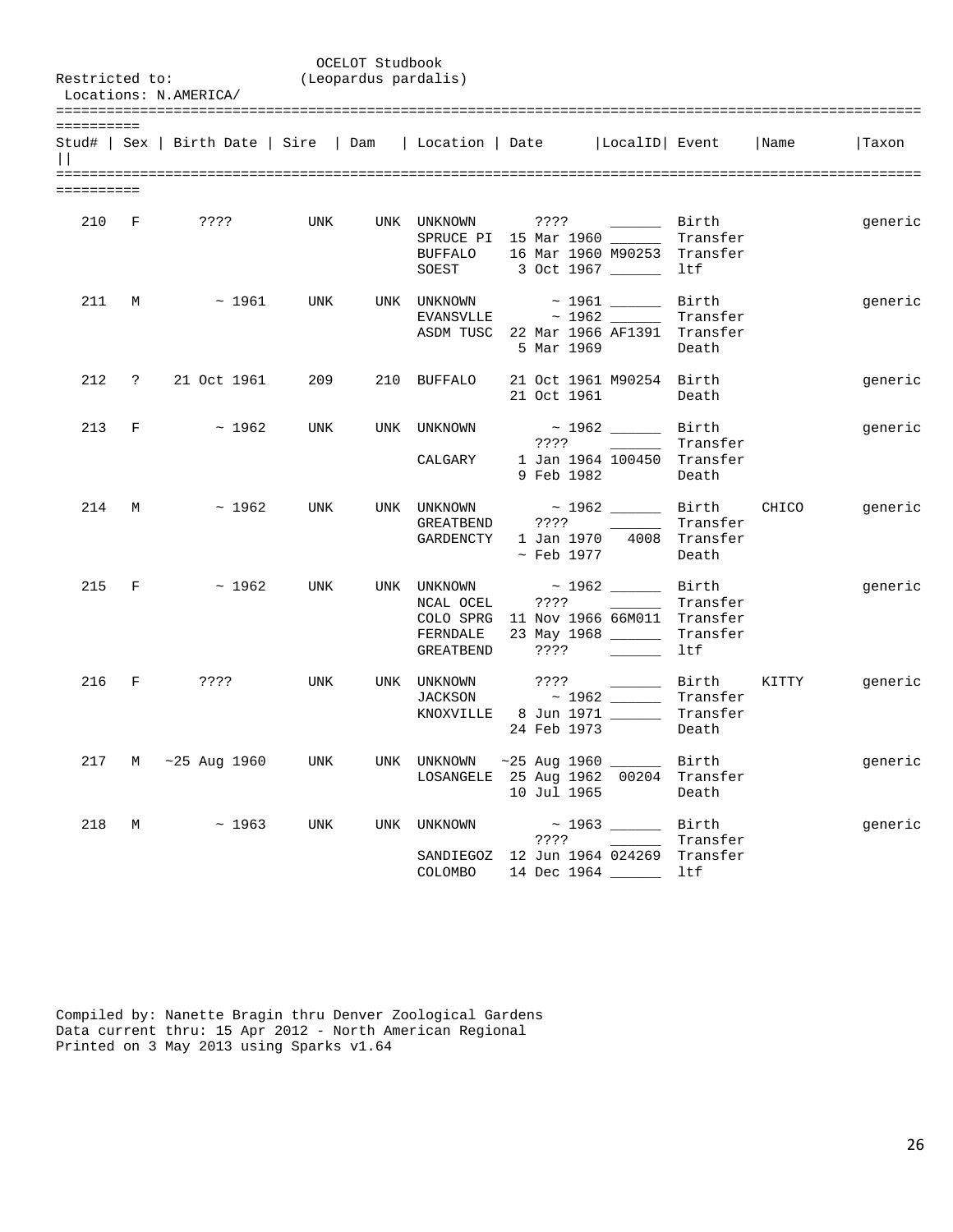|            |               | Restricted to:<br>Locations: N.AMERICA/                                            |     | OCELOT Studbook<br>(Leopardus pardalis) |                                                                 |              |                                                                                                                                                                                                                                                                                                                                                                                                                                                                                                                                                            |                                          |       |         |  |  |
|------------|---------------|------------------------------------------------------------------------------------|-----|-----------------------------------------|-----------------------------------------------------------------|--------------|------------------------------------------------------------------------------------------------------------------------------------------------------------------------------------------------------------------------------------------------------------------------------------------------------------------------------------------------------------------------------------------------------------------------------------------------------------------------------------------------------------------------------------------------------------|------------------------------------------|-------|---------|--|--|
| ========== |               | Stud#   Sex   Birth Date   Sire   Dam   Location   Date     LocalID   Event   Name |     |                                         |                                                                 |              |                                                                                                                                                                                                                                                                                                                                                                                                                                                                                                                                                            |                                          |       | Taxon   |  |  |
| ========== |               |                                                                                    |     |                                         |                                                                 |              |                                                                                                                                                                                                                                                                                                                                                                                                                                                                                                                                                            |                                          |       |         |  |  |
|            |               | 219 M ~ 1963 UNK                                                                   |     |                                         | UNK UNKNOWN<br>SACRAMNTO<br>HUDDLESTN                           |              | ~ 1963 ________ Birth<br>7 Sep 1973 100107 Transfer<br>7 Jan 1974 _________ Transfer<br>1 Jan 1976                                                                                                                                                                                                                                                                                                                                                                                                                                                         | Transfer<br>Death                        |       | generic |  |  |
|            | 220 F         | $\sim$ 1963                                                                        |     |                                         | UNK UNK UNKNOWN                                                 | 8 Jan 1976   | $\sim$ 1963 _________ Birth<br>BIRMINGHM 15 Sep 1966 28 Transfer                                                                                                                                                                                                                                                                                                                                                                                                                                                                                           | Transfer<br>Death                        |       | generic |  |  |
| 221        | M             | $\sim$ 1963                                                                        | UNK |                                         | UNK UNKNOWN<br>PUBLIC                                           | ????         | COLO SPRG 29 Aug 1966 66M010 Transfer<br>17 Jul 1967                                                                                                                                                                                                                                                                                                                                                                                                                                                                                                       | Transfer<br>Death                        |       | generic |  |  |
|            | $222 \quad A$ | ????                                                                               | UNK |                                         | UNK UNKNOWN ????<br>PUBLIC<br>PUBLIC                            | ? ? ? ?      | $\begin{tabular}{ll} \toprule \end{tabular} \vspace{0.08cm} \begin{tabular}{ll} \multicolumn{3}{l}{} & \multicolumn{3}{l}{} & \multicolumn{3}{l}{} \\ \multicolumn{3}{l}{} & \multicolumn{3}{l}{} & \multicolumn{3}{l}{} \\ \multicolumn{3}{l}{} & \multicolumn{3}{l}{} & \multicolumn{3}{l}{} \\ \multicolumn{3}{l}{} & \multicolumn{3}{l}{} \\ \multicolumn{3}{l}{} & \multicolumn{3}{l}{} \\ \multicolumn{3}{l}{} & \multicolumn{3}{l}{} \\ \multicolumn{3}{l}{} & \multicolumn{3}{l}$<br>NZP-WASH 21 Feb 1963 29250 Transfer<br>9 Oct 1963 _______ ltf | Birth<br>Transfer                        |       | generic |  |  |
|            |               | 223 F ????                                                                         | UNK |                                         | UNK UNKNOWN<br>TOLEDO<br>UNKNOWN<br>PUBLIC 17 May 1963          | ????<br>???? | $\overline{\phantom{a}}$                                                                                                                                                                                                                                                                                                                                                                                                                                                                                                                                   | Birth PEG<br>Transfer<br>Transfer<br>ltf |       | generic |  |  |
|            |               | 224 F ~ Jun 1963 UNK                                                               |     |                                         | UNK UNKNOWN $\sim$ Jun 1963 $\sim$ Birth<br>PET FARM<br>PHOENIX | 8 Jan 1966   | 15 Aug 1963<br>16 Aug 1963 464 Transfer                                                                                                                                                                                                                                                                                                                                                                                                                                                                                                                    | Transfer<br>Death                        | SHEBA | generic |  |  |
| 225        | F             | ????                                                                               | UNK |                                         | UNK UNKNOWN<br>PUBLIC<br>NZP-WASH<br>PUBLIC                     | ????<br>???? | 17 Jun 1963 29438 Transfer<br>1 Nov 1966                                                                                                                                                                                                                                                                                                                                                                                                                                                                                                                   | Birth LUCY<br>Transfer<br>ltf            |       | generic |  |  |
|            |               | 226 M ~16 Jun 1963                                                                 | UNK |                                         | UNK UNKNOWN<br>PET FARM<br>PHOENIX                              |              | $\sim$ 16 Jun 1963 ________ Birth $_{\rm TONY}$                                                                                                                                                                                                                                                                                                                                                                                                                                                                                                            | Transfer                                 |       | generic |  |  |
|            | 227 M         | ? ? ? ?                                                                            | UNK |                                         | UNK UNKNOWN ????<br>DISNEY AK 29 Mar 1965                       |              | LOSANGELE 15 Jul 1963 00202 Transfer                                                                                                                                                                                                                                                                                                                                                                                                                                                                                                                       | Birth<br>ltf                             |       | generic |  |  |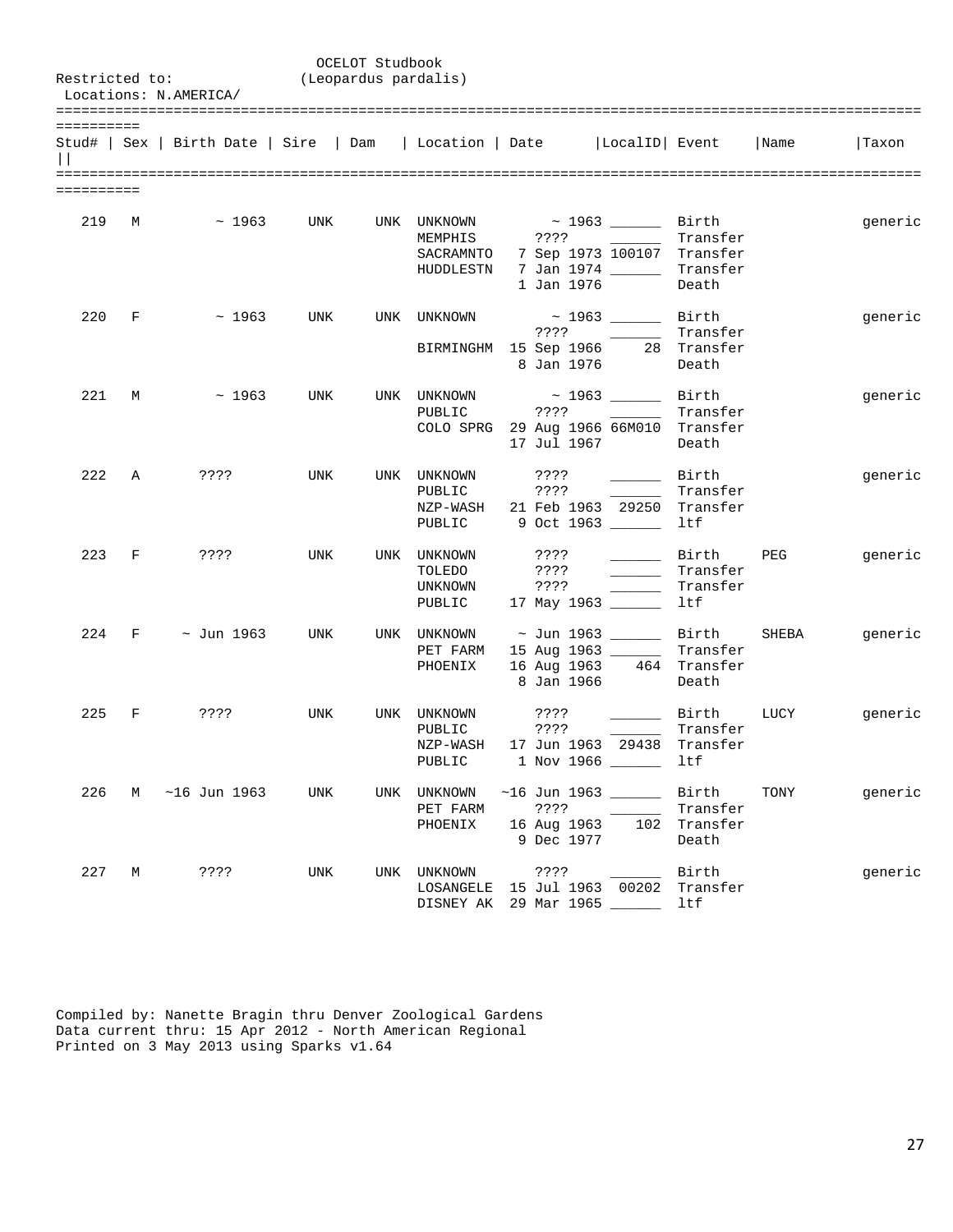|            |       | Restricted to:<br>Locations: N.AMERICA/                                   |     | OCELOT Studbook<br>(Leopardus pardalis) |                                                                                                |                                  |                                                               |                                        |      |         |  |  |
|------------|-------|---------------------------------------------------------------------------|-----|-----------------------------------------|------------------------------------------------------------------------------------------------|----------------------------------|---------------------------------------------------------------|----------------------------------------|------|---------|--|--|
| ========== |       | Stud#   Sex   Birth Date   Sire   Dam   Location   Date   LocalID   Event |     |                                         |                                                                                                |                                  |                                                               |                                        | Name | Taxon   |  |  |
| ========== |       |                                                                           |     |                                         |                                                                                                |                                  |                                                               |                                        |      |         |  |  |
|            | 228 F | $\sim$ 1961                                                               | UNK |                                         | UNK UNKNOWN $\sim$ 1961 Birth<br>LOSANGELE 25 Aug 1963 00203 Transfer<br>DISNEY AK 29 Mar 1965 |                                  |                                                               | ltf                                    |      | generic |  |  |
|            | 229 F | ????                                                                      | UNK |                                         | UNK UNKNOWN<br>PUBLIC<br>BUFFALO 21 Sep 1963 M90255 Transfer<br>PUBLIC                         | $??\ ??$<br>2 Oct 1963 _____     |                                                               | <b>Birth</b><br>Transfer<br>ltf        |      | generic |  |  |
|            |       | 230 F ~ Sep 1963                                                          | UNK |                                         | UNK UNKNOWN $\sim$ Sep 1963 $\sim$ Birth<br>SAN FRAN                                           | 27 Mar 1966 _____<br>29 Jun 1970 |                                                               | Transfer<br>Death                      |      | generic |  |  |
| 231        | М     | ????                                                                      | UNK |                                         | UNK UNKNOWN<br>ASDM TUSC 27 Dec 1963 AF1393 Transfer                                           | $??\ ??$<br>????<br>1 Nov 1965   |                                                               | Birth<br>Transfer<br>Death             |      | generic |  |  |
|            | 232 ? | $~\sim~1964$                                                              | UNK |                                         | UNK UNKNOWN $\sim$ 1964 _______ Birth<br>SANDIEGOZ 30 Sep 1965 024270 Transfer                 | 31 Dec 1970                      |                                                               | Transfer<br>Death                      |      | generic |  |  |
|            | 233 F | ~1964                                                                     | UNK |                                         | UNK UNKNOWN<br>GRANBY                                                                          | 11 Sep 1984                      | $\sim$ 1964 $\qquad$ Birth<br>1 Jan 1967 650002 Transfer      | Transfer<br>Death                      |      | generic |  |  |
|            | 234 F | $~\sim~1964$                                                              | UNK |                                         | UNK UNKNOWN<br>PUBLIC<br>LOSANGELE 23 May 1965 01052 Transfer<br>GOEBEL G                      |                                  | $\sim$ 1964 $\_\_\_\_\_\_\$ Birth<br>25 Jun 1972 ________ 1tf | Transfer                               |      | generic |  |  |
| 235        | М     | ? ? ? ?                                                                   | UNK |                                         | UNK UNKNOWN<br>TARPONSPR<br>DALLAS<br>WACO                                                     | ????                             | 3 Apr 1964 000E62<br>3 Feb 1969 ______                        | Birth<br>Transfer<br>Transfer<br>ltf   |      | generic |  |  |
|            | 236 F | ????                                                                      | UNK | UNK                                     | UNKNOWN<br>TARPONSPR<br>DALLAS                                                                 | ????<br>? ? ? ?<br>29 Jun 1964   | 3 Apr 1964 000E63                                             | Birth<br>Transfer<br>Transfer<br>Death |      | generic |  |  |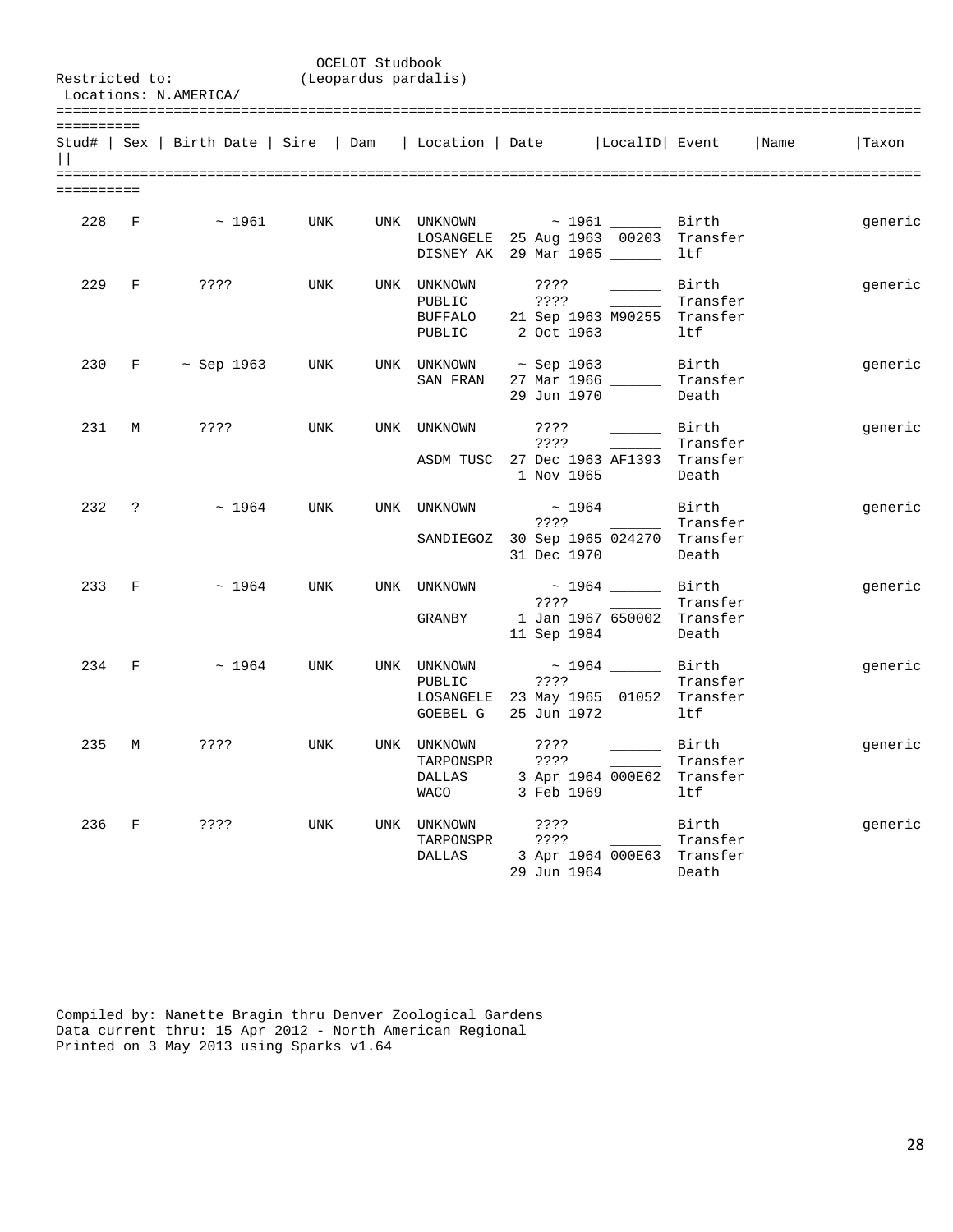| Restricted to:  |            | Locations: N.AMERICA/                                                            |     | OCELOT Studbook<br>(Leopardus pardalis) |                                                |                                                                                                 |                                                                                                                                                                                                                                               |                                           |         |
|-----------------|------------|----------------------------------------------------------------------------------|-----|-----------------------------------------|------------------------------------------------|-------------------------------------------------------------------------------------------------|-----------------------------------------------------------------------------------------------------------------------------------------------------------------------------------------------------------------------------------------------|-------------------------------------------|---------|
| ==========      |            | Stud#   Sex   Birth Date   Sire   Dam   Location   Date   LocalID   Event   Name |     |                                         |                                                |                                                                                                 |                                                                                                                                                                                                                                               |                                           | Taxon   |
| ==========      |            |                                                                                  |     |                                         |                                                |                                                                                                 |                                                                                                                                                                                                                                               |                                           |         |
| 237 M           |            | 7.777                                                                            | UNK |                                         | UNK UNKNOWN<br>C MUSEUM<br>MEMPHIS<br>UNKNOWN  | ???? __________ Birth<br>? ? ? ?<br>1 Jan 1972                                                  | <u> 1999 - Jan Jan Jawa</u><br>$\sim$ Oct 1964 H0352 Transfer<br>~ Apr 1971 ________ Transfer                                                                                                                                                 | Transfer<br>Death                         | generic |
| 238             | M          | ????                                                                             | UNK |                                         | UNK UNKNOWN ????<br>SUMMIT ZO<br>PUBLIC        | ????<br>LOSANGELE 28 Oct 1964 00201 Transfer<br>20 May 1965 ______                              | Birth<br><u>and the company of the company of the company of the company of the company of the company of the company of the company of the company of the company of the company of the company of the company of the company of the com</u> | Transfer<br>ltf                           | generic |
| 239             | M          | ????                                                                             | UNK |                                         | UNK UNKNOWN ????<br>SUMMIT ZO                  | ????<br>LOSANGELE 28 Oct 1964<br>24 Feb 1967                                                    |                                                                                                                                                                                                                                               | Birth<br>Transfer<br>Transfer<br>Death    | generic |
| 240             | M          | ????                                                                             | UNK |                                         | UNK UNKNOWN<br>PUBLIC<br>ТОТОТА                | ? ? ? ?<br>? ? ? ?<br>NZP-WASH 7 Nov 1964 30040<br>10 Jun 1965                                  | Birth                                                                                                                                                                                                                                         | Transfer<br>Transfer<br>ltf               | generic |
| 241 F           |            | ????                                                                             | UNK |                                         | UNK UNKNOWN                                    | ? ? ? ?<br>LOSANGELE 22 Dec 1964                                                                |                                                                                                                                                                                                                                               | Birth<br>ltf                              | generic |
| 242             | $\ddot{?}$ | 31 Dec 1964                                                                      | 201 |                                         | 200 HOUSTON                                    | 31 Dec 1964 _______ Birth ltf                                                                   |                                                                                                                                                                                                                                               |                                           | generic |
| 243             | F          | $\sim 1965$                                                                      | UNK |                                         | UNK UNKNOWN<br>SACRAMNTO<br>PORTLAND           | ????<br>17 Dec 1973 1237 Transfer<br>2 May 1978                                                 | ~ 1965 _______ Birth<br>1 Mar 1970 100106 Transfer                                                                                                                                                                                            | Transfer<br>Death                         | generic |
| 244<br>PARDALIS | F          | ~1965                                                                            | UNK |                                         | UNK UNKNOWN<br>PUBLIC<br>LOSANGELE<br>HONOLULU | $\sim$ 1965 ________ Birth<br>? ? ? ?<br>16 Jan 1966 01719<br>29 Jun 1972 810963<br>11 Jan 1985 |                                                                                                                                                                                                                                               | Transfer<br>Transfer<br>Transfer<br>Death |         |
| 245             | F          | 6 Apr 1965                                                                       | 201 | 200                                     | HOUSTON                                        |                                                                                                 | 6 Apr 1965 ______                                                                                                                                                                                                                             | Birth 1tf                                 | generic |
| 246             | F          | $\sim$ Jun 1965                                                                  | UNK | UNK                                     | UNKNOWN<br>PET SHOP<br>OMAHA                   | $\sim$ Jun 1965 ______<br>????<br>24 Dec 1965<br>31 Dec 1965                                    | 122                                                                                                                                                                                                                                           | Birth<br>Transfer<br>Transfer<br>Death    | generic |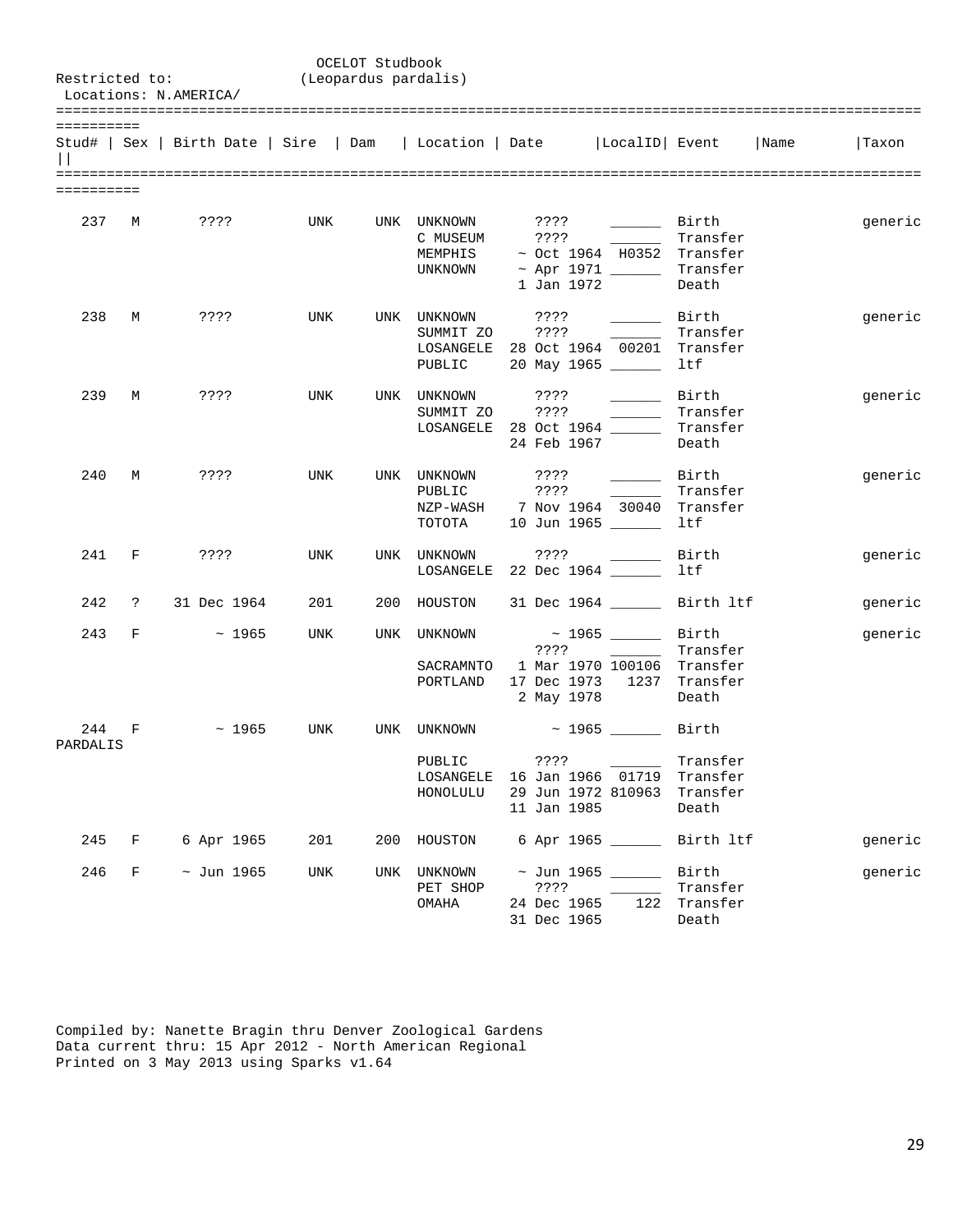|                       |             | Restricted to:<br>Locations: N.AMERICA/ |            | OCELOT Studbook<br>(Leopardus pardalis) |                                                  |                                                                                          |                                     |                                         |       |         |  |
|-----------------------|-------------|-----------------------------------------|------------|-----------------------------------------|--------------------------------------------------|------------------------------------------------------------------------------------------|-------------------------------------|-----------------------------------------|-------|---------|--|
| ==========<br>$\perp$ |             | Stud#   Sex   Birth Date   Sire   Dam   |            |                                         | Location   Date                                  |                                                                                          | LocalID  Event                      |                                         | Name  | Taxon   |  |
| ==========            |             |                                         |            |                                         |                                                  |                                                                                          |                                     |                                         |       |         |  |
|                       | 247 F       | ????                                    | UNK        |                                         | UNK UNKNOWN<br>DISNEY AK                         | ????<br>????<br>ASDM TUSC 26 Aug 1965 AF1392 Transfer<br>7 Dec 1966                      | <b>Contract Contract</b>            | Birth Birth<br>Transfer<br>Death        |       | generic |  |
|                       | 248 ?       | $\sim 1963$                             | <b>UNK</b> |                                         | UNK UNKNOWN                                      | $\sim$ 1963 ________ Birth<br>LOSANGELE 15 Sep 1965 ______<br>1 Mar 1966                 |                                     | Transfer<br>Death                       |       | generic |  |
| 249                   | $_{\rm F}$  | ????                                    | <b>UNK</b> |                                         | UNK UNKNOWN<br>TARPONSPR<br>NZP-WASH             | ????<br>????<br>8 Oct 1965                                                               | Birth<br>5 Oct 1965 30595A Transfer | Transfer<br>Death                       |       | generic |  |
| 250                   | F           | ? ? ? ?                                 | <b>UNK</b> |                                         | UNK UNKNOWN ????<br>TARPONSPR<br>NZP-WASH        | ????<br>8 Oct 1965                                                                       | 5 Oct 1965 30595B Transfer          | ________ Birth<br>Transfer<br>Death     |       | generic |  |
| 251                   | F           | 14 Oct 1965                             | 201        | 200                                     |                                                  | HOUSTON 14 Oct 1965 _______ Birth ltf                                                    |                                     |                                         |       | generic |  |
| 252                   | F           | $\sim 1963$                             | <b>UNK</b> |                                         | UNK UNKNOWN<br>LOSANGELE                         | 1 Dec 1965 _________ Transfer<br>????                                                    |                                     | Death                                   |       | generic |  |
|                       | 253 neutM   | $\sim 1966$                             | <b>UNK</b> |                                         | UNK UNKNOWN<br>ABILENE                           |                                                                                          | ~ 1966 _______ Birth                | Transfer                                |       | generic |  |
| 254                   | $\mathbf F$ | ~1966                                   | WILD       |                                         | WILD UNKNOWN<br>PUBLIC<br>ASDM TUSC              | ???? NONE Capture<br>????<br>2 Feb 1979                                                  | 8 Jun 1968 10005 Transfer           | Transfer<br>Death                       | TANYA | generic |  |
|                       | 255 neutM   | ~1962                                   | UNK        |                                         | UNK UNKNOWN<br>LA ANIREG<br>FT WAYNE<br>LABLUE R | ????<br>LOSANGELE 22 Dec 1964 00199 Transfer<br>1 Jul 1971 90 Transfer<br>12 Oct 1976 __ |                                     | ~ 1962 _______ Birth<br>Transfer<br>ltf |       | generic |  |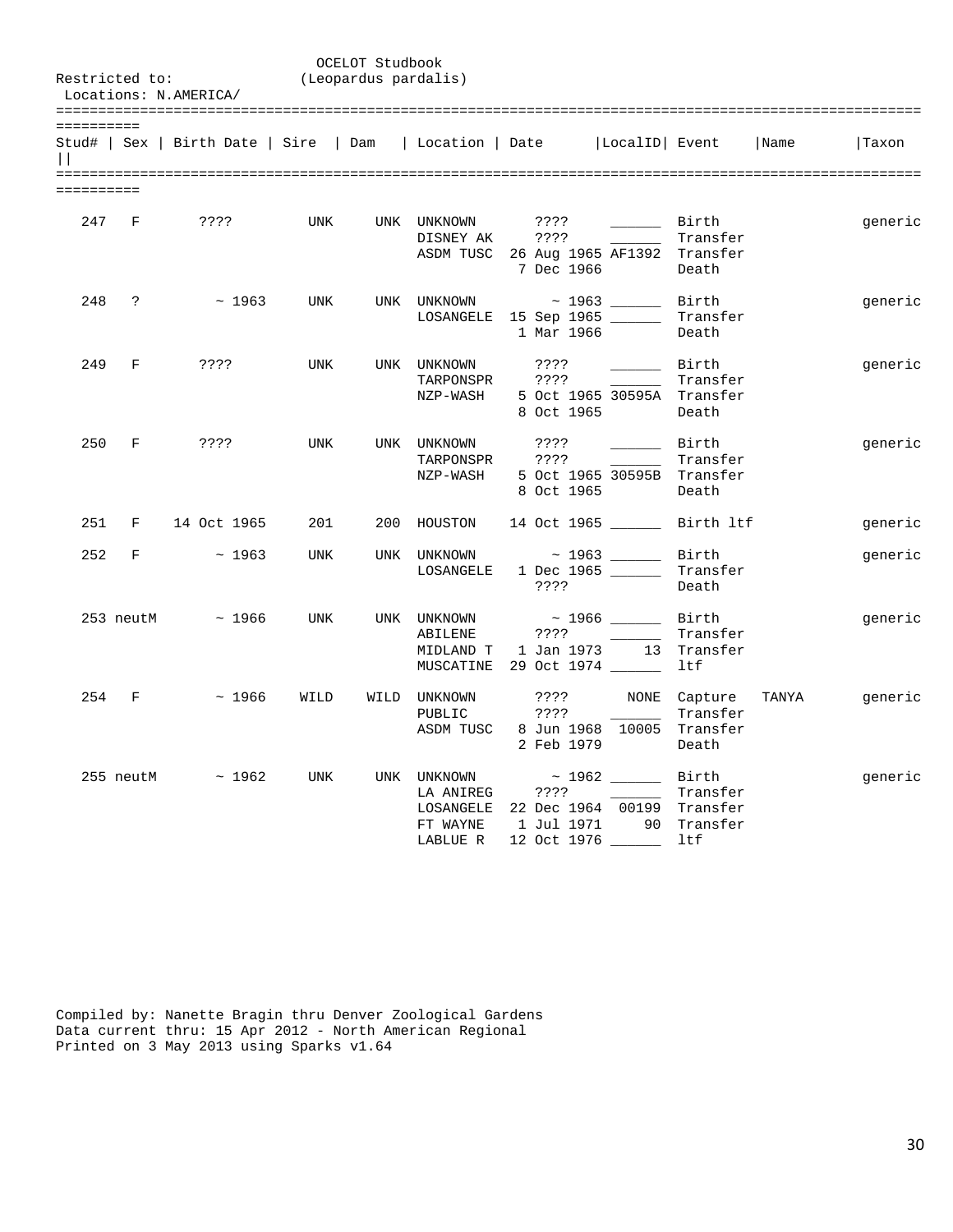| Restricted to:<br>Locations: N.AMERICA/ |       |                |              |            | OCELOT Studbook<br>(Leopardus pardalis) |                                                                                                        |                     |         |                                 |                                                                                                    |        |         |
|-----------------------------------------|-------|----------------|--------------|------------|-----------------------------------------|--------------------------------------------------------------------------------------------------------|---------------------|---------|---------------------------------|----------------------------------------------------------------------------------------------------|--------|---------|
| ==========                              |       |                |              |            |                                         |                                                                                                        |                     |         |                                 |                                                                                                    |        |         |
|                                         |       |                |              |            |                                         | Stud#   Sex   Birth Date   Sire   Dam   Location   Date   LocalID   Event                              |                     |         |                                 |                                                                                                    | Name   | Taxon   |
|                                         |       |                |              |            |                                         |                                                                                                        |                     |         |                                 |                                                                                                    |        |         |
| ==========                              |       |                |              |            |                                         |                                                                                                        |                     |         |                                 |                                                                                                    |        |         |
| 256 F                                   |       |                | $~\sim~1966$ | WILD       |                                         | WILD UNKNOWN . ???? NONE Capture<br>WILDCARGO<br>DICKERSON 28 Jul 1970 10 Transfer                     | ????<br>13 Feb 1979 |         |                                 | Transfer<br>Death                                                                                  | SALTY  | generic |
| 257                                     | М     |                | 11 Mar 1966  | 201        |                                         | 200 HOUSTON                                                                                            |                     |         |                                 | 11 Mar 1966 ________ Birth ltf                                                                     |        | generic |
| 258                                     | M     | ? ? ? ?        |              | UNK        |                                         | UNK UNKNOWN<br>LOSANGELE                                                                               | 1 May 1966          | 7777    | Birth<br>12 Apr 1966 _____      | Transfer<br>Death                                                                                  |        | generic |
| 259                                     |       | M ~19 May 1964 |              | WILD       |                                         | WILD UNKNOWN ???? NONE Capture<br>CHASE B<br>LOSANGELE 19 May 1966 02077 Transfer                      | ????<br>11 Jun 1968 |         |                                 | Transfer<br>Death                                                                                  |        | generic |
| 260                                     |       | ? 22 May 1966  |              | 209        |                                         | 210 BUFFALO                                                                                            | 22 May 1966         |         | 22 May 1966 M90256 Birth        | Death                                                                                              |        | generic |
| 261                                     | F     |                | 5 Sep 1966   | 201        |                                         | 200 HOUSTON                                                                                            |                     |         |                                 | 5 Sep 1966 _______ Birth ltf                                                                       |        | generic |
| 263<br><b>ALBESCENS</b>                 | F     |                | $~\sim~1967$ | <b>UNK</b> |                                         | UNK UNKNOWN<br>PUBLIC<br>DALLAS<br>CALDWELL                                                            | 10 Jan 1976         |         | ????                            | ~ 1967 _______ Birth<br>Transfer<br>7 Jul 1969 000E65 Transfer<br>24 Apr 1971 66 Transfer<br>Death | GIGI   |         |
| 264                                     | M     |                | $~\sim~1967$ | UNK        |                                         | UNK UNKNOWN<br>PUBLIC<br>CINCINNAT 22 Jul 1972 M9526 Transfer<br>CLEVELAND 15 Nov 1977 771110 Transfer | ????<br>15 Feb 1982 |         |                                 | $\sim$ 1967 _________ Birth<br>Transfer<br>Death                                                   | SHAMBA | generic |
| 265 F                                   |       |                | ~1967        | UNK        |                                         | UNK UNKNOWN<br>PUBLIC<br>MILL MOUN 16 Nov 1974                                                         | 13 Mar 1983         | ? ? ? ? | $\sim$ 1967 _____               | Birth<br>Transfer<br>0001 Transfer<br>Death                                                        |        | generic |
|                                         | 266 F |                | $\sim 1967$  | UNK        |                                         | UNK UNKNOWN<br>BISBEE<br>ASDM TUSC<br>RIVERSEDG                                                        | 12 Aug 1981         |         | 1 Jan 1975 AF1385<br>1 Aug 1978 | Birth<br>Transfer<br>Transfer<br>Transfer<br>Death                                                 | HONEY  | generic |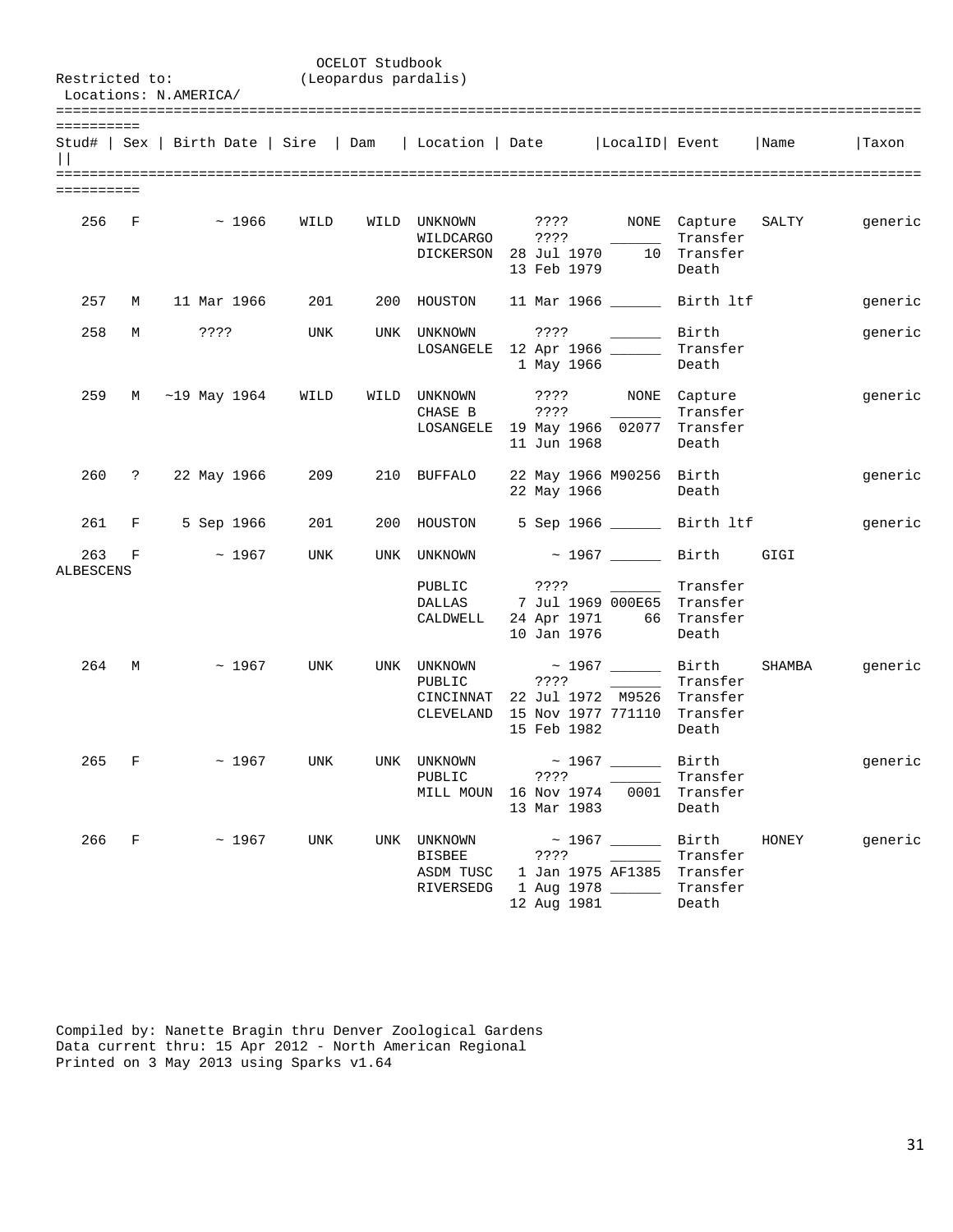|            | OCELOT Studbook<br>(Leopardus pardalis)<br>Restricted to:<br>Locations: N.AMERICA/ |                                       |            |     |                                              |                             |                                                                          |                                        |        |                      |  |  |  |
|------------|------------------------------------------------------------------------------------|---------------------------------------|------------|-----|----------------------------------------------|-----------------------------|--------------------------------------------------------------------------|----------------------------------------|--------|----------------------|--|--|--|
| ========== |                                                                                    | Stud#   Sex   Birth Date   Sire   Dam |            |     | Location   Date                              |                             | LocalID  Event                                                           |                                        | Name   | Taxon                |  |  |  |
| ========== |                                                                                    |                                       |            |     |                                              |                             |                                                                          |                                        |        |                      |  |  |  |
|            | 267 neutM                                                                          | ????                                  | <b>UNK</b> |     | UNK UNKNOWN<br>PORTLAND<br>UNKNOWN           | ????<br>????                | $\sim 10^{11}$ m $^{-1}$                                                 | Birth<br>0Y0002 Transfer<br>ltf        |        | generic              |  |  |  |
|            | 268 neutM                                                                          | ????                                  | UNK        |     | UNK UNKNOWN<br>PORTLAND<br>UNKNOWN           | ????<br>? ? ? ?             | $\sim$ 1967 _____                                                        | Birth<br>0Y0003 Transfer<br>ltf        |        | generic              |  |  |  |
| 269        | F                                                                                  | 7.3.5.5                               | <b>UNK</b> |     | UNK UNKNOWN<br>PORTLAND<br>UNKNOWN           | ? ? ? ?<br>????             |                                                                          | Birth<br>0Y0004 Transfer<br>ltf        |        | generic              |  |  |  |
| 270        | F                                                                                  | ~1967                                 | WILD       |     | WILD S.AMERICA<br>PUBLIC<br>CENTRALPK        | ????<br>????                | NONE                                                                     | Capture<br>Transfer<br>Transfer<br>ltf |        | SUGAR (NYZS) generic |  |  |  |
| 271        | M                                                                                  | ~1967                                 | <b>UNK</b> |     | UNK UNKNOWN<br>MILFORD<br>DALLAS<br>CALDWELL | ????<br>~1972               | ~ 1967 _______ Birth<br>30 Apr 1968 000E64 Transfer<br>24 Apr 1971 _____ | Transfer<br>Transfer<br>Death          | GEORGE | generic              |  |  |  |
| 272        | M                                                                                  | 4 Feb 1967                            | 201        |     | 200 HOUSTON                                  |                             | 4 Feb 1967 _______ Birth ltf                                             |                                        |        | generic              |  |  |  |
| 273        | $\tilde{ }$ ?                                                                      | ????                                  | <b>UNK</b> | UNK | UNKNOWN<br>PORTLAND                          | ????<br>12 Jan 1968         | $\sim$ Mar 1967 0Y0247 Transfer                                          | Birth<br>Death                         |        | generic              |  |  |  |
| 274        | $\mathbf F$                                                                        | 3333                                  | <b>UNK</b> |     | UNK UNKNOWN<br>MAMI RARE<br>MEMPHIS          | ????<br>????<br>3 Jan 1969  | 5 Apr 1967 H0353 Transfer                                                | Birth<br>Transfer<br>Death             |        | generic              |  |  |  |
| 275        | $\ddot{?}$                                                                         | 24 Apr 1967                           | 209        |     | 210 BUFFALO                                  | 24 Apr 1967                 | 24 Apr 1967 M90257 Birth                                                 | Death                                  |        | generic              |  |  |  |
| 276        | F                                                                                  | $~\sim$ 6 Jun 1967                    | WILD       |     | WILD BRAZIL<br>PUBLIC<br>PORTLAND            | ????<br>????<br>31 Oct 1967 | 15 Aug 1967 0Y0154 Transfer                                              | NONE Capture<br>Transfer<br>Death      | TIGER  | generic              |  |  |  |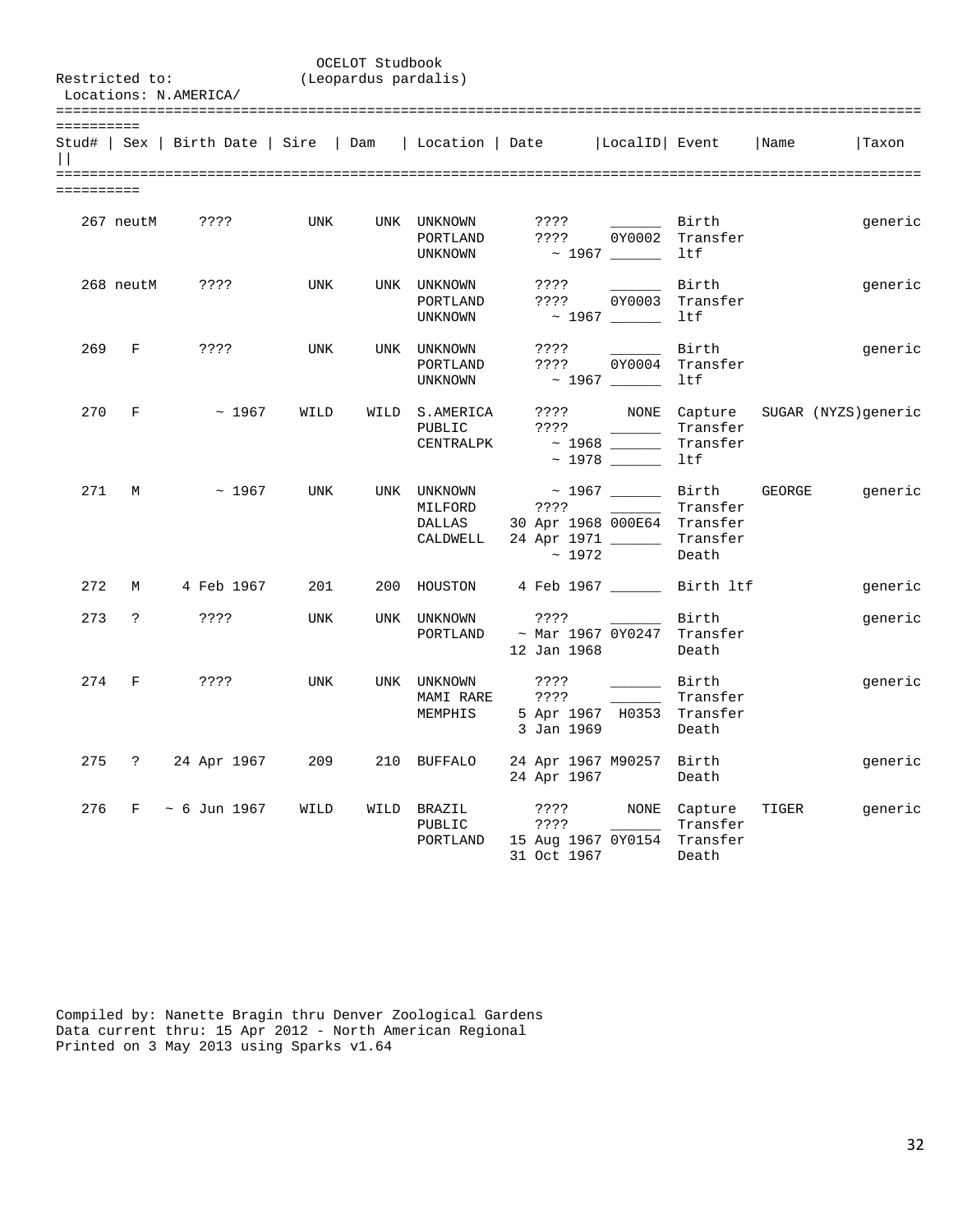| Restricted to:<br>Locations: N.AMERICA/ |   |              |         |              |                        | OCELOT Studbook<br>(Leopardus pardalis) |                                                                                     |      |                     |                                        |                                                                                                                 |      |                                         |
|-----------------------------------------|---|--------------|---------|--------------|------------------------|-----------------------------------------|-------------------------------------------------------------------------------------|------|---------------------|----------------------------------------|-----------------------------------------------------------------------------------------------------------------|------|-----------------------------------------|
| ==========<br>$\Box$                    |   |              |         |              |                        |                                         | Stud#   Sex   Birth Date   Sire   Dam   Location   Date   LocalID   Event           |      |                     |                                        |                                                                                                                 | Name | Taxon                                   |
| ==========                              |   |              |         |              |                        |                                         |                                                                                     |      |                     |                                        |                                                                                                                 |      |                                         |
|                                         |   |              |         |              | 277 F ~14 Aug 1967 UNK |                                         | UNK UNKNOWN<br>PET FARM<br>PHOENIX                                                  |      |                     | 2 Mar 1989                             | ~14 Aug 1967 ________ Birth TWIGGY<br>???? _________ Transfer<br>14 Oct 1967   101 Transfer<br>Death            |      | generic                                 |
| 278                                     | M |              |         | 19 Sep 1967  | 201                    |                                         | 200 HOUSTON                                                                         |      |                     |                                        | 19 Sep 1967 ________ Birth ltf                                                                                  |      | generic                                 |
| 279                                     |   | ? 8 Dec 1967 |         |              | 259                    |                                         | 234 LOSANGELE 8 Dec 1967 04055 Birth                                                |      |                     | 19 May 1968                            | Death                                                                                                           |      | generic                                 |
| 280                                     | M |              |         | $\sim 1968$  | UNK                    |                                         | UNK UNKNOWN<br>BRIDGETON 1 Jan 1970 1003 Transfer                                   |      |                     | $\sim$ 1968 $\sim$ Birth<br>1 Jan 1970 | Death                                                                                                           |      | generic                                 |
| 281 M                                   |   |              |         | $\sim 1968$  | UNK                    |                                         | UNK UNKNOWN<br>PUBLIC<br>TORONTO<br>MICH KEN                                        |      | 7777                | 20 Mar 1975                            | $\sim$ 1968 $\sim$ Birth<br>Transfer<br>16 Feb 1973 454 Transfer<br>ltf                                         |      | generic                                 |
| 282 F                                   |   |              |         | $~\sim~1968$ | UNK                    |                                         | UNK SANDIEGOZ<br>MELBOURNE                                                          |      | 8 Apr 1975          |                                        | 5 Mar 1970 700003 Transfer<br>Death                                                                             |      | ~ 1968 ______ Birth MUM OR ADDEYgeneric |
| 283 F                                   |   |              |         | ~1968        | UNK                    |                                         | UNK UNKNOWN<br>TOTE EMIN<br>BRIDGETON 21 Mar 1971 1004 ltf                          |      |                     |                                        | ~ 1968 _______ Birth<br>Transfer                                                                                |      | generic                                 |
| 284                                     | M |              |         | ~1968        | UNK                    |                                         | UNK UNKNOWN<br>PUBLIC<br>PITTSBURG 16 Dec 1971 12 Transfer<br>TULSA<br>OMAHA        |      | ????<br>31 Dec 1978 |                                        | $\sim$ 1968 _______ Birth FABIAN<br>Transfer<br>15 Oct 1975 2189 Transfer<br>25 Oct 1978 3230 Transfer<br>Death |      | generic                                 |
| 285 F                                   |   |              | ????    |              | UNK                    |                                         | UNK UNKNOWN<br>CHICAGOLP 19 Aug 1969 1159 Transfer<br>ROMA                          |      | ????                | 10 Sep 1969 ________ ltf               | Birth                                                                                                           |      | generic                                 |
| 286                                     | F |              | ? ? ? ? |              | UNK                    |                                         | UNK UNKNOWN<br>CHICAGOLP 11 Jul 1970 1397 Transfer<br>ROMA 5 Aug 1970 _________ 1tf | ???? |                     | ________ Birth                         |                                                                                                                 |      | generic                                 |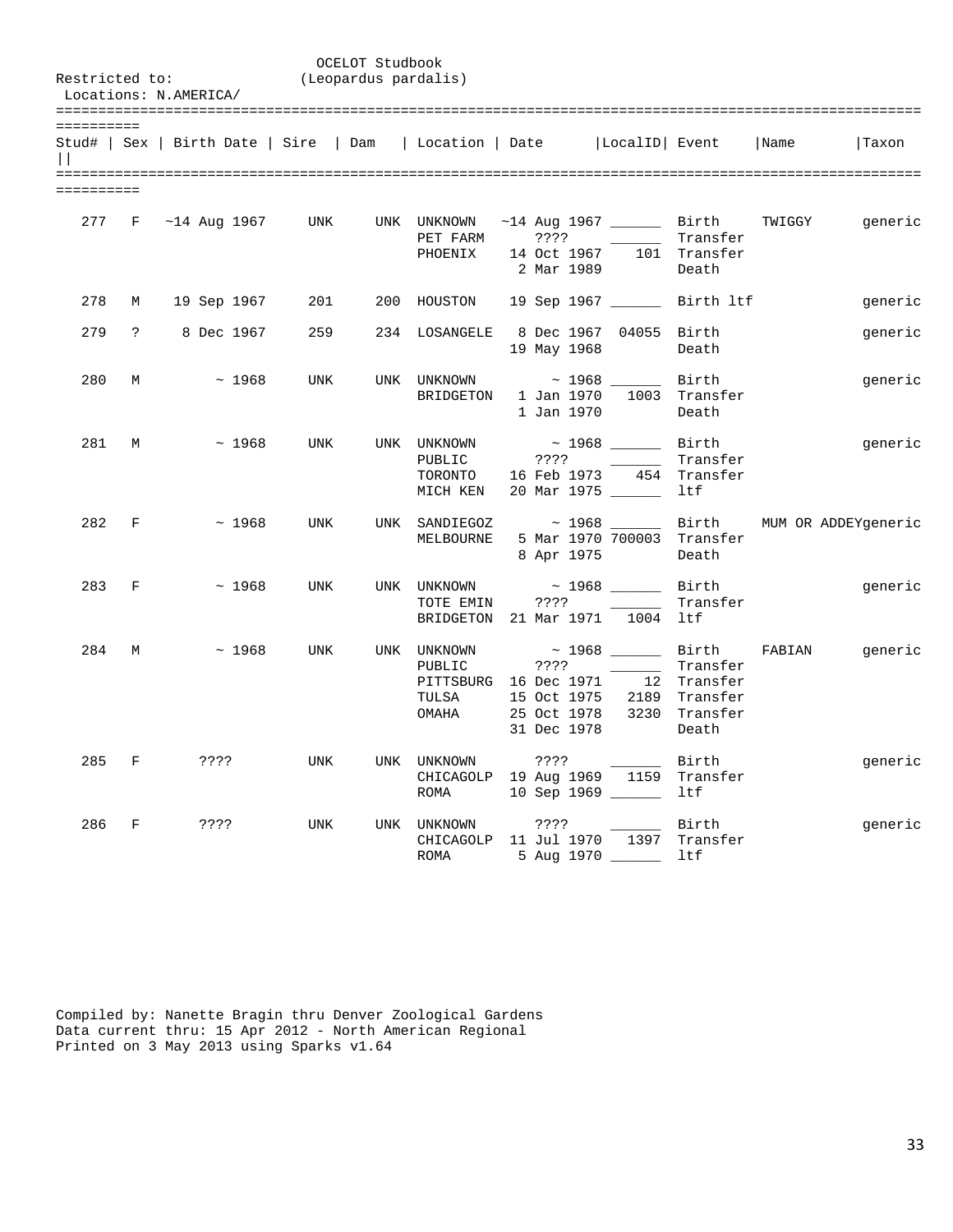| Restricted to:    |              | Locations: N.AMERICA/ |      | OCELOT Studbook<br>(Leopardus pardalis) |                                                                           |                            |                                                                                  |                                         |        |         |  |  |
|-------------------|--------------|-----------------------|------|-----------------------------------------|---------------------------------------------------------------------------|----------------------------|----------------------------------------------------------------------------------|-----------------------------------------|--------|---------|--|--|
| ==========        |              |                       |      |                                         | Stud#   Sex   Birth Date   Sire   Dam   Location   Date   LocalID   Event |                            |                                                                                  | Name                                    | Taxon  |         |  |  |
| ==========        |              |                       |      |                                         |                                                                           |                            |                                                                                  |                                         |        |         |  |  |
| 287               | $\mathbf{F}$ | ????                  | UNK  |                                         | UNK UNKNOWN<br>CHICAGOLP<br>UNKNOWN                                       | ????<br>8 Jul 1968         | 789<br>1 Oct 1968 _____                                                          | Birth<br>Transfer<br>ltf                |        | generic |  |  |
| 288               | М            | ????                  | WILD | WILD                                    | GUATEMALA                                                                 | ? ? ? ?                    | NONE                                                                             | Capture                                 |        |         |  |  |
| PARDALIS          |              |                       |      |                                         | PUBLIC<br>NZP-WASH                                                        | ????<br>7 Feb 1968         | 12 Jan 1968 32671 Transfer                                                       | Transfer<br>Death                       |        |         |  |  |
| 289               | F            | 10 Mar 1968           | 201  |                                         | 200 HOUSTON<br>FERNDALE                                                   | 11 Jun 1969<br>15 Jul 1980 | 10 Mar 1968<br>3395                                                              | Birth<br>Transfer<br>Death              |        | generic |  |  |
| 290               | F            | 17 Aug 1968           | 201  |                                         | 200 HOUSTON                                                               | ~ Jun 1969                 | 17 Aug 1968 ______                                                               | Birth<br>Death                          |        | generic |  |  |
| 291               | F            | ~1968                 | WILD |                                         | WILD UNKNOWN<br>PUBLIC<br>SEATTLE<br>PUBLIC                               | ????                       | ???? NONE Capture<br>1 Nov 1970 20118<br>19 May 1979 ______                      | Transfer<br>Transfer<br>ltf             | ROSE   | generic |  |  |
| 292               | F            | ????                  | UNK  | UNK                                     | UNKNOWN<br>DENVER<br>NORCO                                                | ????<br>????               | $\sim 10^{11}$ m $^{-1}$<br>$\sim$ Jan 1969 690101 Transfer<br>30 Apr 1971 _____ | Birth<br>Transfer<br>ltf                |        | generic |  |  |
| 293               | F            | ~1969                 | UNK  | UNK                                     | UNKNOWN<br>PUBLIC<br>SANDIEGOZ<br>BLONK                                   | ????                       | $\sim$ 1969 $\sim$<br>9 Aug 1970 024271 Transfer<br>23 Sep 1970 _____            | Birth<br>Transfer<br>ltf                |        | generic |  |  |
| 294<br>STEINBACHI | F            | ~1969                 | WILD | WILD                                    | BOLIVIA                                                                   | ????                       | <b>NONE</b>                                                                      | Capture                                 | OFELIA |         |  |  |
|                   |              |                       |      |                                         | LOVELL<br>$SD-WAP$<br>CROWN<br>J CHILDRE                                  |                            | $????$ _____<br>17 May 1974 100102<br>15 Jun 1977 6<br>24 Aug 1979               | Transfer<br>Transfer<br>Transfer<br>ltf |        |         |  |  |
| 295               |              | $M \sim 1969$         | UNK  | UNK                                     | UNKNOWN<br>PUBLIC<br>JACKSONVL<br>HOUSERS                                 |                            | $\sim$ 1969 ______<br>????<br>22 Jan 1973 873028<br>11 Oct 1976 ______           | Birth<br>Transfer<br>Transfer<br>ltf    | OSCAR  | generic |  |  |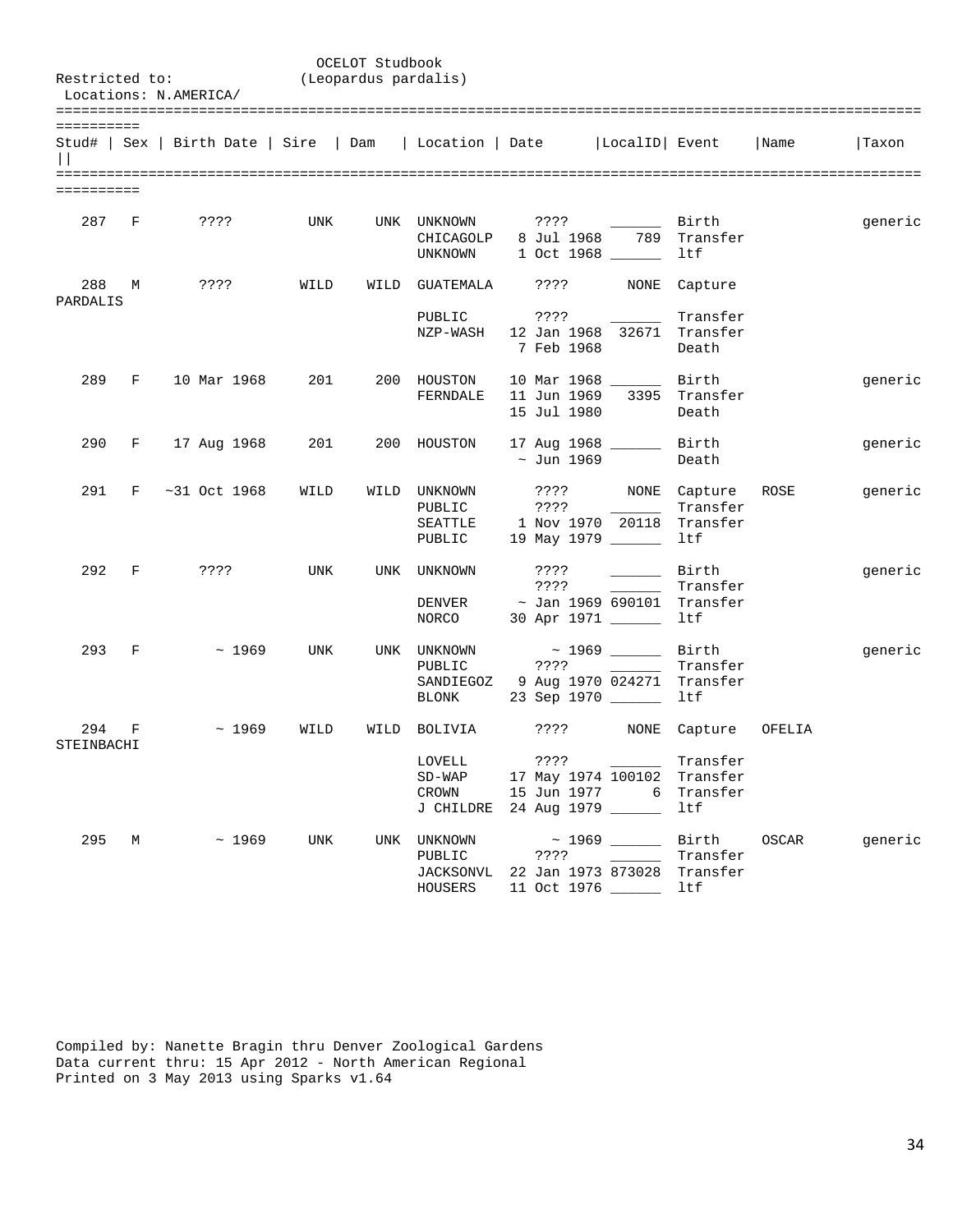|                      |              | Restricted to:<br>Locations: N.AMERICA/ |              |      | OCELOT Studbook<br>(Leopardus pardalis) |                                                         |                                                                                                      |                           |                                        |          |         |
|----------------------|--------------|-----------------------------------------|--------------|------|-----------------------------------------|---------------------------------------------------------|------------------------------------------------------------------------------------------------------|---------------------------|----------------------------------------|----------|---------|
| ==========<br>$\Box$ |              |                                         |              |      |                                         | Stud#   Sex   Birth Date   Sire   Dam   Location   Date |                                                                                                      | LocalID Event             |                                        | Name     | Taxon   |
| ==========           |              |                                         |              |      |                                         |                                                         |                                                                                                      |                           |                                        |          |         |
| 296 F                |              |                                         | $~\sim~1969$ | UNK  |                                         | UNK NASSAU<br>OMAHA                                     | $\sim$ 1969 $\qquad$ Birth<br>SUMMIT ZO ????<br>29 Jan 1976 2462 Transfer<br>JOHNSTON 3 Feb 1983 1tf |                           | Transfer                               |          | generic |
|                      | 297 F        |                                         | ~1969        | UNK  |                                         | UNK NASSAU<br>SUMMIT ZO<br>OMAHA                        | ????<br>29 Jan 1976 2464 Transfer<br>10 Mar 1976                                                     | ~ 1969 _________ Birth    | Transfer<br>Death                      |          | generic |
| 298                  | $\mathbf{F}$ |                                         | ~1969        | UNK  |                                         | UNK UNKNOWN<br>PUBLIC<br>BRIDGEPRT<br>D.BAYNE           | $\sim$ 1969 $\qquad$ Birth<br>? ? ? ?<br>21 Jun 1973 0022 Transfer<br>19 Oct 1977 _____              |                           | Transfer<br>ltf                        |          | generic |
| 299                  |              | M ~ 1 May 1975                          |              | WILD |                                         | WILD UNKNOWN<br>USDI LAW<br>LOSANGELE                   | ? ? ? ?<br>7777<br>9 Sep 1978                                                                        | 3 Jul 1975 09368 Transfer | NONE Capture GATO<br>Transfer<br>Death |          | generic |
| 300 F                |              |                                         | $\sim 1969$  | UNK  |                                         | UNK UNKNOWN<br>MENOMONEE<br>TULSA                       | $\sim$ 1969 $\qquad$ Birth<br>????<br>14 Jul 1970<br>22 Jan 1978                                     |                           | Transfer<br>778 Transfer<br>Death      |          | generic |
| 301 F                |              |                                         | ~1969        | UNK  |                                         | UNK UNKNOWN<br>PUBLIC                                   | ????<br>SANTA ANA 17 Jul 1978 0096 Transfer<br>8 May 1983                                            | ~ 1969 _______ Birth      | Transfer<br>Death                      | RILEY    | generic |
| 302                  | М            |                                         | ~1969        | WILD |                                         | WILD UNKNOWN<br>PUBLIC                                  | ? ? ? ?<br>????<br>DICKERSON 12 Aug 1974 9 Transfer<br>28 Jan 1983                                   | 1 Dec 1982 9 Transfer     | NONE Capture<br>Transfer<br>Death      | HERMAN   | generic |
| 303                  | $\mathbf{F}$ |                                         | ~1969        | UNK  |                                         | UNK UNKNOWN<br>PUBLIC                                   | $\sim$ 1969 $\qquad$ Birth<br>????<br>GARDENCTY 20 Aug 1970<br>15 Feb 1979                           |                           | Transfer<br>4007 Transfer<br>Death     | TETA TIA | generic |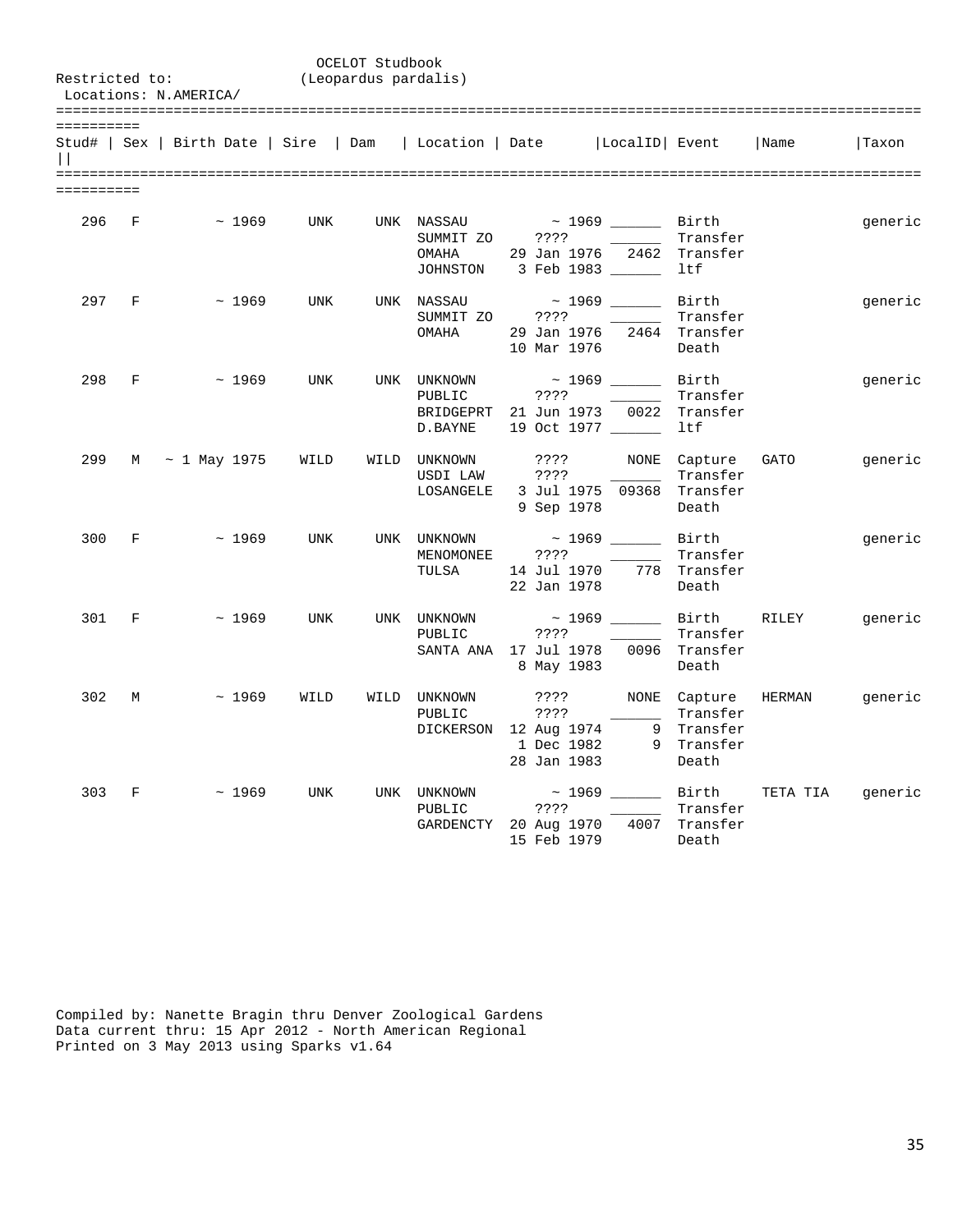OCELOT Studbook<br>(Leopardus pardalis) Restricted to: Locations: N.AMERICA/ ======================================================================================================= ========== Stud# | Sex | Birth Date | Sire | Dam | Location | Date |LocalID| Event |Name |Taxon  $|||$ ======================================================================================================= ========== 304 neutM ~ 1969 UNK UNK WASHINGTO ~ 1969 \_\_\_\_\_\_ Birth generic PUBLIC ???? \_\_\_\_\_\_ Transfer  $\begin{tabular}{lllllll} \texttt{WASHINGTO} & $\sim$ 1969 & \texttt{MISH} & \texttt{Birth} \\\texttt{PUBLIC} & $\texttt{??}? & $\texttt{--} \texttt{--} \texttt{Transfer} \\\texttt{SEQUIM} & $\texttt{4 Nov 1974} \texttt{---}$ & \texttt{Transfer} \end{tabular}$ SEQUIM 4 Nov 1974 \_\_\_\_\_\_ Transfer 15 Jul 1978 Death 305 M ~ 1969 UNK UNK UNKNOWN ~ 1969 \_\_\_\_\_\_ Birth generic<br>KAMLOOPS ???? \_\_\_\_\_\_ Transfer KAMLOOPS ???? \_\_\_\_\_\_ Transfer 22 Sep 1970 100451 Transfer<br>22 Feb 1980 Death 22 Feb 1980 306 F  $\sim$  1969 UNK UNKNOWN  $\sim$  1969 Birth generic RICCI H ???? RICCI H ???? \_\_\_\_\_\_ Transfer BRIDGETON 1 Jan 1971 1005 ltf 307 M ???? UNK UNK UNKNOWN ???? \_\_\_\_\_\_ Birth generic<br>PUBLIC ???? \_\_\_\_\_\_ Transfer PUBLIC ???? \_\_\_\_\_\_ Transfer PORTLAND 25 Jun 1969 0Y0759 ltf 308 M ???? UNK UNK UNKNOWN ???? \_\_\_\_\_\_ Birth generic ???? \_\_\_\_\_\_ Transfer DENVER 1 Apr 1969 690100 Transfer 4 Jan 1971 309 M ???? UNK UNK UNKNOWN ???? \_\_\_\_\_\_ Birth generic DENVER 1 Apr 1969 \_\_\_\_\_\_ Transfer 4 Jan 1971 Death 310 M 11 Jun 1969 201 UNK HOUSTON 11 Jun 1969 \_\_\_\_\_\_ Birth generic 6 Feb 1970 Death 311 F ???? UNK UNK UNKNOWN ???? \_\_\_\_\_\_ Birth SUNSHINE generic WILDCARGO ???? \_\_\_\_\_\_ Transfer  $ST$  LOUIS 13 Jun 1969  $\overline{690600}$  Transfer 27 Oct 1969 Death 312 F 28 Oct 1969 201 200 HOUSTON 28 Oct 1969 \_\_\_\_\_\_ Birth generic CENTERHIL 3 Dec 1970 \_\_\_\_\_\_ ltf 313 M ~ 1970 UNK UNK UNKNOWN ~ 1970 \_\_\_\_\_\_ Birth generic

8 Oct 1979 Death

Compiled by: Nanette Bragin thru Denver Zoological Gardens Data current thru: 15 Apr 2012 - North American Regional Printed on 3 May 2013 using Sparks v1.64

 ???? \_\_\_\_\_\_ Transfer WACO 10 Jan 1972 735 Transfer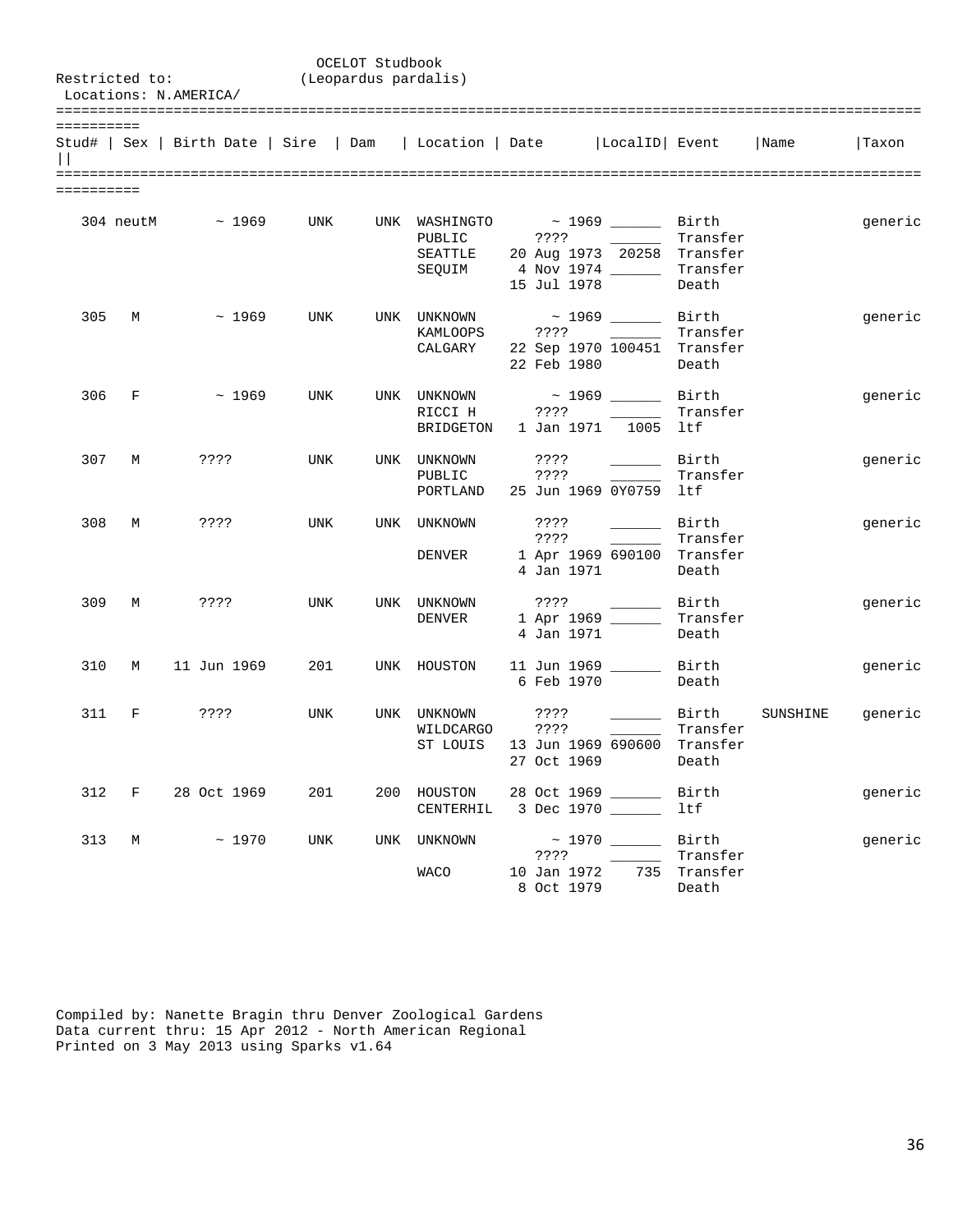|            |       | Restricted to:<br>Locations: N.AMERICA/                                          |            | OCELOT Studbook<br>(Leopardus pardalis) |                                                                 |                            |                                                                                              |                               |             |                                                       |  |
|------------|-------|----------------------------------------------------------------------------------|------------|-----------------------------------------|-----------------------------------------------------------------|----------------------------|----------------------------------------------------------------------------------------------|-------------------------------|-------------|-------------------------------------------------------|--|
| ========== |       | Stud#   Sex   Birth Date   Sire   Dam   Location   Date   LocalID   Event   Name |            |                                         |                                                                 |                            |                                                                                              |                               |             | Taxon                                                 |  |
| ========== |       |                                                                                  |            |                                         |                                                                 |                            |                                                                                              |                               |             |                                                       |  |
|            |       | 314 F $\sim$ 1970 UNK UNK UNKNOWN $\sim$ 1970 ________ Birth DEGA                |            |                                         | LAGUNA HI ???? 2001                                             | 31 Mar 1984                | MOORPARK 17 Jan 1977 43 Transfer                                                             | Transfer<br>Death             |             | generic                                               |  |
|            | 315 M | $\sim$ 1970                                                                      |            |                                         | UNK UNK NASSAU ~ 1970 _______ Birth<br>SUMMIT ZO ????<br>OMAHA  |                            | 29 Jan 1976   2461  Transfer<br>28 Sep 1977                                                  | Transfer<br>Death             |             | generic                                               |  |
| ALBESCENS  |       | $316$ M $\sim$ 1970                                                              | UNK        |                                         | UNK UNKNOWN $\sim$ 1970 $\sim$ Birth RALPH<br>NORCO ????        |                            | CALDWELL 22 Apr 1972 99 Transfer<br>10 Oct 1977                                              | Transfer<br>Death             |             |                                                       |  |
|            | 317 F | $\sim 1970$                                                                      | <b>UNK</b> |                                         | UNK UNKNOWN $\sim$ 1970 $\_\_\_\_\_$ Birth<br>CHASE B ???? 2001 |                            | JACKSONVL 19 Oct 1973 873153 Transfer<br>HOUSERS 11 Oct 1976 Ltf                             | Transfer                      |             | generic                                               |  |
|            | 318 M | $\sim 1970$                                                                      |            |                                         | UNK UNK UNKNOWN ~ 1970 _______ Birth MCIVER<br>DLSMUSEUM ????   |                            | GREEN NSC 20 Nov 1975 751501 Transfer<br>5 Aug 1981                                          | Transfer<br>Death             |             | generic                                               |  |
|            |       | $319$ M $\sim$ 1970                                                              |            |                                         | UNK UNK UNKNOWN<br>USDI LAW<br>METROZOO                         | 26 Nov 1973                | $\sim$ 1970 _______ Birth<br>MIDLAND T 1 Dec 1974 CPZ561 Transfer<br>27 Oct 1982 _______ ltf | Transfer<br>561 Transfer      |             | generic                                               |  |
| 320        |       | F ~ Jun 1977                                                                     | UNK        |                                         | PUBLIC                                                          | ????<br>24 Feb 1983        | ________ Transfer<br>ALEXANDRI 24 Aug 1978 331004 Transfer<br>LITTLEROC 18 Dec 1980 1263     | Transfer<br>Death             |             | UNK UNKNOWN $\sim$ Jun 1977 ______ Birth GWYN generic |  |
|            |       | 321 M ~28 Jan 1970                                                               | UNK        |                                         | UNK NASSAU<br>SUMMIT ZO<br>OMAHA                                | 29 Jan 1976<br>20 Nov 1982 | $~28$ Jan 1970 ______<br>????<br>2465                                                        | Transfer<br>Transfer<br>Death | Birth CHIPS | generic                                               |  |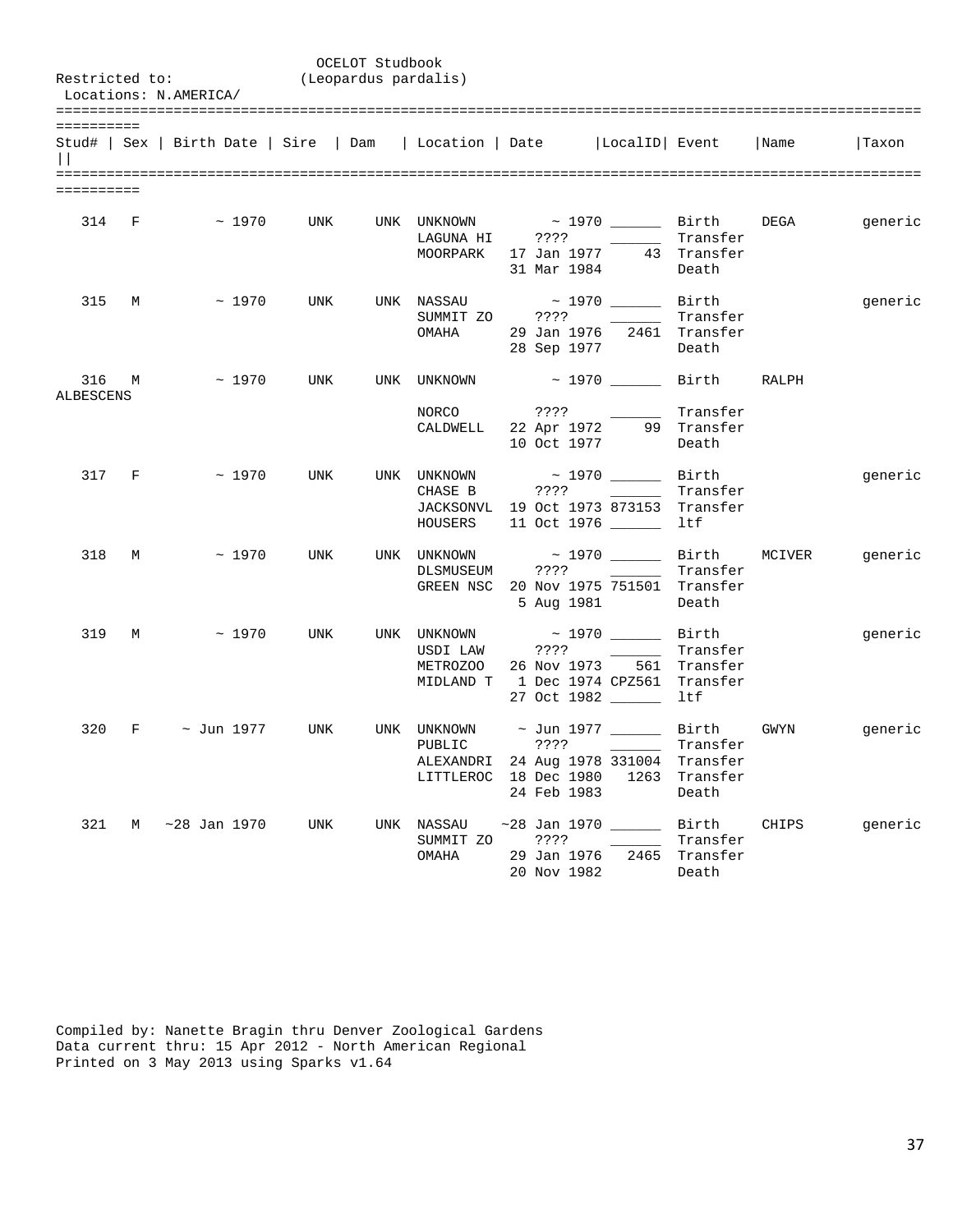|            |       | Restricted to:<br>Locations: N.AMERICA/ |       | (Leopardus pardalis)   | OCELOT Studbook |                                                                                                       |                                                                         |                                                                         |                                                                              |        |         |
|------------|-------|-----------------------------------------|-------|------------------------|-----------------|-------------------------------------------------------------------------------------------------------|-------------------------------------------------------------------------|-------------------------------------------------------------------------|------------------------------------------------------------------------------|--------|---------|
| ========== |       |                                         |       |                        |                 | Stud#   Sex   Birth Date   Sire   Dam   Location   Date     LocalID   Event   Name                    |                                                                         |                                                                         |                                                                              |        | Taxon   |
| ========== |       |                                         |       |                        |                 |                                                                                                       |                                                                         |                                                                         |                                                                              |        |         |
|            |       | 322 F ~ 4 Feb 1970 UNK                  |       |                        |                 | UNK UNKNOWN<br>PUBLIC<br>LOSANGELE 5 Feb 1976 08363 Transfer<br>MOORPARK 13 Mar 1979 _______ Transfer | ? ? ? ?                                                                 | ~ 4 Feb 1970 ________ Birth<br>$\sim 100$ and $\sim 100$<br>19 Sep 1979 | Transfer<br>Death                                                            |        | generic |
|            |       | 323 F ????                              |       | UNK                    |                 | UNK UNKNOWN<br>PUBLIC<br>MILWAUKEE 29 Mar 1970 1029 Transfer<br>MENOMONEE 29 Sep 1970 ______          | ????                                                                    | Birth Birth                                                             | Transfer<br>ltf                                                              |        | generic |
| 324        | M     | 29 Mar 1970                             |       | 201                    |                 | UNK HOUSTON<br>CENTERHIL 3 Dec 1970 ______                                                            |                                                                         | 29 Mar 1970 ______                                                      | Birth<br>ltf                                                                 |        | generic |
|            |       | $325$ neutM $\sim$ Apr 1970             |       | WILD                   |                 | WILD S.AMERICA<br>PUBLIC<br>SOUTHBEND 8 Sep 1973 190 Transfer                                         | ? ? ? ?                                                                 | ???? NONE Capture<br>14 Sep 1975                                        | Transfer<br>Death                                                            | CAESAR | generic |
|            |       |                                         |       | 326 F ~21 Aug 1970 UNK |                 | UNK UNKNOWN<br>ORNER J<br>LINCOLN C 22 Aug 1975 64 Transfer                                           | 25 Jan 1977                                                             | $~1970$ $~1970$ $~1970$ Birth                                           | Transfer<br>Death                                                            |        | generic |
|            |       | 327 M ~ Sep 1970                        |       | UNK                    |                 | UNK UNKNOWN ~ Sep 1970 _______ Birth MACHO<br>PUBLIC ????<br>ASDM TUSC 31 Mar 1971 10006 Transfer     | 25 Jun 1977                                                             |                                                                         | Transfer<br>Death                                                            |        | generic |
|            | 328 F | ????                                    |       | UNK                    |                 | UNK UNKNOWN<br><b>DENVER</b><br>NORCO 30 Apr 1971 ________ 1tf                                        |                                                                         | ???? ________ Transfer                                                  |                                                                              |        | generic |
|            |       | 329 F $\sim$ 1971                       |       | UNK                    |                 | UNK UNKNOWN<br>MIDLAND T<br>ALEXANDRI 30 May 1977                                                     |                                                                         | ~ 1971 _______ Birth<br>1 Jan 1973 26                                   | Transfer<br>ltf                                                              |        | generic |
| 330        | М     |                                         | ~1971 | WILD                   | WILD            | ECUADOR<br>FOREIGN<br>SEATTLE<br>SEQUIM<br>SEATTLE<br>LINCOLN C                                       | ????<br>????<br>8 Jan 1972<br>27 Jan 1975<br>22 Jan 1976<br>21 Feb 1978 | NONE<br>20145<br>4 Nov 1972<br>20145<br>69                              | Capture<br>Transfer<br>Transfer<br>Transfer<br>Transfer<br>Transfer<br>Death | MUTT   | PUSAEA  |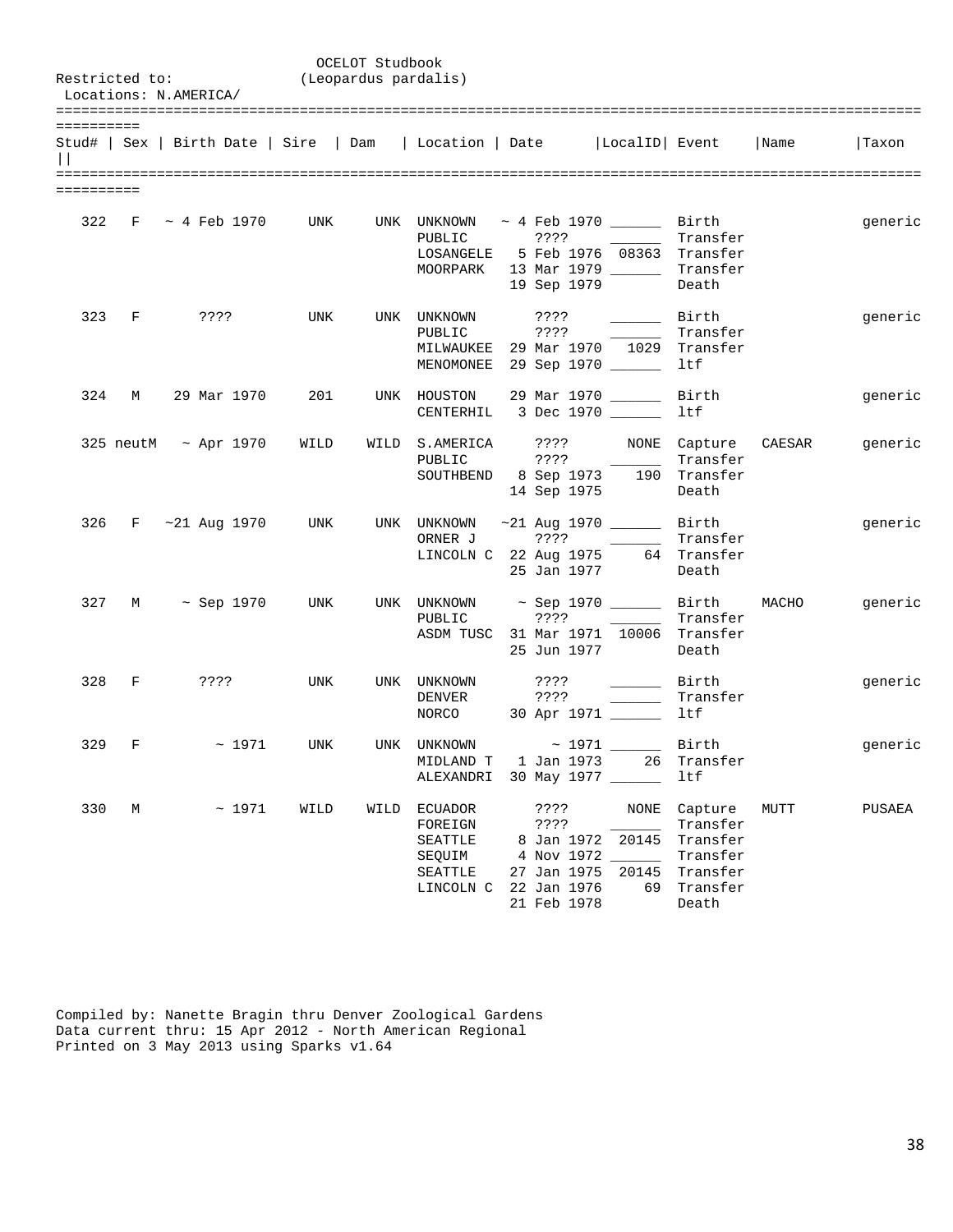|            |              | Restricted to:<br>Locations: N.AMERICA/                                   |            | OCELOT Studbook<br>(Leopardus pardalis) |                                      |                            |                                                                                                                                 |                                               |                                                 |         |
|------------|--------------|---------------------------------------------------------------------------|------------|-----------------------------------------|--------------------------------------|----------------------------|---------------------------------------------------------------------------------------------------------------------------------|-----------------------------------------------|-------------------------------------------------|---------|
| ========== |              | Stud#   Sex   Birth Date   Sire   Dam   Location   Date   LocalID   Event |            |                                         |                                      |                            |                                                                                                                                 |                                               | Name                                            | Taxon   |
| ========== |              |                                                                           |            |                                         |                                      |                            |                                                                                                                                 |                                               |                                                 |         |
|            | 331 M        | ~ 1971 UNK                                                                |            |                                         | UNK UNKNOWN<br>PUBLIC                | 19 May 1986                | $\sim$ 1971 $\qquad$ Birth<br>DREHER PA 28 Jan 1981 1295 Transfer                                                               | Transfer<br>Death                             |                                                 | generic |
| 332        | $\mathbf{F}$ | ~1971                                                                     | <b>UNK</b> |                                         | SUMMIT ZO ????<br>OMAHA              | 4 Oct 1979                 | 29 Jan 1976   2463  Transfer                                                                                                    | Transfer<br>Death                             | UNK NASSAU $\sim 1971$ Birth MOTORMOUTH generic |         |
| 333 F      |              | ~1971                                                                     | UNK        |                                         | CENTERHIL ????<br>TULSA              | 18 Feb 1978                | UNK UNKNOWN ~ 1971 _______ Birth<br>21 Jun 1973 1802 Transfer                                                                   | Transfer<br>Death                             | LADY                                            | generic |
| 334 F      |              | $~\sim~1971$                                                              | WILD       |                                         | WILD UNKNOWN<br>METROZOO             | ????<br>15 Feb 1989        | $\mathcal{L}^{\text{max}}_{\text{max}}$ , and $\mathcal{L}^{\text{max}}_{\text{max}}$<br>GAINSVLL 3 Aug 1974 00902 Transfer     | Transfer<br>Death                             | ???? NONE Capture TIGGERINA generic             |         |
| 335        | $M_{\odot}$  | ~1971                                                                     | UNK        |                                         | PUBLIC                               |                            | UNK CENTRALPK $\sim$ 1971 $\sim$<br>BRIDGEPRT 31 Aug 1971 0023 Transfer<br>19 Oct 1977 _____                                    | Birth<br>ltf                                  |                                                 | generic |
| 336        | M            | $~\sim~1971$                                                              | UNK        |                                         | UNK UNKNOWN<br>PUBLIC<br>SEATTLE     | ????<br>27 May 1985        | 1 Nov 1972 20185 Transfer                                                                                                       | Transfer<br>Death                             | ~ 1971 ________ Birth JEFF                      | generic |
| 337 F      |              | ~1971                                                                     | WILD       |                                         | WILD UNKNOWN<br>PUBLIC               | ????<br>????<br>5 Jan 1983 | CENTRALPK 28 Aug 1973<br>SACRAMNTO 16 Dec 1982 100555 Transfer                                                                  | NONE Capture<br>Transfer<br>Transfer<br>Death | MOMMYCAT (NYgeneric                             |         |
| 338        | М            | $~\sim~1971$                                                              | WILD       |                                         | WILD UNKNOWN<br>USDI LAW<br>GAINSVLL | 1 Apr 1993                 | METROZOO ~26 Nov 1973 ________ Transfer<br>26 Nov 1973 ______<br>3 Aug 1974 00904 Transfer<br>WILMINGTN 15 Mar 1979 27 Transfer | Transfer<br>Death                             | ???? NONE Capture BUBBA                         | generic |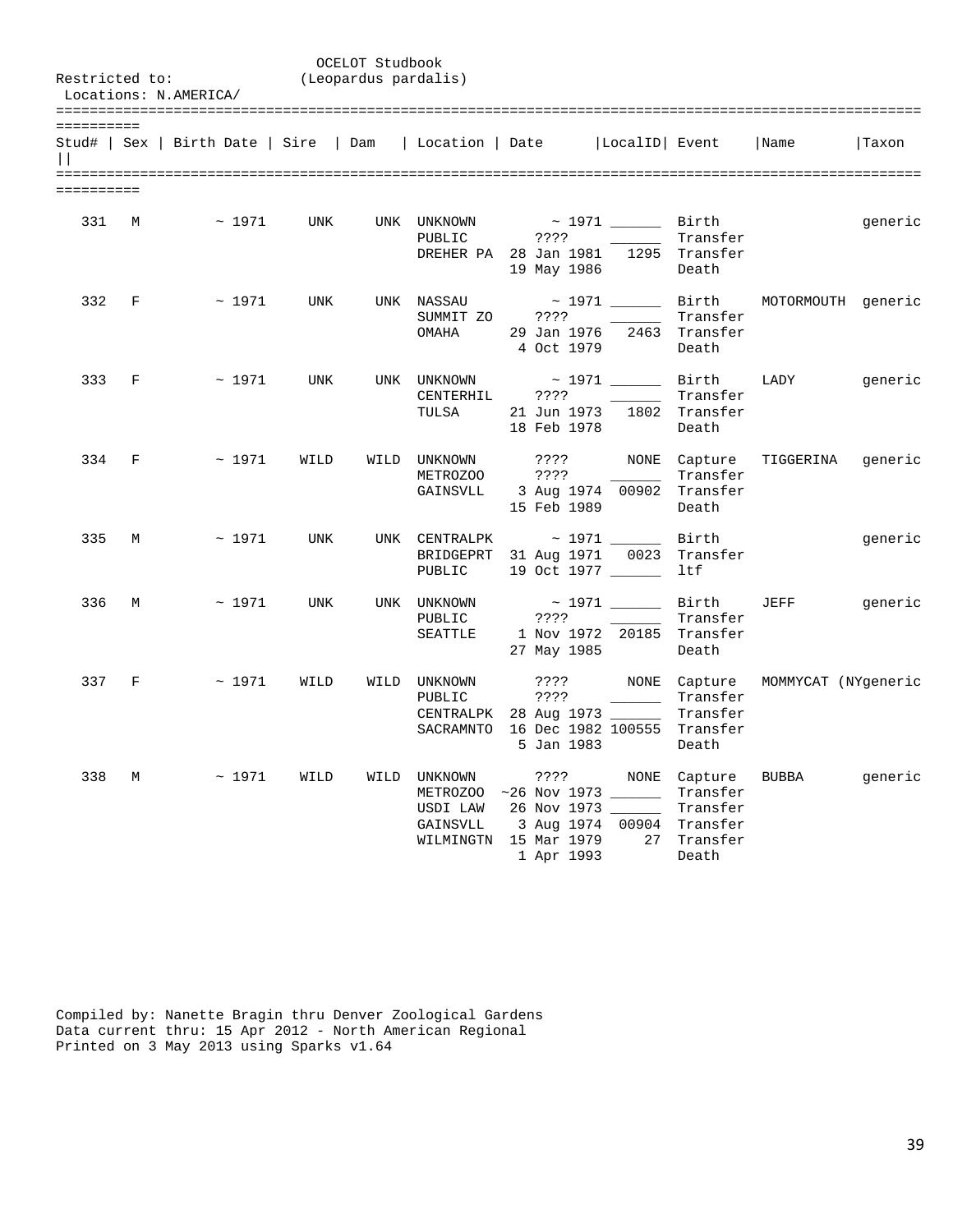|            |   | Restricted to:<br>Locations: N.AMERICA/ |                  |      | OCELOT Studbook<br>(Leopardus pardalis) |                                            |                                |                                                                                                    |                                               |         |         |  |  |
|------------|---|-----------------------------------------|------------------|------|-----------------------------------------|--------------------------------------------|--------------------------------|----------------------------------------------------------------------------------------------------|-----------------------------------------------|---------|---------|--|--|
| ========== |   |                                         |                  |      |                                         |                                            |                                | Stud#   Sex   Birth Date   Sire   Dam   Location   Date   LocalID   Event   Name                   |                                               |         | Taxon   |  |  |
| ========== |   |                                         |                  |      |                                         |                                            |                                |                                                                                                    |                                               |         |         |  |  |
| 339 F      |   |                                         | $\sim$ 1971      | UNK  |                                         | UNK UNKNOWN<br>PUBLIC<br>MEMPHIS           | 17 Mar 1980                    | ~ 1971 ________ Birth<br>23 Nov 1979 2444 Transfer                                                 | Transfer<br>Death                             |         | generic |  |  |
| 340        | M |                                         | ~1968            | UNK  |                                         | UNK UNKNOWN<br>PUBLIC<br>TULSA             | ????<br>16 Aug 1971            | ~ 1968 _______ Birth<br>8 Jun 1971 - 1176 Transfer                                                 | Transfer<br>Death                             |         | generic |  |  |
| 341        | M |                                         | $~\sim$ Mar 1971 | UNK  |                                         | UNK UNKNOWN<br>PUBLIC<br>PORTLAND<br>OMAHA | ????                           | ~ Mar 1971 ________ Birth<br>25 Sep 1971 0969 Transfer<br>27 Mar 1979 3284 Transfer<br>24 May 1982 | Transfer<br>Death                             | MORRIS  | generic |  |  |
| 342        | M |                                         | 1 Mar 1971       | UNK  |                                         |                                            |                                | 270 CENTRALPK 1 Mar 1971 Birth<br>17 Apr 1971                                                      | Death                                         |         | generic |  |  |
| 343        | M |                                         | 1 Mar 1971       | UNK  |                                         | 270 CENTRALPK                              |                                | 1 Mar 1971 _______ Birth<br>26 Apr 1971                                                            | Death                                         |         | generic |  |  |
| 344        | M | 13 Aug 1971                             |                  | UNK  |                                         |                                            |                                | 270 CENTRALPK 13 Aug 1971 _______ Birth ltf CARAMEL                                                |                                               |         | generic |  |  |
| 345        | M | 13 Aug 1971                             |                  | UNK  |                                         |                                            |                                | 270 CENTRALPK 13 Aug 1971 ________ Birth ltf TAFFY                                                 |                                               |         | generic |  |  |
| 346        | F | 24 Oct 1971                             |                  | UNK  |                                         | UNK FLORIDA<br>PUBLIC<br>MEMPHIS           | ????<br>3 Dec 1981             | 24 Oct 1971 ________ Birth<br>23 Nov 1979 2445 Transfer                                            | Transfer<br>Death                             | JADE    | generic |  |  |
| 347        | F |                                         | ~1972            | WILD | WILD PERU                               | USDI LAW<br>SEATTLE                        | ? ? ? ?<br>????<br>28 Jul 1981 | 13 Aug 1973 20257                                                                                  | NONE Capture<br>Transfer<br>Transfer<br>Death | FELICIA | generic |  |  |
| 348        |   | $M \sim 1972$                           |                  | UNK  |                                         | UNK UNKNOWN<br>MICH KEN<br>GRANBY          | ????<br>14 May 1983            | ~ 1972 _______ Birth<br><b>Contract Contract Contract</b><br>16 Oct 1980 720014 Transfer           | Transfer<br>Death                             | MONCHO  | generic |  |  |
| 349 F      |   |                                         | ? ? ? ?          | UNK  |                                         | UNK UNKNOWN<br>CHICAGOLP<br>ROMA           | ? ? ? ?                        | 12 Jul 1972 2207<br>26 Jul 1972 _____                                                              | Birth<br>Transfer<br>ltf                      |         | generic |  |  |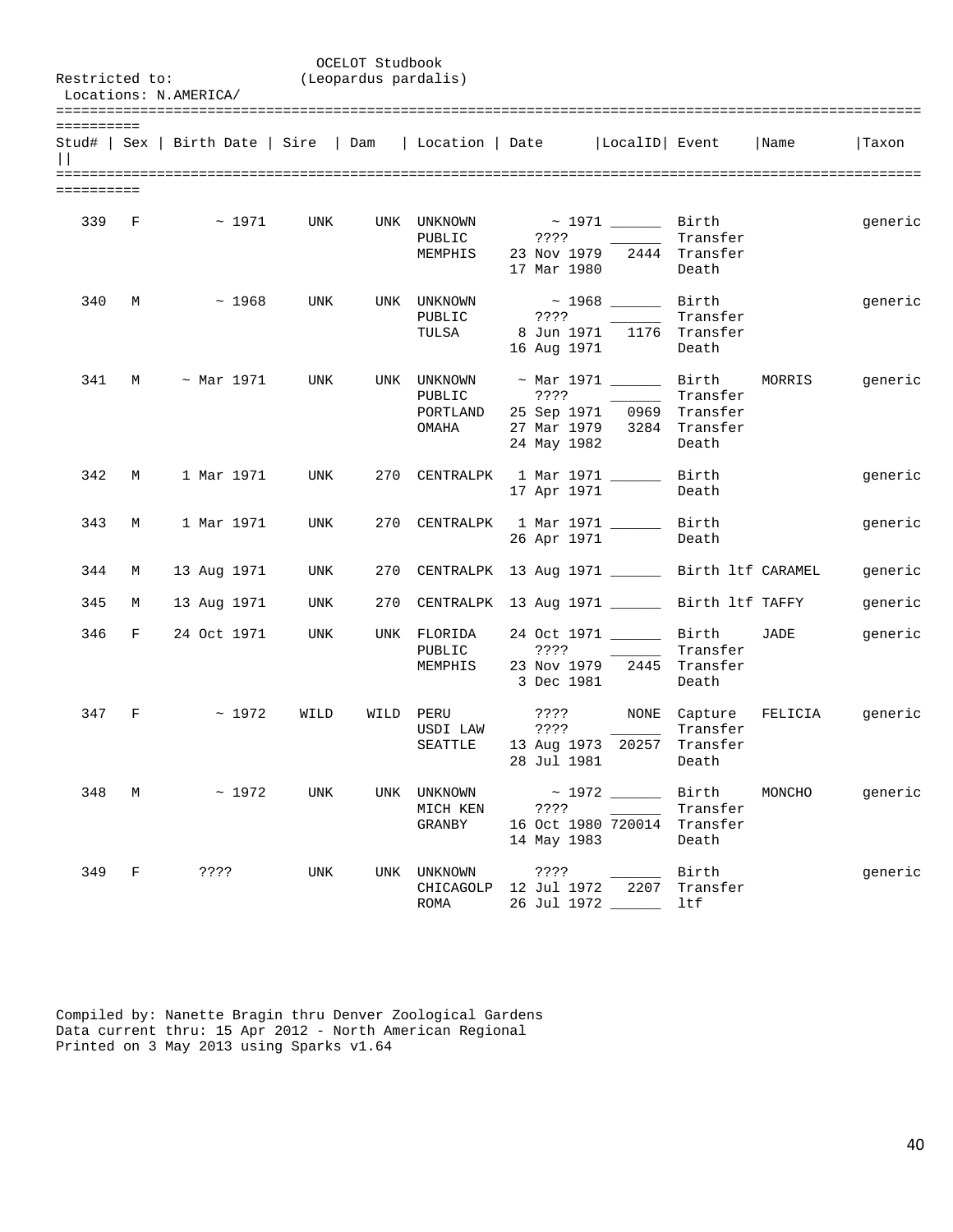|                   |            | Restricted to:                                                            |      | OCELOT Studbook<br>(Leopardus pardalis) |                                      |                                                      |                                                                                                                                                                                                                                                                                                                                                                                                                                                                                                                                                                                                                                                                                                                                 |                                        |         |         |
|-------------------|------------|---------------------------------------------------------------------------|------|-----------------------------------------|--------------------------------------|------------------------------------------------------|---------------------------------------------------------------------------------------------------------------------------------------------------------------------------------------------------------------------------------------------------------------------------------------------------------------------------------------------------------------------------------------------------------------------------------------------------------------------------------------------------------------------------------------------------------------------------------------------------------------------------------------------------------------------------------------------------------------------------------|----------------------------------------|---------|---------|
|                   |            | Locations: N.AMERICA/                                                     |      |                                         |                                      |                                                      |                                                                                                                                                                                                                                                                                                                                                                                                                                                                                                                                                                                                                                                                                                                                 |                                        |         |         |
| ==========        |            |                                                                           |      |                                         |                                      |                                                      |                                                                                                                                                                                                                                                                                                                                                                                                                                                                                                                                                                                                                                                                                                                                 |                                        |         |         |
|                   |            | Stud#   Sex   Birth Date   Sire   Dam   Location   Date   LocalID   Event |      |                                         |                                      |                                                      |                                                                                                                                                                                                                                                                                                                                                                                                                                                                                                                                                                                                                                                                                                                                 |                                        | Name    | Taxon   |
|                   |            |                                                                           |      |                                         |                                      |                                                      |                                                                                                                                                                                                                                                                                                                                                                                                                                                                                                                                                                                                                                                                                                                                 |                                        |         |         |
| ==========        |            |                                                                           |      |                                         |                                      |                                                      |                                                                                                                                                                                                                                                                                                                                                                                                                                                                                                                                                                                                                                                                                                                                 |                                        |         |         |
|                   | 350 F      | ? ? ? ?                                                                   | UNK  |                                         | UNK UNKNOWN<br>CHICAGOLP             |                                                      | 1 Nov 1972 2352<br>WILDCARGO 13 Dec 1972 ______                                                                                                                                                                                                                                                                                                                                                                                                                                                                                                                                                                                                                                                                                 | Transfer<br>ltf                        |         | generic |
|                   |            | $351$ neutF $\sim$ Feb 1972                                               | WILD |                                         | WILD CANAL Z<br>PUBLIC<br>LABLUE R   | ? ? ? ?                                              | ???? NONE Capture SJM00126<br>$\sim 10^{11}$ and $\sim 10^{11}$<br>COLUMBIA 18 Mar 1974 SJ0126 Transfer<br>FT WAYNE 6 Jan 1975 364 Transfer<br>12 Oct 1976 _____                                                                                                                                                                                                                                                                                                                                                                                                                                                                                                                                                                | Transfer<br>ltf                        |         | MEARNSI |
| 352               | $\ddot{?}$ | 19 Mar 1972                                                               | UNK  |                                         |                                      |                                                      | 270 CENTRALPK 19 Mar 1972 Birth ltf                                                                                                                                                                                                                                                                                                                                                                                                                                                                                                                                                                                                                                                                                             |                                        |         | generic |
| 353               | $\ddot{?}$ | 19 Mar 1972                                                               | UNK  |                                         |                                      |                                                      | 270 CENTRALPK 19 Mar 1972 _______ Birth ltf                                                                                                                                                                                                                                                                                                                                                                                                                                                                                                                                                                                                                                                                                     |                                        |         | generic |
| 354               | M          | ? ? ? ?                                                                   | UNK  |                                         | UNK UNKNOWN<br>PUBLIC<br>OKLAHOMA    | ? ? ? ?                                              | $\frac{1}{\sqrt{1-\frac{1}{2}}}\frac{1}{\sqrt{1-\frac{1}{2}}}\frac{1}{\sqrt{1-\frac{1}{2}}}\frac{1}{\sqrt{1-\frac{1}{2}}}\frac{1}{\sqrt{1-\frac{1}{2}}}\frac{1}{\sqrt{1-\frac{1}{2}}}\frac{1}{\sqrt{1-\frac{1}{2}}}\frac{1}{\sqrt{1-\frac{1}{2}}}\frac{1}{\sqrt{1-\frac{1}{2}}}\frac{1}{\sqrt{1-\frac{1}{2}}}\frac{1}{\sqrt{1-\frac{1}{2}}}\frac{1}{\sqrt{1-\frac{1}{2}}}\frac{1}{\sqrt{1-\frac{1}{2}}}\frac{1}{\sqrt{1-\frac{$<br>1 Apr 1972 FP1 Transfer<br>10 Apr 1972                                                                                                                                                                                                                                                       | Transfer<br>Death                      |         | generic |
| 355               | M          | ????                                                                      | UNK  |                                         | UNK UNKNOWN<br>USDI LAW<br>NY BRONX  | ? ? ? ?<br>????                                      | <u> 1999 - Jan Ja</u><br>27 Apr 1972 721300<br>SCTHPLAIN 29 Aug 1972                                                                                                                                                                                                                                                                                                                                                                                                                                                                                                                                                                                                                                                            | Birth<br>Transfer<br>Transfer<br>ltf   |         | generic |
| 356               | F          | ????                                                                      | UNK  |                                         | UNK UNKNOWN<br>USDI LAW<br>NY BRONX  | ? ? ? ?<br>? ? ? ?                                   | $\frac{1}{\sqrt{1-\frac{1}{2}}}\frac{1}{\sqrt{1-\frac{1}{2}}}\frac{1}{\sqrt{1-\frac{1}{2}}}\frac{1}{\sqrt{1-\frac{1}{2}}}\frac{1}{\sqrt{1-\frac{1}{2}}}\frac{1}{\sqrt{1-\frac{1}{2}}}\frac{1}{\sqrt{1-\frac{1}{2}}}\frac{1}{\sqrt{1-\frac{1}{2}}}\frac{1}{\sqrt{1-\frac{1}{2}}}\frac{1}{\sqrt{1-\frac{1}{2}}}\frac{1}{\sqrt{1-\frac{1}{2}}}\frac{1}{\sqrt{1-\frac{1}{2}}}\frac{1}{\sqrt{1-\frac{1}{2}}}\frac{1}{\sqrt{1-\frac{$<br><u>and the company of the company of the company of the company of the company of the company of the company of the company of the company of the company of the company of the company of the company of the company of the com</u><br>27 Apr 1972 721301 Transfer<br>SCTHPLAIN 29 Aug 1972 | Transfer<br>ltf                        |         | generic |
| 357               | F          | ????                                                                      | UNK  |                                         | UNK UNKNOWN<br>SAN FRAN              | ????                                                 | 25 Jun 1972<br>31 Dec 1973                                                                                                                                                                                                                                                                                                                                                                                                                                                                                                                                                                                                                                                                                                      | Birth<br>Transfer<br>Death             |         | generic |
| 358               | М          | 8 Jul 1972                                                                | UNK  |                                         | 270 CENTRALPK                        |                                                      | 8 Jul 1972 _______ Birth ltf                                                                                                                                                                                                                                                                                                                                                                                                                                                                                                                                                                                                                                                                                                    |                                        |         | generic |
| 359               | М          | 6 Aug 1972                                                                | 196  | 300                                     | TULSA<br>PHOENIX                     | 6 Aug 1972<br>6 Mar 1979<br>1 Jun 1983<br>3 Nov 1983 | 1542<br>2768<br>2768                                                                                                                                                                                                                                                                                                                                                                                                                                                                                                                                                                                                                                                                                                            | Birth<br>Transfer<br>Transfer<br>Death | GAYLORD | generic |
| 360<br>STEINBACHI | М          | 1 Jan 1973                                                                | UNK  | UNK                                     | <b>UNKNOWN</b><br>LOVELL<br>$SD-WAP$ | ????<br>21 Jun 1974                                  | 1 Jan 1973 ______<br>17 May 1974 011838                                                                                                                                                                                                                                                                                                                                                                                                                                                                                                                                                                                                                                                                                         | Birth<br>Transfer<br>Transfer<br>Death |         |         |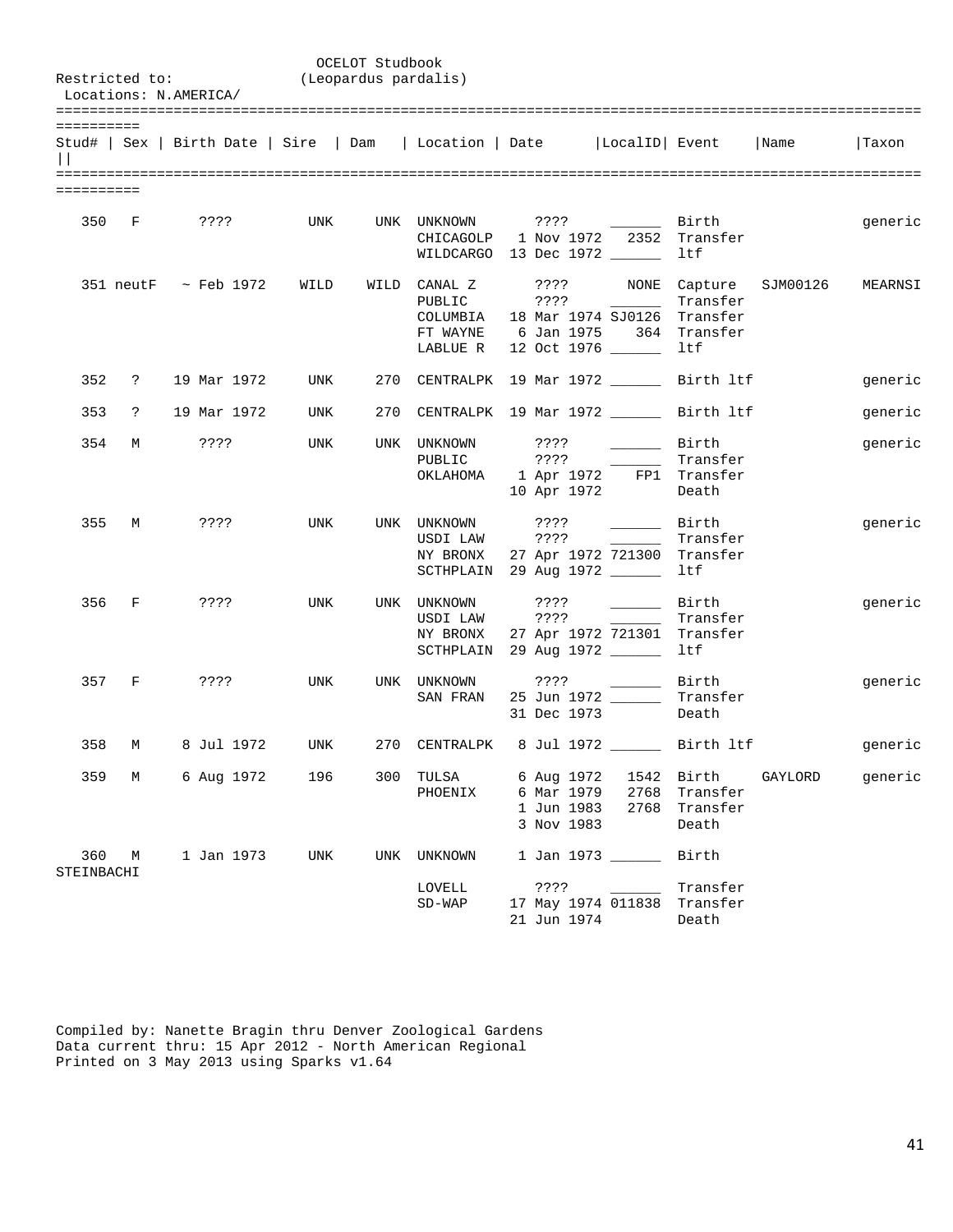|                   |       | Restricted to:<br>Locations: N.AMERICA/                                                |     | OCELOT Studbook<br>(Leopardus pardalis) |                                          |                                                                                                                                                      |                                          |                                            |                                                   |         |
|-------------------|-------|----------------------------------------------------------------------------------------|-----|-----------------------------------------|------------------------------------------|------------------------------------------------------------------------------------------------------------------------------------------------------|------------------------------------------|--------------------------------------------|---------------------------------------------------|---------|
| ==========        |       | Stud#   Sex   Birth Date   Sire   Dam   Location   Date   LocalID   Event   Name       |     |                                         |                                          |                                                                                                                                                      |                                          |                                            |                                                   | Taxon   |
| ==========        |       |                                                                                        |     |                                         |                                          |                                                                                                                                                      |                                          |                                            |                                                   |         |
| 361<br>STEINBACHI | M     | $\sim$ Jan 1973      UNK     UNK   UNKNOWN $\sim$ Jan 1973 ________   Birth       OZZE |     |                                         |                                          |                                                                                                                                                      |                                          |                                            |                                                   |         |
|                   |       |                                                                                        |     |                                         | PUBLIC<br>$SD-WAP$<br>CROWN<br>CROWN     | 22 Nov 1974 011839 Transfer<br>15 Jun 1977 5 Transfer<br>SAN FRAN 14 Aug 1979 17910 Transfer<br>30 May 1980 5 ltf                                    |                                          |                                            |                                                   |         |
|                   | 362 F | $\sim$ 1973                                                                            | UNK |                                         | UNK UNKNOWN ~ 1973 ______ Birth OLD LADY |                                                                                                                                                      |                                          |                                            |                                                   |         |
| STEINBACHI        |       |                                                                                        |     |                                         | JACKSONVL                                | NJ GAME C ????<br>ASDM TUSC ~ Sep 1975 _______ Transfer<br>CINCINNAT 26 Aug 1977 M9632 Transfer                                                      | 9 Jan 1976 876004 Transfer<br>9 Mar 2000 | Transfer<br>Death                          |                                                   |         |
| 363               | F     | $\sim$ 1973                                                                            | UNK |                                         | UNK UNKNOWN ~ 1973 _______<br>JACKSONVL  | NJ GAME C ???? ________<br>ASDM TUSC ~ Sep 1975 _____<br>CINCINNAT 26 Aug 1977 M9631 Transfer<br>CLEVELAND 15 Nov 1977 771109 Transfer<br>3 Apr 1987 | 9 Jan 1976 876003 Transfer               | Birth<br>Transfer<br>Transfer<br>Death     |                                                   | generic |
| 364               | M     | $~\sim~1973$                                                                           | UNK |                                         | NJ GAME C<br>ASDM TUSC                   | ? ? ? ?<br>JACKSONVL 9 Jan 1976 876002 Transfer<br>CINCINNAT 26 Aug 1977 M9630 Transfer<br>GREENVISC 28 Mar 1990 880175 Transfer<br>11 Jul 1990      | $\sim$ Sep 1975 $\_\_\_\_\_\_\$ Transfer | Transfer<br>Death                          | UNK UNKNOWN $\sim$ 1973 $\_\_\_\_\$ Birth OLD MAN | generic |
| 365               | M     | ~ Jan 1973     WILD                                                                    |     |                                         | WILD ECUADOR<br>PUBLIC                   | ????<br>GAINSVLL 14 Sep 1973 00901 Transfer<br>6 Jul 1990                                                                                            | ???? NONE Capture                        | Transfer<br>Death                          | TIGGER generic                                    |         |
|                   | 366 F | ~1973                                                                                  | UNK |                                         | UNK NASSAU<br>SUMMIT ZO<br>OMAHA         | 28 Jan 1976 _____<br>29 Jan 1976<br>28 May 1982                                                                                                      | 2466                                     | Transfer<br>Transfer<br>Death              | Birth DUMPY                                       | generic |
|                   | 367 F | ~1973                                                                                  | UNK |                                         | UNK UNKNOWN<br>LITTLEFAL<br><b>WACO</b>  | ????<br>10 Feb 1975<br>20 Oct 1982                                                                                                                   |                                          | Birth<br>Transfer<br>745 Transfer<br>Death |                                                   | generic |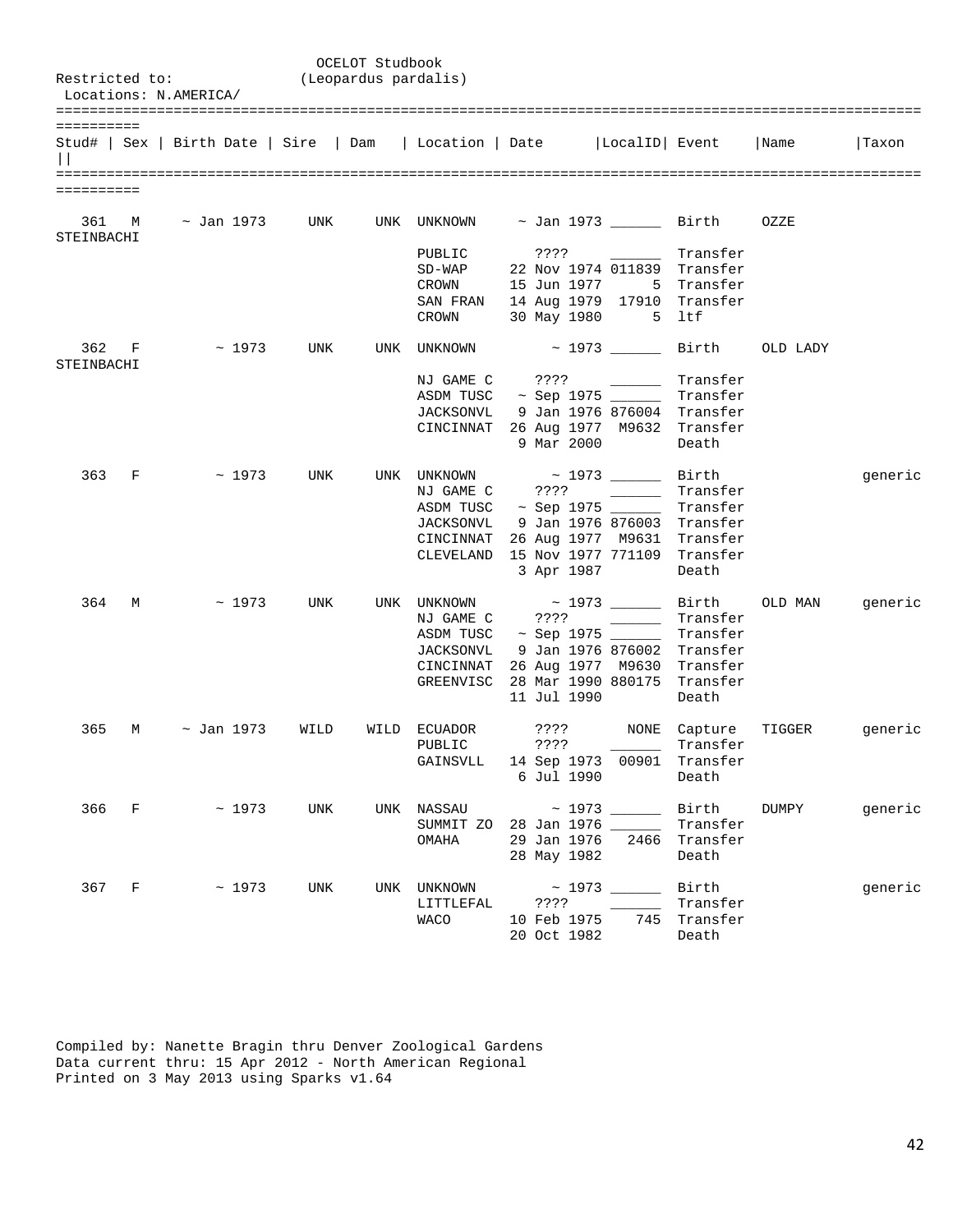|                            |   |                                       |            | OCELOT Studbook      |                                      |                         |       |                          |                                |           |         |
|----------------------------|---|---------------------------------------|------------|----------------------|--------------------------------------|-------------------------|-------|--------------------------|--------------------------------|-----------|---------|
| Restricted to:             |   | Locations: N.AMERICA/                 |            | (Leopardus pardalis) |                                      |                         |       |                          |                                |           |         |
|                            |   |                                       |            |                      |                                      |                         |       |                          |                                |           |         |
| ==========<br>$\mathbf{L}$ |   | Stud#   Sex   Birth Date   Sire   Dam |            |                      | Location   Date                      |                         |       | LocalID Event            |                                | Name      | Taxon   |
|                            |   |                                       |            |                      |                                      |                         |       |                          |                                |           |         |
| ==========                 |   |                                       |            |                      |                                      |                         |       |                          |                                |           |         |
| 368<br>PARDALIS            | M | ~1973                                 | UNK        |                      | UNK ASDM TUSC                        | ~ 1973 AF1394 Birth     |       |                          |                                |           |         |
|                            |   |                                       |            |                      | HONOLULU                             |                         |       |                          | 27 Sep 1975 810962 Transfer    |           |         |
|                            |   |                                       |            |                      | WAILUKU                              |                         |       |                          | 19 Sep 1977 _________ Transfer |           |         |
|                            |   |                                       |            |                      | HONOLULU                             |                         |       |                          | 23 Jul 1981 810962 Transfer    |           |         |
|                            |   |                                       |            |                      | WAILUKU                              | 5 Mar 1987 ______       |       |                          | Transfer                       |           |         |
|                            |   |                                       |            |                      |                                      | 10 Jun 1989             |       |                          | Death                          |           |         |
| 369                        | M | ~1973                                 | UNK        |                      | UNK UNKNOWN                          |                         |       |                          | ~ 1973 _______ Birth           | OSCAR     | generic |
|                            |   |                                       |            |                      | METROZOO                             | 1 Jan 1976              |       |                          | 416 Transfer                   |           |         |
|                            |   |                                       |            |                      | USDI LAW                             | $1$ Jan 1976 _______    |       |                          | Transfer                       |           |         |
|                            |   |                                       |            |                      | METROZOO                             |                         | ~1982 |                          | Death                          |           |         |
| 370                        | F | ~1973                                 | <b>UNK</b> |                      | UNK UNKNOWN                          |                         |       | ~ 1973 _______ Birth     |                                | SOMBRA    | generic |
|                            |   |                                       |            |                      | PUBLIC                               | ????                    |       |                          | Transfer                       |           |         |
|                            |   |                                       |            |                      | ASDM TUSC                            |                         |       |                          | 3 Sep 1981 AF53M Transfer      |           |         |
|                            |   |                                       |            |                      | SONORA EC 29 Aug 1984 ______         |                         |       |                          | ltf                            |           |         |
| 371                        | М | 3333                                  | <b>UNK</b> |                      | UNK UNKNOWN                          | ????                    |       | $\overline{\phantom{a}}$ | Birth                          |           | generic |
|                            |   |                                       |            |                      | SEATTLE                              | 3333                    |       |                          | Transfer                       |           |         |
|                            |   |                                       |            |                      | HONOLULU                             | 22 Mar 1973             |       |                          | Transfer                       |           |         |
|                            |   |                                       |            |                      | SEATTLE                              | 8 May 1973 ______       |       |                          | ltf                            |           |         |
| 372                        | M | 23 Apr 1973                           | 196        |                      | 300 TULSA                            | 23 Apr 1973 1714 Birth  |       |                          |                                |           | generic |
|                            |   |                                       |            |                      |                                      | 13 Aug 1973             |       |                          | Death                          |           |         |
| 373                        | F | 12 Jun 1973                           | 336        | 291                  | SEATTLE                              | 12 Jun 1973 20241 Birth |       |                          |                                | TAFFY     | generic |
|                            |   |                                       |            |                      | LOSANGELE 17 Mar 1980 93997 Transfer |                         |       |                          |                                |           |         |
|                            |   |                                       |            |                      |                                      | 23 Apr 1980             |       |                          | Death                          |           |         |
| 374                        | М | $\sim$ Jul 1973                       | <b>UNK</b> |                      | UNK UNKNOWN                          |                         |       | $\sim$ Jul 1973 ______   | Birth                          |           | generic |
|                            |   |                                       |            |                      | CRANDONPK                            | ????                    |       |                          | 41 Transfer                    |           |         |
|                            |   |                                       |            |                      | MIDLAND T                            | 10 Dec 1974             |       |                          | 51 Transfer                    |           |         |
|                            |   |                                       |            |                      | ALEXANDRI                            | 30 May 1977 ______      |       |                          | Transfer                       |           |         |
|                            |   |                                       |            |                      |                                      |                         |       | $\sim$ 1983 _____        | ltf                            |           |         |
| 375                        | F | $~\sim$ Aug 1973                      | UNK        |                      | UNK CENTERHIL                        | ~ Aug 1973 ______       |       |                          | Birth                          | OUEEN BEE | generic |
|                            |   |                                       |            |                      | HOUSTON                              | 22 Aug 1973             |       |                          | 360 Transfer                   |           |         |
|                            |   |                                       |            |                      | LITTLEROC                            | 9 Mar 1982              |       |                          | 1519 Transfer                  |           |         |
|                            |   |                                       |            |                      | HOGLE                                |                         |       |                          | 21 May 1984 05351 Transfer     |           |         |
|                            |   |                                       |            |                      |                                      | 8 Jan 1990              |       |                          | Death                          |           |         |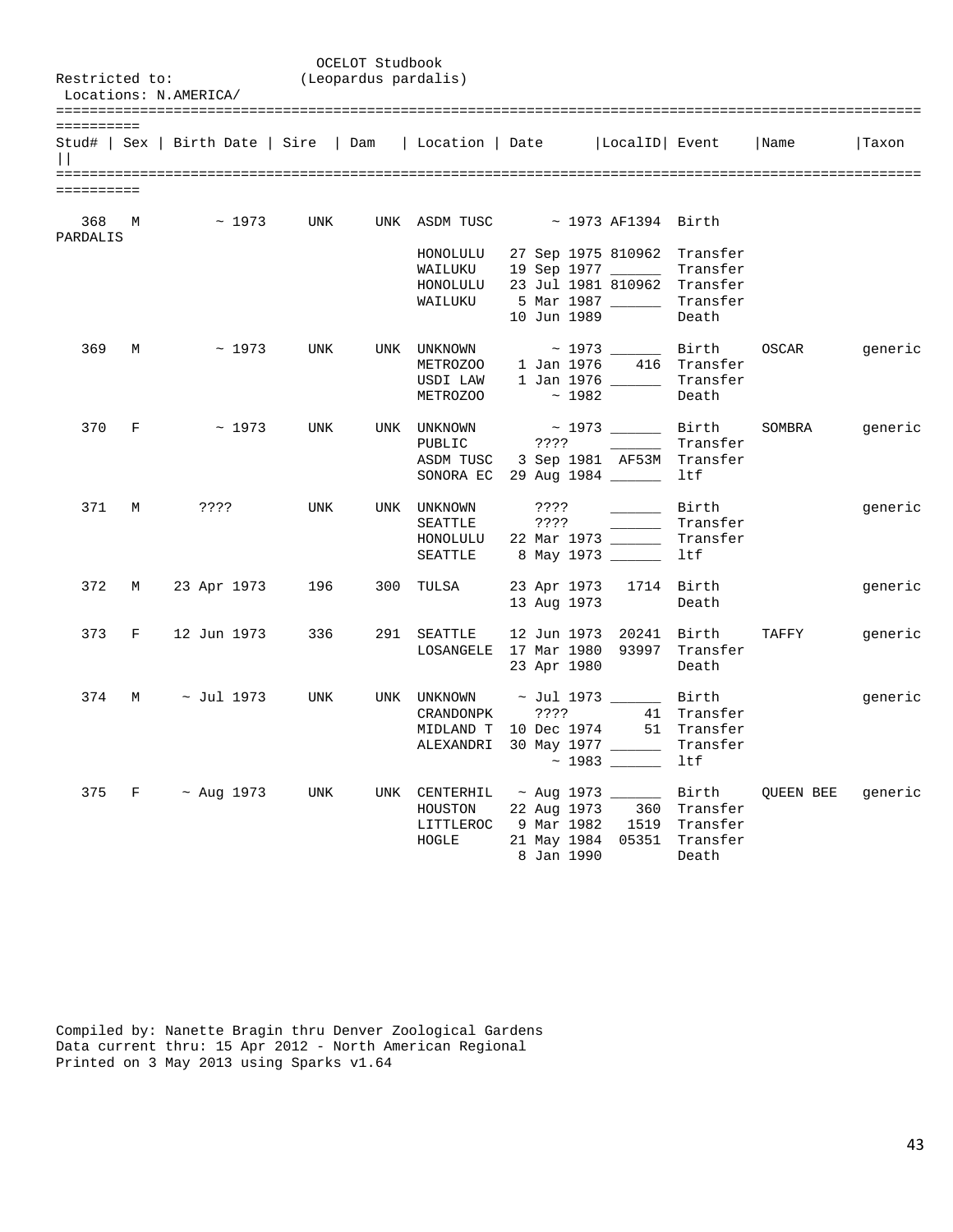|                   |       | Restricted to:<br>Locations: N.AMERICA/                                   |            | OCELOT Studbook<br>(Leopardus pardalis) |                                                                                            |                                    |                                                                                             |                                                                           |       |         |
|-------------------|-------|---------------------------------------------------------------------------|------------|-----------------------------------------|--------------------------------------------------------------------------------------------|------------------------------------|---------------------------------------------------------------------------------------------|---------------------------------------------------------------------------|-------|---------|
| ==========        |       | Stud#   Sex   Birth Date   Sire   Dam   Location   Date   LocalID   Event |            |                                         |                                                                                            |                                    |                                                                                             |                                                                           | Name  | Taxon   |
| ==========        |       |                                                                           |            |                                         |                                                                                            |                                    |                                                                                             |                                                                           |       |         |
| 376<br>STEINBACHI | F     | 23 Oct 1973 UNK UNK LOVELL 23 Oct 1973 ________ Birth                     |            |                                         |                                                                                            |                                    |                                                                                             |                                                                           |       |         |
|                   |       |                                                                           |            |                                         | $SD-WAP$<br>CROWN                                                                          | 1 Dec 1979                         | 17 May 1974 100103 Transfer<br>15 Jun 1977 8 Transfer                                       | Death                                                                     |       |         |
|                   | 377 F | 23 Oct 1973                                                               | UNK        |                                         | UNK UNKNOWN<br>LOVELL<br>PHOENIX<br>LOVELL                                                 |                                    | 23 Oct 1973 ________ Birth<br>15 Mar 1974 ______<br>16 Mar 1974 852 Transfer<br>28 Mar 1974 | Transfer<br>ltf                                                           |       | generic |
| 378               | M     | ~1974                                                                     | UNK        |                                         | UNK UNKNOWN<br>PUBLIC<br>GLEN OAK                                                          | 7777<br>1 Mar 1975                 | ~ 1974 ________ Birth<br>132<br>WONDERWOR 21 Nov 1975                                       | Transfer<br>Transfer<br>ltf                                               |       | generic |
| 379               | M     | $~\sim~1974$                                                              | UNK        |                                         | UNK UNKNOWN<br>PUBLIC<br>BROWNSVIL 20 Oct 1975<br>HOUSTON<br>LITTLEROC 9 Mar 1982<br>BOISE | ????<br>11 Mar 1976<br>19 Mar 1985 | $\sim$ 1974 Birth<br>the company of the company of<br>1518<br>15 Jul 1983 202020            | Transfer<br>602 Transfer<br>749 Transfer<br>Transfer<br>Transfer<br>Death | ACE   | generic |
| 380               | M     | ????                                                                      | <b>UNK</b> |                                         | UNK UNKNOWN ????<br>PUBLIC<br>PHOENIX                                                      | ? ? ? ?<br>22 Jan 1990             | Birth<br>ASDM TUSC 27 Aug 1976 AF49M Transfer<br>29 Aug 1984 4377 Transfer                  | Transfer<br>Death                                                         | TABOO | generic |
| 381               | М     | 10 Jan 1974                                                               | 295        |                                         |                                                                                            |                                    | 317 JACKSONVL 10 Jan 1974 874002 Birth<br>28 Apr 1974                                       | Death                                                                     |       | generic |
| 382               | F     | 10 Jan 1974                                                               | 295        |                                         |                                                                                            | 28 Apr 1974                        | 317 JACKSONVL 10 Jan 1974 874003 Birth                                                      | Death                                                                     |       | generic |
| 383               | M     | 12 Jan 1974                                                               | 305        |                                         | 213 CALGARY<br>MICH KEN                                                                    |                                    | 12 Jan 1974 100452 Birth<br>26 Jun 1974 ______                                              | ltf                                                                       |       | generic |
| 384               | M     | $~25$ Feb 1974                                                            | UNK        | UNK                                     | UNKNOWN<br>CROWN<br>LOSANGELE                                                              | ????<br>1 May 1992                 | $~25$ Feb 1974<br>26 Feb 1979 09931<br>1 May 1981 09931                                     | Birth<br>Transfer<br>Transfer<br>Transfer<br>Death                        |       | generic |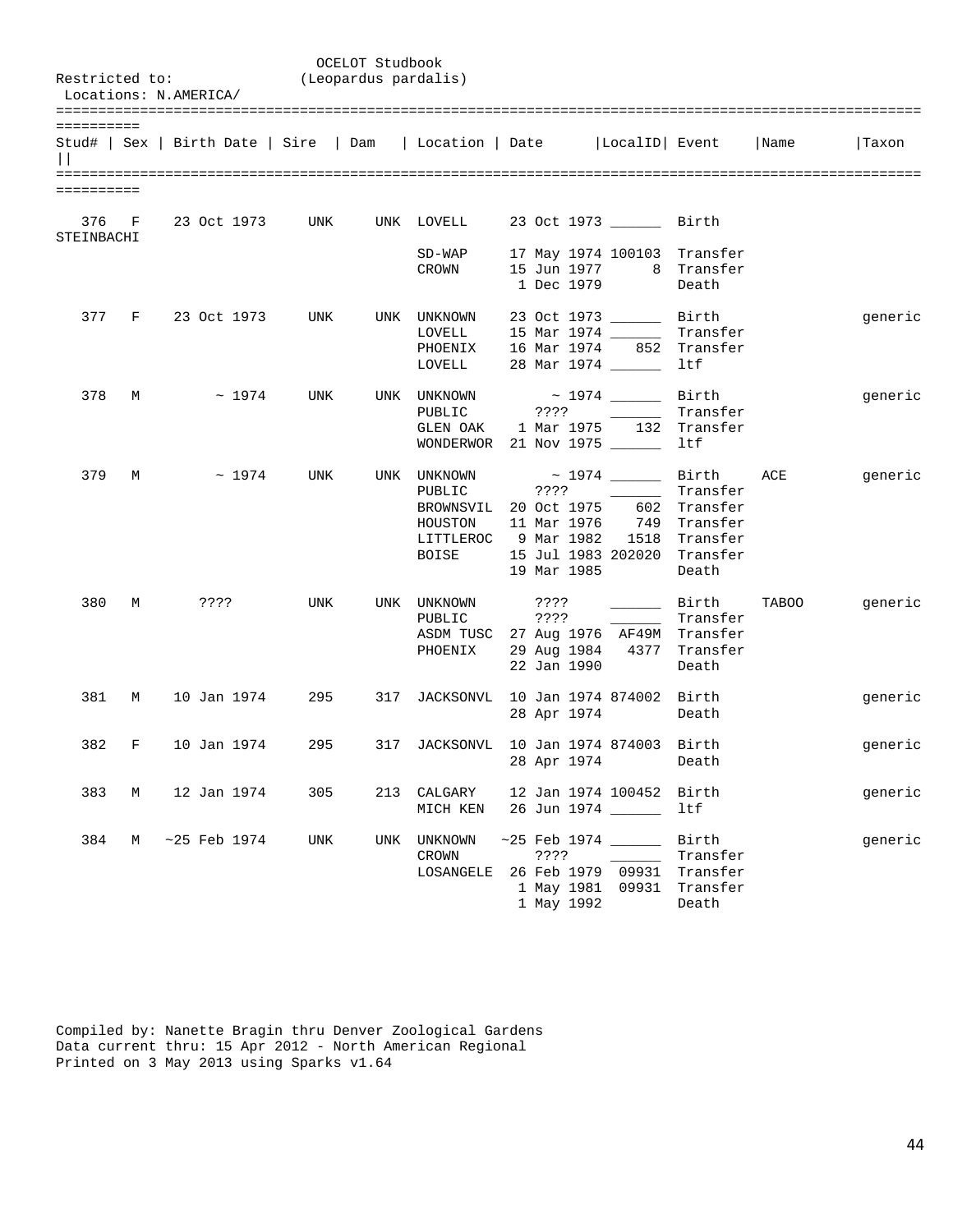|            |       | Restricted to:<br>Locations: N.AMERICA/ |             | (Leopardus pardalis)  | OCELOT Studbook |                                                          |                    |                                                                                                                                                                               |                                      |         |
|------------|-------|-----------------------------------------|-------------|-----------------------|-----------------|----------------------------------------------------------|--------------------|-------------------------------------------------------------------------------------------------------------------------------------------------------------------------------|--------------------------------------|---------|
| ========== |       |                                         |             |                       |                 |                                                          |                    | Stud#   Sex   Birth Date   Sire   Dam   Location   Date   LocalID   Event   Name                                                                                              |                                      | Taxon   |
| ========== |       |                                         |             |                       |                 |                                                          |                    |                                                                                                                                                                               |                                      |         |
|            |       |                                         |             |                       |                 | CROWN                                                    | ????<br>1 Nov 1979 | 385 F $\sim$ 25 Feb 1974 UNK UNK UNKNOWN $\sim$ 25 Feb 1974 ________ Birth<br>the company of the company<br>LOSANGELE 26 Feb 1979 09932 Transfer                              | Transfer<br>Death                    | generic |
|            |       |                                         |             |                       |                 | 386 F 19 May 1974 236 291 SEATTLE<br>$SD-WAP$<br>SEATTLE |                    | 19 May 1974 20313 Birth ROSETTA<br>24 Mar 1975 011837 Transfer<br>24 Sep 1976 20313 Transfer<br>KOBE PARK 24 Mar 1978                                                         | ltf                                  | generic |
|            |       |                                         |             |                       |                 | $SD-WAP$<br>CROWN<br>CROWN                               | 27 Feb 1979        | 387 M 9 Aug 1974 226 277 PHOENIX 9 Aug 1974 1408 Birth CHATUH<br>22 Mar 1975 011836 Transfer<br>15 Jun 1977 7 Transfer<br>SACRAMNTO 17 Jun 1977 100244 Transfer<br>1 May 1992 | 7 Transfer<br>Death                  | MEARNSI |
|            | 388 M |                                         |             | 10 Aug 1974 226       |                 | 277 PHOENIX<br>$SD-WAP$                                  | 16 Apr 1977        | 10 Aug 1974 1409 Birth<br>22 Mar 1975 101327 Transfer                                                                                                                         | Death                                | generic |
|            |       |                                         |             | 389 M 15 Sep 1974 295 |                 |                                                          |                    | 317 JACKSONVL 15 Sep 1974 874087 Birth<br>GATORLAND 16 Dec 1974                                                                                                               | ltf                                  | generic |
|            | 390 F | 15 Sep 1974                             |             | 295 — 1               |                 |                                                          |                    | 317 JACKSONVL 15 Sep 1974 874088 Birth<br>GATORLAND 16 Dec 1974 ______                                                                                                        | ltf                                  | generic |
|            |       | $391 \t M \t \sim 1975$                 |             | UNK                   |                 |                                                          | 28 Mar 1990        | UNK UNKNOWN $\sim$ 1975 Birth GEORGE M063 generic<br>ASDM TUSC 16 Feb 1976 AF57M Transfer<br>VICTOR TX 17 Feb 1976 890022 Transfer                                            | Death                                |         |
| 392        | F     |                                         | $\sim$ 1975 | UNK                   |                 |                                                          | 7 Apr 1993         | UNK UNKNOWN $\sim$ 1975 Birth SHEBA M064/7 qeneric<br>ASDM TUSC 16 Feb 1976 AF58M Transfer<br>VICTOR TX 17 Feb 1976 890023                                                    | Transfer<br>Death                    |         |
|            |       | 393 M                                   | ~1975       | UNK                   | UNK             | UNKNOWN<br>WLD WAYST<br>MEMPHIS<br>PUBLIC                |                    | $\sim$ 1975 _______<br>31 Mar 1980 2598<br>13 Apr 1982 ______                                                                                                                 | Birth<br>Transfer<br>Transfer<br>ltf | generic |
| 394        | M     | 18 Jan 1975                             |             | 305                   |                 | 213 CALGARY                                              |                    | 18 Jan 1975 100453<br>NOELVILLE 29 Apr 1975                                                                                                                                   | Birth<br>ltf                         | generic |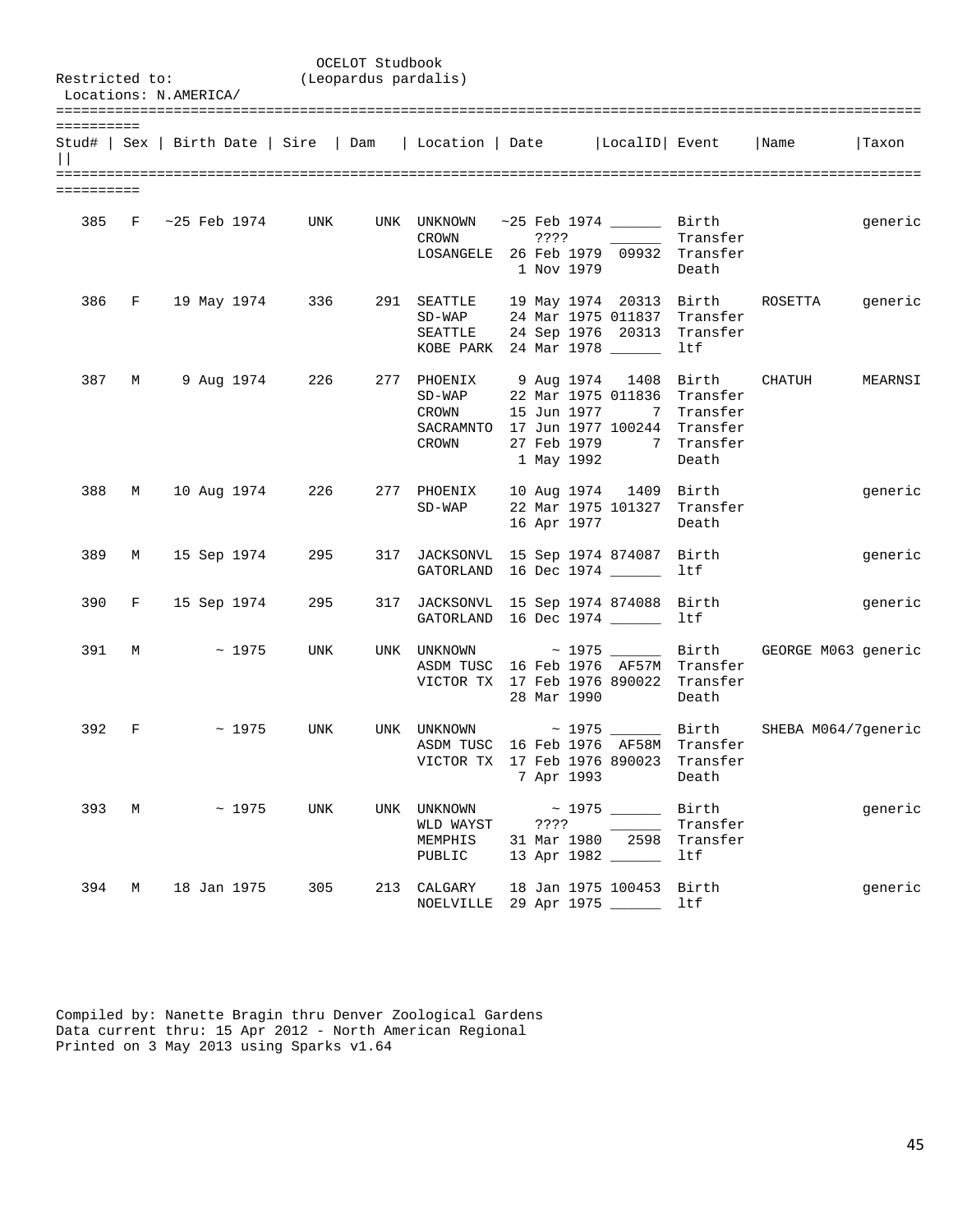| Restricted to:        | Locations: N.AMERICA/ |  |                 |                                       | OCELOT Studbook<br>(Leopardus pardalis) |                             |             |                           |                            |            |         |
|-----------------------|-----------------------|--|-----------------|---------------------------------------|-----------------------------------------|-----------------------------|-------------|---------------------------|----------------------------|------------|---------|
|                       |                       |  |                 |                                       |                                         |                             |             |                           |                            |            |         |
| ==========            |                       |  |                 | Stud#   Sex   Birth Date   Sire   Dam |                                         | Location   Date             |             | LocalID Event             |                            | Name       | Taxon   |
|                       |                       |  |                 |                                       |                                         |                             |             |                           |                            |            |         |
| ==========            |                       |  |                 |                                       |                                         |                             |             |                           |                            |            |         |
| 395<br>STEINBACHI     | ?                     |  | 7 Mar 1975      | 361                                   |                                         | 294 SD-WAP                  |             | 7 Mar 1975 011840 Birth   |                            |            |         |
|                       |                       |  |                 |                                       |                                         |                             | 9 Mar 1975  |                           | Death                      |            |         |
| 396                   | F                     |  | 27 Apr 1975     | UNK                                   |                                         | UNK MIDLAND T 27 Apr 1975   | 5 May 1975  |                           | 52 Birth<br>Death          |            | generic |
| 397                   | М                     |  | 27 Apr 1975     | UNK                                   | UNK                                     | MIDLAND T 27 Apr 1975       | 4 Oct 1975  |                           | 53 Birth<br>Death          |            | generic |
| 398<br>PSEUDOPARDALIS | M                     |  | $\sim$ May 1975 | UNK                                   | UNK                                     | UNKNOWN                     |             | $\sim$ May 1975 ______    | Birth                      |            |         |
|                       |                       |  |                 |                                       |                                         | CA FGD                      | ????        |                           | Transfer                   |            |         |
|                       |                       |  |                 |                                       |                                         | SAN FRAN                    |             |                           | 22 Feb 1976 17612 Transfer |            |         |
|                       |                       |  |                 |                                       |                                         |                             | 25 Nov 1986 |                           | Death                      |            |         |
| 399<br>PSEUDOPARDALIS |                       |  | F ~ May 1975    | UNK                                   | UNK                                     | UNKNOWN                     |             | ~ May 1975 ________ Birth |                            |            |         |
|                       |                       |  |                 |                                       |                                         | CA FGD                      | ????        |                           | Transfer                   |            |         |
|                       |                       |  |                 |                                       |                                         | SAN FRAN                    |             |                           | 22 Feb 1976 17613 Transfer |            |         |
|                       |                       |  |                 |                                       |                                         |                             | 13 May 1986 |                           | Death                      |            |         |
| 400                   | F                     |  | 13 May 1975     | 201                                   |                                         | 375 HOUSTON                 |             | 13 May 1975 627 Birth     |                            | PRINCESS   | generic |
|                       |                       |  |                 |                                       |                                         | SANFORD                     | 16 Jul 1981 | 1079                      | Transfer                   |            |         |
|                       |                       |  |                 |                                       |                                         | KNOXVILLE                   | 7 Mar 1988  | 1201                      | Transfer                   |            |         |
|                       |                       |  |                 |                                       |                                         |                             | 14 Mar 1991 |                           | Death                      |            |         |
|                       |                       |  |                 |                                       |                                         |                             |             |                           |                            |            |         |
| 401                   | F                     |  | 7 Jul 1975      | 295                                   |                                         | 317 JACKSONVL<br>HOUSTON    | 12 Nov 1975 | 7 Jul 1975 875058<br>703  | Birth<br>Transfer          |            | generic |
|                       |                       |  |                 |                                       |                                         | JACKSONVL 6 Oct 1976 875058 |             |                           | Transfer                   |            |         |
|                       |                       |  |                 |                                       |                                         |                             | 30 Oct 1976 |                           | Death                      |            |         |
|                       |                       |  |                 |                                       |                                         |                             |             |                           |                            |            |         |
| 402                   | M                     |  | 7 Jul 1975      | 295                                   | 317                                     | JACKSONVL                   |             | 7 Jul 1975 875057 Birth   |                            |            | generic |
|                       |                       |  |                 |                                       |                                         |                             | 21 Jul 1975 |                           | Death                      |            |         |
| 403                   | $\mathbf{F}$          |  | 29 Jul 1975     | 196                                   |                                         | 300 TULSA                   | 29 Jul 1975 |                           | 2167 Birth                 |            | generic |
|                       |                       |  |                 |                                       |                                         |                             | 30 Jul 1975 |                           | Death                      |            |         |
|                       |                       |  |                 |                                       |                                         |                             |             |                           |                            |            |         |
| 404                   | $\mathbf{F}$          |  | 4 Aug 1975      | 305                                   |                                         | 213 CALGARY                 |             | 4 Aug 1975 100454 Birth   |                            |            | generic |
|                       |                       |  |                 |                                       |                                         | MICH KEN                    |             | 2 Oct 1975 _____          | ltf                        |            |         |
| 405                   | F                     |  | 24 Aug 1975     | 327                                   |                                         | 254 ASDM TUSC               |             | 24 Aug 1975 10007 Birth   |                            | $T.K.$ en) | generic |
|                       |                       |  |                 |                                       |                                         | PHOENIX                     | 29 Aug 1984 | 4378                      | Transfer                   |            |         |
|                       |                       |  |                 |                                       |                                         |                             | 22 Jan 1987 | 4378                      | Transfer                   |            |         |
|                       |                       |  |                 |                                       |                                         |                             | 23 Oct 2003 |                           | Death                      |            |         |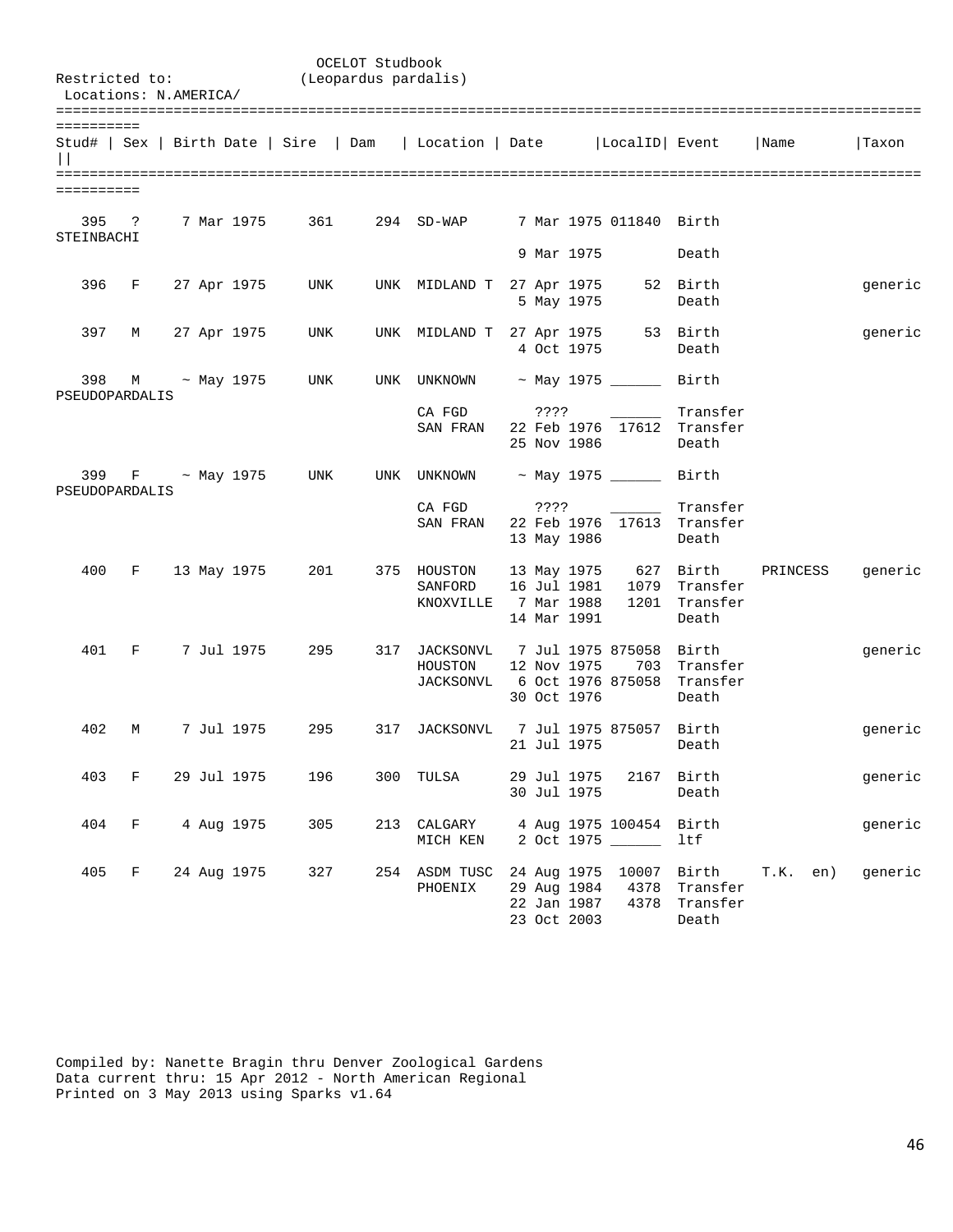|            |                | Restricted to:<br>Locations: N.AMERICA/ |             | (Leopardus pardalis) | OCELOT Studbook |                                     |                                                                                                |             |                                                                  |        |                     |
|------------|----------------|-----------------------------------------|-------------|----------------------|-----------------|-------------------------------------|------------------------------------------------------------------------------------------------|-------------|------------------------------------------------------------------|--------|---------------------|
| ========== |                |                                         |             |                      |                 |                                     | Stud#   Sex   Birth Date   Sire   Dam   Location   Date   LocalID   Event   Name               |             |                                                                  |        | Taxon               |
| ========== |                |                                         |             |                      |                 |                                     |                                                                                                |             |                                                                  |        |                     |
| 406 M      |                |                                         |             | 26 Nov 1975 374      |                 |                                     | 329 MIDLAND T 26 Nov 1975 69 Birth<br>ALEXANDRI 2 Sep 1976 ______                              |             | ltf                                                              |        | generic             |
|            | 407 F          |                                         | $\sim$ 1976 | UNK                  |                 | UNK WASHINGTO<br>CROWN              | $\sim$ 1976 $\_\_\_\_\_$ Birth<br>LOSANGELE 28 Mar 1981 94169 Transfer<br>NORTHLAND 9 Nov 1988 |             | Transfer<br>ltf                                                  |        | generic             |
| 408        | M              |                                         | $\sim 1976$ | UNK                  |                 | UNK UNKNOWN<br>USDI LAW<br>METROZOO | 23 Apr 1979 _____<br>24 Apr 1979                                                               | $\sim$ 1982 | ~ 1976 ________ Birth ANGEL<br>Transfer<br>415 Transfer<br>Death |        | generic             |
| 409        | M              |                                         | ~1976       | WILD                 |                 | WILD UNKNOWN<br><b>BLOOMINGT</b>    | ????<br>PITTSBORO 12 Sep 1991 00810 Transfer<br>2 Dec 1993                                     |             | ???? NONE Capture<br>Transfer<br>Death                           | SAMSON | generic             |
| 410        | $\mathbf{F}$ . |                                         | $\sim$ 1976 | UNK                  |                 | UNK FLORIDA<br>HATFIELD<br>PARAMUS  | $\sim$ 1976 ________ Birth SISTER<br>? ? ? ?<br>15 Dec 1983 1271 Transfer<br>16 Oct 1985       |             | Transfer<br>Death                                                |        | generic             |
| 411        | M              | 25 Jan 1976                             |             | 336                  |                 | 291 SEATTLE                         | 25 Jan 1976 20526 Birth FELIX<br>KOBE PARK 24 Mar 1978 _______ Transfer<br>23 Feb 1989         |             | Death                                                            |        | generic             |
|            | 412 ?          | 19 Feb 1976                             |             | UNK                  |                 | UNK OMAHA                           | 19 Feb 1976<br>20 Feb 1976                                                                     |             | 2483 Birth<br>Death                                              |        | generic             |
| 413        | F              | 12 Mar 1976                             |             | UNK                  |                 |                                     | 265 MILL MOUN 12 Mar 1976 0003 Birth<br>CINCINNAT 30 Apr 1983 M9805 Transfer<br>27 Apr 1985    |             | Death                                                            | KITTEN | generic             |
| 414        | ?              | 15 Mar 1976                             |             | <b>UNK</b>           |                 | UNK OMAHA                           | 15 Mar 1976<br>15 Mar 1976                                                                     | 2496        | Birth<br>Death                                                   |        | generic             |
| 415        | ?              | 11 Apr 1976                             |             | 226                  | 277             | PHOENIX                             | 11 Apr 1976<br>11 Apr 1976                                                                     | 2036        | Birth<br>Death                                                   |        | generic             |
| 416        | М              | 20 May 1976                             |             | <b>UNK</b>           | 270             | CENTRALPK<br>SACRAMNTO              | 20 May 1976 ______<br>16 Dec 1982 100554<br>15 Jan 1984                                        |             | Birth<br>Transfer<br>Death                                       |        | TIGGER (NYZSgeneric |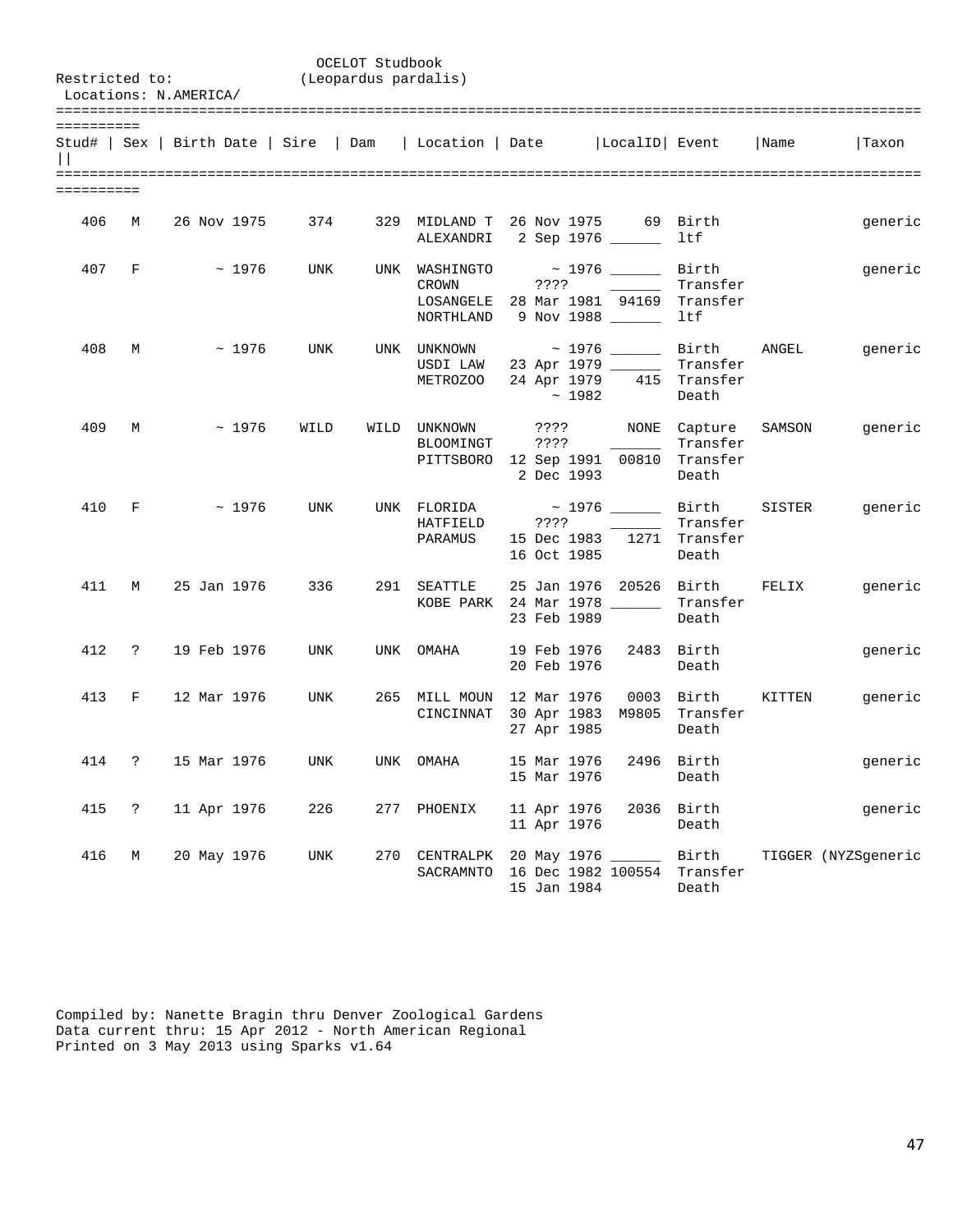| Restricted to:<br>Locations: N.AMERICA/ |       |  |                         |        | OCELOT Studbook<br>(Leopardus pardalis) |                                                                                  |                                                 |  |              |                                                                                       |                                               |         |
|-----------------------------------------|-------|--|-------------------------|--------|-----------------------------------------|----------------------------------------------------------------------------------|-------------------------------------------------|--|--------------|---------------------------------------------------------------------------------------|-----------------------------------------------|---------|
| ==========                              |       |  |                         |        |                                         | Stud#   Sex   Birth Date   Sire   Dam   Location   Date   LocalID   Event   Name |                                                 |  |              |                                                                                       |                                               | Taxon   |
| ==========                              |       |  |                         |        |                                         |                                                                                  |                                                 |  |              |                                                                                       |                                               |         |
| 417 M                                   |       |  | 11 Jun 1976             | 305    |                                         | 213 CALGARY<br>SEEBE                                                             | 11 Jun 1976 100743 Birth<br>27 May 1977 _______ |  |              | ltf                                                                                   |                                               | generic |
|                                         |       |  | 418 F 10 Aug 1976       | 336 11 |                                         | 347 SEATTLE<br>ALEXANDRI 29 May 1977 132065 Transfer                             | 18 Nov 1996                                     |  |              | Death                                                                                 | 10 Aug 1976 20580 Birth FUSSBUDGET generic    |         |
|                                         |       |  | 419 ? 19 Aug 1976       | 368    |                                         | 244 HONOLULU                                                                     | 19 Aug 1976 _________ Birth<br>19 Aug 1976      |  |              | Death                                                                                 |                                               | generic |
|                                         |       |  | 420 F 24 Aug 1976       | 284    |                                         | 300 TULSA<br>DICKERSON<br>WELFORD                                                | 16 Mar 1982<br>31 Jan 1984<br>31 May 1992       |  |              | 24 Aug 1976 2329 Birth<br>16 Apr 1977 511 Transfer<br>511 Transfer<br>Transfer<br>ltf | SUNDANCE                                      | generic |
|                                         |       |  | 421 M 24 Aug 1976       | 284    |                                         | 300 TULSA<br>BRIDGETON 23 May 1977 ______                                        | 17 Jan 1985                                     |  |              | Transfer<br>Death                                                                     | 24 Aug 1976 2328 Birth BUTCH                  | generic |
|                                         | 422 F |  | 19 Dec 1976             | 336    |                                         | 291 SEATTLE<br>PUBLIC 19 May 1979 ______                                         |                                                 |  |              | 19 Dec 1976 20617 Birth<br>ltf                                                        | ZEBA                                          | generic |
| 423 F                                   |       |  | ~1977                   | UNK    |                                         | UNK UNKNOWN<br>CENTERHIL ???? [10001]<br>TACOMA 26 Jan 1983 83M003 Transfer      | 18 Dec 1988                                     |  |              | ~ 1977 ________ Birth<br>Transfer<br>Death                                            |                                               | generic |
|                                         |       |  | $424 \t M \t \sim 1977$ | UNK    |                                         | UNK UNKNOWN $\sim$ 1977 $\_\_\_\_\_$ Birth<br>CENTERHIL<br>TACOMA                | ????<br>26 Sep 1990                             |  |              | Transfer<br>26 Jan 1983 83M004 Transfer<br>Death                                      |                                               | generic |
|                                         | 425 M |  | $~\sim~1977$            | UNK    |                                         | UNK UNKNOWN<br>WARD R<br>SANFORD<br>KNOXVILLE                                    | ????<br>5 Sep 1978<br>7 Mar 1988<br>21 Dec 1989 |  | 1007<br>1200 | Transfer<br>Transfer<br>Transfer<br>Death                                             | ~ 1977 _______ Birth ___ OSCAR ______ generic |         |
| 426                                     | F     |  | ~1977                   | WILD   | WILD                                    | UNKNOWN<br>PITTSBORO                                                             | ????<br>????<br>5 Nov 1984<br>1 Jan 1989        |  | NONE<br>0082 | Capture<br>Transfer<br>Transfer<br>Death                                              | MAYO                                          | generic |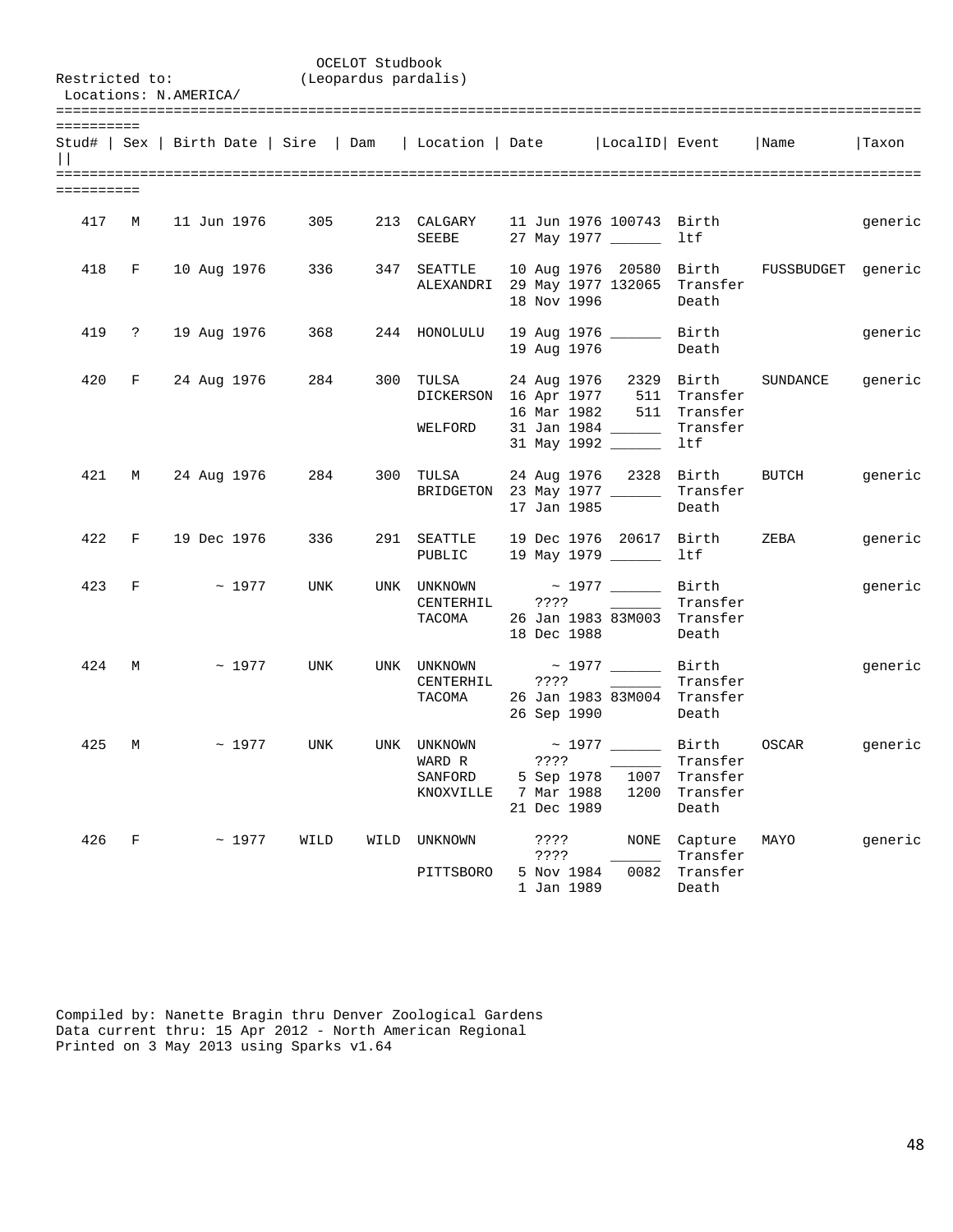| Restricted to:<br>Locations: N.AMERICA/ |       |  |                   | (Leopardus pardalis) | OCELOT Studbook |                                      |            |                                                                                                                                                                                            |                                    |         |
|-----------------------------------------|-------|--|-------------------|----------------------|-----------------|--------------------------------------|------------|--------------------------------------------------------------------------------------------------------------------------------------------------------------------------------------------|------------------------------------|---------|
| ==========                              |       |  |                   |                      |                 |                                      |            | Stud#   Sex   Birth Date   Sire   Dam   Location   Date   LocalID   Event   Name                                                                                                           |                                    | Taxon   |
| ==========                              |       |  |                   |                      |                 |                                      |            |                                                                                                                                                                                            |                                    |         |
|                                         |       |  | 427 F 3 Feb 1977  | 336 11               |                 | ALENTADO                             |            | 373 SEATTLE 3 Feb 1977 20649 Birth APPLES<br>12 May 1987 _________ Transfer<br>24 Aug 1992                                                                                                 | Death                              | generic |
| 428                                     | M     |  | 3 Feb 1977        | 336                  |                 | 373 SEATTLE                          | 4 Feb 1977 | 3 Feb 1977 20650 Birth                                                                                                                                                                     | Death                              | generic |
|                                         |       |  | 429 F 22 Mar 1977 | 364                  |                 | CHATHAM                              |            | UNK JACKSONVL 22 Mar 1977 877031 Birth OSSIE/STATENgeneric<br>SCTHPLAIN 3 Jun 1977<br>STATEN IS 20 Sep 1988 010010 Transfer<br>JACKSONVL 19 Oct 1990 877031 Transfer<br>10 Dec 1991 ______ | Transfer<br>ltf                    |         |
|                                         |       |  | 430 ? 28 Apr 1977 | 368                  |                 | 244 HONOLULU                         |            | 28 Apr 1977 _______ Birth<br>30 Apr 1977                                                                                                                                                   | Death                              | generic |
|                                         | 431 F |  | 27 May 1977       | 305                  |                 | 213 CALGARY                          |            | 27 May 1977 100874 Birth<br>31 May 1977                                                                                                                                                    | Death                              | generic |
|                                         | 432 F |  | 30 Jul 1977       | 226                  |                 | 277 PHOENIX                          |            | 30 Jul 1977 2472 Birth<br>31 Jul 1977                                                                                                                                                      | Death                              | generic |
|                                         | 433 ? |  | 11 Aug 1977       | 368                  |                 | 244 HONOLULU                         |            | 11 Aug 1977 ________ Birth<br>11 Aug 1977                                                                                                                                                  | Death                              | generic |
|                                         | 434 F |  | 18 Sep 1977       | 336                  |                 | 291 SEATTLE<br>PUBLIC                |            | 18 Sep 1977 20762 Birth<br>1 May 1978 _______ 1tf                                                                                                                                          |                                    | generic |
|                                         | 435 M |  | 18 Sep 1977       | 336                  |                 | 291 SEATTLE<br>PUBLIC                |            | 18 Sep 1977 20763 Birth<br>1 May 1978 _______ 1tf                                                                                                                                          |                                    | generic |
| 436                                     | F     |  | 20 Dec 1977       | 336                  |                 | 373 SEATTLE                          |            | 20 Dec 1977 20811 Birth<br>PUBLIC 1 May 1978 _______ 1tf                                                                                                                                   |                                    | generic |
|                                         | 437 M |  | 20 Dec 1977       | 336                  |                 | 373 SEATTLE                          | 3 Mar 1978 | 20 Dec 1977 20812 Birth                                                                                                                                                                    | Death                              | generic |
|                                         |       |  | 439 neutM ~ 1978  | UNK                  |                 | UNK UNKNOWN<br>PITTSBORO 12 Jun 1983 |            | ~ 1978 _______ Birth PILKINGTON generic<br>14 Aug 2001                                                                                                                                     | Transfer<br>0081 Transfer<br>Death |         |
| 440                                     | M     |  | 9 Jan 1978        | UNK                  |                 |                                      |            | 270 CENTRALPK 9 Jan 1978 _______ Birth ltf CLAUDIUS                                                                                                                                        |                                    | generic |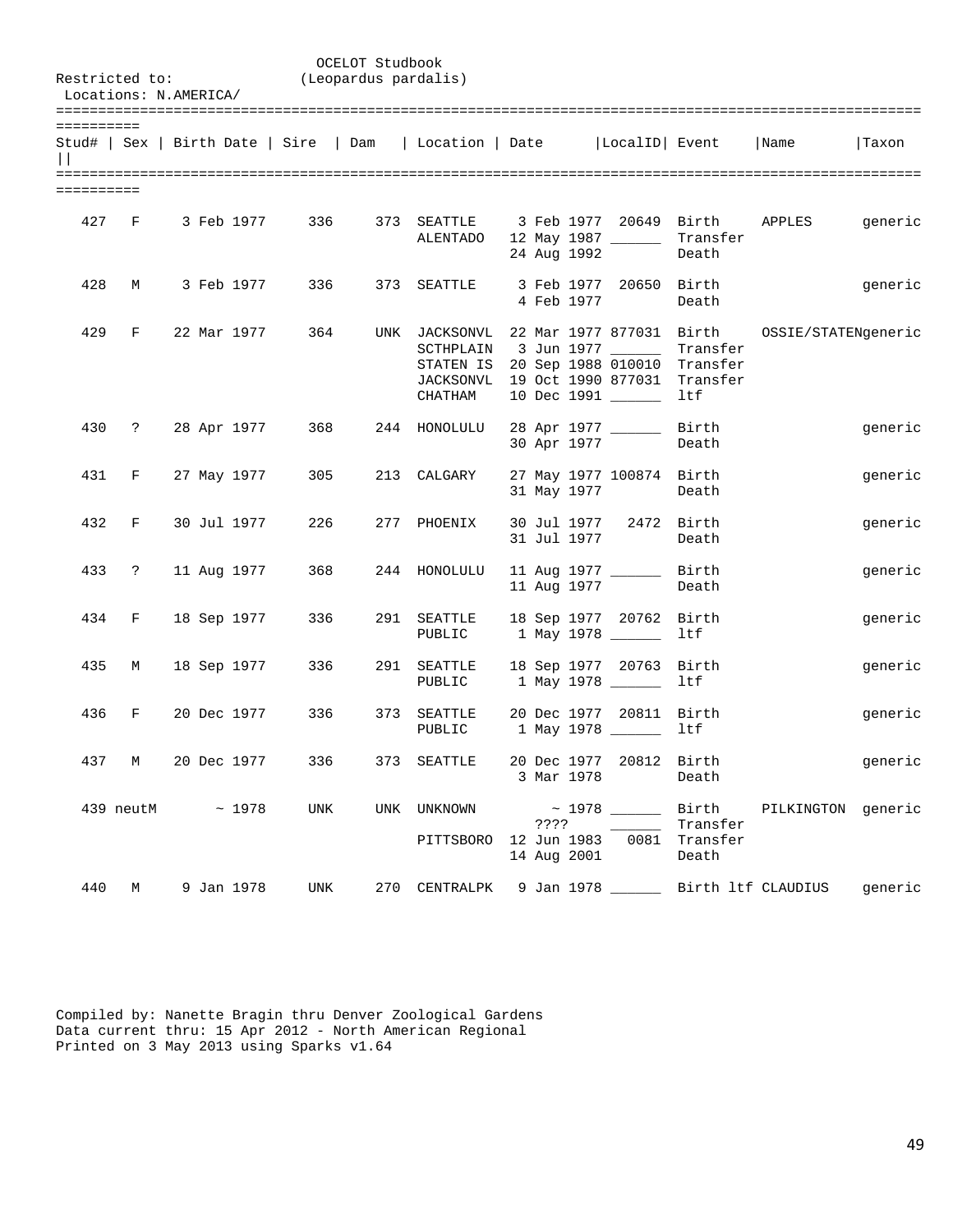| Restricted to:       |                               | Locations: N.AMERICA/ |             |            | OCELOT Studbook<br>(Leopardus pardalis) |                                                           |                                               |                                                      |                          |        |         |
|----------------------|-------------------------------|-----------------------|-------------|------------|-----------------------------------------|-----------------------------------------------------------|-----------------------------------------------|------------------------------------------------------|--------------------------|--------|---------|
| ==========<br>$\Box$ |                               |                       |             |            |                                         | Stud#   Sex   Birth Date   Sire   Dam   Location   Date   |                                               | LocalID  Event                                       |                          | Name   | Taxon   |
| ==========           |                               |                       |             |            |                                         |                                                           |                                               |                                                      |                          |        |         |
| 441 F                |                               |                       | 8 Feb 1978  | 361        |                                         | 294 CROWN<br>PUBLIC                                       |                                               | 8 Feb 1978 9 Birth<br>1 Mar 1978 _____<br>1 Jul 1979 | Transfer<br>ltf          |        | generic |
| 442                  | M                             |                       | 8 Feb 1978  | 336        |                                         | 347 SEATTLE<br>SEQUIM                                     |                                               | 8 Feb 1978 20825 Birth<br>2 Apr 1980                 | ltf                      |        | generic |
| 443                  | F                             |                       | 22 Feb 1978 | <b>UNK</b> |                                         | UNK CROWN<br>OAKLAND                                      | 4 Mar 1978<br>10 Nov 2002                     | 22 Feb 1978 ________ Birth                           | 285 Transfer<br>Death    | LEAH   | generic |
| 444                  | M                             |                       | 27 Mar 1978 | 321        | 366                                     | OMAHA                                                     | 27 Mar 1978<br>14 Apr 1978                    |                                                      | 2935 Birth<br>Death      |        | generic |
| 445                  | М                             |                       | 27 Jul 1978 | 321        |                                         | 366 OMAHA                                                 | 27 Jul 1978<br>2 Mar 1979                     |                                                      | 3193 Birth<br>Death      |        | generic |
| 446                  | M                             |                       | 2 Aug 1978  | 305        |                                         | 213 CALGARY<br>MICH KEN                                   | 16 Jan 1979                                   | 2 Aug 1978 100986 Birth                              | ltf                      |        | generic |
| 447                  | $\mathbf{F}$ and $\mathbf{F}$ |                       | 2 Aug 1978  | 305        |                                         | 213 CALGARY<br>MICH KEN                                   | 2 Aug 1978 100987 Birth<br>16 Jan 1979 ______ |                                                      | ltf                      |        | generic |
| 448                  | M                             |                       | 2 Aug 1978  | 336        |                                         | 291 SEATTLE<br>PUBLIC                                     | 2 Aug 1978 20889 Birth<br>19 May 1979         |                                                      | ltf                      |        | generic |
| 449                  | $F \sim$                      |                       | 2 Aug 1978  | 336        |                                         | 291 SEATTLE<br>CROWN                                      | 17 Mar 1980                                   | 2 Aug 1978 20890                                     | Birth<br>ltf             | TINGLE | generic |
| 450                  | М                             |                       | 24 Sep 1978 | 364        |                                         | 362 CINCINNAT<br>JACKSONVL 19 Apr 1979 878078<br>JOHNSTON | 1 May 1979 ______                             | 24 Sep 1978 M9656                                    | Birth<br>Transfer<br>ltf |        | generic |
| 451                  | M                             |                       | 5 Oct 1978  | 365        |                                         | 334 GAINSVLL<br>ASDM TUSC 13 Mar 1980 AF56M Transfer      | 5 Oct 1978 00903 Birth<br>20 Oct 1988         |                                                      | Death                    | MR.G   | generic |
| 452                  | $\ddot{ }$                    |                       | 25 Dec 1978 | 321        | 366                                     | OMAHA                                                     | 25 Dec 1978<br>28 Dec 1978                    |                                                      | 3262 Birth<br>Death      |        | generic |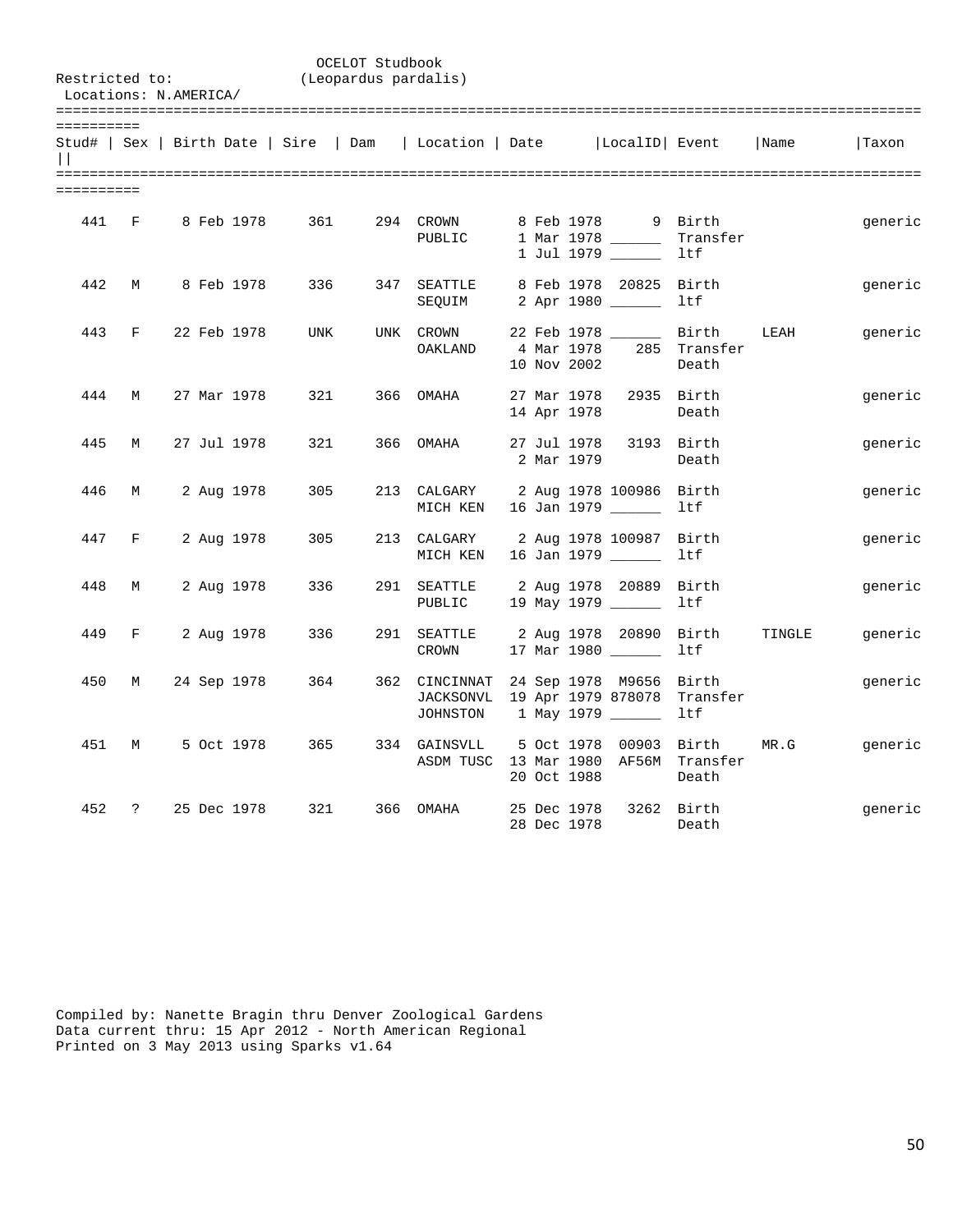|            | OCELOT Studbook<br>Restricted to:<br>(Leopardus pardalis)<br>Locations: N.AMERICA/ |                                                                                  |     |     |                                                |                                                                         |                                                                                                                                                   |                                                                      |                                           |         |  |  |
|------------|------------------------------------------------------------------------------------|----------------------------------------------------------------------------------|-----|-----|------------------------------------------------|-------------------------------------------------------------------------|---------------------------------------------------------------------------------------------------------------------------------------------------|----------------------------------------------------------------------|-------------------------------------------|---------|--|--|
| ========== |                                                                                    | Stud#   Sex   Birth Date   Sire   Dam   Location   Date   LocalID   Event   Name |     |     |                                                |                                                                         |                                                                                                                                                   |                                                                      |                                           | Taxon   |  |  |
| ========== |                                                                                    |                                                                                  |     |     |                                                |                                                                         |                                                                                                                                                   |                                                                      |                                           |         |  |  |
| 453 F      |                                                                                    | $\sim$ 1979                                                                      | UNK |     | UNK UNKNOWN<br>US HUMANE ????                  |                                                                         | ~ 1979 ________ Birth<br><u> 1999 - Andrea Sta</u><br>LOSANGELE 23 Jun 1981 000420 Transfer<br>LITTLEROC 19 Aug 1981 1438 Transfer<br>25 Sep 2000 | Transfer<br>Death                                                    | DUTCHESS                                  | generic |  |  |
| 454 F      |                                                                                    | ~1979                                                                            | UNK |     | UNK IOWA<br>LINCOLN C 10 Jul 1982              |                                                                         | $\sim$ 1979 $\sim$<br>272<br>GRANDISLE 30 Jul 1982                                                                                                | Birth<br>Transfer<br>ltf                                             |                                           | generic |  |  |
| 455        | F                                                                                  | ~1979                                                                            | UNK |     | UNK UNKNOWN<br>CENTERHIL                       | 7777                                                                    | PITTSBORO 8 Sep 1985 0083 Transfer<br>13 Nov 1990                                                                                                 | Transfer<br>Death                                                    | $\sim$ 1979 $\qquad \qquad$ Birth PETUNIA | generic |  |  |
| 456        | F                                                                                  | ????                                                                             | UNK |     | UNK UNKNOWN<br>PUBLIC<br>PUBLIC                | ????<br>????                                                            | ASDM TUSC 7 Feb 1979 AF1390 Transfer<br>13 Mar 1981                                                                                               | Birth<br>Transfer<br>ltf                                             | MARNEY                                    | generic |  |  |
| 457        | M                                                                                  | 12 Jun 1979                                                                      | 364 |     | 362 CINCINNAT                                  | 20 Jun 1979                                                             | 12 Jun 1979 M9662 Birth                                                                                                                           | Death                                                                |                                           | generic |  |  |
| 458        | M                                                                                  | 12 Jun 1979                                                                      | 364 |     | 362 CINCINNAT<br>NAWA A                        | 1 Dec 1990                                                              | 12 Jun 1979 M9663 Birth<br>12 May 1981 _____                                                                                                      | Transfer<br>Death                                                    |                                           | generic |  |  |
| 459        | $F = 1$                                                                            | 7 Jul 1979                                                                       | 380 |     | 405 ASDM TUSC                                  | 1 Jul 1998                                                              | 7 Jul 1979 AF54M Birth                                                                                                                            | Death                                                                | GATITA                                    | generic |  |  |
| 460        | М                                                                                  | 24 Aug 1979                                                                      | 302 |     | 420 DICKERSON<br>MEMPHIS<br>TULSA<br>LITTLEROC | 11 Mar 1980<br>26 Sep 1980<br>17 Feb 1981<br>17 Feb 1983<br>11 Jul 1997 | 24 Aug 1979 644 Birth<br>1288                                                                                                                     | 2563 Transfer<br>3727 Transfer<br>1288 Transfer<br>Transfer<br>Death | SIR OCELOT generic                        |         |  |  |
| 461        | М                                                                                  | 27 Sep 1979                                                                      | 379 |     | 400 HOUSTON                                    | 27 Sep 1979<br>27 Sep 1979                                              | 1234                                                                                                                                              | Birth<br>Death                                                       |                                           | generic |  |  |
| 462        | М                                                                                  | 31 Dec 1979                                                                      | 359 | 277 | PHOENIX                                        | 31 Dec 1979<br>31 Dec 1979                                              | PR123                                                                                                                                             | Birth<br>Death                                                       |                                           |         |  |  |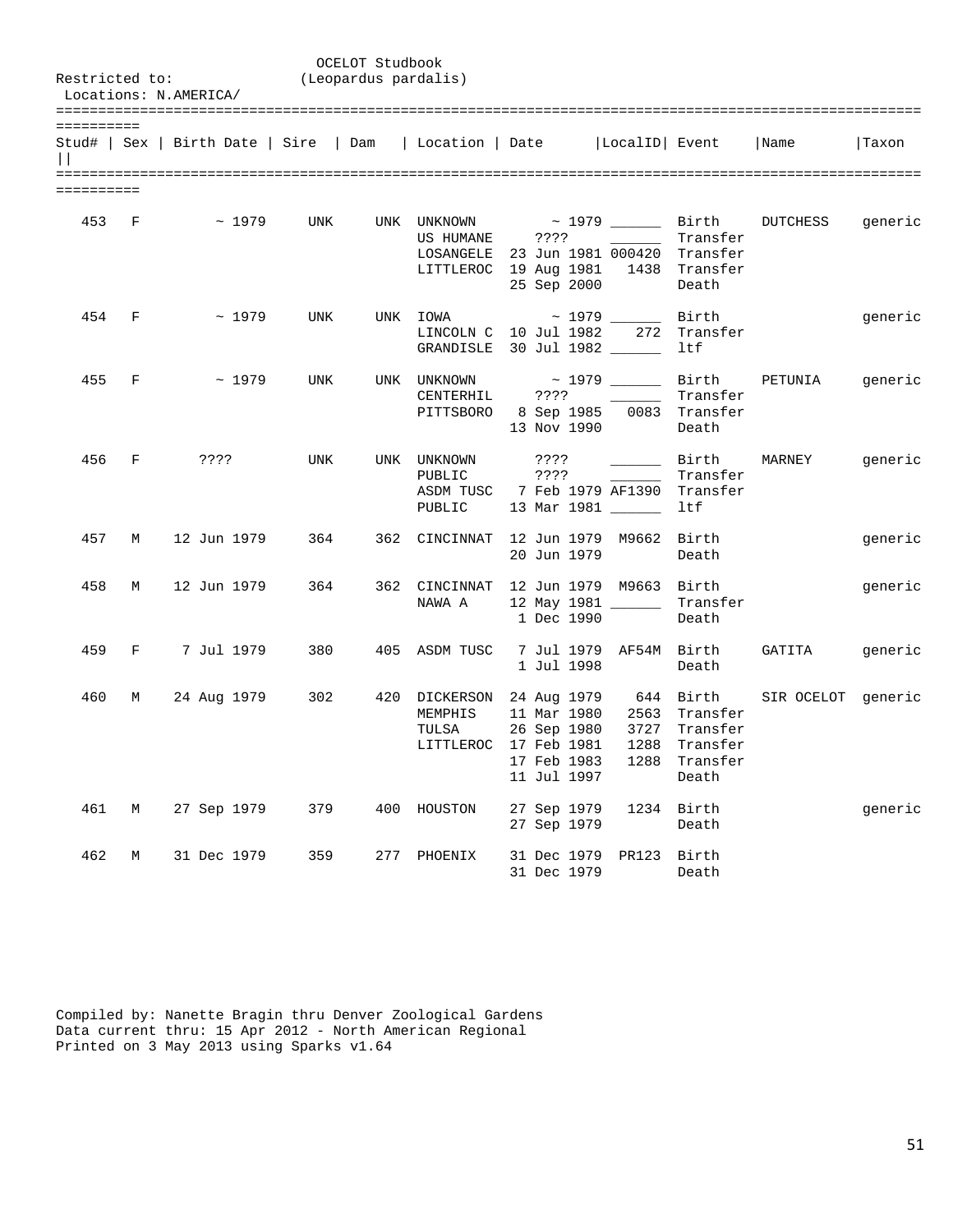|            |             | Restricted to:<br>Locations: N.AMERICA/ |             |            | OCELOT Studbook<br>(Leopardus pardalis) |                                                                           |                     |                                                                                                          |                   |                               |         |
|------------|-------------|-----------------------------------------|-------------|------------|-----------------------------------------|---------------------------------------------------------------------------|---------------------|----------------------------------------------------------------------------------------------------------|-------------------|-------------------------------|---------|
| ========== |             |                                         |             |            |                                         | Stud#   Sex   Birth Date   Sire   Dam   Location   Date   LocalID   Event |                     |                                                                                                          |                   | Name                          | l Taxon |
| ========== |             | 463 M ~ 1980 UNK                        |             |            |                                         | UNK UNKNOWN<br>GRANBY                                                     |                     | $\sim$ 1980 $\_\_\_\_\_\_\$ Birth<br>CALEDONIA ???? Transfer<br>4 Jun 1984 800071 Transfer<br>2 May 1989 | Death             |                               | generic |
| 464 F      |             |                                         | ~1980       | <b>UNK</b> |                                         | UNK UNKNOWN $\sim$ 1980 $\_\_\_\_\_\_$ Birth<br>CALEDONIA<br>GRANBY       | ????<br>15 Jun 1993 | 4 Jun 1984 800072 Transfer                                                                               | Transfer<br>Death |                               | generic |
| 465        | M           |                                         | $\sim 1980$ | UNK        |                                         | UNK UNKNOWN<br>PUBLIC ????<br>SEATTLE                                     | 26 Jun 1990         | SANTA ANA 13 Nov 1984 0399 Transfer<br>6 Mar 1985 10251 Transfer                                         | Transfer<br>Death | ~ 1980 ________ Birth SANTANA | generic |
| 466 M      |             | 15 Jan 1980                             |             | 379        |                                         | 400 HOUSTON<br>WACO                                                       | 29 Dec 1983         | 15 Jan 1980 1260 Birth EDDIE<br>10 Mar 1982 741 Transfer                                                 | Death             |                               | generic |
| 467 M      |             |                                         | 26 Mar 1980 | 364        |                                         | 362 CINCINNAT 26 Mar 1980 M9691 Birth                                     |                     | JACKSONVL 31 Mar 1981 880022 Transfer<br>NORTHLAND 8 Jun 1981 _______ ltf                                |                   |                               | generic |
| 468        | M           |                                         | 15 Apr 1980 | UNK        |                                         | 405 ASDM TUSC 15 Apr 1980 AF1388 Birth MIGUEL                             |                     | UNKNOWN 6 Jun 1980 _______ ltf                                                                           |                   |                               | generic |
| 469        | M           | 15 Apr 1980                             |             | UNK        |                                         | 405 ASDM TUSC 15 Apr 1980 AF1389 Birth SCIROCCO                           |                     | UNKNOWN 6 Jun 1980                                                                                       | ltf               |                               | generic |
|            |             | 470 F 8 Jun 1980                        |             | 379        |                                         | 400 HOUSTON<br>WACO                                                       |                     | 8 Jun 1980 - 1302 - Birth<br>10 Mar 1982 740 Transfer<br>29 Dec 1983                                     | Death             | PRAEMA                        | generic |
| 471        | M           | 13 Jun 1980                             |             | 391        |                                         |                                                                           |                     | ASDM TUSC 27 Aug 1981 AF50M Transfer<br>SONORA EC 29 Aug 1984                                            | ltf               |                               | generic |
| 472        | $\mathbb F$ |                                         | 20 Nov 1980 | 364        |                                         | 362 CINCINNAT 20 Nov 1980 M9728 Birth<br>NAWA A                           | 22 Feb 1997         | 2 Aug 1982 _______ Transfer                                                                              | Death             |                               | generic |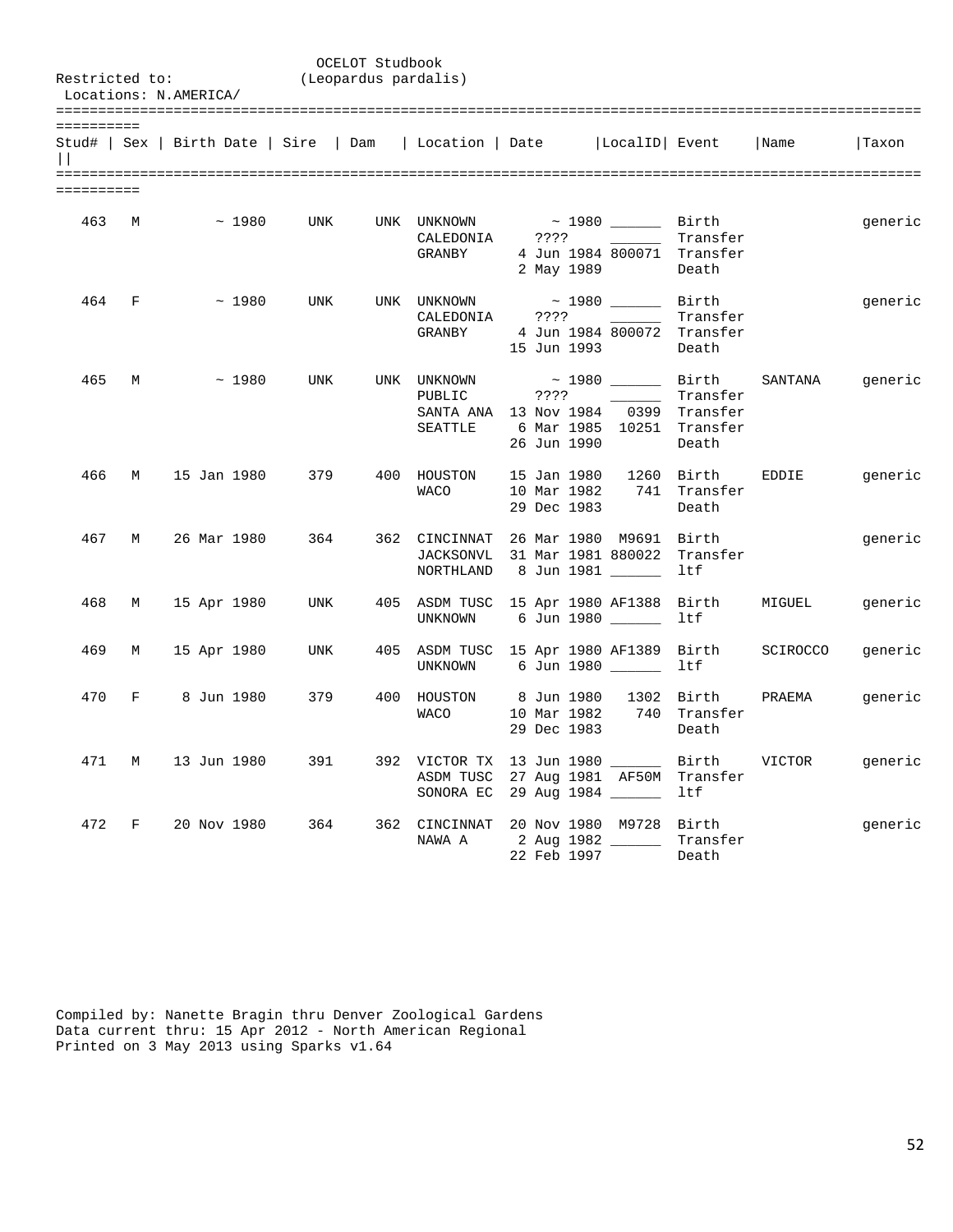|            |            | Restricted to:<br>Locations: N.AMERICA/ |             |                       | OCELOT Studbook<br>(Leopardus pardalis) |                                            |                                                                                                                              |     |                                        |                                                            |         |
|------------|------------|-----------------------------------------|-------------|-----------------------|-----------------------------------------|--------------------------------------------|------------------------------------------------------------------------------------------------------------------------------|-----|----------------------------------------|------------------------------------------------------------|---------|
| ========== |            |                                         |             |                       |                                         |                                            | Stud#   Sex   Birth Date   Sire   Dam   Location   Date     LocalID   Event   Name                                           |     |                                        |                                                            | Taxon   |
| ========== |            |                                         |             |                       |                                         |                                            |                                                                                                                              |     |                                        |                                                            |         |
|            |            | $473 \t? \t \t \sim 1981$               |             | UNK                   |                                         | UNK UNKNOWN<br>USDI LAW                    | $\sim$ 1981 _________ Birth<br>USDI LAW ???? 2000 Transfer<br>METROZOO 1 Aug 1982 M00091 Transfer<br>20 Apr 1983 _______ ltf |     |                                        |                                                            | generic |
|            | 474 M      | 27 Apr 1981                             |             | 379 — 1               |                                         | 375 HOUSTON                                | 27 Apr 1981 1423 Birth<br>6 May 1981                                                                                         |     | Death                                  |                                                            | generic |
|            |            |                                         |             | 475 F 17 May 1981 359 |                                         | 277 PHOENIX                                | 17 May 1981 3391 Birth<br>9 Jun 1981                                                                                         |     | Death                                  |                                                            | generic |
| 476        | $\ddot{?}$ | 15 Jun 1981                             |             | 384                   |                                         | THEFT                                      | 407 LOSANGELE 15 Jun 1981 94215 Birth<br>19 Aug 1981 ________ ltf                                                            |     |                                        |                                                            | generic |
|            |            | $477$ M $\sim$ Jul 1981                 |             | UNK                   |                                         | FT WAYNE<br>BRACKETT                       | 19 Mar 1982 1724 Transfer<br>2 Oct 1984 41284A ltf                                                                           |     |                                        | UNK BRACKETT ~ Jul 1981 ________ Birth CRINKLE EAR generic |         |
| 478        |            | $F \sim$ Jul 1981                       |             | UNK                   |                                         | FT WAYNE<br><b>BRACKETT</b>                | UNK BRACKETT $\sim$ Jul 1981 _______ Birth<br>19 Mar 1982 1725 Transfer<br>2 Oct 1984 41284B ltf                             |     |                                        |                                                            | generic |
|            | 479 F      |                                         | 23 Jul 1981 | 302                   |                                         | BRACKETT                                   | 420 DICKERSON 23 Jul 1981 1022 Birth<br>16 Mar 1982 _______ 1tf                                                              |     |                                        |                                                            | generic |
| 480        | M          |                                         | 23 Jul 1981 | 302                   |                                         | BRACKETT                                   | 420 DICKERSON 23 Jul 1981 1023 Birth<br>16 Mar 1982 ______ ltf                                                               |     |                                        |                                                            | generic |
|            | 481 F      | 15 Aug 1981                             |             | 364                   |                                         |                                            | 362 CINCINNAT 15 Aug 1981 M9755 Birth<br>LONDON RP 10 Dec 1987 A576 ltf                                                      |     |                                        | SESTOR                                                     | generic |
| 482        | M          |                                         |             | 15 Aug 1981 364       |                                         |                                            | 362 CINCINNAT 15 Aug 1981 M9749 Birth<br>16 Mar 1984 Death                                                                   |     |                                        |                                                            | generic |
|            | 483 F      | 15 Aug 1981                             |             | 364                   |                                         | SEATTLE                                    | 23 Feb 1983 21455 Transfer<br>6 Jun 2004                                                                                     |     | Death                                  | 362 CINCINNAT 15 Aug 1981 M9750 Birth SABRINA/WPZ generic  |         |
| 484        |            | $M \sim 1982$                           |             | UNK                   |                                         | UNK UNKNOWN<br>EMMEN<br>SALISBURY<br>BOISE | $\sim$ 1982 _____<br>26 Mar 1985<br>19 Dec 1997 970179 Transfer<br>26 May 2001                                               | 740 | Birth<br>Transfer<br>Transfer<br>Death |                                                            | generic |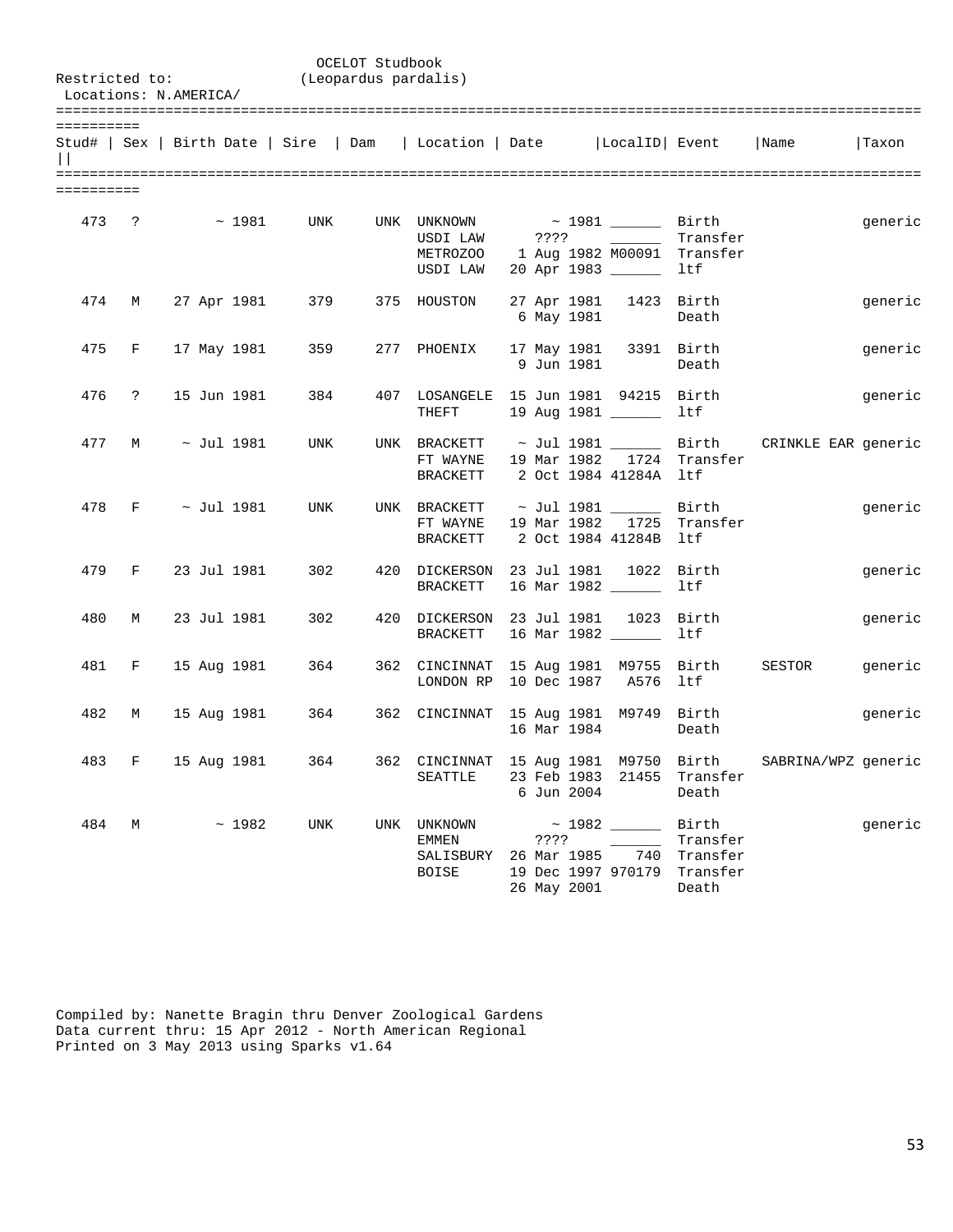| Restricted to: |           | Locations: N.AMERICA/           |             |            | OCELOT Studbook<br>(Leopardus pardalis) |                                                                                                          |                            |                                                                                   |                                                                |                                                                                |         |
|----------------|-----------|---------------------------------|-------------|------------|-----------------------------------------|----------------------------------------------------------------------------------------------------------|----------------------------|-----------------------------------------------------------------------------------|----------------------------------------------------------------|--------------------------------------------------------------------------------|---------|
| ==========     |           |                                 |             |            |                                         |                                                                                                          |                            |                                                                                   |                                                                |                                                                                |         |
|                |           | Stud#   Sex   Birth Date   Sire |             |            | Dam                                     | Location   Date                                                                                          |                            | LocalID Event                                                                     |                                                                | Name                                                                           | Taxon   |
| ==========     |           |                                 |             |            |                                         |                                                                                                          |                            |                                                                                   |                                                                |                                                                                |         |
|                | 485 neutF |                                 | ~1982       | <b>UNK</b> | UNK                                     | UNKNOWN<br>WILD SAFA<br>GREENVISC<br>CINCINNAT<br>GREENVISC                                              | ????<br>27 Nov 2000        | $\sim$ 1982 _____<br>20 May 1986 880072<br>1 Oct 1991 191212<br>1 Apr 1992 880072 | Birth<br>Transfer<br>Transfer<br>Transfer<br>Transfer<br>Death | PANDORA                                                                        | generic |
| 486            | M         |                                 | 29 Jan 1982 | 451        | 459                                     | ASDM TUSC                                                                                                | 30 Jan 1982                | 29 Jan 1982 AF1386                                                                | Birth<br>Death                                                 |                                                                                | generic |
| 487            | F         |                                 | 29 Jan 1982 | 451        | 459                                     | ASDM TUSC                                                                                                | 7 Feb 1982                 | 29 Jan 1982 AF1387                                                                | Birth<br>Death                                                 |                                                                                | generic |
| 488            | F         | 23 Apr 1982                     |             | 425        | 400                                     | SANFORD<br><b>BOISE</b>                                                                                  | 23 Apr 1982<br>16 Dec 2001 | 23 Nov 1982 940064                                                                | 1054 Birth<br>Transfer<br>Death                                |                                                                                | generic |
| SB#618.        |           |                                 |             |            |                                         | Mult possible parents: per Boise records.<br>Mult possible parents: 1.0 born 1 Jul 95 per Boise records. |                            |                                                                                   |                                                                | Mult possible parents: 0.1 born 24 Jul 92, donated to Texas Zoo, Victoria, TX. |         |
| 489            | М         |                                 | 24 May 1982 | 384        | 407                                     | LOSANGELE                                                                                                | 24 May 1982<br>5 Jul 1982  | 94375                                                                             | Birth<br>Death                                                 |                                                                                | generic |
| 490            | M         |                                 | 29 May 1982 | <b>UNK</b> |                                         | UNK HATFIELD<br>PARAMUS                                                                                  | 15 Dec 1983<br>11 Nov 1998 | 29 May 1982 ______<br>1270                                                        | Birth<br>Transfer<br>Death                                     | MONTY                                                                          | generic |
| 491            | ?         |                                 | 2 Jun 1982  | 302        | 420                                     | DICKERSON                                                                                                | 2 Jun 1982<br>2 Jun 1982   |                                                                                   | 1216 Birth<br>Death                                            |                                                                                | generic |
| 492            | М         |                                 | 5 Aug 1982  | 460        | 453                                     | LITTLEROC                                                                                                | 5 Aug 1982<br>5 Aug 1982   | 1609                                                                              | Birth<br>Death                                                 |                                                                                | generic |
|                | 493 M     | 10 Sep 1982                     |             | 364        |                                         | 362 CINCINNAT<br>CALDWELL                                                                                | 15 Mar 1983<br>26 Dec 1984 | 10 Sep 1982 M9785                                                                 | Birth<br>545 Transfer<br>Death                                 | FRED                                                                           | generic |
|                | 494 F     | 10 Sep 1982                     |             | 364        |                                         | CALDWELL                                                                                                 | 15 Mar 1983                | 20 Jun 1996                                                                       | 546 Transfer<br>Death                                          | 362 CINCINNAT 10 Sep 1982 M9786 Birth ETHYL                                    | generic |
| 495            | M         | 25 Sep 1982                     |             | 302        |                                         | 420 DICKERSON 25 Sep 1982 1343 Birth<br>RYALS                                                            |                            | 26 Jan 1983 ______                                                                | ltf                                                            |                                                                                | generic |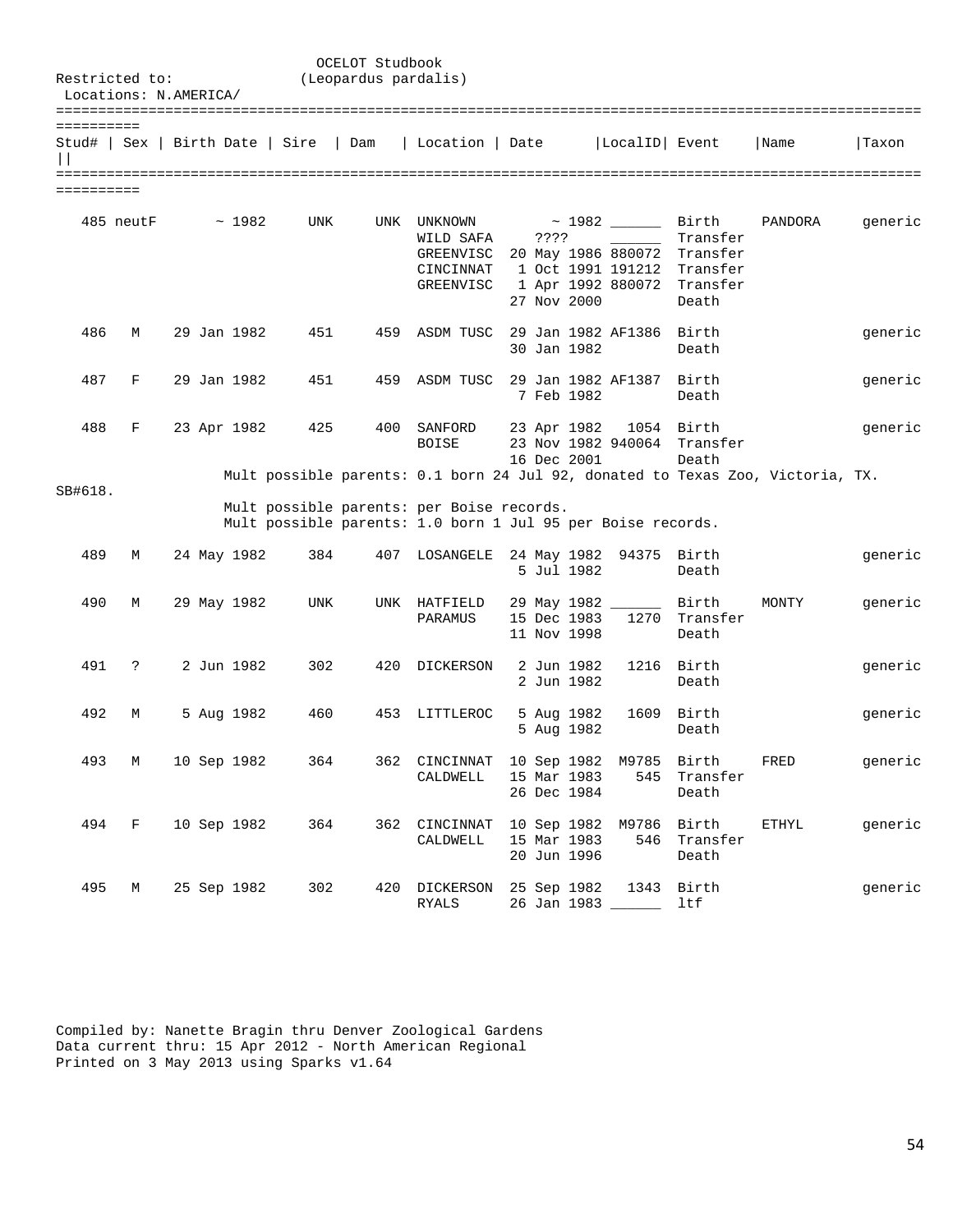|                       | OCELOT Studbook<br>(Leopardus pardalis)<br>Restricted to:<br>Locations: N.AMERICA/ |  |  |                       |     |  |                                                                                                                    |                                           |  |                          |                                              |                           |         |
|-----------------------|------------------------------------------------------------------------------------|--|--|-----------------------|-----|--|--------------------------------------------------------------------------------------------------------------------|-------------------------------------------|--|--------------------------|----------------------------------------------|---------------------------|---------|
| ==========<br>$\prod$ |                                                                                    |  |  |                       |     |  | Stud#   Sex   Birth Date   Sire   Dam   Location   Date   LocalID   Event   Name                                   |                                           |  |                          |                                              |                           | Taxon   |
| ==========            |                                                                                    |  |  |                       |     |  |                                                                                                                    |                                           |  |                          |                                              |                           |         |
|                       |                                                                                    |  |  | 496 F 25 Sep 1982     | 302 |  | 420 DICKERSON 25 Sep 1982 1344 Birth<br>RYALS                                                                      |                                           |  | 26 Jan 1983 ______       | ltf                                          |                           | generic |
|                       |                                                                                    |  |  | 497 F 3 Oct 1982      | 384 |  | 407 LOSANGELE  3 Oct 1982  94425  Birth                                                                            |                                           |  | 5 Oct 1982               | Death                                        |                           | generic |
|                       | 498 F                                                                              |  |  | $\sim 1983$           | UNK |  | UNK UNKNOWN $\sim$ 1983 $\sim$ Birth RACHEL<br>$FLORIDA \sim 1983$ Transfer<br>PITTSBORO 15 Sep 1986 0085 Transfer | 13 Jan 2003                               |  |                          | Death                                        |                           | generic |
|                       | 499?                                                                               |  |  | 23 Mar 1992           | 500 |  | 533 MADISON 23 Mar 1992 _______ Birth                                                                              | 23 Mar 1992                               |  |                          | Death                                        |                           |         |
|                       |                                                                                    |  |  | $500 \, M \sim 1985$  | UNK |  | UNK BRANDONWI $\sim$ 1985 $\_\_\_\_$ Birth $\_\$ NIKA<br>MADISON<br>BRANDONWI 1 Nov 1995 ______                    |                                           |  |                          | 15 Apr 1987 1604 Transfer<br>ltf             |                           | generic |
|                       | 501 F                                                                              |  |  | $\sim 1983$           | UNK |  | UNK UNKNOWN<br>MADISON<br>BRANDONWI 19 Sep 1990 _______                                                            |                                           |  |                          | Transfer<br>24 Sep 1987 1603 Transfer<br>ltf | ~ 1983 ______ Birth MISSY | generic |
| 502                   | M                                                                                  |  |  | 7 Feb 1983            | 374 |  | UNK ALEXANDRI 7 Feb 1983 111066 Birth     NATHAN<br>GREENVISC 5 May 1993 880352 Transfer<br>CHATHAM                |                                           |  | 17 Sep 1996 62629 ltf    |                                              |                           | generic |
|                       |                                                                                    |  |  | 503 M 8 Apr 1983      | 451 |  | 459 ASDM TUSC 8 Apr 1983 AF51M Birth GATO<br>OAKLAND                                                               | 30 Dec 1990                               |  |                          | 1 Nov 1984 286 Transfer<br>Death             |                           | generic |
| 504                   |                                                                                    |  |  | F 8 Apr 1983          | 451 |  | 459 ASDM TUSC 8 Apr 1983 AF55M Birth<br>PARAMUS 24 Sep 1985 1485 Transfer                                          | 15 Feb 2007                               |  |                          | Death                                        | SONORA                    | generic |
|                       | 505 F                                                                              |  |  | 16 Sep 1983           | 384 |  | 407 LOSANGELE 16 Sep 1983 94593 Birth<br>MOORPARK                                                                  | 1 Jan 1991                                |  | 17 May 1984 000191       | Transfer<br>Death                            | DELORES                   | generic |
|                       |                                                                                    |  |  | 506 neutF 20 Sep 1983 | 460 |  | 453 LITTLEROC<br>SALISBURY<br>ALEXANDRI                                                                            | 20 Sep 1983<br>20 Feb 1984<br>15 Dec 2003 |  | 694<br>3 Oct 1998 98M030 | 1886 Birth<br>Transfer<br>Transfer<br>Death  | PRECIOUS                  | generic |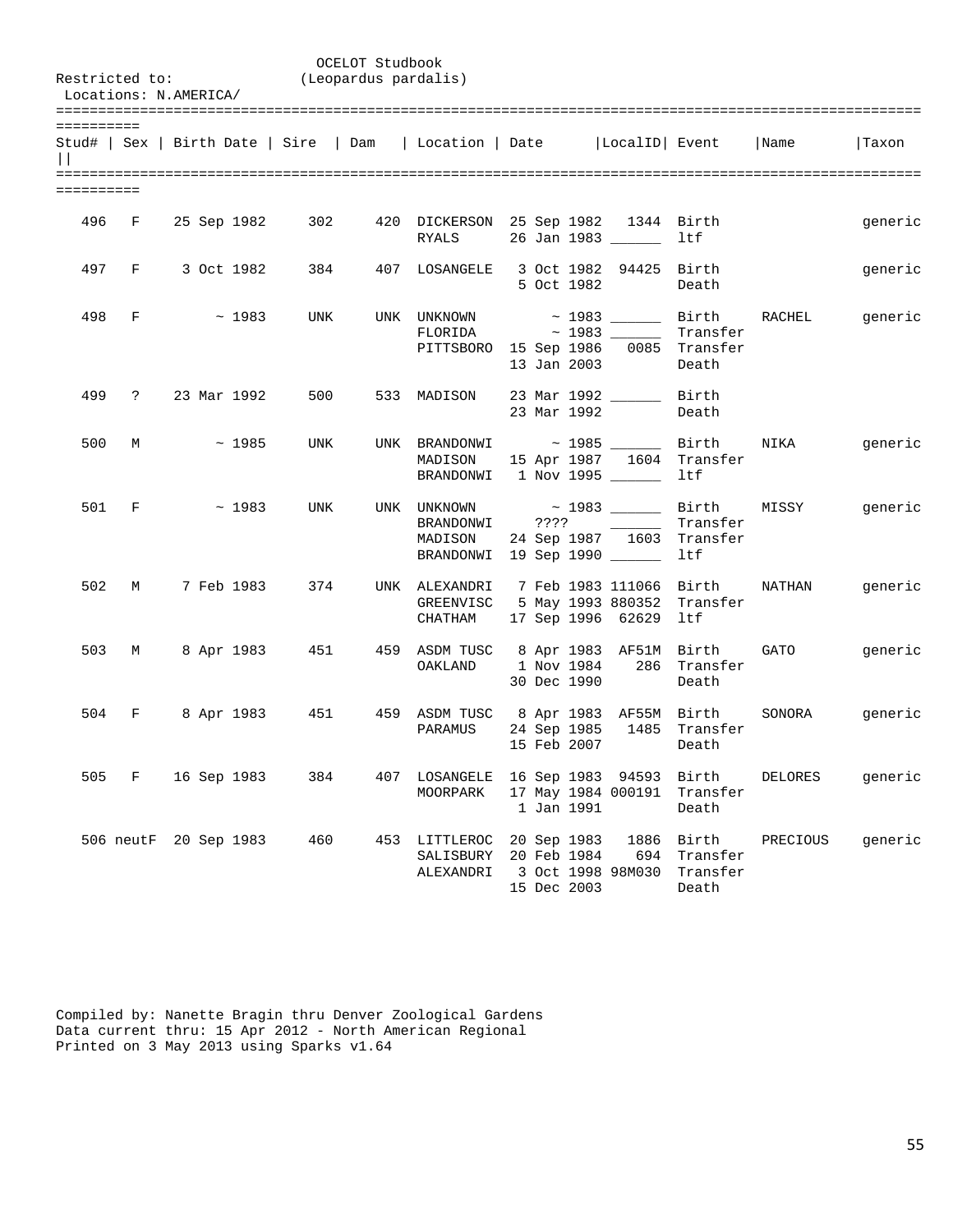|            | OCELOT Studbook<br>(Leopardus pardalis)<br>Restricted to:<br>Locations: N.AMERICA/ |  |                       |                 |  |                                                          |             |                                                                                                                                                                             |                   |        |                     |  |  |
|------------|------------------------------------------------------------------------------------|--|-----------------------|-----------------|--|----------------------------------------------------------|-------------|-----------------------------------------------------------------------------------------------------------------------------------------------------------------------------|-------------------|--------|---------------------|--|--|
| ========== |                                                                                    |  |                       |                 |  |                                                          |             | Stud#   Sex   Birth Date   Sire   Dam   Location   Date     LocalID   Event   Name                                                                                          |                   |        | Taxon               |  |  |
| ========== |                                                                                    |  |                       |                 |  |                                                          |             |                                                                                                                                                                             |                   |        |                     |  |  |
|            |                                                                                    |  | 507 F $\sim$ 1984     | UNK             |  | UNK UNKNOWN<br>PUBLIC<br>CHICAGOBR<br>ENDGCATS<br>DALLAS | 6 Aug 1997  | $\sim$ 1984 $\_\_$ Birth $\_\_$ CARMEN<br>5 Jul 1986 860159 Transfer<br>11 Sep 1988 860159 Transfer<br>CHICAGOBR 26 Feb 1991 860159 Transfer<br>20 May 1992 927687 Transfer | Transfer<br>Death |        | generic             |  |  |
|            |                                                                                    |  | 508 ? 2 Feb 1984      | 364             |  | 362 CINCINNAT<br>GRND PRAI                               |             | 2 Feb 1984 M9825 Birth<br>9 Oct 1986 _______ ltf                                                                                                                            |                   |        | REAGAN DALE generic |  |  |
| 509        | F                                                                                  |  | 3 Feb 1984            | 425             |  | 400 SANFORD                                              |             | 3 Feb 1984 1120 Birth<br>BRADENTON 11 Jun 1984 _______ ltf                                                                                                                  |                   |        | generic             |  |  |
| 510        |                                                                                    |  | F 3 Feb 1984          | 425             |  | 400 SANFORD<br>CALDWELL                                  |             | 3 Feb 1984 2005 Birth LUCY<br>BRADENTON 30 May 1984 ______<br>16 Jul 1985 000768 Transfer<br>BRADENTON 16 Jan 1989                                                          | Transfer<br>ltf   |        | generic             |  |  |
|            | 511 ?                                                                              |  | 10 Feb 1984           | 482             |  |                                                          | 27 Mar 1984 | 413 CINCINNAT 10 Feb 1984 M9826 Birth                                                                                                                                       | Death             |        | generic             |  |  |
|            | 512 ?                                                                              |  | 15 Mar 1984           | 336             |  | 427 SEATTLE                                              | 17 Mar 1984 | 15 Mar 1984 10128 Birth                                                                                                                                                     | Death             |        | generic             |  |  |
| 513        | $\ddot{?}$                                                                         |  | 29 May 1984           | 384             |  |                                                          |             | 407 LOSANGELE 29 May 1984 94716 Birth<br>30 Jul 1984                                                                                                                        | Death             |        | generic             |  |  |
| 514        | M                                                                                  |  | 27 Jun 1984           | UNK             |  |                                                          | 13 Jan 1985 | UNK OAKLANDBZ 27 Jun 1984 Birth<br>ASDM TUSC 1 Nov 1984 AF352M Transfer                                                                                                     | Death             | PELE   | generic             |  |  |
| 515        | $\mathbb{R}$                                                                       |  |                       | 10 Aug 1984 364 |  | 481 CINCINNAT                                            |             | 10 Aug 1984 M9840 Birth<br>10 Aug 1984                                                                                                                                      | Death             |        | generic             |  |  |
|            | 516 F                                                                              |  | 10 Aug 1984           | 364             |  |                                                          | 10 Aug 1984 | 481 CINCINNAT 10 Aug 1984 M9841 Birth                                                                                                                                       | Death             |        | generic             |  |  |
|            |                                                                                    |  | 517 neutM 18 Sep 1984 | 379             |  | 488 BOISE<br>HOGLE                                       | 28 Apr 1998 | 18 Sep 1984 202019 Birth<br>14 Aug 1985 05770                                                                                                                               | Transfer<br>Death | HUNTER | generic             |  |  |
| 518        | М                                                                                  |  | 3 Oct 1984            | 364             |  | 362 CINCINNAT                                            | 3 Oct 1984  | 3 Oct 1984 M9842                                                                                                                                                            | Birth<br>Death    |        | generic             |  |  |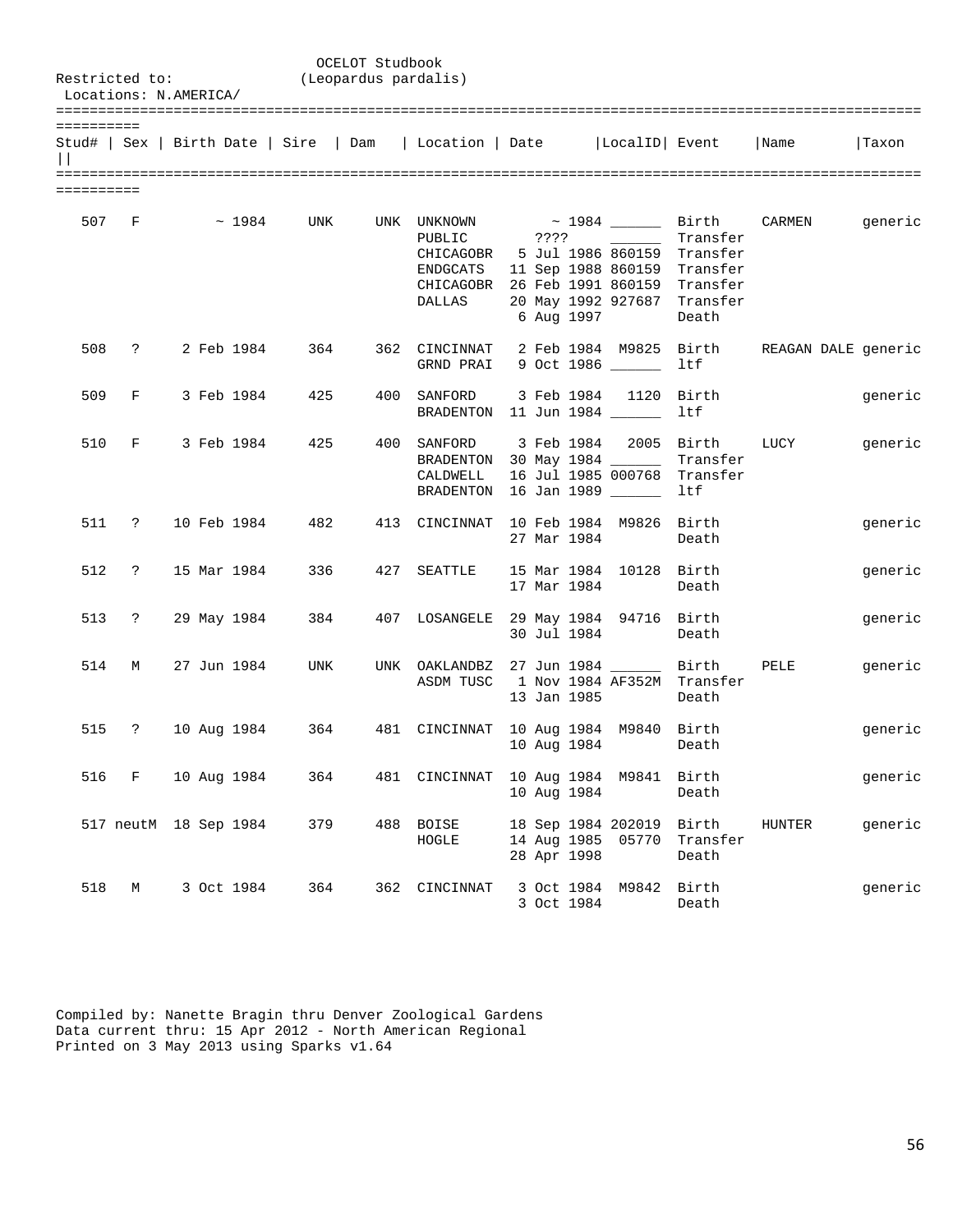|            | OCELOT Studbook<br>(Leopardus pardalis)<br>Restricted to:<br>Locations: N.AMERICA/ |             |            |                |  |                                   |                           |                                                                                                                                                                   |                                 |         |         |  |
|------------|------------------------------------------------------------------------------------|-------------|------------|----------------|--|-----------------------------------|---------------------------|-------------------------------------------------------------------------------------------------------------------------------------------------------------------|---------------------------------|---------|---------|--|
| ========== |                                                                                    |             |            |                |  |                                   |                           | Stud#   Sex   Birth Date   Sire   Dam   Location   Date   LocalID   Event                                                                                         |                                 | Name    | Taxon   |  |
| ========== |                                                                                    |             |            |                |  |                                   |                           |                                                                                                                                                                   |                                 |         |         |  |
| 519        | F                                                                                  |             |            | 7 Oct 1984 425 |  | 400 SANFORD<br>FERNDALE<br>TAIPEI |                           | 7 Oct 1984 1133 Birth<br>19 Dec 1985<br>6 Oct 1986                                                                                                                | Transfer<br>ltf                 |         | generic |  |
| 520        | M                                                                                  |             | 7 Oct 1984 | 425            |  | 400 SANFORD<br>FERNDALE<br>TAIPEI |                           | 7 Oct 1984 1134 Birth<br>19 Dec 1985<br>6 Oct 1986                                                                                                                | Transfer<br>ltf                 |         | generic |  |
| 521        | M                                                                                  | 10 Nov 1984 |            | 384            |  | CALDWELL<br>DALLAS<br>CALDWELL    | 19 Oct 2000               | 407 LOSANGELE 10 Nov 1984 94780 Birth<br>13 Aug 1985 000762 Transfer<br>13 Mar 1986 000762 Transfer<br>2 Jul 1994 949046  Transfer<br>27 Sep 1994 000762 Transfer | Death                           | RICKY   | generic |  |
| 522        | M                                                                                  | 10 Nov 1984 |            | 384            |  | MOORPARK                          | 5 May 1999                | 407 LOSANGELE 10 Nov 1984 94781 Birth<br>16 Aug 1985 000221 Transfer<br>SEATTLE 6 Sep 1990 900368 Transfer                                                        | Death                           | DUKE    | generic |  |
| 523        | F                                                                                  | 19 Nov 1984 |            | 451            |  | <b>CLOVIS</b>                     |                           | 459 ASDM TUSC 19 Nov 1984 AF360M Birth<br>DREHER PA 26 Nov 1985 1126 Transfer<br>ASDM TUSC 18 Jun 1986 AF360M Transfer<br>13 Aug 1986<br>15 Sep 1996              | Transfer<br>Death               | POSSUM  | generic |  |
| 524        | M                                                                                  | ????        |            | UNK            |  | UNK UNKNOWN<br>ALEXANDRI          | ? ? ? ?<br>29 Jan 2001    | <b>Birth</b><br>$\sim$ 1985 132064 Transfer<br>TALLAHASE 14 Nov 1997 97L011 Transfer<br>ALEXANDRI 17 Mar 1998 132064 Transfer                                     | Death                           | PACO    | generic |  |
| 525        | М                                                                                  |             | 1 Jan 1985 | 380            |  | 405 PHOENIX<br>GREENVISC          | 23 Apr 1989               | 1 Jan 1985<br>7 Apr 1986 880069 Transfer<br>2 Mar 1988 880069                                                                                                     | 4456 Birth<br>Transfer<br>Death | SEE-SAW | generic |  |
| 526        | М                                                                                  |             | 8 Feb 1985 | 364            |  | 413 CINCINNAT                     | 8 Feb 1985<br>15 Apr 1985 | M9847                                                                                                                                                             | Birth<br>Death                  |         | generic |  |
| 527        | $\ddot{\mathcal{E}}$                                                               |             | 4 May 1985 | 364            |  | 362 CINCINNAT                     | 4 May 1985<br>4 May 1985  | M9855                                                                                                                                                             | Birth<br>Death                  |         | generic |  |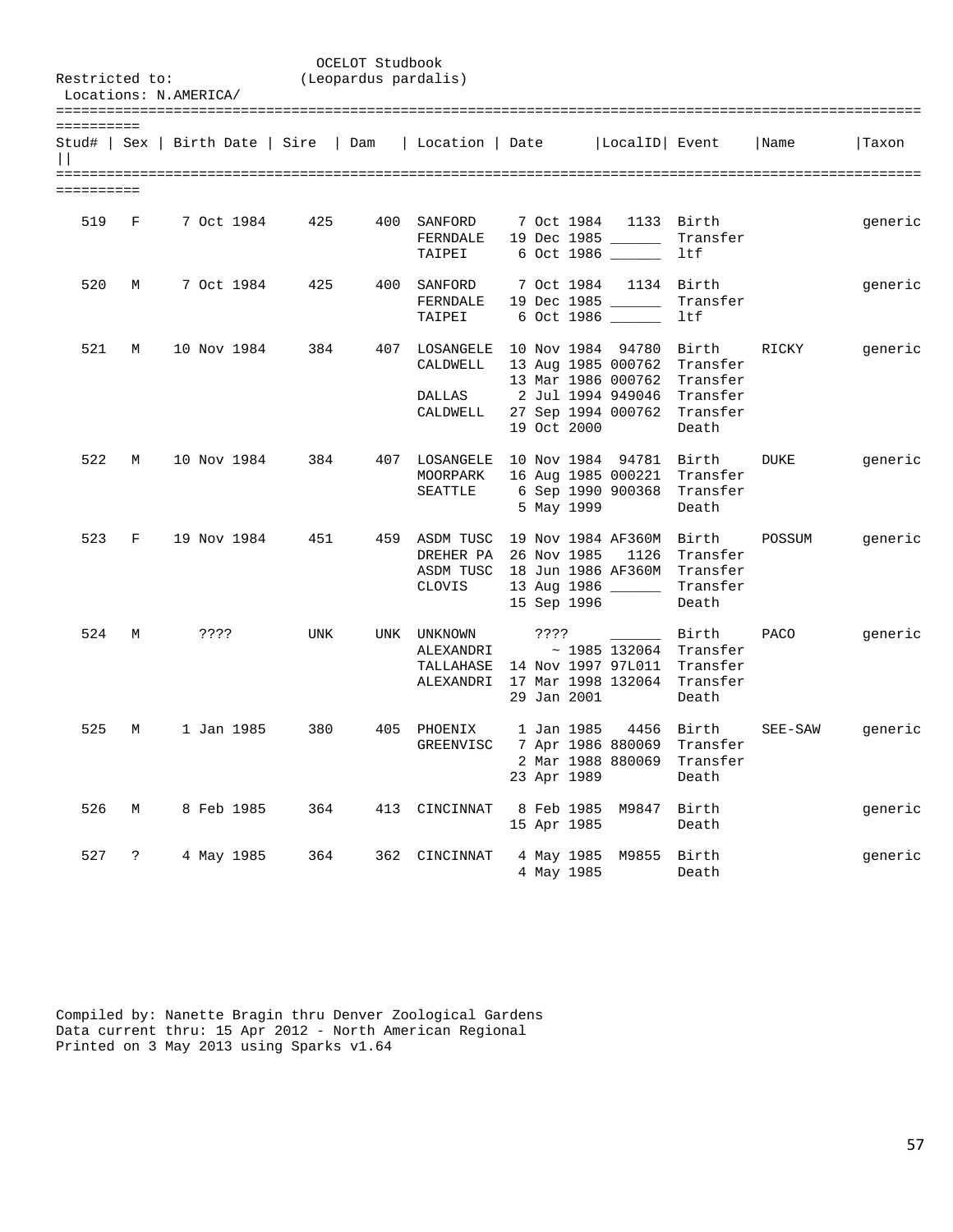| Restricted to:             |            | Locations: N.AMERICA/                 |            | OCELOT Studbook<br>(Leopardus pardalis) |                                                  |                                                                                                                                 |                                                                                       |                                             |          |         |
|----------------------------|------------|---------------------------------------|------------|-----------------------------------------|--------------------------------------------------|---------------------------------------------------------------------------------------------------------------------------------|---------------------------------------------------------------------------------------|---------------------------------------------|----------|---------|
| ==========<br>$\mathbf{L}$ |            | Stud#   Sex   Birth Date   Sire   Dam |            |                                         | Location   Date                                  |                                                                                                                                 | LocalID Event                                                                         |                                             | Name     | Taxon   |
| ==========                 |            |                                       |            |                                         |                                                  |                                                                                                                                 |                                                                                       |                                             |          |         |
| 528                        | $\ddot{?}$ | 4 May 1985                            | 364        |                                         | 362 CINCINNAT<br>GRND PRAI                       | $9$ Oct 1986 ______                                                                                                             | 4 May 1985 M9857 Birth                                                                | ltf                                         |          | generic |
| 529                        | М          | 4 May 1985                            | 364        |                                         | 362 CINCINNAT<br>LONDON RP                       |                                                                                                                                 | 4 May 1985 M9856 Birth<br>9 Dec 1987 A575 ltf                                         |                                             | VALDEZ   | generic |
| 530                        | F          | 17 Jun 1985                           | 460        |                                         | 453 LITTLEROC<br>PUBLIC                          | 17 Jun 1985 2330 Birth<br>29 May 1986 ______                                                                                    |                                                                                       | ltf                                         | NINA     | generic |
| 531                        | F          | 15 Aug 1985                           | 439        |                                         |                                                  | 426 PITTSBORO 15 Aug 1985<br>26 Sep 2000                                                                                        |                                                                                       | 0084 Birth<br>Death                         | MERCEDES | generic |
| 532                        | F          | ~1986                                 | WILD       |                                         | WILD UNKNOWN<br><b>RCMP</b><br>TORONTO<br>RCMP   | 7777<br>????<br>17 Mar 1989 24385<br>1 Apr 1992                                                                                 | $\mathcal{L}^{\text{max}}_{\text{max}}$ , and $\mathcal{L}^{\text{max}}_{\text{max}}$ | NONE Capture<br>Transfer<br>Transfer<br>ltf | SASHA    | generic |
| 533                        | F          | ~1987                                 | <b>UNK</b> |                                         | UNK FLORIDA<br>BRANDONWI<br>MADISON<br>BRANDONWI | ????<br>19 Sep 1990 1714 Transfer<br>1 Nov 1995 ______                                                                          | ~ 1987 _______ Birth                                                                  | Transfer<br><b>ltf</b>                      | SISSY    | generic |
| 534                        | F          | 24 Jan 1986                           | 463        |                                         | 464 GRANBY                                       | 24 Jan 1986 860001 Birth<br>24 Jan 1986                                                                                         |                                                                                       | Death                                       |          | generic |
| 535                        | M          | 16 Feb 1986                           | 384        |                                         | HEXAGON                                          | 407 LOSANGELE 16 Feb 1986 002352 Birth<br>22 Apr 1986 ________ Transfer<br>BRIDGETON 31 May 1989 920031 Transfer<br>12 Jan 1997 |                                                                                       | Death                                       |          | generic |
| 536                        | $\ddot{?}$ | 16 Feb 1986                           | 384        |                                         | 407 LOSANGELE                                    | 16 Feb 1986 002353 Birth<br>17 Feb 1986                                                                                         |                                                                                       | Death                                       |          | generic |
| 537                        | F          | 19 Feb 1986                           | 484        |                                         | FERNDALE                                         | 506 SALISBURY 19 Feb 1986<br>23 Jun 1987 22437 Transfer<br>19 Feb 1991                                                          |                                                                                       | 788 Birth<br>Death                          |          | generic |
| 538                        | M          | 26 Mar 1986                           | 364        |                                         | 362 CINCINNAT<br>NAWA A                          | 26 Mar 1986 M9916 Birth<br>21 Sep 1988 ______                                                                                   |                                                                                       | ltf                                         | PATRICO  | generic |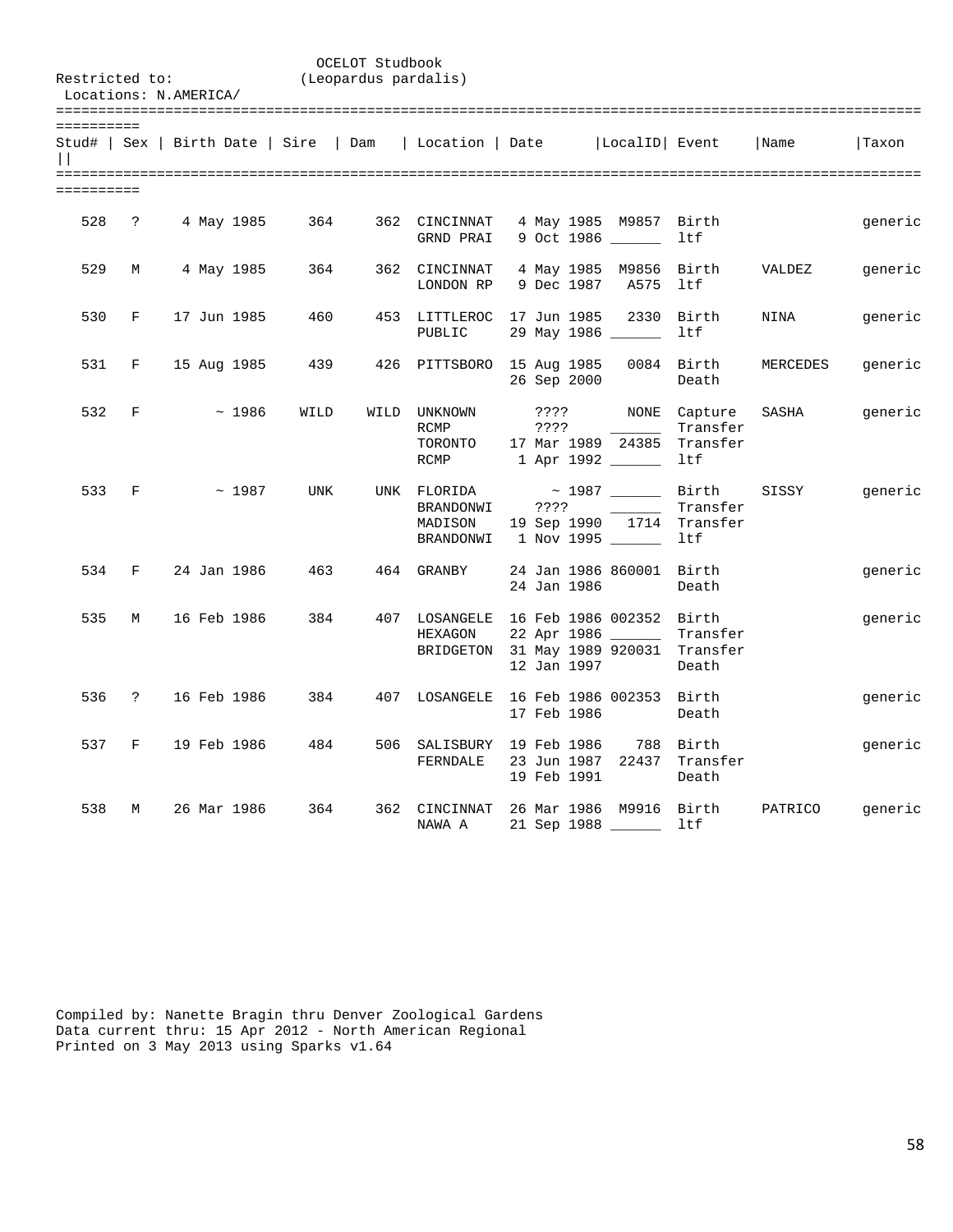| Restricted to:<br>Locations: N.AMERICA/ |                       |  |             |                                 | OCELOT Studbook<br>(Leopardus pardalis) |                                                                                                                             |                                  |                                               |                                                 |                                    |         |
|-----------------------------------------|-----------------------|--|-------------|---------------------------------|-----------------------------------------|-----------------------------------------------------------------------------------------------------------------------------|----------------------------------|-----------------------------------------------|-------------------------------------------------|------------------------------------|---------|
| ==========<br>$\mathbf{H}$              |                       |  |             | Stud#   Sex   Birth Date   Sire | Dam                                     | Location   Date                                                                                                             |                                  | LocalID Event                                 |                                                 | Name                               | Taxon   |
| ==========                              | 539 contF 29 Mar 1986 |  |             | 364                             |                                         | 362 CINCINNAT 29 Mar 1986 M9917 Birth<br>NASHV ZOO 23 Mar 1995 940323<br>AM WLD CA<br>NASHV ZOO 26 May 2000 940323 Transfer | 25 Nov 2003                      | 5 Jun 1998 M00059                             | Transfer<br>Transfer<br>Death                   | SONJIA                             | generic |
| 540                                     | М                     |  | 12 May 1986 | 380                             | 405                                     | PHOENIX                                                                                                                     | 12 May 1986<br>12 May 1986       |                                               | 4834 Birth<br>Death                             |                                    | generic |
| 541                                     | М                     |  | 12 May 1986 | 380                             | 405                                     | PHOENIX                                                                                                                     | 12 May 1986<br>14 May 1986       | 4835                                          | Birth<br>Death                                  |                                    | generic |
| 542                                     | $\mathbf{F}$          |  | 19 Jun 1986 | 463                             | 464                                     | GRANBY                                                                                                                      | 19 Jun 1986                      | 19 Jun 1986 860050 Birth                      | Death                                           |                                    | generic |
| 543                                     | F                     |  | 16 Aug 1986 | 451                             |                                         | 459 ASDM TUSC<br>ALAMEDA                                                                                                    | 12 Jan 1995                      | 16 Aug 1986 AF490M Birth<br>1 Dec 1987 87050F | Transfer<br>Death                               | WEEZIL                             | generic |
| 544                                     | М                     |  | 29 Aug 1986 | 380                             |                                         | 405 PHOENIX<br>FERNDALE                                                                                                     | 29 Aug 1986<br>10 Aug 1988       | 4900 Birth                                    | 11 Feb 1988 23254 Transfer<br>Death             |                                    | generic |
| 545                                     | F                     |  | 29 Aug 1986 | 380                             |                                         | 405 PHOENIX<br>FERNDALE<br>BRIDGETON                                                                                        | 29 Aug 1986                      | 11 Feb 1988 _____<br>9 May 1989 920032        | 4902 Birth<br>Transfer<br>Transfer              |                                    | generic |
|                                         | 546 neutM             |  | 4 Oct 1986  | 439                             |                                         | 426 PITTSBORO                                                                                                               | 4 Oct 1986                       |                                               |                                                 | 0086 Birth ltf WLD BIL KLS generic |         |
|                                         | 547 neutF             |  | 4 Feb 1979  | <b>UNK</b>                      | UNK                                     | UNKNOWN<br>PUBLIC<br>ROSAMOND                                                                                               | ????<br>1 Jan 1988<br>9 Jan 2000 | 4 Feb 1979 Birth<br>187                       | Transfer<br>Transfer<br>Death                   | PEACHES                            | generic |
| 548                                     | F                     |  | 26 Dec 1986 | 384                             |                                         | 407 LOSANGELE 26 Dec 1986 95269 Birth<br>COLO SPRG<br>VICTOR TX                                                             | 15 Jan 2008                      | 1 Nov 1989 89M045                             | Transfer<br>4 Mar 1998 980010 Transfer<br>Death | LUCY/CHICA generic                 |         |
| 549                                     | $\tilde{ }$           |  | 26 Dec 1986 | 384                             | 407                                     | LOSANGELE                                                                                                                   | 26 Dec 1986<br>2 Jan 1987        | 95270                                         | Birth<br>Death                                  |                                    | generic |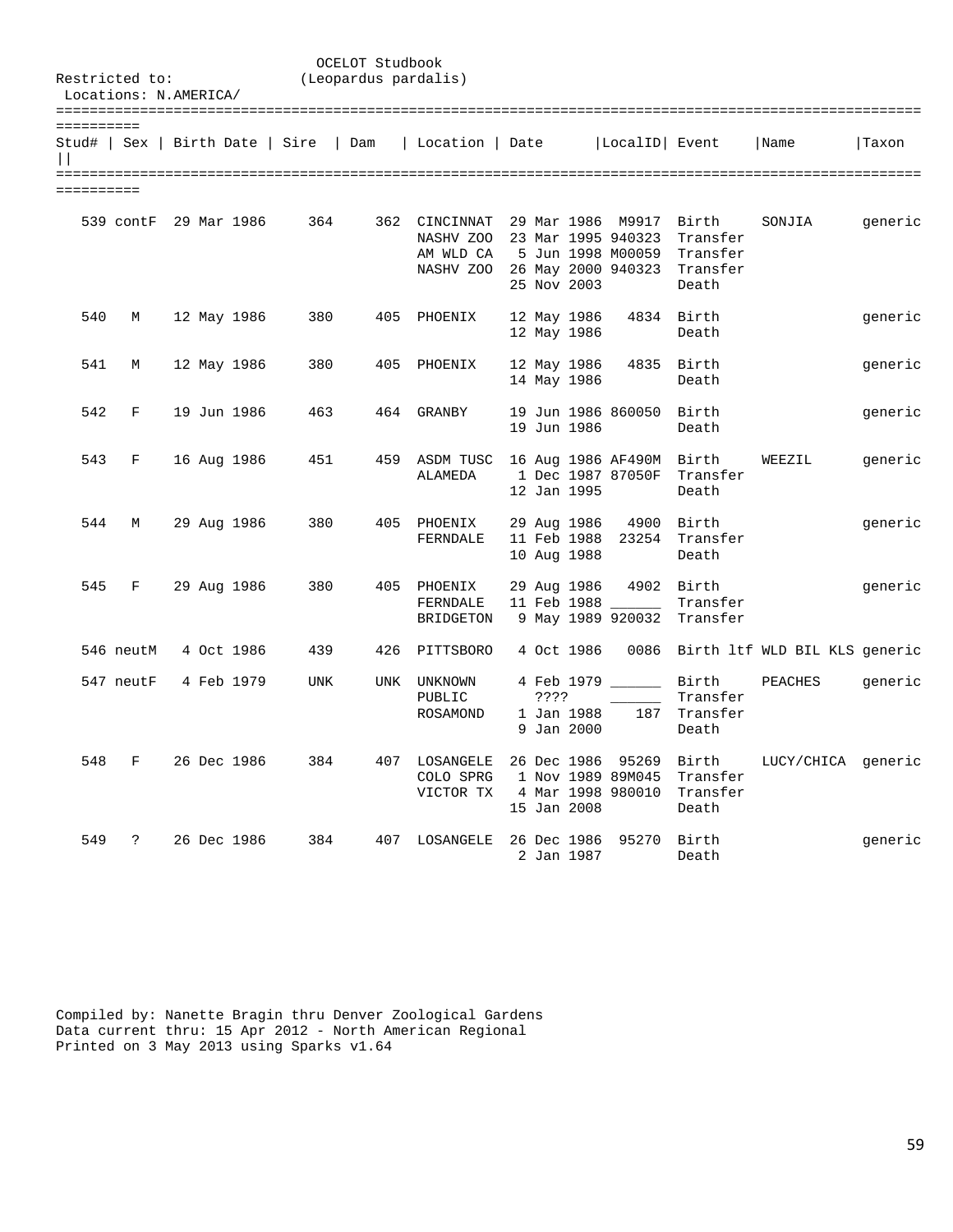|            | OCELOT Studbook<br>(Leopardus pardalis)<br>Restricted to:<br>Locations: N.AMERICA/ |             |             |                                              |     |                                                  |                             |                                                                                                 |                                    |         |         |  |
|------------|------------------------------------------------------------------------------------|-------------|-------------|----------------------------------------------|-----|--------------------------------------------------|-----------------------------|-------------------------------------------------------------------------------------------------|------------------------------------|---------|---------|--|
| ========== |                                                                                    |             |             |                                              |     |                                                  |                             | Stud#   Sex   Birth Date   Sire   Dam   Location   Date   LocalID   Event                       |                                    | Name    | Taxon   |  |
| ========== |                                                                                    |             |             |                                              |     |                                                  |                             |                                                                                                 |                                    |         |         |  |
| 550        | M                                                                                  |             |             | 5 Jan 1987         465         483   SEATTLE |     | CINCINNAT                                        |                             | 5 Jan 1987 870001 Birth<br>5 Jan 1987 870001 Transfer<br>6 Oct 1987 M9949 Transfer              |                                    |         | generic |  |
|            |                                                                                    |             |             |                                              |     |                                                  | 8 Jun 1990                  |                                                                                                 | Death                              |         |         |  |
| 551        | $F$ and $F$                                                                        |             | 1 May 1987  | 463                                          |     | 464 GRANBY                                       | 1 May 1987                  | 1 May 1987 870040 Birth                                                                         | Death                              |         | generic |  |
| 552        | M                                                                                  |             | 27 May 1987 | 490                                          |     | 504 PARAMUS<br>HATFIELD<br>PARAMUS<br>NORTHLAND  |                             | 27 May 1987 1636 Birth<br>16 Dec 1987 ______<br>12 May 1988 1636 Transfer<br>12 Jul 1988 ______ | Transfer<br>ltf                    |         | generic |  |
| 553        | $\ddot{?}$                                                                         |             | 1 Jun 1987  | 364                                          |     | 362 CINCINNAT                                    | 1 Jun 1987                  | 1 Jun 1987 M9962 Birth                                                                          | Death                              |         | generic |  |
| 554        | $\ddot{?}$                                                                         |             | 1 Jun 1987  | 364                                          |     | 362 CINCINNAT                                    | 1 Jun 1987                  | 1 Jun 1987 M9963 Birth                                                                          | Death                              |         | generic |  |
| 555        | $\ddot{?}$                                                                         |             | 1 Jun 1987  | 364                                          |     | 362 CINCINNAT                                    | 16 Jun 1987                 | 1 Jun 1987 M9964 Birth                                                                          | Death                              |         | generic |  |
| 556        | М                                                                                  | 14 Jul 1987 |             | 521                                          |     | 494 CALDWELL                                     | 14 Jul 1987                 | 14 Jul 1987 _______ Birth                                                                       | Death                              |         | generic |  |
| 557        | F                                                                                  | 26 Jul 1987 |             | 484                                          |     | 506 SALISBURY 26 Jul 1987                        | 1 Nov 1987                  |                                                                                                 | 843 Birth<br>Death                 |         | generic |  |
| 559        | М                                                                                  |             | ~1988       | <b>UNK</b>                                   |     | UNK UNKNOWN<br>USDI LAW<br>BATONROUG 22 May 1990 | ????<br>24 Sep 1990         | $\sim 1988$ _________ Birth                                                                     | Transfer<br>2263 Transfer<br>Death |         | generic |  |
| 560        | М                                                                                  |             | $\sim 1988$ | <b>UNK</b>                                   |     | UNK UNKNOWN<br>USDI LAW<br>BROWNSVIL             | ????<br>????<br>30 Nov 1991 | ~ 1988 _______ Birth<br>VICTOR TX 20 Sep 1990 890170 Transfer                                   | Transfer<br>Transfer<br>Death      | M065/90 | generic |  |
| 561        | F                                                                                  | 10 Jan 1988 |             | 521                                          | 494 | CALDWELL                                         | 10 Jan 1988                 | 10 Jan 1988 ________ Birth                                                                      | Death                              |         | generic |  |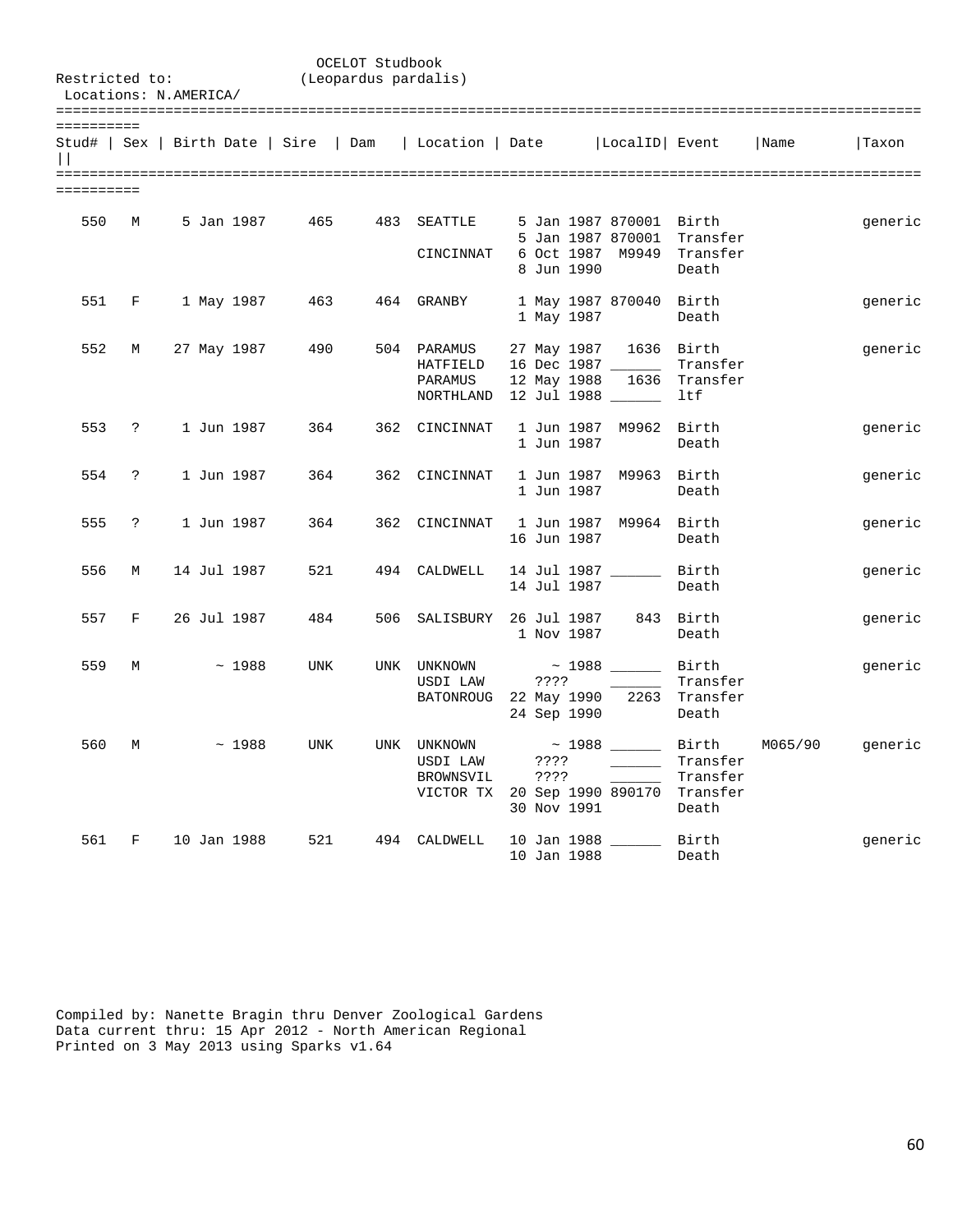| Restricted to:<br>Locations: N.AMERICA/       |                      |  |             |            | OCELOT Studbook<br>(Leopardus pardalis) |                                                  |                                          |                                                                                     |                                                    |        |         |
|-----------------------------------------------|----------------------|--|-------------|------------|-----------------------------------------|--------------------------------------------------|------------------------------------------|-------------------------------------------------------------------------------------|----------------------------------------------------|--------|---------|
| ==========<br>Stud#   Sex   Birth Date   Sire |                      |  |             |            | Dam                                     | Location   Date                                  |                                          | LocalID Event                                                                       |                                                    | Name   | Taxon   |
| =========<br>==========                       |                      |  |             |            |                                         |                                                  |                                          |                                                                                     |                                                    |        |         |
| 562                                           | М                    |  | 11 Feb 1988 | 682        | 683                                     | MELBOURNE<br>ADELAIDE<br>MELBOURNE<br>GRANBY     | 31 Aug 1995                              | 11 Feb 1988 880027<br>4 Sep 1988 880164<br>22 Feb 1989 880027<br>24 Apr 1993 880250 | Birth<br>Transfer<br>Transfer<br>Transfer<br>Death | TUCSON | generic |
| 564                                           | ?                    |  | 24 Mar 1988 | 364        | 362                                     | CINCINNAT                                        | 24 Mar 1988                              | 24 Mar 1988 M10013 Birth                                                            | Death                                              |        | generic |
| 565                                           | М                    |  | 10 Apr 1988 | 451        | 459                                     | ASDM TUSC<br>COLO SPRG<br>ABILENE                | 4 Mar 1998<br>10 Mar 2006                | 10 Apr 1988 AF742M Birth<br>31 May 1989 89M019<br>1224                              | Transfer<br>Transfer<br>Death                      | FIERO  | generic |
| 566                                           | F                    |  | 10 Apr 1988 | 451        |                                         | 459 ASDM TUSC<br>HOGLE<br>MONTGOMRY<br>ASDM TUSC | 6 Nov 1992<br>3 Oct 2008                 | 10 Apr 1988 AF743M Birth<br>7 Feb 1990 08108<br>1020<br>15 May 2002 AF743M          | Transfer<br>Transfer<br>Transfer<br>Death          | SMOKE  | generic |
| 567                                           | $\mathbf{P}$         |  | 28 Jun 1988 | 364        | 362                                     | CINCINNAT                                        | 28 Jun 1988                              | 28 Jun 1988 M10022                                                                  | Birth<br>Death                                     |        | generic |
|                                               | 568 neutM            |  | 6 Jul 1988  | 465        | 483                                     | SEATTLE<br>ALAMEDA                               | 8 Nov 2007                               | 6 Jul 1988 880292 Birth<br>25 Jan 1989 890001                                       | Transfer<br>Death                                  |        | generic |
| 569                                           | F                    |  | 4 Aug 1988  | <b>UNK</b> | UNK                                     | HATFIELD<br>CINCINNAT                            | 4 Aug 1988<br>26 Jul 2007                | NONE                                                                                | Birth<br>29 Sep 1988 M10042 Transfer<br>Death      | FIERRA | generic |
|                                               | 570 contF            |  | 5 Aug 1988  | 484        |                                         | 506 SALISBURY<br>CAPE MAY                        | 5 Aug 1988<br>10 Feb 1989<br>12 Feb 2007 | 90 -                                                                                | 887 Birth<br>Transfer<br>Death                     | OLIVIA | generic |
|                                               | 571 M                |  | 18 Sep 1988 | 490        |                                         | 504 PARAMUS                                      | 18 Sep 1988                              | 18 Sep 1988 1733 Birth                                                              | Death                                              |        | generic |
| 572                                           | $\ddot{ }$           |  | 25 Oct 1988 | 521        |                                         | 494 CALDWELL                                     | 25 Oct 1988 _____<br>25 Oct 1988         |                                                                                     | Birth<br>Death                                     |        | generic |
| 573                                           | $\ddot{\mathcal{E}}$ |  | 6 Dec 1988  | 550        |                                         | 539 CINCINNAT                                    | 6 Dec 1988                               | 6 Dec 1988 M10051 Birth                                                             | Death                                              |        | generic |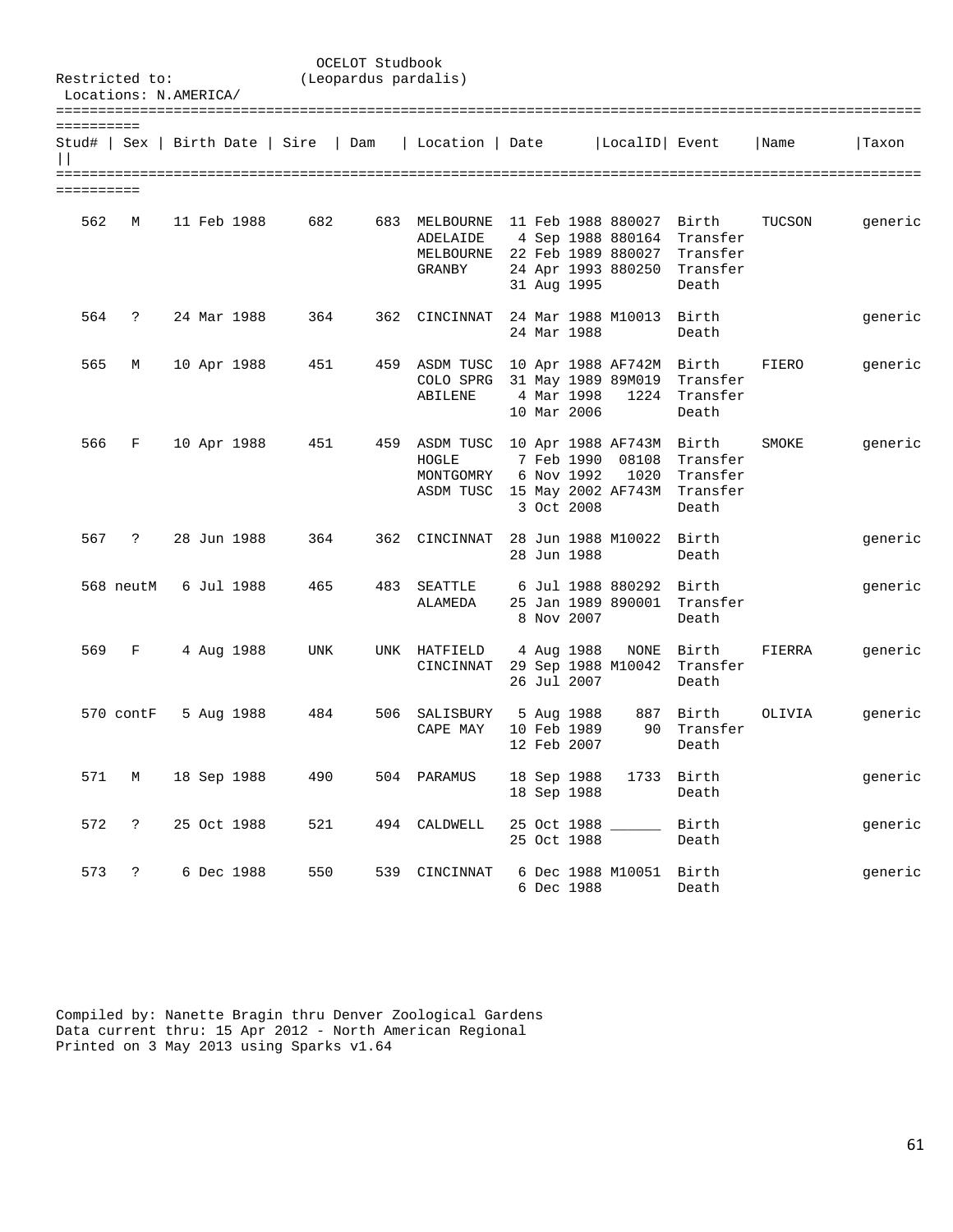| Restricted to:        |              | Locations: N.AMERICA/ |            |                                       | OCELOT Studbook<br>(Leopardus pardalis) |                                                 |                           |                                                                                                                             |                                            |               |         |
|-----------------------|--------------|-----------------------|------------|---------------------------------------|-----------------------------------------|-------------------------------------------------|---------------------------|-----------------------------------------------------------------------------------------------------------------------------|--------------------------------------------|---------------|---------|
| ==========<br>$\perp$ |              |                       |            | Stud#   Sex   Birth Date   Sire   Dam |                                         | Location   Date                                 |                           | LocalID Event                                                                                                               |                                            | Name          | Taxon   |
| ==========<br>574     | M            |                       | 7 Dec 1988 | 550                                   |                                         | 539 CINCINNAT<br>MELBOURNE                      | 13 Mar 2002               | 7 Dec 1988 M10052 Birth<br>21 Jun 1991 910517                                                                               | Transfer<br>Death                          | RIPLEY        | generic |
| 575                   | M            |                       | 1 Jan 1989 | <b>UNK</b>                            |                                         | UNK USDI CA<br>USDA CA<br>MONTGOMRY 11 May 1991 | ????<br>30 Dec 1999       | 1 Jan 1989 ______<br>548163                                                                                                 | Birth<br>Transfer<br>503 Transfer<br>Death | OZZY          | generic |
| 576                   | $\mathbf{P}$ | 22 Mar 1989           |            | 521                                   |                                         | 494 CALDWELL                                    | 22 Mar 1989               | 22 Mar 1989                                                                                                                 | Birth<br>Death                             |               | generic |
| 577                   | M            | 11 Apr 1989           |            | 490                                   |                                         | 504 PARAMUS<br>LAMKIN M                         |                           | 11 Apr 1989 1774 Birth<br>26 Oct 1989                                                                                       | ltf                                        |               | generic |
| 578                   | F            | 11 Apr 1989           |            | 490                                   |                                         | 504 PARAMUS<br>LAMKIN M                         | 11 Apr 1989               | 26 Oct 1989                                                                                                                 | 1775 Birth<br>ltf                          |               | generic |
| 579                   | М            | 12 May 1989           |            | 550                                   |                                         | 539 CINCINNAT<br>ASDM TUSC                      | 5 Feb 2007                | 12 May 1989 189037<br>18 Oct 1989 AF988M                                                                                    | Birth<br>Transfer<br>Death                 | MUNOZ         | generic |
| 580                   | $\mathbf F$  | 12 May 1989           |            | 550                                   |                                         | OKLAHOMA<br>GAINSVLL                            | 2 Jan 2007                | 539 CINCINNAT 12 May 1989 189082 Birth<br>NASHV ZOO 23 Mar 1995 940324<br>19 Mar 1997 708402<br>20 Sep 2006 100905 Transfer | Transfer<br>Transfer<br>Death              | <b>BAILEY</b> | generic |
| 581                   | F            | 15 Jul 1989           |            | 465                                   |                                         | 483 SEATTLE<br>STATEN IS                        | 1 Feb 1995                | 15 Jul 1989 890530 Birth<br>7 Aug 1990 010535                                                                               | Transfer<br>Death                          | TRAVIESA      | generic |
| 582                   | M            |                       | 7 Sep 1989 | 484                                   |                                         | 506 SALISBURY<br>STATEN IS                      | 7 Sep 1989<br>20 Nov 2001 | 17 Jul 1990 010536 Transfer                                                                                                 | 955 Birth<br>Death                         | MATTHEW       | generic |
| 583                   | M            |                       | 1 Feb 1990 | 439                                   | 498                                     | PITTSBORO                                       | 1 Feb 1990<br>20 Sep 1990 |                                                                                                                             | 0087 Birth<br>Death                        | FELIX         | generic |
| 584                   | F            |                       | 1 Feb 1990 | 439                                   | 498                                     | PITTSBORO                                       | 1 Feb 1990<br>19 May 1998 |                                                                                                                             | 0088 Birth<br>Death                        | PRISCILLA     | generic |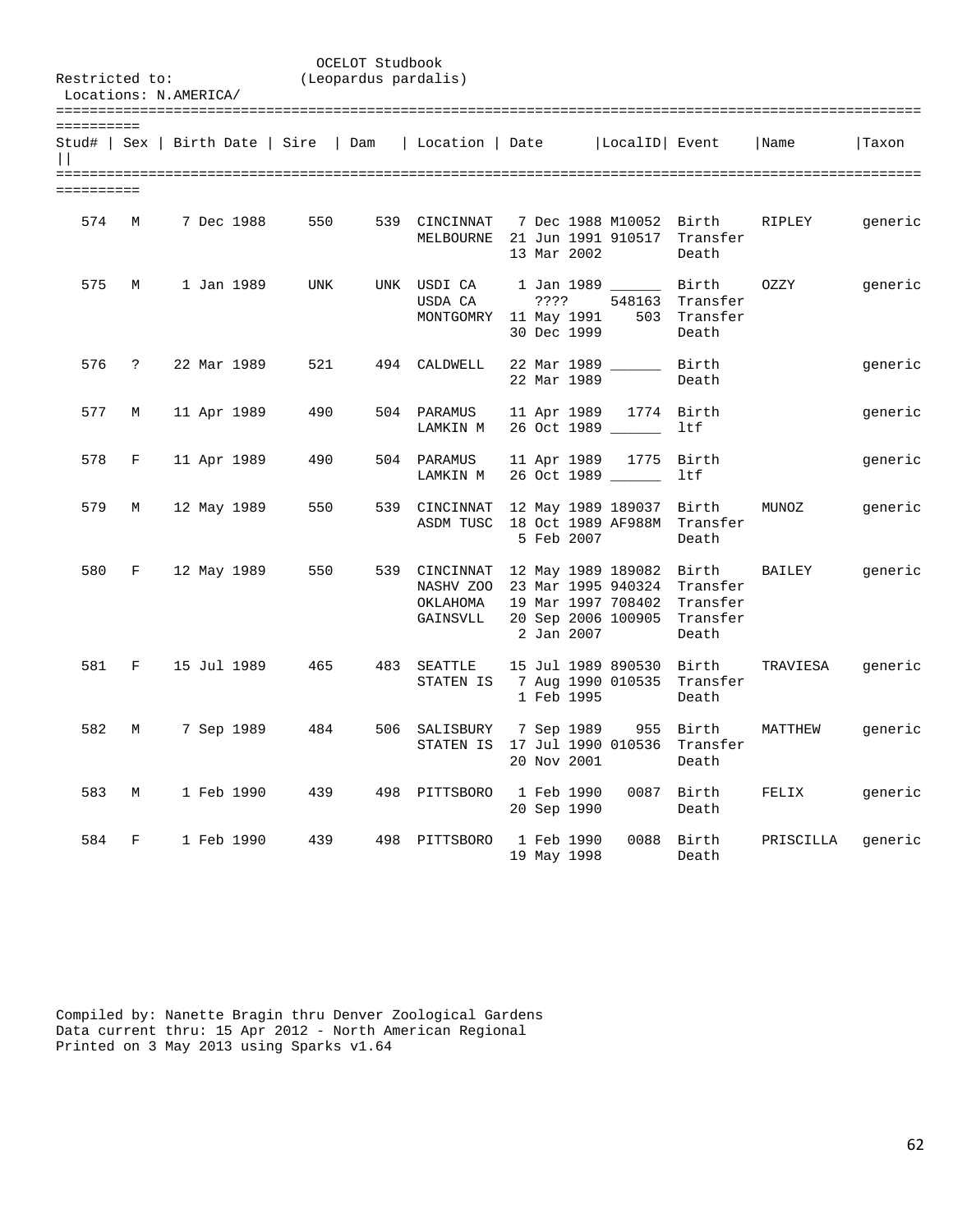| Restricted to:<br>Locations: N.AMERICA/ |       |  |                   |     | OCELOT Studbook<br>(Leopardus pardalis) |                                                                               |                                          |                                                 |                                                                                  |                                                 |         |
|-----------------------------------------|-------|--|-------------------|-----|-----------------------------------------|-------------------------------------------------------------------------------|------------------------------------------|-------------------------------------------------|----------------------------------------------------------------------------------|-------------------------------------------------|---------|
| ==========<br>$\Box$                    |       |  |                   |     |                                         | Stud#   Sex   Birth Date   Sire   Dam   Location   Date   LocalID   Event     |                                          |                                                 |                                                                                  | Name                                            | Taxon   |
| ==========                              |       |  |                   |     |                                         |                                                                               |                                          |                                                 |                                                                                  |                                                 |         |
| 585                                     | M     |  | 10 Apr 1990       | 535 |                                         | CAPE MAY                                                                      |                                          | 30 Jun 1991                                     | 12 Apr 1991 141 Transfer<br>Death                                                | 545 BRIDGETON 10 Apr 1990 _______ Birth OLIVER  | generic |
| 586                                     | M     |  | 19 Apr 1990       | 565 |                                         | CINCINNAT 4 Feb 1991 191023<br>CALDWELL 16 May 2002 104840 Transfer           | 21 Nov 2008                              |                                                 | Transfer<br>Death                                                                | 548 COLO SPRG 19 Apr 1990 90M019 Birth CRUNCHER | generic |
|                                         |       |  | 587 F 15 Jun 1990 | 550 |                                         | GREENVISC 12 Sep 1991 91A002 Transfer<br>CINCINNAT 2 Apr 1992 190138 Transfer |                                          |                                                 |                                                                                  | 539 CINCINNAT 15 Jun 1990 190138 Birth ALICIA   | generic |
| 588                                     | F     |  | 22 Jun 1990       | 521 |                                         | 494 CALDWELL                                                                  | 22 Jun 1990                              | 22 Jun 1990 Birth                               | Death                                                                            |                                                 | generic |
| 589                                     | M     |  | 15 Aug 1990       | 364 |                                         | 485 GREENVISC 15 Aug 1990 880176 Birth                                        | 19 Jan 1992                              |                                                 | Death                                                                            |                                                 | generic |
| 590                                     | M     |  | 28 Sep 1990       | 568 |                                         | 543 ALAMEDA<br>BOISE<br>CAPE MAY                                              | 18 Nov 1997                              | 24 May 2010                                     | 28 Sep 1990 90074 Birth<br>28 May 1991 940063 Transfer<br>694 Transfer<br>Death  | OMAR                                            | generic |
|                                         | 591 ? |  | 10 Dec 1990       | 521 |                                         | 494 CALDWELL                                                                  |                                          | 10 Dec 1990 _______ Birth<br>10 Dec 1990        | Death                                                                            |                                                 | generic |
| 592                                     | F     |  | 18 Dec 1990       | 484 |                                         | 506 SALISBURY 18 Dec 1990<br>CALDWELL                                         | 13 Nov 2007                              |                                                 | 986 Birth<br>29 Oct 1991 002145 Transfer<br>22 Jun 1992 002145 Transfer<br>Death | CARLY                                           | generic |
| 593                                     | M     |  | 26 Mar 1991       | 521 |                                         | 494 CALDWELL                                                                  | 26 Mar 1991                              | 26 Mar 1991 ________ Birth                      | Death                                                                            |                                                 | generic |
| 596                                     | М     |  | 12 May 1991       | 490 |                                         | 504 PARAMUS<br>CLEVELAND<br>DICKERSON<br>VICTOR TX                            | 12 May 1991<br>13 Mar 1996<br>7 Jan 2009 | 2 Oct 1991 911001<br>4412<br>12 Aug 2001 201030 | 1908 Birth<br>Transfer<br>Transfer<br>Transfer<br>Death                          | NINO BIEN                                       | generic |
| 597                                     | F     |  | 15 Jun 1991       | 522 | 483                                     | SEATTLE<br><b>DALLAS</b>                                                      | 27 Dec 2011                              | 15 Jun 1991 910335<br>3 Apr 1992 927517         | Birth<br>Transfer<br>Death                                                       | CHULA                                           | generic |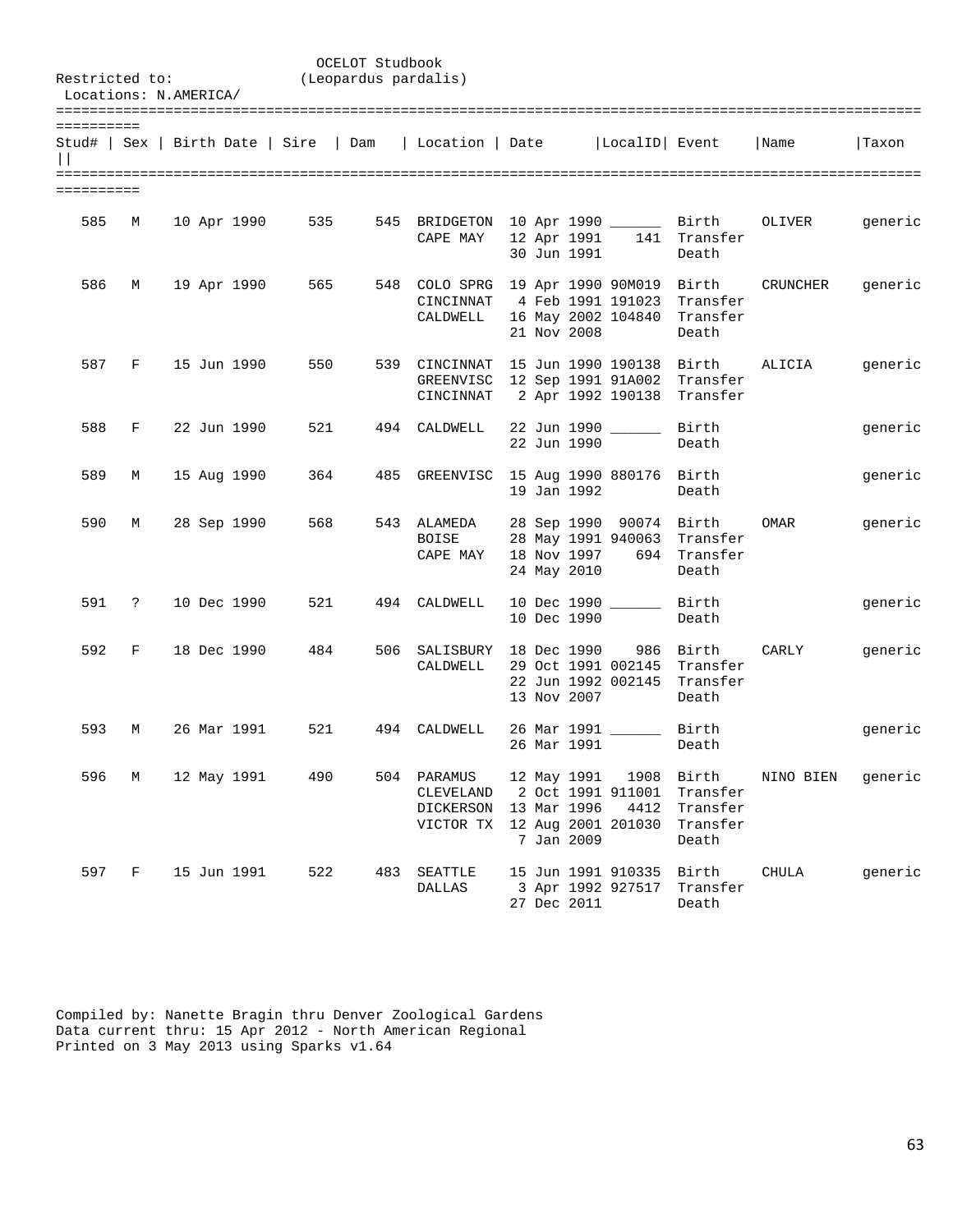|                             | Restricted to:<br>Locations: N.AMERICA/ |                  |                                       | OCELOT Studbook<br>(Leopardus pardalis) |                                                  |                                                          |                                                                                 |                                    |                                     |         |
|-----------------------------|-----------------------------------------|------------------|---------------------------------------|-----------------------------------------|--------------------------------------------------|----------------------------------------------------------|---------------------------------------------------------------------------------|------------------------------------|-------------------------------------|---------|
|                             |                                         |                  |                                       |                                         |                                                  |                                                          |                                                                                 |                                    |                                     |         |
| ==========<br>$\vert \vert$ |                                         |                  | Stud#   Sex   Birth Date   Sire   Dam |                                         | Location   Date                                  |                                                          | LocalID Event                                                                   |                                    | Name                                | Taxon   |
| ==========                  |                                         |                  |                                       |                                         |                                                  |                                                          |                                                                                 |                                    |                                     |         |
|                             |                                         |                  |                                       |                                         |                                                  |                                                          |                                                                                 |                                    |                                     |         |
|                             | 598 neutM 12 Jul 1991                   |                  | 439                                   |                                         | 531 PITTSBORO                                    | 12 Jul 1991<br>27 Dec 1998                               |                                                                                 | 0089 Birth<br>Death                | CHICO MENDE generic                 |         |
| 599                         | F                                       | 21 Aug 1991      | 565                                   |                                         |                                                  | 5 Jan 1994                                               | 548 COLO SPRG 21 Aug 1991 91M060 Birth<br>CLEVELAND 21 Apr 1992 920423 Transfer | Death                              | NINA PACA                           | generic |
| 600                         | M                                       | $~\sim$ Nov 1991 | <b>UNK</b>                            |                                         | UNK UNKNOWN                                      |                                                          | $~\sim$ Nov 1991 _____<br>PITTSBORO 11 May 1992 00811                           | Birth<br>ltf                       | MORGAN                              | generic |
| 601                         | М                                       | 8 Dec 1991       | 568                                   |                                         | 543 ALAMEDA<br>CLOVIS                            | 2 Nov 1992                                               | 8 Dec 1991 91105 Birth<br>19 Jun 1992                                           | Transfer<br>Death                  | TAWN                                | generic |
| 602                         | F                                       | 13 Dec 1991      | 579                                   |                                         | NORFOLK                                          |                                                          | 459 ASDM TUSC 13 Dec 1991 AF1193 Birth<br>14 Oct 1992 920085                    | Transfer                           | XANICA                              | generic |
| 603                         | М                                       | 13 Dec 1991      | 579                                   | 459                                     | ASDM TUSC<br>VICTOR TX                           | 22 Nov 1995                                              | 13 Dec 1991 AF1194<br>4 Nov 1992 890329                                         | Birth<br>Transfer<br>Death         | KING GEORGE generic                 |         |
| 604                         | М                                       | 16 Dec 1991      | 582                                   |                                         | 581 STATEN IS<br>BRIDGEPRT<br>PRIVATE            | 16 Dec 1991<br>21 Apr 1992<br>20 Jul 2005<br>15 Jan 2011 | 10686 Birth<br>10478<br>NONE                                                    | Transfer<br>Transfer<br>Death      | BALTHAZAR                           | generic |
| 605                         | М                                       | 16 Dec 1991      | 521                                   | 494                                     | CALDWELL                                         | 16 Dec 1991                                              | 16 Dec 1991 _____                                                               | Birth<br>Death                     |                                     | generic |
| 606                         | F                                       | $\sim$ Feb 1992  | <b>UNK</b>                            |                                         | UNK UNKNOWN<br>FLORIDA<br>PITTSBORO<br>SALISBURY | ????<br>10 Nov 1998<br>2 Feb 2000                        | $\sim$ Feb 1992 ________ Birth<br>11 May 1992 00812 Transfer                    | Transfer<br>1254 Transfer<br>Death | PORSCHE                             | generic |
| 607                         | $\ddot{ }$                              | 10 Feb 1992      | 460                                   |                                         | 453 LITTLEROC 10 Feb 1992                        | 18 Feb 1992                                              |                                                                                 | 4158 Birth<br>Death                |                                     | generic |
| 608                         | F                                       | 2 Mar 1992       | 546                                   |                                         | 498 PITTSBORO                                    | 2 Mar 1992                                               |                                                                                 |                                    | 00814 Birth ltf REAGAN-DALE generic |         |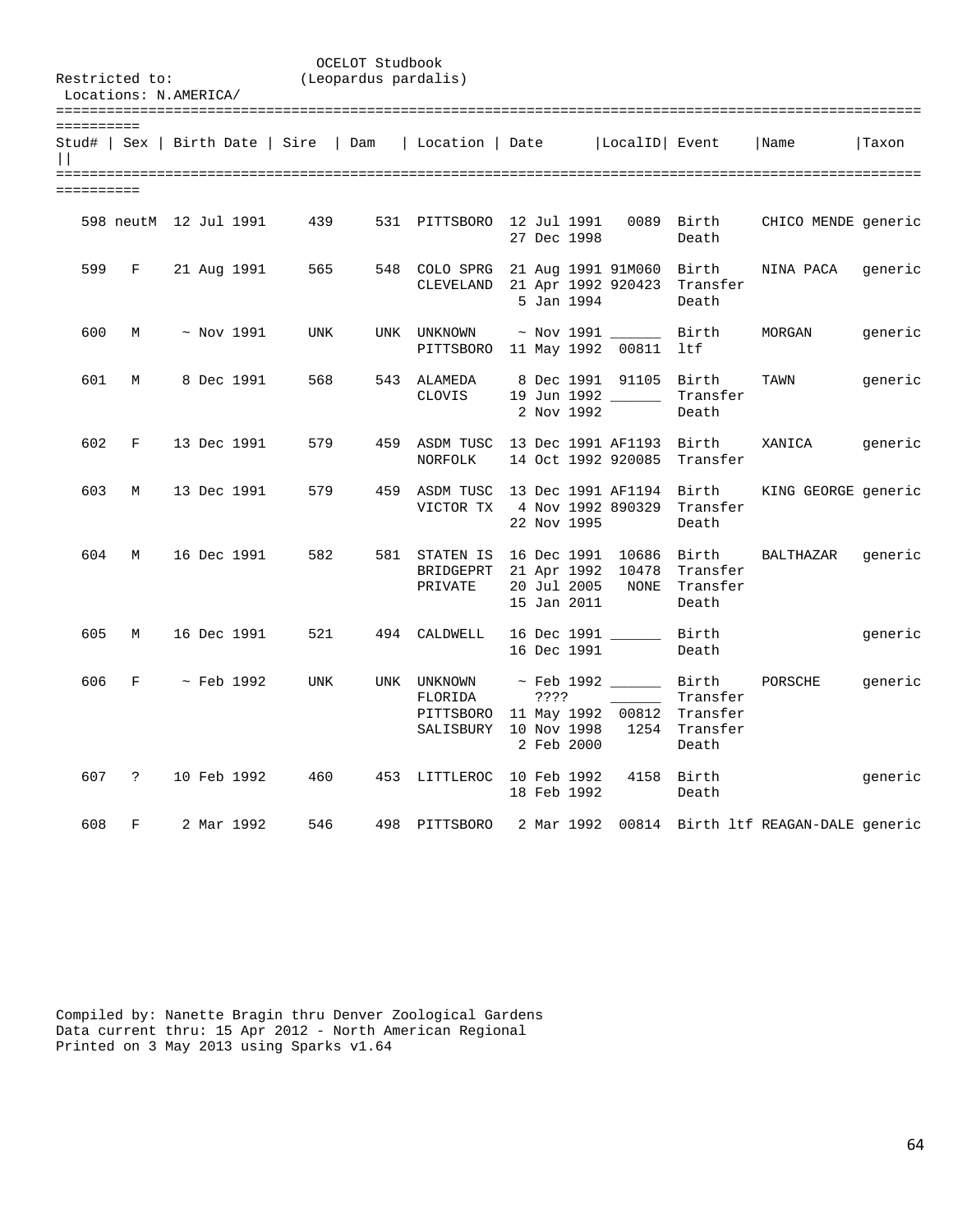|            |       | Restricted to:<br>Locations: N.AMERICA/ |             | (Leopardus pardalis) | OCELOT Studbook |                                                                 |                     |                                                                                                                                       |                   |          |         |
|------------|-------|-----------------------------------------|-------------|----------------------|-----------------|-----------------------------------------------------------------|---------------------|---------------------------------------------------------------------------------------------------------------------------------------|-------------------|----------|---------|
| ========== |       |                                         |             |                      |                 |                                                                 |                     | Stud#   Sex   Birth Date   Sire   Dam   Location   Date   LocalID   Event   Name                                                      |                   |          | Taxon   |
| ========== |       |                                         |             |                      |                 |                                                                 |                     |                                                                                                                                       |                   |          |         |
| 609        | M     |                                         |             |                      |                 | 23 Mar 1992 500 533 MADISON<br>BRANDONWI<br>OAKLAND<br>SAN FRAN | ????<br>20 Dec 2005 | 23 Mar 1992 ________ Birth KEE KEE<br>16 Oct 1992 829 Transfer<br>29 May 2002 102017 Transfer                                         | Transfer<br>Death |          | generic |
| 610        | F     |                                         | 23 Mar 1992 |                      |                 | 500 533 MADISON<br>BRANDONWI<br>OAKLAND                         | ????                | 23 Mar 1992 ________ Birth<br><u> 1980 - Jan Sara</u><br>16 Oct 1992 830 Transfer<br>FOSSILRIM 9 Aug 1994 8003 Transfer<br>8 Oct 1999 | Transfer<br>Death | SERRINA  | generic |
| 611        | M     |                                         | 28 Mar 1992 | 490                  |                 | 504 PARAMUS<br>HATFIELD                                         |                     | 28 Mar 1992 1940 Birth<br>14 Apr 1992 _______ 1tf                                                                                     |                   |          | generic |
| 612        | M     |                                         | 28 Mar 1992 | 490                  |                 | 504 PARAMUS                                                     | 1 Jul 1992          | 28 Mar 1992 1941 Birth                                                                                                                | Death             |          | generic |
| 614        | M     |                                         | 18 May 1992 | 586                  |                 |                                                                 |                     | 539 CINCINNAT 18 May 1992 192093 Birth CLARK<br>ASHEBORO 3 Feb 1993 1220 Transfer                                                     |                   |          | generic |
| 615        | M     |                                         | 18 May 1992 | 586 11               |                 | OMAHA                                                           | 17 Feb 2006         | 539 CINCINNAT 18 May 1992 192126 Birth<br>ASHEBORO 3 Feb 1993 1221 Transfer<br>7 Jun 2002 12813 Transfer                              | Death             | LEWIS    | generic |
|            | 616 F |                                         | 23 May 1992 | 460                  |                 |                                                                 |                     | 453 LITTLEROC 23 May 1992 4227 Birth<br>MEDINA ZO 29 Sep 1992                                                                         | ltf               |          | generic |
| 617        | F     |                                         | 18 Jul 1992 | 517                  |                 | 566 HOGLE<br><b>BREVARD</b><br>HOGLE                            | 2 Dec 2002          | 18 Jul 1992 09371 Birth<br>17 Mar 1994 940018 Transfer<br>6 Jun 1994 09371 Transfer<br>SALISBURY 31 Oct 2001 1417 Transfer            | Death             | OPAL     | generic |
|            | 618 F |                                         | 24 Jul 1992 | 590                  |                 | 488 BOISE                                                       | 29 Apr 1995         | 24 Jul 1992 200042 Birth<br>VICTOR TX 14 Jul 1993 930029                                                                              | Transfer<br>Death | LEANNE   | generic |
| 619        | М     |                                         | 6 Aug 1992  | 582                  |                 | 581 STATEN IS                                                   | 3 Nov 1992          | 6 Aug 1992 010701                                                                                                                     | Birth<br>Death    | CAESAR   | generic |
| 620        | F     |                                         | 24 Aug 1992 | 409                  |                 | RIO GRAND                                                       |                     | 584 PITTSBORO 24 Aug 1992 00815 Birth<br>25 Apr 2002 M02013                                                                           | Transfer          | FIREBALL | generic |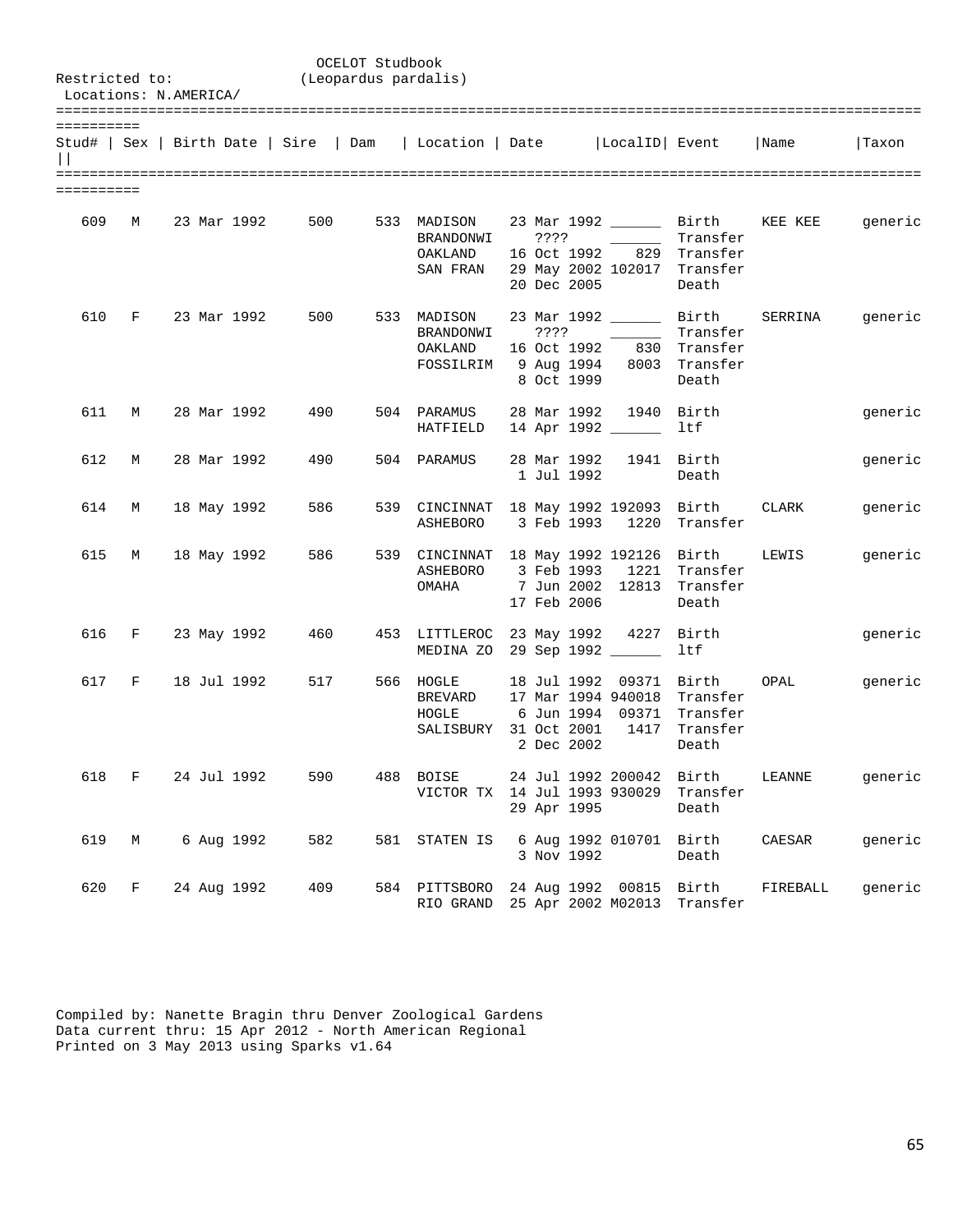| Restricted to:              |                     | Locations: N.AMERICA/ |                       |                                       | OCELOT Studbook<br>(Leopardus pardalis) |                                                 |                                          |                                                                   |                                 |        |         |
|-----------------------------|---------------------|-----------------------|-----------------------|---------------------------------------|-----------------------------------------|-------------------------------------------------|------------------------------------------|-------------------------------------------------------------------|---------------------------------|--------|---------|
|                             |                     |                       |                       |                                       |                                         |                                                 |                                          |                                                                   |                                 |        |         |
| ==========<br>$\vert \vert$ |                     |                       |                       | Stud#   Sex   Birth Date   Sire   Dam |                                         | Location   Date                                 |                                          | LocalID Event                                                     |                                 | Name   | Taxon   |
| ==========                  |                     |                       |                       |                                       |                                         |                                                 |                                          |                                                                   |                                 |        |         |
| 621                         | $\ddot{\mathbf{z}}$ |                       | 9 Sep 1992            | 521                                   | 494                                     | CALDWELL                                        |                                          | 9 Sep 1992 Birth<br>9 Sep 1992                                    | Death                           |        | generic |
| 622                         | $\ddot{ }$          |                       | 9 Sep 1992            | 521                                   | 494                                     | CALDWELL                                        |                                          | 9 Sep 1992 ________ Birth<br>9 Sep 1992                           | Death                           |        | generic |
| 623                         | M                   |                       | 13 Sep 1992           | 546                                   | 498                                     | PITTSBORO                                       |                                          | 13 Sep 1992 00813 Birth ltf CHI CHI                               |                                 |        | generic |
| 624                         | F                   |                       | 5 Oct 1992            | 484                                   |                                         | 506 SALISBURY<br><b>GRANBY</b><br>DICKERSON     | 5 Oct 1992<br>26 Aug 1997<br>29 Jan 2001 | 11 Aug 1994 M92161 Transfer<br>4693                               | 1039 Birth<br>Transfer<br>Death | JAZMYN | generic |
| 625                         | F                   |                       | 11 Oct 1992           | 460                                   | 453                                     | LITTLEROC<br>SAN ANTON                          | 11 Oct 1992<br>3 Jun 2009                | 4290<br>6 Apr 1994 940477                                         | Birth<br>Transfer<br>Death      | NIMUE  | generic |
| 628                         | $\ddot{ }$          |                       | 19 Jan 1993           | 521                                   | 494                                     | CALDWELL                                        | 19 Jan 1993                              | 19 Jan 1993                                                       | Birth<br>Death                  |        | generic |
| 629                         | F                   |                       | 29 Jan 1993           | 409                                   |                                         | 584 PITTSBORO                                   |                                          | 29 Jan 1993 00816 Birth ltf RENEE                                 |                                 |        | generic |
| 630                         | F                   |                       | 7 Mar 1993            | 582                                   |                                         | 581 STATEN IS<br>CLEVELAND                      | 22 Nov 1998                              | 7 Mar 1993 010981 Birth<br>27 Jul 1994 940715                     | Transfer<br>Death               | RINA   | generic |
| 631                         | F                   |                       | 10 Mar 1993           | 522                                   | 483                                     | SEATTLE<br>PHOENIX<br>STATEN IS                 | 15 Dec 1993<br>7 Jan 1997                | 10 Mar 1993 930055 Birth<br>6907<br>3 Oct 1996 096036 Transfer    | Transfer<br>Death               | FIERRA | generic |
|                             |                     |                       | 632 neutM 13 Apr 1993 | 579                                   |                                         | 459 ASDM TUSC<br>FOSSILRIM<br>WILD<br>FOSSILRIM | 10 Aug 1994<br>29 Dec 2006               | 13 Apr 1993 AF1304 Birth<br>NONE<br>6 Feb 2007 8002 Transfer      | 8002 Transfer<br>Transfer       | COTELO | generic |
|                             |                     |                       | 633 ? 14 Apr 1993     | 596                                   |                                         |                                                 | 14 Apr 1993                              | 599 CLEVELAND 14 Apr 1993 930451 Birth                            | Death                           |        | generic |
| 634                         |                     |                       | F 25 Apr 1993         | 596                                   |                                         |                                                 |                                          | 599 CLEVELAND 25 Apr 1993 930453 Birth<br>25 Apr 1993             | Death                           |        | generic |
| 635                         | M                   |                       | 9 Jun 1993            | 586                                   |                                         | NAWA A                                          |                                          | 587 CINCINNAT 9 Jun 1993 193112 Birth<br>29 Mar 1995 ________ ltf |                                 |        | generic |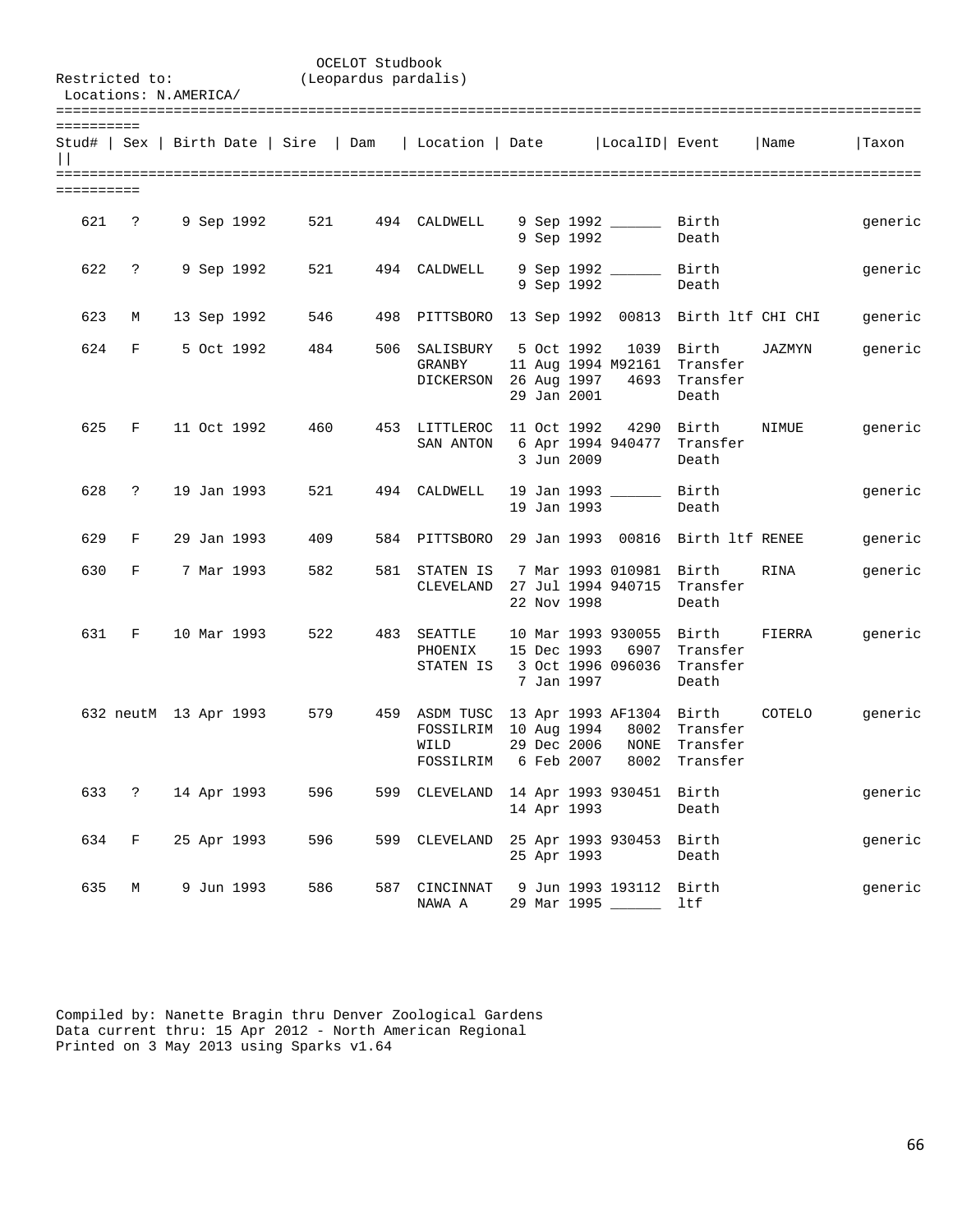| Restricted to:                       |           |  |                |     | OCELOT Studbook<br>(Leopardus pardalis) |                                                                   |                            |                                                                                   |                                                                                        |        |         |
|--------------------------------------|-----------|--|----------------|-----|-----------------------------------------|-------------------------------------------------------------------|----------------------------|-----------------------------------------------------------------------------------|----------------------------------------------------------------------------------------|--------|---------|
| Locations: N.AMERICA/                |           |  |                |     |                                         |                                                                   |                            |                                                                                   |                                                                                        |        |         |
|                                      |           |  |                |     |                                         |                                                                   |                            |                                                                                   |                                                                                        |        |         |
| ==========                           |           |  |                |     |                                         |                                                                   |                            |                                                                                   |                                                                                        |        |         |
| Stud#   Sex   Birth Date   Sire<br>Н |           |  |                |     | Dam                                     | Location   Date                                                   |                            | LocalID Event                                                                     |                                                                                        | Name   | Taxon   |
|                                      |           |  |                |     |                                         |                                                                   |                            |                                                                                   |                                                                                        |        |         |
| ==========                           |           |  |                |     |                                         |                                                                   |                            |                                                                                   |                                                                                        |        |         |
| 636                                  | M         |  | 21 Jun 1993    | 575 |                                         | 566 MONTGOMRY<br>SAN ANTON                                        | 21 Jun 1993<br>4 Jun 2009  | 17 Feb 1994 940238                                                                | 1274 Birth<br>Transfer<br>Death                                                        | TITO   | generic |
| 637                                  | M         |  | 4 Jul 1993     | 409 |                                         | 584 PITTSBORO                                                     | 4 Jul 1993                 | 00820                                                                             | Birth ltf PJ                                                                           |        | generic |
| 638                                  | M         |  | 11 Jul 1993    | 546 |                                         | 498 PITTSBORO<br>NASHV ZOO<br>AM WLD CA<br>NASHV ZOO<br>BRIDGETON |                            | 11 Jul 1993 00817 Birth<br>28 Jan 1997 940652<br>5 Jun 1998 M00058<br>26 Jun 2002 | Transfer<br>Transfer<br>26 May 2000 940652 Transfer<br>Transfer                        | FENDER | generic |
| 639                                  | F         |  | 11 Jul 1993    | 546 |                                         | 498 PITTSBORO<br>FERNDALE<br>MONROE                               | 11 Jul 1993                | 00818<br>14 Mar 2002 A2M61<br>27 Dec 2002 200402                                  | Birth<br>Transfer<br>Transfer                                                          | GIBSON | generic |
| 640                                  | F         |  | 12 Aug 1993    | 439 |                                         | 531 PITTSBORO<br>BRIDGEPRT<br>PRIVATE                             | 20 Jul 2005<br>~2007       | 12 Aug 1993 00819 Birth<br>17 Nov 1998 101224<br>NONE                             | Transfer<br>Transfer<br>Death                                                          | MEBANE | generic |
| 642                                  | F         |  | 18 Jan 1994    | 409 |                                         | 584 PITTSBORO<br>STMAARTEN                                        | 18 Jan 1994                | 00822<br>3 Oct 1997 100017                                                        | Birth<br>Transfer                                                                      | ZIGGY  | generic |
|                                      | 643 neutF |  | 18 Jan 1994    | 409 |                                         | 584 PITTSBORO<br>DREHER PA                                        | 25 Sep 1996                | 18 Jan 1994 00821 Birth<br>96190                                                  | Transfer                                                                               | SHARON | generic |
| 644                                  | M         |  | 21 Apr 1994    | 460 |                                         | 453 LITTLEROC<br>NASHV ZOO<br>OKLAHOMA<br>HOGLE<br>SEATTLE        | 21 Apr 1994<br>21 May 2006 | 23 Mar 1995 940322<br>24 Sep 1998 980107<br>21 Jul 2005 201970                    | 4554 Birth<br>Transfer<br>19 Mar 1997 708503 Transfer<br>Transfer<br>Transfer<br>Death | ONYX   | generic |
| 645                                  | M         |  | 11 Jun 1994    | 565 |                                         | 597 DALLAS                                                        | 11 Jun 1994                | 11 Jun 1994 948971                                                                | Birth<br>Death                                                                         |        | generic |
| 646                                  | F         |  | 23 Jul 1994    | 502 |                                         | 485 GREENVISC 23 Jul 1994 94G042 Birth                            | 26 Jul 1994                |                                                                                   | Death                                                                                  |        | generic |
| 647                                  |           |  | F ~24 Jun 1946 | UNK |                                         | UNK UNKNOWN<br>PUBLIC<br>NORFOLK                                  | ????<br>21 Jan 1970        | $~1946$ $~1946$                                                                   | Birth<br>Transfer<br>21 Jun 1956 560002 Transfer<br>Death                              | LOTTA  | generic |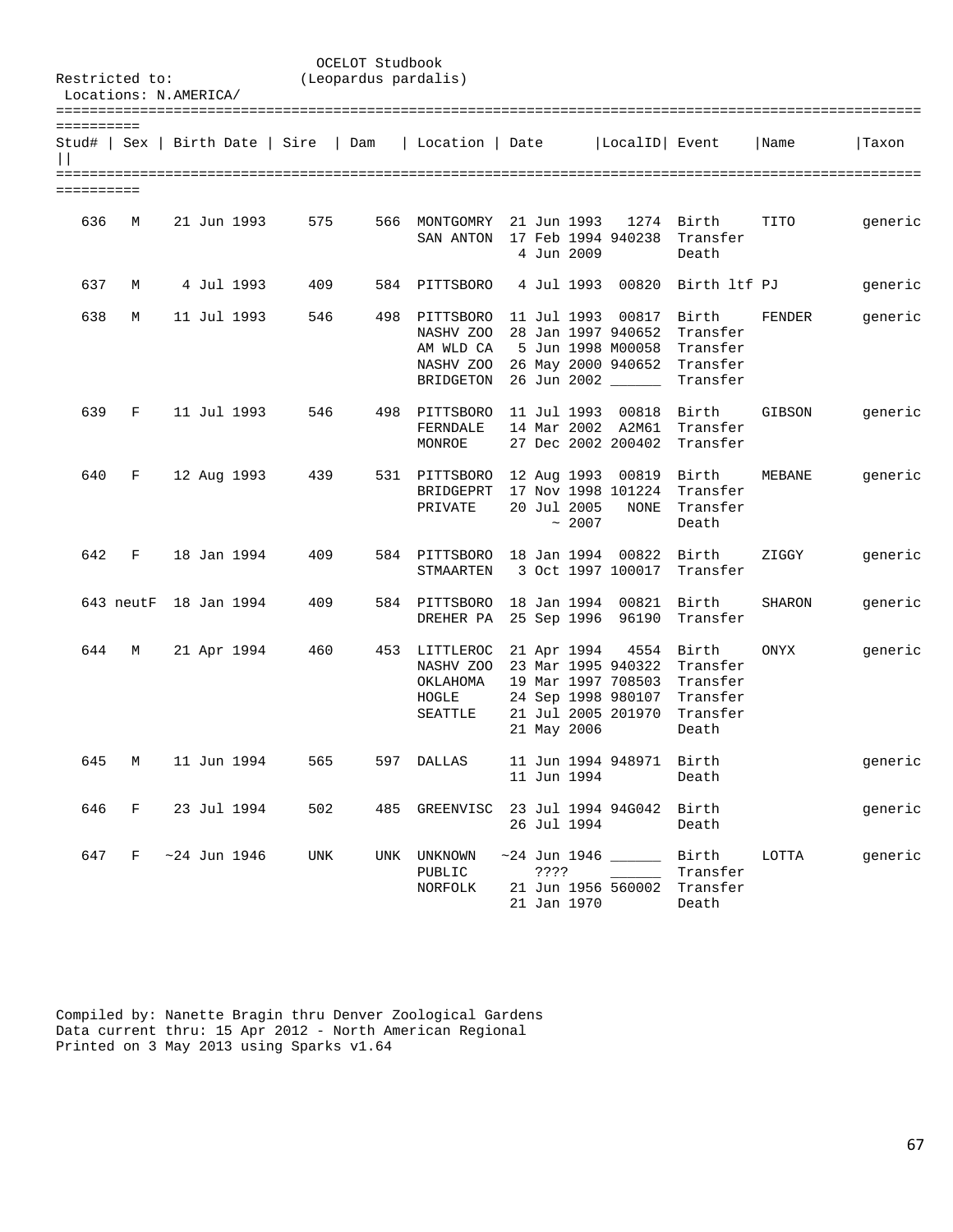OCELOT Studbook<br>(Leopardus pardal: (Leopardus pardal) (Leopardus pardalis) Locations: N.AMERICA/ ======================================================================================================= ========== Stud# | Sex | Birth Date | Sire | Dam | Location | Date |LocalID| Event |Name |Taxon  $||$ ======================================================================================================= ==========

| 648 | M     | 7.3.5.5               | <b>UNK</b> |     | UNK UNKNOWN                          | ????<br>Birth<br>$\text{ASDM TUSC}$ $\sim$ 1959<br>Transfer<br>$~\sim$ Nov 1965<br>Death                                                              | generic |
|-----|-------|-----------------------|------------|-----|--------------------------------------|-------------------------------------------------------------------------------------------------------------------------------------------------------|---------|
| 649 |       | M ~30 Sep 1956 UNK    |            |     | UNK UNKNOWN<br>PUBLIC<br>NORFOLK     | $\sim$ 30 Sep 1956 ________ Birth $CERER$<br>Transfer<br>????<br>the company of the company<br>29 Sep 1960 600001 Transfer<br>1 Oct 1962<br>Death     | generic |
|     | 650 M | ????                  | UNK        |     |                                      | Birth<br>ASDM TUSC ~ 1961 _______<br>Transfer<br>5 Mar 1969<br>Death                                                                                  | generic |
|     | 651 F | ? ? ? ?               | <b>UNK</b> |     |                                      | Birth<br>ASDM TUSC $\sim$ 1965 ______<br>Transfer<br>9 Dec 1966<br>Death                                                                              | generic |
|     | 652 M | ????                  | <b>UNK</b> |     |                                      | Birth<br>TIGER<br>ASDM TUSC $\sim$ 1966 ______<br>Transfer<br>8 Oct 1968<br>Death                                                                     | generic |
|     | 653 F | $\sim 1988$           | <b>UNK</b> |     | UNK UNKNOWN<br>CLOVIS                | ~ 1988 _______ Birth FRUG<br>LAMKIN M ????<br>Transfer<br>$\frac{1}{2}$ . The set of $\frac{1}{2}$<br>Transfer<br>22 Nov 1989<br>15 Dec 2000<br>Death | generic |
|     |       | 654 neutF 14 Aug 1994 | 490        |     | 504 PARAMUS<br>WHEELING<br>LOSANGELE | 14 Aug 1994 2131 Birth MASHADA<br>21 Jun 1995 1889 Transfer<br>5 Apr 2000 990175 Transfer                                                             | generic |
|     |       | 656 F 26 Aug 1994     | 575        |     | 566 MONTGOMRY<br>WILD WRLD           | 26 Aug 1994 1659 Birth<br>TAZ<br>1 Nov 1995 4932 Transfer                                                                                             | generic |
|     | 657 F | 5 Nov 1994            | 502        | 485 | GREENVISC                            | 5 Nov 1994 94G046 Birth<br>8 Nov 1994<br>Death                                                                                                        | generic |
|     | 658 ? | 20 Nov 1994           | 484        |     |                                      | 506 SALISBURY 20 Nov 1994<br>1126 Birth<br>25 Nov 1994<br>Death                                                                                       | generic |
| 659 | F     | 7 Mar 1995            | 484        |     | ABILENE<br>HOUSTON<br>HOGLE          | 506 SALISBURY 7 Mar 1995 1135 Birth<br>TIGGERINA<br>16 May 1996 1167 Transfer<br>12 Aug 1998 17686 Transfer<br>8 Nov 2006 U06072 Transfer             | generic |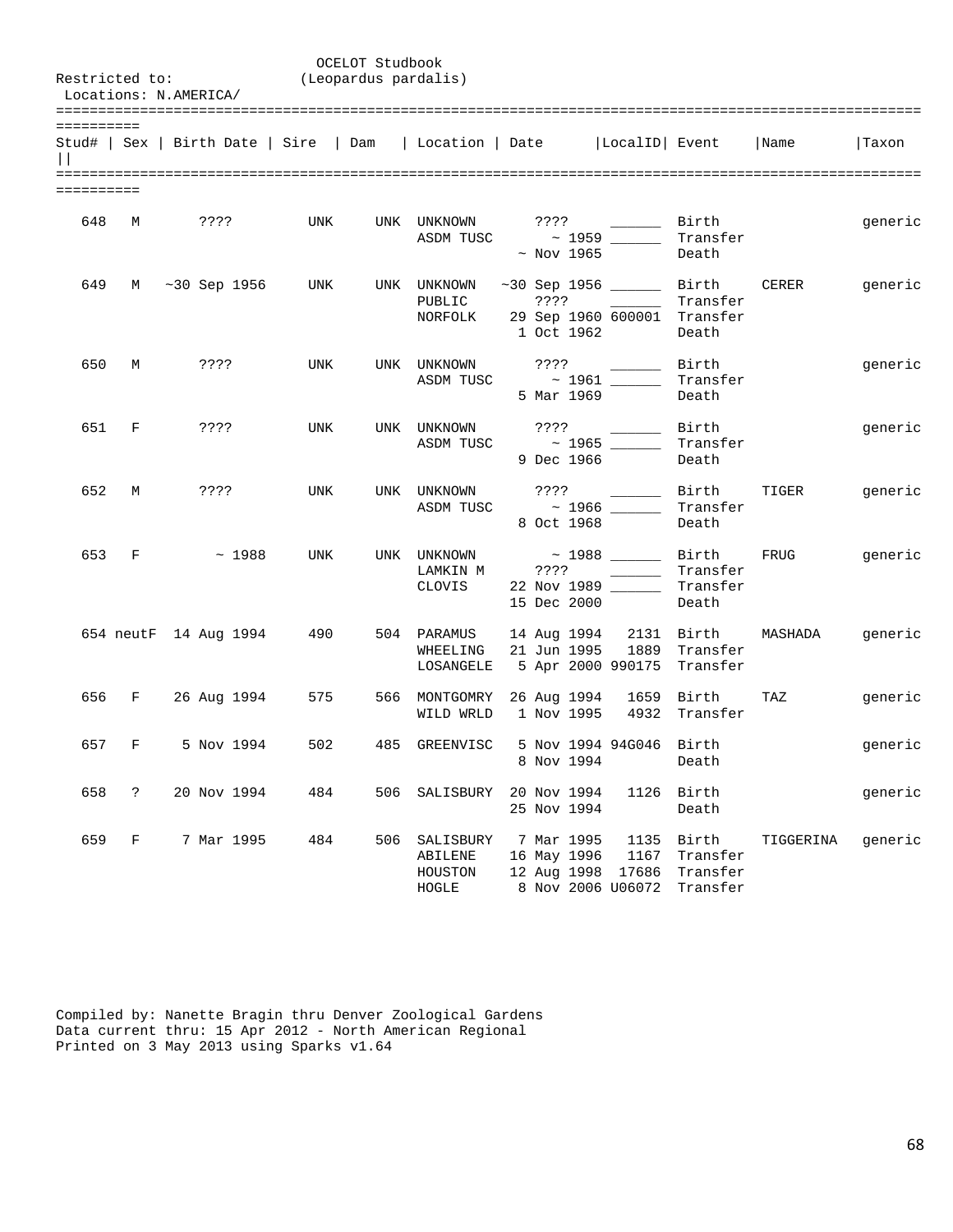| Restricted to:            |           | Locations: N.AMERICA/ |       |            | OCELOT Studbook<br>(Leopardus pardalis) |                                                                                  |                                                        |                                                          |                                                       |       |         |
|---------------------------|-----------|-----------------------|-------|------------|-----------------------------------------|----------------------------------------------------------------------------------|--------------------------------------------------------|----------------------------------------------------------|-------------------------------------------------------|-------|---------|
|                           |           |                       |       |            |                                         |                                                                                  |                                                        |                                                          |                                                       |       |         |
| ==========<br>Stud#   Sex |           | Birth Date   Sire     |       |            | Dam                                     | Location   Date                                                                  |                                                        | LocalID Event                                            |                                                       | Name  | Taxon   |
|                           |           |                       |       |            |                                         |                                                                                  |                                                        |                                                          |                                                       |       |         |
| ==========                |           |                       |       |            |                                         |                                                                                  |                                                        |                                                          |                                                       |       |         |
| 660                       | F         | 7 Mar 1995            |       | 484        | 506                                     | SALISBURY<br>ABILENE<br>CINCINNAT<br>SYRACUSE                                    | 7 Mar 1995<br>16 May 1996                              | 1136<br>1166<br>25 Apr 2002 102038<br>26 Apr 2007 M07022 | Birth<br>Transfer<br>Transfer<br>Transfer             | SHY   | generic |
| 661                       | F         | 27 Mar 1995           |       | 596        | 630                                     | CLEVELAND                                                                        | 27 May 1996                                            | 27 Mar 1995 950314 Birth                                 | Death                                                 |       | generic |
| 662                       | F         | 29 Mar 1995           |       | 596        | 630                                     | CLEVELAND<br>LOSANGELE<br>CLEVELAND 23 Apr 1998 950315<br>CINCINNAT<br>MONTGOMRY | 29 Mar 1995 950315<br>12 Jun 2002                      | 5 Mar 1998 985232<br>13 Jul 2000 100077<br>3055          | Birth<br>Transfer<br>Transfer<br>Transfer<br>Transfer | TANJA | generic |
| 663                       | F         | 24 Jun 1995           |       | 562        | 624                                     | GRANBY<br>ORONO                                                                  | 24 Jun 1995 M95059<br>18 Oct 1995 K95003<br>9 Mar 2009 |                                                          | Birth<br>Transfer<br>Death                            | MAYA  | generic |
|                           | 664 neutM | 1 Jul 1995            |       | 590        | 488                                     | BOISE<br>SANFORD<br>DREHER PA                                                    | 3 Jan 1996<br>20 Dec 1996                              | 1 Jul 1995 950216<br>1416<br>96226                       | Birth<br>Transfer<br>Transfer                         | MALO  | generic |
| 665                       | М         | 29 Jul 1995           |       | 575        | 566                                     | MONTGOMRY                                                                        | 29 Jul 1995<br>29 Jul 1995                             | 1910                                                     | Birth<br>Death                                        |       | generic |
| 666                       | S.        | ????                  |       | UNK        |                                         | UNK VENEZUELA<br>PUBLIC<br>FORTWORTH                                             | ????<br>????<br>1 Jan 1957                             | 3 Jun 1952 M52061                                        | Birth<br>Transfer<br>Transfer<br>Death                |       | generic |
| 667                       | М         | ????                  |       | <b>UNK</b> | UNK                                     | UNKNOWN<br>PUBLIC<br>RACINE                                                      | ????<br>????<br>8 Jun 1955<br>6 Oct 1955               | H5513                                                    | Birth<br>Transfer<br>Transfer<br>Death                |       | generic |
| 668                       | F         | ????                  |       | UNK        |                                         | UNK UNKNOWN<br>PUBLIC<br>FORTWORTH<br>GLEN OAK                                   | ????<br>????<br>26 Sep 1970 M7009<br>22 Oct 1970 _____ |                                                          | Birth<br>Transfer<br>Transfer<br>ltf                  |       | generic |
| 673                       | M         |                       | ~1990 | UNK        | UNK                                     | UNKNOWN<br>USDI LAW<br><b>BATONROUG</b>                                          | ????<br>22 May 1990 M2263<br>24 Sep 1990               | $\sim$ 1990                                              | Birth<br>Transfer<br>Transfer<br>Death                |       | generic |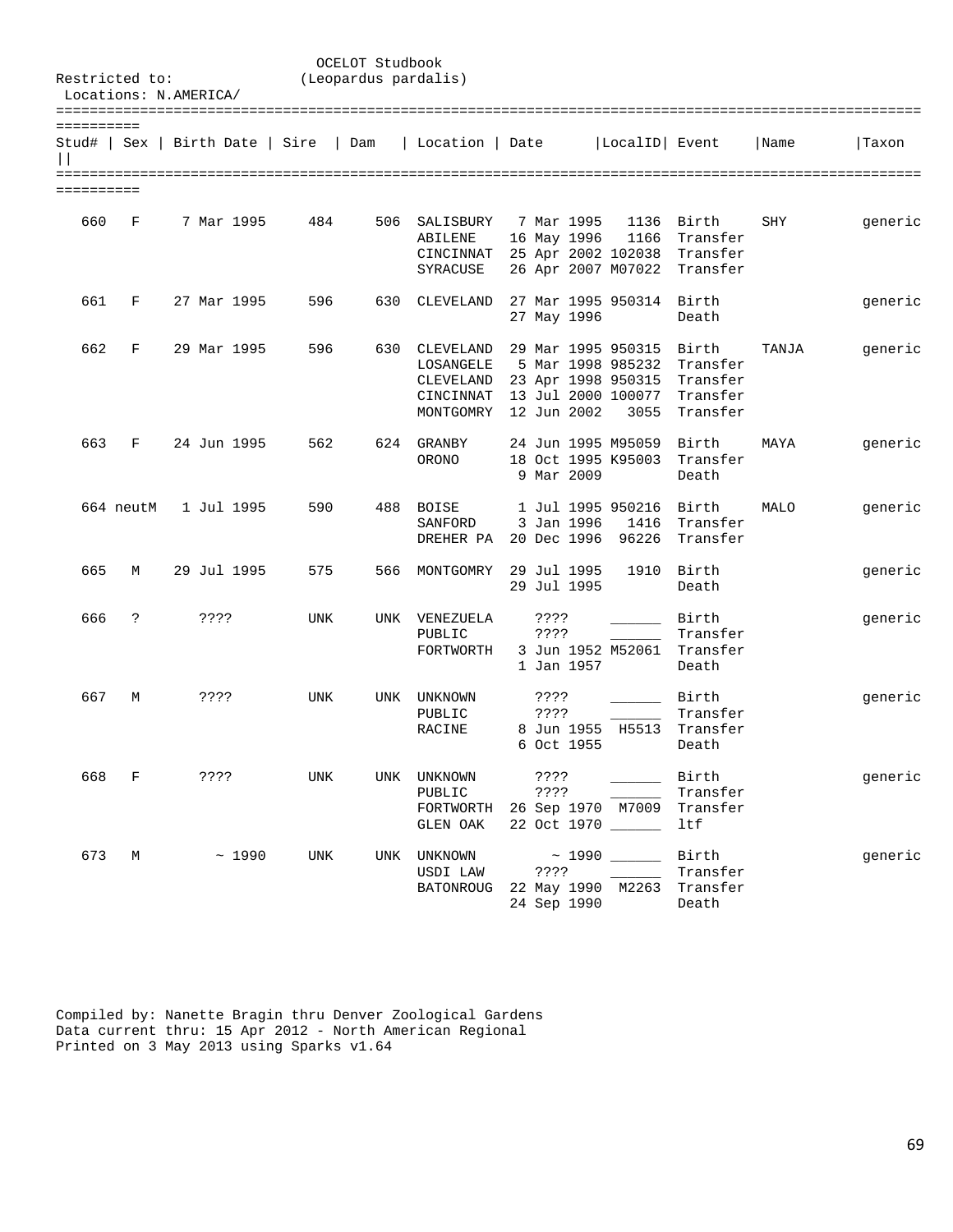| Restricted to:             |           | Locations: N.AMERICA/           | OCELOT Studbook<br>(Leopardus pardalis) |     |                                                    |                                                                                    |                       |                                           |               |         |
|----------------------------|-----------|---------------------------------|-----------------------------------------|-----|----------------------------------------------------|------------------------------------------------------------------------------------|-----------------------|-------------------------------------------|---------------|---------|
|                            |           |                                 |                                         |     |                                                    |                                                                                    |                       |                                           |               |         |
| ==========<br>$\mathbf{I}$ |           | Stud#   Sex   Birth Date   Sire | Dam                                     |     | Location                                           | Date                                                                               | LocalID Event         |                                           | Name          | Taxon   |
| ==========                 |           |                                 |                                         |     |                                                    |                                                                                    |                       |                                           |               |         |
|                            | 674 neutM | 9 Sep 1994                      | 439                                     | 531 | PITTSBORO<br>RIO GRAND                             | 9 Sep 1994 00823<br>25 Apr 2002 M02012                                             |                       | Birth<br>Transfer                         | <b>BEAMER</b> | generic |
| 675                        | F         | 30 Mar 1995                     | 546                                     | 498 | PITTSBORO                                          | 30 Mar 1995<br>5 Feb 2000                                                          | 00824 Birth           | Death                                     | DOMINO        | generic |
| 678                        | F         | ????                            | UNK                                     |     | UNK UNKNOWN<br>USDA CA<br>MONTGOMRY                | ????<br>????<br>11 May 1991<br>19 Oct 1991                                         | 584164<br>504         | Birth<br>Transfer<br>Transfer<br>Death    |               | generic |
| 685                        | М         | 12 Apr 1996                     | 636                                     | 625 | SAN ANTON<br>WILD WRLD                             | 12 Apr 1996 960426<br>16 Oct 1996                                                  |                       | Birth<br>5324 Transfer                    |               | generic |
| 690                        | М         | 18 May 1993                     | 686                                     | 687 | <b>CUBATAO</b><br>SAO PAULO<br>PHOENIX<br>PORTLAND | 18 May 1993<br>????<br>25 Jul 1996<br>12 Apr 2006 A60037                           | 0575<br>22027<br>7987 | Birth<br>Transfer<br>Transfer<br>Transfer | <b>RALPH</b>  | MITIS   |
| 691                        | F         | 20 Jun 1993                     | 688                                     | 689 | SAO PAULO<br>PHOENIX<br>PORTLAND                   | 20 Jun 1993<br>25 Jul 1996<br>12 Apr 2006 A60038                                   | 20760<br>7988         | Birth<br>Transfer<br>Transfer             | ALICE         | MITIS   |
| 692                        | М         | 1 Jan 1996                      | 575                                     | 566 | MONTGOMRY                                          | 1 Jan 1996<br>4 Jan 1996                                                           | 2003                  | Birth<br>Death                            |               | generic |
| 693                        | F         | 1 Jun 1996                      | 644                                     | 580 | NASHV ZOO                                          | 1 Jun 1996 940540<br>1 Jun 1996                                                    |                       | Birth<br>Death                            |               | generic |
| 694                        | М         | 20 Jun 1996                     | 586                                     | 587 | CINCINNAT<br>PITTSBORO<br>FERNDALE<br>MONROE       | 20 Jun 1996 196080 Birth<br>20 Mar 1997 00834<br>14 Mar 2002<br>27 Dec 2002 200401 | A2M59                 | Transfer<br>Transfer<br>Transfer          | GILLIGAN      |         |
| 695                        | М         | 9 Aug 1996                      | 460                                     | 453 | LITTLEROC<br>LOSANGELE<br>$SD-WAP$                 | 9 Aug 1996<br>10 Dec 1997 005157<br>14 Sep 2011 611350                             | 5054                  | Birth<br>Transfer<br>Transfer             | DAFYD         | generic |
| 696                        | М         | 18 Aug 1996                     | 575                                     | 566 | MONTGOMRY                                          | 18 Aug 1996<br>18 Aug 1996                                                         | 2182                  | Birth<br>Death                            |               | generic |
| 697                        | М         | 17 Aug 1996                     | 484                                     | 506 | SALISBURY<br>PALM DES<br><b>SEATTLE</b>            | 17 Aug 1996<br>19 Nov 2001 401035<br>4 Mar 2008 202668                             | 1182                  | Birth<br>Transfer<br>Transfer             | <b>BRAZIL</b> |         |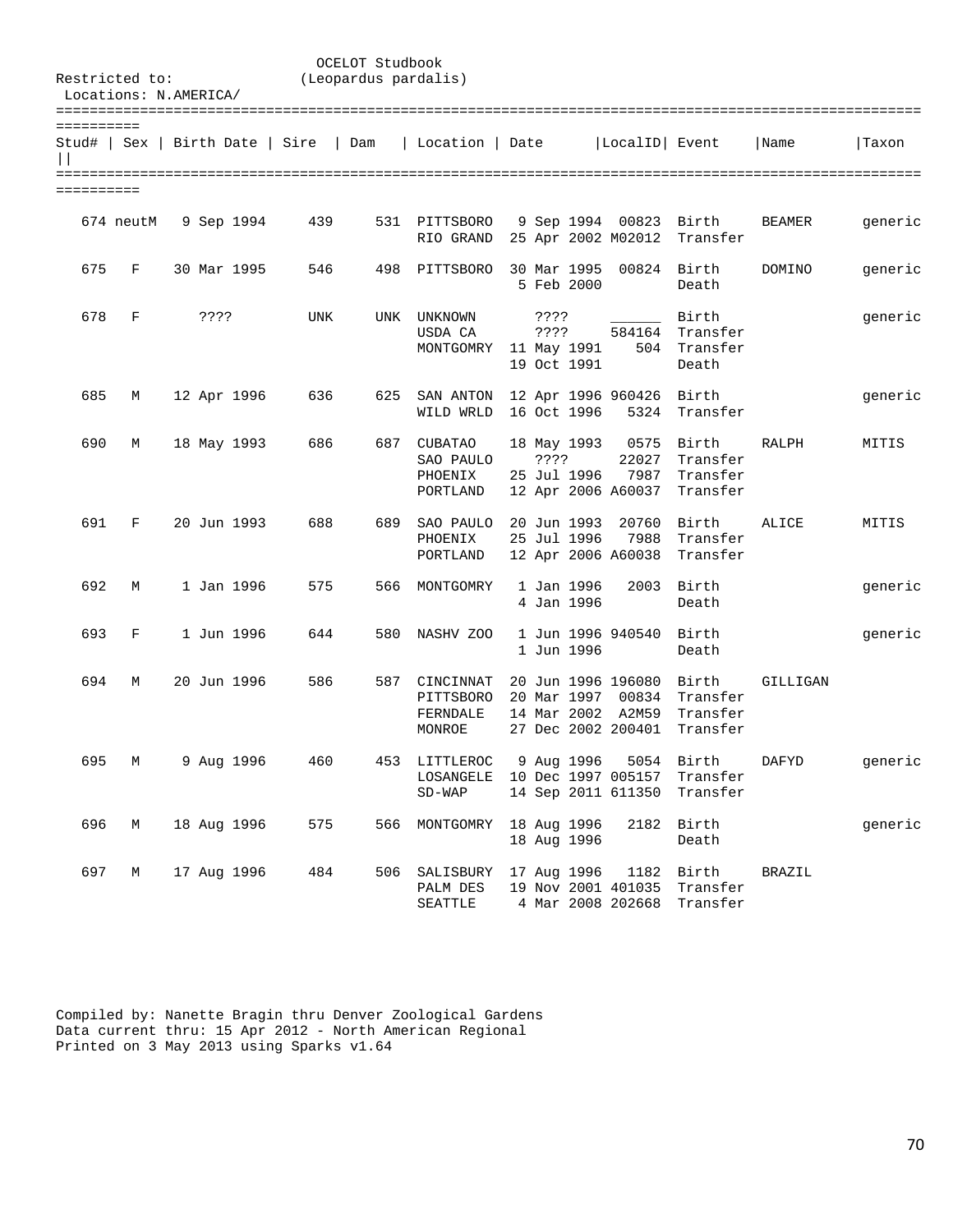|            | OCELOT Studbook<br>Restricted to:<br>(Leopardus pardalis)<br>Locations: N.AMERICA/ |  |  |             |       |     |                                                      |             |                                                                                                                                                                            |                                           |                     |         |  |
|------------|------------------------------------------------------------------------------------|--|--|-------------|-------|-----|------------------------------------------------------|-------------|----------------------------------------------------------------------------------------------------------------------------------------------------------------------------|-------------------------------------------|---------------------|---------|--|
| ========== |                                                                                    |  |  |             |       |     |                                                      |             | Stud#   Sex   Birth Date   Sire   Dam   Location   Date   LocalID   Event                                                                                                  |                                           | Name                | Taxon   |  |
| ========== |                                                                                    |  |  |             |       |     |                                                      |             |                                                                                                                                                                            |                                           |                     |         |  |
| 698        | М                                                                                  |  |  | 13 Apr 1994 | WILD1 |     | OAKHILL<br>JACKSONVL                                 |             | 724 SAO PAULO 13 Apr 1994 21633 Birth<br>9 Mar 1997 979401<br>9 Mar 2001 801321 Transfer<br>GREENVISC 23 Oct 2003 XCA053 Transfer<br>LOUISVILL 29 Apr 2007 102770 Transfer | Transfer                                  | ITIRAPUA            | MITIS   |  |
| 699        | F                                                                                  |  |  | 1 Feb 1995  | 688   | 689 | SAO PAULO<br>OAKHILL                                 | 9 Oct 2000  | 1 Feb 1995 21850<br>9 Mar 1997 979502                                                                                                                                      | Birth<br>Transfer<br>Death                | TIRICA              | MITIS   |  |
| 700        | F                                                                                  |  |  | 26 Jun 1996 | 600   |     | 629 PITTSBORO<br>CINCINNAT                           |             | 26 Jun 1996 00825 Birth<br>14 Mar 2002 102018<br>ROCHESTER 23 Sep 2007 105562 Transfer                                                                                     | Transfer                                  | STORMSHADOW generic |         |  |
| 701        | F                                                                                  |  |  | 8 Jan 2000  | 623   |     | 620 PITTSBORO<br>PRIVATE                             | 21 Nov 2000 | 8 Jan 2000 00826 Birth<br>20 Oct 2000 _____                                                                                                                                | Transfer<br>Death                         | SMOKE               | generic |  |
| 702        | F                                                                                  |  |  | 1 Jan 1994  | 546   |     | 531 PITTSBORO                                        |             | 1 Jan 1994 00827 Birth 1tf RB                                                                                                                                              |                                           |                     | generic |  |
| 703        | М                                                                                  |  |  | 18 Feb 1995 | 638   |     | 642 PITTSBORO<br>$SD-WAP$<br>ZOORASIA                |             | 18 Feb 1995 00828 Birth<br>10 Apr 1998 698194<br>13 Apr 1998 _____                                                                                                         | Transfer<br>ltf                           | MILOS               | generic |  |
| 704        | F                                                                                  |  |  | 15 May 1996 | 638   |     | 642 PITTSBORO<br>$SD-WAP$<br>ZOORASIA                |             | 15 May 1996 00829 Birth<br>10 Apr 1998 698196<br>13 Apr 1998 _____                                                                                                         | Transfer<br>ltf                           | MELODY              | generic |  |
|            | 705 neutM                                                                          |  |  | 6 Oct 1995  | 638   |     | 642 PITTSBORO<br>STMAARTEN                           |             | 6 Oct 1995 00830 Birth<br>3 Oct 1997 100018                                                                                                                                | Transfer                                  | MARLEY              | generic |  |
| 706        | M                                                                                  |  |  | 9 Oct 1996  | 439   | 531 | PITTSBORO                                            | 9 Oct 1996  |                                                                                                                                                                            | 00831 Birth ltf OLIVER                    |                     | generic |  |
| 707        | F                                                                                  |  |  | 8 Oct 1996  | 638   | 642 | PITTSBORO                                            | 4 Jun 1998  | 8 Oct 1996                                                                                                                                                                 | 00832 Birth<br>Death                      | ELSA                | generic |  |
| 708        | $_{\rm F}$                                                                         |  |  | 12 Jan 1997 | 637   |     | 702 PITTSBORO<br>NASHV ZOO<br>CINCINNAT<br>ALEXANDRI |             | 12 Jan 1997 00833<br>8 Feb 1997 940656<br>27 May 1998 198066<br>12 Dec 2007 M00301                                                                                         | Birth<br>Transfer<br>Transfer<br>Transfer | LOLA                | generic |  |
| 709        | М                                                                                  |  |  | 18 Apr 1997 | 644   | 580 | OKLAHOMA<br>PITTSBORO                                |             | 18 Apr 1997 712804<br>24 Sep 1998 100008                                                                                                                                   | Birth<br>Transfer                         | JULIO               | generic |  |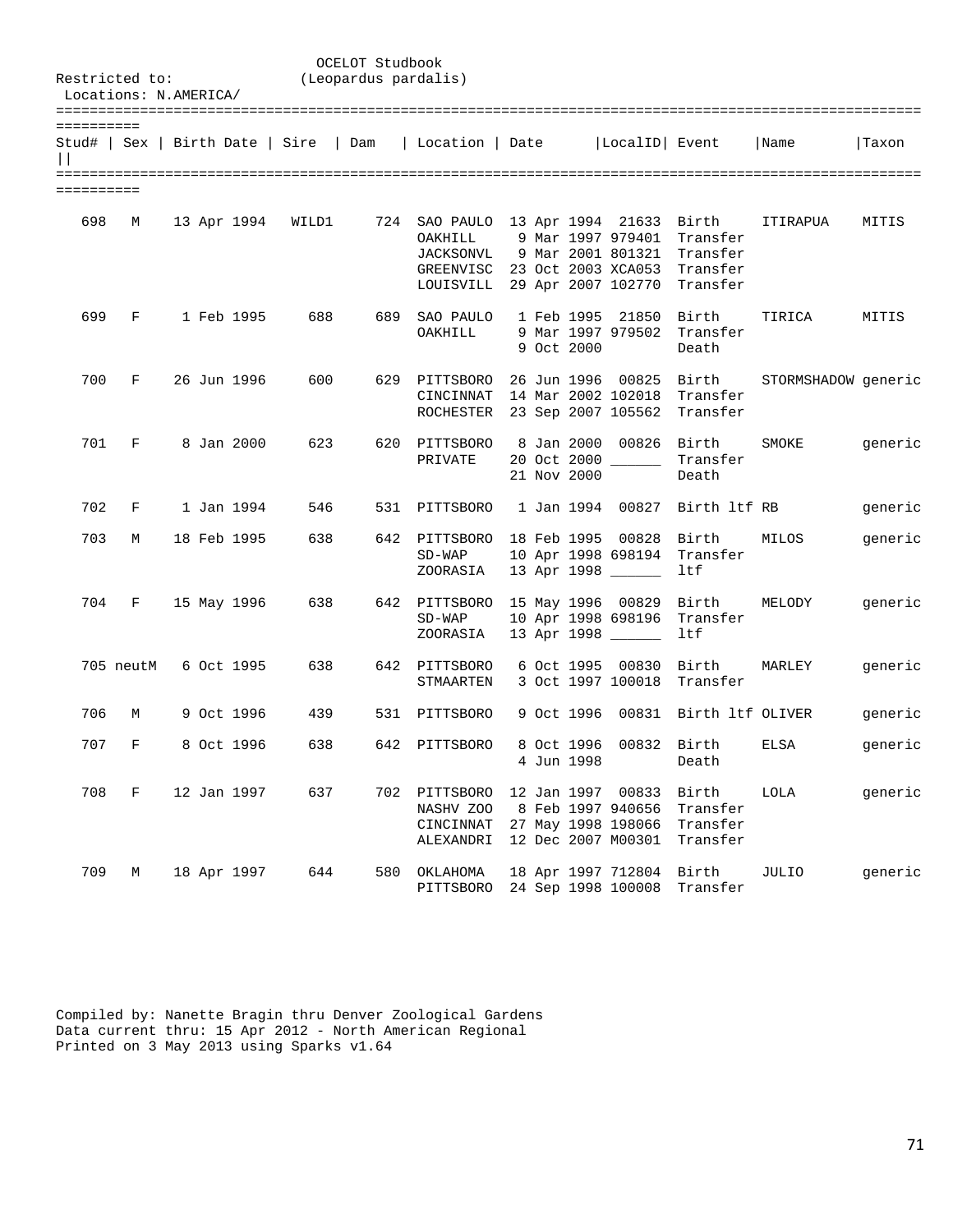| Restricted to:<br>Locations: N.AMERICA/ |                      |  |             |                                       | OCELOT Studbook<br>(Leopardus pardalis) |                                       |                            |                                                                                |                                        |                    |         |
|-----------------------------------------|----------------------|--|-------------|---------------------------------------|-----------------------------------------|---------------------------------------|----------------------------|--------------------------------------------------------------------------------|----------------------------------------|--------------------|---------|
| ==========                              |                      |  |             | Stud#   Sex   Birth Date   Sire   Dam |                                         | Location   Date                       |                            | LocalID  Event                                                                 |                                        | Name               | Taxon   |
| ==========                              |                      |  |             |                                       |                                         |                                       |                            |                                                                                |                                        |                    |         |
| 710                                     | F                    |  | 18 Apr 1997 | 644                                   |                                         | 580 OKLAHOMA<br>GAINSVLL              |                            | 18 Apr 1997 712805 Birth<br>20 Sep 2006 100906                                 | Transfer                               | MONKEY             | generic |
| 714                                     | F                    |  | 13 Apr 1994 | WILD1                                 |                                         | 724 SAO PAULO<br>GRANBY               |                            | 13 Apr 1994 21634 Birth<br>18 Mar 1997 M94124 Transfer                         |                                        | LILI               | MITIS   |
| 715                                     | М                    |  | 18 Jan 1994 | UNK                                   |                                         | UNK CURITIBA<br>SAO PAULO<br>GRANBY   | ????<br>18 May 1999        | 18 Jan 1994 <u>_______</u><br>21750<br>18 Mar 1997 M94125                      | Birth<br>Transfer<br>Transfer<br>Death |                    | MITIS   |
| 716                                     | ?                    |  | 28 Aug 1997 | 690                                   |                                         | 691 PHOENIX                           | 28 Aug 1997<br>29 Aug 1997 |                                                                                | 8361 Birth<br>Death                    |                    | MITIS   |
| 717                                     | F                    |  | 30 Apr 1997 | 637                                   |                                         | 702 PITTSBORO<br>$SD-WAP$<br>ZOORASIA |                            | 30 Apr 1997 00835<br>10 Apr 1998 698195<br>13 Apr 1998 _____                   | Birth<br>Transfer<br>ltf               | RORI               |         |
| 718                                     | F                    |  | 22 Jun 1997 | 600                                   |                                         | 629 PITTSBORO<br>ASHEBORO             | 1 Oct 2001                 | 22 Jun 1997 00837<br>1561                                                      | Birth<br>Transfer                      | <b>BRODY</b>       | generic |
| 719                                     | М                    |  | 25 Jul 1997 | 638                                   |                                         | 539 NASHV ZOO<br>CFEC                 | 22 Nov 1997                | 25 Jul 1997 940728<br>NONE                                                     | Birth<br>Transfer                      | PEPE               | generic |
| 720                                     | F                    |  | 25 Jul 1997 | 638                                   | 539                                     | NASHV ZOO<br>PITTSBORO                | 9 Sep 1998                 | 25 Jul 1997 940729<br>30 Jul 1997 00836                                        | Birth<br>Transfer<br>Death             | AMP                | generic |
| 721                                     | М                    |  | 23 Aug 1997 | 575                                   |                                         | 566 MONTGOMRY<br>HOUSTON<br>HOGLE     | 23 Aug 1997                | 29 Jul 1998 17593<br>8 Nov 2006 U06071                                         | 2362 Birth<br>Transfer<br>Transfer     | TOBY               | generic |
| 722                                     | F                    |  | 18 Aug 1997 | 632                                   | 610                                     | FOSSILRIM 18 Aug 1997                 | 10 Sep 2006                |                                                                                | 8004 Birth<br>Death                    | SIERRA             | generic |
| 723                                     | М                    |  | 18 Aug 1997 | 632                                   |                                         | <b>DALLAS</b><br>MEMPHIS              |                            | 610 FOSSILRIM 18 Aug 1997 8005 Birth<br>5 Aug 1998 98C362<br>26 Apr 2011 23213 | Transfer<br>Transfer                   | GORDO              | generic |
| 725                                     | М                    |  | 5 Jan 1989  | UNK                                   | UNK                                     | AUSTRIA<br>PITTSBORO                  |                            | 5 Jan 1989 _____<br>24 Sep 1997 00838                                          | Birth<br>ltf                           | JOFRAUFMAN generic |         |
| 727                                     | $\ddot{\phantom{0}}$ |  | 30 Aug 1998 | 698                                   | 699                                     | OAKHILL                               | 3 Sep 1998                 | 30 Aug 1998 989822                                                             | Birth<br>Death                         |                    | MITIS   |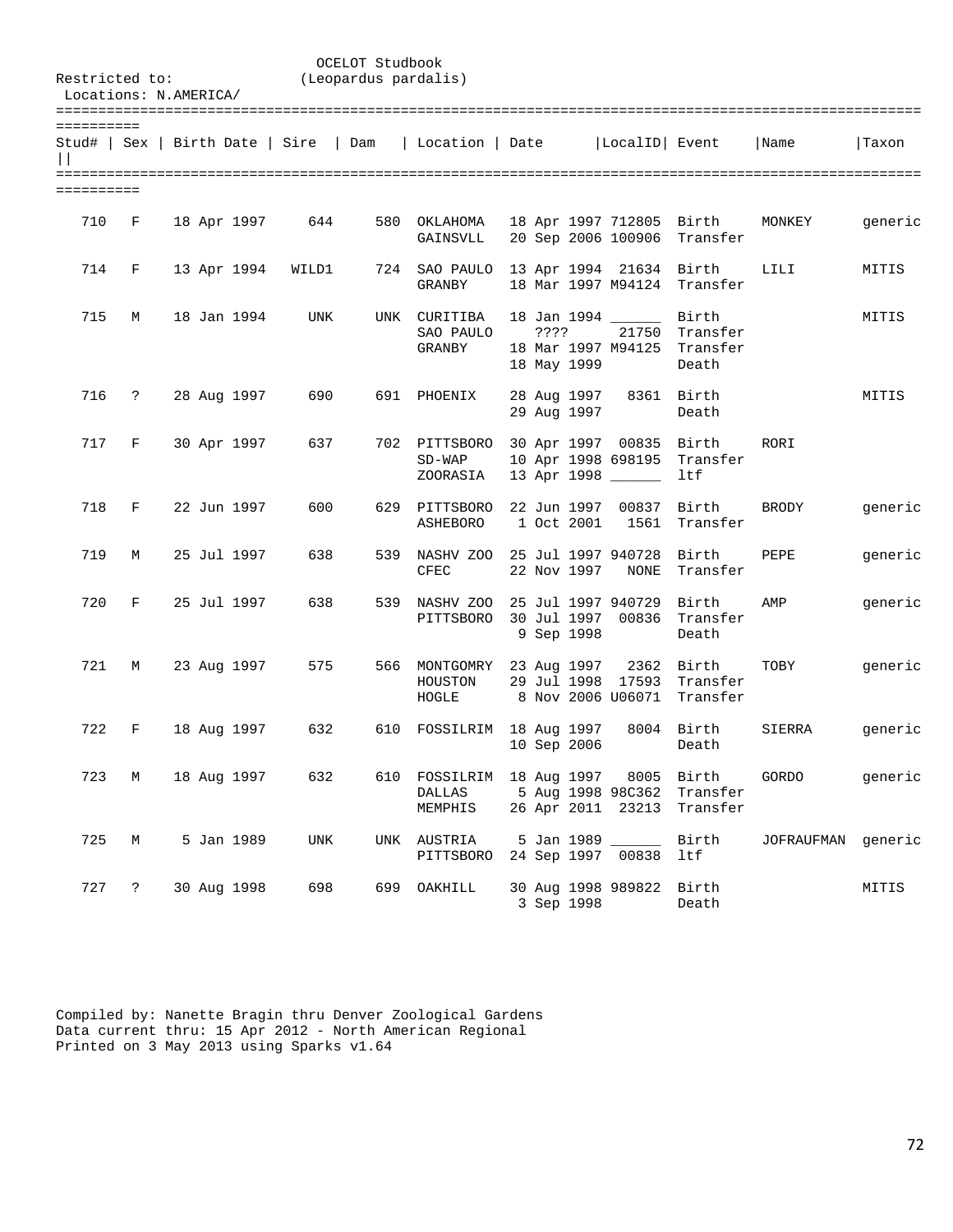| Restricted to: | Locations: N.AMERICA/ |                       |                                       | OCELOT Studbook<br>(Leopardus pardalis) |                                                                                                              |             |                                                                      |                                           |          |       |
|----------------|-----------------------|-----------------------|---------------------------------------|-----------------------------------------|--------------------------------------------------------------------------------------------------------------|-------------|----------------------------------------------------------------------|-------------------------------------------|----------|-------|
| ==========     |                       |                       | Stud#   Sex   Birth Date   Sire   Dam |                                         | Location   Date                                                                                              |             | LocalID Event                                                        |                                           | Name     | Taxon |
| ==========     |                       |                       |                                       |                                         |                                                                                                              |             |                                                                      |                                           |          |       |
| 728            | М                     | 25 Sep 1998           | 638                                   |                                         | 539 AM WLD CA 25 Sep 1998 M00079 Birth<br>PITTSBORO 24 May 1999 100019<br>PRIVATE                            |             | 20 Oct 2000                                                          | Transfer<br>Transfer                      | GEORGE   |       |
|                |                       | 730 neutM 12 Dec 1997 | 638                                   |                                         | 539 NASHV ZOO 12 Dec 1997 940822 Birth<br>PALM DES 4 Mar 1998 498003<br>GREENVISC 15 Jan 2001 XAA001<br>WACO | 29 Nov 2010 | 28 Jul 2004 M00604                                                   | Transfer<br>Transfer<br>Transfer<br>Death | TEX      |       |
| 731            | М                     | 12 Dec 1997           | 638                                   |                                         | 539 NASHV ZOO 12 Dec 1997 940823<br>PUBLIC                                                                   |             | 8 Jan 1998 NONE                                                      | Birth<br>Transfer                         | JOSE     |       |
| 732            | $\ddot{?}$            | 13 May 1998           | 636                                   | 625                                     | SAN ANTON 13 May 1998 980520                                                                                 | 14 May 1998 |                                                                      | Birth<br>Death                            |          |       |
| 734            | М                     | 11 Nov 1997           | 715                                   |                                         | 714 GRANBY<br>LANGLEY<br>ORONO                                                                               |             | 11 Nov 1997 M97112 Birth<br>13 Feb 1998 P98003<br>23 Oct 2008 K08003 | Transfer<br>Transfer                      | LANCELOT | MITIS |
| 735            | F                     | 11 Nov 1997           | 715                                   |                                         | 714 GRANBY                                                                                                   | 14 Nov 1997 | 11 Nov 1997 M97113 Birth                                             | Death                                     |          | MITIS |
| 736            | $\ddot{ }$            | 31 Mar 1998           | 715                                   |                                         | 714 GRANBY                                                                                                   | 21 Apr 1998 | 31 Mar 1998 M98017 Birth                                             | Death                                     |          | MITIS |
| 737            | $\ddot{\mathbf{z}}$   | 13 May 1998           | 636                                   | 625                                     | SAN ANTON 13 May 1998 980520 Birth                                                                           | 14 May 1998 |                                                                      | Death                                     |          |       |
| 738            | F                     | 22 Aug 1998           | 596                                   |                                         | 624 DICKERSON 22 Aug 1998                                                                                    | 28 Dec 1998 |                                                                      | 4921 Birth<br>Death                       |          |       |
| 739            | F                     | 22 Aug 1998           | 596                                   |                                         | 624 DICKERSON 22 Aug 1998                                                                                    | 16 Dec 1998 |                                                                      | 4922 Birth<br>Death                       |          |       |
| 740            | М                     | 2 Nov 1998            | 575                                   |                                         | 566 MONTGOMRY<br>LITTLEROC 26 May 1999                                                                       | 2 Nov 1998  | 5661                                                                 | 2606 Birth<br>Transfer                    | TIMBER   |       |
| 741            | F                     | 24 Dec 1998           | 636                                   |                                         | 625 SAN ANTON 24 Dec 1998 981278 Birth<br>SEATTLE                                                            | 16 Mar 2005 | 8 Aug 2000 200193                                                    | Transfer<br>Death                         | GATITA   |       |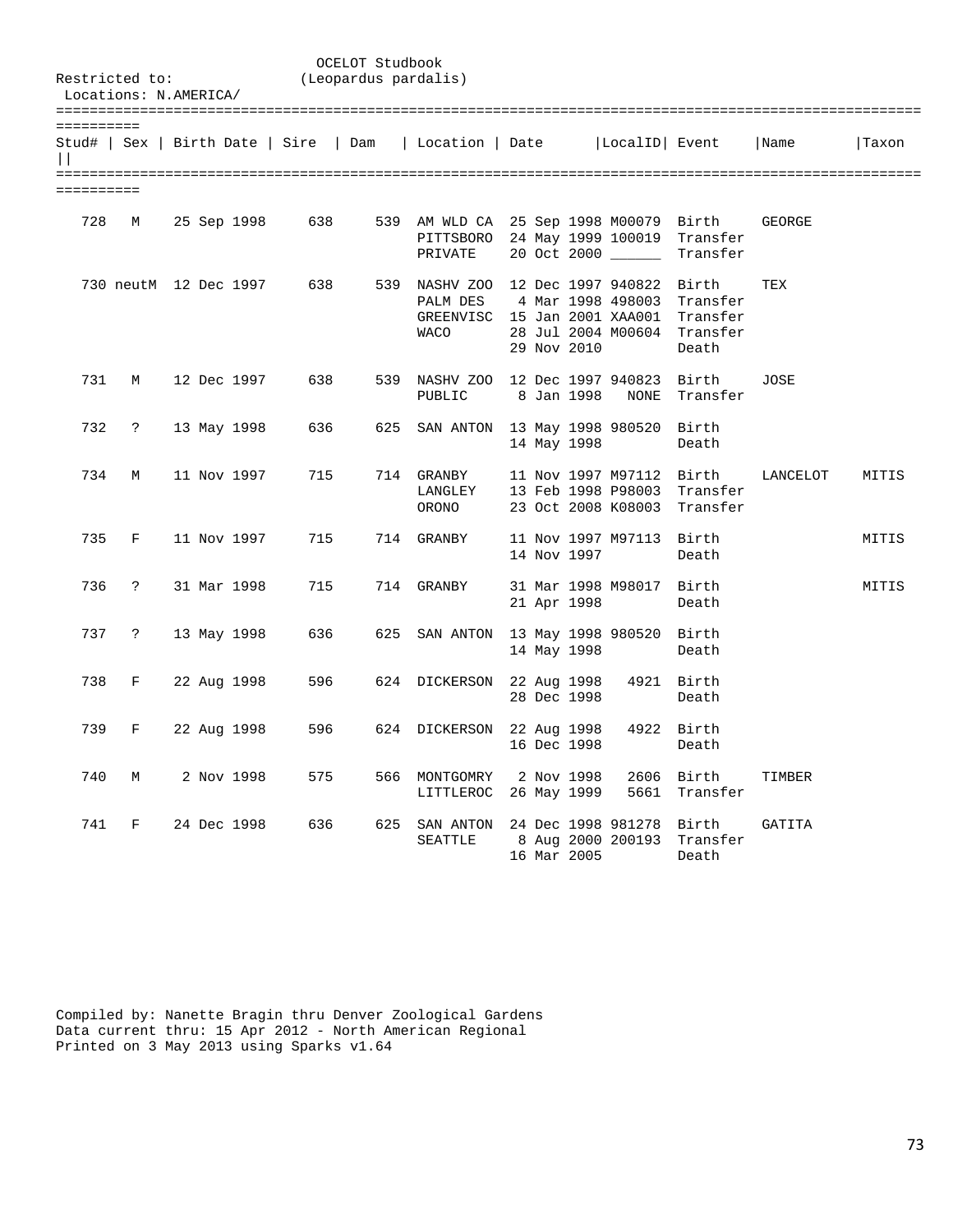|            |       | Locations: N.AMERICA/ |             | Restricted to: (Leopardus pardalis) | OCELOT Studbook |                                                                                                                                                                     |             |                                         |                                                          |              |       |
|------------|-------|-----------------------|-------------|-------------------------------------|-----------------|---------------------------------------------------------------------------------------------------------------------------------------------------------------------|-------------|-----------------------------------------|----------------------------------------------------------|--------------|-------|
|            |       |                       |             |                                     |                 |                                                                                                                                                                     |             |                                         |                                                          |              |       |
| ========== |       |                       |             |                                     |                 | Stud#   Sex   Birth Date   Sire   Dam   Location   Date   LocalID   Event   Name                                                                                    |             |                                         |                                                          |              | Taxon |
| ========== |       |                       |             |                                     |                 |                                                                                                                                                                     |             |                                         |                                                          |              |       |
|            |       | 742 M 3 Feb 1999      |             | 715                                 |                 | 714 GRANBY 3 Feb 1999 M99003 Birth<br>ORONO 22 Nov 2006 ________ Transfer<br>CINCINNAT 9 Oct 2008 108060 Transfer                                                   |             |                                         |                                                          | MONSIEUR     | MITIS |
|            |       | 743 F 2 Jun 1999      |             | 565                                 |                 | 660 ABILENE 2 Jun 1999 1329<br>SOUTHBEND 28 Nov 2000 20108<br>ABILENE 8 Apr 2004 1329 Transfer<br>WACO 14 Feb 2008 M00408 Transfer                                  |             |                                         | Birth<br>Transfer                                        |              |       |
|            |       | 744 neutM ~ May 1990  |             | UNK                                 |                 | UNK FLORIDA ~ May 1990 _______ Birth<br>BREVARD 16 Jun 1999 940470 Transfer                                                                                         |             | 10 Sep 2002                             | Death                                                    | CATO         |       |
|            |       | 745 neutM ~ 1995      |             | UNK                                 |                 | UNK $CALIFORNI$ ~ 1995 ______ Birth<br>ROSAMOND                                                                                                                     |             |                                         | 30 Aug 1999 312 Transfer                                 | FUZZ         |       |
|            | 746 M |                       | 25 May 1999 | 697 — 10                            |                 | 606 SALISBURY 25 May 1999 1271 Birth<br>ABILENE                                                                                                                     |             |                                         | 28 May 2008 M08009 Transfer                              | <b>DIEGO</b> |       |
|            |       | 747 F 25 May 1999     |             | 697                                 |                 | 606 SALISBURY 25 May 1999 1270 Birth<br>LITTLEROC 31 May 2000                                                                                                       |             | 19 May 2008                             | 5809 Transfer<br>Death                                   | CAMY         |       |
| 748        |       | M 4 Jul 1999          |             | 698 — 10                            |                 | 699 OAKHILL 4 Jul 1999 999911 Birth<br>COLUMBUS<br>NASHV ZOO 12 Jul 2001 1729<br>KNOXVILLE 31 Dec 2003<br>BRIDGEPRT 14 Jun 2005 101660<br>SALISBURY 7 Dec 2010 1734 |             | 30 Jul 1999 992040<br>2810              | Transfer<br>Transfer<br>Transfer<br>Transfer<br>Transfer | OZZIE        | MITIS |
| 749        | M     |                       | 3 Apr 1998  | 600                                 |                 | 629 PITTSBORO 3 Apr 1998 00839 Birth<br>NORTH CA                                                                                                                    |             | 14 Aug 2000 _____                       | ltf                                                      | MORAY        |       |
| 750        | F     |                       | 30 Jun 1998 | 725 — 12                            |                 | 606 PITTSBORO 30 Jun 1998 100003 Birth<br>SAN FRAN<br>OMAHA                                                                                                         |             | 16 Nov 2001 101080<br>24 Sep 2008 18437 | Transfer<br>Transfer                                     | SASHA        |       |
| 751        | М     |                       | 24 May 1999 | 524                                 | 506             | ALEXANDRI<br>WHEELING                                                                                                                                               | 17 Mar 2000 | 24 May 1999 99M010<br>3126              | Birth<br>Transfer                                        | OBIDAIAH     |       |
| 752        | М     |                       | 21 Aug 1998 | 590                                 | 570             | CAPE MAY                                                                                                                                                            | 24 Aug 1998 | 21 Aug 1998                             | Birth<br>Death                                           |              |       |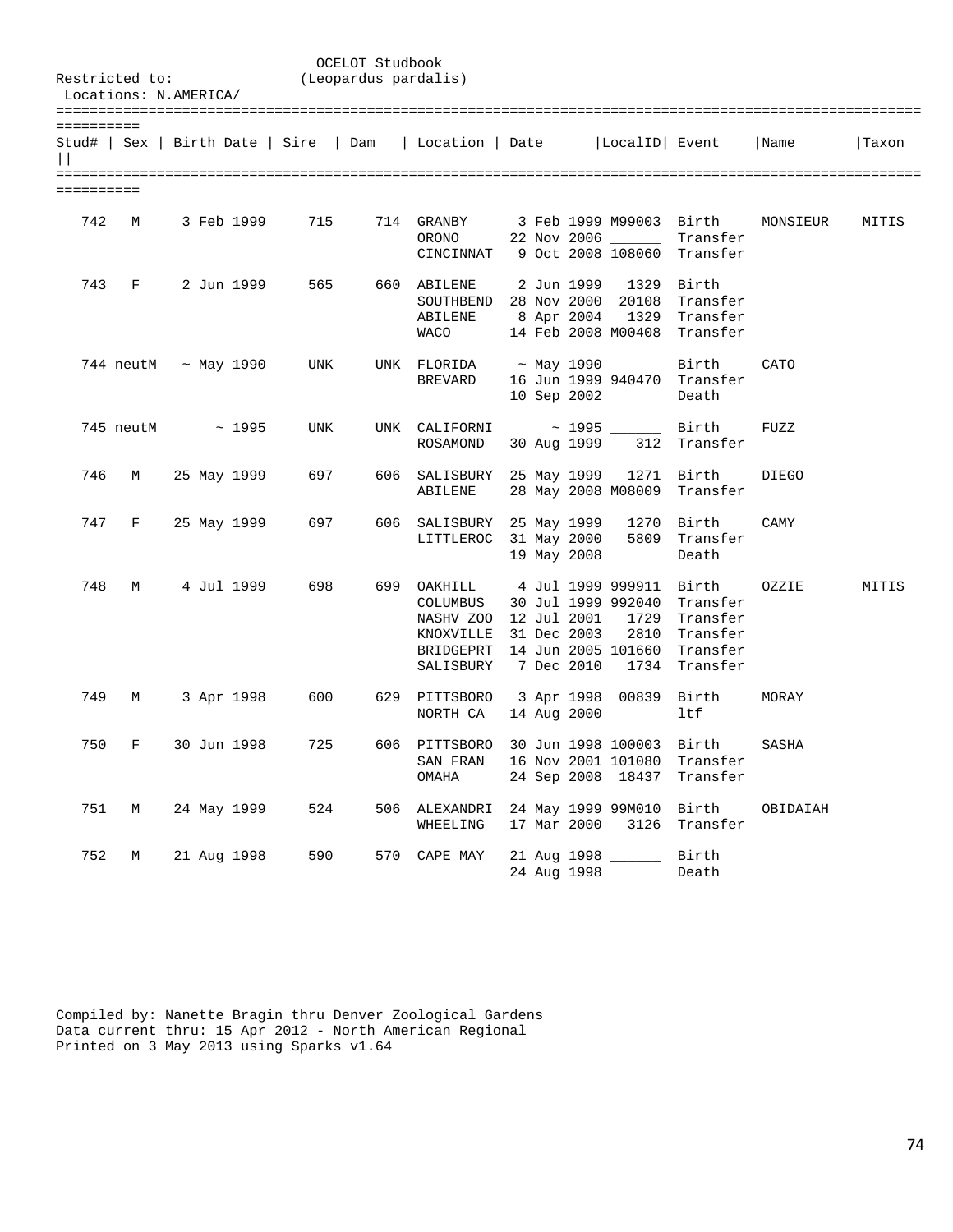| Restricted to:<br>Locations: N.AMERICA/ |       |  |                       | (Leopardus pardalis) | OCELOT Studbook |                                                                                          |  |                           |                                                 |                                              |                   |       |
|-----------------------------------------|-------|--|-----------------------|----------------------|-----------------|------------------------------------------------------------------------------------------|--|---------------------------|-------------------------------------------------|----------------------------------------------|-------------------|-------|
| ==========                              |       |  |                       |                      |                 | Stud#   Sex   Birth Date   Sire   Dam   Location   Date   LocalID   Event   Name         |  |                           |                                                 |                                              |                   | Taxon |
| ==========                              |       |  |                       |                      |                 |                                                                                          |  |                           |                                                 |                                              |                   |       |
|                                         |       |  | 753 F 21 Aug 1998     | 590                  |                 | 570 CAPE MAY                                                                             |  |                           | 21 Aug 1998 ________ Birth<br>21 Aug 1998       | Death                                        |                   |       |
|                                         |       |  | 754 F 25 Sep 1998     | 600 00               |                 | 629 PITTSBORO 25 Sep 1998 100020 Birth<br>MEMPHIS                                        |  |                           |                                                 | 13 Jan 2000 19106 Transfer                   | MIKKI             |       |
|                                         |       |  | 755 neutM 25 Sep 1998 | 600 — 100            |                 | 629 PITTSBORO 25 Sep 1998 100021 Birth<br>MEMPHIS                                        |  |                           |                                                 | 13 Jan 2000 19105 Transfer                   | ROB               |       |
|                                         |       |  | 756 M 13 Apr 1999     | 674                  |                 | 639 PITTSBORO 13 Apr 1999 100022 Birth ltf PETEE                                         |  |                           |                                                 |                                              |                   |       |
|                                         |       |  | 757 neutF 28 May 1999 | 600                  |                 | 629 PITTSBORO 28 May 1999 100023 Birth<br>EL PASO 5 Apr 2002 200319 Transfer             |  |                           |                                                 |                                              | RIO/ONTARIO       |       |
|                                         |       |  | 758 M 7 Aug 1999      | 674                  |                 | 639 PITTSBORO<br>PRIVATE                                                                 |  | $\sim 2000$               | ~ Dec 1999 _____                                | 7 Aug 1999 100024 Birth<br>Transfer<br>Death | MONTGOMERY        |       |
|                                         | 759 M |  | 7 Aug 1999            | 674                  |                 | 639 PITTSBORO 7 Aug 1999 100025 Birth<br>PRIVATE                                         |  |                           |                                                 | 30 Jun 2000 _______ Transfer                 | PATTON            |       |
|                                         |       |  | 760 F 7 Aug 1999      | 674                  |                 | 639 PITTSBORO 7 Aug 1999 100026 Birth<br>PRIVATE ~22 Oct 1999 _______ Transfer           |  |                           |                                                 |                                              | RAJAH/PARIS       |       |
|                                         |       |  | 761 ? 27 Aug 1999     | 706 70               |                 | 702 PITTSBORO 27 Aug 1999 100027 Birth                                                   |  |                           | 23 Nov 2001                                     | Death                                        | MOO SHU           |       |
|                                         |       |  | 762 M 2 Apr 1998      | UNK                  |                 | UNK CAMPINAS 2 Apr 1998 _______ Birth<br>CINCINNAT 10 Nov 1999 199170 Transfer           |  | 4 Jan 2007                |                                                 | Death                                        | <b>BLUE</b>       | MITIS |
| 763                                     | F     |  | 20 Nov 1993           | UNK                  |                 | UNK PEDREIRA<br>CURITIBA 2 Mar 1999 47 Transfer<br>CINCINNAT 11 Nov 1999 199171 Transfer |  | 20 Nov 1993<br>6 Jan 2010 |                                                 | 487 Birth<br>Death                           | MARISA/TICA MITIS |       |
| 764                                     | F     |  | 19 Feb 2000           | 596                  |                 | 624 DICKERSON<br>FORTWORTH                                                               |  | 19 Feb 2000               | 5151<br>13 Feb 2002 201002                      | Birth<br>Transfer                            |                   |       |
| 765                                     | М     |  | 17 Jul 2000           | 690                  |                 | 691 PHOENIX<br>GRANBY<br>WINNIPEG                                                        |  | 17 Jul 2000               | 9194<br>7 May 2003 M00112<br>13 Jul 2011 M00040 | Birth<br>Transfer<br>Transfer                | BRAGIN            | MITIS |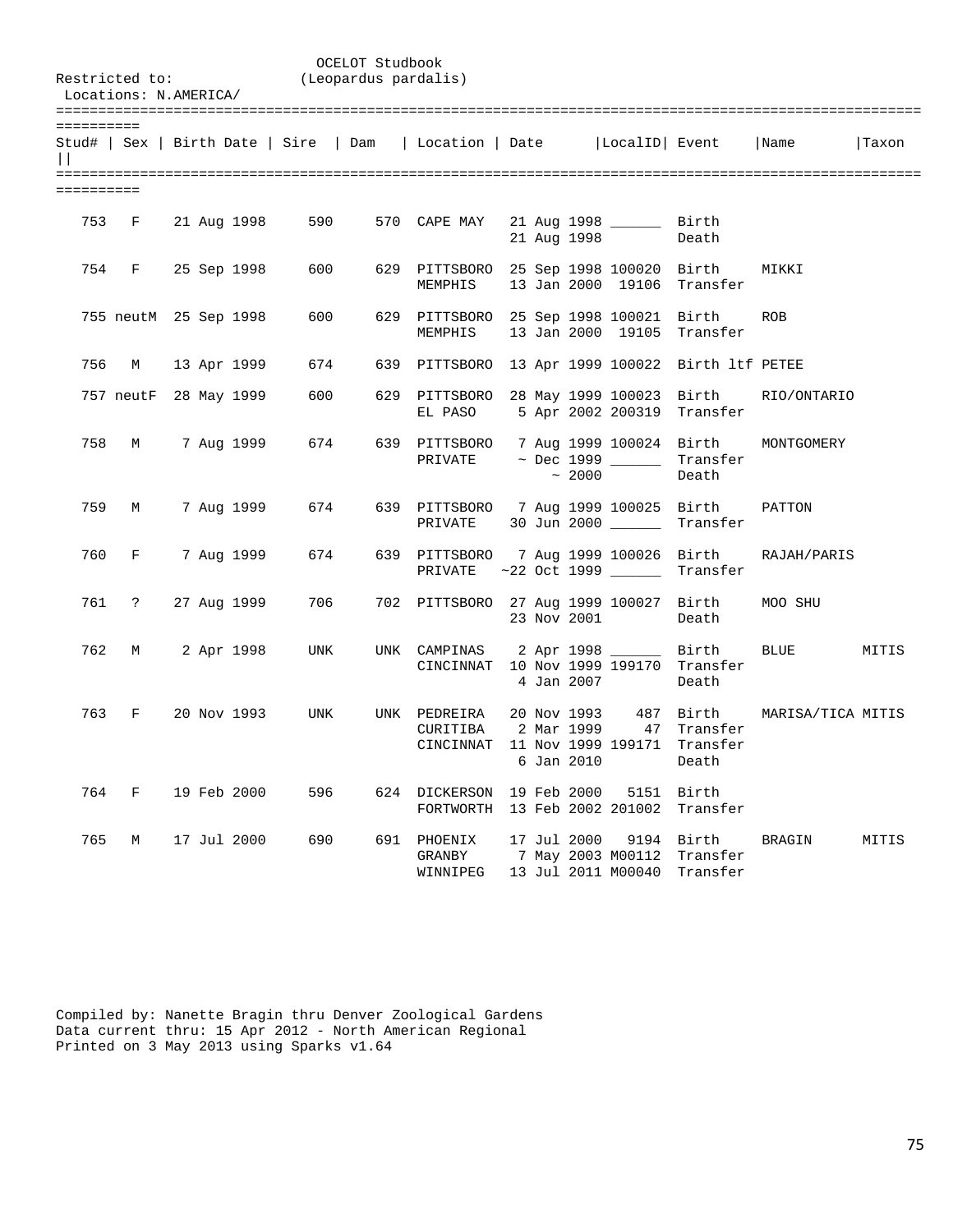| Restricted to:<br>Locations: N.AMERICA/ |                       |  |             |                                       | OCELOT Studbook<br>(Leopardus pardalis) |                                               |  |             |                                                  |                                   |              |       |
|-----------------------------------------|-----------------------|--|-------------|---------------------------------------|-----------------------------------------|-----------------------------------------------|--|-------------|--------------------------------------------------|-----------------------------------|--------------|-------|
| ==========                              |                       |  |             | Stud#   Sex   Birth Date   Sire   Dam |                                         | Location   Date                               |  |             | LocalID Event                                    |                                   | Name         | Taxon |
| ==========                              |                       |  |             |                                       |                                         |                                               |  |             |                                                  |                                   |              |       |
| 766                                     | $\ddot{ }$            |  | 13 Mar 2000 | 484                                   |                                         | 488 BOISE                                     |  | 13 Mar 2000 | 13 Mar 2000 201005 Birth                         | Death                             |              |       |
| 767                                     | М                     |  | 5 Sep 1999  | 575                                   |                                         | 566 MONTGOMRY<br>FORTWORTH 26 Apr 2000 200099 |  | 5 Sep 1999  | 2733                                             | Birth<br>Transfer                 | TROGAN       |       |
| 768                                     | M                     |  | 5 Sep 1999  | 575                                   |                                         | 566 MONTGOMRY<br>PITTSBORO 12 Apr 2000 100041 |  | 5 Sep 1999  |                                                  | 2734 Birth<br>ltf                 | TRACE        |       |
| 769                                     | М                     |  | 7 Sep 1999  | 637                                   |                                         | 675 PITTSBORO<br>MONTGOMRY 18 May 2000        |  |             | 7 Sep 1999 200038<br>2806                        | Birth<br>Transfer                 | SPENCER      |       |
| 770                                     | F                     |  | 6 Sep 2000  | 636                                   | 625                                     | SAN ANTON                                     |  | 8 Sep 2000  | 6 Sep 2000 S00010                                | Birth<br>Death                    |              |       |
|                                         | 771 neutF 16 Aug 2000 |  |             | 586                                   | 708                                     | CINCINNAT 16 Aug 2000 100088                  |  |             |                                                  | Birth                             | SIHIL        |       |
| 772                                     | М                     |  | 3 Feb 2000  | 721                                   | 659                                     | HOUSTON                                       |  | 3 Feb 2000  | 3 Feb 2000 18581 Birth                           | Death                             |              |       |
| 773                                     | ?                     |  | 13 May 2000 | 721                                   | 659                                     | HOUSTON                                       |  | 19 May 2000 | 13 May 2000 18766                                | Birth<br>Death                    |              |       |
|                                         | 774 neutM 14 Dec 2000 |  |             | 721                                   |                                         | 659 HOUSTON<br><b>BOISE</b>                   |  |             | 14 Dec 2000 19160<br>19 Nov 2003 203026          | Birth<br>Transfer                 | <b>PACO</b>  |       |
| 775                                     | М                     |  | 19 Jun 2000 | 565                                   |                                         | 660 ABILENE<br>ALEXANDRI 25 Apr 2002 M00112   |  | 19 Jun 2000 | 1398                                             | Birth<br>Transfer                 | ZEUS         |       |
| 776                                     | F                     |  | 19 Jun 2000 | 565                                   |                                         | 660 ABILENE<br>CINCINNAT<br>SYRACUSE          |  | 19 Jun 2000 | 1399<br>25 Apr 2002 102039<br>26 Apr 2007 M07023 | Birth<br>Transfer<br>Transfer     | LISA         |       |
| 777                                     | М                     |  | 2 Feb 2001  | 695                                   |                                         | 654 LOSANGELE                                 |  | 27 Mar 2001 | 2 Feb 2001 990342                                | Birth<br>Death                    | <b>CHAOS</b> |       |
| 778                                     | М                     |  | 8 Jan 2000  | 694                                   |                                         | 700 PITTSBORO                                 |  |             |                                                  | 8 Jan 2000 100036 Birth 1tf MAGOO |              |       |
| 779                                     | F                     |  | 10 Jan 2000 | 674                                   | 639                                     | PITTSBORO<br>ALAMEDA                          |  | 2 Apr 2012  | 10 Jan 2000 100037<br>26 Feb 2002 200201         | Birth<br>Transfer<br>Death        | MONTANA      |       |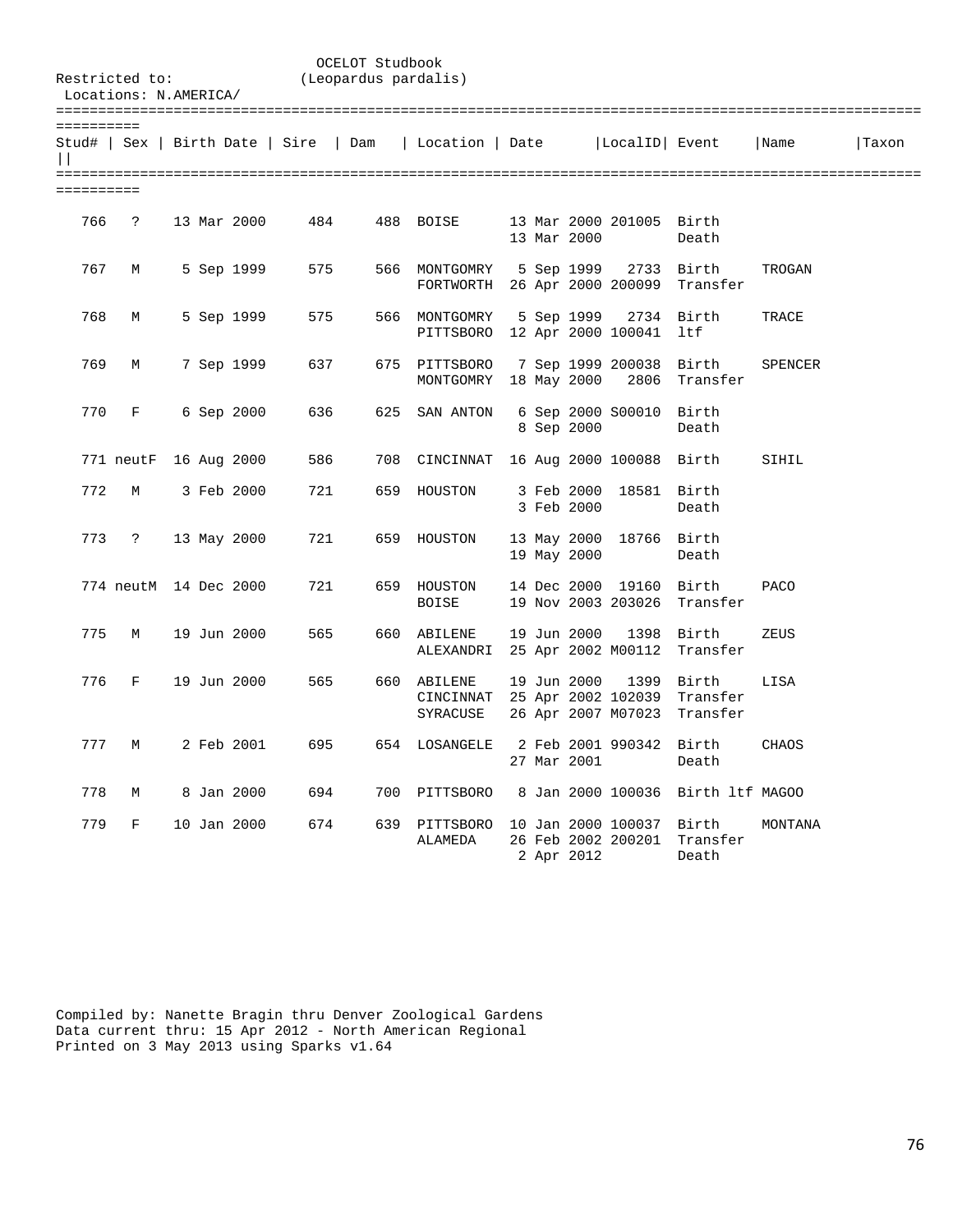|                 | Restricted to:<br>Locations: N.AMERICA/ |  |             |                                       | OCELOT Studbook<br>(Leopardus pardalis) |                                                                                                               |                                        |                                                |                                                                                       |                                                    |         |
|-----------------|-----------------------------------------|--|-------------|---------------------------------------|-----------------------------------------|---------------------------------------------------------------------------------------------------------------|----------------------------------------|------------------------------------------------|---------------------------------------------------------------------------------------|----------------------------------------------------|---------|
| ==========<br>П |                                         |  |             | Stud#   Sex   Birth Date   Sire   Dam |                                         | Location   Date                                                                                               |                                        | LocalID  Event                                 |                                                                                       | Name                                               | Taxon   |
| ==========      |                                         |  |             |                                       |                                         |                                                                                                               |                                        |                                                |                                                                                       |                                                    |         |
|                 |                                         |  |             | 780 neutM 18 May 2000 694             |                                         | 700 PITTSBORO 18 May 2000 100028 Birth<br>EL PASO<br>MOODY<br>DALLAS<br>GREENVISC 25 May 2010 M10011 Transfer |                                        |                                                | 5 Apr 2002 200318 Transfer<br>5 May 2004 3088 Transfer<br>10 Oct 2008 08J516 Transfer | OZZY                                               |         |
| 781             | F                                       |  | 18 May 2000 | 694                                   |                                         | 700 PITTSBORO<br>OMAHA<br>DALLAS WA 2 Aug 2004 4M014 Transfer<br>LITTLEROC                                    |                                        | 18 May 2000 100029 Birth                       | 19 Sep 2002 13001 Transfer<br>24 Sep 2009 6878 Transfer                               | DAKOTA                                             |         |
| 782             | F                                       |  | 26 May 2000 | 674                                   |                                         | 639 PITTSBORO 26 May 2000 100030 Birth<br>JNGLARY F 15 Oct 2001 A0C053 Transfer                               |                                        |                                                |                                                                                       | <b>BELIZE</b>                                      |         |
| 783             | М                                       |  | 28 Aug 2000 | 706                                   |                                         | 702 PITTSBORO<br>FERNDALE<br>MONROE<br>IAE OH 7 Jun 2008 A2M60                                                |                                        | 28 Aug 2000 100033 Birth<br>21 Dec 2005 200362 | 14 Mar 2002 A2M60 Transfer<br>Transfer<br>Transfer                                    | RAFIKI                                             |         |
| 784             | М                                       |  | 10 Sep 2000 | 725                                   |                                         | 608 PITTSBORO 10 Sep 2000 100031 Birth ltf SAM                                                                |                                        |                                                |                                                                                       |                                                    |         |
| 785             | F                                       |  | 10 Sep 2000 | 725                                   |                                         | 608 PITTSBORO<br>VICTOR TX 11 Oct 2002 200222 Transfer<br>ABILENE                                             |                                        | 10 Sep 2000 100032 Birth                       | 3 Jun 2008 M08010 Transfer                                                            | ELLIOT                                             |         |
| 786             | $M_{\odot}$                             |  | 13 Sep 2000 | 600                                   |                                         |                                                                                                               |                                        |                                                |                                                                                       | 629 PITTSBORO 13 Sep 2000 100034 Birth ltf TRAPPER | generic |
|                 | 787 neutM 13 Sep 2000                   |  |             | 600                                   | 629                                     | PITTSBORO<br>JNGLARY F 15 Oct 2001 A0C054 Transfer                                                            |                                        | 13 Sep 2000 100035 Birth                       |                                                                                       | TAZ                                                | generic |
| 788             | F                                       |  | 26 Feb 2001 | 709                                   |                                         | 700 PITTSBORO 26 Feb 2001 100039 Birth                                                                        | 26 Feb 2001                            |                                                | Death                                                                                 |                                                    | generic |
| 789             | ?                                       |  | 13 Mar 2001 | 725                                   |                                         | 639 PITTSBORO<br>FERNDALE<br>MAYAGUEZ                                                                         | 14 Mar 2002 A2M62<br>15 May 2002 _____ |                                                | 13 Mar 2001 100040 Birth<br>Transfer<br>Transfer                                      | SPITFIRE                                           | generic |
| 790             | M                                       |  | 28 Mar 2000 | 690                                   |                                         | 691 PHOENIX                                                                                                   | 28 Mar 2000<br>29 Mar 2000             | 9118                                           | Birth<br>Death                                                                        |                                                    | MITIS   |
| 791             | F                                       |  | 12 May 2000 | 600                                   |                                         | 629 PITTSBORO<br>PRIVATE                                                                                      | 27 Oct 2000 _____                      | 12 May 2000 100084 Birth                       | Transfer                                                                              | MOREL                                              |         |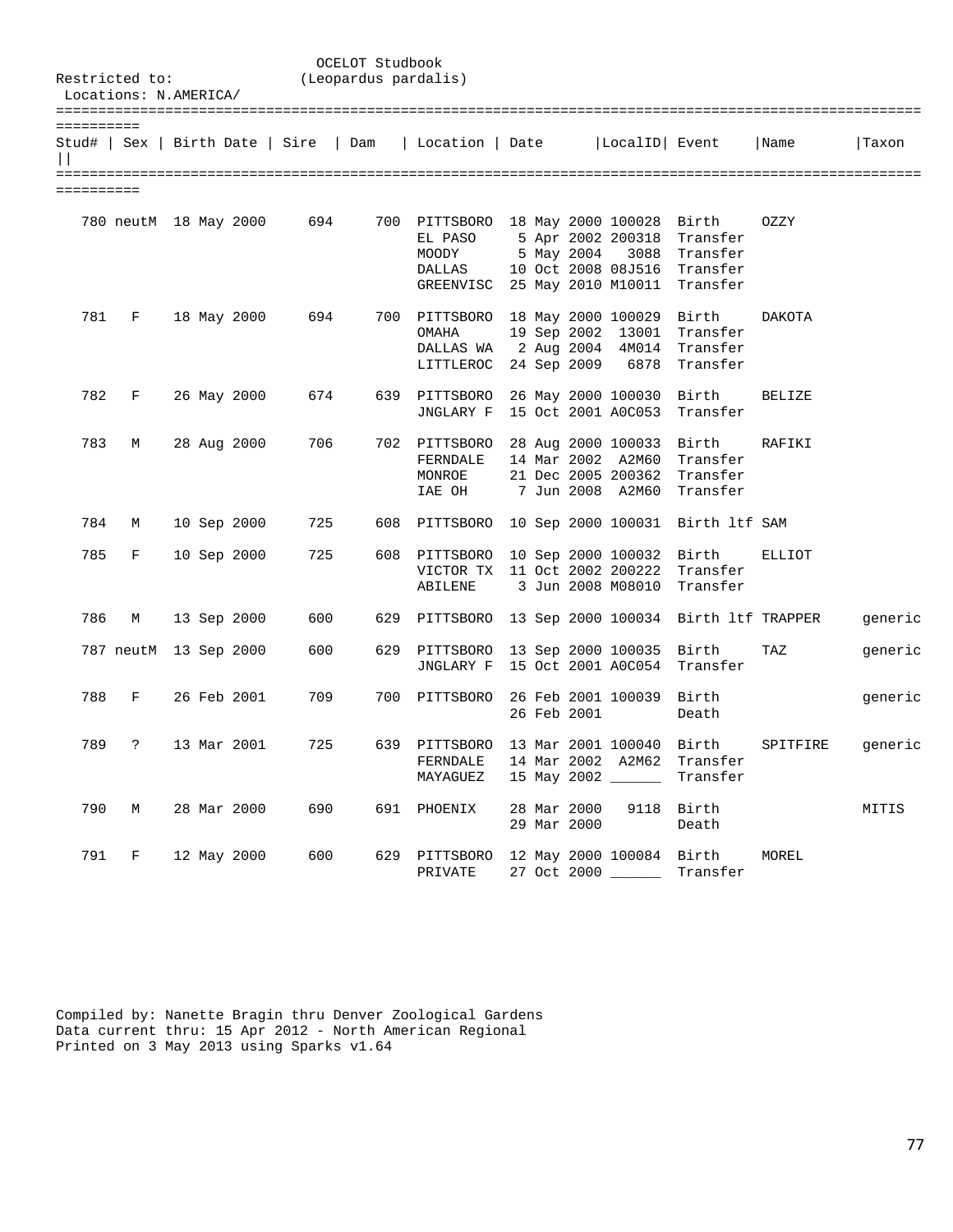| Restricted to:<br>Locations: N.AMERICA/ |                      |  |                       | (Leopardus pardalis)      | OCELOT Studbook |                                                                                  |  |                          |                                         |                                                           |                                               |       |
|-----------------------------------------|----------------------|--|-----------------------|---------------------------|-----------------|----------------------------------------------------------------------------------|--|--------------------------|-----------------------------------------|-----------------------------------------------------------|-----------------------------------------------|-------|
| ==========                              |                      |  |                       |                           |                 | Stud#   Sex   Birth Date   Sire   Dam   Location   Date   LocalID   Event   Name |  |                          |                                         |                                                           |                                               | Taxon |
| ==========                              |                      |  |                       |                           |                 |                                                                                  |  |                          |                                         |                                                           |                                               |       |
|                                         |                      |  |                       | 792 M 26 May 2000 674     |                 | 639 PITTSBORO 26 May 2000 100085 Birth<br>PRIVATE 27 Oct 2000 _______ Transfer   |  |                          |                                         |                                                           | HARLEY                                        |       |
|                                         |                      |  | 793 neutF 5 Jun 2001  | 721                       |                 | 659 HOUSTON 5 Jun 2001 19436 Birth<br>MONTGOMRY 22 Dec 2008                      |  |                          |                                         | Death                                                     | MIRACLE                                       |       |
|                                         | 794 ?                |  | 30 Jul 2001           | 740                       |                 | 747 LITTLEROC 30 Jul 2001 5995 Birth                                             |  |                          | 11 Aug 2001                             | Death                                                     |                                               |       |
|                                         | 795 F                |  | 13 Aug 2001           | 768 —                     |                 | 718 PITTSBORO 13 Aug 2001 100110 Birth<br>PRIVATE                                |  |                          | 20 Nov 2001 _____                       | Transfer                                                  | LILY                                          |       |
|                                         |                      |  | 796 F 16 Aug 2001     | 723                       |                 | 597 DALLAS 16 Aug 2001 01E041 Birth<br>HOGLE<br>SEATTLE                          |  |                          |                                         | 5 Nov 2003 U03253 Transfer<br>21 Jul 2005 201971 Transfer | SUDO/BELLA                                    |       |
|                                         |                      |  |                       | 797 neutM 21 Aug 2001 636 |                 | 625 SAN ANTON 21 Aug 2001 G01018 Birth<br>PARAMUS                                |  |                          |                                         | 20 Nov 2002 2572 Transfer                                 |                                               |       |
|                                         |                      |  | 798 contF 21 Aug 2001 | 636                       |                 | 625 SAN ANTON 21 Aug 2001 G01039 Birth<br>PARAMUS                                |  |                          |                                         | 20 Nov 2002 2573 Transfer                                 |                                               |       |
|                                         | 799 ?                |  | 10 Oct 2001           | 685 — 1                   |                 | 656 WILD WRLD 10 Oct 2001 _______ Birth                                          |  | 10 Oct 2001              |                                         | Death                                                     |                                               |       |
| 800                                     | $F$ and $F$          |  | 20 Oct 2001           | 690                       |                 | 691 PHOENIX<br>FRANKLINP 13 Nov 2003 A03056 Transfer                             |  | 20 Oct 2001              |                                         | 9476 Birth                                                | P.J.                                          | MITIS |
| 801                                     | M                    |  | 20 Oct 2001           | 690                       |                 | 691 PHOENIX                                                                      |  |                          |                                         | 20 Oct 2001 9477 Birth                                    | PADFOOT                                       | MITIS |
| 802                                     | $\ddot{?}$           |  | 27 Oct 2001           | 725                       |                 | 620 PITTSBORO 27 Oct 2001 100117 Birth                                           |  |                          | 27 Oct 2001                             | Death                                                     |                                               |       |
| 803                                     |                      |  | F 9 Apr 2002          | 762                       |                 | GREENVISC<br>LOUISVILL                                                           |  |                          | 5 Nov 2003 XCA055<br>29 Apr 2007 102771 | Transfer<br>Transfer                                      | 763 CINCINNAT 9 Apr 2002 102028 Birth MIGUELA | MITIS |
| 804                                     | М                    |  | 9 Apr 2002            | 762                       | 763             | CINCINNAT<br>FRANKLINP                                                           |  |                          | 9 Apr 2002 102029<br>20 Nov 2003 A03058 | Birth<br>Transfer                                         | ISIDORO                                       | MITIS |
| 805                                     | $\ddot{\phantom{0}}$ |  | 3 Jul 2002            | 590                       | 570             | CAPE MAY                                                                         |  | 3 Jul 2002<br>3 Jul 2002 | 3074                                    | Birth<br>Death                                            |                                               |       |
|                                         | 806 neutM            |  | 3 Jul 2002            | 590                       | 570             | CAPE MAY                                                                         |  | 3 Jul 2002               |                                         | 3075 Birth                                                | OZZIE                                         |       |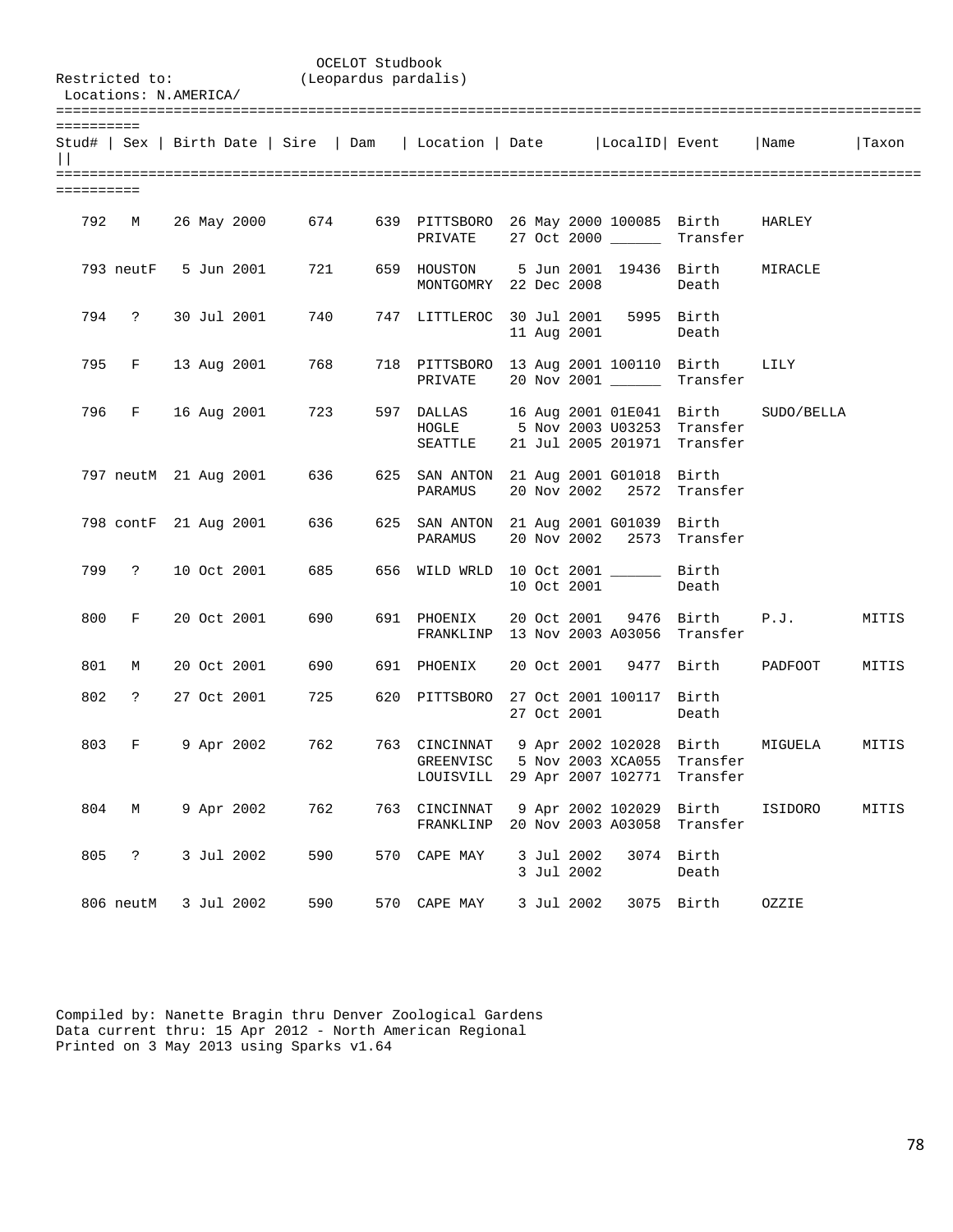| Restricted to:<br>Locations: N.AMERICA/ |             |  |                         |                        | OCELOT Studbook<br>(Leopardus pardalis) |                                                                                     |  |             |                         |                                         |          |       |
|-----------------------------------------|-------------|--|-------------------------|------------------------|-----------------------------------------|-------------------------------------------------------------------------------------|--|-------------|-------------------------|-----------------------------------------|----------|-------|
| ==========                              |             |  |                         |                        |                                         | Stud#   Sex   Birth Date   Sire   Dam   Location   Date   LocalID   Event   Name    |  |             |                         |                                         |          | Taxon |
| ==========                              |             |  |                         |                        |                                         |                                                                                     |  |             |                         |                                         |          |       |
|                                         |             |  | 807 ? 27 Oct 2002       | 590                    |                                         | 570 CAPE MAY 27 Oct 2002                                                            |  |             | 28 Oct 2002             | 3089 Birth<br>Death                     |          |       |
| 808                                     | M           |  | 27 Oct 2002             | 590                    |                                         | 570 CAPE MAY 27 Oct 2002<br>OMAHA 1 Oct 2008 18469                                  |  |             |                         | 3090 Birth<br>Transfer                  | OTTO     |       |
| 809                                     | $F$ and $F$ |  | 14 Nov 2002             | 685                    |                                         | 656 WILD WRLD 14 Nov 2002                                                           |  |             |                         | 6896 Birth                              | ANGEL    |       |
| 810                                     |             |  | M 8 Jan 2003            | 762                    |                                         | 763 CINCINNAT - 8 Jan 2003 103000 - Birth<br>ROCHESTER 11 Jun 2004 105360<br>GRANBY |  |             |                         | Transfer<br>11 Aug 2010 M03046 Transfer | SIMAO    | MITIS |
|                                         | 811 F       |  | $\sim 1983$             | UNK                    |                                         | UNK UNKNOWN $\sim$ 1983 Birth<br>WILDLIFE                                           |  |             | 2 Feb 2004              | 17 Jun 1997 TABITH Transfer<br>Death    | TABITHA  |       |
|                                         |             |  | 812 F $\sim$ 1 Mar 1985 | UNK                    |                                         | UNK UNKNOWN $\sim$ 1 Mar 1985 $\_\_\_\_\_\_\_$ Birth<br>WILDLIFE 7 Jul 1994 SAMANT  |  |             |                         | ltf                                     | SAMANTHA |       |
| 813                                     |             |  | $M \sim 1$ Mar 1987     | UNK                    |                                         | UNK UNKNOWN $\sim$ 1 Mar 1987 ________ Birth<br>WILDLIFE 20 Dec 1993 OAKEY Transfer |  |             | 20 Nov 2003             | Death                                   | OAKEY    |       |
|                                         |             |  | $814$ F ~ May 1992      | UNK                    |                                         | UNK UNKNOWN ~ May 1992 ________ Birth<br>WILDLIFE 27 Sep 1996 AMAZIN                |  |             |                         | Transfer                                | AMAZINGG |       |
|                                         |             |  | 815 F ~20 Jun 1994      | UNK                    |                                         | UNK UNKNOWN<br>WILDLIFE 27 Jul 1994 NIRVAN                                          |  |             |                         | ~20 Jun 1994 _______ Birth<br>Transfer  | NIRVANA  |       |
| 816                                     |             |  | M ~20 Jun 1994          | UNK                    |                                         | UNK UNKNOWN ~20 Jun 1994 _______ Birth<br>WILDLIFE 27 Sep 1996 PANAMA Transfer      |  |             | 6 May 2003              | Death                                   | PANAMAJA |       |
|                                         |             |  |                         | 817 F ~22 May 1996 813 |                                         | 812 WILDLIFE ~22 May 1996 PURRFE Birth PURRFECT                                     |  |             |                         |                                         |          |       |
| 818                                     | М           |  | $~22$ May 1996          | 813                    |                                         | 812 WILDLIFE ~22 May 1996 PURRSI Birth                                              |  |             |                         |                                         | PURRSIST |       |
| 819                                     | F           |  | $\sim$ 1 Jan 1997       | 813                    | 812                                     | WILDLIFE $\sim$ 1 Jan 1997 ZZAZZA Birth                                             |  |             |                         |                                         | ZZAZZA   |       |
| 820                                     | М           |  | $~\sim$ Aug 1997        | 816                    | 814                                     | WILDLIFE                                                                            |  |             | ~ Aug 1997 SULTAN Birth |                                         | SULTAN   |       |
| 821                                     | М           |  | 2 Feb 2001              | 695                    | 654                                     | LOSANGELE                                                                           |  | 27 Mar 2001 | 2 Feb 2001 990342       | Birth<br>Death                          |          |       |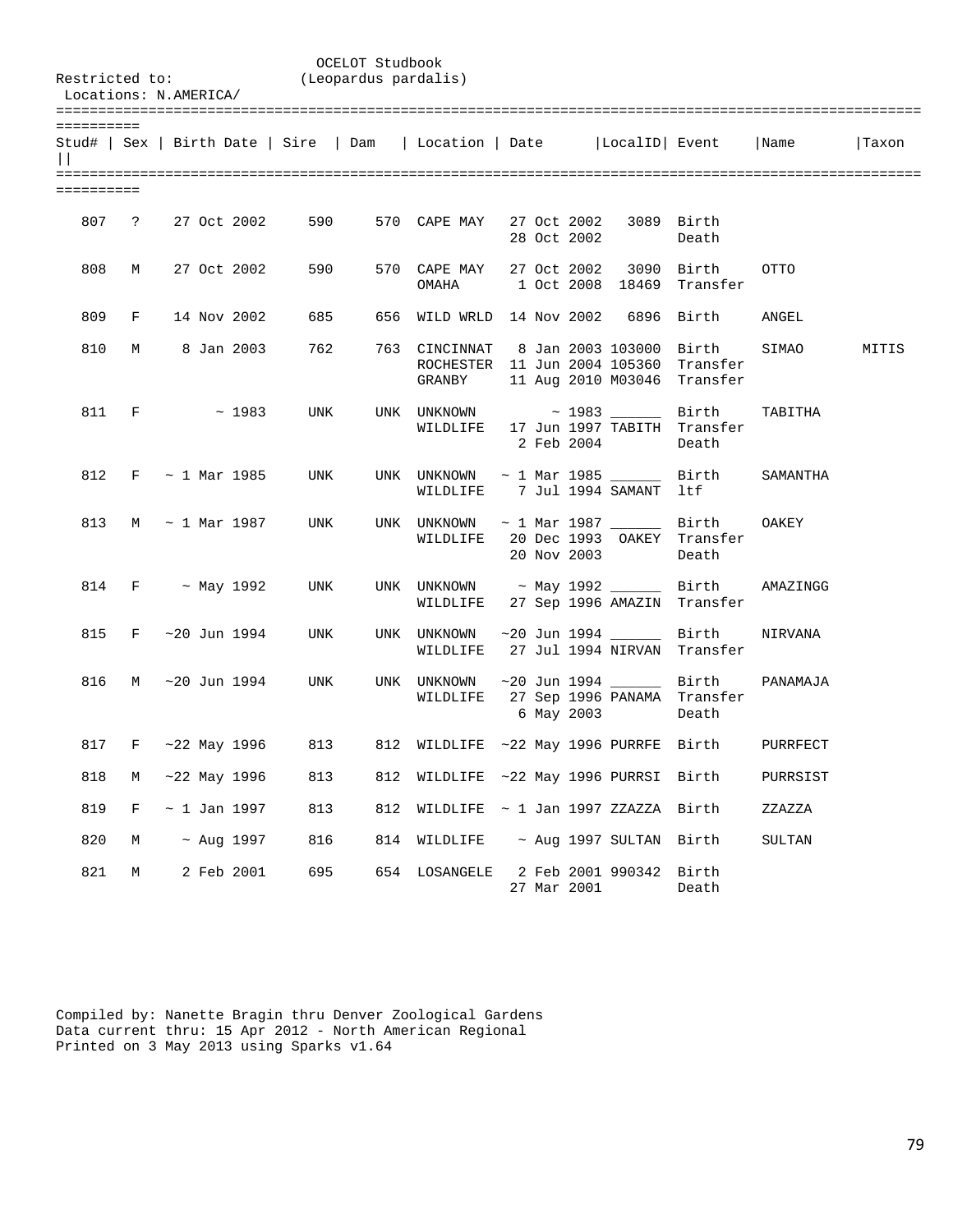| Restricted to: | Locations: N.AMERICA/ |  |             |     | OCELOT Studbook<br>(Leopardus pardalis) |                                                                           |  |                          |                                                                   |                               |          |       |
|----------------|-----------------------|--|-------------|-----|-----------------------------------------|---------------------------------------------------------------------------|--|--------------------------|-------------------------------------------------------------------|-------------------------------|----------|-------|
| ==========     |                       |  |             |     |                                         | Stud#   Sex   Birth Date   Sire   Dam   Location   Date   LocalID   Event |  |                          |                                                                   |                               | Name     | Taxon |
| ==========     |                       |  |             |     |                                         |                                                                           |  |                          |                                                                   |                               |          |       |
| 822            | М                     |  | 26 Jun 2001 | 695 |                                         | 654 LOSANGELE 26 Jun 2001 N00629 Birth                                    |  | 26 Jun 2001              |                                                                   | Death                         |          |       |
|                | 823 neutF 28 Nov 2001 |  |             | 695 |                                         | 654 LOSANGELE 28 Nov 2001 990516<br>BOISE                                 |  |                          | 2 Dec 2003 203035                                                 | Birth<br>Transfer             | OZZY     |       |
| 824            | М                     |  | 5 May 2003  | 664 | 643                                     | DREHER PA                                                                 |  | 11 May 2003              | 5 May 2003 203058 Birth                                           | Death                         |          |       |
| 825            | M                     |  | 17 Nov 2003 | 664 |                                         | 643 DREHER PA 17 Nov 2003 203223 Birth<br>SAN FRAN<br>ASHEBORO            |  | 1 Jun 2010               | 16 Aug 2006 106016<br>1858                                        | Transfer<br>Transfer          | DIEGO    |       |
| 826            | M                     |  | 25 Feb 2004 | 762 |                                         | 763 CINCINNAT 25 Feb 2004 104004 Birth<br>EL PASO                         |  |                          | 15 Apr 2008 200828                                                | Transfer                      | HUNFREDO | mitis |
| 827            | М                     |  | 16 Jun 2004 | 596 |                                         | 785 VICTOR TX 16 Jun 2004 200248<br>GAINSVLL                              |  |                          | 8 Jan 2008 100907                                                 | Birth<br>Transfer             | ZEUS     |       |
|                | 828 neutM             |  | 2 Jan 2005  | 596 |                                         | 785 VICTOR TX<br>ATTLEBORO<br>VICTOR TX                                   |  |                          | 2 Jan 2005 200501 Birth<br>5 Nov 2005 105025<br>5 Oct 2011 200501 | Transfer<br>Transfer          | CLYDE    |       |
|                | 829 neutF 2 Jan 2005  |  |             | 596 |                                         | 785 VICTOR TX<br>ATTLEBORO<br>VICTOR TX                                   |  |                          | 2 Jan 2005 200502<br>5 Nov 2005 105026<br>5 Oct 2011 200502       | Birth<br>Transfer<br>Transfer | BONNIE   |       |
| 830            | $F$ and $F$           |  | 28 Aug 2004 | 804 |                                         | 800 FRANKLINP<br>BRIDGEPRT                                                |  |                          | 28 Aug 2004 F04037 Birth<br>4 Sep 2007 101849                     | Transfer                      | KUMA     | mitis |
| 831            | М                     |  | 19 May 2003 | UNK |                                         | UNK PRIVATE<br>ROSAMOND                                                   |  | 10 Jun 2003              | 19 May 2003 _______ Birth<br>364                                  | Transfer                      | RICO     |       |
| 832            | F                     |  | 19 Dec 2004 | 609 |                                         | 750 SAN FRAN<br>ASHEBORO                                                  |  | 1 Jun 2010               | 19 Dec 2004 104035<br>1859                                        | Birth<br>Transfer             | INCA     |       |
| 833            | F                     |  | 29 Jun 2003 | 685 | 656                                     | WILD WRLD                                                                 |  | 29 Jun 2003              | 7088                                                              | Birth                         | STORM    |       |
| 834            | М                     |  | 12 Oct 2003 | 685 | 656                                     | WILD WRLD                                                                 |  | 12 Oct 2003              | 7214                                                              | Birth                         | TOBY     |       |
| 836            | М                     |  | 5 Jun 2003  | 596 | 785                                     | VICTOR TX                                                                 |  | 5 Jun 2003<br>7 Jun 2003 | NONE                                                              | Birth<br>Death                |          |       |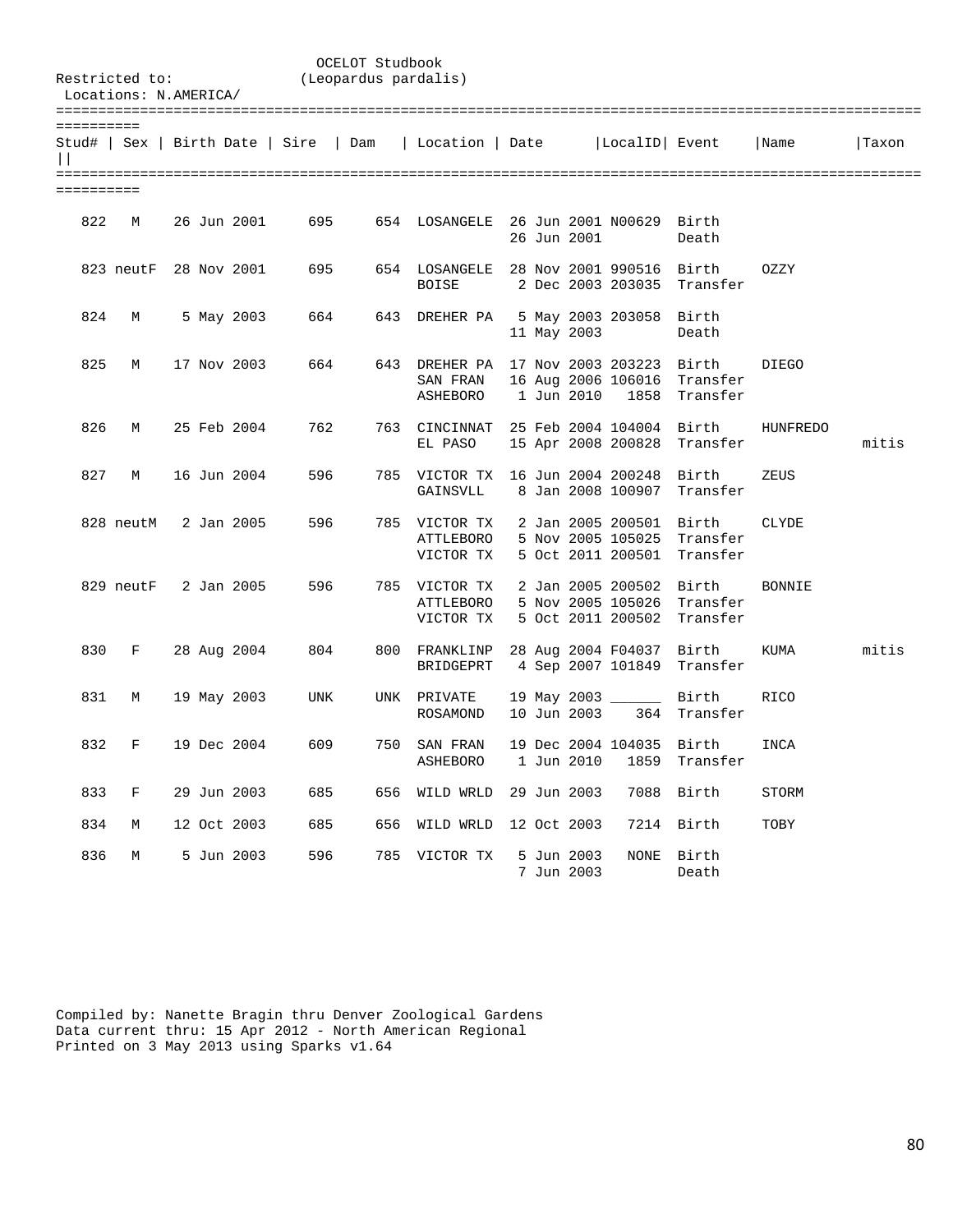| Restricted to:<br>Locations: N.AMERICA/ |   |  |             |                                       | OCELOT Studbook<br>(Leopardus pardalis) |                                                                                          |  |                            |                                                  |                                         |          |       |
|-----------------------------------------|---|--|-------------|---------------------------------------|-----------------------------------------|------------------------------------------------------------------------------------------|--|----------------------------|--------------------------------------------------|-----------------------------------------|----------|-------|
| ==========                              |   |  |             | Stud#   Sex   Birth Date   Sire   Dam |                                         | Location   Date   LocalID   Event                                                        |  |                            |                                                  |                                         | Name     | Taxon |
| ==========                              |   |  |             |                                       |                                         |                                                                                          |  |                            |                                                  |                                         |          |       |
| 837                                     | F |  | 5 Jun 2003  | 596                                   |                                         | 785 VICTOR TX                                                                            |  | 5 Jun 2003<br>7 Jun 2003   |                                                  | NONE Birth<br>Death                     |          |       |
| 838                                     | М |  | 19 Sep 2003 | 596 1                                 |                                         | 785 VICTOR TX 19 Sep 2003                                                                |  | 25 Sep 2003                | NONE                                             | Birth<br>Death                          |          |       |
| 839                                     | F |  | 19 Sep 2003 | 596                                   |                                         | 785 VICTOR TX 19 Sep 2003                                                                |  | 27 Sep 2003                | NONE                                             | Birth<br>Death                          |          |       |
| 840                                     | F |  | 25 Aug 2004 | 740                                   |                                         | 747 LITTLEROC 25 Aug 2004<br><b>BUFFALO</b><br>SANDIEGOZ 29 Sep 2011 511113              |  |                            | 6376<br>9 Oct 2007 M07060                        | Birth<br>Transfer<br>Transfer           |          |       |
| 841                                     | F |  | 15 Jan 2004 | 685                                   |                                         | 656 WILD WRLD 15 Jan 2004<br>GULF BREZ 29 Apr 2004 A3601<br>GREENVISC 16 Apr 2008 M08003 |  |                            | 7269                                             | Birth<br>Transfer<br>Transfer           | LOLA     |       |
| 842                                     | М |  | 8 May 2004  | 685                                   |                                         | 656 WILD WRLD<br>ORANGEZ00                                                               |  | 8 May 2004<br>7 Mar 2005   | 7328<br>M262                                     | Birth<br>Transfer                       | JIMMY Q  |       |
| 843                                     | М |  | 9 Nov 2004  | 685                                   |                                         | 656 WILD WRLD<br>CLAWSPAWS                                                               |  | 9 Nov 2004<br>28 Apr 2005  | 7468<br>NONE                                     | Birth<br>ltf                            | DIEGO    |       |
| 844                                     | F |  | 28 May 2005 | 685                                   |                                         | 656 WILD WRLD 28 May 2005<br>WINSTON<br>WOODY G                                          |  |                            | 7624<br>22 Mar 2006 260033<br>16 Apr 2006 ______ | Birth<br>Transfer<br>Transfer           | ISABELLA |       |
| 845                                     | F |  | 12 Oct 2005 | 685                                   | 656                                     | WILD WRLD                                                                                |  | 12 Oct 2005<br>12 Oct 2005 |                                                  | 7684 Birth<br>Death                     |          |       |
| 846                                     | М |  | 1 Aug 2004  | UNK                                   |                                         | UNK VIGNELORE<br>SANDIEGOZ 20 Nov 2004 504247                                            |  | 1 Aug 2004                 | NONE                                             | Birth<br>Transfer                       |          |       |
| 847                                     | F |  | 15 Feb 2005 | 762                                   |                                         | 763 CINCINNAT                                                                            |  |                            | 15 Feb 2005 105015 Birth                         |                                         | SALA     | mitis |
| 848                                     | М |  | 16 Feb 2005 | 762                                   |                                         | 763 CINCINNAT 16 Feb 2005 105016 Birth<br><b>BUFFALO</b>                                 |  |                            | 11 Oct 2007 M07061                               | Transfer                                | PEDRO    | mitis |
| 849                                     | М |  | 24 Feb 2004 | 855                                   |                                         | 856 AMC<br>CLEVELAND 3 Aug 2006 M60802<br>OKLAHOMA                                       |  | 24 Feb 2004                | 9 Nov 2006 773106                                | 184 Birth<br>Transfer<br>Transfer       | PITU     | MITIS |
| 850                                     | M |  | 4 Feb 2003  | 857                                   |                                         | 858 SJRPARDO<br>CLEVELAND                                                                |  | 4 Feb 2003                 |                                                  | 354 Birth<br>3 Aug 2006 M60803 Transfer | PRINCIPE | MITIS |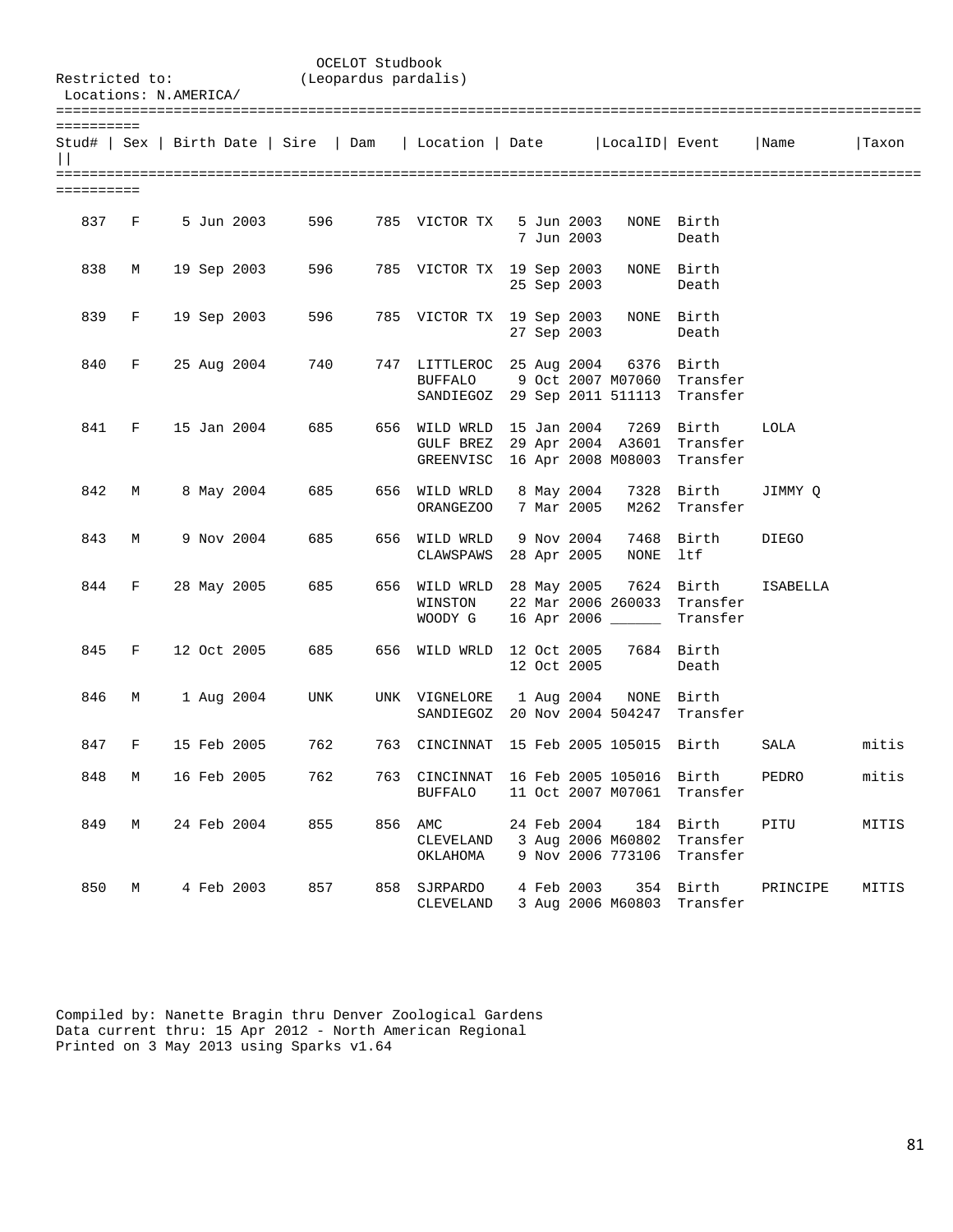| Locations: N.AMERICA/ |       |  |                    | Restricted to: (Leopardus pardalis) | OCELOT Studbook |                                                                                                               |  |             |                                              |                                                           |                                                                                  |       |
|-----------------------|-------|--|--------------------|-------------------------------------|-----------------|---------------------------------------------------------------------------------------------------------------|--|-------------|----------------------------------------------|-----------------------------------------------------------|----------------------------------------------------------------------------------|-------|
| ==========            |       |  |                    |                                     |                 |                                                                                                               |  |             |                                              |                                                           | Stud#   Sex   Birth Date   Sire   Dam   Location   Date   LocalID   Event   Name | Taxon |
| ==========            |       |  |                    |                                     |                 |                                                                                                               |  |             |                                              |                                                           |                                                                                  |       |
|                       |       |  | 851 F ~25 Nov 2004 | 859                                 |                 | CLEVELAND 3 Aug 2006 M60804 Transfer                                                                          |  |             |                                              |                                                           | 860 UNKNOWN ~25 Nov 2004 _______ Birth PRIMAVERA                                 | MITIS |
|                       |       |  | 852 F 29 May 2004  | 861 — 1                             |                 | 862 BAURU ZOO 29 May 2004 _______ Birth<br>CLEVELAND 3 Aug 2006 M60805 Transfer<br>OKLAHOMA 9 Nov 2006 773207 |  |             |                                              | Transfer                                                  | PINGA                                                                            | MITIS |
| 853                   | M     |  | 20 Mar 2006        | 804                                 |                 | 800 FRANKLINP 20 Mar 2006 F06002 Birth<br>NY BRONX 2 May 2008 E08013<br>STATEN IS 29 Apr 2009 009011 Transfer |  |             |                                              | Transfer                                                  |                                                                                  | MITIS |
|                       | 854 F |  | 17 Jul 2006        | 685                                 |                 | 656 WILD WRLD 17 Jul 2006 7909 Birth                                                                          |  |             |                                              |                                                           | BALI-TULI                                                                        |       |
| 863                   | M     |  | 14 Sep 2006        | 690                                 |                 | 691 PORTLAND<br>ASDM TUSC 8 May 2008                                                                          |  |             |                                              | 14 Sep 2006 A60250 Birth<br>Transfer                      | RIO                                                                              | MITIS |
| 864                   | M     |  | 16 Dec 2006        | 685                                 |                 | 656 WILD WRLD 16 Dec 2006 8036 Birth                                                                          |  |             | 28 Jan 2007                                  | Death                                                     |                                                                                  |       |
| 865                   | M     |  | 23 Sep 2007        | 698                                 |                 | 803 LOUISVILL 23 Sep 2007 102487 Birth<br>DALLAS WA 21 Oct 2009 9M030                                         |  |             |                                              | Transfer                                                  |                                                                                  | mitis |
| 866                   | M     |  | 7 Dec 2007         | 685                                 |                 | 656 WILD WRLD 7 Dec 2007 8372 Birth<br>ALAMEDA                                                                |  |             |                                              | 5 Jan 2008 200801 Transfer                                |                                                                                  |       |
| 867                   | M     |  | 7 Dec 2007         | 685                                 |                 | 656 WILD WRLD                                                                                                 |  |             | 7 Dec 2007 8476 Birth                        |                                                           |                                                                                  |       |
| 868                   | F     |  | 7 Dec 2007         | 685                                 |                 | 656 WILD WRLD                                                                                                 |  |             | 7 Dec 2007 8477 Birth                        |                                                           |                                                                                  |       |
| 869                   | M     |  | 19 Jul 2007        | 825                                 |                 | 832 SAN FRAN<br>HOUSTON<br><b>WACO</b>                                                                        |  |             | 19 Jul 2007 107020 Birth                     | 11 Sep 2009 25034 Transfer<br>24 May 2011 M02311 Transfer |                                                                                  |       |
| 870                   | M     |  | 19 Jul 2007        | 825                                 |                 | 832 SAN FRAN<br>SAN ANTON 11 Sep 2009 S09009                                                                  |  |             | 19 Jul 2007 107021 Birth                     | Transfer                                                  |                                                                                  |       |
| 871                   | М     |  | 3 Jul 2008         | 849                                 | 852             | OKLAHOMA<br>DALLAS                                                                                            |  |             | 3 Jul 2008 773408 Birth<br>1 Apr 2011 11L004 | Transfer                                                  |                                                                                  | mitis |
| 872                   | М     |  | 1 Sep 2008         | 804                                 |                 | 800 FRANKLINP<br>WILMINGTN                                                                                    |  |             | 1 Sep 2008 F08023 Birth<br>21 Jun 2010 1130  | Transfer                                                  |                                                                                  | MITIS |
| 873                   | М     |  | 16 Oct 2008        | 827                                 |                 | 710 GAINSVLL                                                                                                  |  | 13 Nov 2008 | 16 Oct 2008 100908 Birth                     | Death                                                     |                                                                                  |       |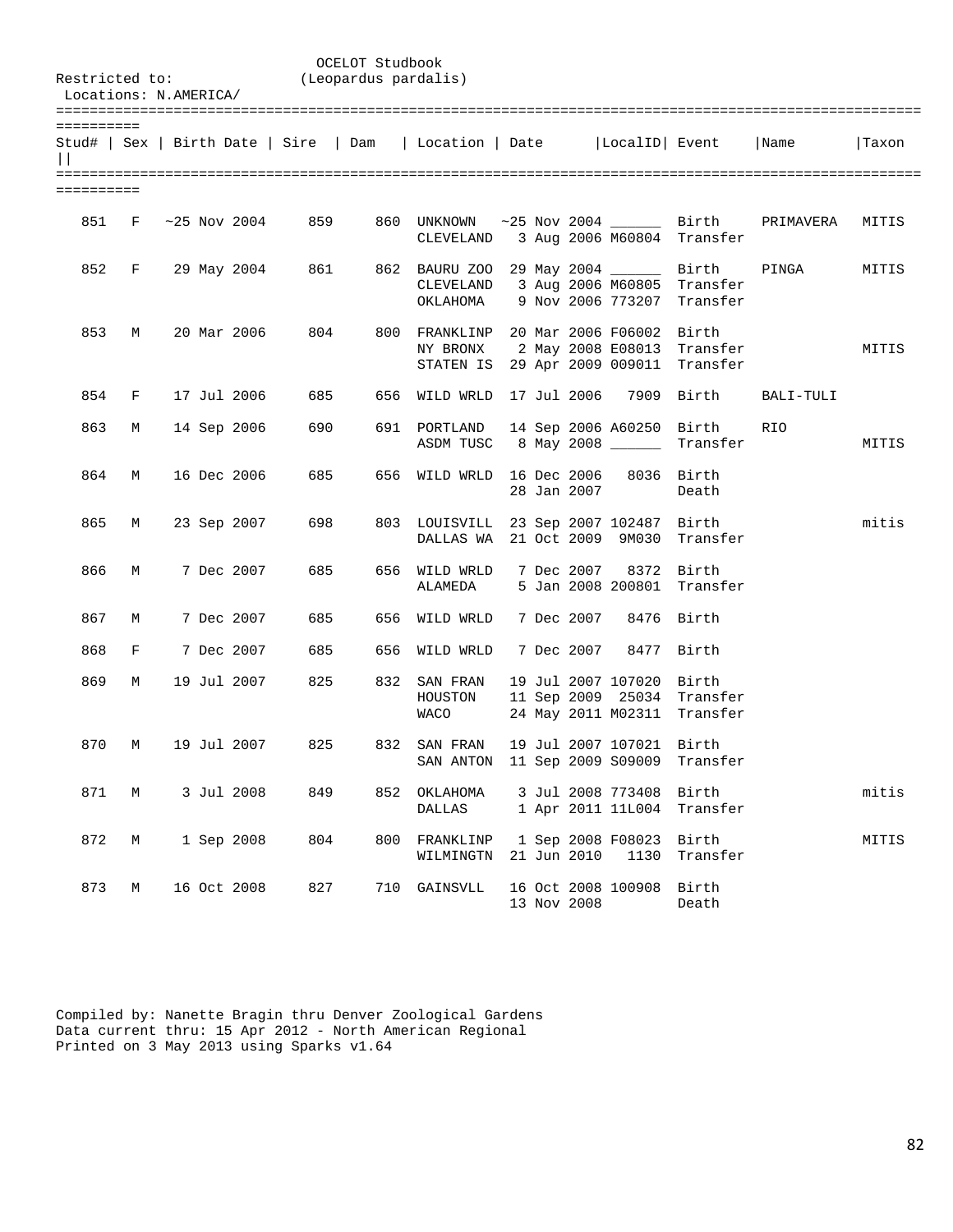| Restricted to: | Locations: N.AMERICA/ |  |             |                                       | OCELOT Studbook<br>(Leopardus pardalis) |                                                      |  |            |                                                 |                   |          |       |
|----------------|-----------------------|--|-------------|---------------------------------------|-----------------------------------------|------------------------------------------------------|--|------------|-------------------------------------------------|-------------------|----------|-------|
| ==========     |                       |  |             | Stud#   Sex   Birth Date   Sire   Dam |                                         | Location   Date                                      |  |            | LocalID Event                                   |                   | Name     | Taxon |
| ==========     |                       |  |             |                                       |                                         |                                                      |  |            |                                                 |                   |          |       |
| 874            | F                     |  | 23 Sep 2008 | 697                                   |                                         | 796 SEATTLE<br>SAN ANTON 30 Oct 2009 B09031 Transfer |  |            | 23 Sep 2008 202915 Birth                        |                   |          |       |
|                | 875 neutF 23 Sep 2008 |  |             | 697                                   |                                         | 796 SEATTLE<br>HOUSTON                               |  |            | 23 Sep 2008 202916 Birth<br>3 Dec 2009 25124    | Transfer          |          |       |
| 876            | М                     |  | 17 Apr 2004 | <b>UNK</b>                            |                                         | UNK UNKNOWN<br>MOORPARK                              |  |            | 17 Apr 2004 _______ Birth<br>29 Mar 2006 101568 | Transfer          | MOWGLI   |       |
| 877            | М                     |  | 7 Apr 2009  | 825                                   |                                         | 832 SAN FRAN<br>HERSHEY                              |  |            | 7 Apr 2009 109005 Birth<br>26 May 2010 10.08    | Transfer          |          |       |
| 878            | М                     |  | 7 Apr 2009  | 825                                   |                                         | 832 SAN FRAN<br>HERSHEY                              |  |            | 7 Apr 2009 109006<br>26 May 2010 10.09          | Birth<br>Transfer |          |       |
|                | 879 neutM 25 Feb 2009 |  |             | 746                                   |                                         | 785 ABILENE<br>MOODY                                 |  | 4 Jun 2010 | 25 Feb 2009 M8024_<br>5948                      | Birth<br>Transfer | COOPER   |       |
| 880            | $\mathbf{F}$          |  | 25 Feb 2009 | 746                                   |                                         | 785 ABILENE<br>DREHER PA                             |  |            | 25 Feb 2009 M08023<br>7 May 2010 210060         | Birth<br>Transfer | Jade     |       |
| 881            | F                     |  | 30 Oct 2009 | 748                                   |                                         | 830 BRIDGEPRT<br>DALLAS                              |  |            | 30 Oct 2009 101918<br>4 Jan 2011 11L003         | Birth<br>Transfer | Milagre  | MITIS |
| 882            | F                     |  | 22 Jan 2011 | 748                                   |                                         | 830 BRIDGEPRT 22 Jan 2011 102145                     |  |            |                                                 | Birth             |          | MITIS |
| 883            | F                     |  | 15 Jan 2011 | 697                                   | 796                                     | SEATTLE                                              |  |            | 15 Jan 2011 203646 Birth                        |                   | Evita    |       |
| 884            | $\mathbf{P}$          |  | 15 Mar 2010 | 827                                   |                                         | 710 GAINSVLL                                         |  | 2 Apr 2010 | 15 Mar 2010 100909                              | Birth<br>Death    |          |       |
| 885            | М                     |  | 11 May 2011 | 804                                   |                                         | 800 FRANKLINP 11 May 2011 F11018 Birth               |  |            |                                                 |                   | Salvador | MITIS |
| 886            | М                     |  | 12 Apr 2011 | 825                                   |                                         | 832 ASHEBORO                                         |  |            | 12 Apr 2011 1894 Birth                          |                   | Oz       |       |
| 887            | F                     |  | 12 Apr 2011 | 825                                   |                                         | 832 ASHEBORO                                         |  |            | 12 Apr 2011 1895 Birth                          |                   | Maya     |       |
| 888            | М                     |  | 14 Nov 2002 | 694                                   |                                         | 639 FERNDALE                                         |  |            | 14 Nov 2002 AFD92 Birth                         |                   |          |       |
| ============   |                       |  |             |                                       |                                         |                                                      |  |            |                                                 |                   |          |       |

TOTALS: 347.335.163 (845)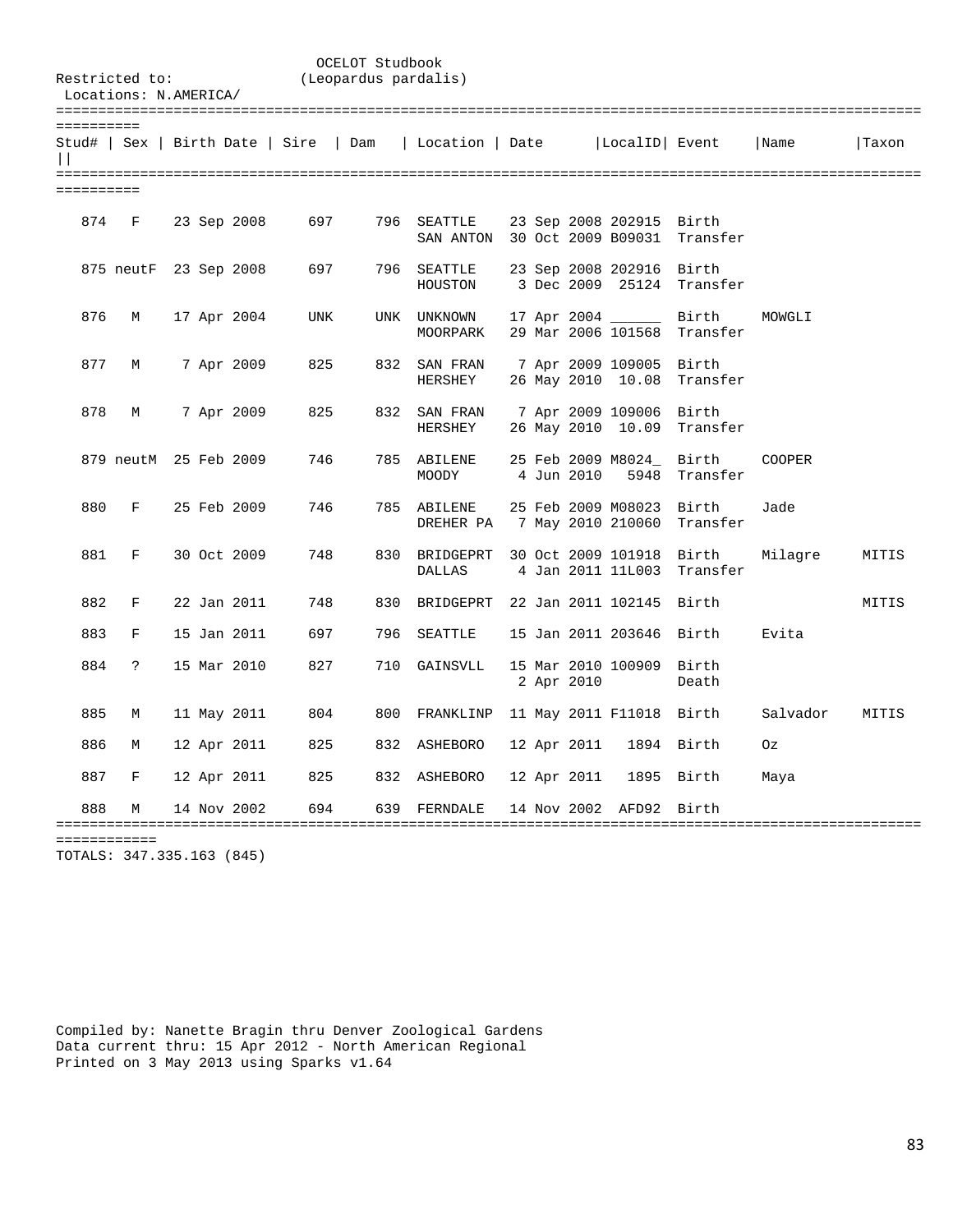## **Living Population from 1 Jan 10 – 15 Apr 12**

| Restricted to:<br>Locations: N.AMERICA/         |   |                       |                                               | OCELOT Studbook<br>(Leopardus pardalis) |                                                                                              |                                          |                                                              |                                                      |               |         |
|-------------------------------------------------|---|-----------------------|-----------------------------------------------|-----------------------------------------|----------------------------------------------------------------------------------------------|------------------------------------------|--------------------------------------------------------------|------------------------------------------------------|---------------|---------|
| Dates: 1 Jan 2010 - 2 May 2013                  |   |                       | Status: Living during 1 Jan 2010 - 2 May 2013 |                                         |                                                                                              |                                          |                                                              |                                                      |               |         |
| ==========                                      |   |                       |                                               |                                         |                                                                                              |                                          |                                                              |                                                      |               |         |
| Stud#   Sex   Birth Date   Sire<br>$\mathbf{I}$ |   |                       |                                               | Dam                                     | Location   Date                                                                              |                                          | LocalID Event                                                |                                                      | Name          | Taxon   |
| ==========                                      |   |                       |                                               |                                         |                                                                                              |                                          |                                                              |                                                      |               |         |
| 545                                             | F | 29 Aug 1986           | 380                                           |                                         | 405 PHOENIX<br>FERNDALE<br>BRIDGETON                                                         | 29 Aug 1986                              | 11 Feb 1988 _____                                            | 4902 Birth<br>Transfer<br>9 May 1989 920032 Transfer |               | generic |
| 587                                             | F | 15 Jun 1990           | 550                                           |                                         | 539 CINCINNAT<br>GREENVISC<br>CINCINNAT                                                      |                                          | 15 Jun 1990 190138 Birth<br>2 Apr 1992 190138                | 12 Sep 1991 91A002 Transfer<br>Transfer              | ALICIA        | generic |
| 590                                             | М | 28 Sep 1990           | 568                                           |                                         | 543 ALAMEDA<br><b>BOISE</b><br>CAPE MAY                                                      | 18 Nov 1997<br>24 May 2010               | 28 Sep 1990 90074 Birth<br>28 May 1991 940063                | Transfer<br>694 Transfer<br>Death                    | OMAR          | generic |
| 597                                             | F | 15 Jun 1991           | 522                                           | 483                                     | SEATTLE<br><b>DALLAS</b>                                                                     | 27 Dec 2011                              | 15 Jun 1991 910335<br>3 Apr 1992 927517                      | Birth<br>Transfer<br>Death                           | CHULA         | generic |
| 602                                             | F | 13 Dec 1991           | 579                                           |                                         | 459 ASDM TUSC<br>NORFOLK                                                                     |                                          | 13 Dec 1991 AF1193 Birth                                     | 14 Oct 1992 920085 Transfer                          | XANICA        | generic |
| 614                                             | М | 18 May 1992           | 586                                           |                                         | 539 CINCINNAT<br>ASHEBORO                                                                    | 3 Feb 1993                               | 18 May 1992 192093<br>1220                                   | Birth<br>Transfer                                    | CLARK         | generic |
| 620                                             | F | 24 Aug 1992           | 409                                           |                                         | 584 PITTSBORO<br>RIO GRAND                                                                   |                                          | 24 Aug 1992 00815 Birth<br>25 Apr 2002 M02013                | Transfer                                             | FIREBALL      | generic |
|                                                 |   | 632 neutM 13 Apr 1993 | 579                                           |                                         | 459 ASDM TUSC<br>FOSSILRIM<br>WILD<br>FOSSILRIM                                              | 10 Aug 1994<br>29 Dec 2006<br>6 Feb 2007 | 13 Apr 1993 AF1304 Birth<br>8002<br>NONE<br>8002             | Transfer<br>Transfer<br>Transfer                     | COTELO        | generic |
| 638                                             | M | 11 Jul 1993           | 546                                           | 498                                     | PITTSBORO<br>NASHV ZOO<br>AM WLD CA<br>NASHV ZOO 26 May 2000 940652<br>BRIDGETON 26 Jun 2002 | 11 Jul 1993<br>28 Jan 1997 940652        | 00817 Birth<br>5 Jun 1998 M00058                             | Transfer<br>Transfer<br>Transfer<br>Transfer         | <b>FENDER</b> | generic |
| 639 F                                           |   | 11 Jul 1993           | 546                                           |                                         | 498 PITTSBORO<br>FERNDALE<br>MONROE                                                          |                                          | 11 Jul 1993 00818<br>14 Mar 2002 A2M61<br>27 Dec 2002 200402 | Birth<br>Transfer<br>Transfer                        | GIBSON        | generic |
|                                                 |   | 643 neutF 18 Jan 1994 | 409                                           |                                         | 584 PITTSBORO 18 Jan 1994 00821 Birth<br>DREHER PA 25 Sep 1996 96190                         |                                          |                                                              | Transfer                                             | SHARON        | generic |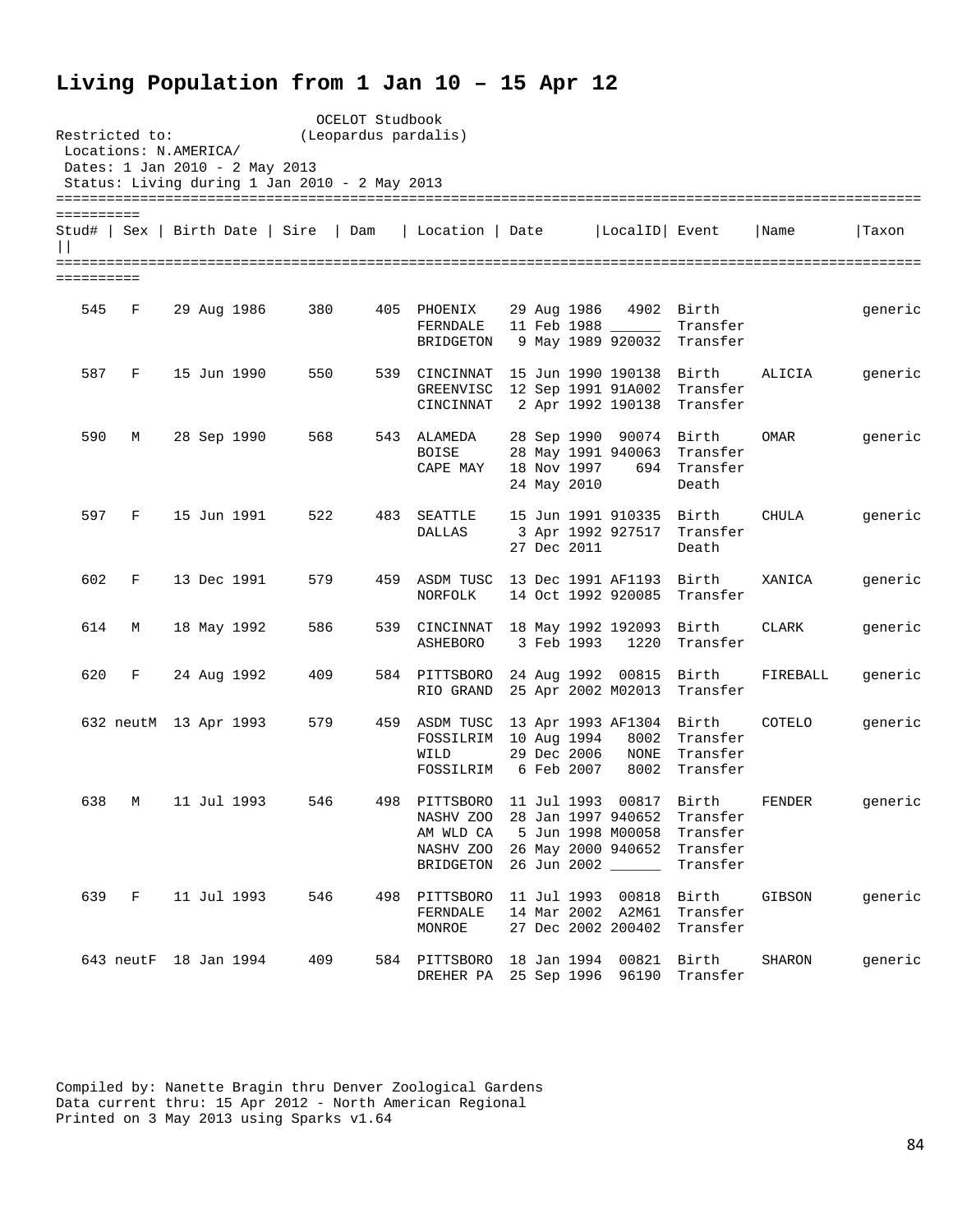|                     | Restricted to:<br>Locations: N.AMERICA/<br>Dates: 1 Jan 2010 - 2 May 2013 |  |                   |     | OCELOT Studbook<br>(Leopardus pardalis)<br>Status: Living during 1 Jan 2010 - 2 May 2013 |                                                                   |      |      |                            |                                                                                                   |                                                      |           |         |  |  |  |
|---------------------|---------------------------------------------------------------------------|--|-------------------|-----|------------------------------------------------------------------------------------------|-------------------------------------------------------------------|------|------|----------------------------|---------------------------------------------------------------------------------------------------|------------------------------------------------------|-----------|---------|--|--|--|
|                     |                                                                           |  |                   |     |                                                                                          |                                                                   |      |      |                            |                                                                                                   |                                                      |           |         |  |  |  |
| ==========<br>Stud# | Sex                                                                       |  | Birth Date   Sire |     | Dam                                                                                      | Location                                                          | Date |      |                            | LocalID Event                                                                                     |                                                      | Name      | Taxon   |  |  |  |
| ==========          |                                                                           |  |                   |     |                                                                                          |                                                                   |      |      |                            |                                                                                                   |                                                      |           |         |  |  |  |
|                     | 654 neutF 14 Aug 1994                                                     |  |                   | 490 |                                                                                          | 504 PARAMUS<br>WHEELING<br>LOSANGELE                              |      |      | 14 Aug 1994<br>21 Jun 1995 | 1889                                                                                              | 2131 Birth<br>Transfer<br>5 Apr 2000 990175 Transfer | MASHADA   | generic |  |  |  |
| 656                 | F                                                                         |  | 26 Aug 1994       | 575 |                                                                                          | 566 MONTGOMRY<br>WILD WRLD                                        |      |      | 26 Aug 1994<br>1 Nov 1995  | 4932                                                                                              | 1659 Birth<br>Transfer                               | TAZ       | generic |  |  |  |
| 659                 | F                                                                         |  | 7 Mar 1995        | 484 |                                                                                          | 506 SALISBURY<br>ABILENE<br>HOUSTON<br>HOGLE                      |      |      | 7 Mar 1995<br>16 May 1996  | 1167<br>12 Aug 1998 17686<br>8 Nov 2006 U06072                                                    | 1135 Birth<br>Transfer<br>Transfer<br>Transfer       | TIGGERINA | generic |  |  |  |
| 660                 | F                                                                         |  | 7 Mar 1995        | 484 |                                                                                          | 506 SALISBURY<br>ABILENE<br>CINCINNAT<br>SYRACUSE                 |      |      | 7 Mar 1995<br>16 May 1996  | 1136<br>1166<br>25 Apr 2002 102038<br>26 Apr 2007 M07022                                          | Birth<br>Transfer<br>Transfer<br>Transfer            | SHY       | generic |  |  |  |
| 662                 | F                                                                         |  | 29 Mar 1995       | 596 |                                                                                          | 630 CLEVELAND<br>LOSANGELE<br>CLEVELAND<br>CINCINNAT<br>MONTGOMRY |      |      | 12 Jun 2002                | 29 Mar 1995 950315 Birth<br>5 Mar 1998 985232<br>23 Apr 1998 950315<br>13 Jul 2000 100077<br>3055 | Transfer<br>Transfer<br>Transfer<br>Transfer         | TANJA     | generic |  |  |  |
|                     | 664 neutM                                                                 |  | 1 Jul 1995        | 590 | 488                                                                                      | BOISE<br>SANFORD<br>DREHER PA                                     |      |      | 3 Jan 1996<br>20 Dec 1996  | 1 Jul 1995 950216<br>96226                                                                        | Birth<br>1416 Transfer<br>Transfer                   | MALO      | generic |  |  |  |
|                     | 674 neutM                                                                 |  | 9 Sep 1994        | 439 |                                                                                          | 531 PITTSBORO<br>RIO GRAND                                        |      |      |                            | 9 Sep 1994 00823 Birth                                                                            | 25 Apr 2002 M02012 Transfer                          | BEAMER    | generic |  |  |  |
| 685                 | М                                                                         |  | 12 Apr 1996       | 636 | 625                                                                                      | SAN ANTON<br>WILD WRLD                                            |      |      | 16 Oct 1996                | 12 Apr 1996 960426<br>5324                                                                        | Birth<br>Transfer                                    |           | generic |  |  |  |
| 690                 | М                                                                         |  | 18 May 1993       | 686 | 687                                                                                      | <b>CUBATAO</b><br>SAO PAULO<br>${\tt PHOENIX}$<br>PORTLAND        |      | ???? | 18 May 1993<br>25 Jul 1996 | 22027<br>7987<br>12 Apr 2006 A60037                                                               | 0575 Birth<br>Transfer<br>Transfer<br>Transfer       | RALPH     | MITIS   |  |  |  |
| 691                 | F                                                                         |  | 20 Jun 1993       | 688 | 689                                                                                      | SAO PAULO<br>PHOENIX<br>PORTLAND                                  |      |      | 20 Jun 1993<br>25 Jul 1996 | 20760<br>7988<br>12 Apr 2006 A60038                                                               | Birth<br>Transfer<br>Transfer                        | ALICE     | MITIS   |  |  |  |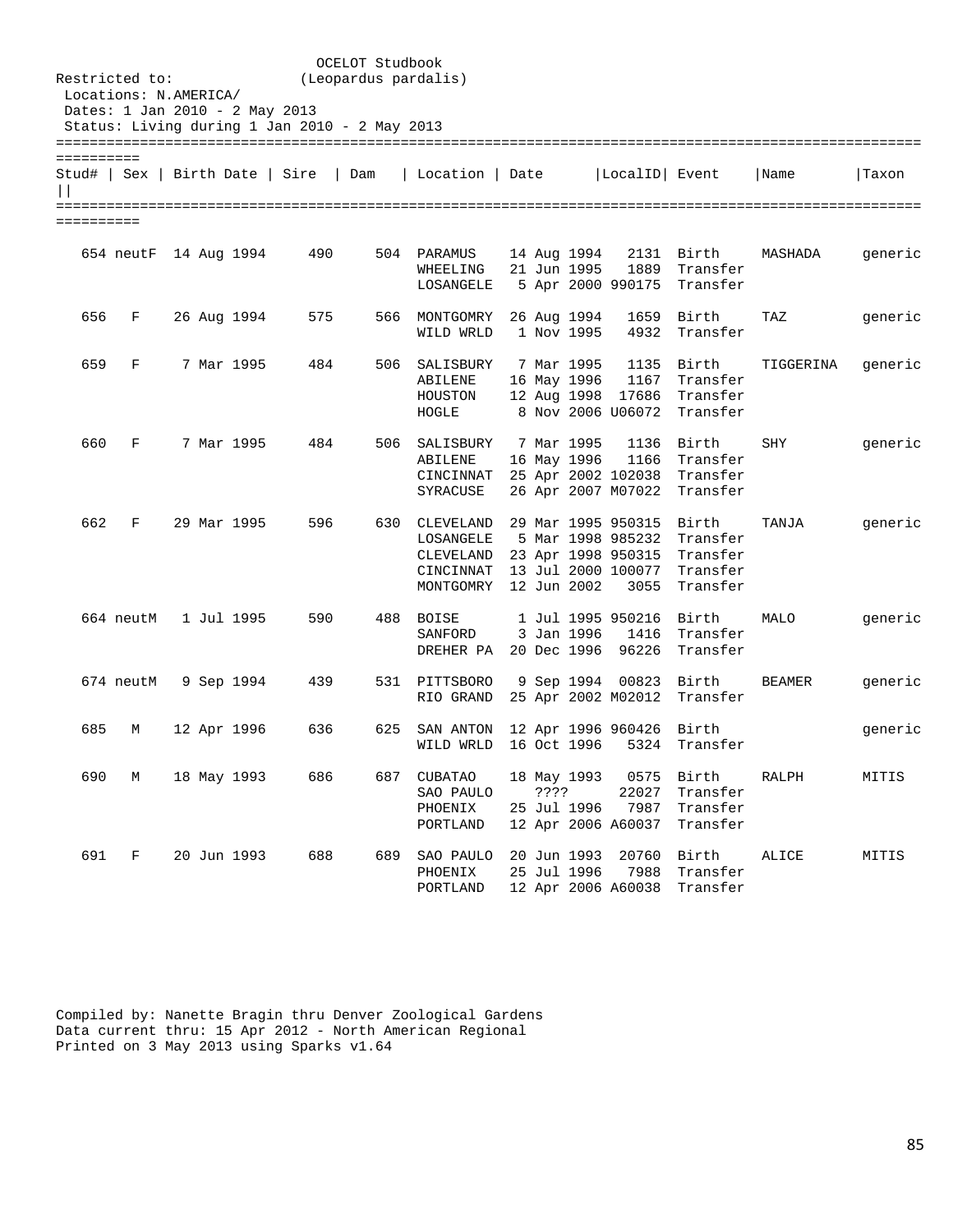| Restricted to:                                |              | Locations: N.AMERICA/<br>Dates: 1 Jan 2010 - 2 May 2013 |            |                                               | OCELOT Studbook<br>(Leopardus pardalis) |                                                                                |                                   |                                                                                         |                                                    |                     |         |
|-----------------------------------------------|--------------|---------------------------------------------------------|------------|-----------------------------------------------|-----------------------------------------|--------------------------------------------------------------------------------|-----------------------------------|-----------------------------------------------------------------------------------------|----------------------------------------------------|---------------------|---------|
|                                               |              |                                                         |            | Status: Living during 1 Jan 2010 - 2 May 2013 |                                         |                                                                                |                                   |                                                                                         |                                                    |                     |         |
| ==========<br>Stud#   Sex   Birth Date   Sire |              |                                                         |            |                                               | Dam                                     | Location   Date                                                                |                                   | LocalID Event                                                                           |                                                    | Name                | Taxon   |
| ==========                                    |              |                                                         |            |                                               |                                         |                                                                                |                                   |                                                                                         |                                                    |                     |         |
| 694                                           | М            | 20 Jun 1996                                             |            | 586                                           | 587                                     | CINCINNAT<br>PITTSBORO<br>FERNDALE<br>MONROE                                   |                                   | 20 Jun 1996 196080 Birth<br>14 Mar 2002 A2M59<br>27 Dec 2002 200401                     | 20 Mar 1997 00834 Transfer<br>Transfer<br>Transfer | GILLIGAN            |         |
| 695                                           | М            |                                                         | 9 Aug 1996 | 460                                           | 453                                     | LITTLEROC<br>LOSANGELE<br>$SD-WAP$                                             | 9 Aug 1996                        | 10 Dec 1997 005157<br>14 Sep 2011 611350                                                | 5054 Birth<br>Transfer<br>Transfer                 | DAFYD               | generic |
| 697                                           | М            | 17 Aug 1996                                             |            | 484                                           | 506                                     | SALISBURY<br>PALM DES<br>SEATTLE                                               | 17 Aug 1996                       | 1182<br>19 Nov 2001 401035<br>4 Mar 2008 202668                                         | Birth<br>Transfer<br>Transfer                      | <b>BRAZIL</b>       |         |
| 698                                           | М            | 13 Apr 1994                                             |            | WILD1                                         | 724                                     | SAO PAULO<br>OAKHILL<br>JACKSONVL<br>GREENVISC 23 Oct 2003 XCA053<br>LOUISVILL |                                   | 13 Apr 1994 21633 Birth<br>9 Mar 1997 979401<br>9 Mar 2001 801321<br>29 Apr 2007 102770 | Transfer<br>Transfer<br>Transfer<br>Transfer       | ITIRAPUA            | MITIS   |
| 700                                           | F            | 26 Jun 1996                                             |            | 600                                           | 629                                     | PITTSBORO<br>CINCINNAT<br>ROCHESTER                                            | 26 Jun 1996                       | 00825<br>14 Mar 2002 102018<br>23 Sep 2007 105562                                       | Birth<br>Transfer<br>Transfer                      | STORMSHADOW generic |         |
| 708                                           | F            | 12 Jan 1997                                             |            | 637                                           | 702                                     | PITTSBORO<br>NASHV ZOO 8 Feb 1997 940656<br>CINCINNAT<br>ALEXANDRI             |                                   | 12 Jan 1997 00833<br>27 May 1998 198066<br>12 Dec 2007 M00301                           | Birth<br>Transfer<br>Transfer<br>Transfer          | LOLA                | generic |
| 709                                           | М            | 18 Apr 1997                                             |            | 644                                           | 580                                     | ОКLАНОМА<br>PITTSBORO                                                          |                                   | 18 Apr 1997 712804 Birth                                                                | 24 Sep 1998 100008 Transfer                        | JULIO               | generic |
| 710                                           | F            | 18 Apr 1997                                             |            | 644                                           | 580                                     | OKLAHOMA<br>GAINSVLL                                                           |                                   | 18 Apr 1997 712805 Birth                                                                | 20 Sep 2006 100906 Transfer                        | MONKEY              | qeneric |
| 714                                           | $\mathbf{F}$ | 13 Apr 1994                                             |            | WILD1                                         |                                         | 724 SAO PAULO<br>GRANBY                                                        |                                   | 13 Apr 1994 21634 Birth                                                                 | 18 Mar 1997 M94124 Transfer                        | LILI                | MITIS   |
| 718                                           | F            | 22 Jun 1997                                             |            | 600                                           |                                         | 629 PITTSBORO 22 Jun 1997 00837 Birth<br>ASHEBORO                              | 1 Oct 2001                        | 1561                                                                                    | Transfer                                           | <b>BRODY</b>        | generic |
| 719                                           | М            | 25 Jul 1997                                             |            | 638                                           | 539                                     | NASHV ZOO<br>CFEC                                                              | 25 Jul 1997 940728<br>22 Nov 1997 | NONE                                                                                    | Birth<br>Transfer                                  | PEPE                | generic |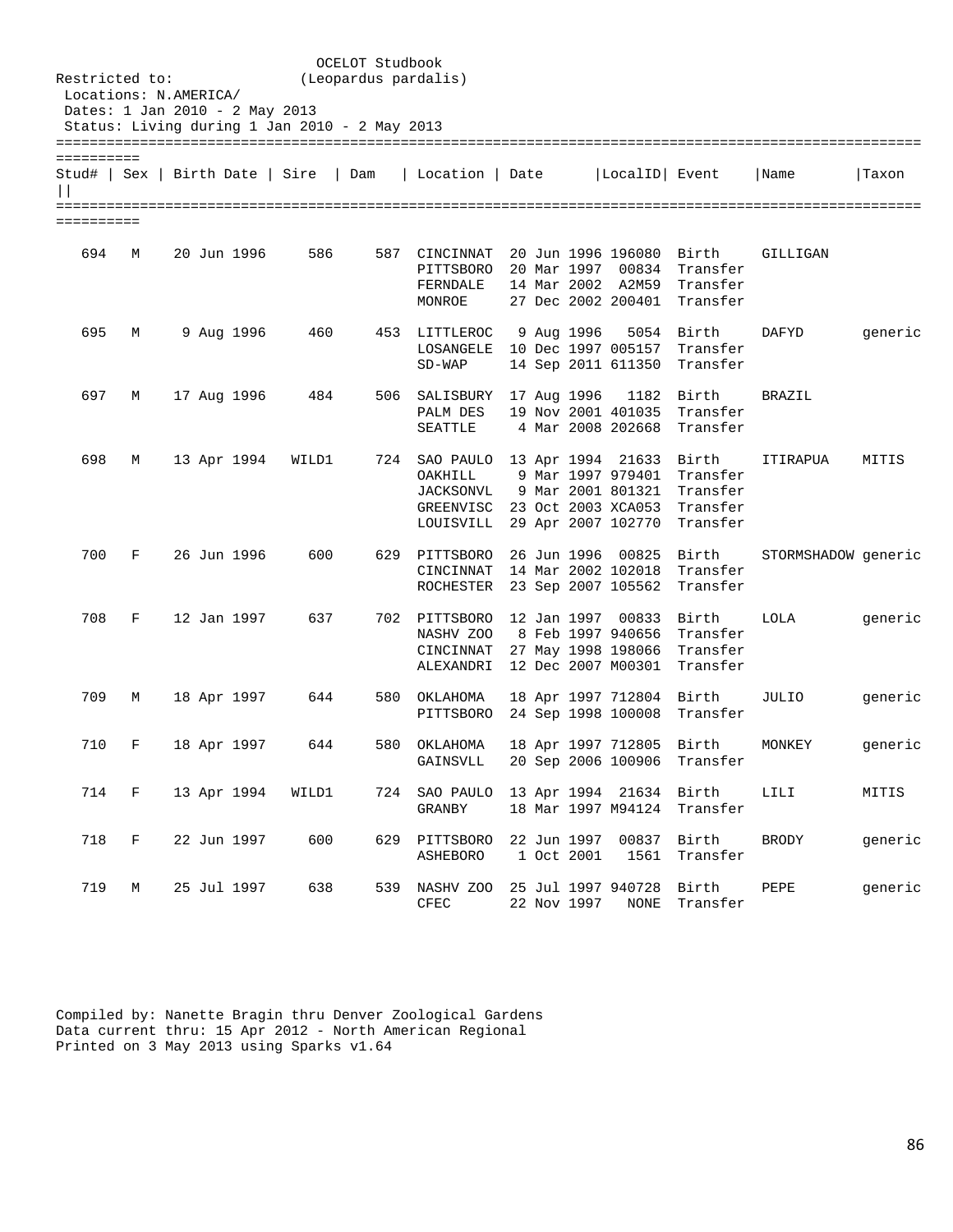| Restricted to:              |           | Locations: N.AMERICA/ | Dates: 1 Jan 2010 - 2 May 2013 | Status: Living during 1 Jan 2010 - 2 May 2013 | OCELOT Studbook<br>(Leopardus pardalis) |                                                                                                                              |                                          |                                                                                       |                                                                                          |              |         |
|-----------------------------|-----------|-----------------------|--------------------------------|-----------------------------------------------|-----------------------------------------|------------------------------------------------------------------------------------------------------------------------------|------------------------------------------|---------------------------------------------------------------------------------------|------------------------------------------------------------------------------------------|--------------|---------|
|                             |           |                       |                                |                                               |                                         |                                                                                                                              |                                          |                                                                                       |                                                                                          |              |         |
| ==========<br>$\vert \vert$ |           |                       |                                | Stud#   Sex   Birth Date   Sire   Dam         |                                         | Location   Date                                                                                                              |                                          | LocalID Event                                                                         |                                                                                          | Name         | Taxon   |
| ==========                  |           |                       |                                |                                               |                                         |                                                                                                                              |                                          |                                                                                       |                                                                                          |              |         |
| 721                         | M         |                       | 23 Aug 1997                    | 575                                           |                                         | 566 MONTGOMRY 23 Aug 1997 2362 Birth<br>HOUSTON<br>HOGLE                                                                     |                                          |                                                                                       | 29 Jul 1998 17593 Transfer<br>8 Nov 2006 U06071 Transfer                                 | TOBY         | generic |
| 723                         | М         |                       | 18 Aug 1997                    | 632                                           |                                         | 610 FOSSILRIM 18 Aug 1997<br>DALLAS<br>MEMPHIS                                                                               |                                          |                                                                                       | 8005 Birth<br>5 Aug 1998 98C362 Transfer<br>26 Apr 2011 23213 Transfer                   | GORDO        | generic |
|                             |           |                       | 730 neutM 12 Dec 1997          | 638                                           |                                         | 539 NASHV ZOO 12 Dec 1997 940822 Birth<br>PALM DES 4 Mar 1998 498003 Transfer<br>GREENVISC 15 Jan 2001 XAA001<br><b>WACO</b> | 29 Nov 2010                              |                                                                                       | Transfer<br>28 Jul 2004 M00604 Transfer<br>Death                                         | TEX          |         |
| 734                         | M         |                       | 11 Nov 1997                    | 715                                           |                                         | 714 GRANBY<br>LANGLEY<br>ORONO                                                                                               |                                          | 11 Nov 1997 M97112 Birth                                                              | 13 Feb 1998 P98003 Transfer<br>23 Oct 2008 K08003 Transfer                               | LANCELOT     | MITIS   |
| 740                         | М         |                       | 2 Nov 1998                     | 575                                           |                                         | 566 MONTGOMRY<br>LITTLEROC                                                                                                   | 2 Nov 1998<br>26 May 1999                |                                                                                       | 2606 Birth<br>5661 Transfer                                                              | TIMBER       |         |
| 742                         | M         |                       | 3 Feb 1999                     | 715                                           |                                         | 714 GRANBY<br>ORONO<br>CINCINNAT                                                                                             |                                          | 3 Feb 1999 M99003 Birth<br>22 Nov 2006 _____                                          | Transfer<br>9 Oct 2008 108060 Transfer                                                   | MONSIEUR     | MITIS   |
| 743                         | F         |                       | 2 Jun 1999                     | 565                                           |                                         | 660 ABILENE<br>SOUTHBEND<br>ABILENE<br><b>WACO</b>                                                                           | 2 Jun 1999<br>8 Apr 2004                 |                                                                                       | 1329 Birth<br>28 Nov 2000 20108 Transfer<br>1329 Transfer<br>14 Feb 2008 M00408 Transfer |              |         |
|                             | 745 neutM |                       | ~1995                          | UNK                                           |                                         | UNK CALIFORNI<br>ROSAMOND                                                                                                    | 30 Aug 1999                              | $\sim$ 1995 ______<br>312                                                             | Birth<br>Transfer                                                                        | FUZZ         |         |
| 746                         | М         |                       | 25 May 1999                    | 697                                           | 606                                     | SALISBURY<br>ABILENE                                                                                                         | 25 May 1999<br>28 May 2008 M08009        | 1271                                                                                  | Birth<br>Transfer                                                                        | <b>DIEGO</b> |         |
| 748                         | М         |                       | 4 Jul 1999                     | 698                                           | 699                                     | OAKHILL<br>COLUMBUS<br>NASHV ZOO<br>KNOXVILLE<br>BRIDGEPRT<br>SALISBURY                                                      | 12 Jul 2001<br>31 Dec 2003<br>7 Dec 2010 | 4 Jul 1999 999911<br>30 Jul 1999 992040<br>1729<br>2810<br>14 Jun 2005 101660<br>1734 | Birth<br>Transfer<br>Transfer<br>Transfer<br>Transfer<br>Transfer                        | OZZIE        | MITIS   |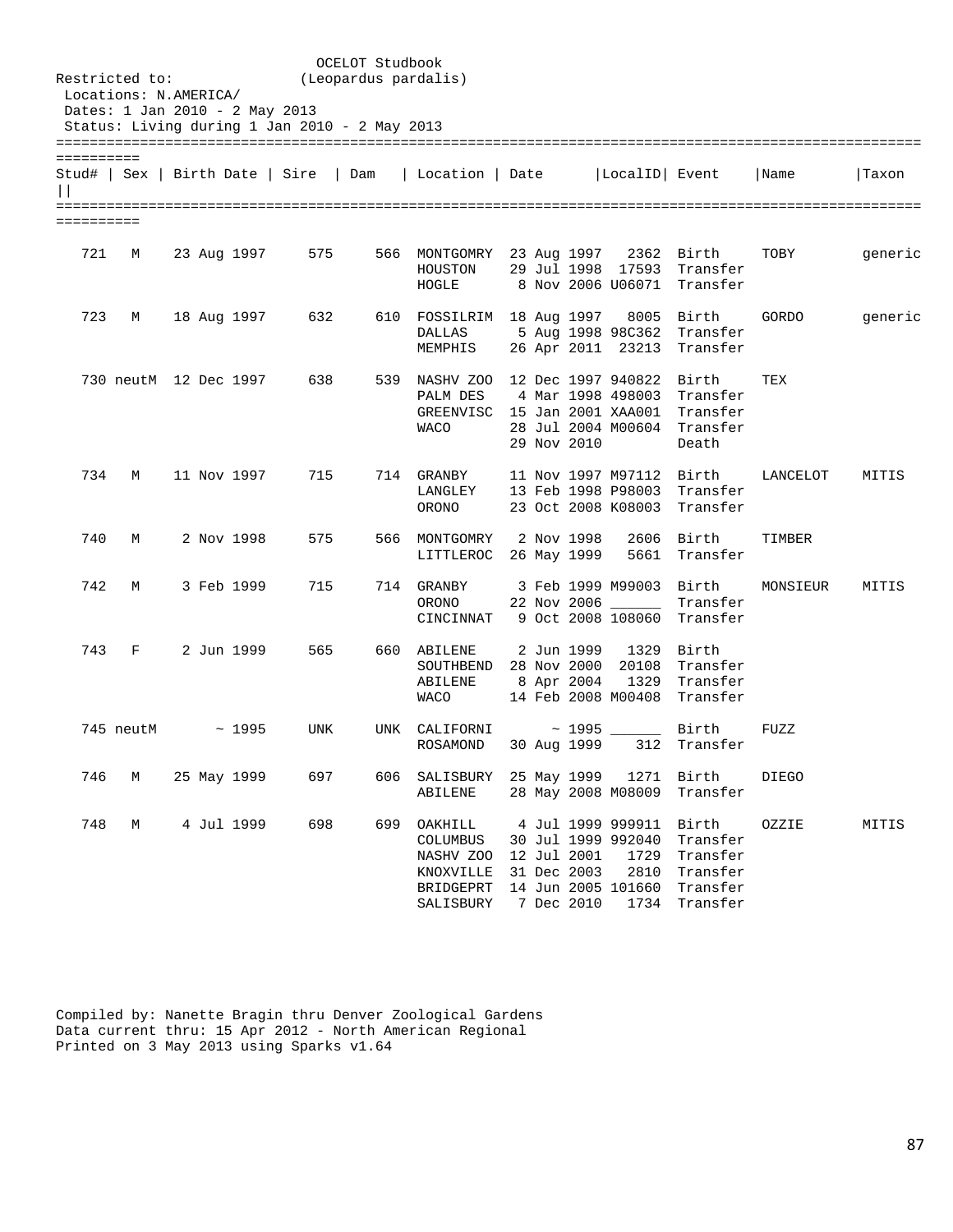| Restricted to: | Locations: N.AMERICA/<br>Dates: 1 Jan 2010 - 2 May 2013 |  |             |                                               | OCELOT Studbook<br>(Leopardus pardalis) |                                                           |                                         |                                               |                                                           |                   |       |
|----------------|---------------------------------------------------------|--|-------------|-----------------------------------------------|-----------------------------------------|-----------------------------------------------------------|-----------------------------------------|-----------------------------------------------|-----------------------------------------------------------|-------------------|-------|
|                |                                                         |  |             | Status: Living during 1 Jan 2010 - 2 May 2013 |                                         |                                                           |                                         |                                               |                                                           |                   |       |
| ==========     |                                                         |  |             | Stud#   Sex   Birth Date   Sire   Dam         |                                         | Location   Date                                           |                                         | LocalID Event                                 |                                                           | Name              | Taxon |
| ==========     |                                                         |  |             |                                               |                                         |                                                           |                                         |                                               |                                                           |                   |       |
| 750            | F                                                       |  | 30 Jun 1998 | 725                                           |                                         | 606 PITTSBORO 30 Jun 1998 100003<br>SAN FRAN<br>OMAHA     |                                         | 16 Nov 2001 101080<br>24 Sep 2008 18437       | Birth<br>Transfer<br>Transfer                             | SASHA             |       |
| 751            | М                                                       |  | 24 May 1999 | 524                                           |                                         | 506 ALEXANDRI 24 May 1999 99M010<br>WHEELING              | 17 Mar 2000                             | 3126                                          | Birth<br>Transfer                                         | OBIDAIAH          |       |
| 754            | F                                                       |  | 25 Sep 1998 | 600                                           |                                         | 629 PITTSBORO<br>MEMPHIS                                  |                                         | 25 Sep 1998 100020<br>13 Jan 2000 19106       | Birth<br>Transfer                                         | MIKKI             |       |
|                | 755 neutM 25 Sep 1998                                   |  |             | 600                                           |                                         | 629 PITTSBORO<br>MEMPHIS                                  |                                         | 25 Sep 1998 100021 Birth<br>13 Jan 2000 19105 | Transfer                                                  | <b>ROB</b>        |       |
|                | 757 neutF 28 May 1999                                   |  |             | 600                                           |                                         | 629 PITTSBORO<br>EL PASO                                  |                                         | 28 May 1999 100023 Birth<br>5 Apr 2002 200319 | Transfer                                                  | RIO/ONTARIO       |       |
| 763            | F                                                       |  | 20 Nov 1993 | UNK                                           |                                         | UNK PEDREIRA<br>CURITIBA<br>CINCINNAT                     | 20 Nov 1993<br>2 Mar 1999<br>6 Jan 2010 | 487<br>47                                     | Birth<br>Transfer<br>11 Nov 1999 199171 Transfer<br>Death | MARISA/TICA MITIS |       |
| 764            | F                                                       |  | 19 Feb 2000 | 596                                           |                                         | 624 DICKERSON 19 Feb 2000<br>FORTWORTH 13 Feb 2002 201002 |                                         | 5151                                          | Birth<br>Transfer                                         |                   |       |
| 765            | М                                                       |  | 17 Jul 2000 | 690                                           |                                         | 691 PHOENIX<br>GRANBY<br>WINNIPEG                         | 17 Jul 2000                             | 7 May 2003 M00112<br>13 Jul 2011 M00040       | 9194 Birth<br>Transfer<br>Transfer                        | BRAGIN            | MITIS |
| 767            | M                                                       |  | 5 Sep 1999  | 575                                           |                                         | 566 MONTGOMRY<br>FORTWORTH                                | 5 Sep 1999                              | 26 Apr 2000 200099                            | 2733 Birth<br>Transfer                                    | TROGAN            |       |
| 769            | М                                                       |  | 7 Sep 1999  | 637                                           |                                         | 675 PITTSBORO<br>MONTGOMRY                                | 18 May 2000                             | 7 Sep 1999 200038<br>2806                     | Birth<br>Transfer                                         | SPENCER           |       |
|                | 771 neutF 16 Aug 2000                                   |  |             | 586                                           | 708                                     | CINCINNAT                                                 |                                         | 16 Aug 2000 100088                            | Birth                                                     | SIHIL             |       |
|                | 774 neutM 14 Dec 2000                                   |  |             | 721                                           | 659                                     | HOUSTON<br><b>BOISE</b>                                   | 14 Dec 2000 19160<br>19 Nov 2003 203026 |                                               | Birth<br>Transfer                                         | <b>PACO</b>       |       |
| 775            | $M_{\odot}$                                             |  | 19 Jun 2000 | 565                                           | 660                                     | ABILENE<br>ALEXANDRI                                      | 19 Jun 2000                             | 1398<br>25 Apr 2002 M00112                    | Birth<br>Transfer                                         | ZEUS              |       |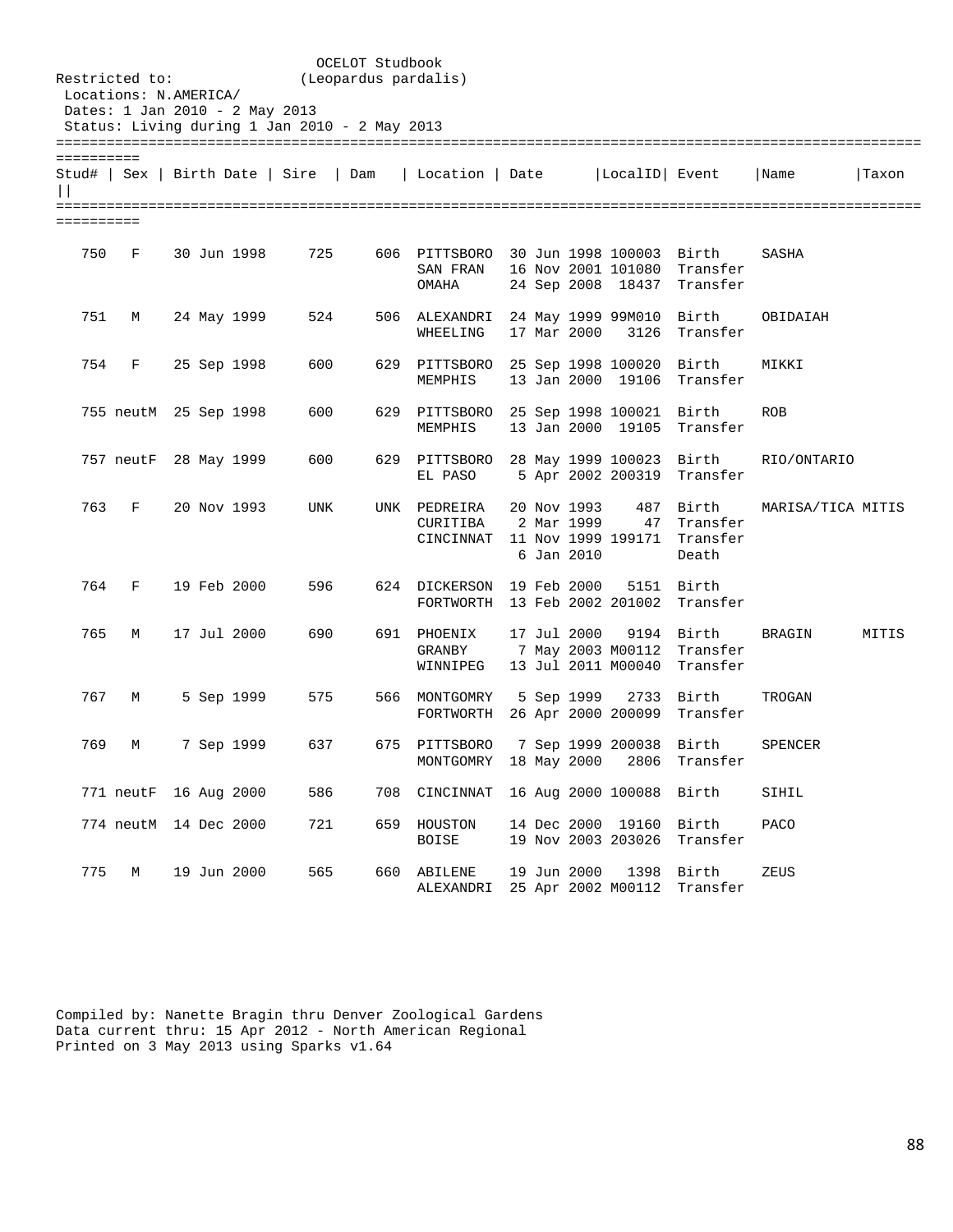| Restricted to:  | Locations: N.AMERICA/<br>Dates: 1 Jan 2010 - 2 May 2013 |  |             | OCELOT Studbook<br>(Leopardus pardalis)<br>Status: Living during 1 Jan 2010 - 2 May 2013 |     |                                                                                                               |             |            |                                                                   |                                                                                       |               |         |
|-----------------|---------------------------------------------------------|--|-------------|------------------------------------------------------------------------------------------|-----|---------------------------------------------------------------------------------------------------------------|-------------|------------|-------------------------------------------------------------------|---------------------------------------------------------------------------------------|---------------|---------|
|                 |                                                         |  |             |                                                                                          |     |                                                                                                               |             |            |                                                                   |                                                                                       |               |         |
| ==========<br>П |                                                         |  |             | Stud#   Sex   Birth Date   Sire  <br>Dam                                                 |     | Location   Date                                                                                               |             |            | LocalID Event                                                     |                                                                                       | Name          | Taxon   |
| ==========      |                                                         |  |             |                                                                                          |     |                                                                                                               |             |            |                                                                   |                                                                                       |               |         |
| 776             | F                                                       |  | 19 Jun 2000 | 565                                                                                      |     | 660 ABILENE<br>CINCINNAT 25 Apr 2002 102039 Transfer<br>SYRACUSE                                              | 19 Jun 2000 |            |                                                                   | 1399 Birth<br>26 Apr 2007 M07023 Transfer                                             | LISA          |         |
| 779             | F                                                       |  | 10 Jan 2000 | 674                                                                                      |     | 639 PITTSBORO<br>ALAMEDA                                                                                      |             | 2 Apr 2012 | 10 Jan 2000 100037 Birth                                          | 26 Feb 2002 200201 Transfer<br>Death                                                  | MONTANA       |         |
|                 | 780 neutM 18 May 2000                                   |  |             | 694                                                                                      |     | 700 PITTSBORO 18 May 2000 100028 Birth<br>EL PASO<br>MOODY<br>DALLAS<br>GREENVISC 25 May 2010 M10011 Transfer |             |            |                                                                   | 5 Apr 2002 200318 Transfer<br>5 May 2004 3088 Transfer<br>10 Oct 2008 08J516 Transfer | OZZY          |         |
| 781             | F                                                       |  | 18 May 2000 | 694                                                                                      |     | 700 PITTSBORO<br>OMAHA<br>DALLAS WA 2 Aug 2004 4M014 Transfer<br>LITTLEROC 24 Sep 2009 6878                   |             |            | 18 May 2000 100029 Birth                                          | 19 Sep 2002 13001 Transfer<br>Transfer                                                | DAKOTA        |         |
| 782             | F                                                       |  | 26 May 2000 | 674                                                                                      |     | 639 PITTSBORO<br>JNGLARY F                                                                                    |             |            | 26 May 2000 100030 Birth                                          | 15 Oct 2001 A0C053 Transfer                                                           | <b>BELIZE</b> |         |
| 783             | М                                                       |  | 28 Aug 2000 | 706                                                                                      |     | 702 PITTSBORO<br>FERNDALE<br>MONROE<br>IAE OH                                                                 |             |            | 28 Aug 2000 100033 Birth<br>14 Mar 2002 A2M60<br>7 Jun 2008 A2M60 | Transfer<br>21 Dec 2005 200362 Transfer<br>Transfer                                   | RAFIKI        |         |
| 785             | F                                                       |  | 10 Sep 2000 | 725                                                                                      |     | 608 PITTSBORO 10 Sep 2000 100032 Birth<br>VICTOR TX 11 Oct 2002 200222 Transfer<br>ABILENE                    |             |            |                                                                   | 3 Jun 2008 M08010 Transfer                                                            | ELLIOT        |         |
|                 | 787 neutM 13 Sep 2000                                   |  |             | 600                                                                                      |     | 629 PITTSBORO 13 Sep 2000 100035 Birth<br>JNGLARY F                                                           |             |            | 15 Oct 2001 A0C054                                                | Transfer                                                                              | TAZ           | generic |
| 796             | F                                                       |  | 16 Aug 2001 | 723                                                                                      | 597 | DALLAS<br>HOGLE<br>SEATTLE                                                                                    |             |            | 16 Aug 2001 01E041<br>5 Nov 2003 U03253<br>21 Jul 2005 201971     | Birth<br>Transfer<br>Transfer                                                         | SUDO/BELLA    |         |
|                 | 797 neutM 21 Aug 2001                                   |  |             | 636                                                                                      | 625 | SAN ANTON<br>PARAMUS                                                                                          | 20 Nov 2002 |            | 21 Aug 2001 G01018<br>2572                                        | Birth<br>Transfer                                                                     |               |         |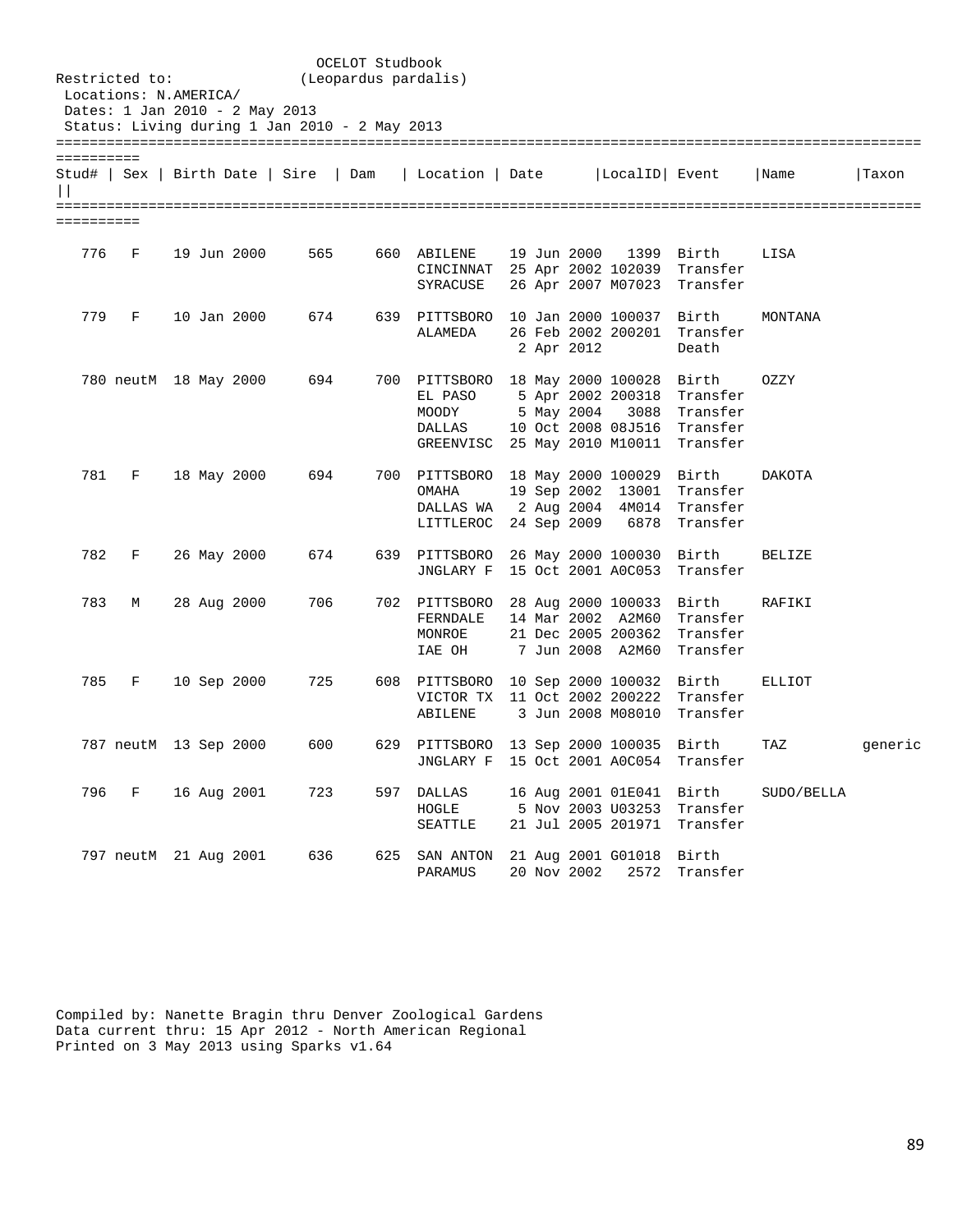| Restricted to: | Locations: N.AMERICA/<br>Dates: 1 Jan 2010 - 2 May 2013 |  |                   | Status: Living during 1 Jan 2010 - 2 May 2013 | OCELOT Studbook<br>(Leopardus pardalis) |                                                                             |  |             |                                              |                               |                |       |
|----------------|---------------------------------------------------------|--|-------------------|-----------------------------------------------|-----------------------------------------|-----------------------------------------------------------------------------|--|-------------|----------------------------------------------|-------------------------------|----------------|-------|
| ==========     |                                                         |  |                   |                                               |                                         | Stud#   Sex   Birth Date   Sire   Dam   Location   Date     LocalID   Event |  |             |                                              |                               | Name           | Taxon |
| ==========     |                                                         |  |                   |                                               |                                         |                                                                             |  |             |                                              |                               |                |       |
|                | 798 contF 21 Aug 2001                                   |  |                   | 636                                           |                                         | 625 SAN ANTON 21 Aug 2001 G01039 Birth<br>PARAMUS                           |  |             |                                              | 20 Nov 2002 2573 Transfer     |                |       |
| 800            | F                                                       |  | 20 Oct 2001       | 690                                           |                                         | 691 PHOENIX<br>FRANKLINP 13 Nov 2003 A03056 Transfer                        |  | 20 Oct 2001 | 9476                                         | Birth                         | P.J.           | MITIS |
|                | 801 M                                                   |  | 20 Oct 2001       | 690                                           |                                         | 691 PHOENIX                                                                 |  |             | 20 Oct 2001 9477 Birth                       |                               | PADFOOT        | MITIS |
| 803            | $F$ and $F$                                             |  | 9 Apr 2002        | 762                                           |                                         | 763 CINCINNAT<br>GREENVISC<br>LOUISVILL 29 Apr 2007 102771                  |  |             | 9 Apr 2002 102028 Birth<br>5 Nov 2003 XCA055 | Transfer<br>Transfer          | MIGUELA        | MITIS |
| 804            | M                                                       |  | 9 Apr 2002        | 762                                           |                                         | 763 CINCINNAT<br>FRANKLINP 20 Nov 2003 A03058                               |  |             | 9 Apr 2002 102029 Birth                      | Transfer                      | ISIDORO        | MITIS |
|                | 806 neutM 3 Jul 2002                                    |  |                   | 590                                           |                                         | 570 CAPE MAY                                                                |  | 3 Jul 2002  |                                              | 3075 Birth                    | OZZIE          |       |
| 808            | М                                                       |  | 27 Oct 2002       | 590                                           |                                         | 570 CAPE MAY<br>OMAHA                                                       |  | 27 Oct 2002 | 1 Oct 2008 18469                             | 3090 Birth<br>Transfer        | OTTO           |       |
| 809            | F                                                       |  | 14 Nov 2002       | 685                                           |                                         | 656 WILD WRLD 14 Nov 2002                                                   |  |             |                                              | 6896 Birth                    | ANGEL          |       |
| 810            | M                                                       |  | 8 Jan 2003        | 762                                           |                                         | 763 CINCINNAT<br>ROCHESTER 11 Jun 2004 105360<br>GRANBY                     |  |             | 8 Jan 2003 103000<br>11 Aug 2010 M03046      | Birth<br>Transfer<br>Transfer | SIMAO          | MITIS |
|                | 814 F                                                   |  | ~ May 1992        | UNK                                           |                                         | UNK UNKNOWN<br>WILDLIFE                                                     |  |             | $\sim$ May 1992 $\qquad$ Birth               | 27 Sep 1996 AMAZIN Transfer   | AMAZINGG       |       |
| 815            | $F$ and $F$                                             |  | ~1994             | <b>UNK</b>                                    |                                         | UNK UNKNOWN<br>WILDLIFE                                                     |  |             | $~1994$ $~100$<br>27 Jul 1994 NIRVAN         | Birth<br>Transfer             | <b>NIRVANA</b> |       |
| 817            | F                                                       |  | $~22$ May 1996    | 813                                           | 812                                     | WILDLIFE ~22 May 1996 PURRFE Birth                                          |  |             |                                              |                               | PURRFECT       |       |
| 818            | М                                                       |  | $~22$ May 1996    | 813                                           | 812                                     | WILDLIFE ~22 May 1996 PURRSI Birth                                          |  |             |                                              |                               | PURRSIST       |       |
| 819            | F                                                       |  | $\sim$ 1 Jan 1997 | 813                                           | 812                                     | WILDLIFE ~ 1 Jan 1997 ZZAZZA Birth                                          |  |             |                                              |                               | ZZAZZA         |       |
| 820            | М                                                       |  | $~\sim$ Aug 1997  | 816                                           | 814                                     | WILDLIFE                                                                    |  |             | ~ Aug 1997 SULTAN Birth                      |                               | SULTAN         |       |
|                | 823 neutF                                               |  | 28 Nov 2001       | 695                                           | 654                                     | LOSANGELE<br>BOISE                                                          |  |             | 28 Nov 2001 990516<br>2 Dec 2003 203035      | Birth<br>Transfer             | OZZY           |       |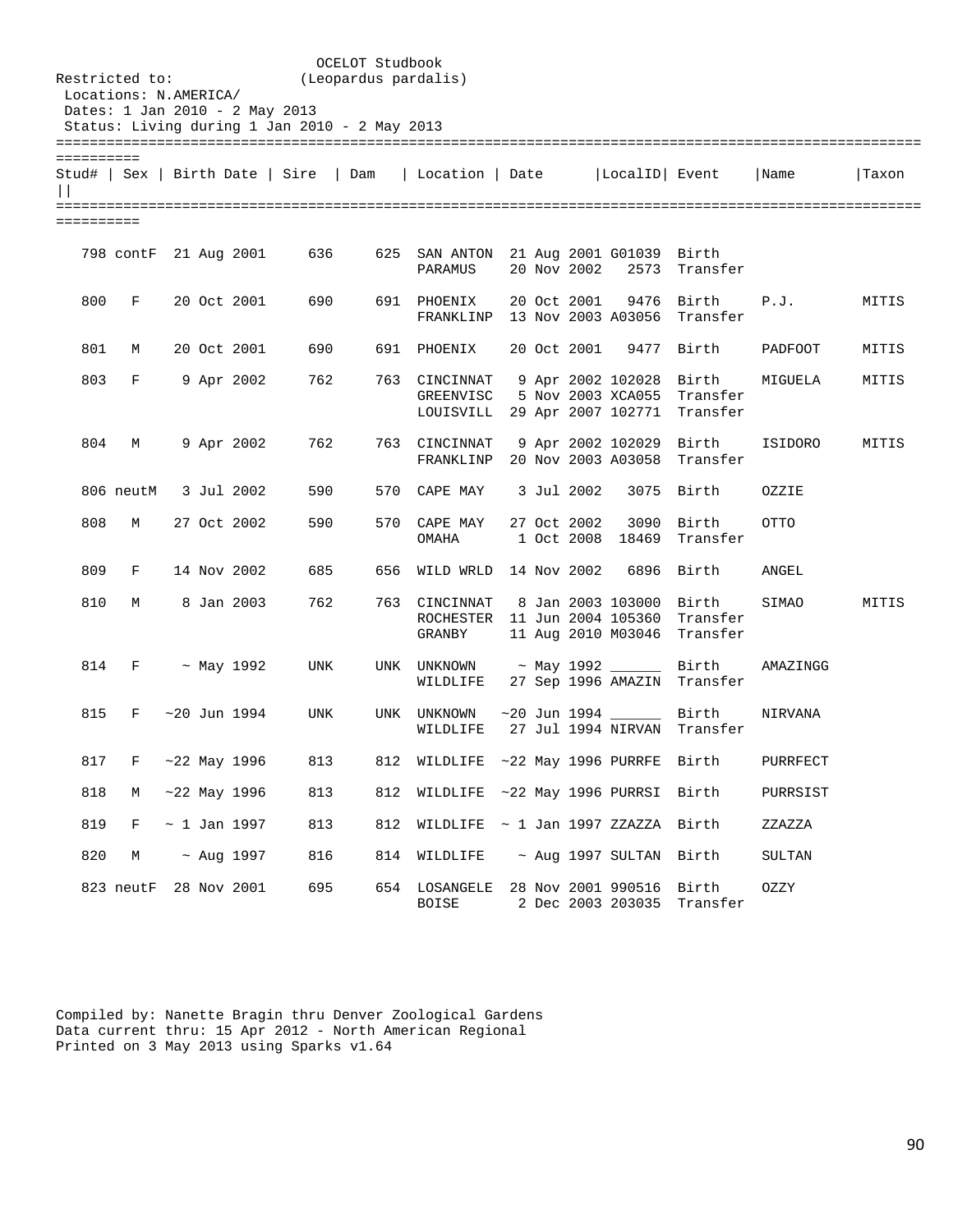| Restricted to:<br>Dates: 1 Jan 2010 - 2 May 2013 | Locations: N.AMERICA/ |  |             | (Leopardus pardalis)                          | OCELOT Studbook |                                                                                |  |                          |                                                                   |                                         |              |       |
|--------------------------------------------------|-----------------------|--|-------------|-----------------------------------------------|-----------------|--------------------------------------------------------------------------------|--|--------------------------|-------------------------------------------------------------------|-----------------------------------------|--------------|-------|
|                                                  |                       |  |             | Status: Living during 1 Jan 2010 - 2 May 2013 |                 |                                                                                |  |                          |                                                                   |                                         |              |       |
| ==========                                       |                       |  |             |                                               |                 |                                                                                |  |                          |                                                                   |                                         |              |       |
|                                                  |                       |  |             |                                               |                 | Stud#   Sex   Birth Date   Sire   Dam   Location   Date   LocalID   Event      |  |                          |                                                                   |                                         | Name         | Taxon |
| ==========                                       |                       |  |             |                                               |                 |                                                                                |  |                          |                                                                   |                                         |              |       |
| 825                                              | M                     |  | 17 Nov 2003 | 664                                           |                 | 643 DREHER PA 17 Nov 2003 203223 Birth<br>SAN FRAN<br>ASHEBORO 1 Jun 2010 1858 |  |                          |                                                                   | 16 Aug 2006 106016 Transfer<br>Transfer | <b>DIEGO</b> |       |
| 826                                              | М                     |  | 25 Feb 2004 | 762                                           |                 | 763 CINCINNAT 25 Feb 2004 104004 Birth<br>EL PASO                              |  |                          | 15 Apr 2008 200828                                                | Transfer                                | HUNFREDO     | mitis |
|                                                  | 827 M                 |  | 16 Jun 2004 | 596                                           |                 | 785 VICTOR TX 16 Jun 2004 200248<br>GAINSVLL                                   |  |                          | 8 Jan 2008 100907                                                 | Birth<br>Transfer                       | ZEUS         |       |
|                                                  | 828 neutM             |  | 2 Jan 2005  | 596                                           |                 | 785 VICTOR TX<br>ATTLEBORO<br>VICTOR TX                                        |  |                          | 2 Jan 2005 200501 Birth<br>5 Oct 2011 200501                      | 5 Nov 2005 105025 Transfer<br>Transfer  | CLYDE        |       |
|                                                  | 829 neutF 2 Jan 2005  |  |             | 596                                           |                 | 785 VICTOR TX<br>ATTLEBORO<br>VICTOR TX                                        |  |                          | 2 Jan 2005 200502 Birth<br>5 Nov 2005 105026<br>5 Oct 2011 200502 | Transfer<br>Transfer                    | BONNIE       |       |
| 830                                              | F                     |  | 28 Aug 2004 | 804                                           |                 | 800 FRANKLINP 28 Aug 2004 F04037 Birth<br>BRIDGEPRT 4 Sep 2007 101849          |  |                          |                                                                   | Transfer                                | KUMA         | mitis |
| 831                                              | М                     |  | 19 May 2003 | UNK                                           |                 | UNK PRIVATE<br>ROSAMOND                                                        |  | 10 Jun 2003              | 19 May 2003 _______ Birth                                         | 364 Transfer                            | RICO         |       |
| 832                                              | F                     |  | 19 Dec 2004 | 609                                           |                 | 750 SAN FRAN<br>ASHEBORO                                                       |  | 1 Jun 2010               | 19 Dec 2004 104035 Birth<br>1859                                  | Transfer                                | <b>INCA</b>  |       |
| 833                                              | F                     |  | 29 Jun 2003 | 685                                           |                 | 656 WILD WRLD 29 Jun 2003                                                      |  |                          |                                                                   | 7088 Birth                              | STORM        |       |
| 834                                              | М                     |  | 12 Oct 2003 | 685                                           |                 | 656 WILD WRLD 12 Oct 2003                                                      |  |                          |                                                                   | 7214 Birth                              | TOBY         |       |
| 840                                              | F                     |  | 25 Aug 2004 | 740                                           |                 | 747 LITTLEROC 25 Aug 2004<br><b>BUFFALO</b><br>SANDIEGOZ                       |  |                          | 9 Oct 2007 M07060<br>29 Sep 2011 511113                           | 6376 Birth<br>Transfer<br>Transfer      |              |       |
| 841                                              | F                     |  | 15 Jan 2004 | 685                                           | 656             | WILD WRLD<br>GULF BREZ<br>GREENVISC                                            |  | 15 Jan 2004              | 7269<br>29 Apr 2004 A3601<br>16 Apr 2008 M08003                   | Birth<br>Transfer<br>Transfer           | LOLA         |       |
| 842                                              | М                     |  | 8 May 2004  | 685                                           | 656             | WILD WRLD<br>ORANGEZOO                                                         |  | 8 May 2004<br>7 Mar 2005 | 7328<br>M262                                                      | Birth<br>Transfer                       | JIMMY Q      |       |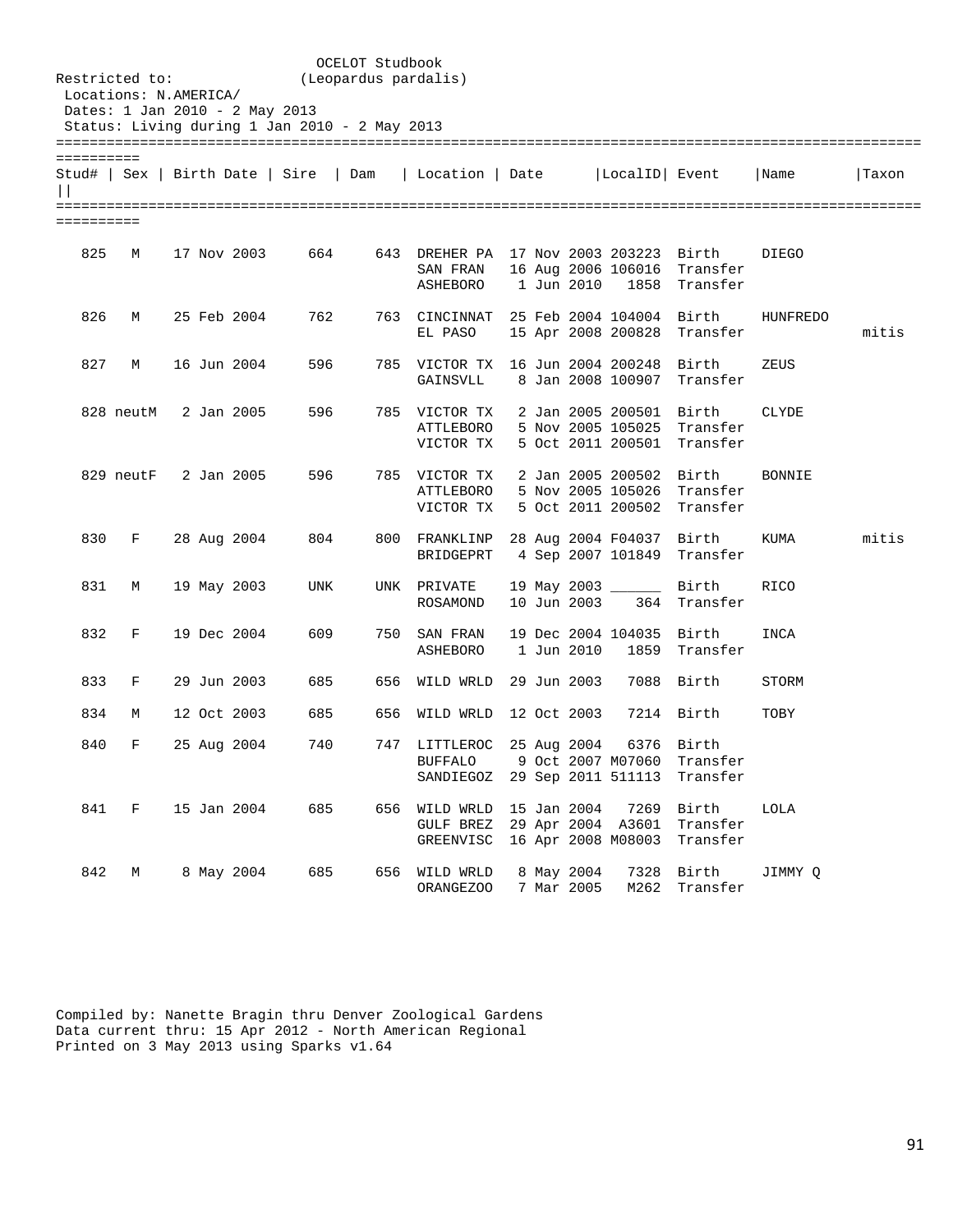| Restricted to:<br>Locations: N.AMERICA/<br>Dates: 1 Jan 2010 - 2 May 2013 |   |  |                | Status: Living during 1 Jan 2010 - 2 May 2013 | OCELOT Studbook<br>(Leopardus pardalis) |                                                      |  |             |                                                               |                               |            |       |
|---------------------------------------------------------------------------|---|--|----------------|-----------------------------------------------|-----------------------------------------|------------------------------------------------------|--|-------------|---------------------------------------------------------------|-------------------------------|------------|-------|
| ==========                                                                |   |  |                | Stud#   Sex   Birth Date   Sire   Dam         |                                         | Location   Date   LocalID   Event                    |  |             |                                                               |                               | Name       | Taxon |
| ==========                                                                |   |  |                |                                               |                                         |                                                      |  |             |                                                               |                               |            |       |
| 844                                                                       | F |  | 28 May 2005    | 685                                           |                                         | 656 WILD WRLD 28 May 2005 7624<br>WINSTON<br>WOODY G |  |             | 22 Mar 2006 260033<br>16 Apr 2006 ______                      | Birth<br>Transfer<br>Transfer | ISABELLA   |       |
| 846                                                                       | M |  | 1 Aug 2004     | UNK                                           |                                         | UNK VIGNELORE<br>SANDIEGOZ                           |  | 1 Aug 2004  | NONE<br>20 Nov 2004 504247                                    | Birth<br>Transfer             |            |       |
| 847                                                                       | F |  | 15 Feb 2005    | 762                                           |                                         | 763 CINCINNAT                                        |  |             | 15 Feb 2005 105015                                            | Birth                         | SALA       | mitis |
| 848                                                                       | М |  | 16 Feb 2005    | 762                                           |                                         | 763 CINCINNAT<br>BUFFALO                             |  |             | 16 Feb 2005 105016<br>11 Oct 2007 M07061                      | Birth<br>Transfer             | PEDRO      | mitis |
| 849                                                                       | M |  | 24 Feb 2004    | 855                                           | 856 AMC                                 | CLEVELAND<br>ОКLАНОМА                                |  | 24 Feb 2004 | 184<br>3 Aug 2006 M60802<br>9 Nov 2006 773106                 | Birth<br>Transfer<br>Transfer | PITU       | MITIS |
| 850                                                                       | М |  | 4 Feb 2003     | 857                                           | 858                                     | SJRPARDO<br>CLEVELAND                                |  | 4 Feb 2003  | 354<br>3 Aug 2006 M60803                                      | Birth<br>Transfer             | PRINCIPE   | MITIS |
| 851                                                                       | F |  | $~25$ Nov 2004 | 859                                           |                                         | 860 UNKNOWN<br>CLEVELAND                             |  |             | 3 Aug 2006 M60804                                             | Birth<br>Transfer             | PRIMAVERA  | MITIS |
| 852                                                                       | F |  | 29 May 2004    | 861                                           |                                         | 862 BAURU ZOO<br>CLEVELAND<br>OKLAHOMA               |  |             | 29 May 2004 ______<br>3 Aug 2006 M60805<br>9 Nov 2006 773207  | Birth<br>Transfer<br>Transfer | PINGA      | MITIS |
| 853                                                                       | М |  | 20 Mar 2006    | 804                                           |                                         | 800 FRANKLINP<br>NY BRONX<br>STATEN IS               |  |             | 20 Mar 2006 F06002<br>2 May 2008 E08013<br>29 Apr 2009 009011 | Birth<br>Transfer<br>Transfer |            | MITIS |
| 854                                                                       | F |  | 17 Jul 2006    | 685                                           | 656                                     | WILD WRLD                                            |  | 17 Jul 2006 | 7909                                                          | Birth                         | BALI-TULI  |       |
| 863                                                                       | М |  | 14 Sep 2006    | 690                                           |                                         | 691 PORTLAND<br>ASDM TUSC                            |  |             | 14 Sep 2006 A60250 Birth<br>8 May 2008                        | Transfer                      | <b>RIO</b> | MITIS |
| 865                                                                       | М |  | 23 Sep 2007    | 698                                           |                                         | 803 LOUISVILL<br>DALLAS WA                           |  |             | 23 Sep 2007 102487<br>21 Oct 2009 9M030                       | Birth<br>Transfer             |            | mitis |
| 866                                                                       | М |  | 7 Dec 2007     | 685                                           |                                         | 656 WILD WRLD<br>ALAMEDA                             |  |             | 7 Dec 2007 8372<br>5 Jan 2008 200801                          | Birth<br>Transfer             |            |       |
| 867                                                                       | М |  | 7 Dec 2007     | 685                                           |                                         | 656 WILD WRLD                                        |  | 7 Dec 2007  |                                                               | 8476 Birth                    |            |       |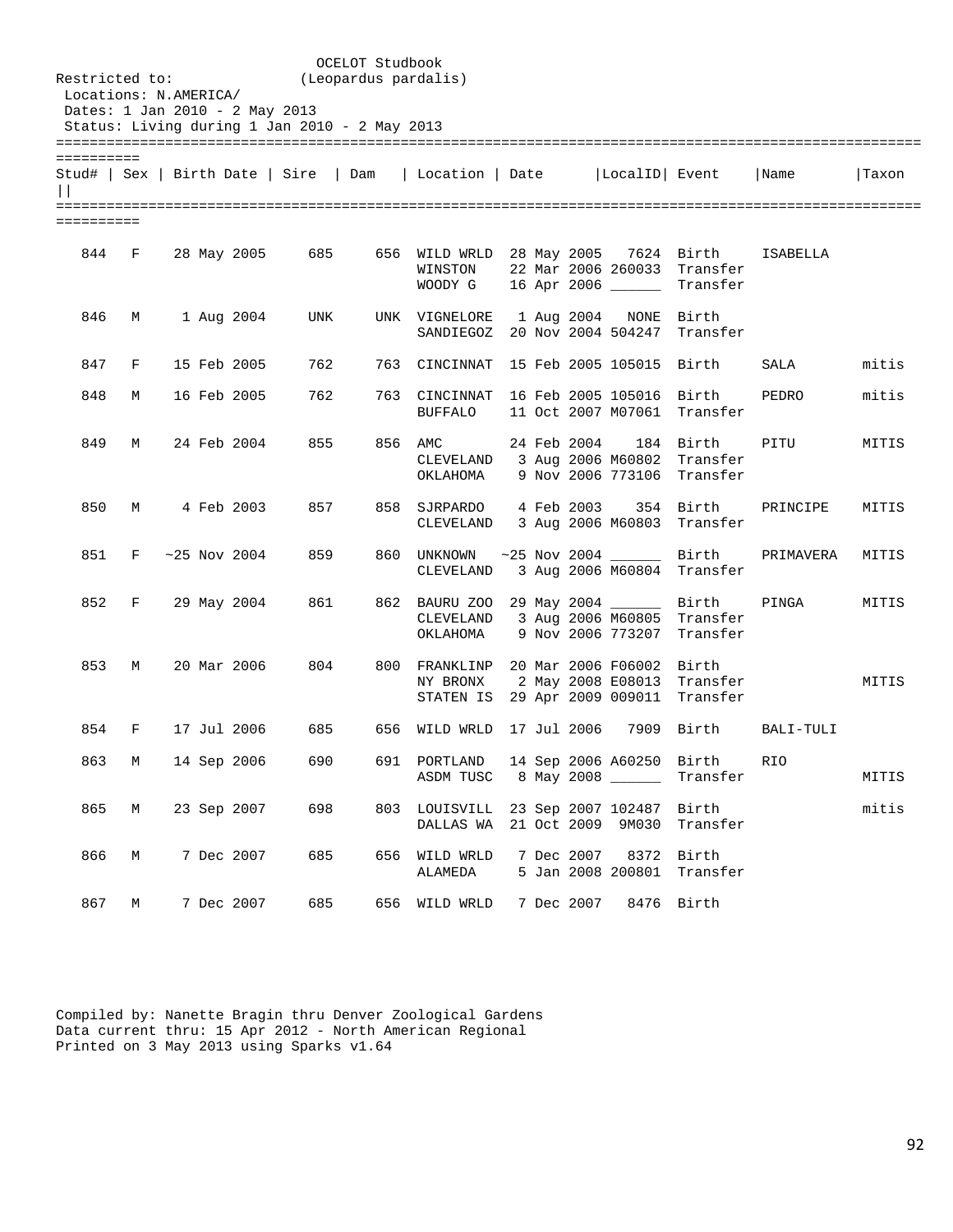| Restricted to: | Locations: N.AMERICA/<br>Dates: 1 Jan 2010 - 2 May 2013 |  |             |                                               | OCELOT Studbook<br>(Leopardus pardalis) |                                          |  |             |                                                               |                               |         |       |
|----------------|---------------------------------------------------------|--|-------------|-----------------------------------------------|-----------------------------------------|------------------------------------------|--|-------------|---------------------------------------------------------------|-------------------------------|---------|-------|
|                |                                                         |  |             | Status: Living during 1 Jan 2010 - 2 May 2013 |                                         |                                          |  |             |                                                               |                               |         |       |
| ==========     |                                                         |  |             |                                               |                                         |                                          |  |             |                                                               |                               |         |       |
| $\vert \vert$  |                                                         |  |             | Stud#   Sex   Birth Date   Sire   Dam         |                                         | Location   Date   LocalID   Event        |  |             |                                                               |                               | Name    | Taxon |
| ==========     |                                                         |  |             |                                               |                                         |                                          |  |             |                                                               |                               |         |       |
| 868            | F                                                       |  | 7 Dec 2007  | 685                                           |                                         | 656 WILD WRLD                            |  |             | 7 Dec 2007 8477 Birth                                         |                               |         |       |
| 869            | M                                                       |  | 19 Jul 2007 | 825                                           | 832                                     | SAN FRAN<br>HOUSTON<br>WACO              |  |             | 19 Jul 2007 107020<br>11 Sep 2009 25034<br>24 May 2011 M02311 | Birth<br>Transfer<br>Transfer |         |       |
| 870            | M                                                       |  | 19 Jul 2007 | 825                                           | 832                                     | SAN FRAN<br>SAN ANTON 11 Sep 2009 S09009 |  |             | 19 Jul 2007 107021                                            | Birth<br>Transfer             |         |       |
| 871            | M                                                       |  | 3 Jul 2008  | 849                                           |                                         | 852 OKLAHOMA<br>DALLAS                   |  |             | 3 Jul 2008 773408<br>1 Apr 2011 11L004                        | Birth<br>Transfer             |         | mitis |
| 872            | М                                                       |  | 1 Sep 2008  | 804                                           |                                         | 800 FRANKLINP<br>WILMINGTN               |  | 21 Jun 2010 | 1 Sep 2008 F08023<br>1130                                     | Birth<br>Transfer             |         | MITIS |
| 874            | F                                                       |  | 23 Sep 2008 | 697                                           |                                         | 796 SEATTLE<br>SAN ANTON                 |  |             | 23 Sep 2008 202915<br>30 Oct 2009 B09031                      | Birth<br>Transfer             |         |       |
|                | 875 neutF 23 Sep 2008                                   |  |             | 697                                           |                                         | 796 SEATTLE<br>HOUSTON                   |  |             | 23 Sep 2008 202916<br>3 Dec 2009 25124                        | Birth<br>Transfer             |         |       |
| 876            | M                                                       |  | 17 Apr 2004 | UNK                                           |                                         | UNK UNKNOWN<br>MOORPARK                  |  |             | 17 Apr 2004 _______ Birth<br>29 Mar 2006 101568               | Transfer                      | MOWGLI  |       |
| 877            | М                                                       |  | 7 Apr 2009  | 825                                           |                                         | 832 SAN FRAN<br>HERSHEY                  |  |             | 7 Apr 2009 109005<br>26 May 2010 10.08                        | Birth<br>Transfer             |         |       |
| 878            | М                                                       |  | 7 Apr 2009  | 825                                           |                                         | 832 SAN FRAN<br>HERSHEY                  |  |             | 7 Apr 2009 109006 Birth<br>26 May 2010 10.09                  | Transfer                      |         |       |
|                | 879 neutM 25 Feb 2009                                   |  |             | 746                                           |                                         | 785 ABILENE<br>MOODY                     |  | 4 Jun 2010  | 25 Feb 2009 M8024_<br>5948                                    | Birth<br>Transfer             | COOPER  |       |
| 880            | F                                                       |  | 25 Feb 2009 | 746                                           |                                         | 785 ABILENE<br>DREHER PA                 |  |             | 25 Feb 2009 M08023<br>7 May 2010 210060                       | Birth<br>Transfer             | Jade    |       |
| 881            | $\mathbf F$                                             |  | 30 Oct 2009 | 748                                           | 830                                     | BRIDGEPRT<br><b>DALLAS</b>               |  |             | 30 Oct 2009 101918<br>4 Jan 2011 11L003                       | Birth<br>Transfer             | Milagre | MITIS |
| 882            | F                                                       |  | 22 Jan 2011 | 748                                           | 830                                     | BRIDGEPRT                                |  |             | 22 Jan 2011 102145                                            | Birth                         |         | MITIS |
| 883            | F                                                       |  | 15 Jan 2011 | 697                                           | 796                                     | SEATTLE                                  |  |             | 15 Jan 2011 203646 Birth                                      |                               | Evita   |       |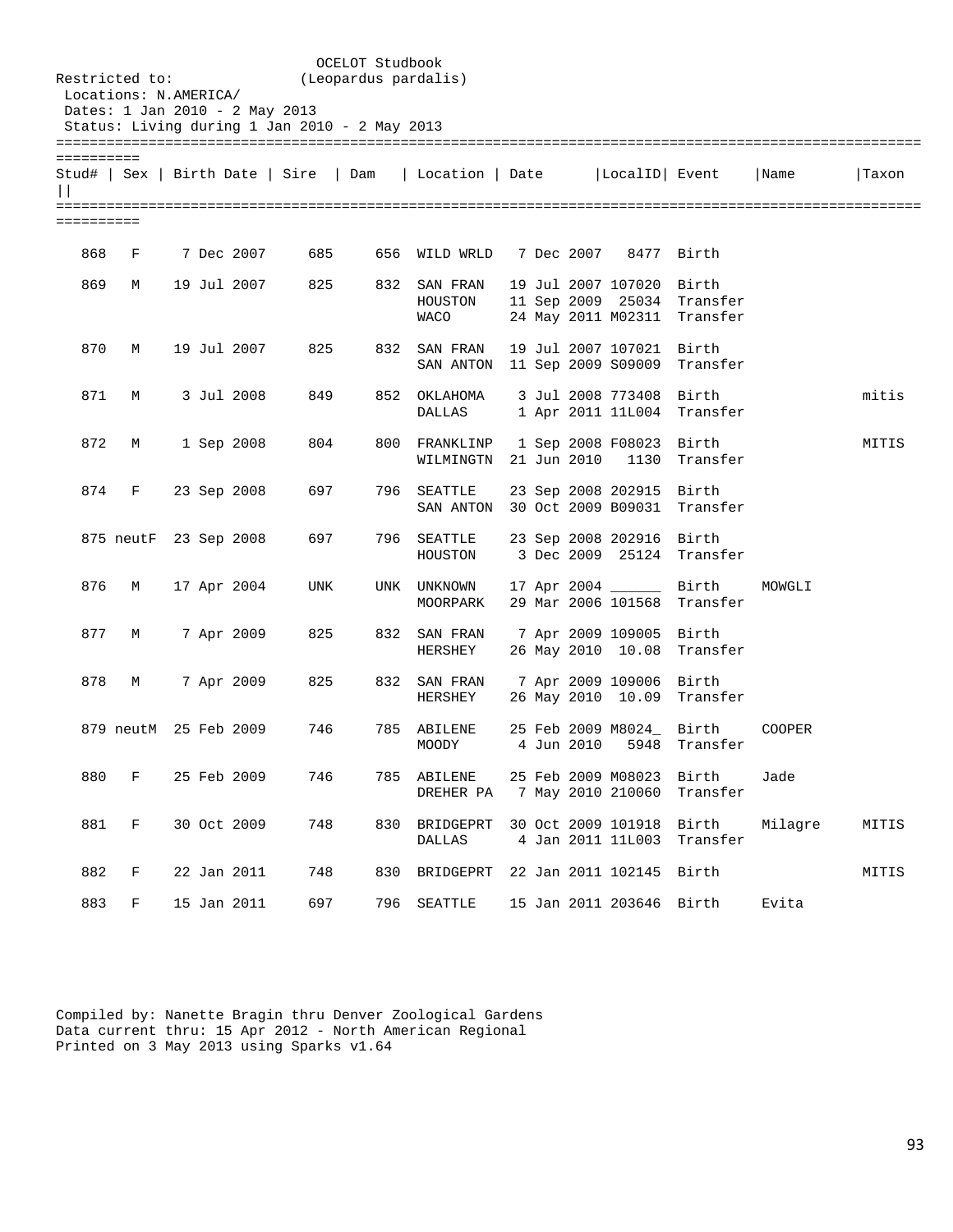OCELOT Studbook<br>Restricted to: (Leopardus pardal: (Leopardus pardalis) Locations: N.AMERICA/ Dates: 1 Jan 2010 - 2 May 2013 Status: Living during 1 Jan 2010 - 2 May 2013 ======================================================================================================= ========== Stud# | Sex | Birth Date | Sire | Dam | Location | Date |LocalID| Event |Name |Taxon  $||$ ======================================================================================================= ========== 884 ? 15 Mar 2010 827 710 GAINSVLL 15 Mar 2010 100909 Birth 2 Apr 2010 Death 885 M 11 May 2011 804 800 FRANKLINP 11 May 2011 F11018 Birth Salvador MITIS 886 M 12 Apr 2011 825 832 ASHEBORO 12 Apr 2011 1894 Birth Oz 887 F 12 Apr 2011 825 832 ASHEBORO 12 Apr 2011 1895 Birth Maya 888 M 14 Nov 2002 694 639 FERNDALE 14 Nov 2002 AFD92 Birth ======================================================================================================= ============ TOTALS: 68.59.1 (128)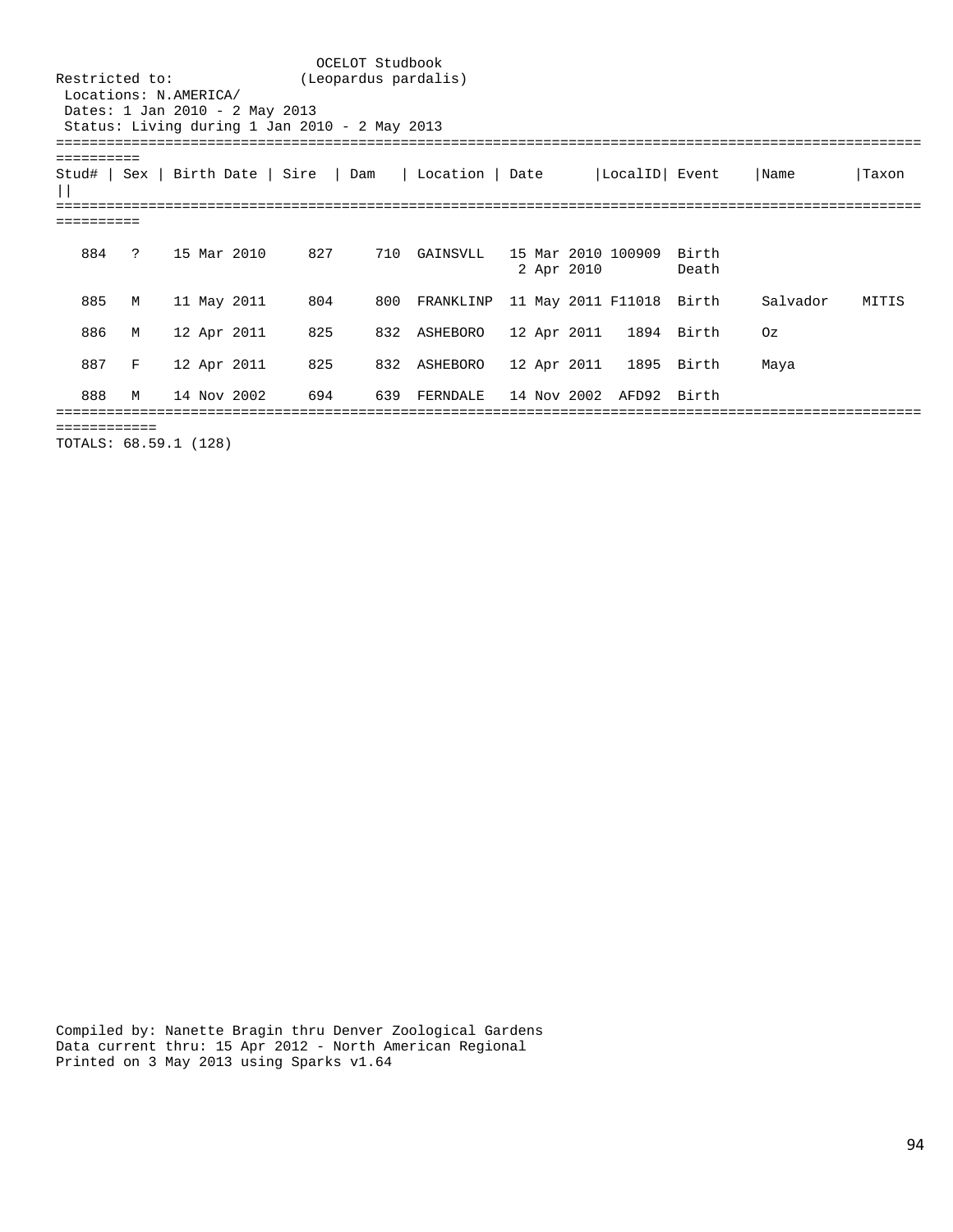## **Living Population from 1 Jan 10 – 15 Apr 12 by Institution**

OCELOT Studbook<br>Restricted to: (Leopardus pardal) (Leopardus pardalis) Locations: N.AMERICA/ Dates: 1 Jan 2010 - 2 May 2013 Status: Living during 1 Jan 2010 - 2 May 2013 Report ordered by: current/last location (alphabetic) ======================================================================================================= ========== Stud# | Sex | Birth Date | Sire | Dam | Location | Date |LocalID| Event |Name |Taxon  $||$ ======================================================================================================= ========== ABILENE - Abilene Zoological Gardens, Abilene, Texas, USA 746 M 25 May 1999 697 606 SALISBURY 25 May 1999 1271 Birth DIEGO ABILENE 28 May 2008 M08009 Transfer 785 F 10 Sep 2000 725 608 PITTSBORO 10 Sep 2000 100032 Birth ELLIOT VICTOR TX 11 Oct 2002 200222 Transfer ABILENE 3 Jun 2008 M08010 Transfer Totals: 1.1.0 (2) ------------------------------------------------------------------------------------------------------- ------------ ALAMEDA - Alameda Park Zoo, Alamogordo, New Mexico, USA 779 F 10 Jan 2000 674 639 PITTSBORO 10 Jan 2000 100037 Birth MONTANA ALAMEDA 26 Feb 2002 200201 Transfer 2 Apr 2012 Death 866 M 7 Dec 2007 685 656 WILD WRLD 7 Dec 2007 8372 Birth ALAMEDA 5 Jan 2008 200801 Transfer Totals: 1.1.0 (2) ------------------------------------------------------------------------------------------------------- ------------ ALEXANDRI - Alexandria Zoological Park, Alexandria, Louisiana, USA 708 F 12 Jan 1997 637 702 PITTSBORO 12 Jan 1997 00833 Birth LOLA generic NASHV ZOO 8 Feb 1997 940656 Transfer CINCINNAT 27 May 1998 198066 Transfer ALEXANDRI 12 Dec 2007 M00301 Transfer 775 M 19 Jun 2000 565 660 ABILENE 19 Jun 2000 1398 Birth ZEUS ALEXANDRI 25 Apr 2002 M00112 Transfer  $Totals: 1 1 0 (2)$ ------------------------------------------------------------------------------------------------------- ------------ ASDM TUSC - Arizona-Sonora Desert Museum, Tucson, Arizona, USA 863 M 14 Sep 2006 690 691 PORTLAND 14 Sep 2006 A60250 Birth RIO ASDM TUSC 8 May 2008 \_\_\_\_\_\_\_ Transfer MITIS Totals: 1.0.0 (1) ------------------------------------------------------------------------------------------------------- ------------ ASHEBORO - North Carolina Zoological Park, Asheboro, North Carolina, USA 614 M 18 May 1992 586 539 CINCINNAT 18 May 1992 192093 Birth CLARK generic ASHEBORO 3 Feb 1993 1220 Transfer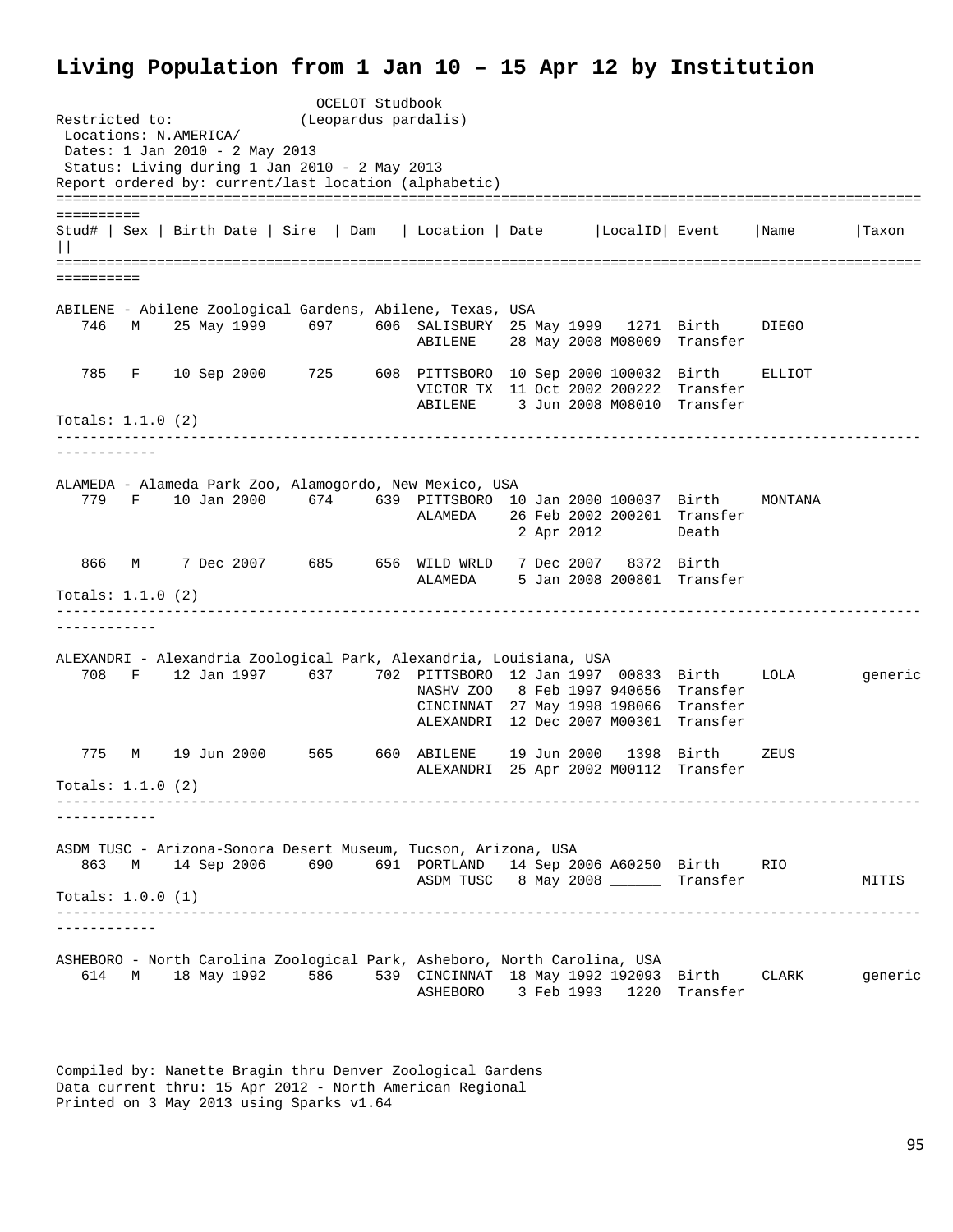OCELOT Studbook<br>Restricted to: (Leopardus pardal: (Leopardus pardalis) Locations: N.AMERICA/ Dates: 1 Jan 2010 - 2 May 2013 Status: Living during 1 Jan 2010 - 2 May 2013 Report ordered by: current/last location (alphabetic) ======================================================================================================= ========== Stud# | Sex | Birth Date | Sire | Dam | Location | Date |LocalID| Event |Name |Taxon  $||$ ======================================================================================================= ========== 718 F 22 Jun 1997 600 629 PITTSBORO 22 Jun 1997 00837 Birth BRODY generic ASHEBORO 1 Oct 2001 1561 Transfer 825 M 17 Nov 2003 664 643 DREHER PA 17 Nov 2003 203223 Birth DIEGO SAN FRAN 16 Aug 2006 106016 Transfer ASHEBORO 1 Jun 2010 1858 Transfer 832 F 19 Dec 2004 609 750 SAN FRAN 19 Dec 2004 104035 Birth INCA ASHEBORO 1 Jun 2010 1859 Transfer 886 M 12 Apr 2011 825 832 ASHEBORO 12 Apr 2011 1894 Birth Oz 887 F 12 Apr 2011 825 832 ASHEBORO 12 Apr 2011 1895 Birth Maya Totals: 3.3.0 (6) ------------------------------------------------------------------------------------------------------- ------------ BOISE - Zoo Boise, Boise, Idaho, USA 774 neutM 14 Dec 2000 721 659 HOUSTON 14 Dec 2000 19160 Birth PACO 19 Nov 2003 203026 Transfer 823 neutF 28 Nov 2001 695 654 LOSANGELE 28 Nov 2001 990516 Birth OZZY BOISE 2 Dec 2003 203035 Transfer Totals: 1.1.0 (2) ------------------------------------------------------------------------------------------------------- ------------ BRIDGEPRT - Connecticut's Beardsley Zoo, Bridgeport, Connecticut, USA 830 F 28 Aug 2004 804 800 FRANKLINP 28 Aug 2004 F04037 Birth KUMA mitis BRIDGEPRT 4 Sep 2007 101849 Transfer 882 F 22 Jan 2011 748 830 BRIDGEPRT 22 Jan 2011 102145 Birth MITIS Totals: 0.2.0 (2) ------------------------------------------------------------------------------------------------------- ------------ BRIDGETON - Cohanzick Zoo, Bridgeton, New Jersey, USA 545 F 29 Aug 1986 380 405 PHOENIX 29 Aug 1986 4902 Birth generic FERNDALE 11 Feb 1988 BRIDGETON 9 May 1989 920032 Transfer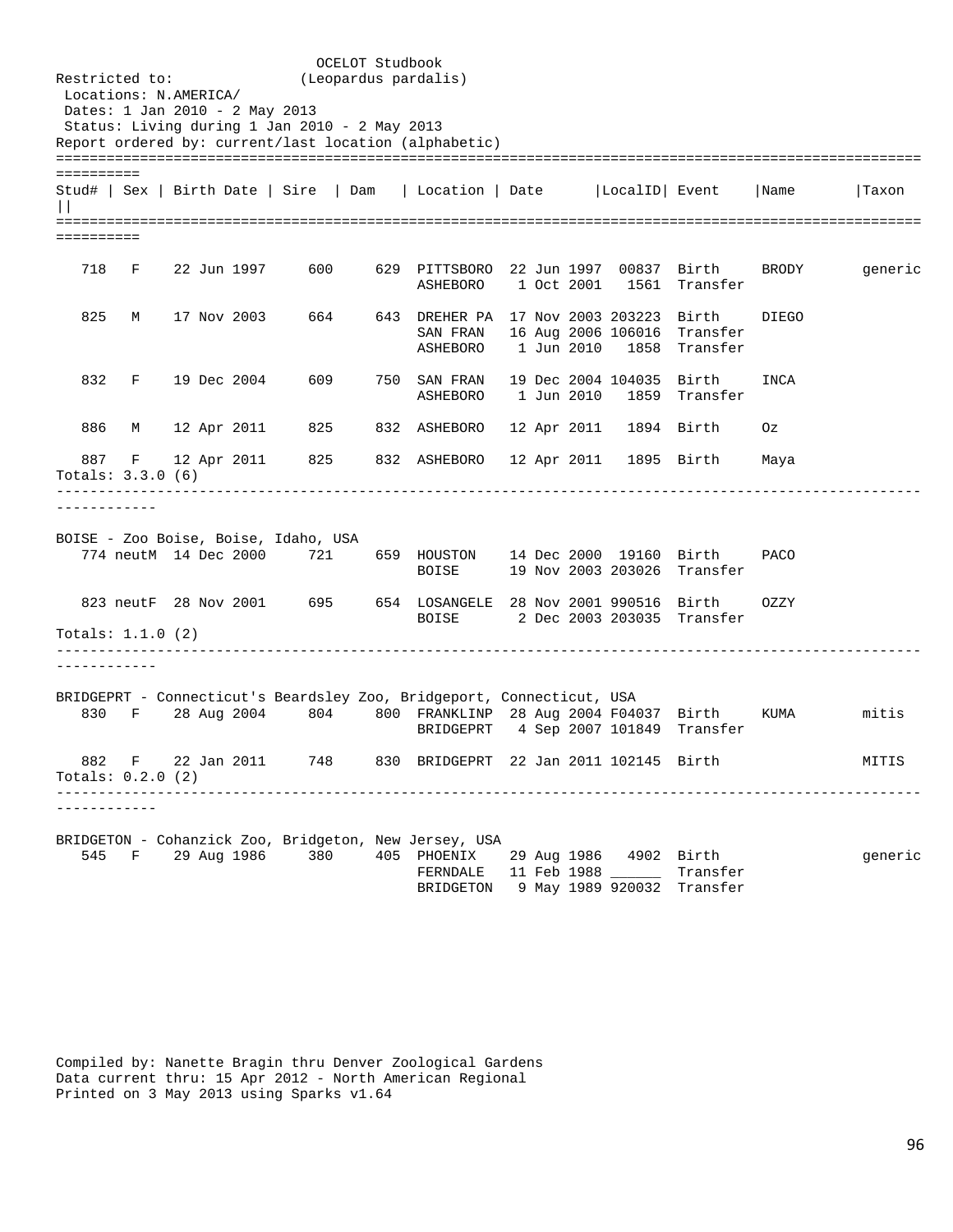OCELOT Studbook<br>Restricted to: (Leopardus pardal: (Leopardus pardalis) Locations: N.AMERICA/ Dates: 1 Jan 2010 - 2 May 2013 Status: Living during 1 Jan 2010 - 2 May 2013 Report ordered by: current/last location (alphabetic) ======================================================================================================= ========== Stud# | Sex | Birth Date | Sire | Dam | Location | Date |LocalID| Event |Name |Taxon  $||$ ======================================================================================================= ========== 638 M 11 Jul 1993 546 498 PITTSBORO 11 Jul 1993 00817 Birth FENDER generic NASHV ZOO 28 Jan 1997 940652 Transfer AM WLD CA 5 Jun 1998 M00058 Transfer NASHV ZOO 26 May 2000 940652 Transfer BRIDGETON 26 Jun 2002 \_\_\_\_\_\_ Transfer Totals: 1.1.0 (2) ------------------------------------------------------------------------------------------------------- ------------ BUFFALO - Buffalo Zoological Gardens, Buffalo, New York, USA 848 M 16 Feb 2005 762 763 CINCINNAT 16 Feb 2005 105016 Birth PEDRO mitis BUFFALO 11 Oct 2007 M07061 Transfer Totals: 1.0.0 (1) ------------------------------------------------------------------------------------------------------- ------------ CAPE MAY - Cape May County Park Zoo, Cape May Court House, New Jersey, USA 590 M 28 Sep 1990 568 543 ALAMEDA 28 Sep 1990 90074 Birth OMAR generic 28 May 1991 940063 Transfer CAPE MAY 18 Nov 1997 694 Transfer<br>24 May 2010 Death 24 May 2010 806 neutM 3 Jul 2002 590 570 CAPE MAY 3 Jul 2002 3075 Birth OZZIE Totals: 2.0.0 (2) ------------------------------------------------------------------------------------------------------- ------------ CFEC - Center for Endangered Cats, Forest Lake, Minnesota, USA 719 M 25 Jul 1997 638 539 NASHV ZOO 25 Jul 1997 940728 Birth PEPE generic CFEC 22 Nov 1997 NONE Transfer Totals: 1.0.0 (1) ------------------------------------------------------------------------------------------------------- ------------ CINCINNAT - Cincinnati Zoo & Botanical Garden, Cincinnati, Ohio, USA 587 F 15 Jun 1990 550 539 CINCINNAT 15 Jun 1990 190138 Birth ALICIA generic GREENVISC 12 Sep 1991 91A002 Transfer CINCINNAT 2 Apr 1992 190138 Transfer 742 M 3 Feb 1999 715 714 GRANBY 3 Feb 1999 M99003 Birth MONSIEUR MITIS ORONO 22 Nov 2006 \_\_\_\_\_\_ Transfer CINCINNAT 9 Oct 2008 108060 Transfer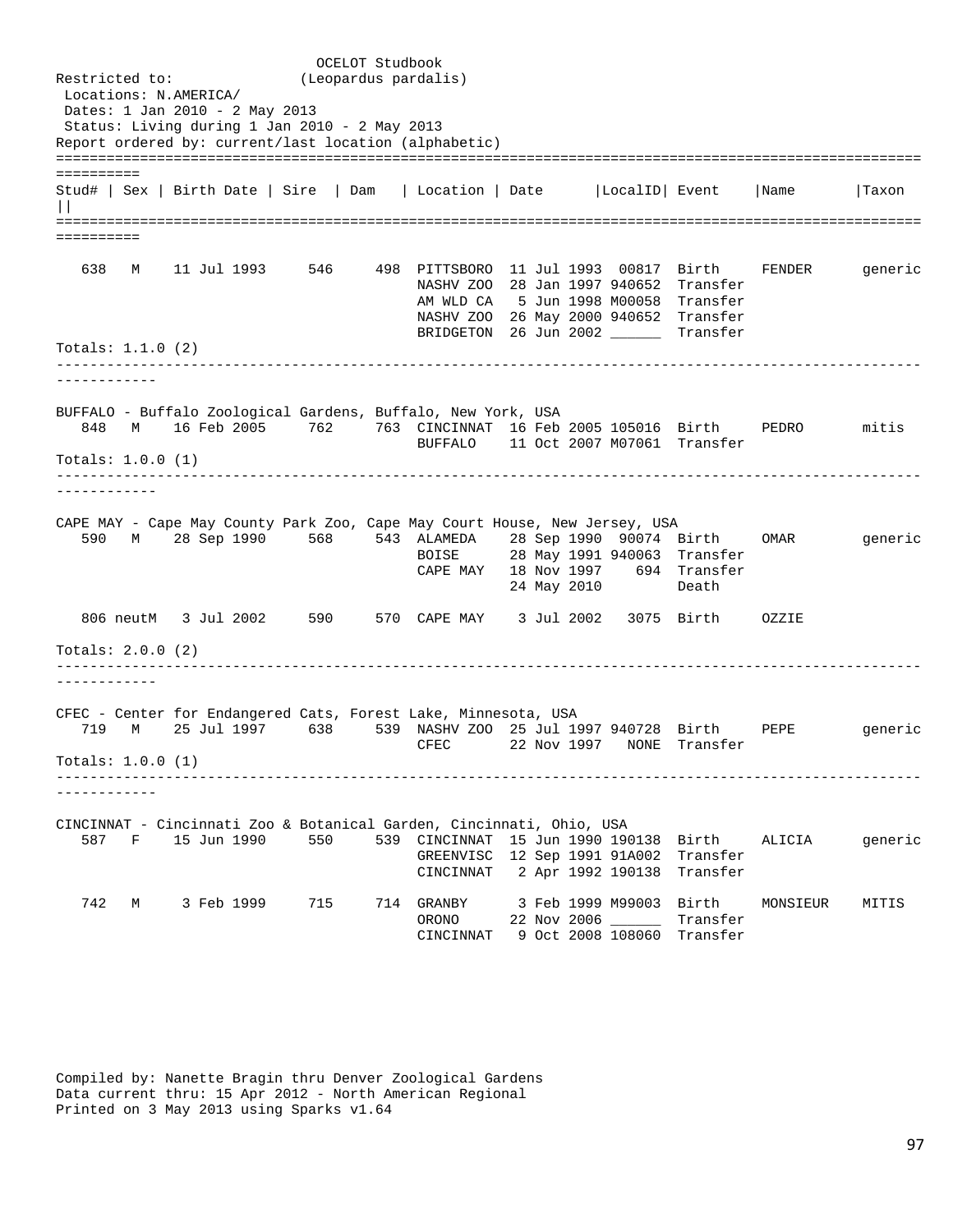OCELOT Studbook<br>Restricted to: (Leopardus pardal: (Leopardus pardalis) Locations: N.AMERICA/ Dates: 1 Jan 2010 - 2 May 2013 Status: Living during 1 Jan 2010 - 2 May 2013 Report ordered by: current/last location (alphabetic) ======================================================================================================= ========== Stud# | Sex | Birth Date | Sire | Dam | Location | Date |LocalID| Event |Name |Taxon  $||$ ======================================================================================================= ========== 763 F 20 Nov 1993 UNK UNK PEDREIRA 20 Nov 1993 487 Birth MARISA/TICA MITIS CURITIBA 2 Mar 1999 47 Transfer CINCINNAT 11 Nov 1999 199171 Transfer 6 Jan 2010 771 neutF 16 Aug 2000 586 708 CINCINNAT 16 Aug 2000 100088 Birth SIHIL 847 F 15 Feb 2005 762 763 CINCINNAT 15 Feb 2005 105015 Birth SALA mitis Totals: 1.4.0 (5) ------------------------------------------------------------------------------------------------------- ------------ CLEVELAND - Cleveland Metroparks Zoo, Cleveland, Ohio, USA 850 M 4 Feb 2003 857 858 SJRPARDO 4 Feb 2003 354 Birth PRINCIPE MITIS CLEVELAND 3 Aug 2006 M60803 Transfer 851 F ~25 Nov 2004 859 860 UNKNOWN ~25 Nov 2004 \_\_\_\_\_\_ Birth PRIMAVERA MITIS CLEVELAND 3 Aug 2006 M60804 Transfer Totals: 1.1.0 (2) ------------------------------------------------------------------------------------------------------- ------------ DALLAS - Dallas Zoo, Dallas, Texas, USA 597 F 15 Jun 1991 522 483 SEATTLE 15 Jun 1991 910335 Birth CHULA generic 3 Apr 1992 927517 Transfer 27 Dec 2011 Death 871 M 3 Jul 2008 849 852 OKLAHOMA 3 Jul 2008 773408 Birth mitis DALLAS 1 Apr 2011 11L004 Transfer 881 F 30 Oct 2009 748 830 BRIDGEPRT 30 Oct 2009 101918 Birth Milagre MITIS DALLAS 4 Jan 2011 11L003 Transfer Totals: 1.2.0 (3) ------------------------------------------------------------------------------------------------------- ------------ DALLAS WA - Dallas World Aquarium, Dallas, Texas, USA 865 M 23 Sep 2007 698 803 LOUISVILL 23 Sep 2007 102487 Birth mitis DALLAS WA 21 Oct 2009 9M030 Transfer Totals: 1.0.0 (1) ------------------------------------------------------------------------------------------------------- ------------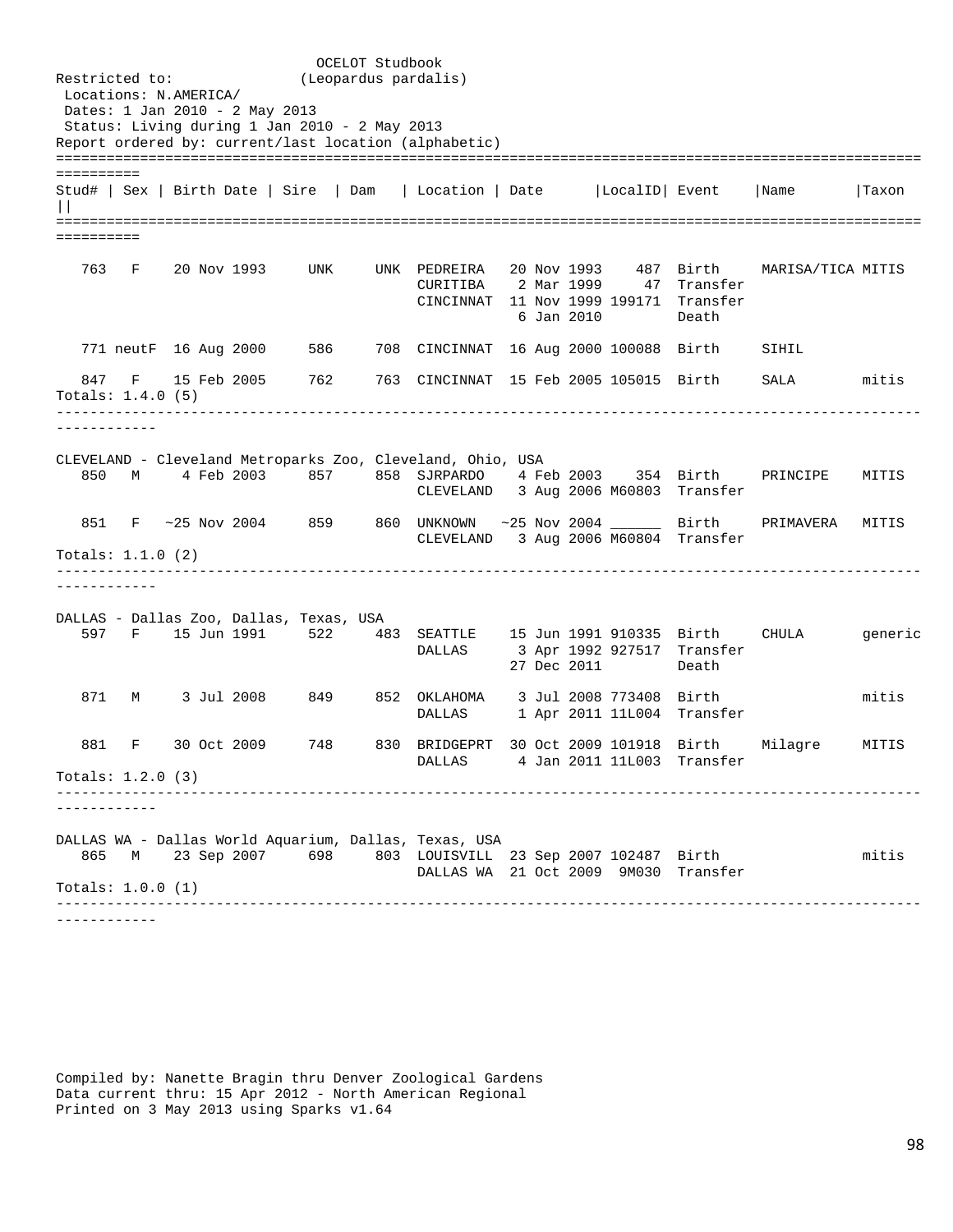OCELOT Studbook<br>Restricted to: (Leopardus pardal: (Leopardus pardalis) Locations: N.AMERICA/ Dates: 1 Jan 2010 - 2 May 2013 Status: Living during 1 Jan 2010 - 2 May 2013 Report ordered by: current/last location (alphabetic) ======================================================================================================= ========== Stud# | Sex | Birth Date | Sire | Dam | Location | Date |LocalID| Event |Name |Taxon  $||$ ======================================================================================================= ========== DREHER PA - Palm Beach Zoo At Dreher Park, West Palm Beach, Florida, USA 643 neutF 18 Jan 1994 409 584 PITTSBORO 18 Jan 1994 00821 Birth SHARON generic DREHER PA 25 Sep 1996 96190 Transfer 664 neutM 1 Jul 1995 590 488 BOISE 1 Jul 1995 950216 Birth MALO generic SANFORD 3 Jan 1996 1416 Transfer DREHER PA 20 Dec 1996 96226 Transfer 880 F 25 Feb 2009 746 785 ABILENE 25 Feb 2009 M08023 Birth Jade DREHER PA 7 May 2010 210060 Transfer Totals: 1.2.0 (3) ------------------------------------------------------------------------------------------------------- ------------ EL PASO - El Paso Zoo, El Paso, Texas, USA 757 neutF 28 May 1999 600 629 PITTSBORO 28 May 1999 100023 Birth RIO/ONTARIO EL PASO 5 Apr 2002 200319 Transfer 826 M 25 Feb 2004 762 763 CINCINNAT 25 Feb 2004 104004 Birth HUNFREDO EL PASO 15 Apr 2008 200828 Transfer mitis Totals: 1.1.0 (2) ------------------------------------------------------------------------------------------------------- ------------ FERNDALE - International Animal Exchange Inc, Royal Oak, Michigan, USA 888 M 14 Nov 2002 694 639 FERNDALE 14 Nov 2002 AFD92 Birth Totals: 1.0.0 (1) ------------------------------------------------------------------------------------------------------- ------------ FORTWORTH - Fort Worth Zoological Park, Ft Worth, Texas, USA 764 F 19 Feb 2000 596 624 DICKERSON 19 Feb 2000 5151 Birth FORTWORTH 13 Feb 2002 201002 Transfer 767 M 5 Sep 1999 575 566 MONTGOMRY 5 Sep 1999 2733 Birth TROGAN FORTWORTH 26 Apr 2000 200099 Transfer Totals: 1.1.0 (2) ------------------------------------------------------------------------------------------------------- ------------ FOSSILRIM - Fossil Rim Wildlife Center, Glen Rose, Texas, USA 632 neutM 13 Apr 1993 579 459 ASDM TUSC 13 Apr 1993 AF1304 Birth COTELO generic FOSSILRIM 10 Aug 1994 8002 Transfer WILD 29 Dec 2006 NONE Transfer FOSSILRIM 6 Feb 2007 8002 Transfer Totals: 1.0.0 (1) ------------------------------------------------------------------------------------------------------- ------------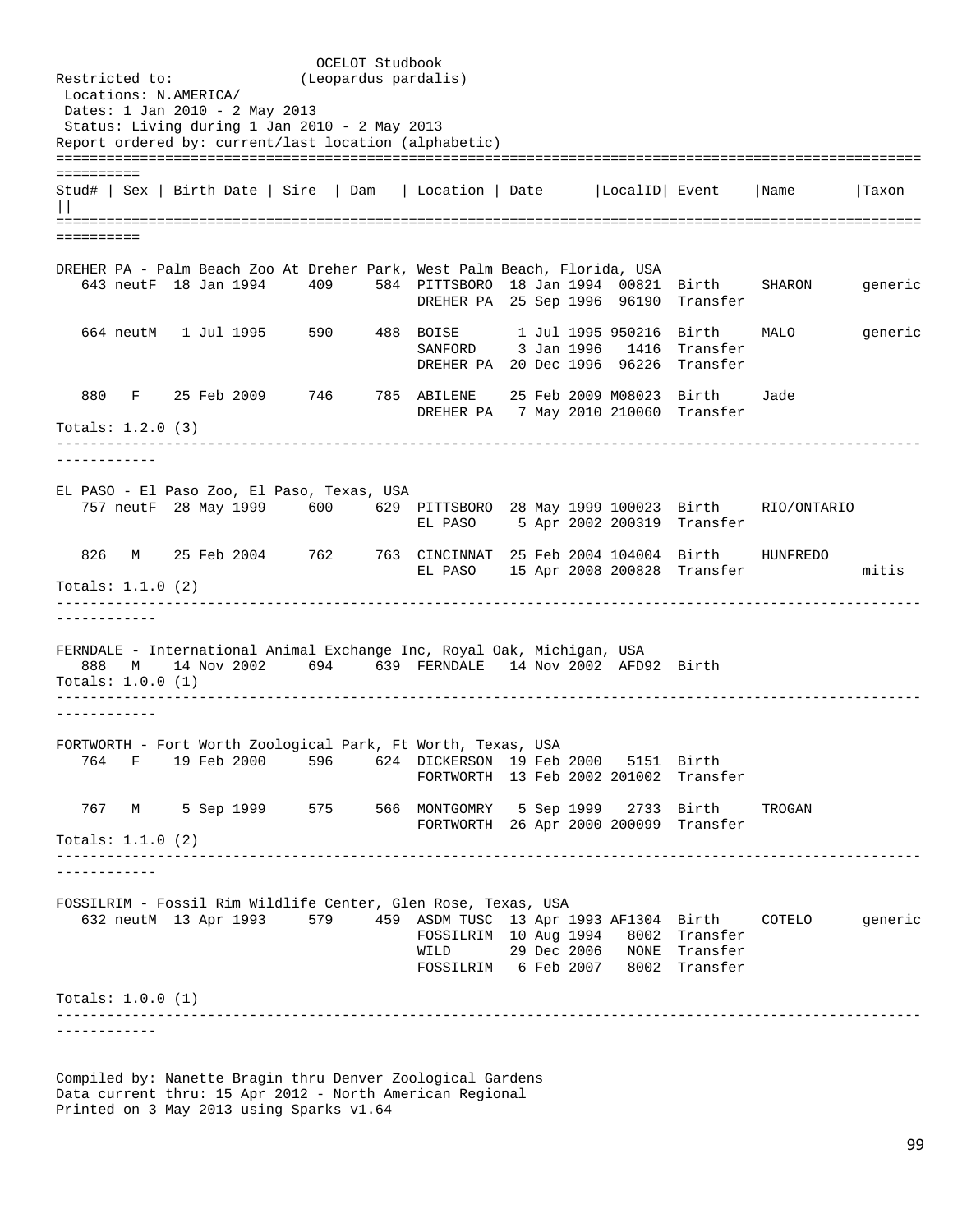OCELOT Studbook<br>Restricted to: (Leopardus pardal: (Leopardus pardalis) Locations: N.AMERICA/ Dates: 1 Jan 2010 - 2 May 2013 Status: Living during 1 Jan 2010 - 2 May 2013 Report ordered by: current/last location (alphabetic) ======================================================================================================= ========== Stud# | Sex | Birth Date | Sire | Dam | Location | Date |LocalID| Event |Name |Taxon  $||$ ======================================================================================================= ========== FRANKLINP - Zoo New England Franklin Park Zoo, Boston, Massachusetts, USA 800 F 20 Oct 2001 690 691 PHOENIX 20 Oct 2001 9476 Birth P.J. MITIS FRANKLINP 13 Nov 2003 A03056 Transfer 804 M 9 Apr 2002 762 763 CINCINNAT 9 Apr 2002 102029 Birth ISIDORO MITIS FRANKLINP 20 Nov 2003 A03058 Transfer 885 M 11 May 2011 804 800 FRANKLINP 11 May 2011 F11018 Birth Salvador MITIS Totals: 2.1.0 (3) ------------------------------------------------------------------------------------------------------- ------------ GAINSVLL - Santa Fe CollegeTeaching Zoo, Gainesville, Florida, USA 710 F 18 Apr 1997 644 580 OKLAHOMA 18 Apr 1997 712805 Birth MONKEY generic GAINSVLL 20 Sep 2006 100906 Transfer 827 M 16 Jun 2004 596 785 VICTOR TX 16 Jun 2004 200248 Birth ZEUS GAINSVLL 8 Jan 2008 100907 Transfer 884 ? 15 Mar 2010 827 710 GAINSVLL 15 Mar 2010 100909 Birth 2 Apr 2010 Totals: 1.1.1 (3) ------------------------------------------------------------------------------------------------------- ------------ GRANBY - Granby Zoo / Zoo De Granby, Granby, Quebec, Canada 714 F 13 Apr 1994 WILD1 724 SAO PAULO 13 Apr 1994 21634 Birth LILI MITIS GRANBY 18 Mar 1997 M94124 Transfer 810 M 8 Jan 2003 762 763 CINCINNAT 8 Jan 2003 103000 Birth SIMAO MITIS ROCHESTER 11 Jun 2004 105360 Transfer GRANBY 11 Aug 2010 M03046 Transfer Totals: 1.1.0 (2) ------------------------------------------------------------------------------------------------------- ------------ GREENVISC - Greenville Zoo, Greenville, South Carolina, USA 780 neutM 18 May 2000 694 700 PITTSBORO 18 May 2000 100028 Birth OZZY EL PASO 5 Apr 2002 200318 Transfer MOODY 5 May 2004 3088 Transfer DALLAS 10 Oct 2008 08J516 Transfer GREENVISC 25 May 2010 M10011 Transfer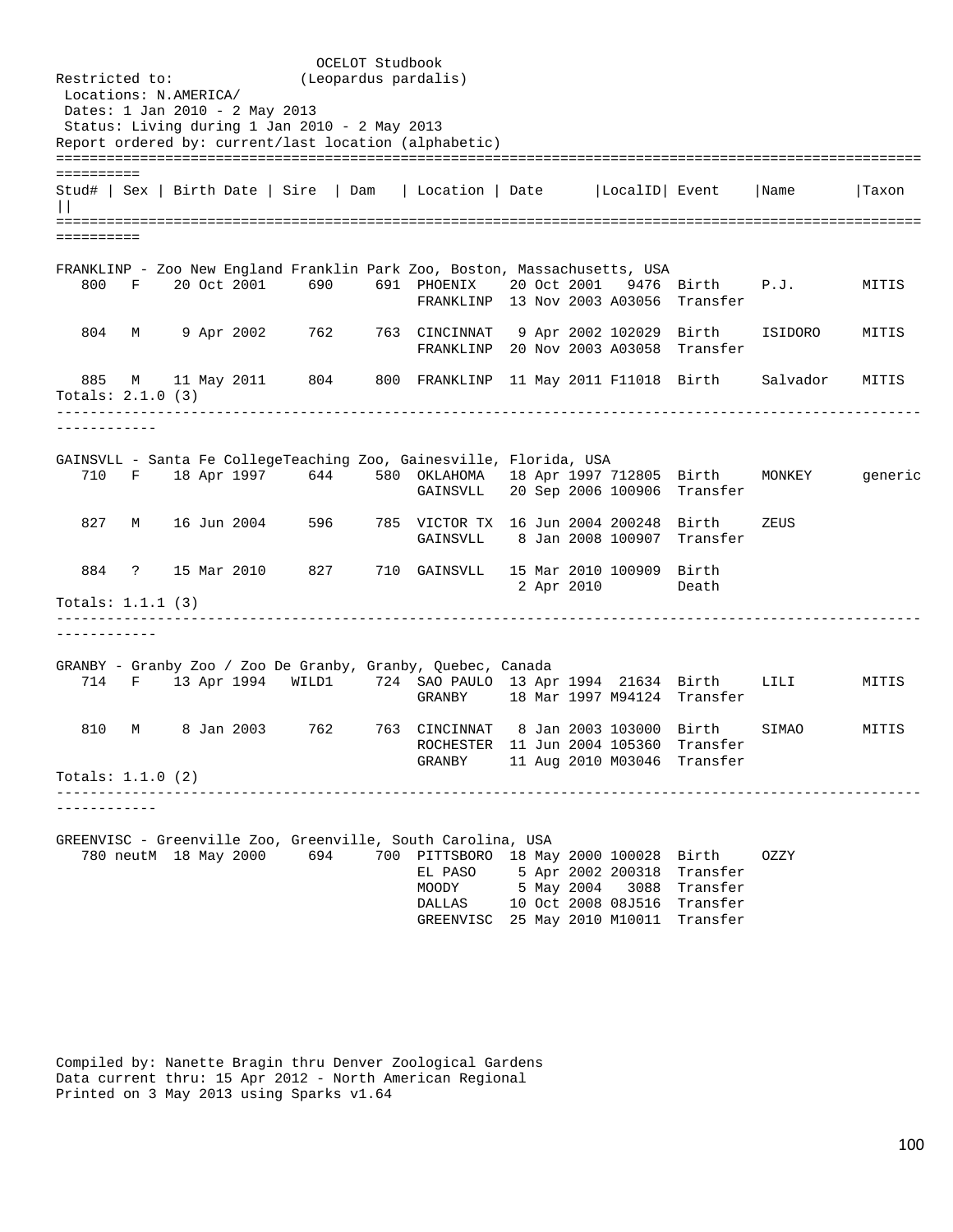OCELOT Studbook<br>Restricted to: (Leopardus pardal: (Leopardus pardalis) Locations: N.AMERICA/ Dates: 1 Jan 2010 - 2 May 2013 Status: Living during 1 Jan 2010 - 2 May 2013 Report ordered by: current/last location (alphabetic) ======================================================================================================= ========== Stud# | Sex | Birth Date | Sire | Dam | Location | Date |LocalID| Event |Name |Taxon  $||$ ======================================================================================================= ========== 841 F 15 Jan 2004 685 656 WILD WRLD 15 Jan 2004 7269 Birth LOLA GULF BREZ 29 Apr 2004 A3601 Transfer GREENVISC 16 Apr 2008 M08003 Transfer Totals: 1.1.0 (2) ------------------------------------------------------------------------------------------------------- ------------ HERSHEY - ZooAmerica (no American Wildlife Pk ), Hershey, Pennsylvania, USA 877 M 7 Apr 2009 825 832 SAN FRAN 7 Apr 2009 109005 Birth HERSHEY 26 May 2010 10.08 Transfer 878 M 7 Apr 2009 825 832 SAN FRAN 7 Apr 2009 109006 Birth HERSHEY 26 May 2010 10.09 Transfer Totals: 2.0.0 (2) ------------------------------------------------------------------------------------------------------- ------------ HOGLE - Utah's Hogle Zoo, Salt Lake City, Utah, USA 659 F 7 Mar 1995 484 506 SALISBURY 7 Mar 1995 1135 Birth TIGGERINA generic ABILENE 16 May 1996 1167 Transfer HOUSTON 12 Aug 1998 17686 Transfer 8 Nov 2006 U06072 Transfer 721 M 23 Aug 1997 575 566 MONTGOMRY 23 Aug 1997 2362 Birth TOBY generic HOUSTON 29 Jul 1998 17593 Transfer HOGLE 8 Nov 2006 U06071 Transfer Totals: 1.1.0 (2) ------------------------------------------------------------------------------------------------------- ------------ HOUSTON - Houston Zoo Inc, Houston, Texas, USA 875 neutF 23 Sep 2008 697 796 SEATTLE 23 Sep 2008 202916 Birth HOUSTON 3 Dec 2009 25124 Transfer Totals: 0.1.0 (1) ------------------------------------------------------------------------------------------------------- ------------ IAE OH - African Safari Wildlife Park - Iae, Royal Oak, Michigan, USA 783 M 28 Aug 2000 706 702 PITTSBORO 28 Aug 2000 100033 Birth RAFIKI FERNDALE 14 Mar 2002 A2M60 Transfer MONROE 21 Dec 2005 200362 Transfer 7 Jun 2008 A2M60 Transfer Totals: 1.0.0 (1) ------------------------------------------------------------------------------------------------------- ------------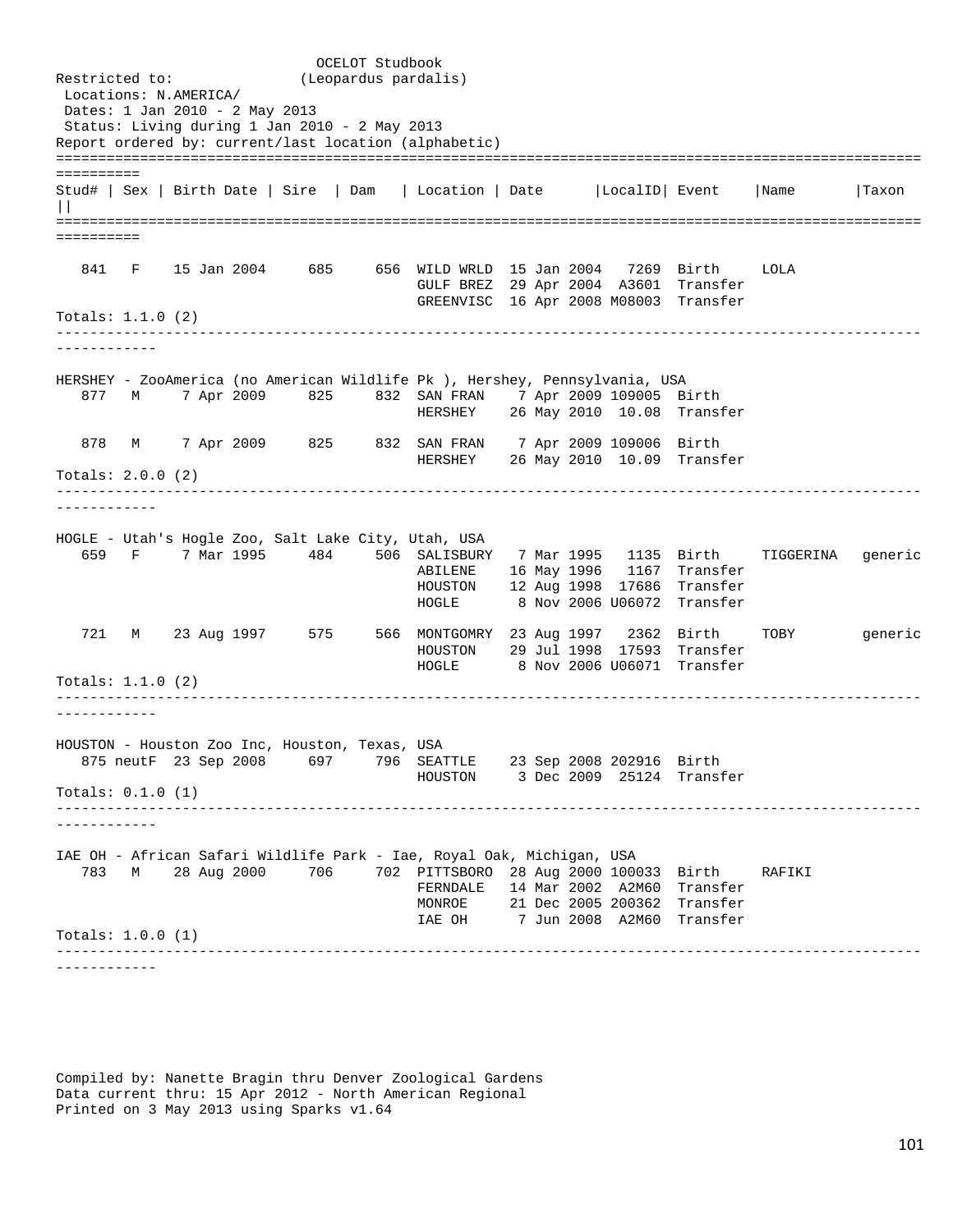OCELOT Studbook<br>Restricted to: (Leopardus pardal: (Leopardus pardalis) Locations: N.AMERICA/ Dates: 1 Jan 2010 - 2 May 2013 Status: Living during 1 Jan 2010 - 2 May 2013 Report ordered by: current/last location (alphabetic) ======================================================================================================= ========== Stud# | Sex | Birth Date | Sire | Dam | Location | Date |LocalID| Event |Name |Taxon  $||$ ======================================================================================================= ========== JNGLARY F - The Naples Zoo, Naples, Florida, USA 782 F 26 May 2000 674 639 PITTSBORO 26 May 2000 100030 Birth BELIZE JNGLARY F 15 Oct 2001 A0C053 Transfer 787 neutM 13 Sep 2000 600 629 PITTSBORO 13 Sep 2000 100035 Birth TAZ generic JNGLARY F 15 Oct 2001 A0C054 Transfer Totals: 1.1.0 (2) ------------------------------------------------------------------------------------------------------- ------------ LITTLEROC - Little Rock Zoological Gardens, Little Rock, Arkansas, USA 740 M 2 Nov 1998 575 566 MONTGOMRY 2 Nov 1998 2606 Birth TIMBER LITTLEROC 26 May 1999 5661 Transfer 781 F 18 May 2000 694 700 PITTSBORO 18 May 2000 100029 Birth DAKOTA 19 Sep 2002 13001 Transfer DALLAS WA 2 Aug 2004 4M014 Transfer LITTLEROC 24 Sep 2009 6878 Transfer Totals: 1.1.0 (2) ------------------------------------------------------------------------------------------------------- ------------ LOSANGELE - Los Angeles Zoo & Botanical Gardens, Los Angeles, California, USA 654 neutF 14 Aug 1994 490 504 PARAMUS 14 Aug 1994 2131 Birth MASHADA generic WHEELING 21 Jun 1995 1889 Transfer LOSANGELE 5 Apr 2000 990175 Transfer Totals: 0.1.0 (1) ------------------------------------------------------------------------------------------------------- ------------ LOUISVILL - Louisville Zoological Garden, Louisville, Kentucky, USA 698 M 13 Apr 1994 WILD1 724 SAO PAULO 13 Apr 1994 21633 Birth ITIRAPUA MITIS OAKHILL 9 Mar 1997 979401 Transfer JACKSONVL 9 Mar 2001 801321 Transfer GREENVISC 23 Oct 2003 XCA053 Transfer LOUISVILL 29 Apr 2007 102770 Transfer 803 F 9 Apr 2002 762 763 CINCINNAT 9 Apr 2002 102028 Birth MIGUELA MITIS GREENVISC 5 Nov 2003 XCA055 Transfer LOUISVILL 29 Apr 2007 102771 Transfer Totals: 1.1.0 (2) ------------------------------------------------------------------------------------------------------- ------------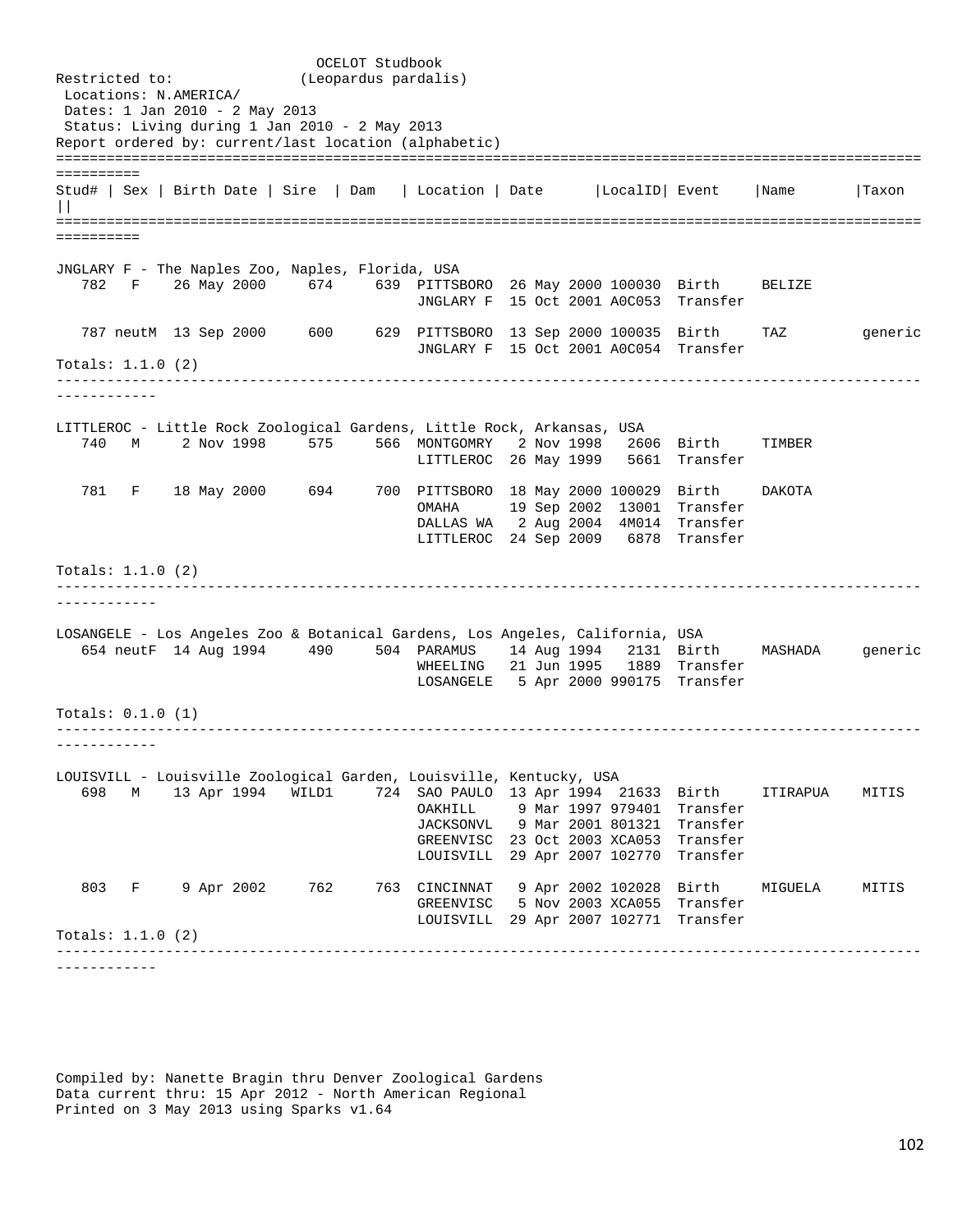OCELOT Studbook<br>Restricted to: (Leopardus pardal: (Leopardus pardalis) Locations: N.AMERICA/ Dates: 1 Jan 2010 - 2 May 2013 Status: Living during 1 Jan 2010 - 2 May 2013 Report ordered by: current/last location (alphabetic) ======================================================================================================= ========== Stud# | Sex | Birth Date | Sire | Dam | Location | Date |LocalID| Event |Name |Taxon  $||$ ======================================================================================================= ========== MEMPHIS - Memphis Zoological Garden & Aquarium, Memphis, Tennessee, USA 723 M 18 Aug 1997 632 610 FOSSILRIM 18 Aug 1997 8005 Birth GORDO generic DALLAS 5 Aug 1998 98C362 Transfer MEMPHIS 26 Apr 2011 23213 Transfer 754 F 25 Sep 1998 600 629 PITTSBORO 25 Sep 1998 100020 Birth MIKKI MEMPHIS 13 Jan 2000 19106 Transfer 755 neutM 25 Sep 1998 600 629 PITTSBORO 25 Sep 1998 100021 Birth ROB MEMPHIS 13 Jan 2000 19105 Transfer Totals: 2.1.0 (3) ------------------------------------------------------------------------------------------------------- ------------ MONROE - Louisiana Purchase Gardens & Zoo, Monroe, Louisiana, USA 639 F 11 Jul 1993 546 498 PITTSBORO 11 Jul 1993 00818 Birth GIBSON generic FERNDALE 14 Mar 2002 A2M61 Transfer<br>MONROE 27 Dec 2002 200402 Transfer 27 Dec 2002 200402 Transfer 694 M 20 Jun 1996 586 587 CINCINNAT 20 Jun 1996 196080 Birth GILLIGAN PITTSBORO 20 Mar 1997 00834 Transfer FERNDALE 14 Mar 2002 A2M59 Transfer MONROE 27 Dec 2002 200401 Transfer Totals: 1.1.0 (2) ------------------------------------------------------------------------------------------------------- ------------ MONTGOMRY - Montgomery Zoo, Montgomery, Alabama, USA 662 F 29 Mar 1995 596 630 CLEVELAND 29 Mar 1995 950315 Birth TANJA generic LOSANGELE 5 Mar 1998 985232 Transfer CLEVELAND 23 Apr 1998 950315 Transfer CINCINNAT 13 Jul 2000 100077 Transfer MONTGOMRY 12 Jun 2002 3055 Transfer 769 M 7 Sep 1999 637 675 PITTSBORO 7 Sep 1999 200038 Birth SPENCER MONTGOMRY 18 May 2000 2806 Transfer Totals: 1.1.0 (2) ------------------------------------------------------------------------------------------------------- ------------ MOODY - Aquarium & Rainforest At Moody Gardens, Galveston, Texas, USA 879 neutM 25 Feb 2009 746 785 ABILENE 25 Feb 2009 M8024 Birth COOPER<br>MOODY 4 Jun 2010 5948 Transfer 4 Jun 2010 5948 Transfer Totals: 1.0.0 (1) ------------------------------------------------------------------------------------------------------- ------------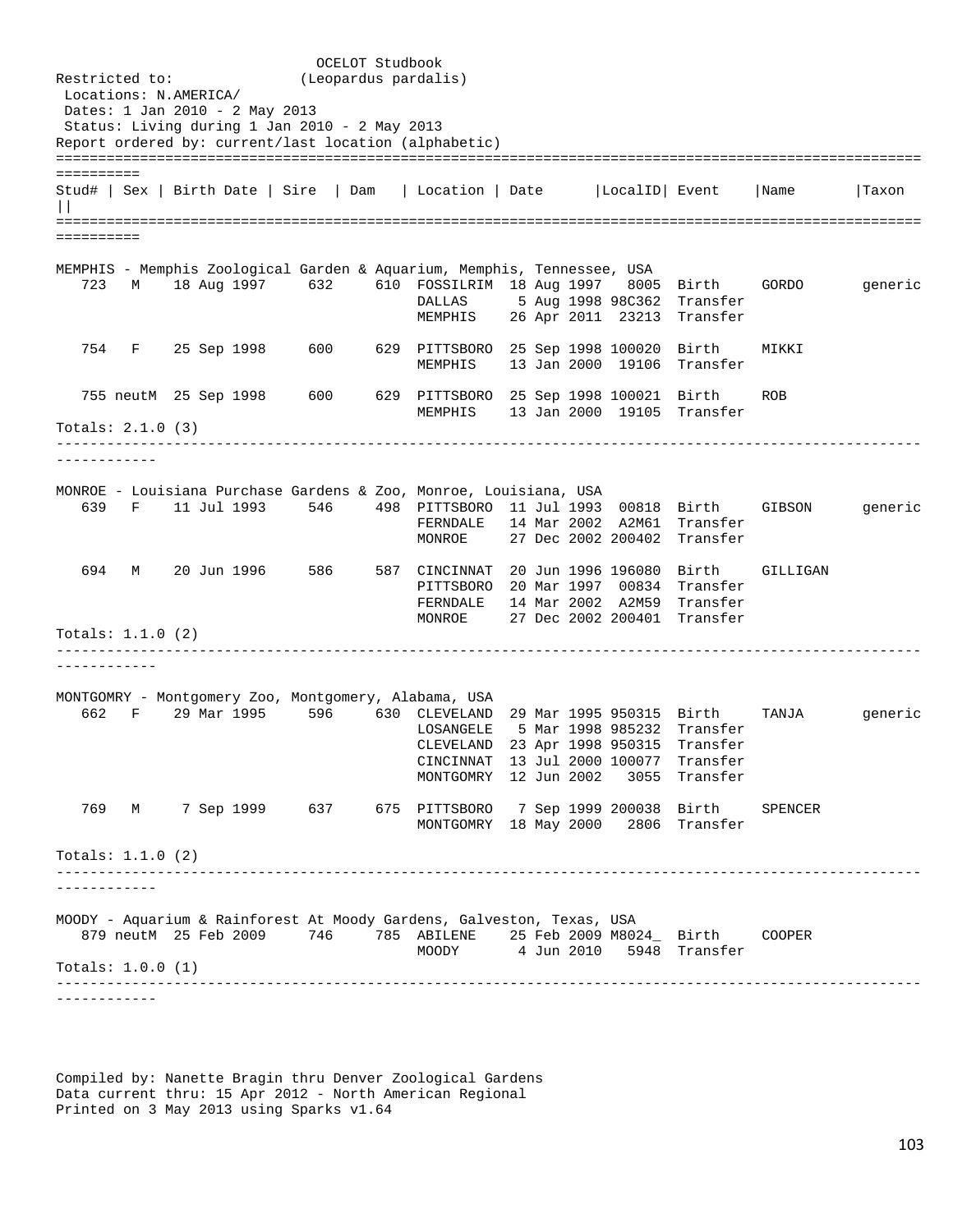OCELOT Studbook<br>Restricted to: (Leopardus pardal: (Leopardus pardalis) Locations: N.AMERICA/ Dates: 1 Jan 2010 - 2 May 2013 Status: Living during 1 Jan 2010 - 2 May 2013 Report ordered by: current/last location (alphabetic) ======================================================================================================= ========== Stud# | Sex | Birth Date | Sire | Dam | Location | Date |LocalID| Event |Name |Taxon  $||$ ======================================================================================================= ========== MOORPARK - America's Teaching Zoo, Moorpark, California, USA 876 M 17 Apr 2004 UNK UNK UNKNOWN 17 Apr 2004 \_\_\_\_\_\_ Birth MOWGLI MOORPARK 29 Mar 2006 101568 Transfer Totals: 1.0.0 (1) ------------------------------------------------------------------------------------------------------- ------------ NORFOLK - Virginia Zoological Park, Norfolk, Virginia, USA 602 F 13 Dec 1991 579 459 ASDM TUSC 13 Dec 1991 AF1193 Birth XANICA generic NORFOLK 14 Oct 1992 920085 Transfer Totals: 0.1.0 (1) ------------------------------------------------------------------------------------------------------- ------------ OKLAHOMA - Oklahoma City Zoological Park, Oklahoma City, Oklahoma, USA 849 M 24 Feb 2004 855 856 AMC 24 Feb 2004 184 Birth PITU MITIS CLEVELAND 3 Aug 2006 M60802 Transfer OKLAHOMA 9 Nov 2006 773106 Transfer 852 F 29 May 2004 861 862 BAURU ZOO 29 May 2004 \_\_\_\_\_\_ Birth PINGA MITIS CLEVELAND 3 Aug 2006 M60805 Transfer OKLAHOMA 9 Nov 2006 773207 Transfer Totals: 1.1.0 (2) ------------------------------------------------------------------------------------------------------- ------------ OMAHA - Omaha's Henry Doorly Zoo, Omaha, Nebraska, USA 750 F 30 Jun 1998 725 606 PITTSBORO 30 Jun 1998 100003 Birth SASHA SAN FRAN 16 Nov 2001 101080 Transfer 24 Sep 2008 18437 Transfer 808 M 27 Oct 2002 590 570 CAPE MAY 27 Oct 2002 3090 Birth OTTO OMAHA 1 Oct 2008 18469 Transfer Totals: 1.1.0 (2) ------------------------------------------------------------------------------------------------------- ------------ ORANGEZOO - Orange County Zoo, Orange, California, USA 842 M 8 May 2004 685 656 WILD WRLD 8 May 2004 7328 Birth JIMMY Q ORANGEZOO 7 Mar 2005 M262 Transfer Totals: 1.0.0 (1) ------------------------------------------------------------------------------------------------------- ------------

Compiled by: Nanette Bragin thru Denver Zoological Gardens Data current thru: 15 Apr 2012 - North American Regional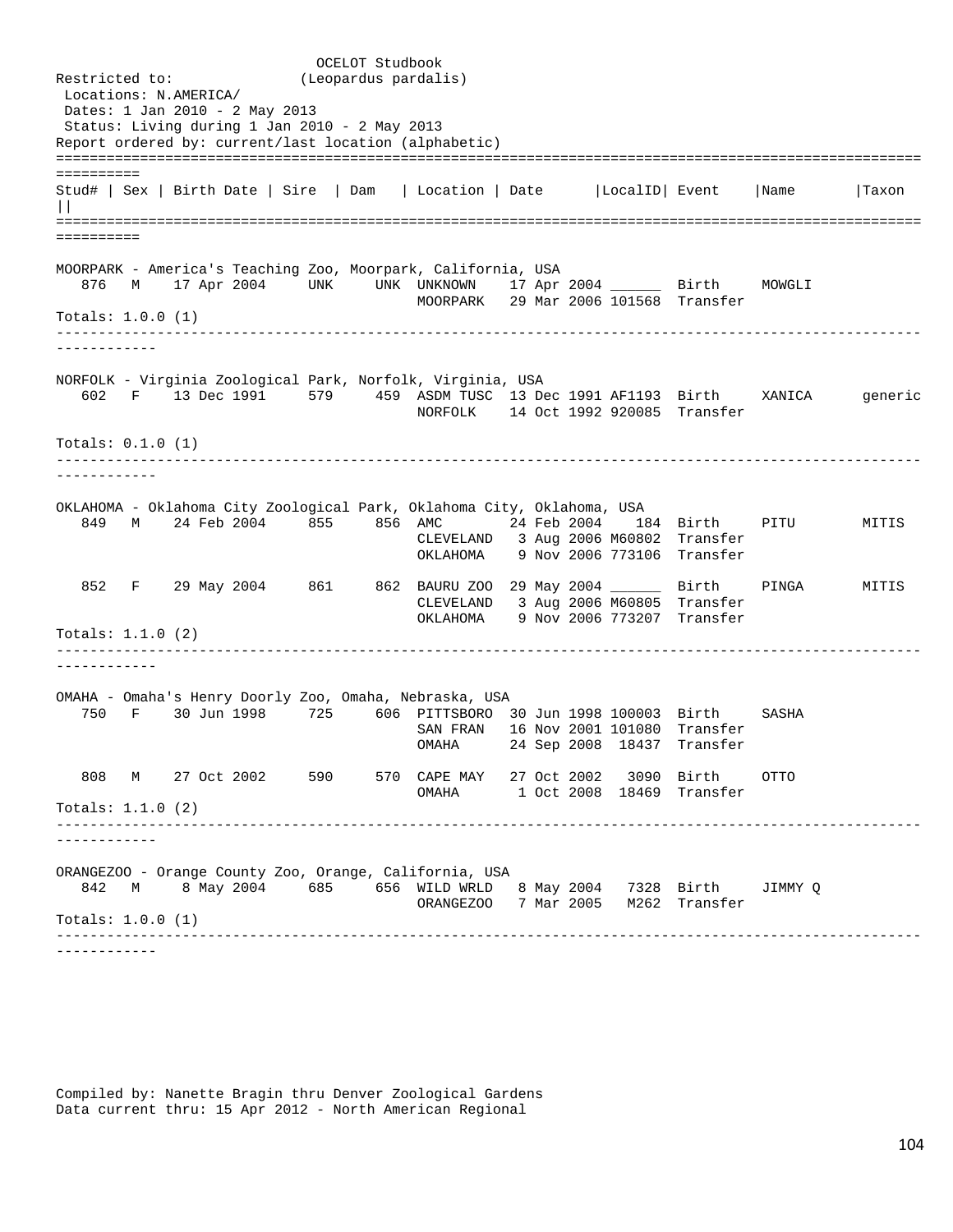Printed on 3 May 2013 using Sparks v1.64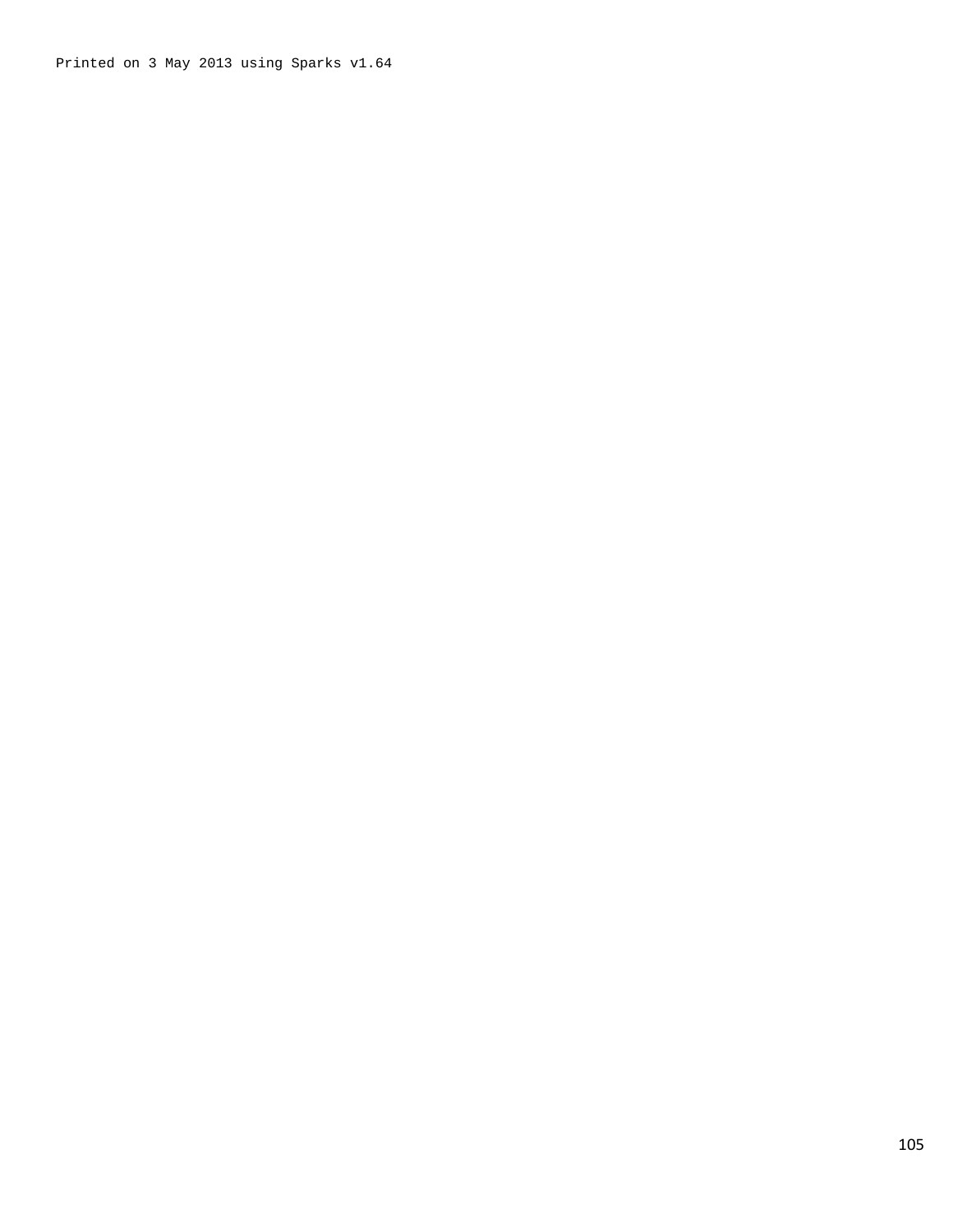OCELOT Studbook<br>Restricted to: (Leopardus pardal: (Leopardus pardalis) Locations: N.AMERICA/ Dates: 1 Jan 2010 - 2 May 2013 Status: Living during 1 Jan 2010 - 2 May 2013 Report ordered by: current/last location (alphabetic) ======================================================================================================= ========== Stud# | Sex | Birth Date | Sire | Dam | Location | Date |LocalID| Event |Name |Taxon  $||$ ======================================================================================================= ========== ORONO - Jungle Cat World Wildlife Park Inc, Orono, Ontario, Canada 734 M 11 Nov 1997 715 714 GRANBY 11 Nov 1997 M97112 Birth LANCELOT MITIS LANGLEY 13 Feb 1998 P98003 Transfer ORONO 23 Oct 2008 K08003 Transfer Totals: 1.0.0 (1) ------------------------------------------------------------------------------------------------------- ------------ PARAMUS - Bergen County Zoological Park, Paramus, New Jersey, USA 797 neutM 21 Aug 2001 636 625 SAN ANTON 21 Aug 2001 G01018 Birth PARAMUS 20 Nov 2002 2572 Transfer 798 contF 21 Aug 2001 636 625 SAN ANTON 21 Aug 2001 G01039 Birth PARAMUS 20 Nov 2002 2573 Transfer Totals: 1.1.0 (2) ------------------------------------------------------------------------------------------------------- ------------ PHOENIX - Phoenix Zoo, Phoenix, Arizona, USA 801 M 20 Oct 2001 690 691 PHOENIX 20 Oct 2001 9477 Birth PADFOOT MITIS Totals: 1.0.0 (1) ------------------------------------------------------------------------------------------------------- ------------ PITTSBORO - Carnivore Preservation Trust, Pittsboro, North Carolina, USA 709 M 18 Apr 1997 644 580 OKLAHOMA 18 Apr 1997 712804 Birth JULIO generic PITTSBORO 24 Sep 1998 100008 Transfer Totals: 1.0.0 (1) ------------------------------------------------------------------------------------------------------- ------------ PORTLAND - Oregon Zoo, Portland, Oregon, USA 690 M 18 May 1993 686 687 CUBATAO 18 May 1993 0575 Birth RALPH MITIS SAO PAULO ???? PHOENIX 25 Jul 1996 7987 Transfer PORTLAND 12 Apr 2006 A60037 Transfer 691 F 20 Jun 1993 688 689 SAO PAULO 20 Jun 1993 20760 Birth ALICE MITIS PHOENIX 25 Jul 1996 7988 Transfer PORTLAND 12 Apr 2006 A60038 Transfer Totals: 1.1.0 (2) ------------------------------------------------------------------------------------------------------- ------------

Compiled by: Nanette Bragin thru Denver Zoological Gardens Data current thru: 15 Apr 2012 - North American Regional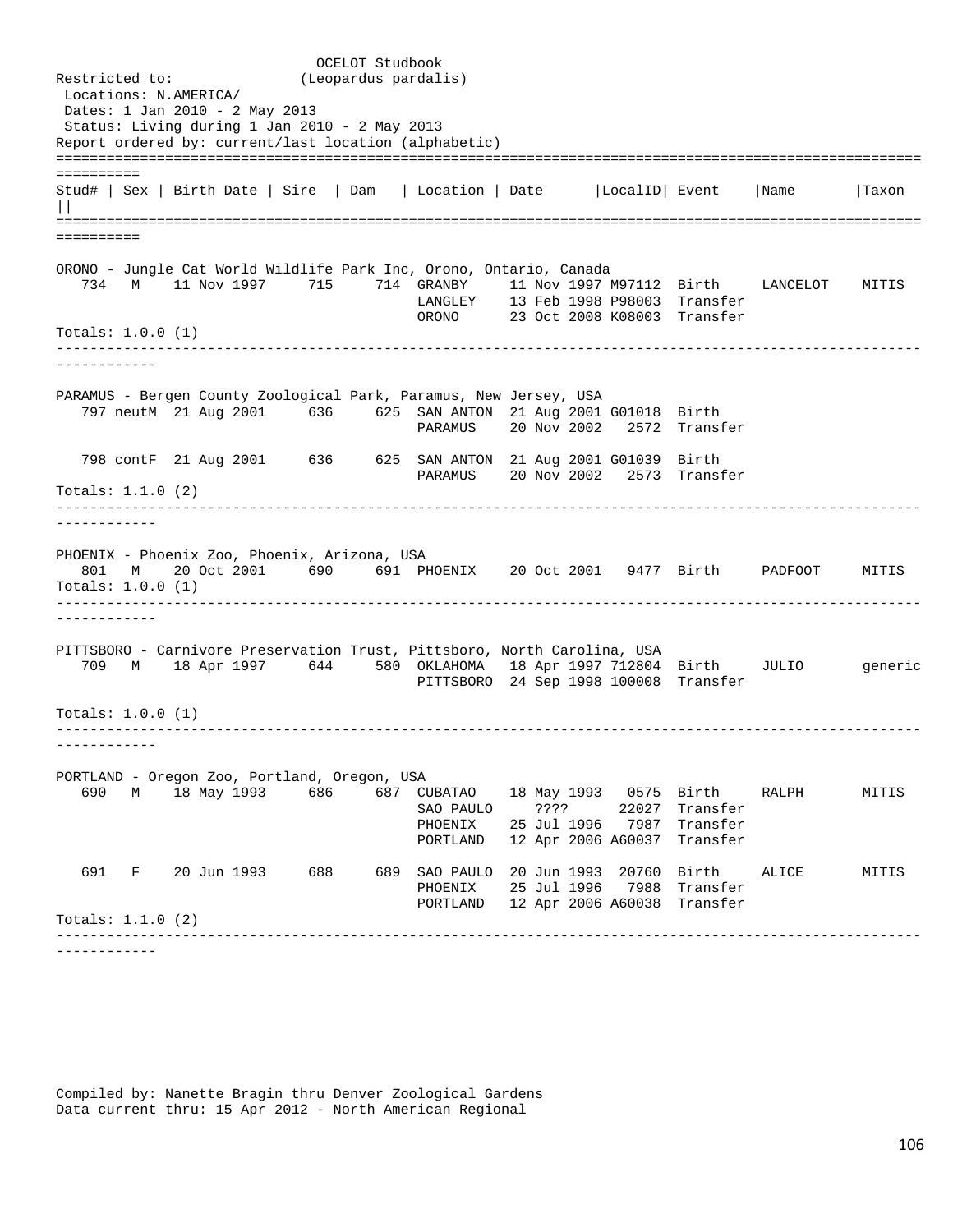Printed on 3 May 2013 using Sparks v1.64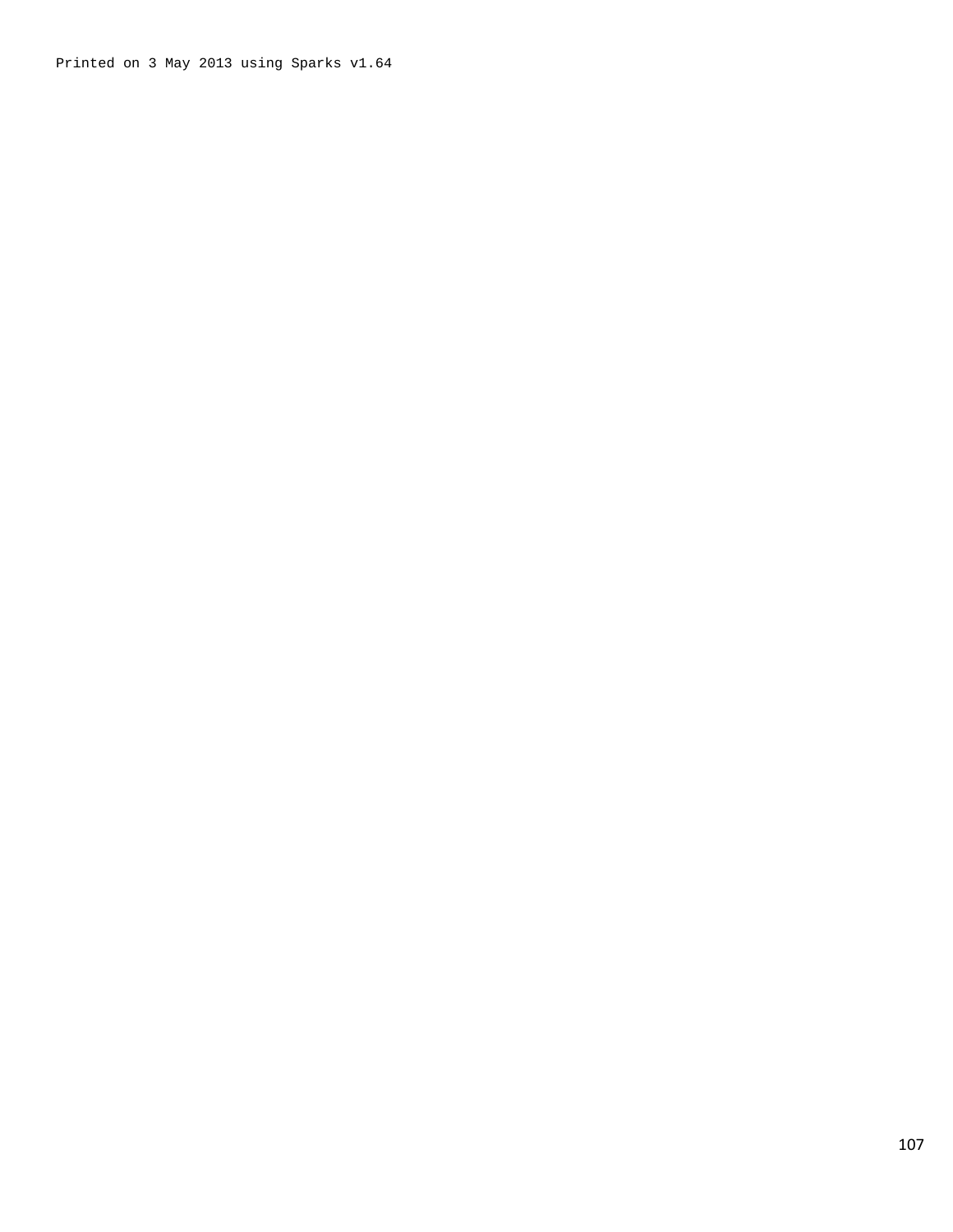OCELOT Studbook<br>Restricted to: (Leopardus pardal: (Leopardus pardalis) Locations: N.AMERICA/ Dates: 1 Jan 2010 - 2 May 2013 Status: Living during 1 Jan 2010 - 2 May 2013 Report ordered by: current/last location (alphabetic) ======================================================================================================= ========== Stud# | Sex | Birth Date | Sire | Dam | Location | Date |LocalID| Event |Name |Taxon  $||$ ======================================================================================================= ========== RIO GRAND - Albuquerque Biological Park, Albuquerque, New Mexico, USA 620 F 24 Aug 1992 409 584 PITTSBORO 24 Aug 1992 00815 Birth FIREBALL generic RIO GRAND 25 Apr 2002 M02013 Transfer 674 neutM 9 Sep 1994 439 531 PITTSBORO 9 Sep 1994 00823 Birth BEAMER generic RIO GRAND 25 Apr 2002 M02012 Transfer Totals: 1.1.0 (2) ------------------------------------------------------------------------------------------------------- ------------ ROCHESTER - Seneca Park Zoo, Rochester, New York, USA 700 F 26 Jun 1996 600 629 PITTSBORO 26 Jun 1996 00825 Birth STORMSHADOW generic CINCINNAT 14 Mar 2002 102018 Transfer ROCHESTER 23 Sep 2007 105562 Transfer Totals: 0.1.0 (1) ------------------------------------------------------------------------------------------------------- ------------ ROSAMOND - Exotic Feline Breeding Compound Inc, Rosamond, California, USA 745 neutM ~ 1995 UNK UNK CALIFORNI ~ 1995 \_\_\_\_\_\_ Birth FUZZ ROSAMOND 30 Aug 1999 312 Transfer 831 M 19 May 2003 UNK UNK PRIVATE 19 May 2003 \_\_\_\_\_\_ Birth RICO ROSAMOND 10 Jun 2003 364 Transfer Totals: 2.0.0 (2) ------------------------------------------------------------------------------------------------------- ------------ SALISBURY - Salisbury Zoological Park, Salisbury, Maryland, USA 748 M 4 Jul 1999 698 699 OAKHILL 4 Jul 1999 999911 Birth OZZIE MITIS COLUMBUS 30 Jul 1999 992040 Transfer NASHV ZOO 12 Jul 2001 1729 Transfer KNOXVILLE 31 Dec 2003 2810 Transfer BRIDGEPRT 14 Jun 2005 101660 Transfer SALISBURY 7 Dec 2010 1734 Transfer Totals: 1.0.0 (1) ------------------------------------------------------------------------------------------------------- ------------ SAN ANTON - San Antonio Zoological Gardens & Aquar, San Antonio, Texas, USA 870 M 19 Jul 2007 825 832 SAN FRAN 19 Jul 2007 107021 Birth SAN ANTON 11 Sep 2009 S09009 Transfer 874 F 23 Sep 2008 697 796 SEATTLE 23 Sep 2008 202915 Birth SAN ANTON 30 Oct 2009 B09031 Transfer Totals: 1.1.0 (2) ------------------------------------------------------------------------------------------------------- ------------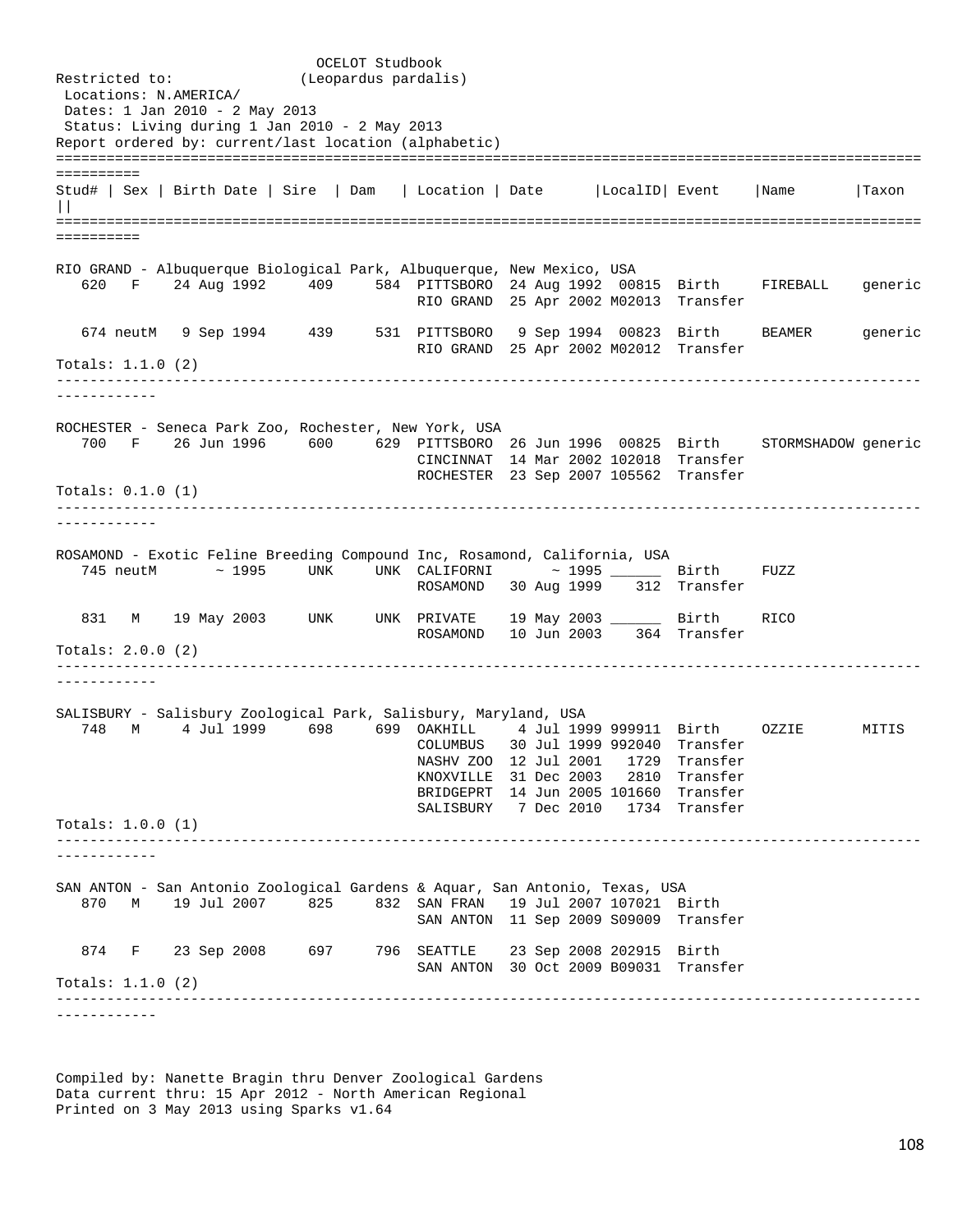OCELOT Studbook<br>Restricted to: (Leopardus pardal: (Leopardus pardalis) Locations: N.AMERICA/ Dates: 1 Jan 2010 - 2 May 2013 Status: Living during 1 Jan 2010 - 2 May 2013 Report ordered by: current/last location (alphabetic) ======================================================================================================= ========== Stud# | Sex | Birth Date | Sire | Dam | Location | Date |LocalID| Event |Name |Taxon  $||$ ======================================================================================================= ========== SANDIEGOZ - San Diego Zoo, San Diego, California, USA 840 F 25 Aug 2004 740 747 LITTLEROC 25 Aug 2004 6376 Birth BUFFALO 9 Oct 2007 M07060 Transfer SANDIEGOZ 29 Sep 2011 511113 Transfer 846 M 1 Aug 2004 UNK UNK VIGNELORE 1 Aug 2004 NONE Birth SANDIEGOZ 20 Nov 2004 504247 Transfer Totals: 1.1.0 (2) ------------------------------------------------------------------------------------------------------- ------------ SD-WAP - San Diego Wild Animal Park, Escondido, California, USA 695 M 9 Aug 1996 460 453 LITTLEROC 9 Aug 1996 5054 Birth DAFYD generic LOSANGELE 10 Dec 1997 005157 Transfer SD-WAP 14 Sep 2011 611350 Transfer Totals: 1.0.0 (1) ------------------------------------------------------------------------------------------------------- ------------ SEATTLE - Woodland Park Zoo, Seattle, Washington, USA 697 M 17 Aug 1996 484 506 SALISBURY 17 Aug 1996 1182 Birth BRAZIL PALM DES 19 Nov 2001 401035 Transfer SEATTLE 4 Mar 2008 202668 Transfer 796 F 16 Aug 2001 723 597 DALLAS 16 Aug 2001 01E041 Birth SUDO/BELLA HOGLE 5 Nov 2003 U03253 Transfer SEATTLE 21 Jul 2005 201971 Transfer 883 F 15 Jan 2011 697 796 SEATTLE 15 Jan 2011 203646 Birth Evita Totals: 1.2.0 (3) ------------------------------------------------------------------------------------------------------- ------------ STATEN IS - Staten Island Zoo, Staten Island, New York, USA 853 M 20 Mar 2006 804 800 FRANKLINP 20 Mar 2006 F06002 Birth NY BRONX 2 May 2008 E08013 Transfer MITIS STATEN IS 29 Apr 2009 009011 Transfer Totals: 1.0.0 (1) ------------------------------------------------------------------------------------------------------- ------------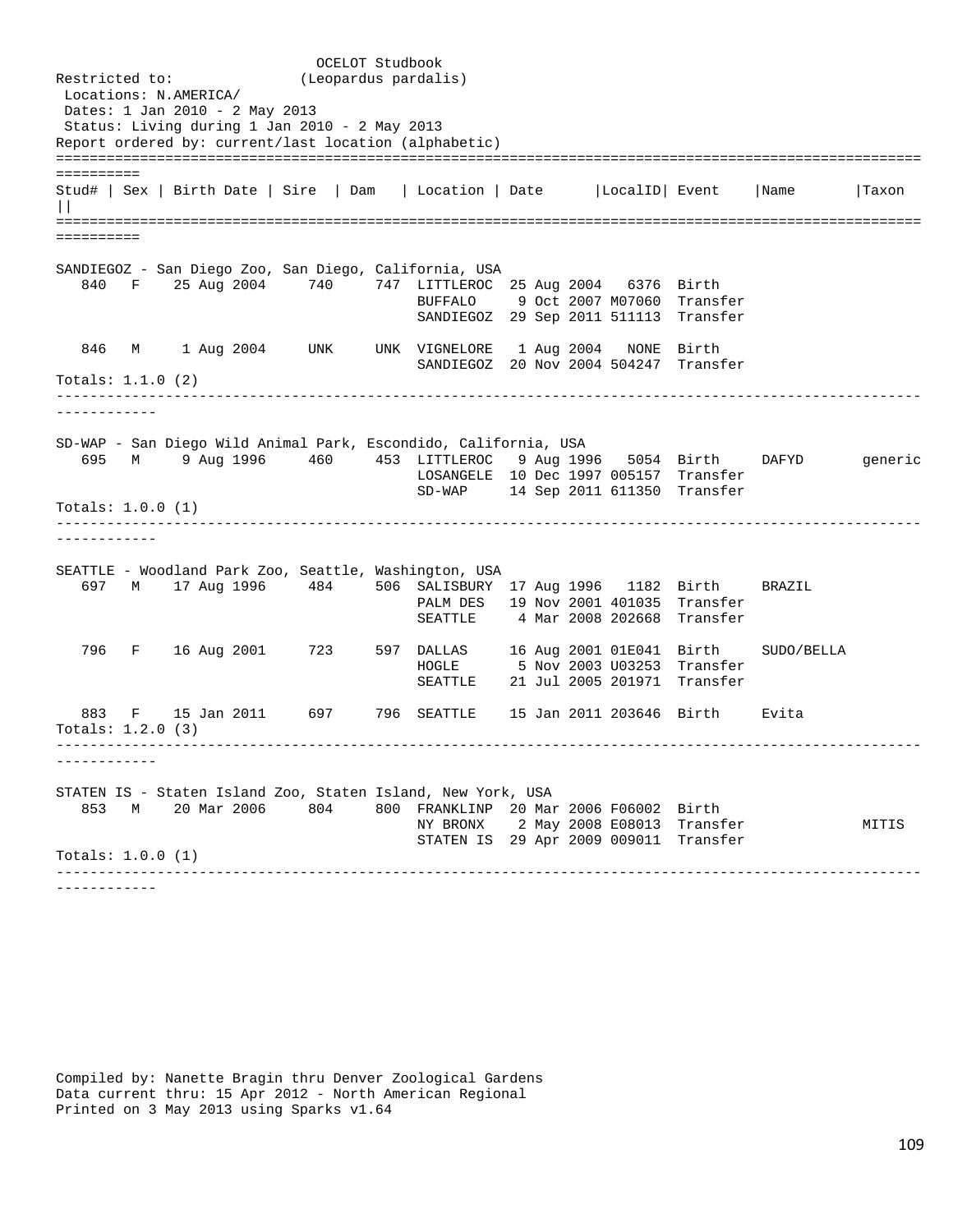OCELOT Studbook<br>Restricted to: (Leopardus pardal: (Leopardus pardalis) Locations: N.AMERICA/ Dates: 1 Jan 2010 - 2 May 2013 Status: Living during 1 Jan 2010 - 2 May 2013 Report ordered by: current/last location (alphabetic) ======================================================================================================= ========== Stud# | Sex | Birth Date | Sire | Dam | Location | Date |LocalID| Event |Name |Taxon  $||$ ======================================================================================================= ========== SYRACUSE - Rosamond Gifford Zoo At Burnet Park, Syracuse, New York, USA 660 F 7 Mar 1995 484 506 SALISBURY 7 Mar 1995 1136 Birth SHY generic ABILENE 16 May 1996 1166 Transfer CINCINNAT 25 Apr 2002 102038 Transfer SYRACUSE 26 Apr 2007 M07022 Transfer 776 F 19 Jun 2000 565 660 ABILENE 19 Jun 2000 1399 Birth LISA CINCINNAT 25 Apr 2002 102039 Transfer SYRACUSE 26 Apr 2007 M07023 Transfer Totals: 0.2.0 (2) ------------------------------------------------------------------------------------------------------- ------------ VICTOR TX - Texas Zoo, Victoria, Texas, USA 828 neutM 2 Jan 2005 596 785 VICTOR TX 2 Jan 2005 200501 Birth CLYDE ATTLEBORO 5 Nov 2005 105025 Transfer VICTOR TX 5 Oct 2011 200501 Transfer 829 neutF 2 Jan 2005 596 785 VICTOR TX 2 Jan 2005 200502 Birth BONNIE ATTLEBORO 5 Nov 2005 105026 Transfer VICTOR TX 5 Oct 2011 200502 Transfer Totals: 1.1.0 (2) ------------------------------------------------------------------------------------------------------- ------------ WACO - Cameron Park Zoo, Waco, Texas, USA 730 neutM 12 Dec 1997 638 539 NASHV ZOO 12 Dec 1997 940822 Birth TEX 4 Mar 1998 498003 Transfer GREENVISC 15 Jan 2001 XAA001 Transfer WACO 28 Jul 2004 M00604 Transfer 29 Nov 2010 743 F 2 Jun 1999 565 660 ABILENE 2 Jun 1999 1329 Birth SOUTHBEND 28 Nov 2000 20108 Transfer ABILENE 8 Apr 2004 1329 Transfer<br>WACO 14 Feb 2008 M00408 Transfer 14 Feb 2008 M00408 Transfer 869 M 19 Jul 2007 825 832 SAN FRAN 19 Jul 2007 107020 Birth HOUSTON 11 Sep 2009 25034 Transfer 24 May 2011 M02311 Transfer Totals: 2.1.0 (3) ------------------------------------------------------------------------------------------------------- ------------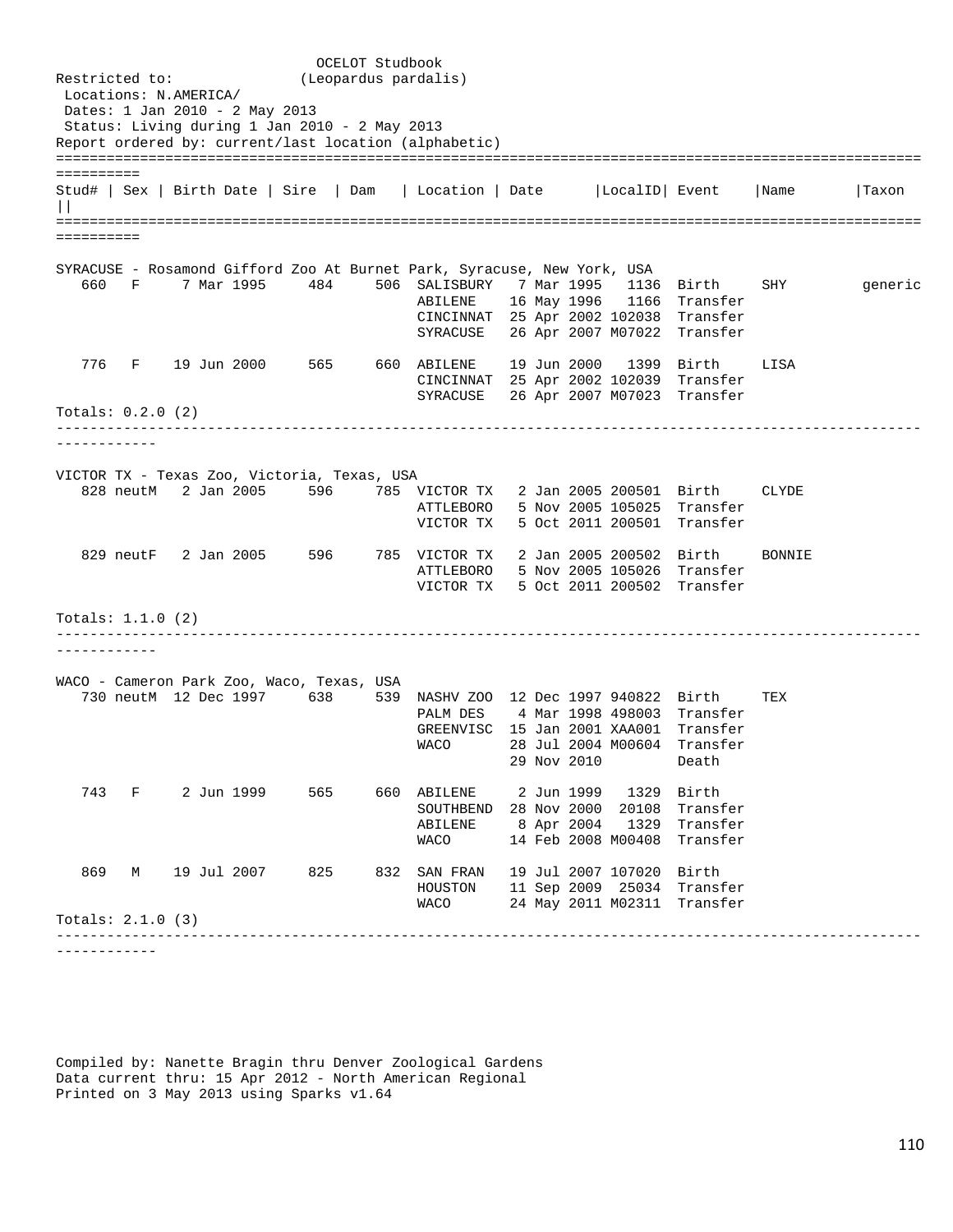|                                                                           |                  |            | OCELOT Studbook                                                 |     |                                                    |  |            |               |                           |           |         |
|---------------------------------------------------------------------------|------------------|------------|-----------------------------------------------------------------|-----|----------------------------------------------------|--|------------|---------------|---------------------------|-----------|---------|
| Restricted to:<br>Locations: N.AMERICA/                                   |                  |            | (Leopardus pardalis)                                            |     |                                                    |  |            |               |                           |           |         |
| Dates: 1 Jan 2010 - 2 May 2013                                            |                  |            |                                                                 |     |                                                    |  |            |               |                           |           |         |
| Report ordered by: current/last location (alphabetic)                     |                  |            | Status: Living during 1 Jan 2010 - 2 May 2013                   |     |                                                    |  |            |               |                           |           |         |
|                                                                           |                  |            |                                                                 |     |                                                    |  |            |               |                           |           |         |
| ==========                                                                |                  |            |                                                                 |     |                                                    |  |            |               |                           |           |         |
| Stud#   Sex   Birth Date   Sire   Dam                                     |                  |            |                                                                 |     | Location   Date                                    |  |            | LocalID Event |                           | Name      | Taxon   |
|                                                                           |                  |            |                                                                 |     |                                                    |  |            |               |                           |           |         |
| ==========                                                                |                  |            |                                                                 |     |                                                    |  |            |               |                           |           |         |
| WHEELING - Oglebay's Good Children's Zoo, Wheeling, West Virginia, USA    |                  |            |                                                                 |     |                                                    |  |            |               |                           |           |         |
| 751<br>M                                                                  | 24 May 1999      |            | 524                                                             |     | 506 ALEXANDRI 24 May 1999 99M010 Birth<br>WHEELING |  |            |               | 17 Mar 2000 3126 Transfer | OBIDAIAH  |         |
| Totals: $1.0.0$ (1)                                                       |                  |            |                                                                 |     |                                                    |  |            |               |                           |           |         |
| ----------                                                                |                  |            |                                                                 |     |                                                    |  |            |               |                           |           |         |
|                                                                           |                  |            |                                                                 |     |                                                    |  |            |               |                           |           |         |
| WILD WRLD - Wildlife World Zoo, Litchfield Park, Arizona, USA<br>656<br>F | 26 Aug 1994      |            | 575                                                             |     | 566 MONTGOMRY 26 Aug 1994 1659 Birth               |  |            |               |                           | TAZ       | generic |
|                                                                           |                  |            |                                                                 |     | WILD WRLD 1 Nov 1995                               |  |            |               | 4932 Transfer             |           |         |
| 685<br>М                                                                  | 12 Apr 1996      |            | 636                                                             |     | 625 SAN ANTON 12 Apr 1996 960426 Birth             |  |            |               |                           |           | generic |
|                                                                           |                  |            |                                                                 |     | WILD WRLD 16 Oct 1996                              |  |            |               | 5324 Transfer             |           |         |
| 809<br>F                                                                  | 14 Nov 2002      |            | 685                                                             |     | 656 WILD WRLD 14 Nov 2002                          |  |            |               | 6896 Birth                | ANGEL     |         |
|                                                                           |                  |            |                                                                 |     |                                                    |  |            |               |                           |           |         |
| 833<br>F                                                                  | 29 Jun 2003      |            | 685                                                             | 656 | WILD WRLD 29 Jun 2003                              |  |            |               | 7088 Birth                | STORM     |         |
| 834<br>М                                                                  | 12 Oct 2003      |            | 685                                                             |     | 656 WILD WRLD 12 Oct 2003                          |  |            |               | 7214 Birth                | TOBY      |         |
| 854<br>F                                                                  | 17 Jul 2006      |            | 685                                                             |     | 656 WILD WRLD 17 Jul 2006                          |  |            |               | 7909 Birth                | BALI-TULI |         |
|                                                                           |                  |            |                                                                 |     |                                                    |  |            |               |                           |           |         |
| 867<br>M                                                                  | 7 Dec 2007       |            | 685                                                             |     | 656 WILD WRLD                                      |  | 7 Dec 2007 |               | 8476 Birth                |           |         |
| 868<br>F                                                                  |                  | 7 Dec 2007 | 685                                                             |     | 656 WILD WRLD                                      |  | 7 Dec 2007 |               | 8477 Birth                |           |         |
| Totals: $3.5.0$ (8)                                                       |                  |            |                                                                 |     |                                                    |  |            |               |                           |           |         |
|                                                                           |                  |            |                                                                 |     |                                                    |  |            |               |                           |           |         |
|                                                                           |                  |            |                                                                 |     |                                                    |  |            |               |                           |           |         |
| WILDLIFE - Big Cat Rescue-Carole Baskin, Tampa, Florida, USA<br>814<br>F  | $~\sim$ May 1992 |            | UNK                                                             |     | UNK UNKNOWN                                        |  |            |               | ~ May 1992 ________ Birth | AMAZINGG  |         |
|                                                                           |                  |            |                                                                 |     | WILDLIFE 27 Sep 1996 AMAZIN Transfer               |  |            |               |                           |           |         |
| 815                                                                       | F ~20 Jun 1994   |            | UNK                                                             |     | UNK UNKNOWN                                        |  |            |               | $\sim$ 20 Jun 1994 Birth  | NIRVANA   |         |
|                                                                           |                  |            |                                                                 |     | WILDLIFE 27 Jul 1994 NIRVAN Transfer               |  |            |               |                           |           |         |
| 817                                                                       | F ~22 May 1996   |            | 813                                                             |     | 812 WILDLIFE ~22 May 1996 PURRFE Birth PURRFECT    |  |            |               |                           |           |         |
|                                                                           |                  |            |                                                                 |     |                                                    |  |            |               |                           |           |         |
| 818<br>M                                                                  | ~22 May 1996     |            | 813                                                             |     | 812 WILDLIFE ~22 May 1996 PURRSI Birth             |  |            |               |                           | PURRSIST  |         |
| 819                                                                       |                  |            | $F \sim 1$ Jan 1997 813                                         |     | 812 WILDLIFE ~ 1 Jan 1997 ZZAZZA Birth             |  |            |               |                           | ZZAZZA    |         |
| 820                                                                       |                  |            | M $\sim$ Aug 1997 816 814 WILDLIFE $\sim$ Aug 1997 SULTAN Birth |     |                                                    |  |            |               |                           | SULTAN    |         |
| Totals: $2.4.0$ (6)                                                       |                  |            |                                                                 |     |                                                    |  |            |               |                           |           |         |
|                                                                           |                  |            | -----------------------------------                             |     |                                                    |  |            |               |                           |           |         |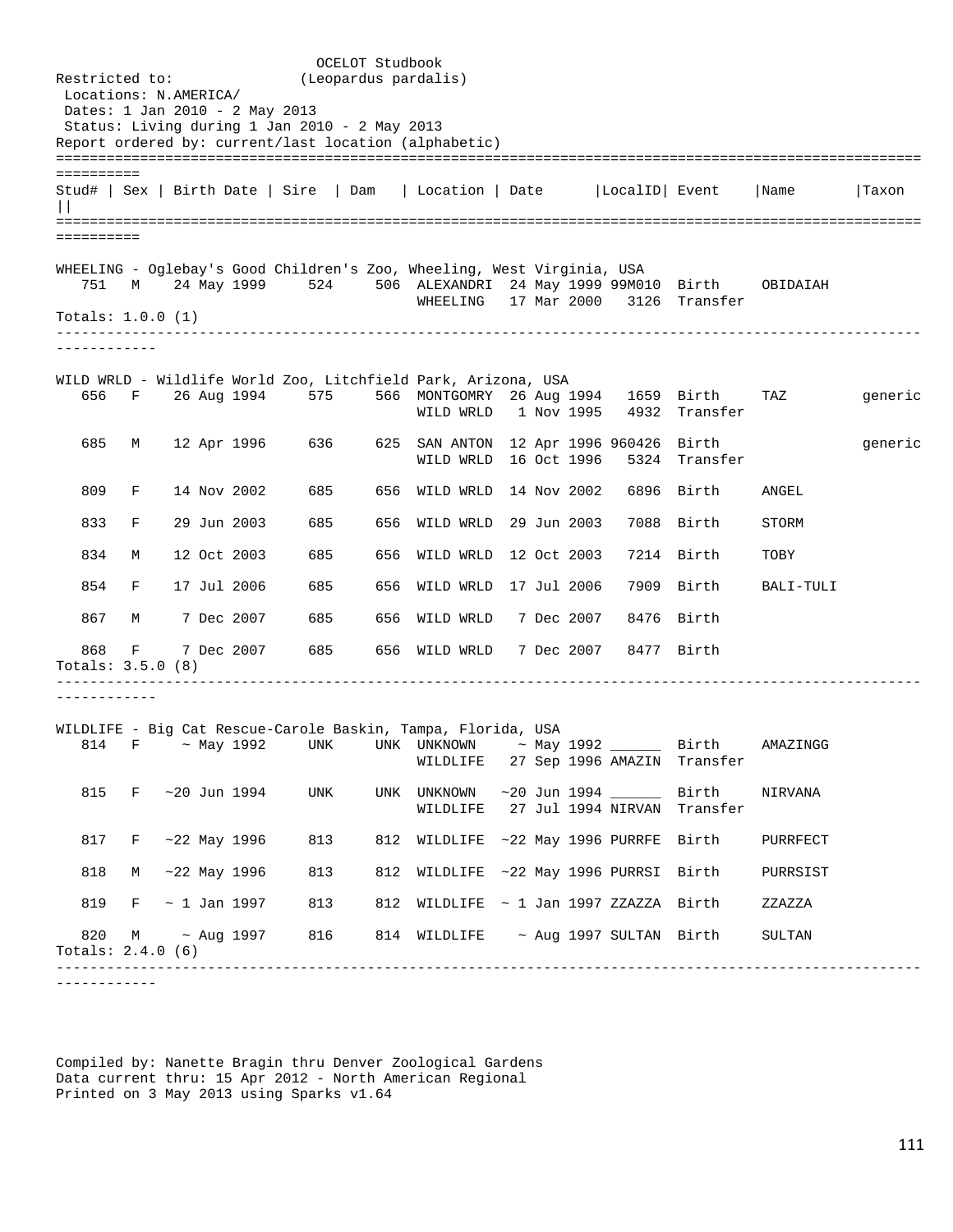OCELOT Studbook<br>Restricted to: (Leopardus pardal: (Leopardus pardalis) Locations: N.AMERICA/ Dates: 1 Jan 2010 - 2 May 2013 Status: Living during 1 Jan 2010 - 2 May 2013 Report ordered by: current/last location (alphabetic) ======================================================================================================= ========== Stud# | Sex | Birth Date | Sire | Dam | Location | Date |LocalID| Event |Name |Taxon  $||$ ======================================================================================================= ========== WILMINGTN - Brandywine Zoo, Wilmington, Delaware, USA 872 M 1 Sep 2008 804 800 FRANKLINP 1 Sep 2008 F08023 Birth MITIS WILMINGTN 21 Jun 2010 1130 Transfer Totals: 1.0.0 (1) ------------------------------------------------------------------------------------------------------- ------------ WINNIPEG - Assiniboine Park Zoo, Winnipeg, Manitoba, Canada 765 M 17 Jul 2000 690 691 PHOENIX 17 Jul 2000 9194 Birth BRAGIN MITIS 7 May 2003 M00112 Transfer WINNIPEG 13 Jul 2011 M00040 Transfer Totals: 1.0.0 (1) ------------------------------------------------------------------------------------------------------- ------------ WOODY G - Woody's Menagerie (greg & Karen Woody), Mulberry Grove, Illinois, USA 844 F 28 May 2005 685 656 WILD WRLD 28 May 2005 7624 Birth ISABELLA WINSTON 22 Mar 2006 260033 Transfer WOODY G 16 Apr 2006 \_\_\_\_\_\_ Transfer Totals: 0.1.0 (1) ------------------------------------------------------------------------------------------------------- ------------ ======================================================================================================= ============ TOTALS: 68.59.1 (128) 64 Institutions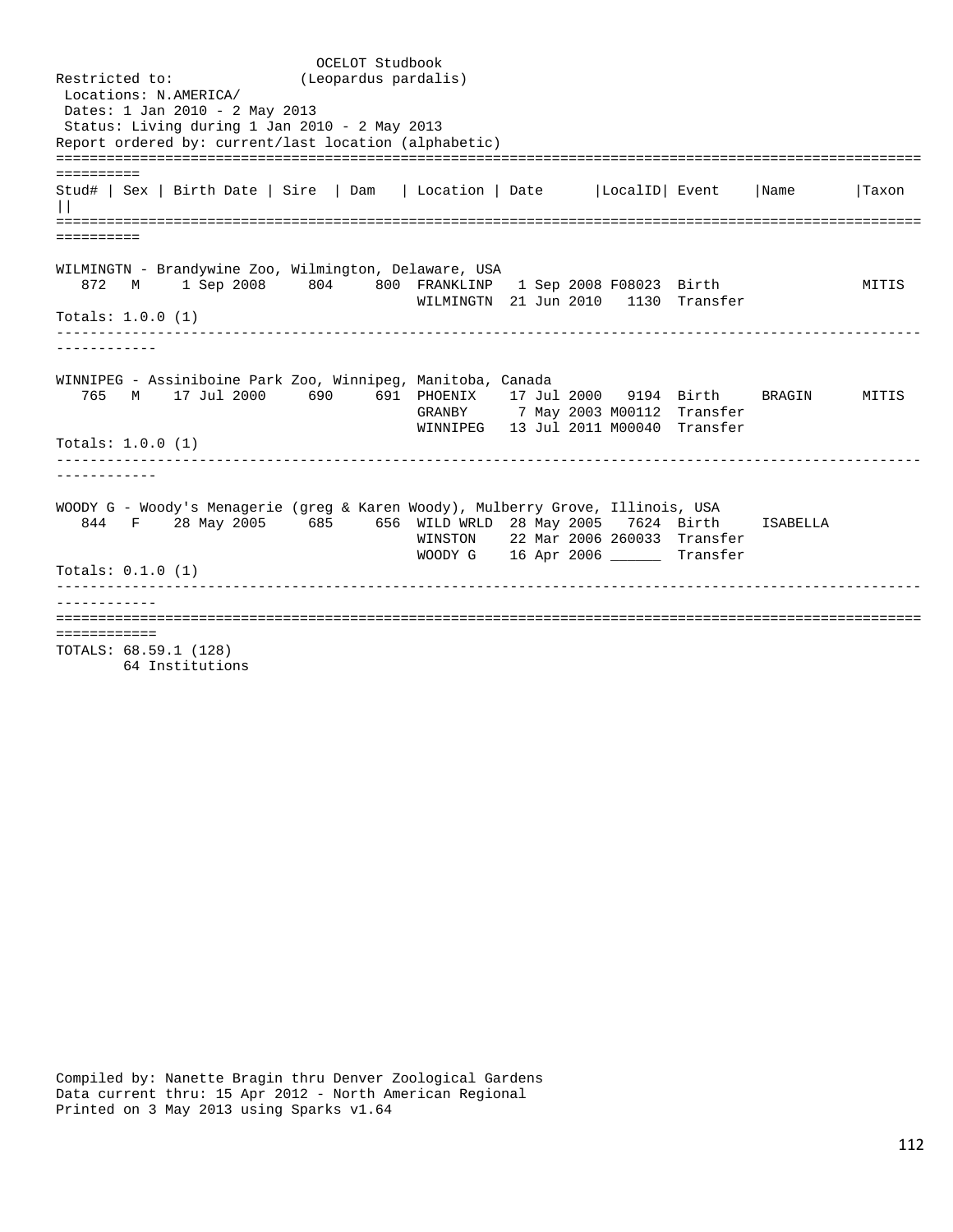Location Glossary - OCELOT Studbook ==================================================================================================== ABILENE Abilene Zoological Gardens 2070 Zoo Lane, Abilene, Texas, USA, 79602-0060 325.676.6476 vonceil.harmon@abilenetx.com ALAMEDA Alameda Park Zoo 1376 E. 9th St., Alamogordo, New Mexico, USA, 88310 (505)439-4290 fax: (505)439-4103 sdiehl@ci.alamogordo.nm.us ALEXANDRI Alexandria Zoological Park 3016 Masonic Drive, Alexandria, Louisiana, USA, 71301-4240 318.441.6819 fax: (318)473-1149 lisa.laskoski@cityofalex.com

AM WLD CA American Wilderness Experience (extinc 4557 Mills Circle, Ontario, California, USA, 91764 (909)481-6604 fax: (909)987-9584 awe@wildernessexp.com

AMC Associacao Mata Ciliar Caixa Postal 2020, Jundiai, Sao Paulo, Brazil, 13.208-990 11 4582 7992

ASDM TUSC Arizona-Sonora Desert Museum 2021 N. Kinney Rd., Tucson, Arizona, USA, 85743-8918 (520)883-3042 fax: (520)883-2500 mpowell-mcconnell@desertmuseum.org

ASHEBORO North Carolina Zoological Park 4401 Zoo Parkway, Asheboro, North Carolina, USA, 27205-9416 336.879.7606 fax: 336.879.2891 karen.dunlap@nczoo.org

- ATTLEBORO Capron Park Zoo 201 County St., Attleboro, Massachusetts, USA, 02703 (508)222-3047 fax: (508)223-2208 sue@capronparkzoo.com
- BAURU ZOO Parque Zoológico Municipal de Bauru Praca das Cerejeiras 1-59, Santana - Bauru, Sao Paulo, Brazil, 17020-310 +55.14.3203.5229
- BOISE Zoo Boise 355 N Julia Davis Dr., Boise, Idaho, USA, 83706 208.384.4260 x101 fax: 208.384.4059 cshaw@cityofboise.org
- BRIDGEPRT Connecticut's Beardsley Zoo 1875 Noble Ave., Bridgeport, Connecticut, USA, 06610 203.332.4249 fax: (203)394-6577 ltomas@beardsleyzoo.org
- BRIDGETON Cohanzick Zoo C/O City Hall Annex, Bridgeton, New Jersey, USA, 08302 (856)455-3230x277 fax: (856)451-8840 kclark08@yahoo.com
- BUFFALO Buffalo Zoological Gardens 300 Parkside Ave., Buffalo, New York, USA, 14214-1999 (716)995-6149 fax: (716)837-0738 registrar@buffalozoo.org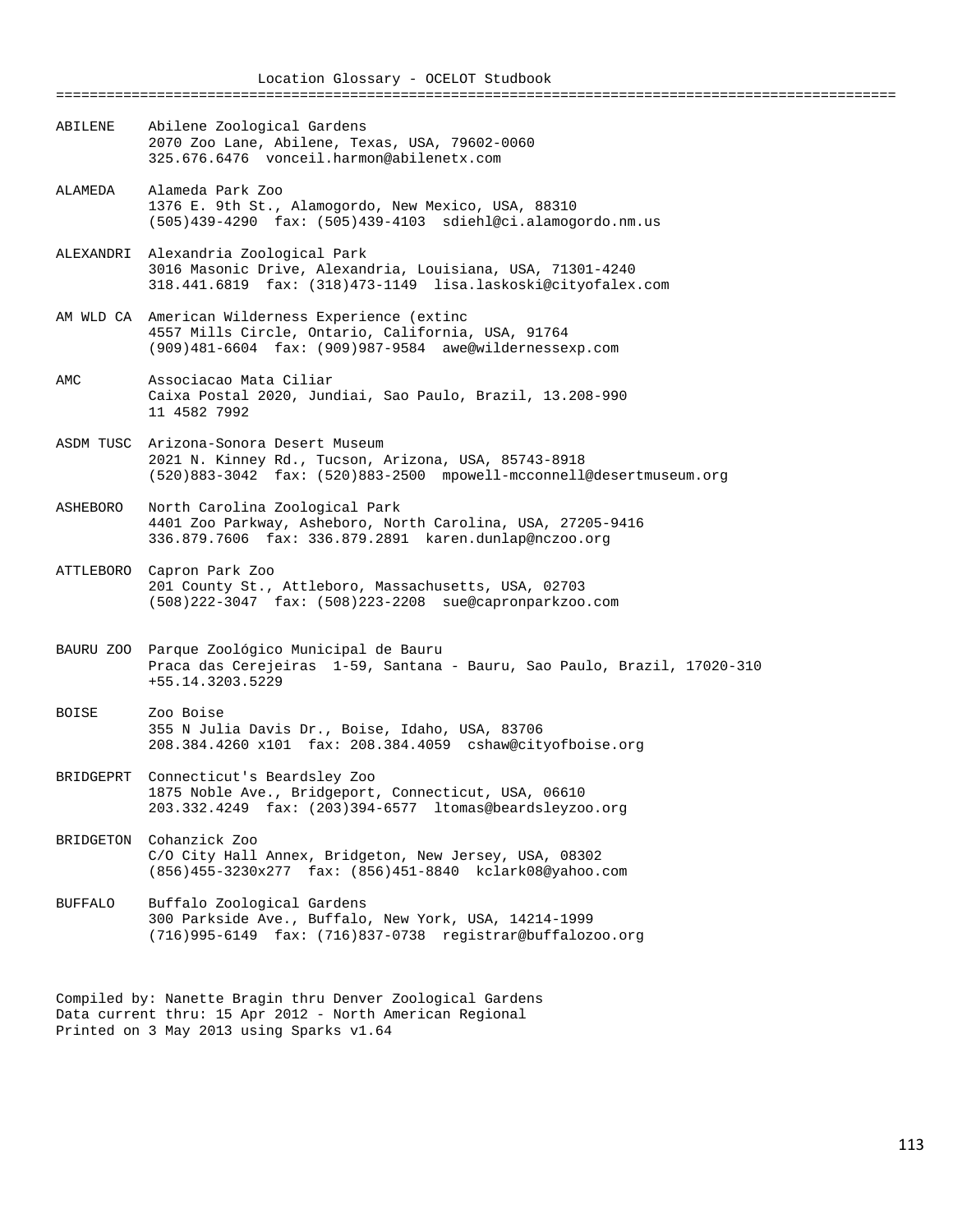====================================================================================================

- CALIFORNI CALIFORNIA Usa, North America
- CAPE MAY Cape May County Park Zoo 4 Moore Road, Cape May Court House, New Jersey, USA, 08210-3071 609.465.5271 fax: 609.465.5421 tcarr@co.cape-may.nj.us
- CFEC Center For Endangered Cats PO Box 1052, Forest Lake, Minnesota, USA, 55025 (612)586-2600
- CINCINNAT Cincinnati Zoo & Botanical Garden 3400 Vine St., Cincinnati, Ohio, USA, 45220-1399 (513)569-8225 fax: (513)569-8214 mary.noell@cincinnatizoo.org
- CLEVELAND Cleveland Metroparks Zoo 3900 Wildlife Way, Cleveland, Ohio, USA, 44109 (216)635-3361 fax: (216)661-3312 pak@clevelandmetroparks.com
- COLUMBUS Columbus Zoo and Aquarium PO Box 400, Powell, Ohio, USA, 43065-0400 614.635.3429 shelly.roach@columbuszoo.org
- CUBATAO Zoológico Mun. de Cubatão Praca dos Emancipadores, s/n, Cubatão, Sao Paulo, Brazil, 11510 +55.13.3361.6363
- CURITIBA Zoológico de Curitiba Rua Presidente Farias,s/n Centro, Curitaba, Parana, Brazil, 80020-290 +55.41.3222.2742
- DALLAS Dallas Zoo 650 South R.L. Thornton Freeway, Dallas, Texas, USA, 75203-3013 (469) 554-7203 fax: (469) 554-7381 avanti.mallapur@dallaszoo.com
- DALLAS WA Dallas World Aquarium 1801 N. Griffin St., Dallas, Texas, USA, 75202-1503 214.720.2224 x400 fax: 214.954.1744 paula@dwazoo.com
- DICKERSON Dickerson Park Zoo 3043 North Fort, Springfield, Missouri, USA, 65803 417.833.1570 fax: (417)833-4459 kschreib@springfieldmo.gov
- DREHER PA Palm Beach Zoo at Dreher Park 1301 Summit Blvd., West Palm Beach, Florida, USA, 33405-3098 561.533.0887x215 fax: (561)585-6085/561.54 glovett@palmbeachzoo.org
- EL PASO El Paso Zoo 4001 East Paisano, El Paso, Texas, USA, 79905-4223 zaskeke@elpasotexas.gov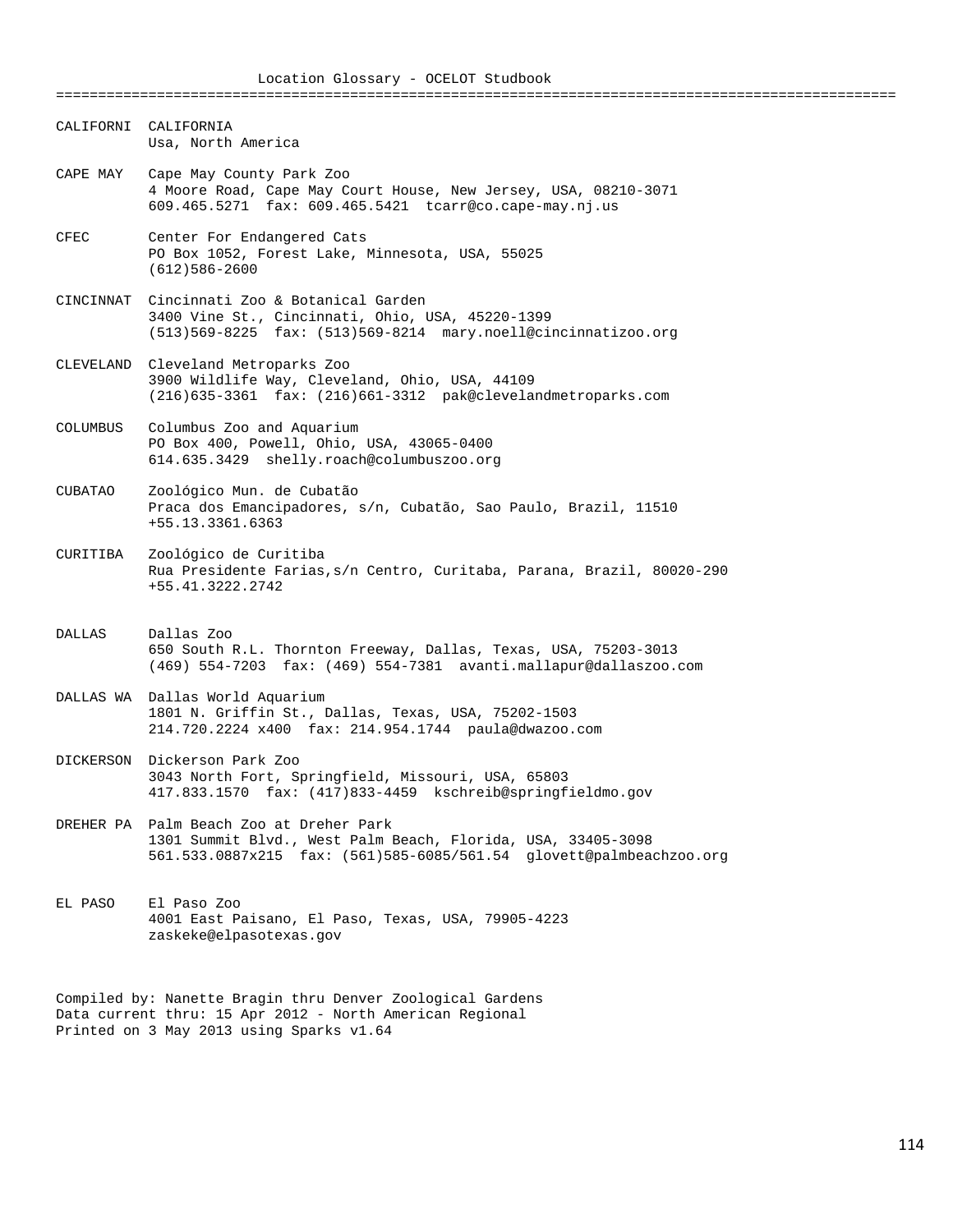Location Glossary - OCELOT Studbook ==================================================================================================== FERNDALE International Animal Exchange, Inc. 25600 Woodward Ave., Suite 110, Royal Oak, Michigan, USA, 48067 248.398.6533x9 fax: 248.545.4125 laura@africansafariwildlifepark.com FORTWORTH Fort Worth Zoological Park 1989 Colonial Pkwy., Ft Worth, Texas, USA, 76110-6640 817.759.7126 fax: 817.759.7127 records@fortworthzoo.org FOSSILRIM Fossil Rim Wildlife Center 2155 County Road 2008, Glen Rose, Texas, USA, 76043

FRANKLINP Zoo New England, Franklin Park Zoo 1 Franklin Park Rd., Boston, Massachusetts, USA, 02121 617.989.2020 dtetreault@zoonewengland.com

254.898.4236 janetj@fossilrim.org

- GAINSVLL Santa Fe CollegeTeaching Zoo 3000 NW 83rd St., Gainesville, Florida, USA, 32606-6210 352.395.5605 fax: 352.395.7365 kathy.russell@sfcollege.edu
- GRANBY Granby Zoo / Zoo de Granby 525 St. Hubert Street, Granby, Quebec, Canada, J2G 5P3 450.372.9113x2151 fax: 450.372.5531 pleggett@zoodegranby.com
- GREENVISC Greenville Zoo 150 Cleveland Park Dr., Greenville, South Carolina, USA, 29601 864.467.4300 fax: 864.467.4314 jbullock@greenvillesc.gov
- GULF BREZ The ZOO, Northwest Florida 5701 Gulf Breeze Pkwy., Gulf Breeze, Florida, USA, 32563 850.932.2229 x 104 fax: (850)932-8575 dianezoonwf@bellsouth.net
- HERSHEY ZooAmerica (No. American Wildlife Pk.) 100 West Hersheypark Dr., Hershey, Pennsylvania, USA, 17033 (717)534-3862 fax: (717)534-3151 dsnyder@hersheypa.com
- HOGLE Utah's Hogle Zoo Utah Zoological Society, Salt Lake City, Utah, USA, 84108-1454 801.584.1740 animalrecords@hoglezoo.org
- HOUSTON Houston Zoo, Inc. 1513 Cambridge St., Houston, Texas, USA, 77030-1603 713.533.6618 fax: 713.533.6802 twebster@houstonzoo.org
- IAE OH African Safari Wildlife Park IAE 25600 Woodward Ave. Ste 110, Royal Oak, Michigan, USA, 48067 jonmiae@aol.com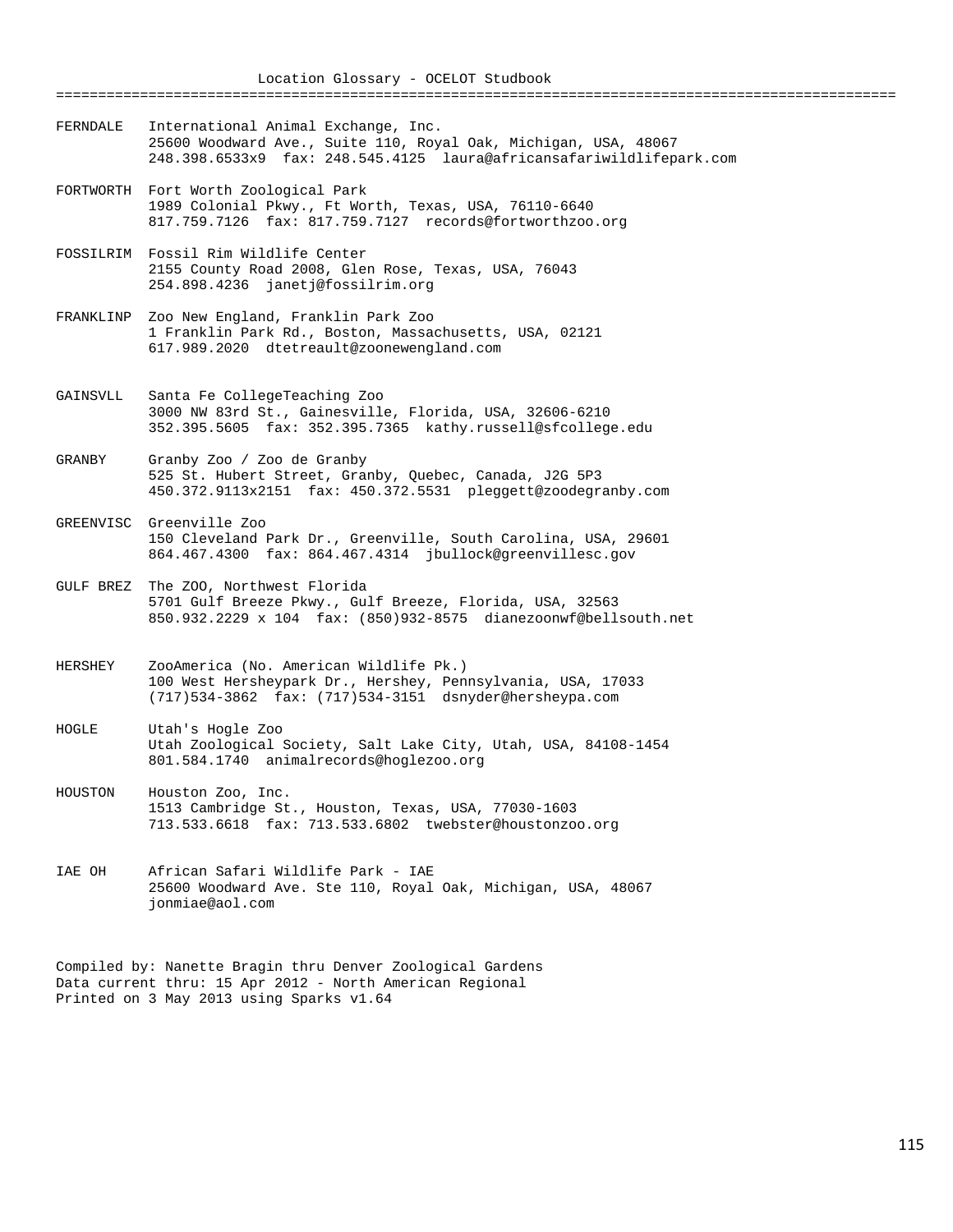==================================================================================================== JACKSONVL Jacksonville Zoo and Gardens 370 Zoo Parkway, Jacksonville, Florida, USA, 32218-5769 (904)757-4463x131 fax: (904)757-4315 rosta@jacksonvillezoo.org JNGLARY F The Naples Zoo 1590 Goodlette-Frank Road, Naples, Florida, USA, 34102-5260 239.262.5409 x 137 fax: (941)262-6866 jayne@napleszoo.org KNOXVILLE Knoxville Zoological Gardens P.O. Box 6040, Knoxville, Tennessee, USA, 37914 (865)637-5331x323 fax: (865)637-1943 jkading@knoxville-zoo.org LANGLEY Mountain View Conservation & Breeding 23898 Rawlison Crescent, Fort Langley, British Columbia, Canada, V1M 3R6 604.882.9313 visit@mtnviewconservation.org LITTLEROC Little Rock Zoological Gardens One Jonesboro Dr, Little Rock, Arkansas, USA, 72205 501.666.2406 x104 fax: 501.666.7040 mshaw@littlerock.org LOSANGELE Los Angeles Zoo & Botanical Gardens 5333 Zoo Dr., Los Angeles, California, USA, 90027 323 644-4266 jesus.ortiz@lacity.org LOUISVILL Louisville Zoological Garden 1100 Trevilian Way (40213), Louisville, Kentucky, USA, 40233-7250 (502)451-0440x332 fax: (502)451-2196 elaine.huddleston@louisvilleky.gov MEMPHIS Memphis Zoological Garden & Aquarium 2000 Prentiss Place, Memphis, Tennessee, USA, 38112 901.333.6706 chesch@memphiszoo.org MONROE Louisiana Purchase Gardens & Zoo P.O. Box 123, Monroe, Louisiana, USA, 71210 318.329.2582 lola.curtis@ci.monroe.la.us MONTGOMRY Montgomery Zoo P.O. Box 3313, Montgomery, Alabama, USA, 36110-0313 (334)240-4911 fax: (334)240-4916 chonaker@montgomeryal.gov MOODY Aquarium & Rainforest at Moody Gardens 1 Hope Blvd., Galveston, Texas, USA, 77554-8928 409.683.4107 fax: 409.683.4943 pkolvig@moodygardens.com MOORPARK America's Teaching Zoo Moorpark College, Moorpark, California, USA, 93021 805.378.1545 mhines@vcccd.net Compiled by: Nanette Bragin thru Denver Zoological Gardens Data current thru: 15 Apr 2012 - North American Regional Printed on 3 May 2013 using Sparks v1.64

Location Glossary - OCELOT Studbook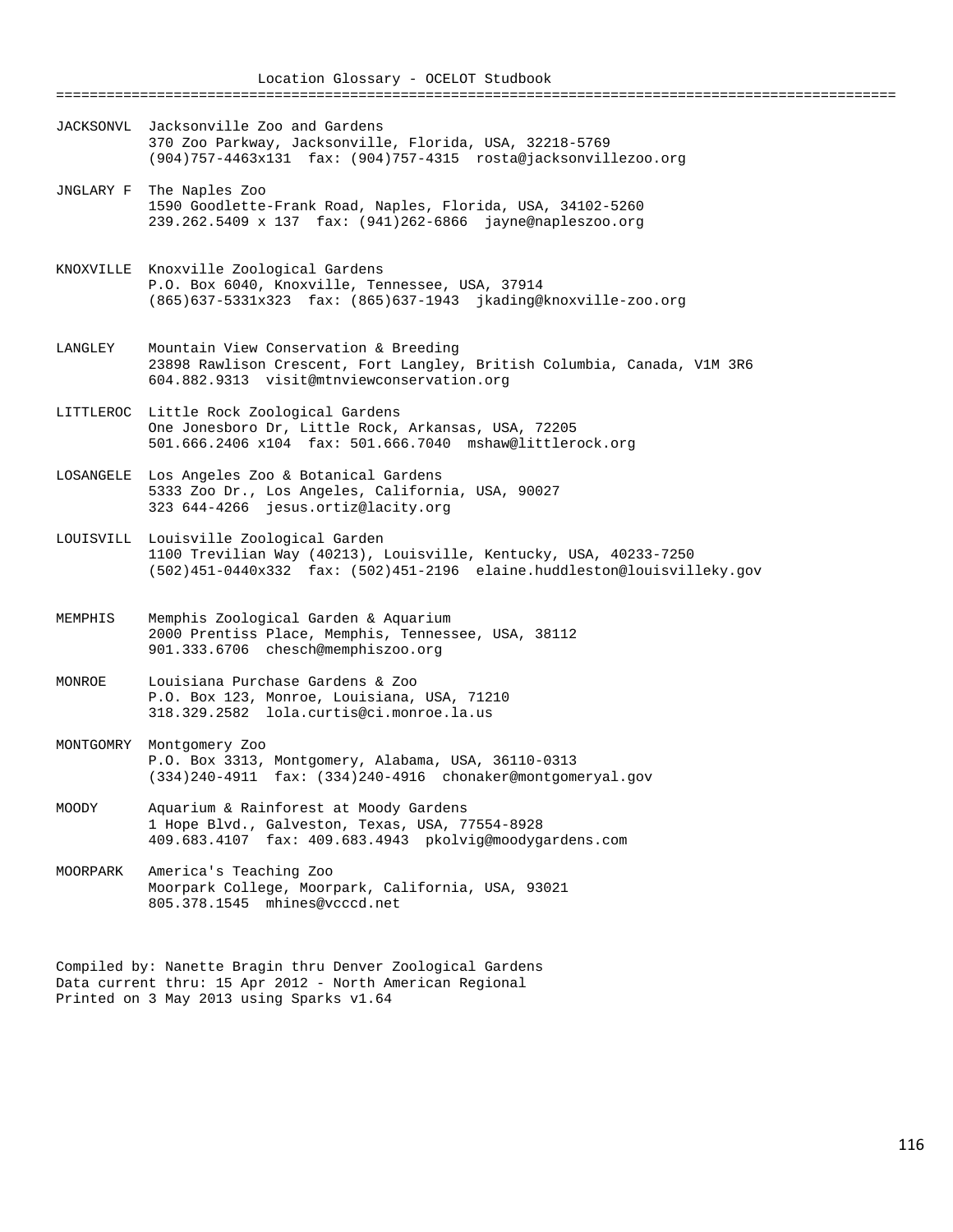- NASHV ZOO Nashville Zoo at Grassmere 3777 Nolensville Rd., Nashville, Tennessee, USA, 37211 615.627.3052 fax: (615)832-5443 ppellett@nashvillezoo.org
- NORFOLK Virginia Zoological Park 3500 Granby St., Norfolk, Virginia, USA, 23504 757.441-5227 x 282 fax: 757.624-9939 james.hall@norfolk.gov
- NY BRONX Bronx Zoo/Wildlife Conservat'n Society 2300 Southern Blvd., Bronx, New York, USA, 10460-1099 718.220.8711 fax: (718)220-7114 arockmore@wcs.org
- OAKHILL Oakhill Center For Rare Endg. Species 19800 E. Coffee Creek Rd., Luther, Oklahoma, USA, 73054 (405)277-9354 fax: (405)277-9364 john@oakhillcenter.org
- OKLAHOMA Oklahoma City Zoological Park 2101 NE 50th St., Oklahoma City, Oklahoma, USA, 73111-7199 (405)425-0274 fax: (405)425-0220 dwhitton@okczoo.com
- OMAHA Omaha's Henry Doorly Zoo 3701 South 10th St., Omaha, Nebraska, USA, 68107-2200 402.738.2085 fax: (402)733-4415 registrar@omahazoo.com
- ORANGEZOO Orange County Zoo 1 Irvine Park Rd., Orange, California, USA, 92862 714.973.6845 david.merner@ocparks.com
- ORONO Jungle Cat World Wildlife Park Inc. 3667 Concession Rd #6, Orono, Ontario, Canada, L0B 1M0 +1 (905)983.5016 fax: +1 (905)983.9858 info@junglecatworld.com
- PALM DES The Living Desert Zoo and Gardens 47900 Portola Ave., Palm Desert, California, USA, 92260 760.346.5694x2200 fax: 760.346.9070 afletcherjones@livingdesert.org
- PARAMUS Bergen County Zoological Park 216 Forest Avenue, Paramus, New Jersey, USA, 07652 (201)262-3771x114 fax: (201)986-1788 cnorton@co.bergen.nj.us
- PEDREIRA Zoo-Bosque Municipal de Pedreira Rua Santos Dumont no. 147, Pedreira, Sao Paulo, Brazil, 13920-000 +55.19.3853.2299
- PHOENIX Phoenix Zoo 455 N Galvin Pky, Phoenix, Arizona, USA, 85008-3431 (602)273-1341 x7612 fax: (602)273-7078 gbickert@thephxzoo.com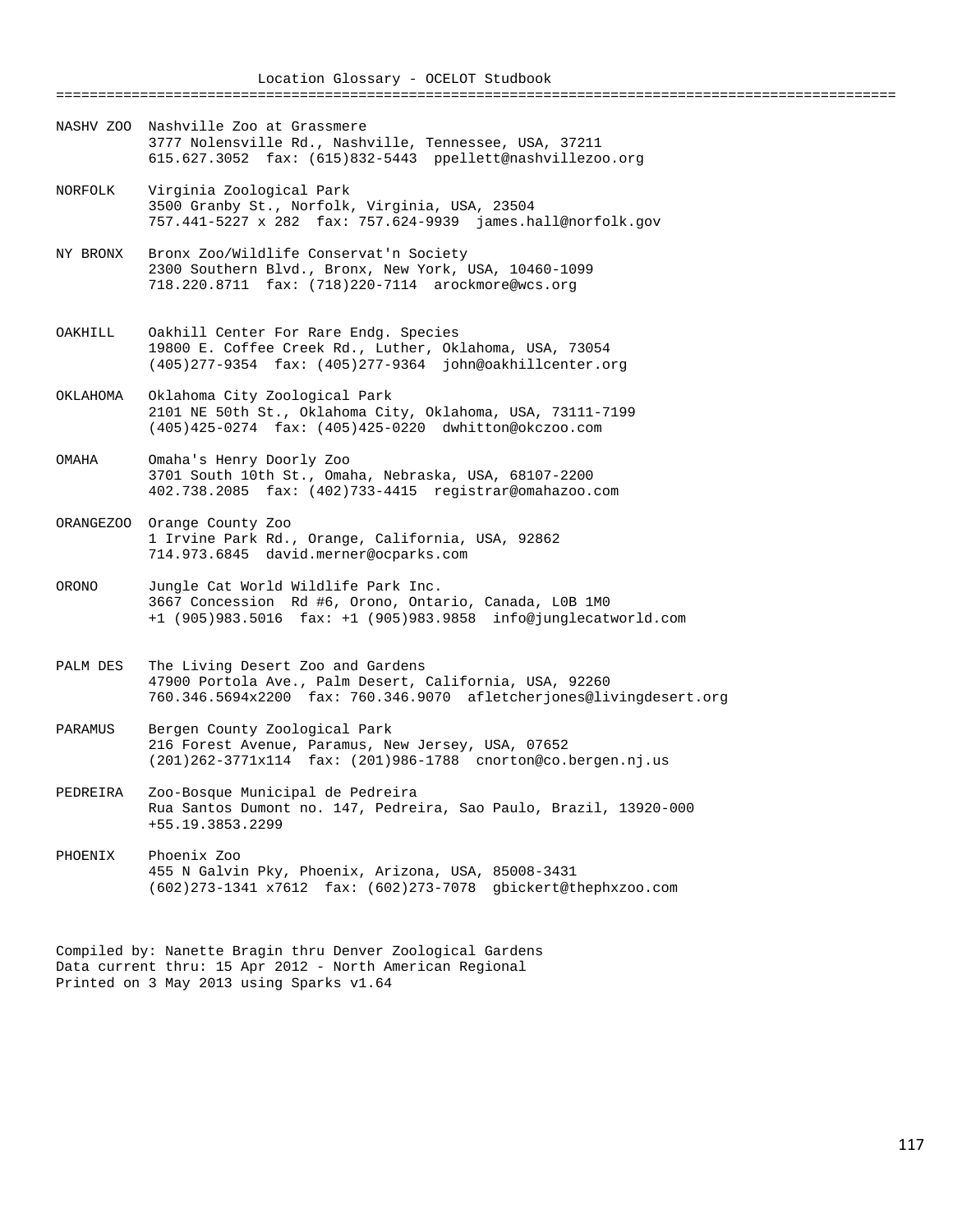Location Glossary - OCELOT Studbook ==================================================================================================== PITTSBORO Carnivore Preservation Trust 1940 Hanks Chapel Road, Pittsboro, North Carolina, USA, 27312 (919)542-4684 fax: (919)542-4454 cptkeeper1@aol.com PORTLAND Oregon Zoo 4001 SW Canyon Rd., Portland, Oregon, USA, 97221-2799 (503)220-5766 fax: (503)226-0074 jan.mothershed@oregonzoo.org PRIVATE Private Collection RIO GRAND Albuquerque Biological Park 903 Tenth St. SW, Albuquerque, New Mexico, USA, 87102-4098 (505)764-6231 fax: (505)764-6281 kklammer@cabq.gov ROCHESTER Seneca Park Zoo 2222 St Paul St., Rochester, New York, USA, 14621-1096 585.266.8222 fax: 585.336.2517 gcaulkins@monroecounty.gov ROSAMOND Exotic Feline Breeding Compound Inc. 3718 - 60th Street West, Rosamond, California, USA, 93560 (661)256-3793 fax: (661)256-6867 cathouse@qnet.com SALISBURY Salisbury Zoological Park PO Box 2979, Salisbury, Maryland, USA, 21802-2979 410.548.3117 fax: 410.860.0919 akonopik@ci.salisbury.md.us SAN ANTON San Antonio Zoological Gardens & Aquar 3903 N. St. Mary's Street, San Antonio, Texas, USA, 78212-3199 210.734.7184 x1301 fax: (210)734-7291 zooregistrar@sazoo-aq.org SAN FRAN San Francisco Zoological Gardens 1 Zoo Rd., San Francisco, California, USA, 94132-1098 415.753.7119 fax: (415)681-2039 tpeterson@sfzoo.org SANDIEGOZ San Diego Zoo PO Box 120551, San Diego, California, USA, 92112-0551 (619)685-3250 fax: 619.232.4117 tgiezendan@sandiegozoo.org SANFORD Central Florida Zoological Park P.O. Box 470309, Lake Monroe, Florida, USA, 32747-0309 (407)323-4450x140 fax: (407)321-0900 bonnieb@centralfloridazoo.org SAO PAULO Fundacao Parque Zoologico de Sao Paulo Av. Miguel Stéfano 4241, São Paulo, São Paulo, Brazil, 04301- 905 +55.11.5073.0811x202 fax: 55 11 5058 0564 mcangelo@sp.gov.br SD-WAP San Diego Wild Animal Park 15500 San Pasqual Valley Rd, Escondido, California, USA, 92027 (619)685-3250 fax: 619.232.4117 tgiezendan@sandiegozoo.org Compiled by: Nanette Bragin thru Denver Zoological Gardens Data current thru: 15 Apr 2012 - North American Regional Printed on 3 May 2013 using Sparks v1.64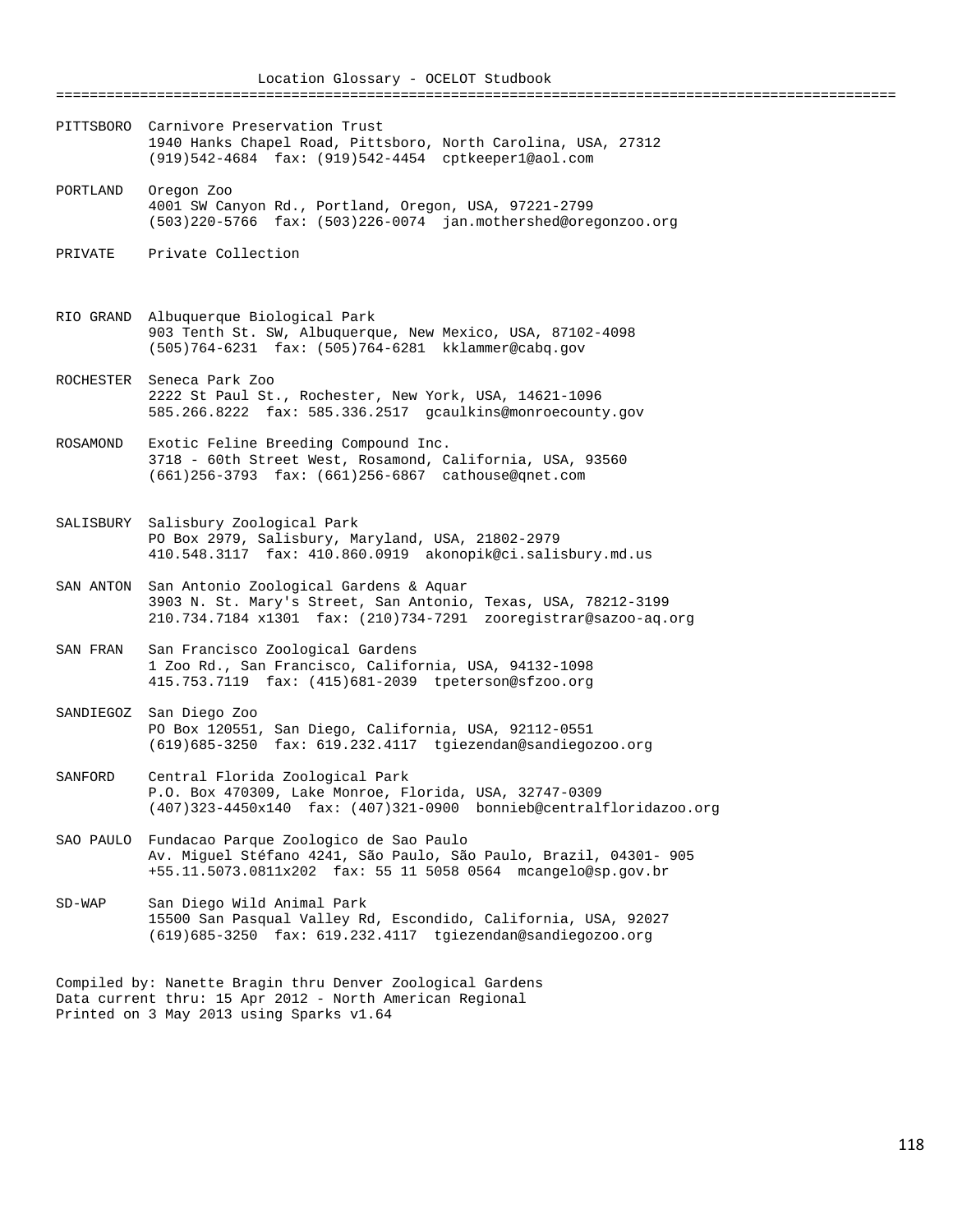Location Glossary - OCELOT Studbook ==================================================================================================== SEATTLE Woodland Park Zoo 601 N. 59th St., Seattle, Washington, USA, 98103-5858 206.548.2506 wendy.wienker@zoo.org  $SJRPPARDO$ SOUTHBEND Potawatomi Zoo 500 S Greenlawn, South Bend, Indiana, USA, 46615 574.245.6162 fax: (574)235-7627 potzootech@yahoo.com STATEN IS Staten Island Zoo 614 Broadway, Staten Island, New York, USA, 10310 (718)442-3101x18 fax: (718)981-8711 dbirds4@aol.com SYRACUSE Rosamond Gifford Zoo at Burnet Park One Conservation Place, Syracuse, New York, USA, 13204-2504 315.435.8512 x119 fax: (315)435-8517 adriennewhiteley@ongov.net UNKNOWN Unknown Location VICTOR TX Texas Zoo 110 Memorial Dr., Victoria, Texas, USA, 77901 361.573.7681 fax: 361.576.1094 jwilson@texaszoo.org VIGNELORE \_\_\_\_\_\_\_\_\_\_\_\_\_\_\_\_\_\_\_\_\_\_\_\_\_\_\_\_\_\_\_ WACO Cameron Park Zoo 1701 N. 4th St., Waco, Texas, USA, 76707-2463 254.750.8427 fax: 254.750.8430 terrico@ci.waco.tx.us WHEELING Oglebay's Good Children's Zoo Oglebay Park, Wheeling, West Virginia, USA, 26003 (304)243-4029 fax: (304)243-4110 jgreathouse@oglebay-resort.com WILD Obtained From Wild WILD WRLD Wildlife World Zoo Northern Ave. at State Route 303, Litchfield Park, Arizona, USA, 85340-9466 623.935.5692 fax: (623)935-7499 jackewert@wildlifeworld.com WILDLIFE Big Cat Rescue-Carole Baskin (Wildlife on Easy Street), Tampa, Florida, USA, 33625 (813)920-4130 fax: (813)920-5924 makeadifference@bigcatrescue.org Compiled by: Nanette Bragin thru Denver Zoological Gardens Data current thru: 15 Apr 2012 - North American Regional Printed on 3 May 2013 using Sparks v1.64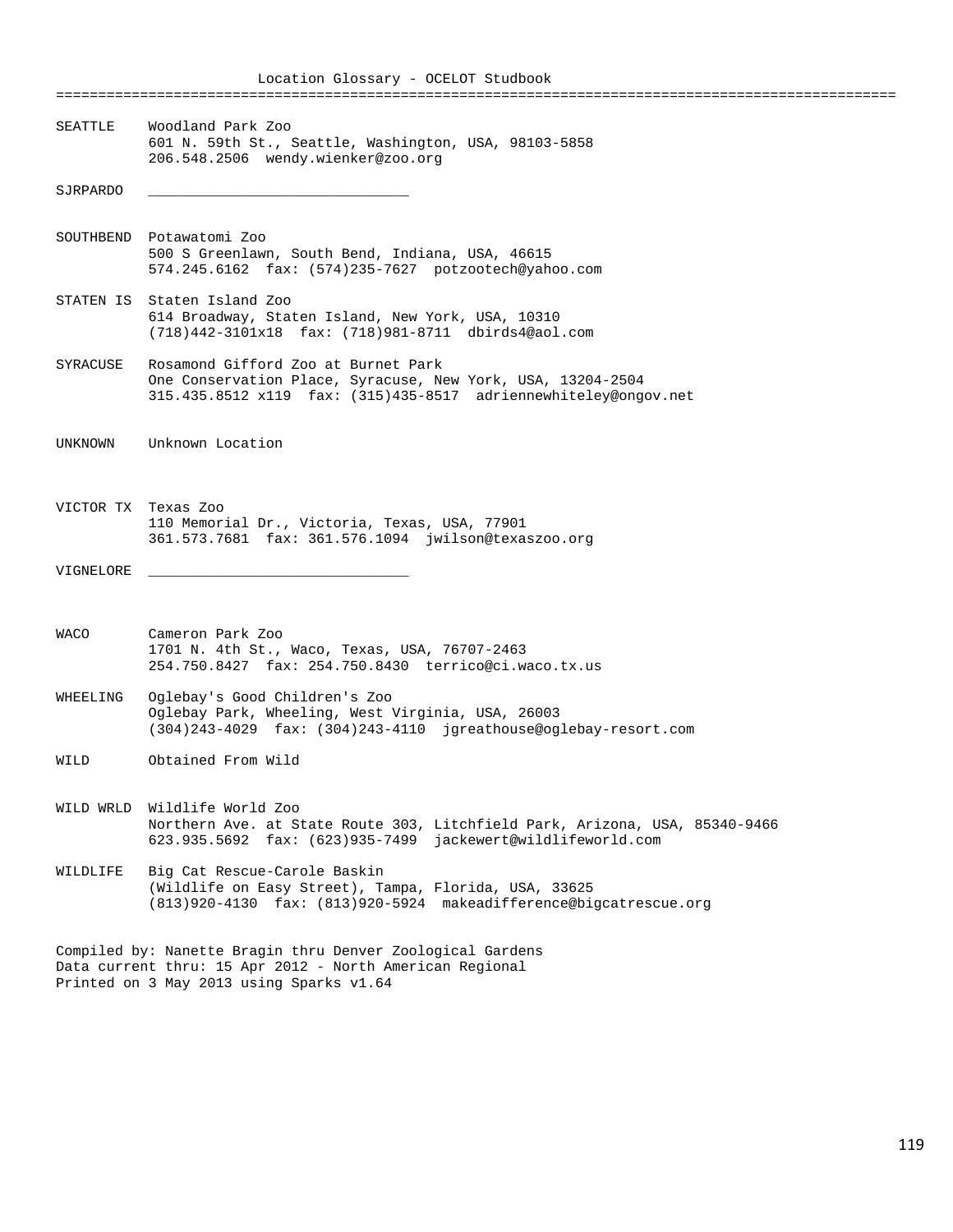Location Glossary - OCELOT Studbook ==================================================================================================== WILMINGTN Brandywine Zoo 1001 N. Park Dr., Wilmington, Delaware, USA, 19802 302.571.7747x202 fax: 302.571.7787 lbrennan@state.de.us WINNIPEG Assiniboine Park Zoo 460 Assiniboine Park Dr., Winnipeg, Manitoba, Canada, R3P 2N7 pking@assiniboinepark.ca WINSTON Wildlife Safari Inc P.O. Box 1600, Winston, Oregon, USA, 97496 541.679.6761 x201 fax: 541.679.9210 curator@wildlifesafari.net WOODY G Woody's Menagerie (Greg & Karen Woody) PO Box 68, Mulberry Grove, Illinois, USA, 62262 (618)326-8840

Total number of institutions: 92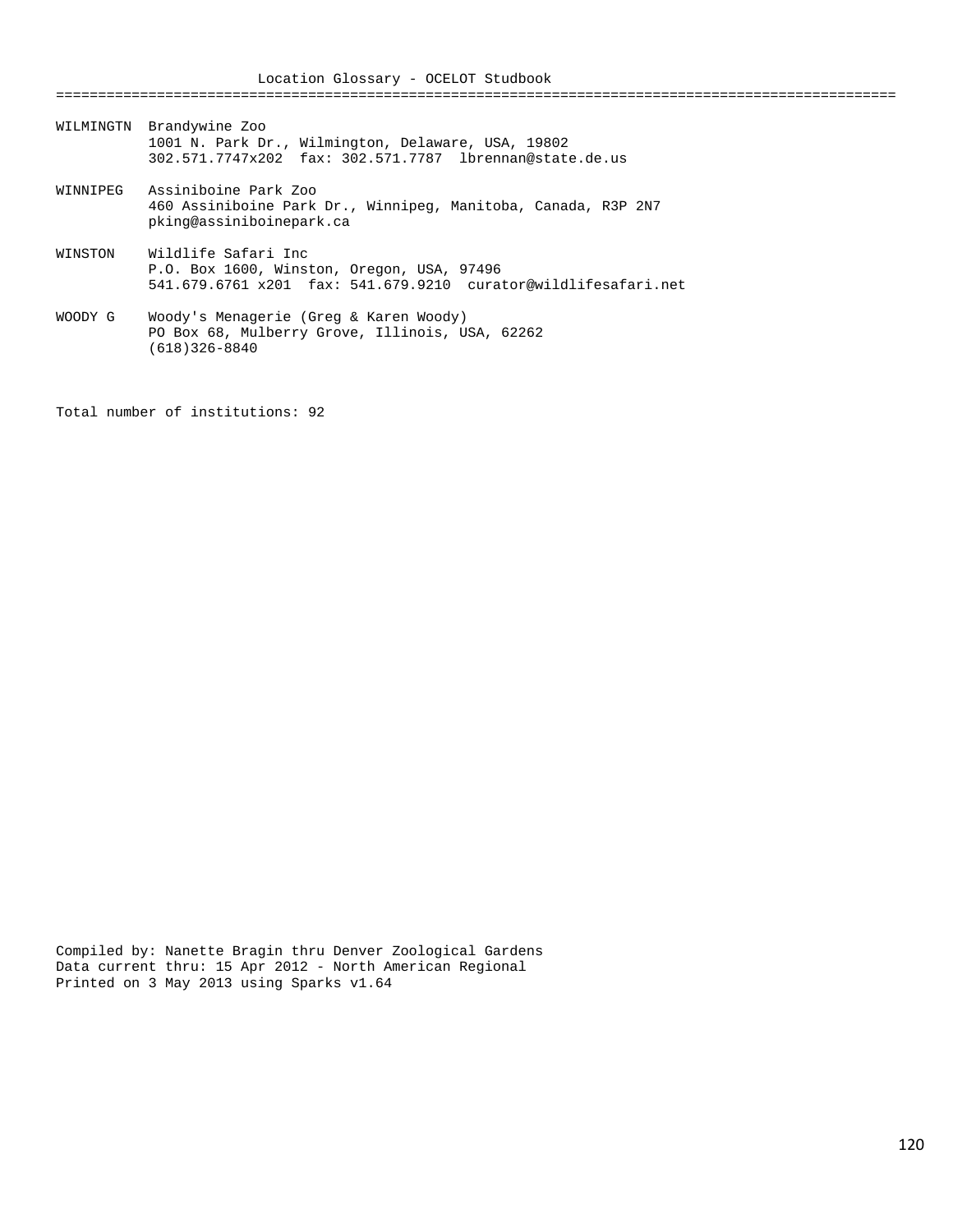## **Births from 1 Jan 10 – 15 Apr 12**

| Restricted to:<br>Event: Births |               | Locations: N.AMERICA/<br>Dates: 1 Jan 2010 - 2 May 2013 | OCELOT Studbook<br>(Leopardus pardalis) |     |                                                                           |            |                           |       |          |       |
|---------------------------------|---------------|---------------------------------------------------------|-----------------------------------------|-----|---------------------------------------------------------------------------|------------|---------------------------|-------|----------|-------|
| ==========                      |               |                                                         |                                         |     | Stud#   Sex   Birth Date   Sire   Dam   Location   Date   LocalID   Event |            |                           |       | Name     | Taxon |
|                                 |               |                                                         |                                         |     |                                                                           |            |                           |       |          |       |
| 882                             | F             | 22 Jan 2011                                             | 748                                     | 830 | BRIDGEPRT 22 Jan 2011 102145 Birth                                        |            |                           |       |          | MITIS |
| 883                             | F             | 15 Jan 2011                                             | 697                                     | 796 | SEATTLE                                                                   |            | 15 Jan 2011 203646  Birth |       | Evita    |       |
| 884                             | $\mathcal{P}$ | 15 Mar 2010                                             | 827                                     | 710 | GAINSVLL                                                                  | 2 Apr 2010 | 15 Mar 2010 100909 Birth  | Death |          |       |
| 885                             | M             | 11 May 2011                                             | 804                                     | 800 | FRANKLINP 11 May 2011 F11018 Birth                                        |            |                           |       | Salvador | MITIS |
| 886                             | M             | 12 Apr 2011                                             | 825                                     |     | 832 ASHEBORO 12 Apr 2011 1894 Birth                                       |            |                           |       | Oz       |       |
| 887                             | F             |                                                         | 12 Apr 2011 825                         | 832 | ASHEBORO 12 Apr 2011 1895 Birth                                           |            |                           |       | Maya     |       |
|                                 |               |                                                         |                                         |     |                                                                           |            |                           |       |          |       |

TOTALS: 2.3.1 (6)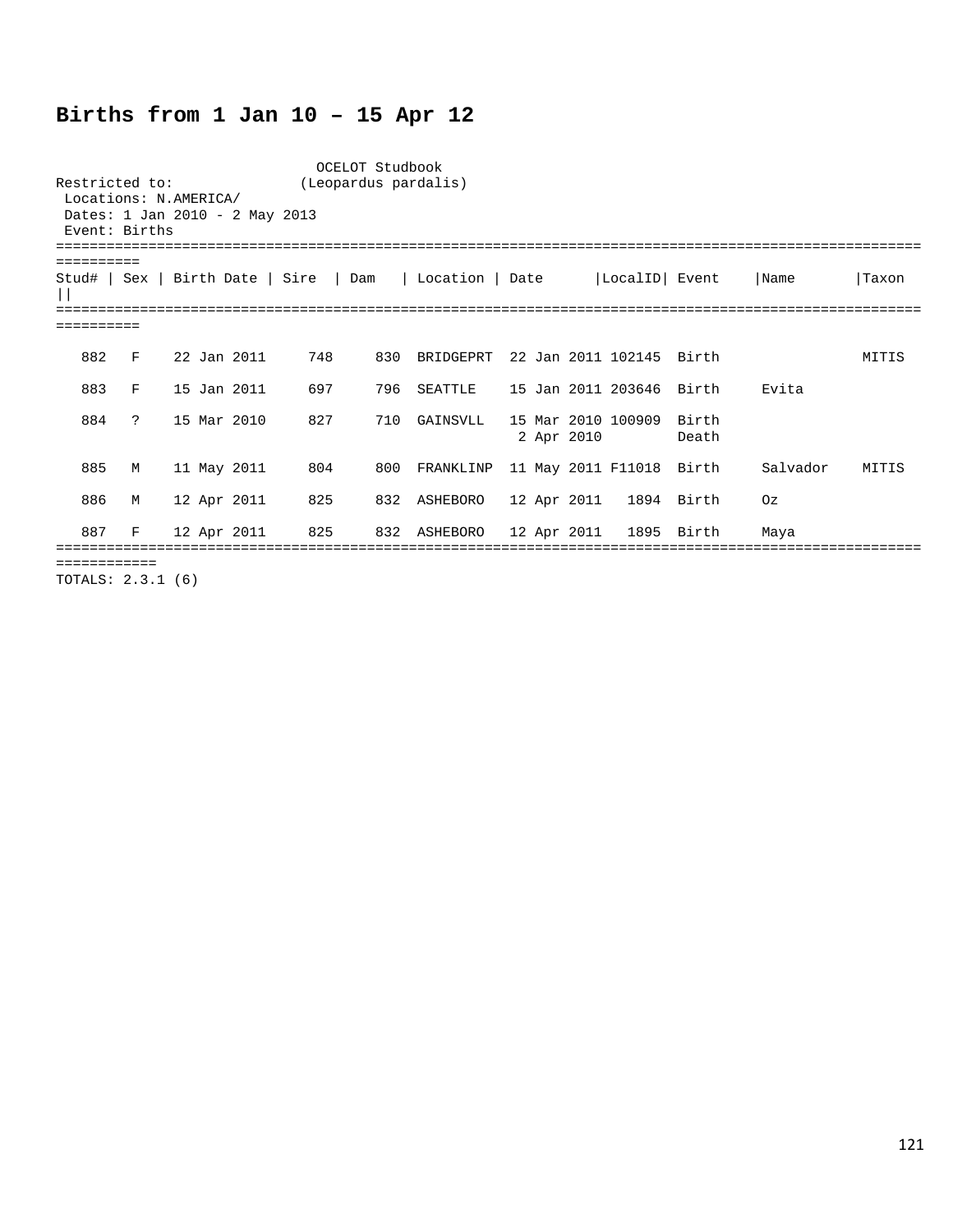## **Deaths from 1 Jan 10 – 15 Apr 12**

OCELOT Studbook<br>(Leopardus pardal) (Leopardus pardal) (Leopardus pardalis) Locations: N.AMERICA/ Dates: 1 Jan 2010 - 2 May 2013 Event: Deaths ======================================================================================================= ========== Stud# | Sex | Birth Date | Sire | Dam | Location | Date |LocalID| Event |Name |Taxon  $||$ ======================================================================================================= ========== 590 M 28 Sep 1990 568 543 ALAMEDA 28 Sep 1990 90074 Birth OMAR generic BOISE 28 May 1991 940063 Transfer CAPE MAY 18 Nov 1997 694 Transfer 24 May 2010 Death 597 F 15 Jun 1991 522 483 SEATTLE 15 Jun 1991 910335 Birth CHULA generic 3 Apr 1992 927517 Transfer<br>27 Dec 2011 Death 27 Dec 2011 Death 730 neutM 12 Dec 1997 638 539 NASHV ZOO 12 Dec 1997 940822 Birth TEX 4 Mar 1998 498003 Transfer GREENVISC 15 Jan 2001 XAA001 Transfer<br>WACO 28 Jul 2004 M00604 Transfer 28 Jul 2004 M00604 Transfer<br>29 Nov 2010 Death 29 Nov 2010 763 F 20 Nov 1993 UNK UNK PEDREIRA 20 Nov 1993 487 Birth MARISA/TICA MITIS CURITIBA 2 Mar 1999 47 Transfer CINCINNAT 11 Nov 1999 199171 Transfer 6 Jan 2010 Death 779 F 10 Jan 2000 674 639 PITTSBORO 10 Jan 2000 100037 Birth MONTANA 26 Feb 2002 200201 Transfer<br>2 Apr 2012 Death 2 Apr 2012 884 ? 15 Mar 2010 827 710 GAINSVLL 15 Mar 2010 100909 Birth 2 Apr 2010 ======================================================================================================= ============

TOTALS: 2.3.1 (6)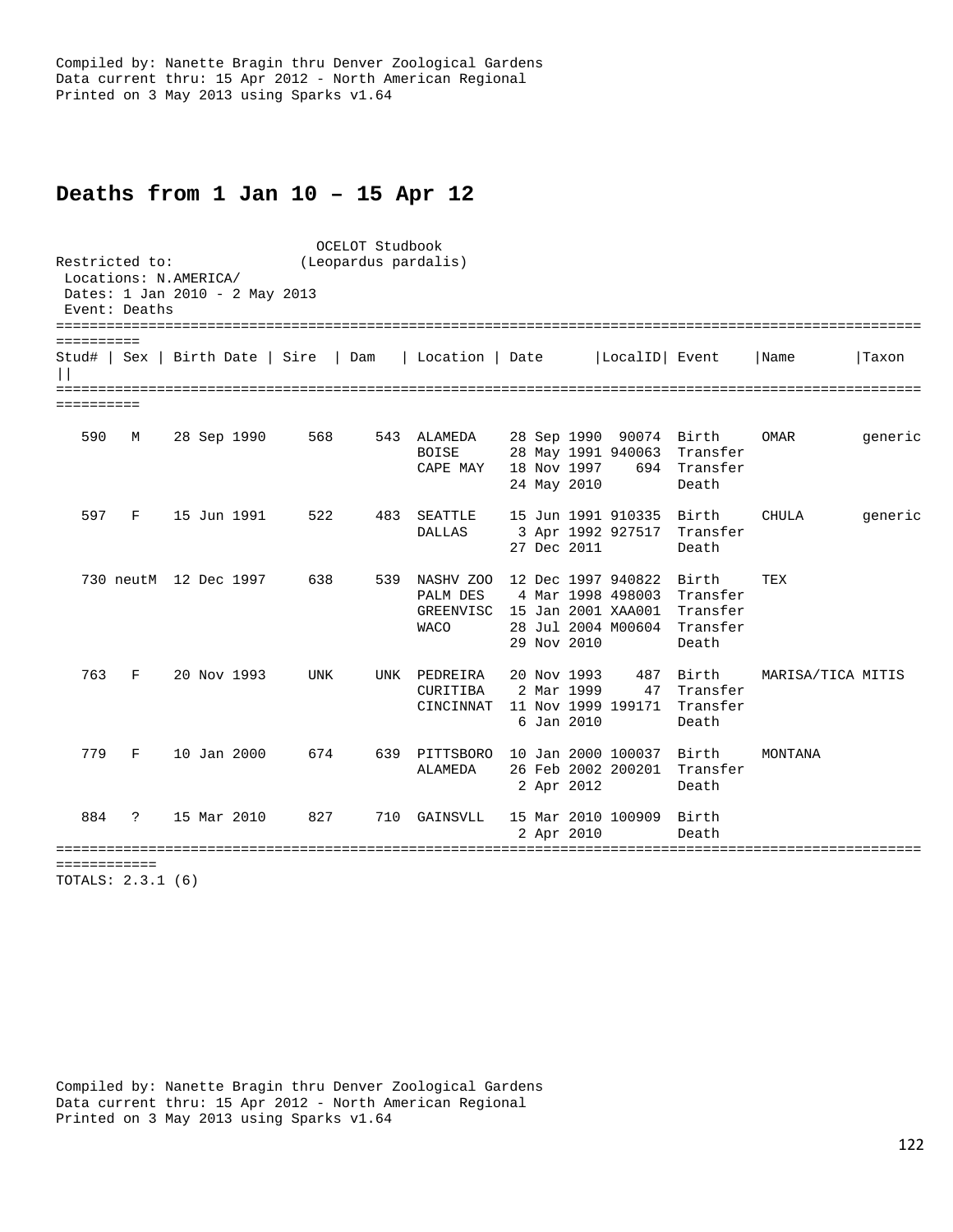## **Transfers from 1 Jan 10 – 15 Apr 12**

| Restricted to: | Locations: N.AMERICA/<br>Event: Transfers | Dates: 1 Jan 2010 - 2 May 2013  |     | OCELOT Studbook<br>(Leopardus pardalis) |                                                                                         |                                  |                                                                                                   |                                                          |               |         |
|----------------|-------------------------------------------|---------------------------------|-----|-----------------------------------------|-----------------------------------------------------------------------------------------|----------------------------------|---------------------------------------------------------------------------------------------------|----------------------------------------------------------|---------------|---------|
|                |                                           |                                 |     |                                         |                                                                                         |                                  |                                                                                                   |                                                          |               |         |
| ==========     |                                           | Stud#   Sex   Birth Date   Sire |     | Dam                                     | Location   Date                                                                         |                                  | LocalID Event                                                                                     |                                                          | Name          | Taxon   |
| ==========     |                                           |                                 |     |                                         |                                                                                         |                                  |                                                                                                   |                                                          |               |         |
| 695            | М                                         | 9 Aug 1996                      | 460 |                                         | 453 LITTLEROC<br>LOSANGELE 10 Dec 1997 005157<br>$SD-WAP$                               | 9 Aug 1996                       |                                                                                                   | 5054 Birth<br>Transfer<br>14 Sep 2011 611350 Transfer    | <b>DAFYD</b>  | generic |
| 723            | М                                         | 18 Aug 1997                     | 632 |                                         | 610 FOSSILRIM<br>DALLAS<br>MEMPHIS                                                      | 18 Aug 1997                      | 26 Apr 2011 23213                                                                                 | 8005 Birth<br>5 Aug 1998 98C362 Transfer<br>Transfer     | GORDO         | generic |
| 748            | M                                         | 4 Jul 1999                      | 698 |                                         | 699 OAKHILL<br>COLUMBUS<br>NASHV ZOO<br>KNOXVILLE 31 Dec 2003<br>BRIDGEPRT<br>SALISBURY | 12 Jul 2001<br>7 Dec 2010        | 4 Jul 1999 999911 Birth<br>30 Jul 1999 992040<br>1729<br>2810<br>14 Jun 2005 101660<br>1734       | Transfer<br>Transfer<br>Transfer<br>Transfer<br>Transfer | OZZIE         | MITIS   |
| 765            | М                                         | 17 Jul 2000                     | 690 |                                         | 691 PHOENIX<br>GRANBY<br>WINNIPEG                                                       | 17 Jul 2000                      | 13 Jul 2011 M00040                                                                                | 9194 Birth<br>7 May 2003 M00112 Transfer<br>Transfer     | <b>BRAGIN</b> | MITIS   |
|                |                                           | 780 neutM 18 May 2000           | 694 |                                         | 700 PITTSBORO<br>EL PASO<br>MOODY<br>DALLAS<br>GREENVISC                                | 5 May 2004                       | 18 May 2000 100028 Birth<br>5 Apr 2002 200318<br>3088<br>10 Oct 2008 08J516<br>25 May 2010 M10011 | Transfer<br>Transfer<br>Transfer<br>Transfer             | OZZY          |         |
| 810            | М                                         | 8 Jan 2003                      | 762 |                                         | 763 CINCINNAT<br>ROCHESTER<br>GRANBY                                                    |                                  | 8 Jan 2003 103000 Birth<br>11 Jun 2004 105360<br>11 Aug 2010 M03046                               | Transfer<br>Transfer                                     | SIMAO         | MITIS   |
| 825            | М                                         | 17 Nov 2003                     | 664 | 643                                     | DREHER PA 17 Nov 2003 203223 Birth<br>SAN FRAN<br>ASHEBORO                              | 1 Jun 2010                       | 16 Aug 2006 106016<br>1858                                                                        | Transfer<br>Transfer                                     | <b>DIEGO</b>  |         |
|                | 828 neutM                                 | 2 Jan 2005                      | 596 |                                         | 785 VICTOR TX<br>ATTLEBORO<br>VICTOR TX                                                 |                                  | 2 Jan 2005 200501 Birth                                                                           | 5 Nov 2005 105025 Transfer<br>5 Oct 2011 200501 Transfer | CLYDE         |         |
|                | 829 neutF                                 | 2 Jan 2005                      | 596 |                                         | 785 VICTOR TX<br><b>ATTLEBORO</b><br>VICTOR TX                                          |                                  | 2 Jan 2005 200502<br>5 Nov 2005 105026<br>5 Oct 2011 200502                                       | Birth<br>Transfer<br>Transfer                            | <b>BONNIE</b> |         |
| 832            | F                                         | 19 Dec 2004                     | 609 |                                         | 750 SAN FRAN<br><b>ASHEBORO</b>                                                         | 19 Dec 2004 104035<br>1 Jun 2010 | 1859                                                                                              | Birth<br>Transfer                                        | INCA          |         |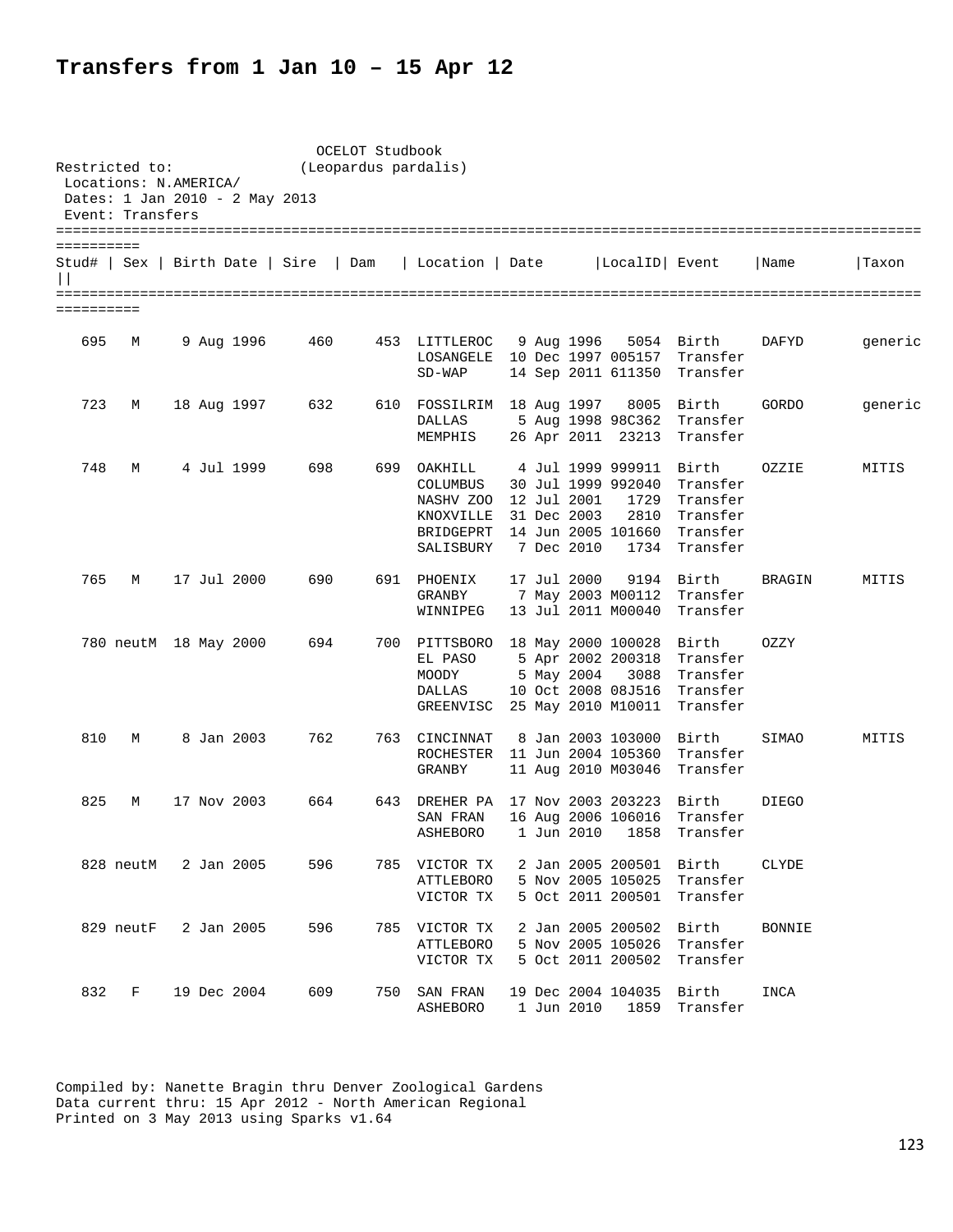| Restricted to:                                                              |                       |        |             |                                       | OCELOT Studbook<br>(Leopardus pardalis) |                                                                               |  |            |                                  |                                                           |               |       |
|-----------------------------------------------------------------------------|-----------------------|--------|-------------|---------------------------------------|-----------------------------------------|-------------------------------------------------------------------------------|--|------------|----------------------------------|-----------------------------------------------------------|---------------|-------|
| Locations: N.AMERICA/<br>Dates: 1 Jan 2010 - 2 May 2013<br>Event: Transfers |                       |        |             |                                       |                                         |                                                                               |  |            |                                  |                                                           |               |       |
| ==========                                                                  |                       |        |             |                                       |                                         |                                                                               |  |            |                                  |                                                           |               |       |
| =========                                                                   |                       |        |             | Stud#   Sex   Birth Date   Sire   Dam |                                         | Location   Date   LocalID   Event                                             |  |            |                                  |                                                           | Name          | Taxon |
| ==========                                                                  |                       |        |             |                                       |                                         |                                                                               |  |            |                                  |                                                           |               |       |
| 840                                                                         | F                     |        | 25 Aug 2004 | 740                                   |                                         | 747 LITTLEROC 25 Aug 2004<br>BUFFALO<br>SANDIEGOZ 29 Sep 2011 511113 Transfer |  |            |                                  | 6376 Birth<br>9 Oct 2007 M07060 Transfer                  |               |       |
| 869                                                                         | М                     |        | 19 Jul 2007 | 825                                   |                                         | 832 SAN FRAN<br>HOUSTON<br><b>WACO</b>                                        |  |            | 19 Jul 2007 107020 Birth         | 11 Sep 2009 25034 Transfer<br>24 May 2011 M02311 Transfer |               |       |
| 871                                                                         | M                     |        | 3 Jul 2008  | 849                                   |                                         | 852 OKLAHOMA<br>DALLAS                                                        |  |            | 3 Jul 2008 773408 Birth          | 1 Apr 2011 11L004 Transfer                                |               | mitis |
| 872                                                                         | M                     |        | 1 Sep 2008  | 804                                   |                                         | 800 FRANKLINP<br>WILMINGTN 21 Jun 2010 1130                                   |  |            | 1 Sep 2008 F08023 Birth          | Transfer                                                  |               | MITIS |
| 877                                                                         | M                     |        | 7 Apr 2009  | 825                                   |                                         | 832 SAN FRAN<br>HERSHEY                                                       |  |            | 7 Apr 2009 109005 Birth          | 26 May 2010 10.08 Transfer                                |               |       |
| 878                                                                         | M                     |        | 7 Apr 2009  | 825                                   |                                         | 832 SAN FRAN<br>HERSHEY                                                       |  |            | 7 Apr 2009 109006 Birth          | 26 May 2010 10.09 Transfer                                |               |       |
|                                                                             | 879 neutM 25 Feb 2009 |        |             | 746                                   |                                         | 785 ABILENE<br>MOODY                                                          |  | 4 Jun 2010 | 25 Feb 2009 M8024_ Birth<br>5948 | Transfer                                                  | <b>COOPER</b> |       |
| 880                                                                         | F                     |        | 25 Feb 2009 | 746                                   |                                         | 785 ABILENE<br>DREHER PA                                                      |  |            | 25 Feb 2009 M08023 Birth         | 7 May 2010 210060 Transfer                                | Jade          |       |
| 881                                                                         | F                     |        | 30 Oct 2009 | 748                                   |                                         | 830 BRIDGEPRT 30 Oct 2009 101918 Birth<br><b>DALLAS</b>                       |  |            | 4 Jan 2011 11L003                | Transfer                                                  | Milagre       | MITIS |
| ===========                                                                 |                       | 0.1901 |             |                                       |                                         |                                                                               |  |            |                                  |                                                           |               |       |

TOTALS: 14.5.0 (19)